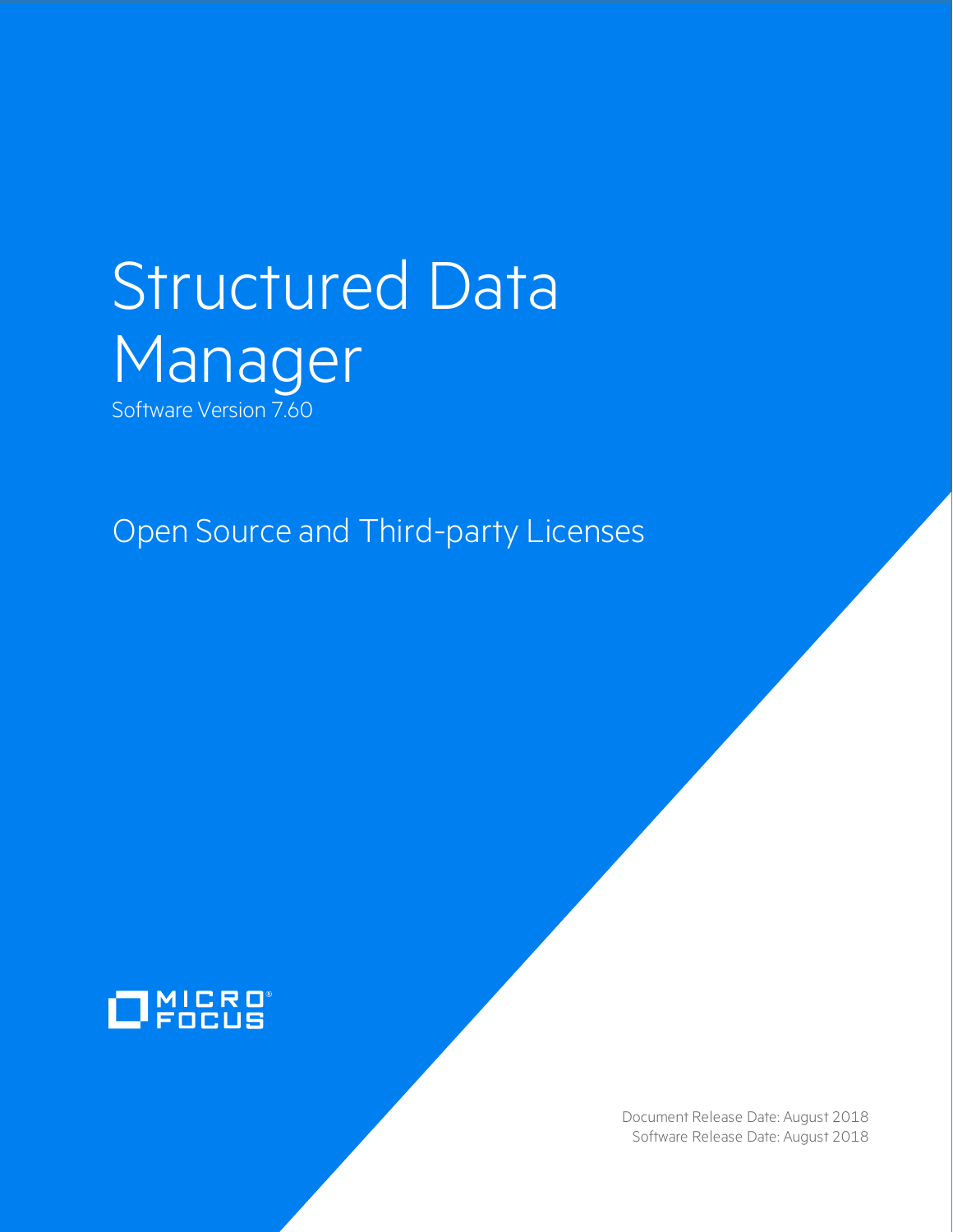### **Legal notices**

#### **Copyright notice**

© Copyright 2017-2018 Micro Focus or one of its affiliates.

The only warranties for products and services of Micro Focus and its affiliates and licensors ("Micro Focus") are set forth in the express warranty statements accompanying such products and services. Nothing herein should be construed as constituting an additional warranty. Micro Focus shall not be liable for technical or editorial errors or omissions contained herein. The information contained herein is subject to change without notice.

#### **Trademark notices**

Adobe™ is a trademark of Adobe Systems Incorporated.

Microsoft® and Windows® are U.S. registered trademarks of Microsoft Corporation.

UNIX® is a registered trademark of The Open Group.

This product includes an interface of the 'zlib' general purpose compression library, which is Copyright © 1995-2002 Jean-loup Gailly and Mark Adler.

### **Documentation updates**

The title page of this document contains the following identifying information:

- Software Version number, which indicates the software version.
- Document Release Date, which changes each time the document is updated.
- Software Release Date, which indicates the release date of this version of the software.

To verify you are using the most recent edition of a document, go to

[https://softwaresupport.softwaregrp.com/group/softwaresupport/search-result?doctype=online](https://softwaresupport.softwaregrp.com/group/softwaresupport/search-result?doctype=online help) help.

If you subscribe to the appropriate product support service, you will receive new or updated editions of documentation. Contact your Micro Focus sales representative for details.

To check for new versions of software, go to the Micro Focus Software Licenses and [Downloads](https://www.hpe.com/software/entitlements) Portal. Alternatively, to check for recent software patches, go to <https://softwaresupport.softwaregrp.com/patches>.

All sites listed in this section require you to sign in with a Software Passport. You can register for a Passport through a link on the site.

### **Support**

Visit the Micro Focus [Software](https://softwaresupport.softwaregrp.com/) Support Online website to access contact information and details about the products, services, and support that Micro Focus offers.

This website also provides customer self-solve capabilities. It gives you a fast and efficient way to access interactive technical support tools needed to manage your business. As a valued support customer, you can benefit by using the support website to:

- Search for knowledge documents of interest
- Submit and track support cases and enhancement requests
- Access the Software Licenses and Downloads portal
- Download software patches
- Access product documentation
- Manage support contracts
- Look up Micro Focus support contacts
- Review information about available services
- Enter into discussions with other software customers
- Research and register for software training

Most support areas require you to register as a Passport user and sign in. Many also require a support contract. You can register for a Software Passport through a link on the Software Support Online website. For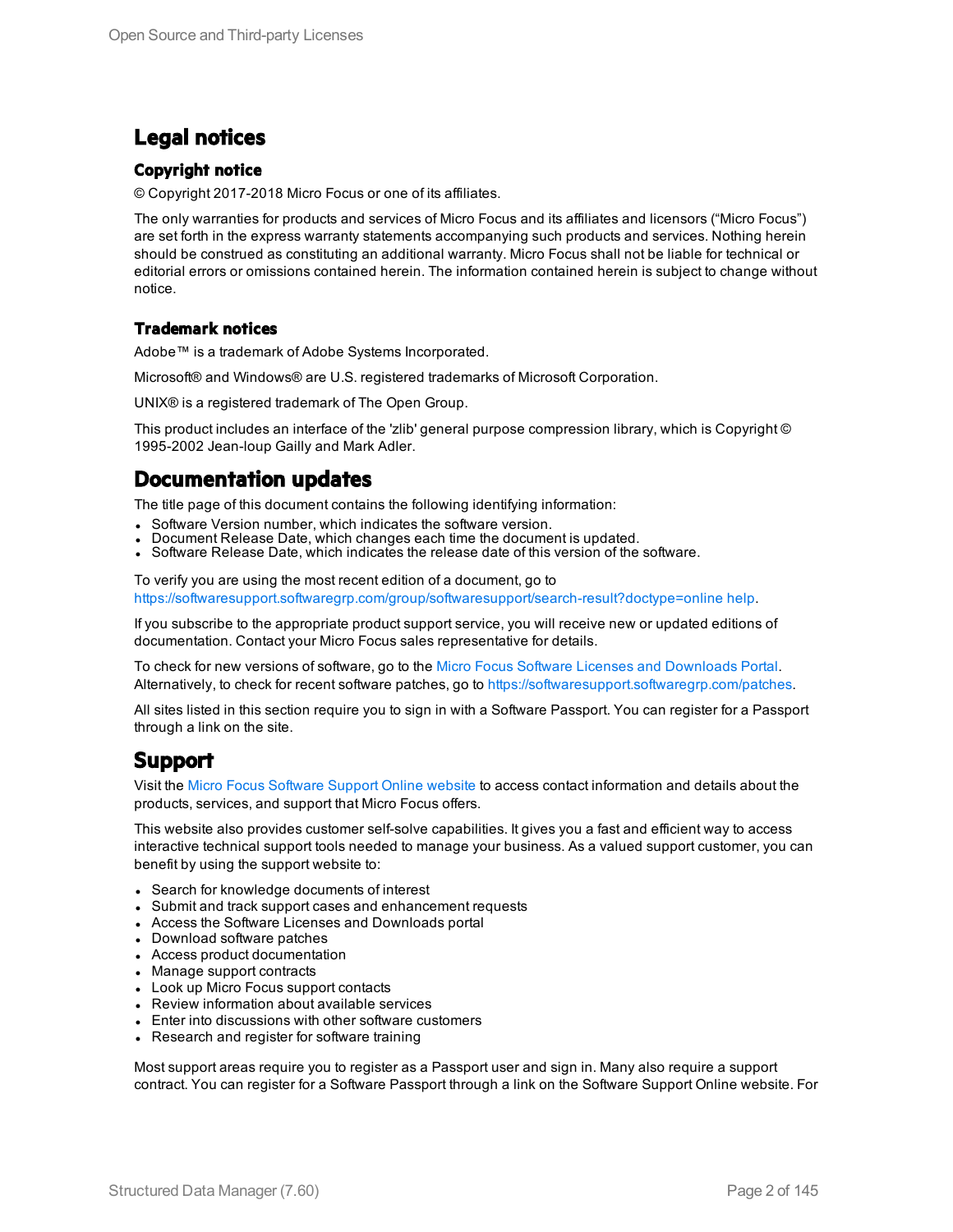more information about the different access levels the website uses, go to <https://softwaresupport.softwaregrp.com/web/softwaresupport/access-levels>.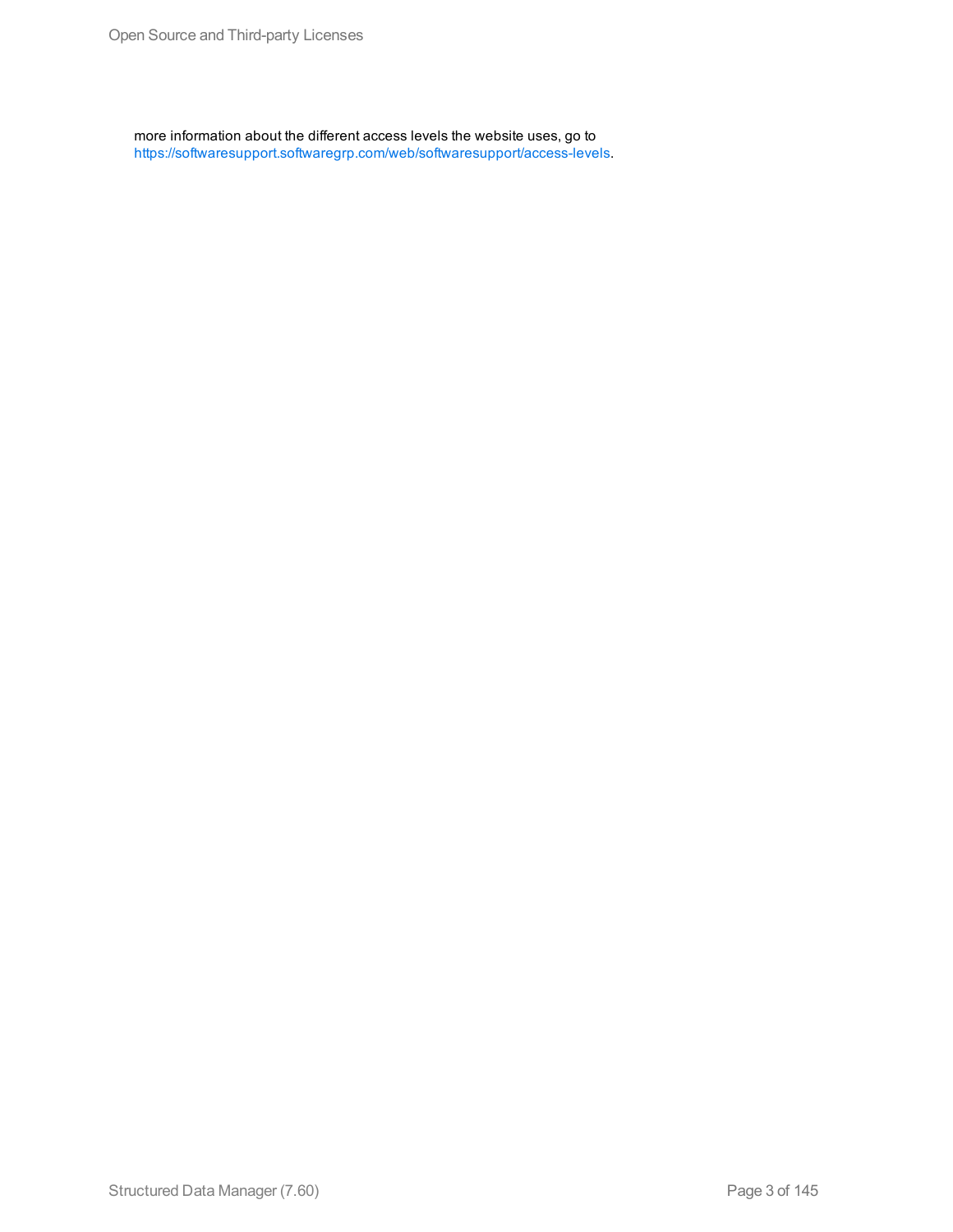# **Contents**

| Creative Commons Attribution 3.0 Unported License 33               |  |
|--------------------------------------------------------------------|--|
|                                                                    |  |
|                                                                    |  |
|                                                                    |  |
| GNU General Public License, Version 2 with Classpath Exception  47 |  |
|                                                                    |  |
| GNU General Public License, Version 3 with Classpath Exception  64 |  |
|                                                                    |  |
|                                                                    |  |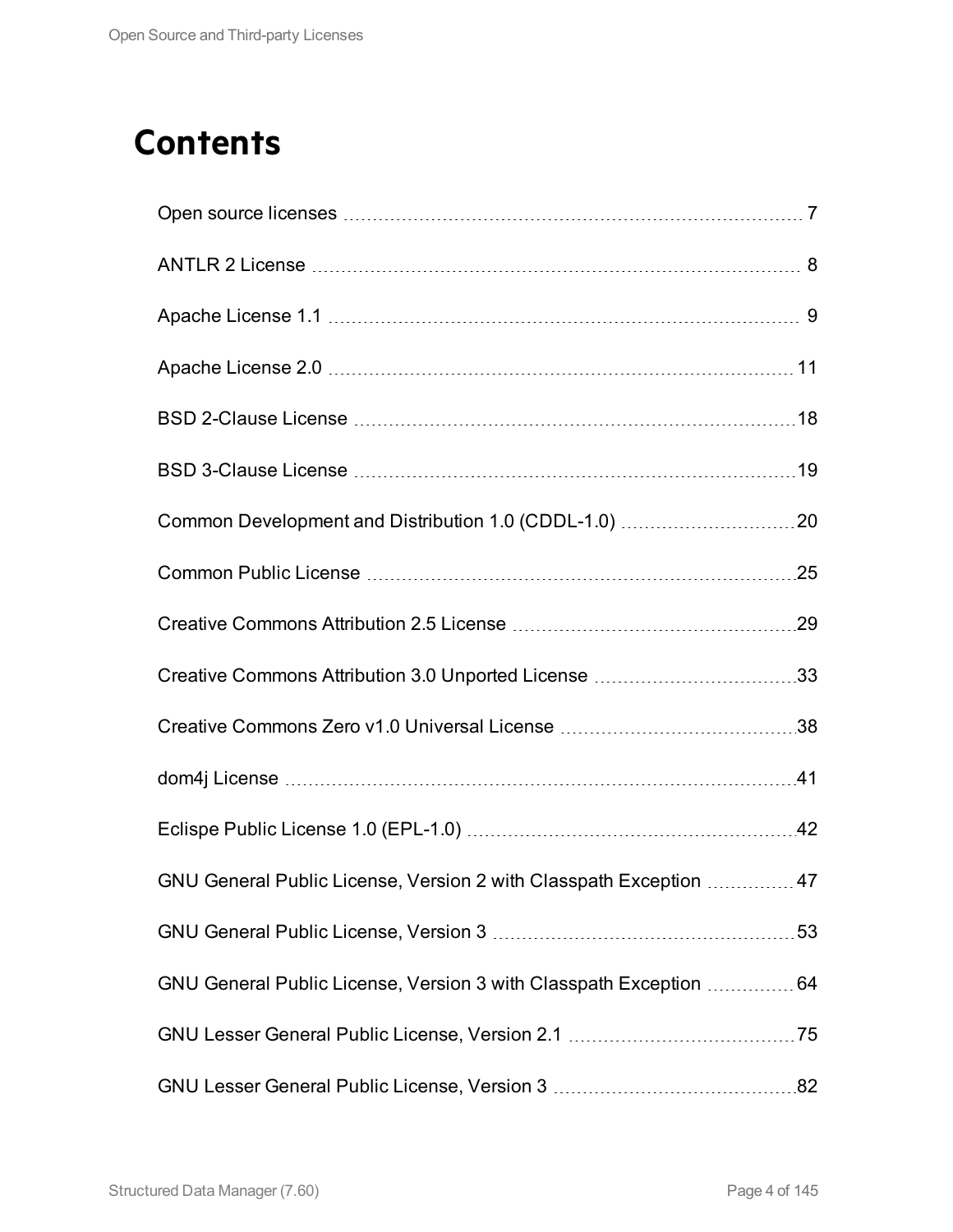| Sun Microsystems Binary Code License for the J2SE Runtime Environment 116 |      |
|---------------------------------------------------------------------------|------|
| Sun Microsystems Binary Code License with JavaHelp Supplement 121         |      |
|                                                                           |      |
|                                                                           |      |
|                                                                           |      |
|                                                                           | .134 |
|                                                                           |      |
|                                                                           |      |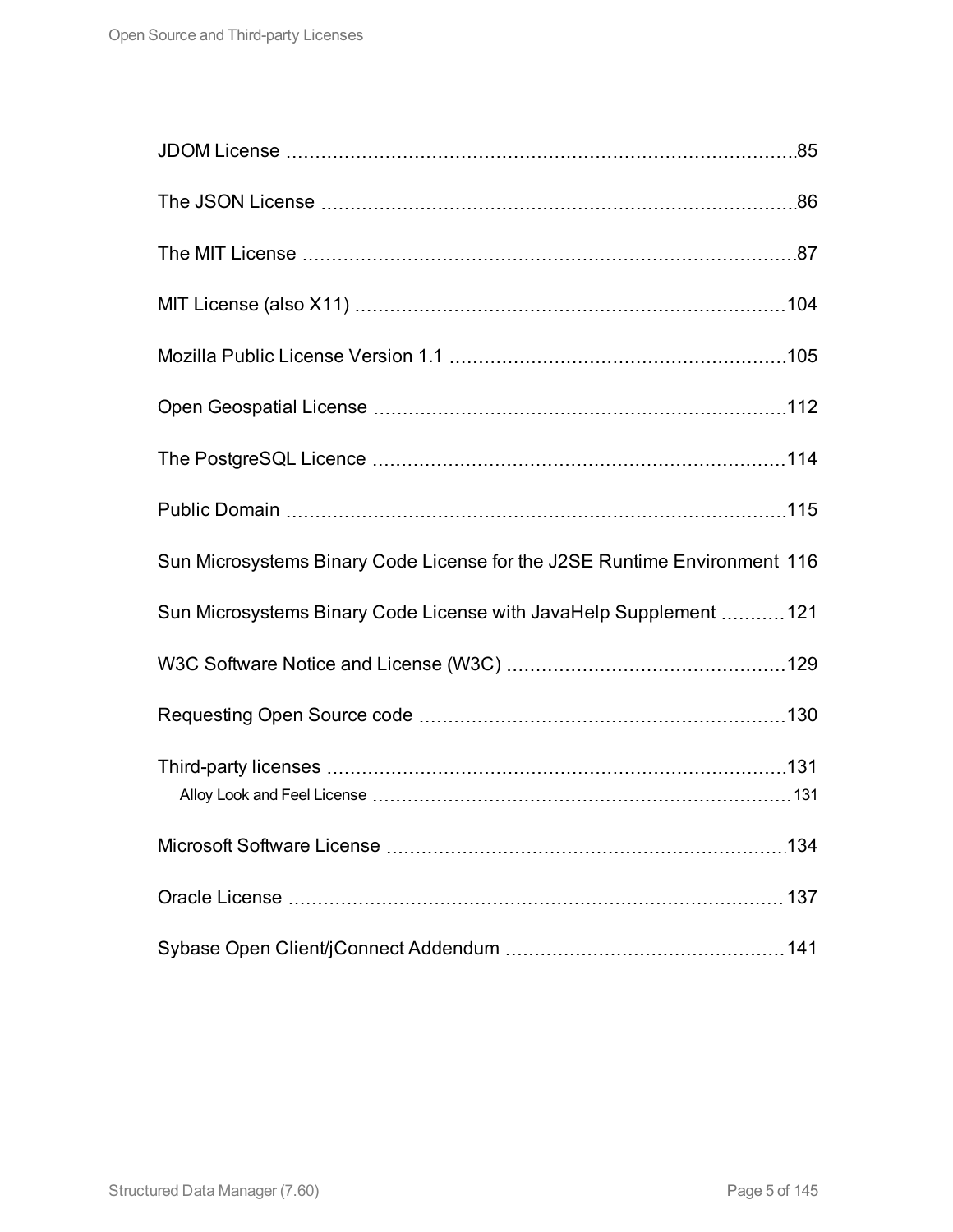Open Source and Third-party Licenses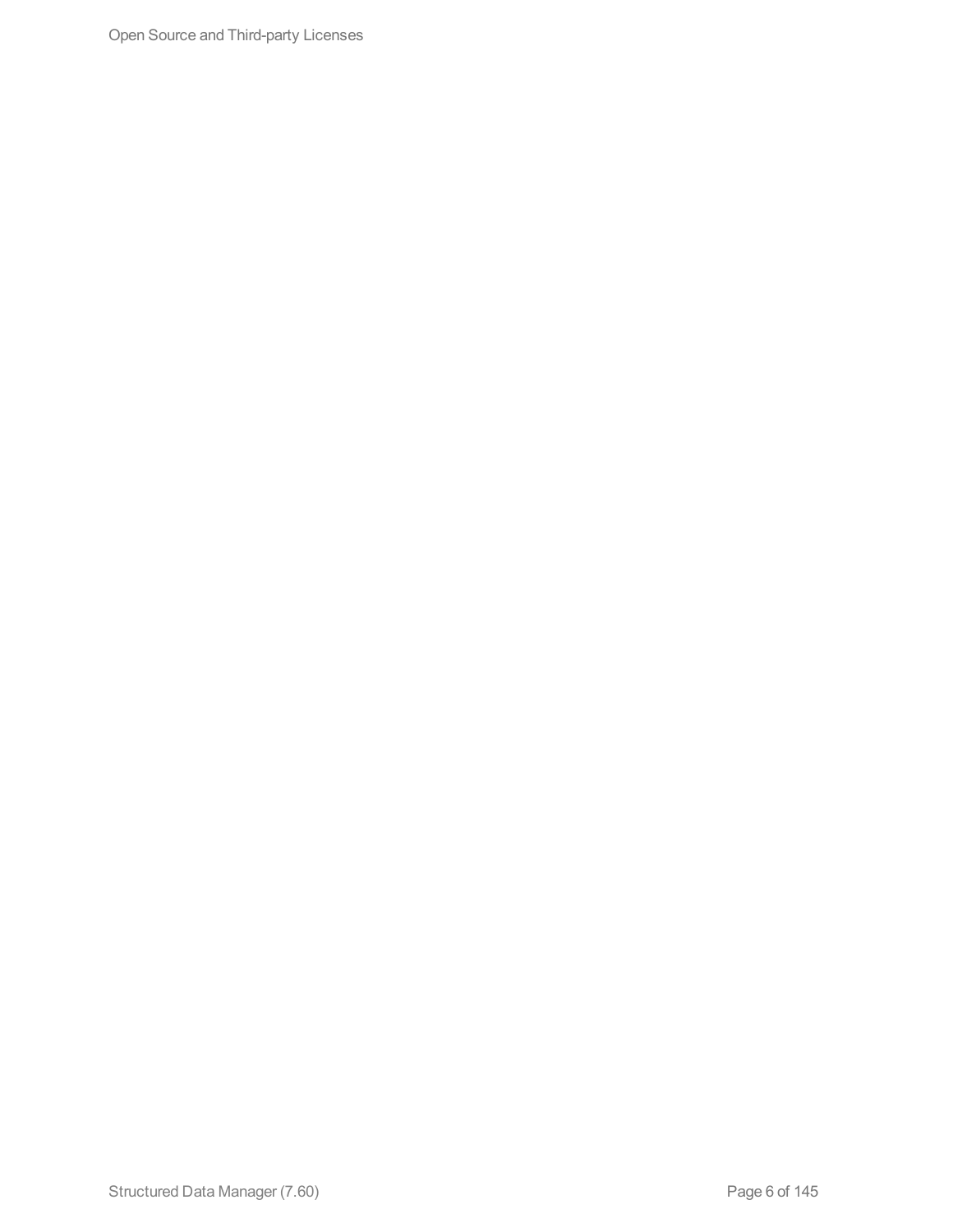# <span id="page-6-0"></span>**Open source licenses**

The following open source licenses are applicable for the Structured Data Manager user interface and underlying components.

For this release, Micro Focus acknowledges the redistribution of open source components that use these licenses.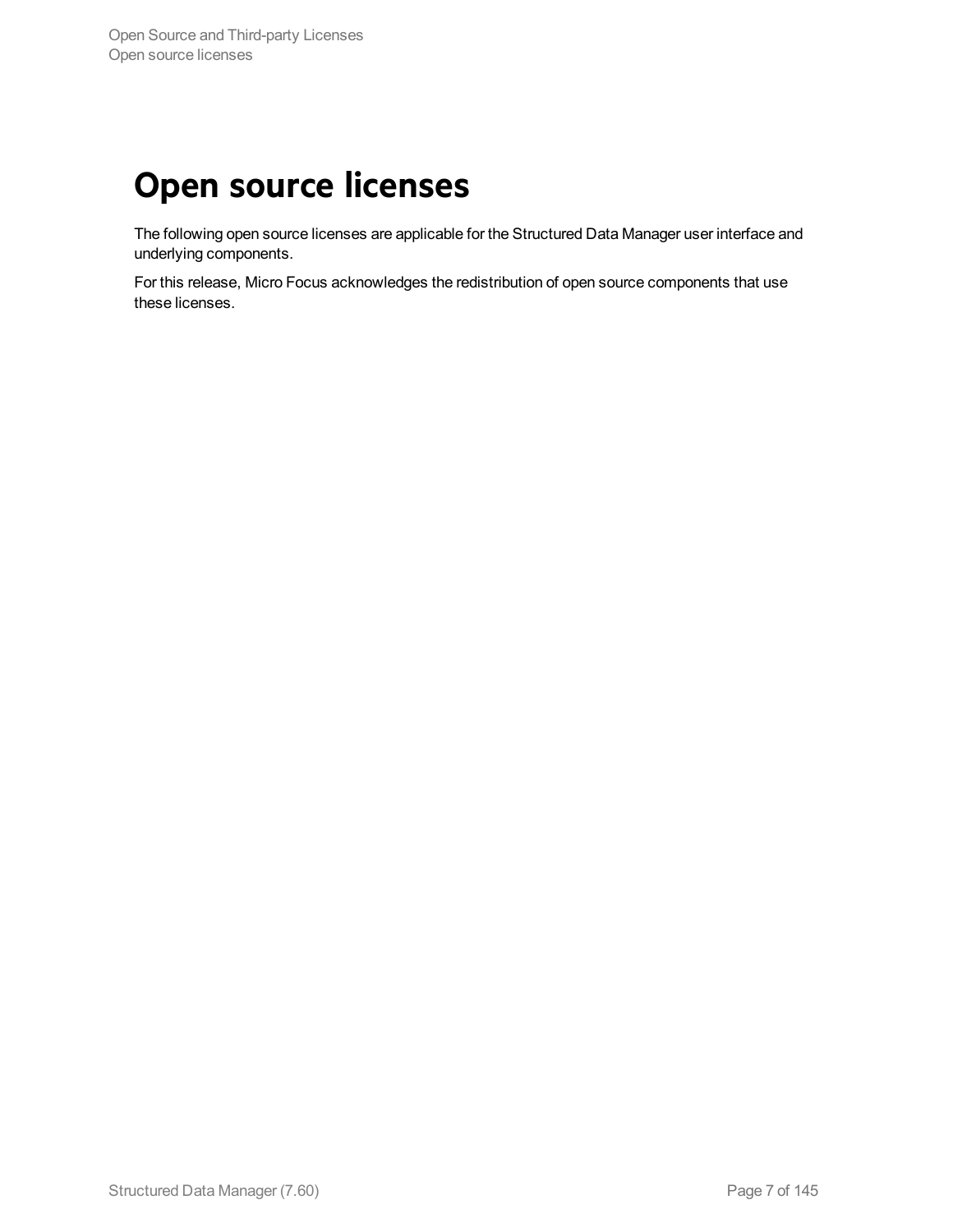# <span id="page-7-0"></span>**ANTLR 2 License**

Micro Focus acknowledges the redistribution of the following open source components that are provided under the following license:

 $\bullet$  antlr (2.7.7)

#### **ANTLR 2 License**

We reserve no legal rights to the ANTLR--it is fully in the public domain. An individual or company may do whatever they wish with source code distributed with ANTLR or the code generated by ANTLR, including the incorporation of ANTLR, or its output, into commerical software.

We encourage users to develop software with ANTLR. However, we do ask that credit is given to us for developing ANTLR. By "credit", we mean that if you use ANTLR or incorporate any source code into one of your programs (commercial product, research project, or otherwise) that you acknowledge this fact somewhere in the documentation, research report, etc... If you like ANTLR and have developed a nice tool with the output, please mention that you developed it using ANTLR. In addition, we ask that the headers remain intact in our source code. As long as these guidelines are kept, we expect to continue enhancing this system and expect to make other tools available as they are completed.

In countries where the Public Domain status of the work may not be valid, the author grants a copyright licence to the general public to deal in the work without restriction and permission to sublicence derivates under the terms of any (OSI approved) Open Source licence.

The Python parser generator code under antlr/actions/python/ is covered by the 3-clause BSD licence (this part is included in the binary JAR files); the run-time part under lib/python/ is covered by the GNU GPL, version 3 or later (this part is not included in the binary JAR files). See [here](https://bugs.debian.org/cgi-bin/bugreport.cgi?bug=750643#80%22) for the full details.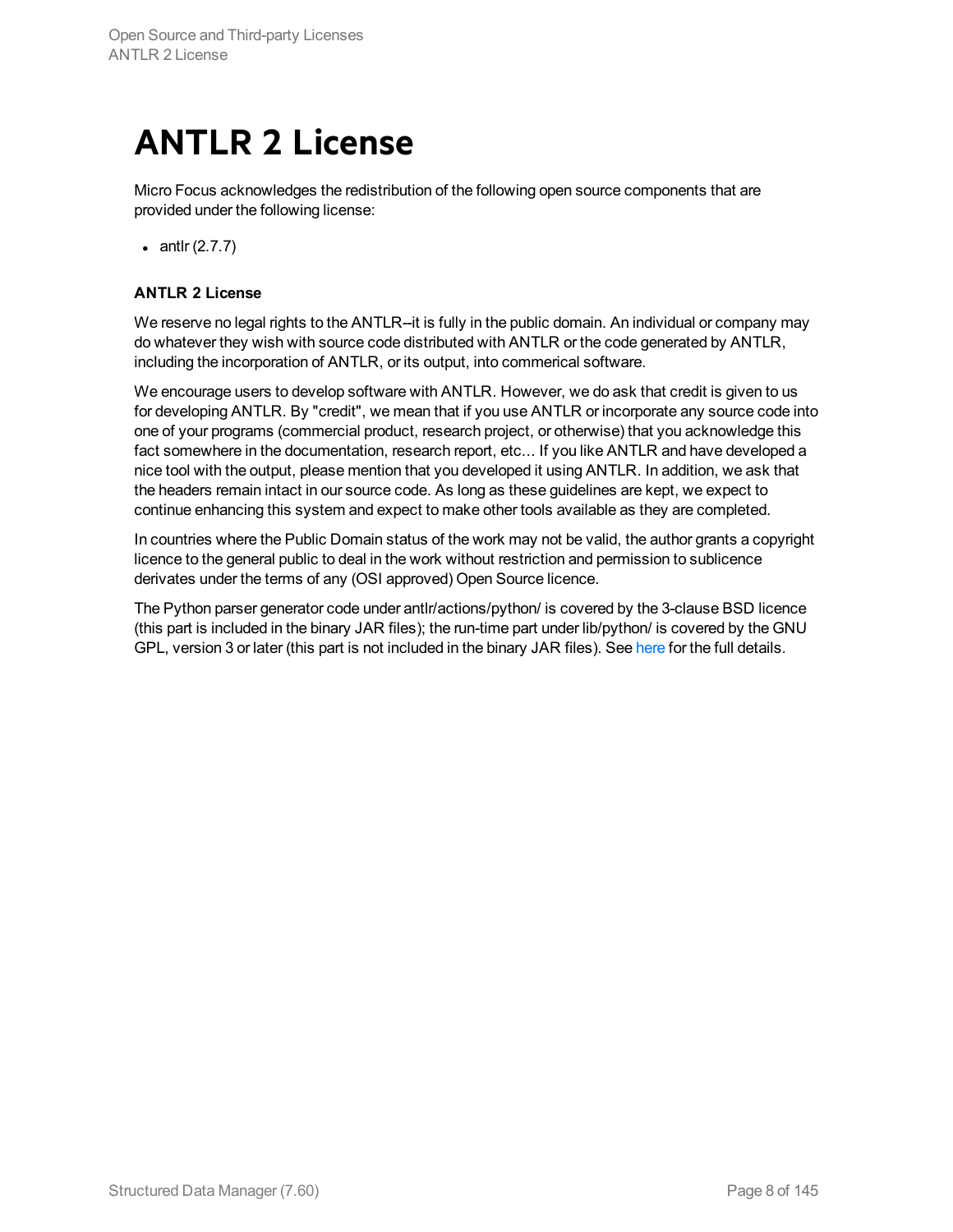### <span id="page-8-0"></span>**Apache License 1.1**

Micro Focus acknowledges the redistribution of the following open source components that are provided under the following license:

- AcegiSecurity (Grails Plugin)
- $\cdot$  regexp (1.3)
- Xerces XML Parser

The Apache Software License, Version 1.1

Copyright (c) 2000 The Apache Software Foundation. All rights reserved.

Redistribution and use in source and binary forms, with or without modification, are permitted provided that the following conditions are met:

- 1. Redistributions of source code must retain the above copyright notice, this list of conditions and the following disclaimer.
- 2. Redistributions in binary form must reproduce the above copyright notice, this list of conditions and the following disclaimer in the documentation and/or other materials provided with the distribution.
- 3. The end-user documentation included with the redistribution, if any, must include the following acknowledgment:

"This product includes software developed by the Apache Software Foundation (http://www.apache.org/)."

Alternately, this acknowledgment may appear in the software itself, if and wherever such thirdparty acknowledgments normally appear.

- 4. The names "Apache" and "Apache Software Foundation" must not be used to endorse or promote products derived from this software without prior written permission. For written permission, please contact apache@apache.org.
- 5. Products derived from this software may not be called "Apache", nor may "Apache" appear in their name, without prior written permission of the Apache Software Foundation.

THIS SOFTWARE IS PROVIDED ``AS IS'' AND ANY EXPRESSED OR IMPLIED WARRANTIES, INCLUDING, BUT NOT LIMITED TO, THE IMPLIED WARRANTIES OF MERCHANTABILITY AND FITNESS FOR A PARTICULAR PURPOSE ARE DISCLAIMED. IN NO EVENT SHALL THE APACHE SOFTWARE FOUNDATION OR ITS CONTRIBUTORS BE LIABLE FOR ANY DIRECT, INDIRECT, INCIDENTAL, SPECIAL, EXEMPLARY, OR CONSEQUENTIAL DAMAGES (INCLUDING, BUT NOT LIMITED TO, PROCUREMENT OF SUBSTITUTE GOODS OR SERVICES; LOSS OF USE, DATA, OR PROFITS; OR BUSINESS INTERRUPTION) HOWEVER CAUSED AND ON ANY THEORY OF LIABILITY, WHETHER IN CONTRACT, STRICT LIABILITY, OR TORT (INCLUDING NEGLIGENCE OR OTHERWISE) ARISING IN ANY WAY OUT OF THE USE OF THIS SOFTWARE, EVEN IF ADVISED OF THE POSSIBILITY OF SUCH DAMAGE.

====================================================================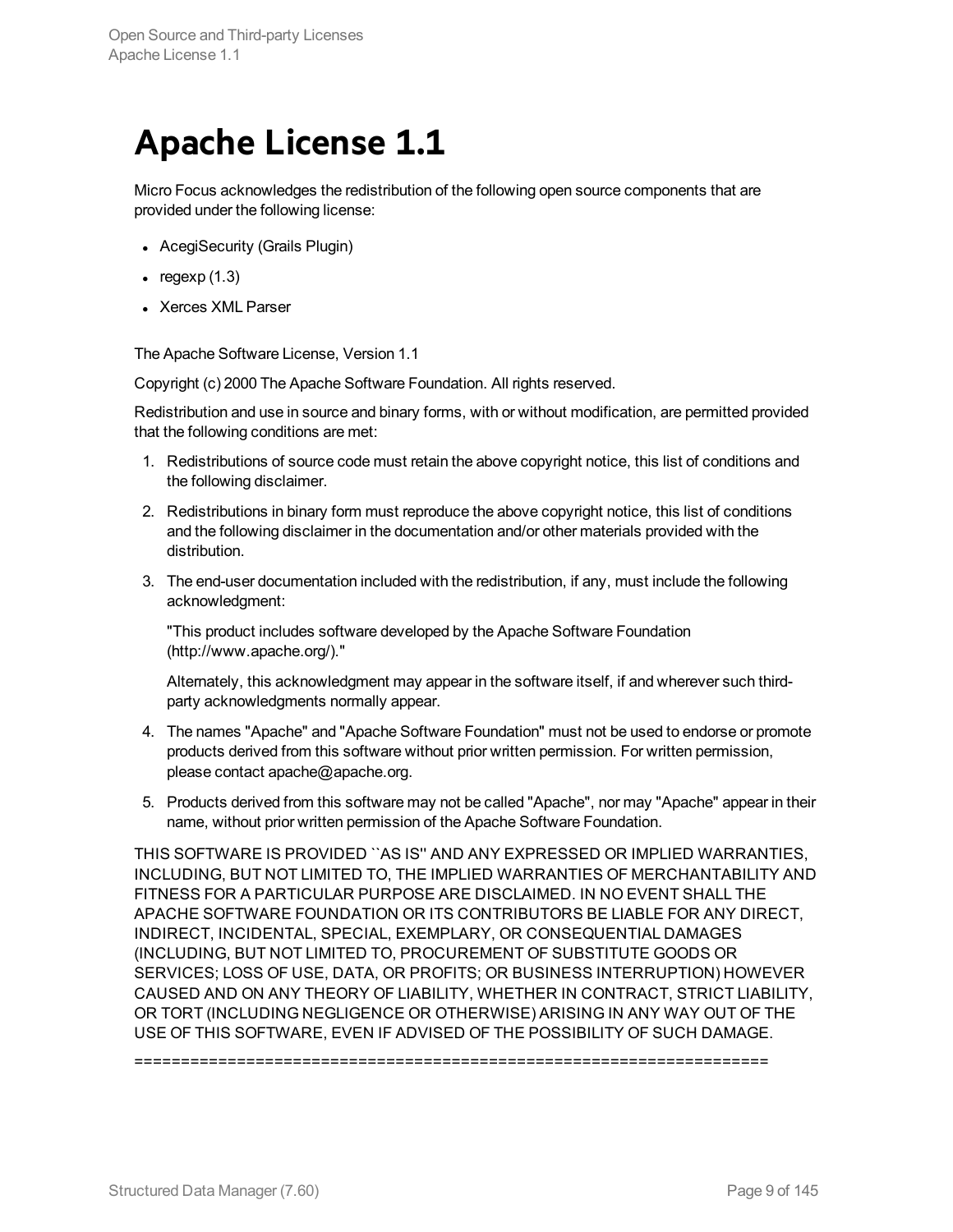This software consists of voluntary contributions made by many individuals on behalf of the Apache Software Foundation. For more information on the Apache Software Foundation, please see <http://www.apache.org/>.

Portions of this software are based upon public domain software originally written at the National Center for Supercomputing Applications, University of Illinois, Urbana-Champaign.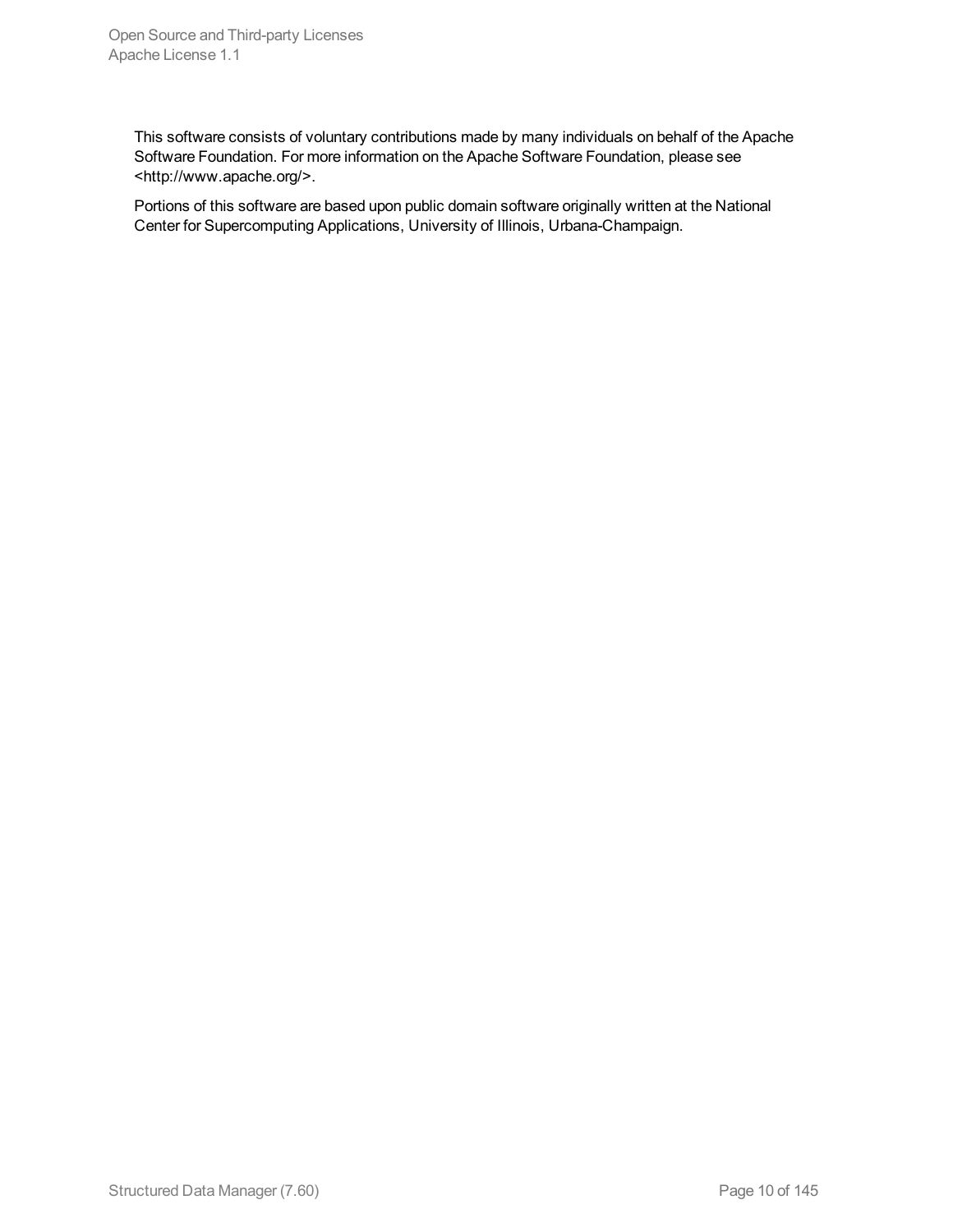## <span id="page-10-0"></span>**Apache License 2.0**

Micro Focus acknowledges the redistribution of the following open source components that are provided under the following license:

- AngularJS Rickshaw
- $\bullet$  annotations (12.0)
- $\bullet$  ant-contrib (1.0b3)
- $\bullet$  ant-launcher (1.10.1)
- Apache Ant
- $\bullet$  apache-avro (3)
- apache-commons-configuration (2.1)
- $\bullet$  apache-commons-csv  $(1.0)$
- $\bullet$  apache-cxf (3.0.12)
- apache-directory-kerby (1.0.0-RC2)
- <sup>l</sup> apache-geronimo-javamail (1.7.1)
- Apache HttpComponents Commons **HttpClient**
- $\bullet$  apache-jakarta-velocity (1.7)
- apache-log4j $(1.2.12)$
- apache-logging-log4j2 (2.6.2)
- $\bullet$  apache-mime4j-core (0.7.2)
- $\bullet$  apache-mime4j-dom (0.7.2)
- apache-pdfbox (2.0.6)
- $\bullet$  apache-poi  $(3.16)$
- $\bullet$  apache-tomcat  $(9)$
- apache-wss4j $(2.1.7)$
- $\bullet$  apache-zookeeper  $(3.4.6)$
- AWS S3 (aws-sdk)
- $\bullet$  axis (1.4)
- $\bullet$  axis-jaxrpc (1.4)
- $\bullet$  boilerpipe  $(1.1.0)$
- $\bullet$  bonecp (0.8.0 RELEASE)
- Bootstrap Date Picker
- $\bullet$  gwt-user (2.8.0)
- $\bullet$  gwtproject-gwt (1.0.1)
- hadoop-annotations  $(3.0.0)$
- $\bullet$  hadoop-auth  $(3.0.0)$
- $\bullet$  hadoop-common  $(3.0.0)$
- hibernate-validator  $(5.2.4$  Final)
- httpclient  $(4.5.2)$
- httpcore  $(4.2.5)$
- $\bullet$  httpmime  $(4.5.2)$
- $\bullet$  isoparser  $(1.1.18)$
- Jakarta Commons
- $\bullet$  jackcess-encrypt  $(2.1.1)$
- $\bullet$  jackson-core-asl  $(1.9.2)$
- $\bullet$  jackson-jaxrs (1.9.2)
- $\bullet$  jackson-mapper-asl  $(1.9.2)$
- $\bullet$  jackson-xc (1.9.2)
- $\bullet$  jahlborn-jackcess (2.1.4)
- $\bullet$  jandex (2.0.0. Final)
- Jasny
- $\bullet$  jasypt (1.9.2)
- $\bullet$  java-libpst  $(0.8.1)$
- $\bullet$  javassist (3.21.0-GA)
- $\bullet$  javax.inject (1)
- $\bullet$  jboss-logging  $(3.3.0)$
- $\bullet$  jclouds-blobstore (2.0.1)
- $\bullet$  jclouds-compute (2.0.1)
- $\bullet$  jclouds-core  $(2.0.1)$
- $\bullet$  jclouds-jsch (2.0.1)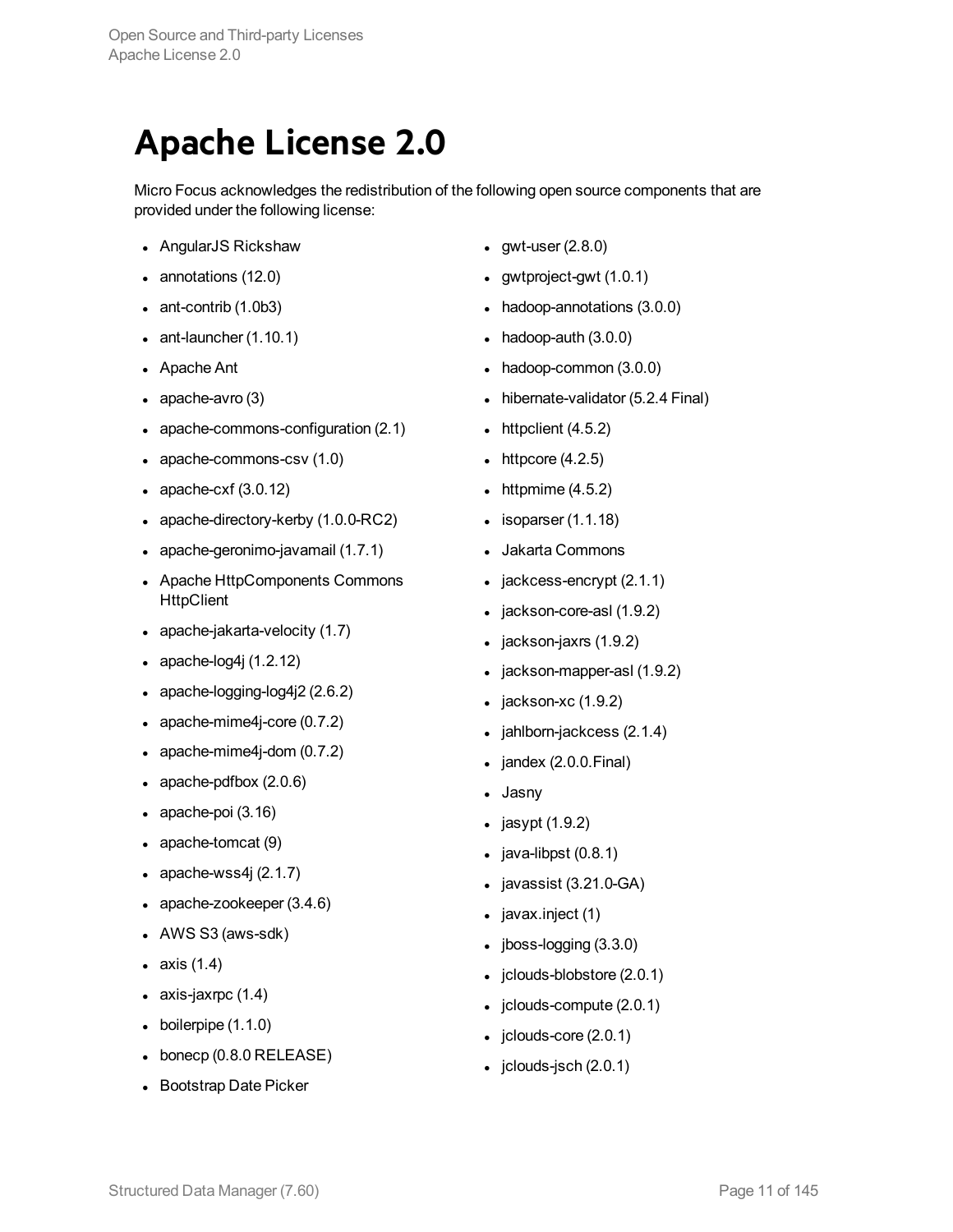- Castor XML Serialization
- $\bullet$  classmate  $(1.3.3)$
- $\bullet$  codehaus-gpars  $(1.2.1)$
- $\bullet$  commons-beanutils-core (1.9.3)
- $\bullet$  commons-cli (1.3.1)
- $\bullet$  commons-codec  $(1.10)$
- $\bullet$  commons-collections (3.2.2)
- $\bullet$  commons-compress (1.13)
- commons-configuration (1.10)
- $\bullet$  commons-dbcp  $(1.4)$
- $\bullet$  commons-exec (1.3)
- $\bullet$  commons-fileupload (1.3.2)
- commons-httpclient  $(3.1)$
- $\bullet$  commons-io (1.3.2)
- $\bullet$  commons-lang (2.6)
- commons-lang3  $(3.3.2)$
- commons-logging  $(1.1.1)$
- commons-math $3$  (3.1.1)
- $\bullet$  commons-net  $(3.1)$
- $\bullet$  commons-pool  $(1.6)$
- $\bullet$  commons-validator (1.5.1)
- $\bullet$  commons-vfs2 (2.0)
- $\bullet$  concurrentlinkedhashmaplru (1.4.2)
- $\bullet$  curator-client (2.7.1)
- $\bullet$  curator-framework (2.7.1)
- $\bullet$  curator -recipes (2.7.1)
- $\cdot$  cxf-rt-bindings-soap  $(3.1.8)$
- $\bullet$  cxf-rt-bindings-xml  $(3.1.8)$
- $\cdot$  cxf-rt-databinding-jaxb (3.1.8)
- $\bullet$  cxf-rt-frontend-jaxrs  $(3.0.12)$
- $\bullet$  cxf-rt-frontend-jaxws  $(3.1.8)$
- $cxf-rt-frontend-simple (3.1.8)$
- $\bullet$  jclouds-scriptbuilder (2.0.1)
- $\bullet$  jcommander (1.35)
- jdpgrailsdev-grails-dependencies (3.2.6)
- $\bullet$  jempbox (1.8.13)
- $\bullet$  jetS3T (0.9.0)
- $\bullet$  jettison  $(1.1)$
- $\bullet$  jetty-http (9.3.11.v20160721)
- $\bullet$  jetty-io (9.3.11.v20160721)
- $\bullet$  jetty-security (9.3.11.v20160721)
- $\bullet$  jetty-server (9.3.11.v20160721)
- $\bullet$  jetty-servlet (9.3.11.v20160721)
- jetty-util (9.3.11.v20160721)
- $\bullet$  jetty-webapp (9.3.11.v20160721)
- $\bullet$  jetty-xml (9.3.11.v20160721)
- $\bullet$  jmurty-java-xmlbuilder (0.4)
- $\bullet$  joda-time (2.2)
- $\bullet$  json-simple  $(1.1)$
- $\bullet$  json-smart  $(1.1.1)$
- jsonic  $(1.2.11)$
- $em$  maven-scm-api  $(1.8.1)$
- $\bullet$  maven-scm-provider-svn-commons (1.8.1)
- $\bullet$  maven-scm-provider-svnexe (1.8.1)
- $\bullet$  neethi (3.0.3)
- $\bullet$  netty (3.7.0 Final)
- opencsv
- $\bullet$  opennlp-tools  $(1.6.0)$
- $\bullet$  opensaml  $(3.1.1)$
- $\bullet$  opensympho-ognl  $(2.6.11)$
- $\bullet$  opensympho-sitemesh (2.4)
- $\bullet$  optimaize-language-detector (0.5)
- $\bullet$  orbeon-tagsoup  $(1.2.1)$
- plexus-utils  $(1.5.6)$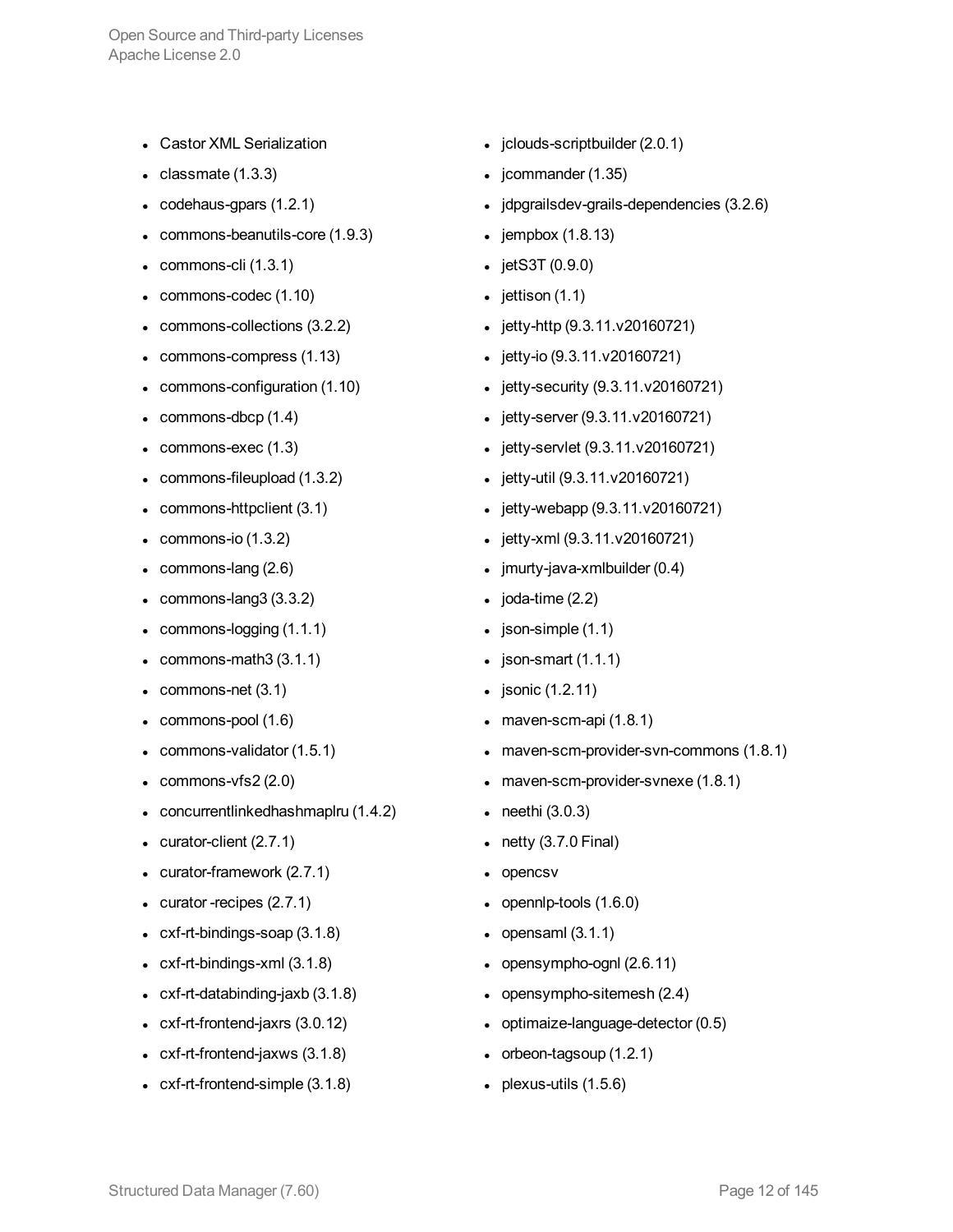- $\bullet$  cxf-rt-security  $(3.1.8)$
- $\bullet$  cxf-rt-transports-http  $(3.1.8)$
- $\bullet$  cxf-rt-ws-addr  $(3.1.8)$
- $cxf-tr-ws-policy (3.1.8)$
- $\bullet$  cxf-rt-ws-security  $(3.1.8)$
- $\bullet$  derby (10.12.1.1)
- derbyclient (10.13.1.1)
- derbynet (10.13.1.1)
- $\bullet$  ehcache (2.10.2)
- ehcache-core (2.6.2)
- ehurt-bug4j (0.2)
- elasticsearch-elasticsearch (6.1.1)
- fasterxml-jackson-annotations (2.8.6)
- fasterxml-jackson-core (2.8.1)
- $\bullet$  fasterxml-jackson-databind (2.7.8)
- $\bullet$  fontbox (2.0.6)
- $\bullet$  geronimo-jta  $(1.1.1)$
- gesellix-nimbus-jose-jwt (3.9)
- goldmansachs-gs-collections (5.1.0)
- google-gson (2.8.1)
- $\bullet$  google-guava (15)
- $\bullet$  google-guice  $(3)$
- <sup>l</sup> gpc-grails-mail (2.0.0)
- grails-async (3.2.6)
- grails-bootstrap (3.2.6)
- $\bullet$  grails-core  $(3.2.6)$
- $\bullet$  grails-databinding  $(3.2.6)$
- grails-datastore-core (6.0.9.RELEASE)
- grails-datastore-gorm (6.0.9.RELEASE)
- grails-datastore-gorm-hibernate-core (6.0.9.RELEASE)
- grails-datastore-web (2.0.2.RELEASE)
- $\bullet$  poi-ooxml  $(3.16)$
- $\bullet$  poi-ooxml-schemas (3.16)
- $\bullet$  poi-scratchpad  $(3.16)$
- $\bullet$  powermock-api-mockito (1.6.6)
- $\bullet$  powermock-api-support  $(1.6.6)$
- $\bullet$  powermock-core  $(1.5.6)$
- powermock-mockito-release-full (1.6.6)
- powermock-module-junit4  $(1.6.6)$
- powermock-module-junit4-common (1.6.6)
- powermock-reflect  $(1.6.6)$
- $\bullet$  quartz-scheduler-quartz (2.2)
- $\bullet$  reactor-core  $(2.0.8)$
- $\bullet$  reactor-reactor (2.0.7)
- $\bullet$  reactor-reactor-spring (2.0.7)
- $\bullet$  rome  $(1.0)$
- $\bullet$  rometools-rome-utils  $(1.5.1)$
- $\bullet$  serializer (2.7.2)
- $\bullet$  shibboleth-utilities-java-support (7.1.1)
- $\bullet$  sis-metadata (0.6)
- $\bullet$  sis-netcdf  $(0.6)$
- $\bullet$  sis-referencing  $(0.6)$
- $\bullet$  sis-storage (0.6)
- $\bullet$  sis-utility (0.6)
- $\bullet$  snakeayaml  $(1.17)$
- spring-aop (4.3.6 RELEASE)
- $\bullet$  spring-aspects (4.3.6 RELEASE)
- $\bullet$  spring-beans (4.3.6 RELEASE)
- $\bullet$  spring-binding (2.4.4 RELEASE)
- spring-boot (1.4.4 RELEASE)
- $\bullet$  spring-context (4.3.6 RELEASE)
- spring-context-support (4.3.6 RELEASE)
- $\bullet$  spring-core (4.3.6 RELEASE)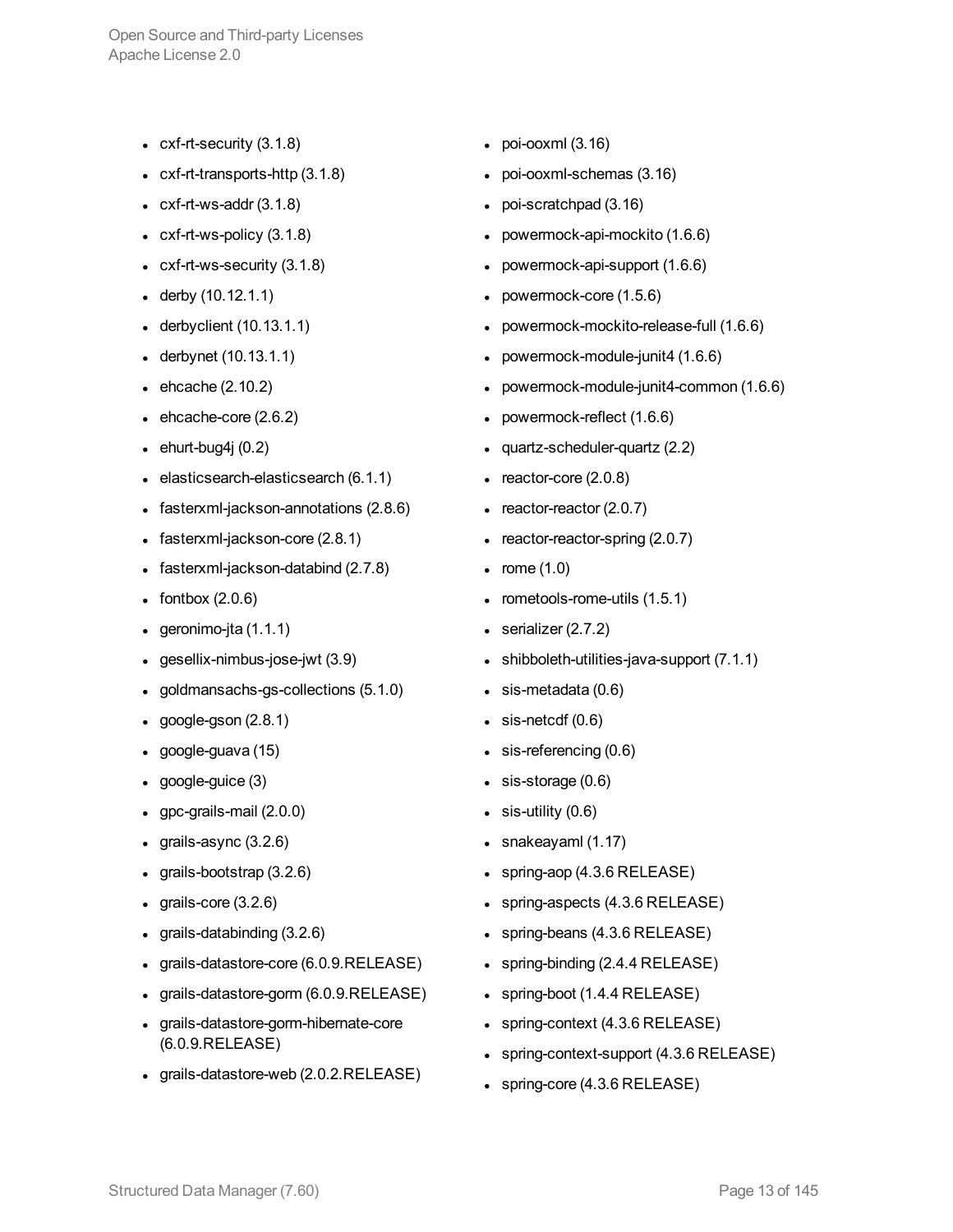- $\bullet$  grails-fields-plugin-grails-fields  $(2.1.3)$
- $\bullet$  grails-grails-core (3.2.6)
- $\bullet$  grails-grails-data-mapping  $(6.0.7)$
- $\bullet$  grails-grails-gsp (3.2.6)
- $\bullet$  grails-logging  $(3.2.6)$
- $\bullet$  grails-plugin-async  $(3.2.6)$
- grails-plugin-consortium-grails-cxf-grails3 (3.1.1)
- grails-plugin-converters (3.2.6)
- $\bullet$  grails-plugin-databinding  $(3.2.6)$
- $\bullet$  grails-plugin-datasource (3.2.6)
- $\bullet$  grails-plugin-domain-class  $(3.2.6)$
- $\bullet$  grails-plugin-gsp  $(3.2.6)$
- $\bullet$  grails-plugin-scaffolding  $(3.2.1)$
- grails-plugins-grails-quartz (2.0.12)
- grails-plugins-grails-spring-security-core (3.1.2)
- grails-plugins-grails-spring-security-Idap (snapshot-20141122)
- groovy  $(2.4.7)$
- $\bullet$  groovy-all  $(2.4.7)$
- $\bullet$  groovy-json (2.4.7)
- $\bullet$  groovy-sql  $(2.4.7)$
- groovy-templates  $(2.4.7)$
- $\bullet$  groovy-xml (2.4.7)
- $\bullet$  gs-collections-api  $(5.1.0)$
- $\bullet$  gson (2.7)
- $\bullet$  guava (11.0.2)
- $\bullet$  guice (4.1.0)
- $\bullet$  spring-expression (4.3.6 RELEASE)
- $\bullet$  spring-jdbc (4.3.6 RELEASE)
- $\bullet$  spring-Idap-core (4.3.6 RELEASE)
- $\bullet$  spring-orm (4.3.6 RELEASE)
- spring-security-core (4.1.1 RELEASE)
- spring-security-Idap (4.1.4 RELEASE)
- spring-security-web (4.1.4 RELEASE)
- spring-tx  $(4.3.6 \text{ RELEASE})$
- $\bullet$  spring-web (4.3.6 RELEASE)
- spring-webflow  $(2.4.4 \text{ RELEASE})$
- spring-webmvc  $(4.3.6 \text{ RELEASE})$
- $\bullet$  tomcat-jdbc  $(8.5.13)$
- $\bullet$  tomcat-juli (8.5.13)
- $\bullet$  twall-jna  $(4.1)$
- validation-api (1.10.Final)
- $\bullet$  vorbis-java-core (0.8)
- $\bullet$  vorbis-java-tika (0.8)
- $\bullet$  vt-middleware-cryptacular (1)
- $\bullet$  woodstox-core-asi  $(4.4.1)$
- $\bullet$  xalan (2.7.1)
- Xalan XSLT Engine
- $\bullet$  xercesimpl (2.11.0)
- $\bullet$  xerial-snappy-java (1.0.4.1)
- $\bullet$  xml-apis (1.4.01)
- $\bullet$  xml-resolver (1.2)
- $\bullet$  xmlschema-core (2.2.1)
- $\bullet$  xmlsec (2.0.7)

Micro Focus acknowledges the redistribution of the following open source components as part of the Help content.

- PIE.htc
- PIE\_uncompressed.htc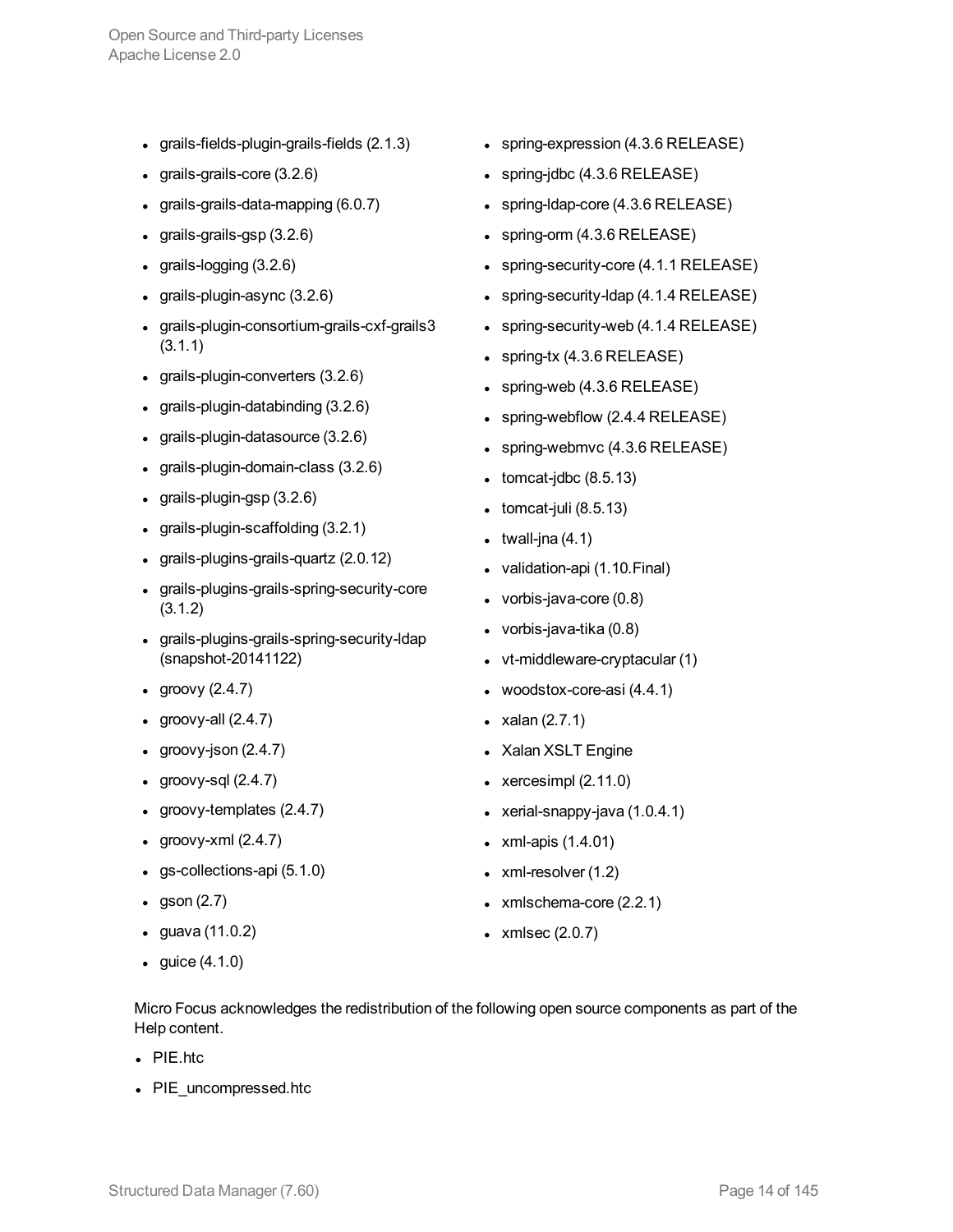#### • PIE-no-motw.htc

#### **Apache License**

Version 2.0, January 2004

http://www.apache.org/licenses/

TERMS AND CONDITIONS FOR USE, REPRODUCTION, AND DISTRIBUTION

1. Definitions.

"License" shall mean the terms and conditions for use, reproduction, and distribution as defined by Sections 1 through 9 of this document.

"Licensor" shall mean the copyright owner or entity authorized by the copyright owner that is granting the License.

"Legal Entity" shall mean the union of the acting entity and all other entities that control, are controlled by, or are under common control with that entity. For the purposes of this definition, "control" means (i) the power, direct or indirect, to cause the direction or management of such entity, whether by contract or otherwise, or (ii) ownership of fifty percent (50%) or more of the outstanding shares, or (iii) beneficial ownership of such entity.

"You" (or "Your") shall mean an individual or Legal Entity exercising permissions granted by this License.

"Source" form shall mean the preferred form for making modifications, including but not limited to software source code, documentation source, and configuration files.

"Object" form shall mean any form resulting from mechanical transformation or translation of a Source form, including but not limited to compiled object code, generated documentation, and conversions to other media types.

"Work" shall mean the work of authorship, whether in Source or Object form, made available under the License, as indicated by a copyright notice that is included in or attached to the work (an example is provided in the Appendix below).

"Derivative Works" shall mean any work, whether in Source or Object form, that is based on (or derived from) the Work and for which the editorial revisions, annotations, elaborations, or other modifications represent, as a whole, an original work of authorship. For the purposes of this License, Derivative Works shall not include works that remain separable from, or merely link (or bind by name) to the interfaces of, the Work and Derivative Works thereof.

"Contribution" shall mean any work of authorship, including the original version of the Work and any modifications or additions to that Work or Derivative Works thereof, that is intentionally submitted to Licensor for inclusion in the Work by the copyright owner or by an individual or Legal Entity authorized to submit on behalf of the copyright owner. For the purposes of this definition, "submitted" means any form of electronic, verbal, or written communication sent to the Licensor or its representatives, including but not limited to communication on electronic mailing lists, source code control systems, and issue tracking systems that are managed by, or on behalf of, the Licensor for the purpose of discussing and improving the Work, but excluding communication that is conspicuously marked or otherwise designated in writing by the copyright owner as "Not a Contribution."

"Contributor" shall mean Licensor and any individual or Legal Entity on behalf of whom a Contribution has been received by Licensor and subsequently incorporated within the Work.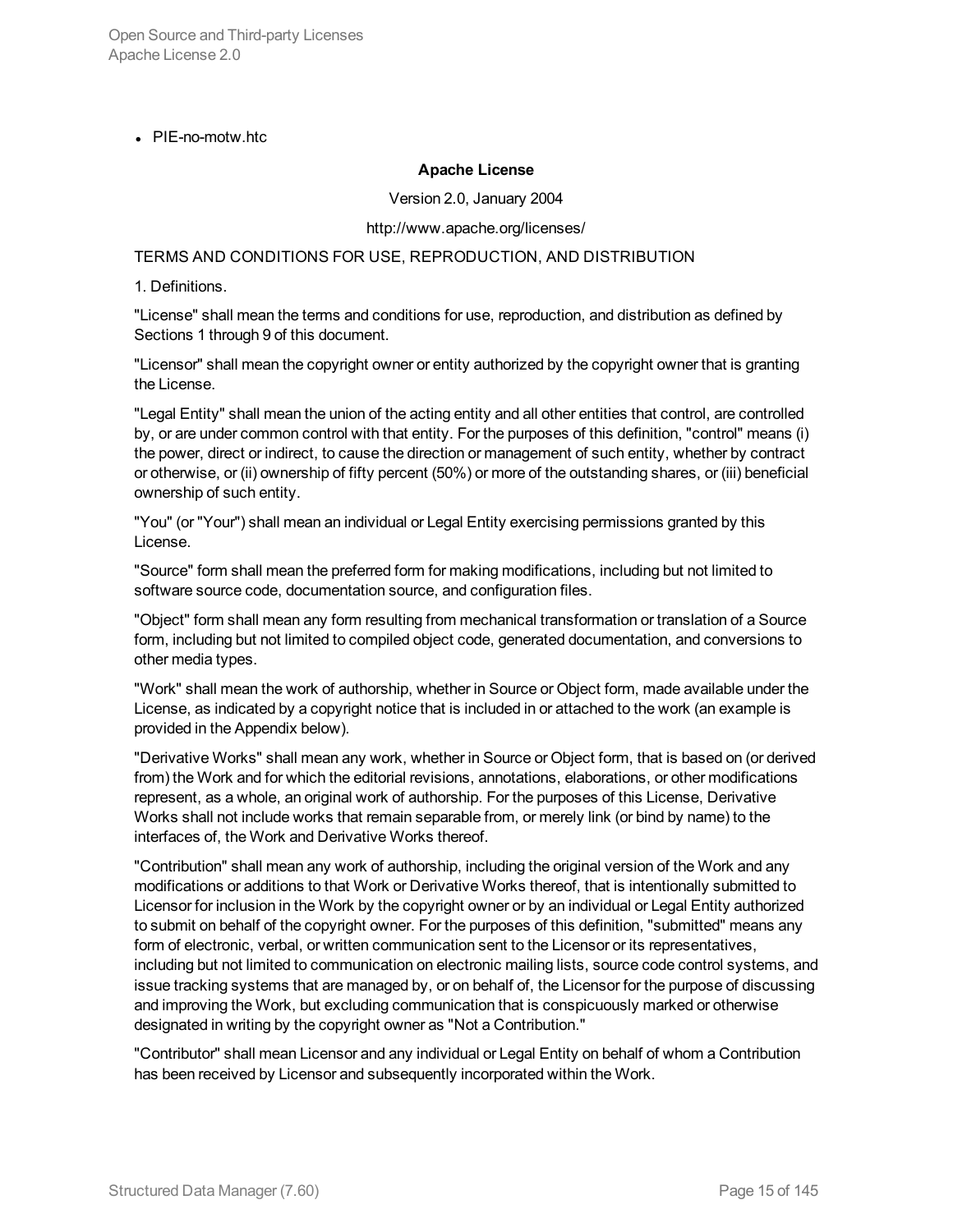2. Grant of Copyright License. Subject to the terms and conditions of this License, each Contributor hereby grants to You a perpetual, worldwide, non-exclusive, no-charge, royalty-free, irrevocable copyright license to reproduce, prepare Derivative Works of, publicly display, publicly perform, sublicense, and distribute the Work and such Derivative Works in Source or Object form.

3. Grant of Patent License. Subject to the terms and conditions of this License, each Contributor hereby grants to You a perpetual, worldwide, non-exclusive, no-charge, royalty-free, irrevocable (except as stated in this section) patent license to make, have made, use, offer to sell, sell, import, and otherwise transfer the Work, where such license applies only to those patent claims licensable by such Contributor that are necessarily infringed by their Contribution(s) alone or by combination of their Contribution(s) with the Work to which such Contribution(s) was submitted. If You institute patent litigation against any entity (including a cross-claim or counterclaim in a lawsuit) alleging that the Work or a Contribution incorporated within the Work constitutes direct or contributory patent infringement, then any patent licenses granted to You under this License for that Work shall terminate as of the date such litigation is filed.

4. Redistribution. You may reproduce and distribute copies of the Work or Derivative Works thereof in any medium, with or without modifications, and in Source or Object form, provided that You meet the following conditions:

(a) You must give any other recipients of the Work or Derivative Works a copy of this License; and

(b) You must cause any modified files to carry prominent notices stating that You changed the files; and

(c) You must retain, in the Source form of any Derivative Works that You distribute, all copyright, patent, trademark, and attribution notices from the Source form of the Work, excluding those notices that do not pertain to any part of the Derivative Works; and

(d) If the Work includes a "NOTICE" text file as part of its distribution, then any Derivative Works that You distribute must include a readable copy of the attribution notices contained within such NOTICE file, excluding those notices that do not pertain to any part of the Derivative Works, in at least one of the following places: within a NOTICE text file distributed as part of the Derivative Works; within the Source form or documentation, if provided along with the Derivative Works; or, within a display generated by the Derivative Works, if and wherever such third-party notices normally appear. The contents of the NOTICE file are for informational purposes only and do not modify the License. You may add Your own attribution notices within Derivative Works that You distribute, alongside or as an addendum to the NOTICE text from the Work, provided that such additional attribution notices cannot be construed as modifying the License.

You may add Your own copyright statement to Your modifications and may provide additional or different license terms and conditions for use, reproduction, or distribution of Your modifications, or for any such Derivative Works as a whole, provided Your use, reproduction, and distribution of the Work otherwise complies with the conditions stated in this License.

5. Submission of Contributions. Unless You explicitly state otherwise, any Contribution intentionally submitted for inclusion in the Work by You to the Licensor shall be under the terms and conditions of this License, without any additional terms or conditions. Notwithstanding the above, nothing herein shall supersede or modify the terms of any separate license agreement you may have executed with Licensor regarding such Contributions.

6. Trademarks. This License does not grant permission to use the trade names, trademarks, service marks, or product names of the Licensor, except as required for reasonable and customary use in describing the origin of the Work and reproducing the content of the NOTICE file.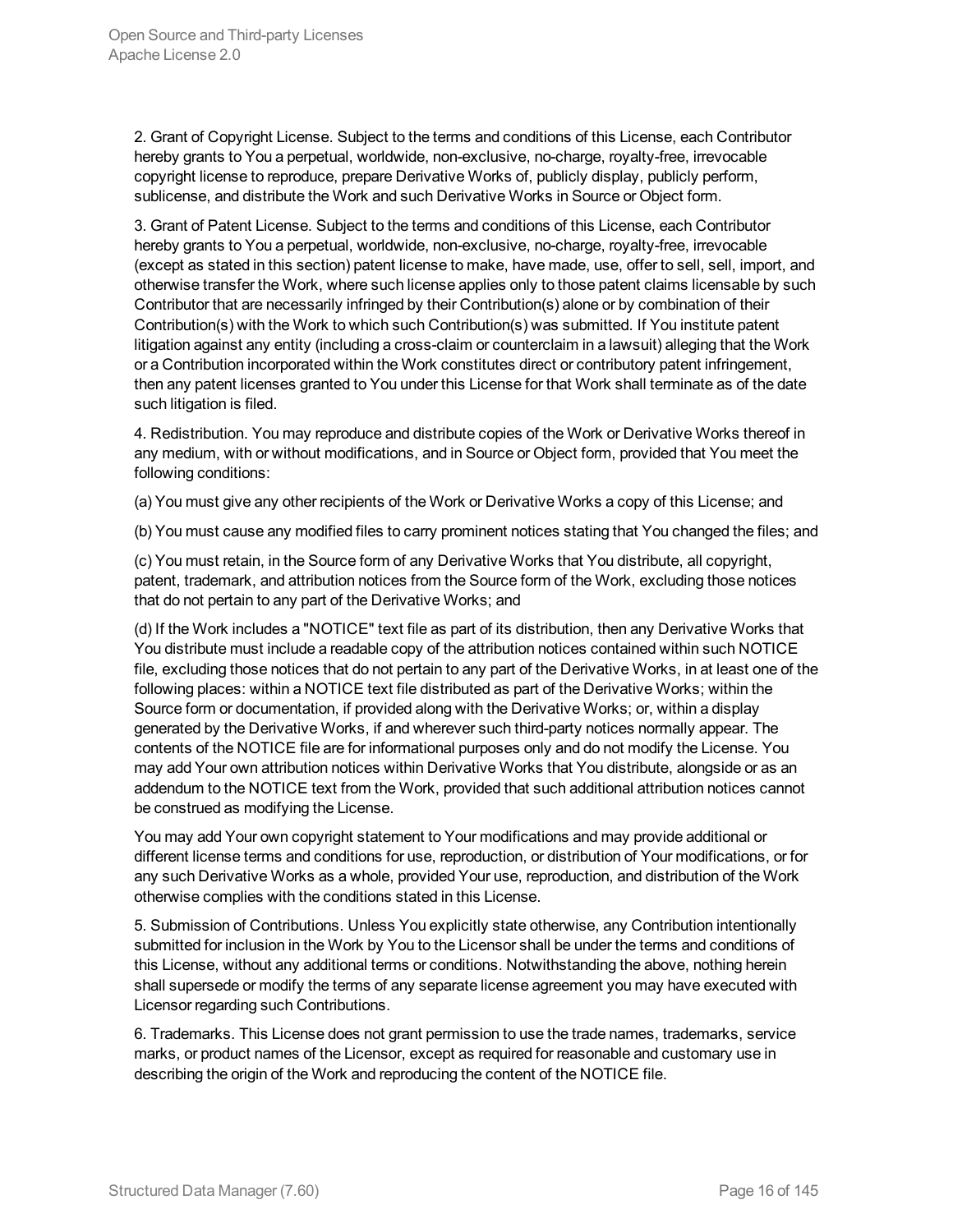7. Disclaimer of Warranty. Unless required by applicable law or agreed to in writing, Licensor provides the Work (and each Contributor provides its Contributions) on an "AS IS" BASIS, WITHOUT WARRANTIES OR CONDITIONS OF ANY KIND, either express or implied, including, without limitation, any warranties or conditions of TITLE, NON-INFRINGEMENT, MERCHANTABILITY, or FITNESS FOR A PARTICULAR PURPOSE. You are solely responsible for determining the appropriateness of using or redistributing the Work and assume any risks associated with Your exercise of permissions under this License.

8. Limitation of Liability. In no event and under no legal theory, whether in tort (including negligence), contract, or otherwise, unless required by applicable law (such as deliberate and grossly negligent acts) or agreed to in writing, shall any Contributor be liable to You for damages, including any direct, indirect, special, incidental, or consequential damages of any character arising as a result of this License or out of the use or inability to use the Work (including but not limited to damages for loss of goodwill, work stoppage, computer failure or malfunction, or any and all other commercial damages or losses), even if such Contributor has been advised of the possibility of such damages.

9. Accepting Warranty or Additional Liability. While redistributing the Work or Derivative Works thereof, You may choose to offer, and charge a fee for, acceptance of support, warranty, indemnity, or other liability obligations and/or rights consistent with this License. However, in accepting such obligations, You may act only on Your own behalf and on Your sole responsibility, not on behalf of any other Contributor, and only if You agree to indemnify, defend, and hold each Contributor harmless for any liability incurred by, or claims asserted against, such Contributor by reason of your accepting any such warranty or additional liability.

#### END OF TERMS AND CONDITIONS

APPENDIX: How to apply the Apache License to your work.

To apply the Apache License to your work, attach the following boilerplate notice, with the fields enclosed by brackets "[]" replaced with your own identifying information. (Don't include the brackets!) The text should be enclosed in the appropriate comment syntax for the file format. We also recommend that a file or class name and description of purpose be included on the same "printed page" as the copyright notice for easier identification within third-party archives.

Copyright [yyyy] [name of copyright owner]

Licensed under the Apache License, Version 2.0 (the "License"); you may not use this file except in compliance with the License. You may obtain a copy of the License at

#### <http://www.apache.org/licenses/LICENSE-2.0>

Unless required by applicable law or agreed to in writing, software distributed under the License is distributed on an "AS IS" BASIS,WITHOUT WARRANTIES OR CONDITIONS OF ANY KIND, either express or implied. See the License for the specific language governing permissions and limitations under the License.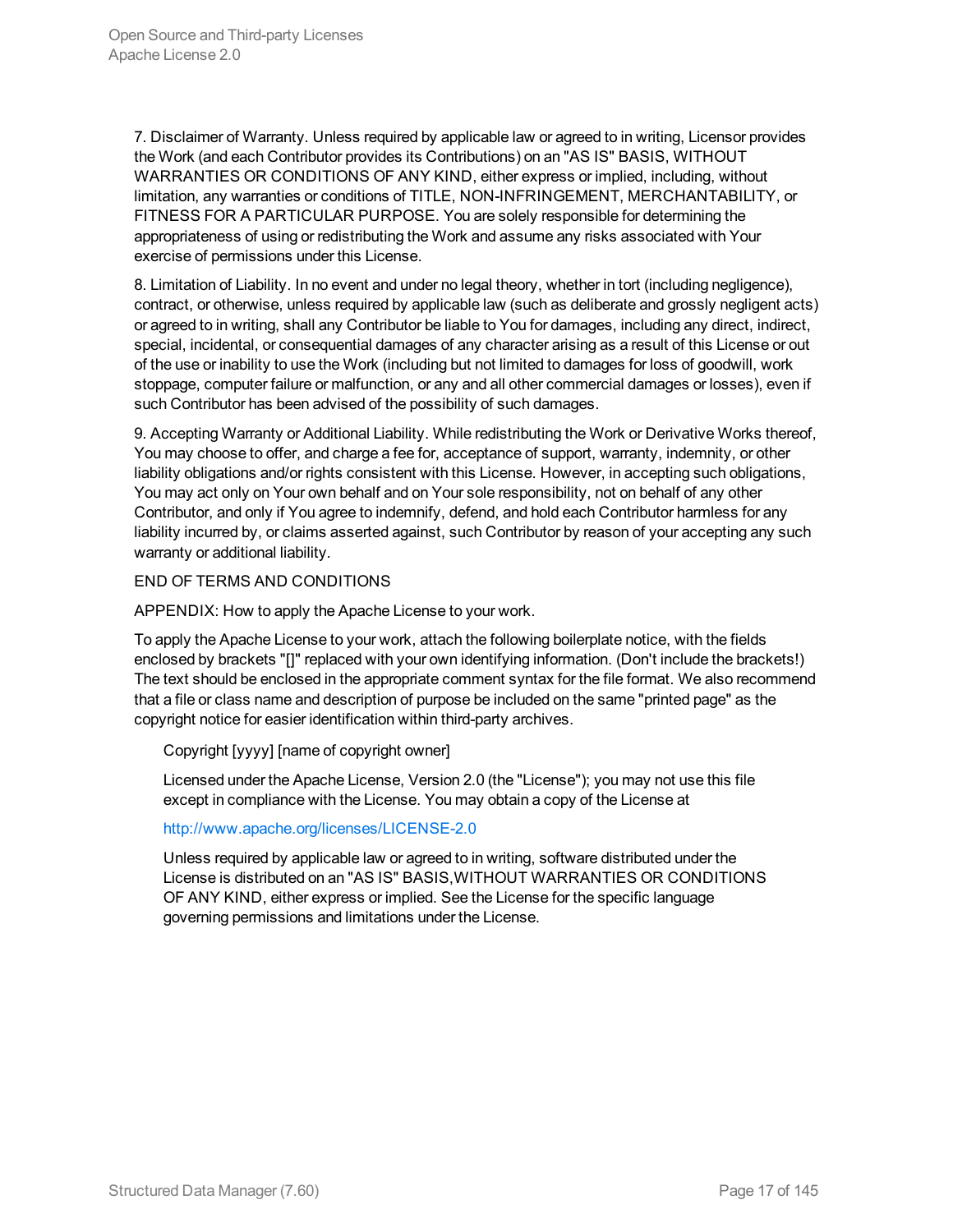### <span id="page-17-0"></span>**BSD 2-Clause License**

Micro Focus acknowledges the redistribution of the following open source components that are provided under the following license:

- $\bullet$  hamcrest-core  $(1.1)$
- hamcrest-library  $(1.3)$
- $\bullet$  jsr-275 (0.9.3)
- $\bullet$  stax2-api  $(3.1.4)$

 $\bullet$  jmatio (1.2)

Copyright (c) <year> <owner> . All rights reserved.

Redistribution and use in source and binary forms, with or without modification, are permitted provided that the following conditions are met:

1. Redistributions of source code must retain the above copyright notice, this list of conditions and the following disclaimer.

2. Redistributions in binary form must reproduce the above copyright notice, this list of conditions and the following disclaimer in the documentation and/or other materials provided with the distribution.

THIS SOFTWARE IS PROVIDED BY <COPYRIGHT HOLDER> ``AS IS'' AND ANY EXPRESS OR IMPLIED WARRANTIES, INCLUDING, BUT NOT LIMITED TO, THE IMPLIED WARRANTIES OF MERCHANTABILITY AND FITNESS FOR A PARTICULAR PURPOSE ARE DISCLAIMED. IN NO EVENT SHALL <COPYRIGHT HOLDER> OR CONTRIBUTORS BE LIABLE FOR ANY DIRECT, INDIRECT, INCIDENTAL, SPECIAL, EXEMPLARY, OR CONSEQUENTIAL DAMAGES (INCLUDING, BUT NOT LIMITED TO, PROCUREMENT OF SUBSTITUTE GOODS OR SERVICES; LOSS OF USE, DATA, OR PROFITS; OR BUSINESS INTERRUPTION) HOWEVER CAUSED AND ON ANY THEORY OF LIABILITY, WHETHER IN CONTRACT, STRICT LIABILITY, OR TORT (INCLUDING NEGLIGENCE OR OTHERWISE) ARISING IN ANY WAY OUT OF THE USE OF THIS SOFTWARE, EVEN IF ADVISED OF THE POSSIBILITY OF SUCH DAMAGE.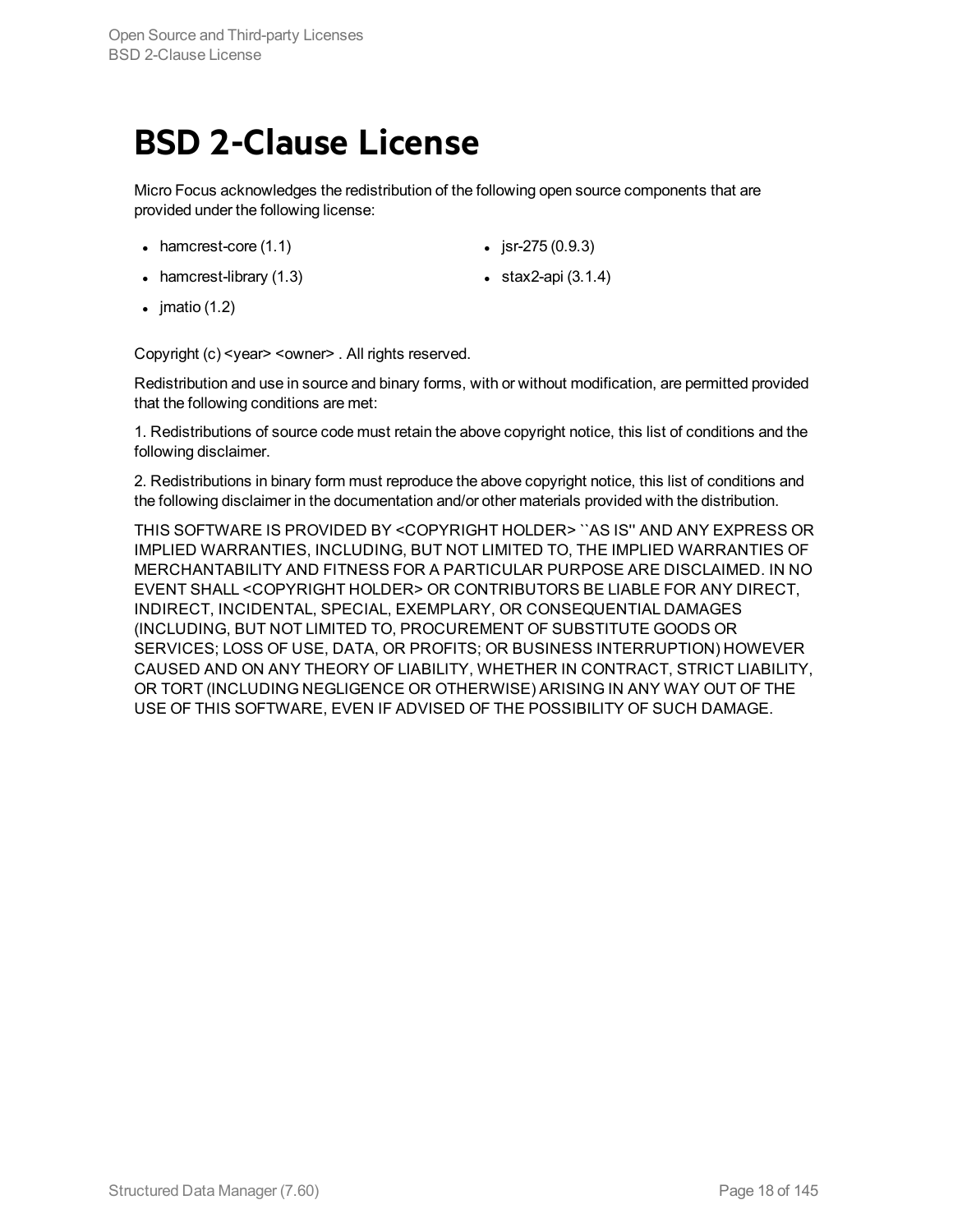### <span id="page-18-0"></span>**BSD 3-Clause License**

Micro Focus acknowledges the redistribution of the following open source component that is provided under the following license:

- $\bullet$  asm (5.0.4)
- $qooq$ le-re2j  $(1.0)$
- $\bullet$  jline (0.9.94)
- $\bullet$  jsch (0.1.51)
- jsch.agentproxy.connector-factory (0.0.9)
- $\bullet$  jsch.agentproxy.core  $(0.0.9)$
- $\bullet$  jsch.agentproxy.jsch  $(0.0.9)$
- jsch.agentproxy.pageant (0.0.9)
- $\bullet$  jsch.agentproxy.sshagent  $(0.0.9)$
- jsch.agentproxy.usocket-jna (0.0.9)
- jsch.agentproxy.usocket-nc (0.0.9)
- $\bullet$  jzlib
- $\bullet$  paranamer (2.3)
- $\bullet$  postgresql-jdbc (9.3)
- protobuf-java $(2.5.0)$
- $\bullet$  snia-xam-sdk  $(1.0.1)$
- virtuaid-curvesapi (1.04)
- $\bullet$  xmpcore (5.1.2)
- $\bullet$  xmlenc (0.52)

Micro Focus acknowledges the redistribution of the following open source components as part of the Help content.

• Porter-Stemmer

Copyright (c) <year> <owner> . All rights reserved.

Redistribution and use in source and binary forms, with or without modification, are permitted provided that the following conditions are met:

- 1. Redistributions of source code must retain the above copyright notice, this list of conditions and the following disclaimer.
- 2. Redistributions in binary form must reproduce the above copyright notice, this list of conditions and the following disclaimer in the documentation and/or other materials provided with the distribution.
- 3. The names of the authors may not be used to endorse or promote products derived from this software without specific prior written permission.

THIS SOFTWARE IS PROVIDED BY THE COPYRIGHT HOLDERS AND CONTRIBUTORS "AS IS" AND ANY EXPRESS OR IMPLIED WARRANTIES, INCLUDING, BUT NOT LIMITED TO, THE IMPLIED WARRANTIES OF MERCHANTABILITY AND FITNESS FOR A PARTICULAR PURPOSE ARE DISCLAIMED. IN NO EVENT SHALL THE COPYRIGHT HOLDER OR CONTRIBUTORS BE LIABLE FOR ANY DIRECT, INDIRECT, INCIDENTAL, SPECIAL, EXEMPLARY, OR CONSEQUENTIAL DAMAGES (INCLUDING, BUT NOT LIMITED TO, PROCUREMENT OF SUBSTITUTE GOODS OR SERVICES; LOSS OF USE, DATA, OR PROFITS; OR BUSINESS INTERRUPTION) HOWEVER CAUSED AND ON ANY THEORY OF LIABILITY, WHETHER IN CONTRACT, STRICT LIABILITY, OR TORT (INCLUDING NEGLIGENCE OR OTHERWISE) ARISING IN ANY WAY OUT OF THE USE OF THIS SOFTWARE, EVEN IF ADVISED OF THE POSSIBILITY OF SUCH DAMAGE.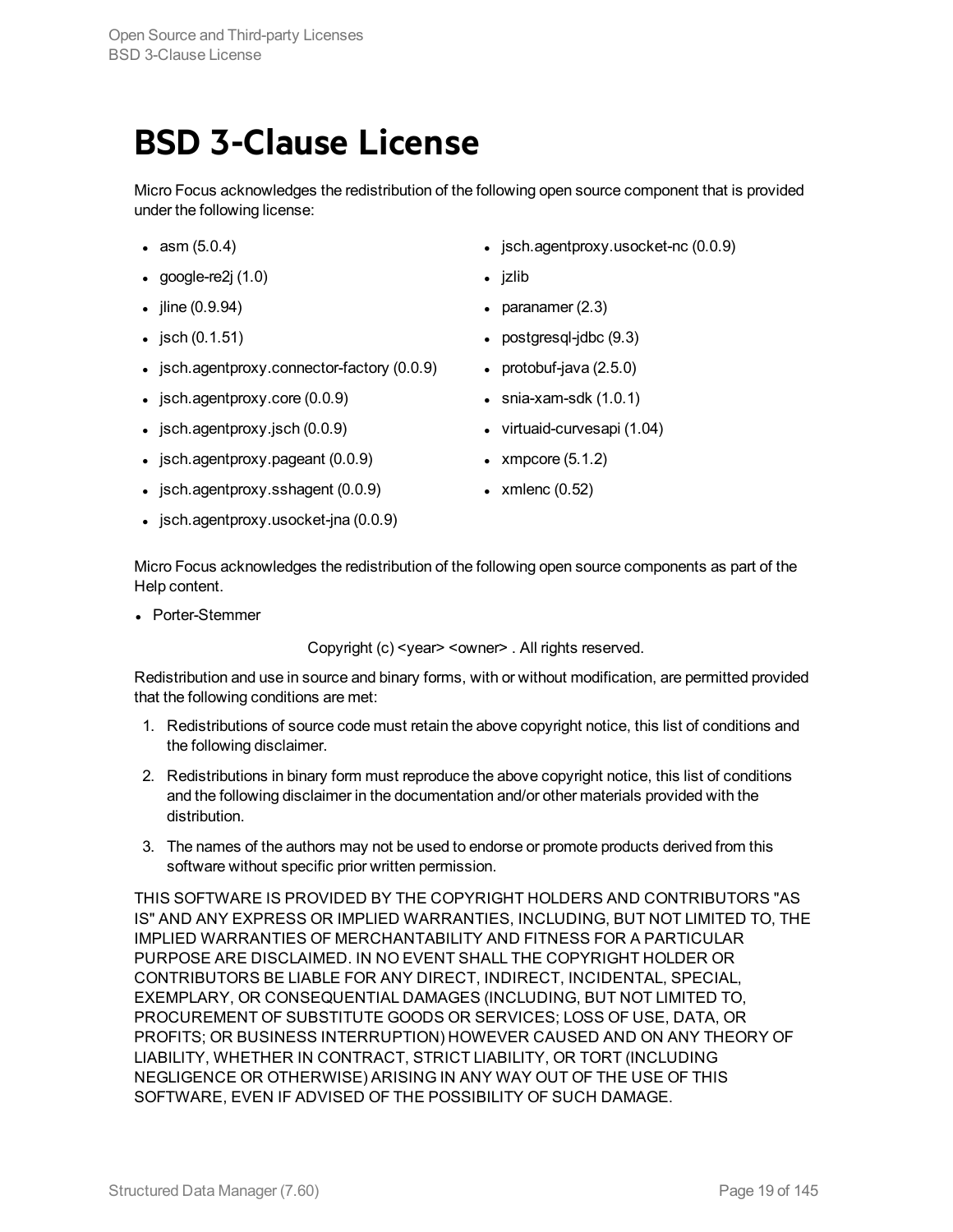### <span id="page-19-0"></span>**Common Development and Distribution 1.0 (CDDL-1.0)**

Micro Focus acknowledges the redistribution of the following open source components that are provided under the following license:

- $\bullet$  javax.activation (1.1)
- $\bullet$  jsr250-api (1.0)
- $\bullet$  jsr311-api (1.1.1)

COMMON DEVELOPMENT AND DISTRIBUTION LICENSE Version 1.0 (CDDL-1.0)

1. Definitions.

1.1. Contributor means each individual or entity that creates or contributes to the creation of Modifications.

1.2. Contributor Version means the combination of the Original Software, prior Modifications used by a Contributor (if any), and the Modifications made by that particular Contributor.

1.3. Covered Software means (a) the Original Software, or (b) Modifications, or (c) the combination of files containing Original Software with files containing Modifications, in each case including portions thereof.

1.4. Executable means the Covered Software in any form other than Source Code.

1.5. Initial Developer means the individual or entity that first makes Original Software available under this License.

1.6. Larger Work means a work which combines Covered Software or portions thereof with code not governed by the terms of this License.

1.7. License means this document.

1.8. Licensable means having the right to grant, to the maximum extent possible, whether at the time of the initial grant or subsequently acquired, any and all of the rights conveyed herein.

1.9. Modifications means the Source Code and Executable form of any of the following:

A. Any file that results from an addition to, deletion from or modification of the contents of a file containing Original Software or previous Modifications;

B. Any new file that contains any part of the Original Software or previous Modification; or

C. Any new file that is contributed or otherwise made available under the terms of this License.

1.10. Original Software means the Source Code and Executable form of computer software code that is originally released under this License.

1.11. Patent Claims means any patent claim(s), now owned or hereafter acquired, including without limitation, method, process, and apparatus claims, in any patent Licensable by grantor.

1.12. Source Code means (a) the common form of computer software code in which modifications are made and (b) associated documentation included in or with such code.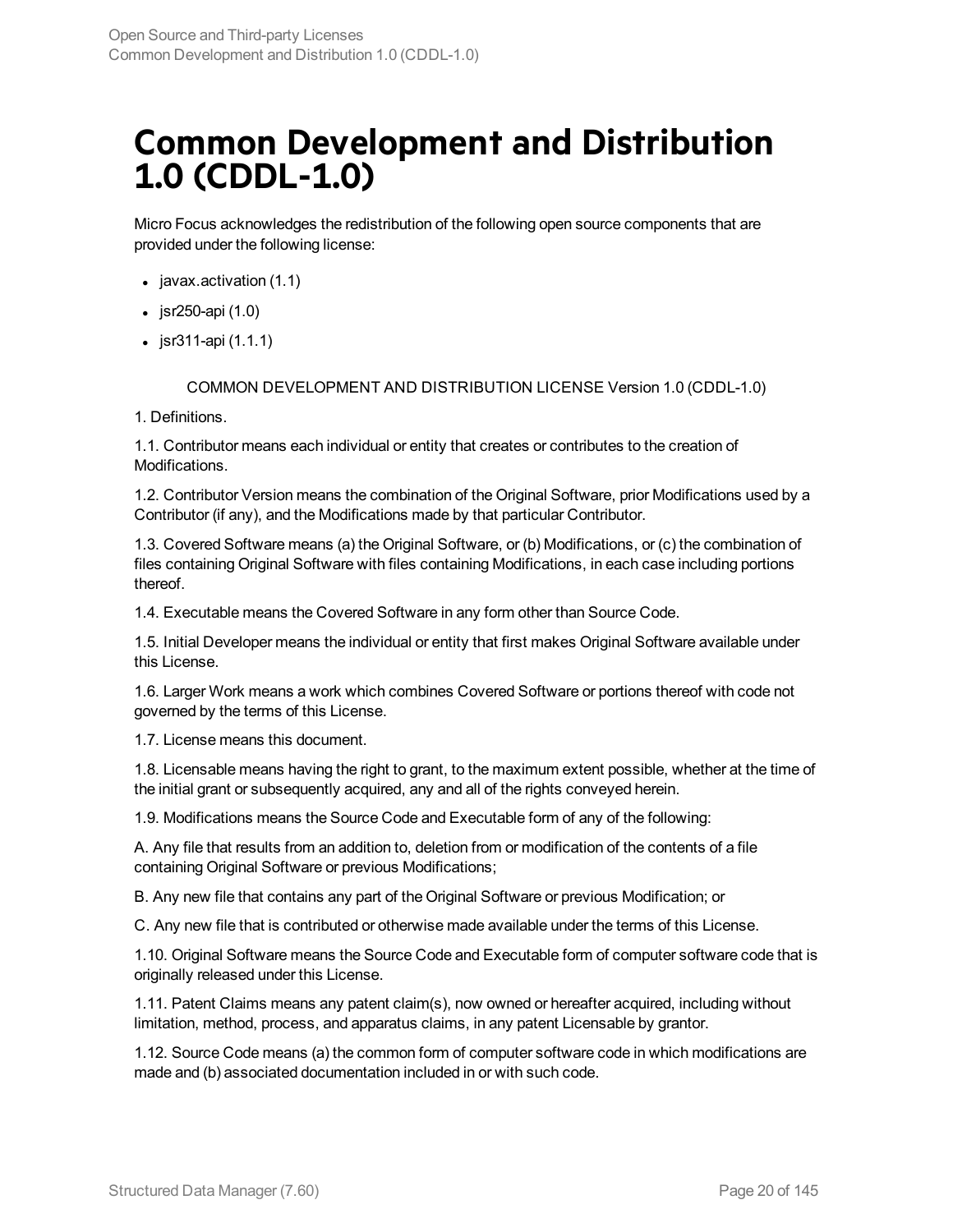1.13. You (or Your) means an individual or a legal entity exercising rights under, and complying with all of the terms of, this License. For legal entities, You includes any entity which controls, is controlled by, or is under common control with You. For purposes of this definition, control means (a) the power, direct or indirect, to cause the direction or management of such entity, whether by contract or otherwise, or (b) ownership of more than fifty percent (50%) of the outstanding shares or beneficial ownership of such entity.

2. License Grants.

2.1. The Initial Developer Grant.

Conditioned upon Your compliance with Section 3.1 below and subject to third party intellectual property claims, the Initial Developer hereby grants You a world-wide, royalty-free, non-exclusive license:

(a) under intellectual property rights (other than patent or trademark) Licensable by Initial Developer, to use, reproduce, modify, display, perform, sublicense and distribute the Original Software (or portions thereof), with or without Modifications, and/or as part of a Larger Work; and

(b) under Patent Claims infringed by the making, using or selling of Original Software, to make, have made, use, practice, sell, and offer for sale, and/or otherwise dispose of the Original Software (or portions thereof).

(c) The licenses granted in Sections 2.1(a) and (b) are effective on the date Initial Developer first distributes or otherwise makes the Original Software available to a third party under the terms of this License.

(d) Notwithstanding Section 2.1(b) above, no patent license is granted: (1) for code that You delete from the Original Software, or (2) for infringements caused by: (i) the modification of the Original Software, or (ii) the combination of the Original Software with other software or devices.

2.2. Contributor Grant.

Conditioned upon Your compliance with Section 3.1 below and subject to third party intellectual property claims, each Contributor hereby grants You a world-wide, royalty-free, non-exclusive license:

(a) under intellectual property rights (other than patent or trademark) Licensable by Contributor to use, reproduce, modify, display, perform, sublicense and distribute the Modifications created by such Contributor (or portions thereof), either on an unmodified basis, with other Modifications, as Covered Software and/or as part of a Larger Work; and

(b) under Patent Claims infringed by the making, using, or selling of Modifications made by that Contributor either alone and/or in combination with its Contributor Version (or portions of such combination), to make, use, sell, offer for sale, have made, and/or otherwise dispose of: (1) Modifications made by that Contributor (or portions thereof); and (2) the combination of Modifications made by that Contributor with its Contributor Version (or portions of such combination).

(c) The licenses granted in Sections 2.2(a) and 2.2(b) are effective on the date Contributor first distributes or otherwise makes the Modifications available to a third party.

(d) Notwithstanding Section 2.2(b) above, no patent license is granted: (1) for any code that Contributor has deleted from the Contributor Version; (2) for infringements caused by: (i) third party modifications of Contributor Version, or (ii) the combination of Modifications made by that Contributor with other software (except as part of the Contributor Version) or other devices; or (3) under Patent Claims infringed by Covered Software in the absence of Modifications made by that Contributor.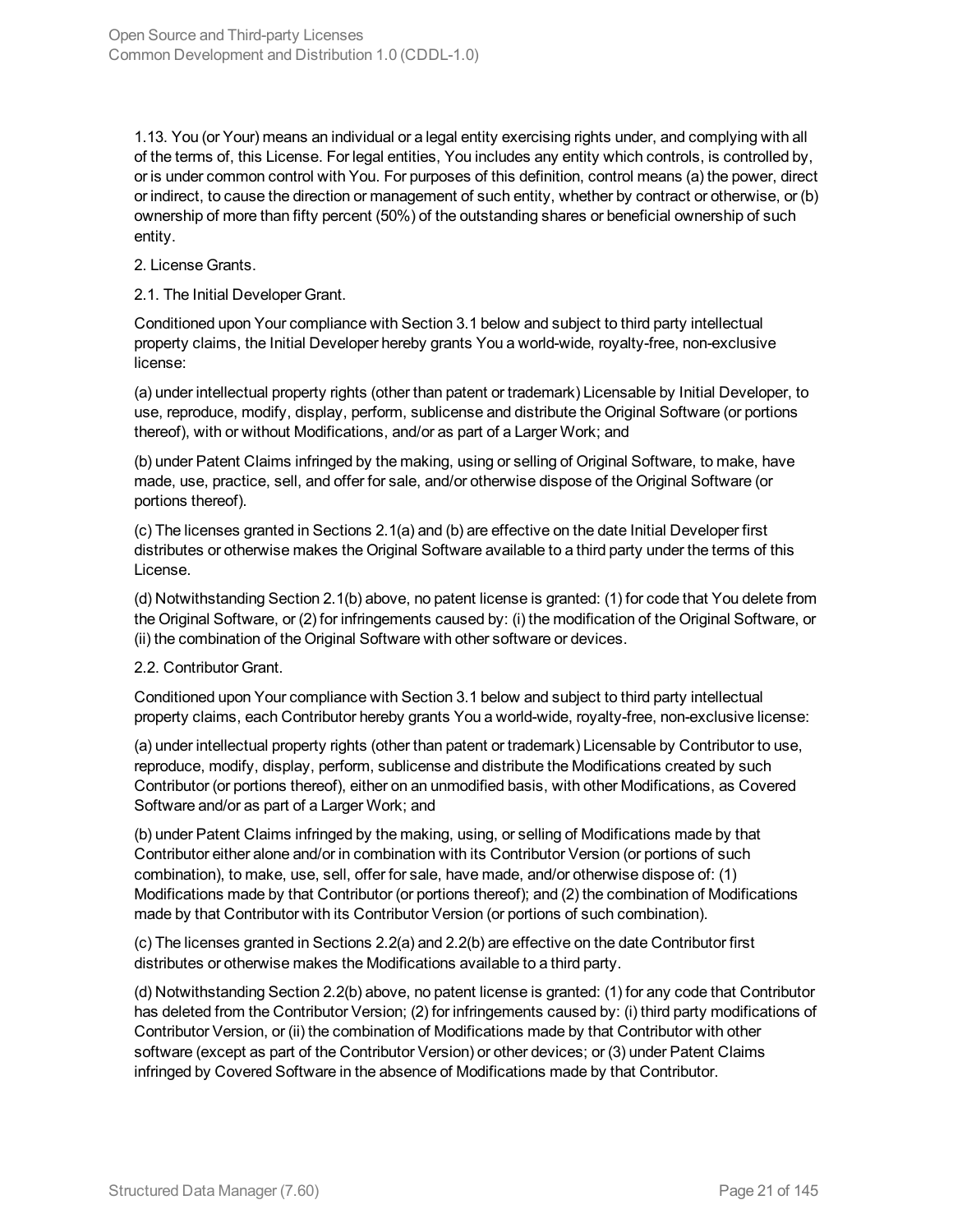#### 3. Distribution Obligations.

3.1. Availability of Source Code.

Any Covered Software that You distribute or otherwise make available in Executable form must also be made available in Source Code form and that Source Code form must be distributed only under the terms of this License. You must include a copy of this License with every copy of the Source Code form of the Covered Software You distribute or otherwise make available. You must inform recipients of any such Covered Software in Executable form as to how they can obtain such Covered Software in Source Code form in a reasonable manner on or through a medium customarily used for software exchange.

#### 3.2. Modifications.

The Modifications that You create or to which You contribute are governed by the terms of this License. You represent that You believe Your Modifications are Your original creation(s) and/or You have sufficient rights to grant the rights conveyed by this License.

#### 3.3. Required Notices.

You must include a notice in each of Your Modifications that identifies You as the Contributor of the Modification. You may not remove or alter any copyright, patent or trademark notices contained within the Covered Software, or any notices of licensing or any descriptive text giving attribution to any Contributor or the Initial Developer.

#### 3.4. Application of Additional Terms.

You may not offer or impose any terms on any Covered Software in Source Code form that alters or restricts the applicable version of this License or the recipients rights hereunder. You may choose to offer, and to charge a fee for, warranty, support, indemnity or liability obligations to one or more recipients of Covered Software. However, you may do so only on Your own behalf, and not on behalf of the Initial Developer or any Contributor. You must make it absolutely clear that any such warranty, support, indemnity or liability obligation is offered by You alone, and You hereby agree to indemnify the Initial Developer and every Contributor for any liability incurred by the Initial Developer or such Contributor as a result of warranty, support, indemnity or liability terms You offer.

#### 3.5. Distribution of Executable Versions.

You may distribute the Executable form of the Covered Software under the terms of this License or under the terms of a license of Your choice, which may contain terms different from this License, provided that You are in compliance with the terms of this License and that the license for the Executable form does not attempt to limit or alter the recipients rights in the Source Code form from the rights set forth in this License. If You distribute the Covered Software in Executable form under a different license, You must make it absolutely clear that any terms which differ from this License are offered by You alone, not by the Initial Developer or Contributor. You hereby agree to indemnify the Initial Developer and every Contributor for any liability incurred by the Initial Developer or such Contributor as a result of any such terms You offer.

#### 3.6. Larger Works.

You may create a Larger Work by combining Covered Software with other code not governed by the terms of this License and distribute the Larger Work as a single product. In such a case, You must make sure the requirements of this License are fulfilled for the Covered Software.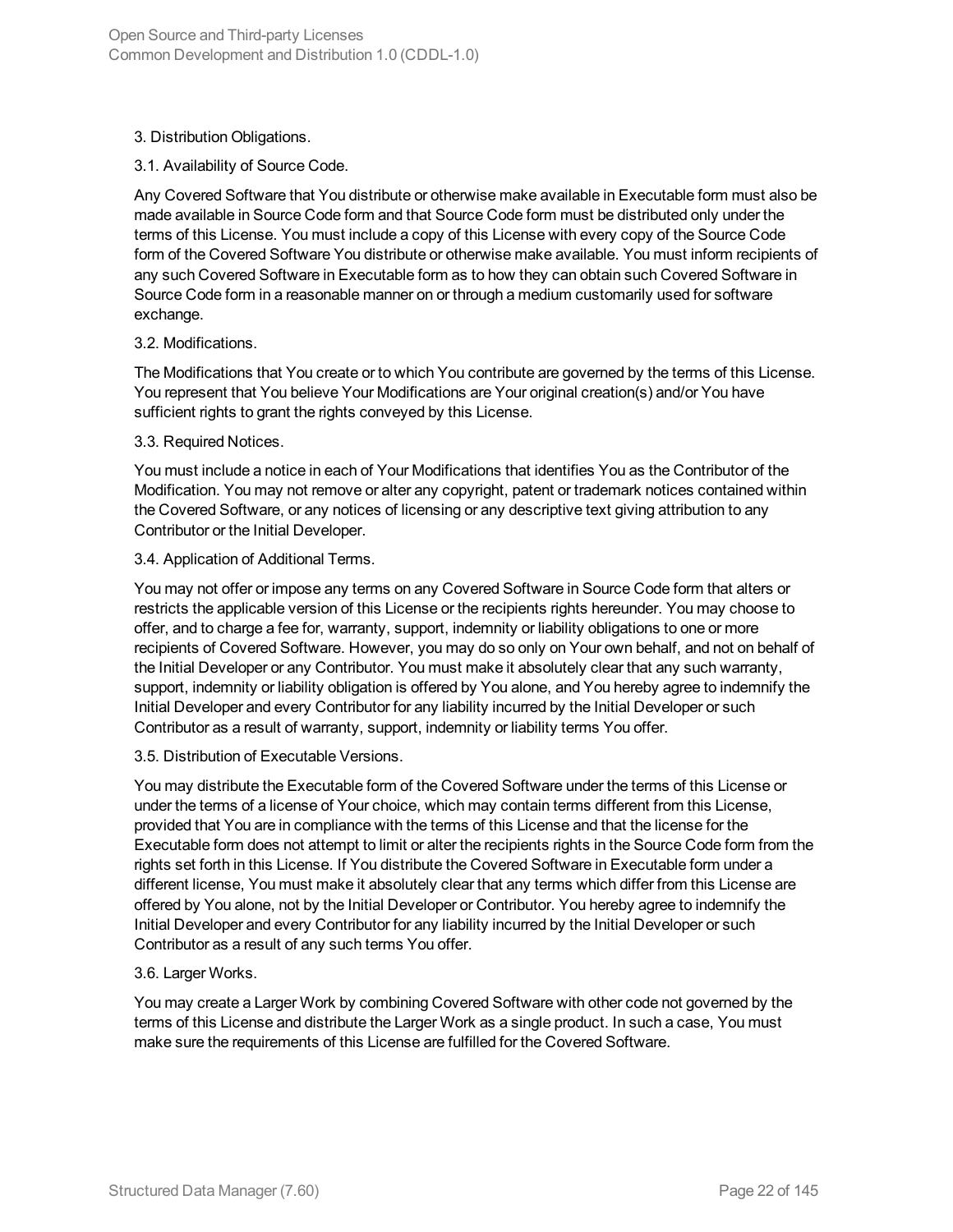#### 4. Versions of the License.

#### 4.1. New Versions.

Sun Microsystems, Inc. is the initial license steward and may publish revised and/or new versions of this License from time to time. Each version will be given a distinguishing version number. Except as provided in Section 4.3, no one other than the license steward has the right to modify this License.

#### 4.2. Effect of New Versions.

You may always continue to use, distribute or otherwise make the Covered Software available under the terms of the version of the License under which You originally received the Covered Software. If the Initial Developer includes a notice in the Original Software prohibiting it from being distributed or otherwise made available under any subsequent version of the License, You must distribute and make the Covered Software available under the terms of the version of the License under which You originally received the Covered Software. Otherwise, You may also choose to use, distribute or otherwise make the Covered Software available under the terms of any subsequent version of the License published by the license steward.

#### 4.3. Modified Versions.

When You are an Initial Developer and You want to create a new license for Your Original Software, You may create and use a modified version of this License if You: (a) rename the license and remove any references to the name of the license steward (except to note that the license differs from this License); and (b) otherwise make it clear that the license contains terms which differ from this License.

#### 5. DISCLAIMER OF WARRANTY.

COVERED SOFTWARE IS PROVIDED UNDER THIS LICENSE ON AN AS IS BASIS, WITHOUT WARRANTY OF ANY KIND, EITHER EXPRESSED OR IMPLIED, INCLUDING, WITHOUT LIMITATION, WARRANTIES THAT THE COVERED SOFTWARE IS FREE OF DEFECTS, MERCHANTABLE, FIT FOR A PARTICULAR PURPOSE OR NON-INFRINGING. THE ENTIRE RISK AS TO THE QUALITY AND PERFORMANCE OF THE COVERED SOFTWARE IS WITH YOU. SHOULD ANY COVERED SOFTWARE PROVE DEFECTIVE IN ANY RESPECT, YOU (NOT THE INITIAL DEVELOPER OR ANY OTHER CONTRIBUTOR) ASSUME THE COST OF ANY NECESSARY SERVICING, REPAIR OR CORRECTION. THIS DISCLAIMER OF WARRANTY CONSTITUTES AN ESSENTIAL PART OF THIS LICENSE. NO USE OF ANY COVERED SOFTWARE IS AUTHORIZED HEREUNDER EXCEPT UNDER THIS DISCLAIMER.

#### 6. TERMINATION.

6.1. This License and the rights granted hereunder will terminate automatically if You fail to comply with terms herein and fail to cure such breach within 30 days of becoming aware of the breach. Provisions which, by their nature, must remain in effect beyond the termination of this License shall survive.

6.2. If You assert a patent infringement claim (excluding declaratory judgment actions) against Initial Developer or a Contributor (the Initial Developer or Contributor against whom You assert such claim is referred to as Participant) alleging that the Participant Software (meaning the Contributor Version where the Participant is a Contributor or the Original Software where the Participant is the Initial Developer) directly or indirectly infringes any patent, then any and all rights granted directly or indirectly to You by such Participant, the Initial Developer (if the Initial Developer is not the Participant) and all Contributors under Sections 2.1 and/or 2.2 of this License shall, upon 60 days notice from Participant terminate prospectively and automatically at the expiration of such 60 day notice period, unless if within such 60 day period You withdraw Your claim with respect to the Participant Software against such Participant either unilaterally or pursuant to a written agreement with Participant.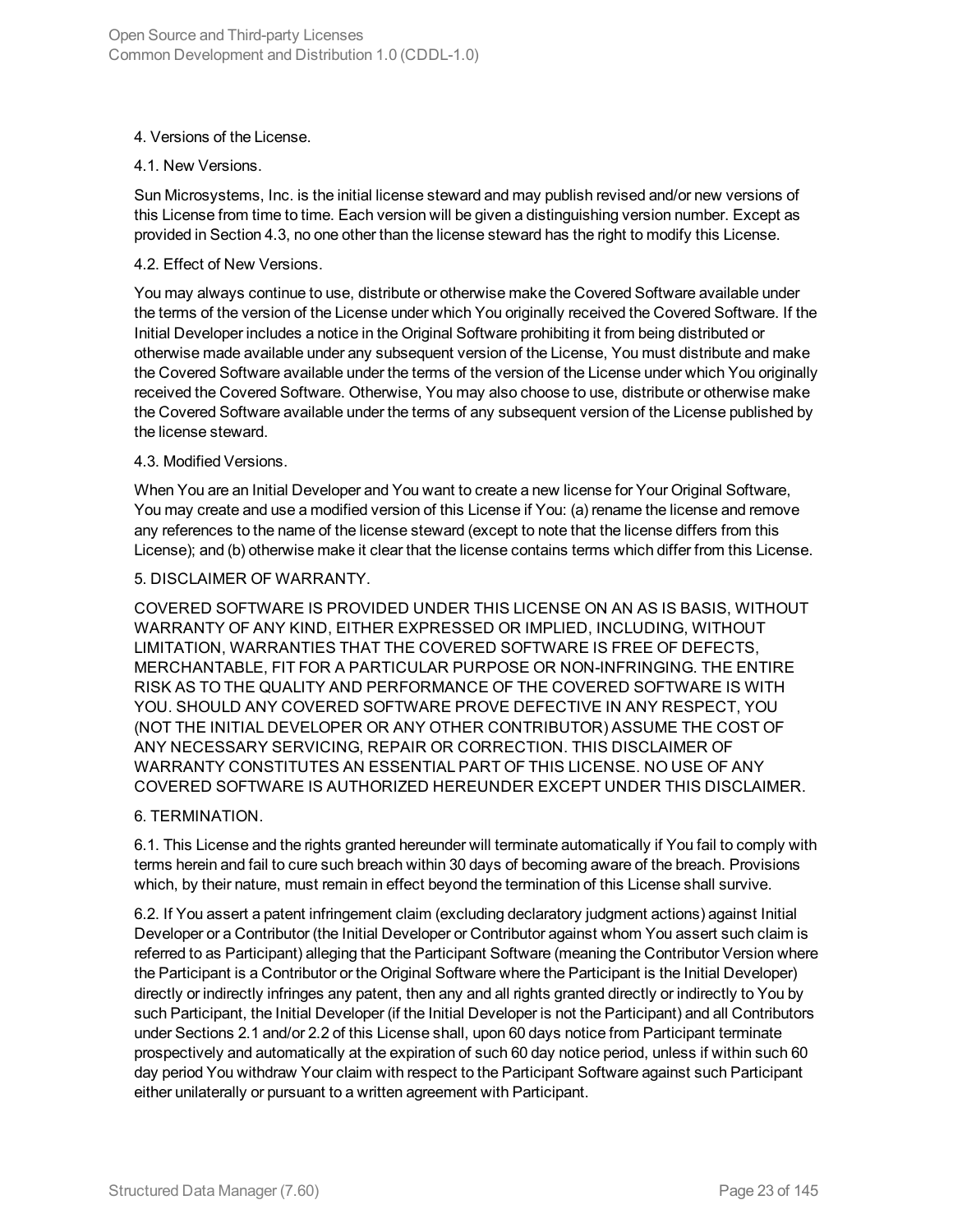6.3. In the event of termination under Sections 6.1 or 6.2 above, all end user licenses that have been validly granted by You or any distributor hereunder prior to termination (excluding licenses granted to You by any distributor) shall survive termination.

#### 7. LIMITATION OF LIABILITY.

UNDER NO CIRCUMSTANCES AND UNDER NO LEGAL THEORY, WHETHER TORT (INCLUDING NEGLIGENCE), CONTRACT, OR OTHERWISE, SHALL YOU, THE INITIAL DEVELOPER, ANY OTHER CONTRIBUTOR, OR ANY DISTRIBUTOR OF COVERED SOFTWARE, OR ANY SUPPLIER OF ANY OF SUCH PARTIES, BE LIABLE TO ANY PERSON FOR ANY INDIRECT, SPECIAL, INCIDENTAL, OR CONSEQUENTIAL DAMAGES OF ANY CHARACTER INCLUDING, WITHOUT LIMITATION, DAMAGES FOR LOST PROFITS, LOSS OF GOODWILL, WORK STOPPAGE, COMPUTER FAILURE OR MALFUNCTION, OR ANY AND ALL OTHER COMMERCIAL DAMAGES OR LOSSES, EVEN IF SUCH PARTY SHALL HAVE BEEN INFORMED OF THE POSSIBILITY OF SUCH DAMAGES. THIS LIMITATION OF LIABILITY SHALL NOT APPLY TO LIABILITY FOR DEATH OR PERSONAL INJURY RESULTING FROM SUCH PARTYS NEGLIGENCE TO THE EXTENT APPLICABLE LAW PROHIBITS SUCH LIMITATION. SOME JURISDICTIONS DO NOT ALLOW THE EXCLUSION OR LIMITATION OF INCIDENTAL OR CONSEQUENTIAL DAMAGES, SO THIS EXCLUSION AND LIMITATION MAY NOT APPLY TO YOU.

#### 8. U.S. GOVERNMENT END USERS.

The Covered Software is a commercial item, as that term is defined in 48 C.F.R. 2.101 (Oct. 1995), consisting of commercial computer software (as that term is defined at 48 C.F.R. 252.227-7014(a)(1)) and commercial computer software documentation as such terms are used in 48 C.F.R. 12.212 (Sept. 1995). Consistent with 48 C.F.R. 12.212 and 48 C.F.R. 227.7202-1 through 227.7202-4 (June 1995), all U.S. Government End Users acquire Covered Software with only those rights set forth herein. This U.S. Government Rights clause is in lieu of, and supersedes, any other FAR, DFAR, or other clause or provision that addresses Government rights in computer software under this License.

#### 9. MISCELLANEOUS.

This License represents the complete agreement concerning subject matter hereof. If any provision of this License is held to be unenforceable, such provision shall be reformed only to the extent necessary to make it enforceable. This License shall be governed by the law of the jurisdiction specified in a notice contained within the Original Software (except to the extent applicable law, if any, provides otherwise), excluding such jurisdictions conflict-of-law provisions. Any litigation relating to this License shall be subject to the jurisdiction of the courts located in the jurisdiction and venue specified in a notice contained within the Original Software, with the losing party responsible for costs, including, without limitation, court costs and reasonable attorneys fees and expenses. The application of the United Nations Convention on Contracts for the International Sale of Goods is expressly excluded. Any law or regulation which provides that the language of a contract shall be construed against the drafter shall not apply to this License. You agree that You alone are responsible for compliance with the United States export administration regulations (and the export control laws and regulation of any other countries) when You use, distribute or otherwise make available any Covered Software.

#### 10. RESPONSIBILITY FOR CLAIMS.

As between Initial Developer and the Contributors, each party is responsible for claims and damages arising, directly or indirectly, out of its utilization of rights under this License and You agree to work with Initial Developer and Contributors to distribute such responsibility on an equitable basis. Nothing herein is intended or shall be deemed to constitute any admission of liability.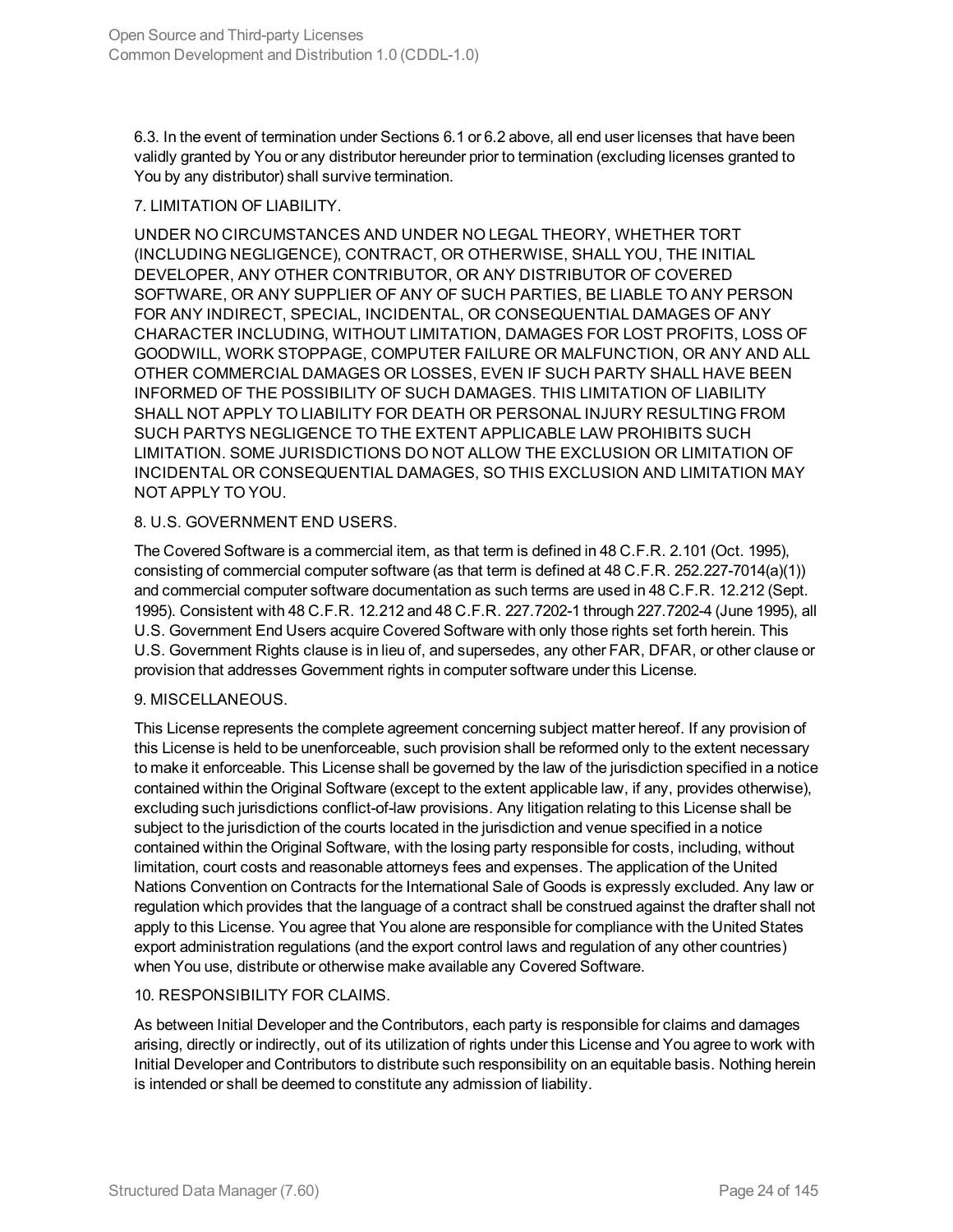### <span id="page-24-0"></span>**Common Public License**

Micro Focus acknowledges the redistribution of the following open source component that is provided under the following license:

 $\bullet$  wsdl4j (1.6.3)

THE ACCOMPANYING PROGRAM IS PROVIDED UNDER THE TERMS OF THIS COMMON PUBLIC LICENSE ("AGREEMENT"). ANY USE, REPRODUCTION OR DISTRIBUTION OF THE PROGRAM CONSTITUTES RECIPIENT'S ACCEPTANCE OF THIS AGREEMENT.

#### 1. DEFINITIONS

"Contribution" means:

a) in the case of the initial Contributor, the initial code and documentation distributed under this Agreement, and

b) in the case of each subsequent Contributor:

- i) changes to the Program, and
- ii) additions to the Program;

where such changes and/or additions to the Program originate from and are distributed by that particular Contributor. A Contribution 'originates' from a Contributor if it was added to the Program by such Contributor itself or anyone acting on such Contributor's behalf. Contributions do not include additions to the Program which: (i) are separate modules of software distributed in conjunction with the Program under their own license agreement, and (ii) are not derivative works of the Program.

"Contributor" means any person or entity that distributes the Program.

"Licensed Patents " mean patent claims licensable by a Contributor which are necessarily infringed by the use or sale of its Contribution alone or when combined with the Program.

"Program" means the Contributions distributed in accordance with this Agreement.

"Recipient" means anyone who receives the Program under this Agreement, including all Contributors.

#### 2. GRANT OF RIGHTS

a) Subject to the terms of this Agreement, each Contributor hereby grants Recipient a non-exclusive, worldwide, royalty-free copyright license to reproduce, prepare derivative works of, publicly display, publicly perform, distribute and sublicense the Contribution of such Contributor, if any, and such derivative works, in source code and object code form.

b) Subject to the terms of this Agreement, each Contributor hereby grants Recipient a non-exclusive, worldwide, royalty-free patent license under Licensed Patents to make, use, sell, offer to sell, import and otherwise transfer the Contribution of such Contributor, if any, in source code and object code form. This patent license shall apply to the combination of the Contribution and the Program if, at the time the Contribution is added by the Contributor, such addition of the Contribution causes such combination to be covered by the Licensed Patents. The patent license shall not apply to any other combinations which include the Contribution. No hardware per se is licensed hereunder.

c) Recipient understands that although each Contributor grants the licenses to its Contributions set forth herein, no assurances are provided by any Contributor that the Program does not infringe the patent or other intellectual property rights of any other entity. Each Contributor disclaims any liability to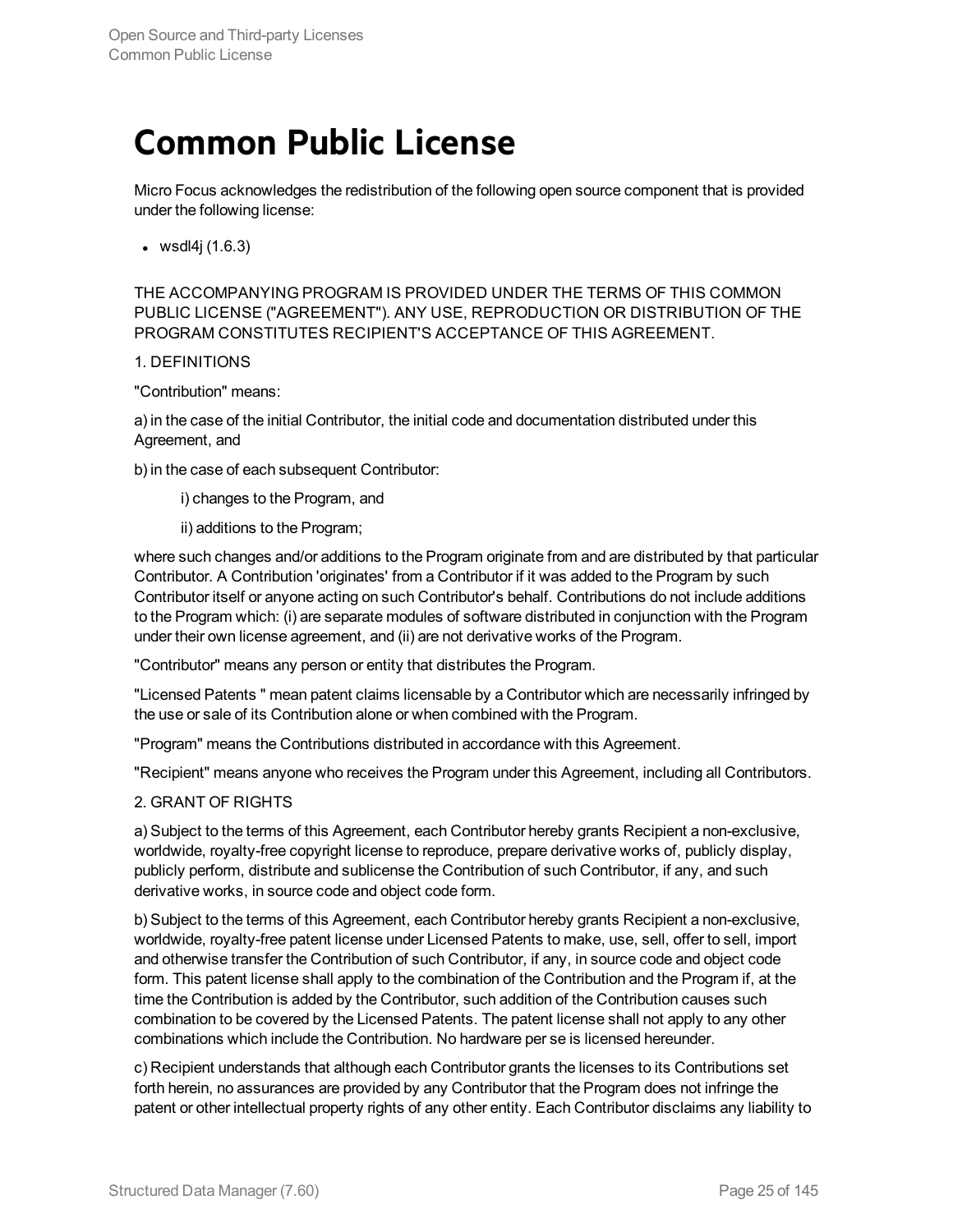Recipient for claims brought by any other entity based on infringement of intellectual property rights or otherwise. As a condition to exercising the rights and licenses granted hereunder, each Recipient hereby assumes sole responsibility to secure any other intellectual property rights needed, if any. For example, if a third party patent license is required to allow Recipient to distribute the Program, it is Recipient's responsibility to acquire that license before distributing the Program.

d) Each Contributor represents that to its knowledge it has sufficient copyright rights in its Contribution, if any, to grant the copyright license set forth in this Agreement.

#### 3. REQUIREMENTS

A Contributor may choose to distribute the Program in object code form under its own license agreement, provided that:

a) it complies with the terms and conditions of this Agreement; and

b) its license agreement:

i) effectively disclaims on behalf of all Contributors all warranties and conditions, express and implied, including warranties or conditions of title and non-infringement, and implied warranties or conditions of merchantability and fitness for a particular purpose;

ii) effectively excludes on behalf of all Contributors all liability for damages, including direct, indirect, special, incidental and consequential damages, such as lost profits;

iii) states that any provisions which differ from this Agreement are offered by that Contributor alone and not by any other party; and

iv) states that source code for the Program is available from such Contributor, and informs licensees how to obtain it in a reasonable manner on or through a medium customarily used for software exchange.

When the Program is made available in source code form:

- a) it must be made available under this Agreement; and
- b) a copy of this Agreement must be included with each copy of the Program.

Contributors may not remove or alter any copyright notices contained within the Program.

Each Contributor must identify itself as the originator of its Contribution, if any, in a manner that reasonably allows subsequent Recipients to identify the originator of the Contribution.

#### 4. COMMERCIAL DISTRIBUTION

Commercial distributors of software may accept certain responsibilities with respect to end users, business partners and the like. While this license is intended to facilitate the commercial use of the Program, the Contributor who includes the Program in a commercial product offering should do so in a manner which does not create potential liability for other Contributors. Therefore, if a Contributor includes the Program in a commercial product offering, such Contributor ("Commercial Contributor") hereby agrees to defend and indemnify every other Contributor ("Indemnified Contributor") against any losses, damages and costs (collectively "Losses") arising from claims, lawsuits and other legal actions brought by a third party against the Indemnified Contributor to the extent caused by the acts or omissions of such Commercial Contributor in connection with its distribution of the Program in a commercial product offering. The obligations in this section do not apply to any claims or Losses relating to any actual or alleged intellectual property infringement. In order to qualify, an Indemnified Contributor must: a) promptly notify the Commercial Contributor in writing of such claim, and b) allow the Commercial Contributor to control, and cooperate with the Commercial Contributor in, the defense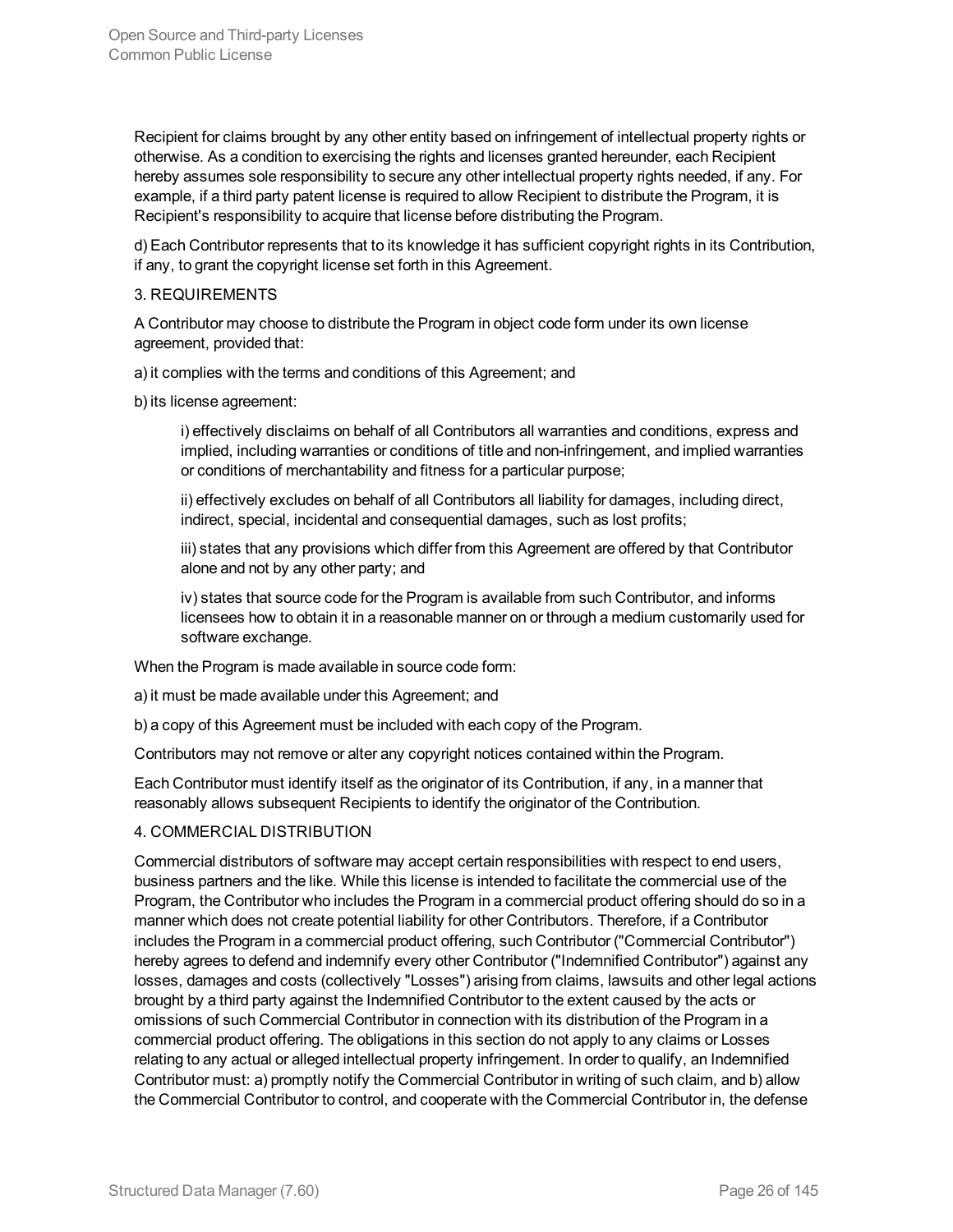and any related settlement negotiations. The Indemnified Contributor may participate in any such claim at its own expense.

For example, a Contributor might include the Program in a commercial product offering, Product X. That Contributor is then a Commercial Contributor. If that Commercial Contributor then makes performance claims, or offers warranties related to Product X, those performance claims and warranties are such Commercial Contributor's responsibility alone. Under this section, the Commercial Contributor would have to defend claims against the other Contributors related to those performance claims and warranties, and if a court requires any other Contributor to pay any damages as a result, the Commercial Contributor must pay those damages.

#### 5. NO WARRANTY

EXCEPT AS EXPRESSLY SET FORTH IN THIS AGREEMENT, THE PROGRAM IS PROVIDED ON AN "AS IS" BASIS, WITHOUT WARRANTIES OR CONDITIONS OF ANY KIND, EITHER EXPRESS OR IMPLIED INCLUDING, WITHOUT LIMITATION, ANY WARRANTIES OR CONDITIONS OF TITLE, NON-INFRINGEMENT, MERCHANTABILITY OR FITNESS FOR A PARTICULAR PURPOSE. Each Recipient is solely responsible for determining the appropriateness of using and distributing the Program and assumes all risks associated with its exercise of rights under this Agreement, including but not limited to the risks and costs of program errors, compliance with applicable laws, damage to or loss of data, programs or equipment, and unavailability or interruption of operations.

#### 6. DISCLAIMER OF LIABILITY

EXCEPT AS EXPRESSLY SET FORTH IN THIS AGREEMENT, NEITHER RECIPIENT NOR ANY CONTRIBUTORS SHALL HAVE ANY LIABILITY FOR ANY DIRECT, INDIRECT, INCIDENTAL, SPECIAL, EXEMPLARY, OR CONSEQUENTIAL DAMAGES (INCLUDING WITHOUT LIMITATION LOST PROFITS), HOWEVER CAUSED AND ON ANY THEORY OF LIABILITY, WHETHER IN CONTRACT, STRICT LIABILITY, OR TORT (INCLUDING NEGLIGENCE OR OTHERWISE) ARISING IN ANY WAY OUT OF THE USE OR DISTRIBUTION OF THE PROGRAM OR THE EXERCISE OF ANY RIGHTS GRANTED HEREUNDER, EVEN IF ADVISED OF THE POSSIBILITY OF SUCH DAMAGES.

#### 7. GENERAL

If any provision of this Agreement is invalid or unenforceable under applicable law, it shall not affect the validity or enforceability of the remainder of the terms of this Agreement, and without further action by the parties hereto, such provision shall be reformed to the minimum extent necessary to make such provision valid and enforceable.

If Recipient institutes patent litigation against a Contributor with respect to a patent applicable to software (including a cross-claim or counterclaim in a lawsuit), then any patent licenses granted by that Contributor to such Recipient under this Agreement shall terminate as of the date such litigation is filed. In addition, if Recipient institutes patent litigation against any entity (including a cross-claim or counterclaim in a lawsuit) alleging that the Program itself (excluding combinations of the Program with other software or hardware) infringes such Recipient's patent(s), then such Recipient's rights granted under Section 2(b) shall terminate as of the date such litigation is filed.

All Recipient's rights under this Agreement shall terminate if it fails to comply with any of the material terms or conditions of this Agreement and does not cure such failure in a reasonable period of time after becoming aware of such noncompliance. If all Recipient's rights under this Agreement terminate, Recipient agrees to cease use and distribution of the Program as soon as reasonably practicable.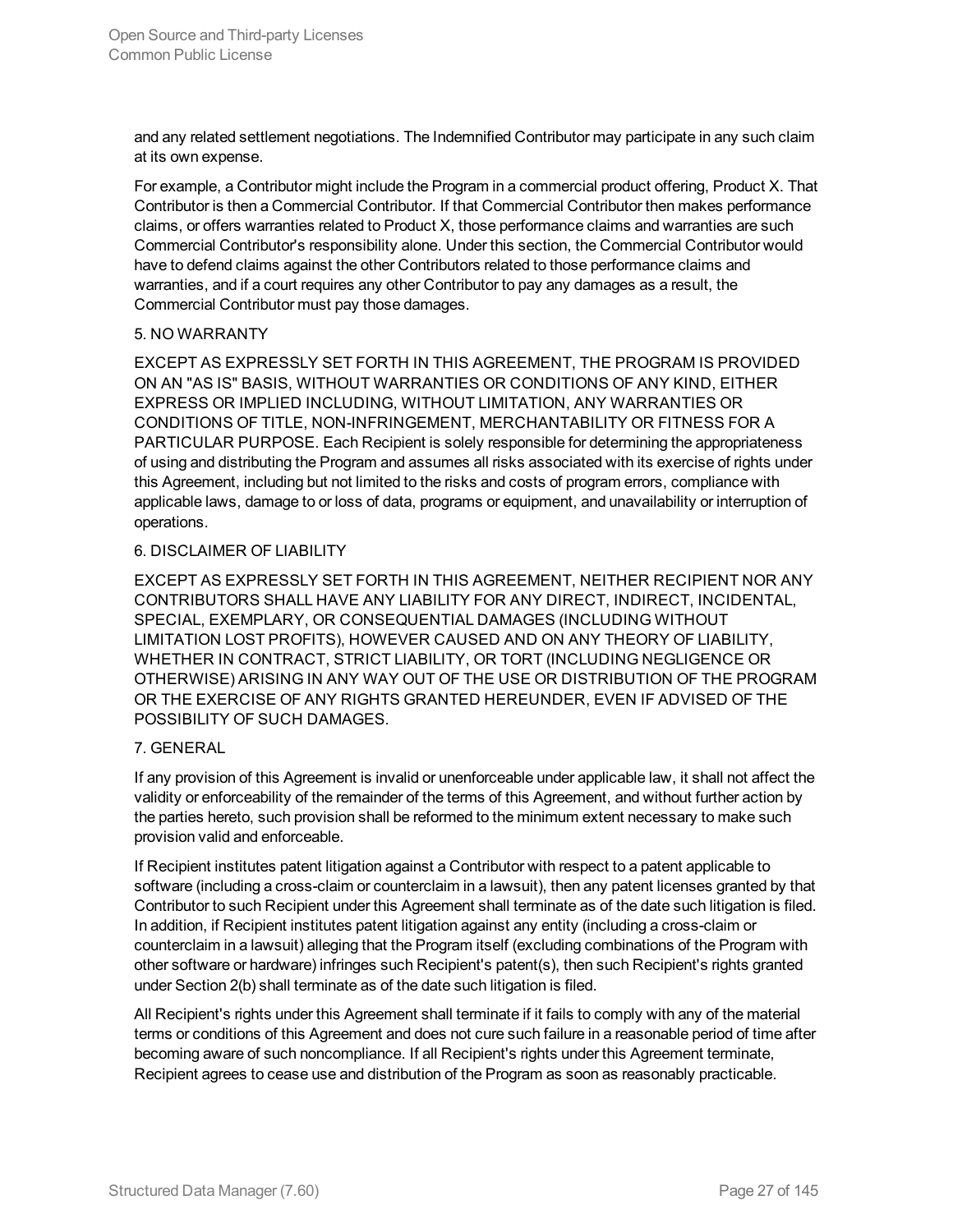However, Recipient's obligations under this Agreement and any licenses granted by Recipient relating to the Program shall continue and survive.

Everyone is permitted to copy and distribute copies of this Agreement, but in order to avoid inconsistency the Agreement is copyrighted and may only be modified in the following manner. The Agreement Steward reserves the right to publish new versions (including revisions) of this Agreement from time to time. No one other than the Agreement Steward has the right to modify this Agreement. IBM is the initial Agreement Steward. IBM may assign the responsibility to serve as the Agreement Steward to a suitable separate entity. Each new version of the Agreement will be given a distinguishing version number. The Program (including Contributions) may always be distributed subject to the version of the Agreement under which it was received. In addition, after a new version of the Agreement is published, Contributor may elect to distribute the Program (including its Contributions) under the new version. Except as expressly stated in Sections 2(a) and 2(b) above, Recipient receives no rights or licenses to the intellectual property of any Contributor under this Agreement, whether expressly, by implication, estoppel or otherwise. All rights in the Program not expressly granted under this Agreement are reserved.

This Agreement is governed by the laws of the State of New York and the intellectual property laws of the United States of America. No party to this Agreement will bring a legal action under this Agreement more than one year after the cause of action arose. Each party waives its rights to a jury trial in any resulting litigation.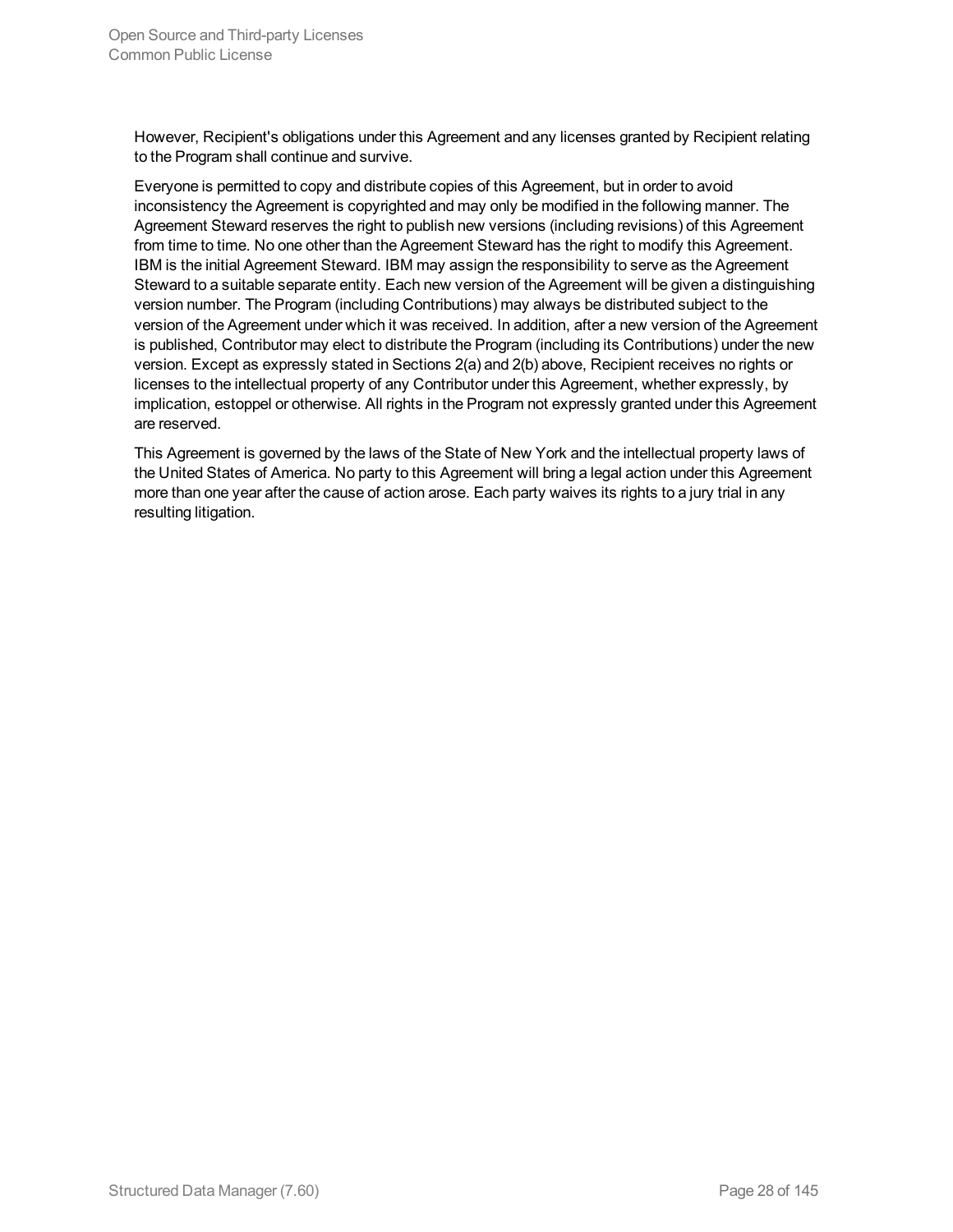### <span id="page-28-0"></span>**Creative Commons Attribution 2.5 License**

Micro Focus acknowledges the redistribution of the following open source components that are provided under the following license:

- Array.indexof
- Java Concurrency in Practice
- $\bullet$  jcip-annotations  $(1.0)$
- Silk Icons

#### Creative Commons Attribution 2.5

CREATIVE COMMONS CORPORATION IS NOT A LAW FIRM AND DOES NOT PROVIDE LEGAL SERVICES. DISTRIBUTION OF THIS LICENSE DOES NOT CREATE AN ATTORNEY-CLIENT RELATIONSHIP. CREATIVE COMMONS PROVIDES THIS INFORMATION ON AN "AS-IS" BASIS. CREATIVE COMMONS MAKES NO WARRANTIES REGARDING THE INFORMATION PROVIDED, AND DISCLAIMS LIABILITY FOR DAMAGES RESULTING FROM ITS USE.

#### License

THE WORK (AS DEFINED BELOW) IS PROVIDED UNDER THE TERMS OF THIS CREATIVE COMMONS PUBLIC LICENSE ("CCPL" OR "LICENSE"). THE WORK IS PROTECTED BY COPYRIGHT AND/OR OTHER APPLICABLE LAW. ANY USE OF THE WORK OTHER THAN AS AUTHORIZED UNDER THIS LICENSE OR COPYRIGHT LAW IS PROHIBITED.

BY EXERCISING ANY RIGHTS TO THE WORK PROVIDED HERE, YOU ACCEPT AND AGREE TO BE BOUND BY THE TERMS OF THIS LICENSE. THE LICENSOR GRANTS YOU THE RIGHTS CONTAINED HERE IN CONSIDERATION OF YOUR ACCEPTANCE OF SUCH TERMS AND CONDITIONS.

#### 1. **Definitions**

- a. **"Collective Work"** means a work, such as a periodical issue, anthology or encyclopedia, in which the Work in its entirety in unmodified form, along with a number of other contributions, constituting separate and independent works in themselves, are assembled into a collective whole. A work that constitutes a Collective Work will not be considered a Derivative Work (as defined below) for the purposes of this License.
- b. **"Derivative Work"** means a work based upon the Work or upon the Work and other preexisting works, such as a translation, musical arrangement, dramatization, fictionalization, motion picture version, sound recording, art reproduction, abridgment, condensation, or any other form in which the Work may be recast, transformed, or adapted, except that a work that constitutes a Collective Work will not be considered a Derivative Work for the purpose of this License. For the avoidance of doubt, where the Work is a musical composition or sound recording, the synchronization of the Work in timed-relation with a moving image ("synching") will be considered a Derivative Work for the purpose of this License.
- c. **"Licensor"** means the individual or entity that offers the Work under the terms of this License.
- d. **"Original Author"** means the individual or entity who created the Work.
- e. **"Work"** means the copyrightable work of authorship offered under the terms of this License.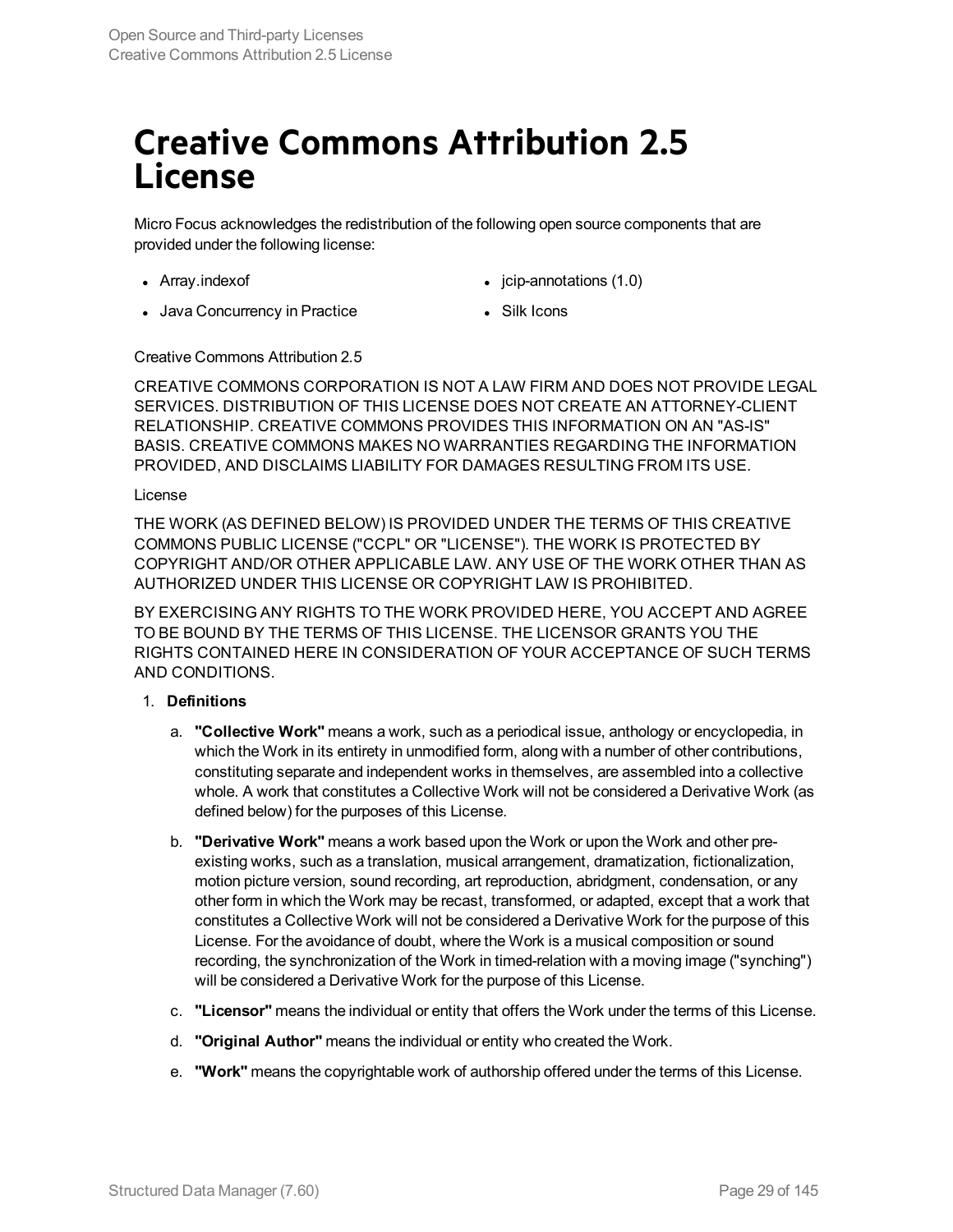- f. **"You"** means an individual or entity exercising rights under this License who has not previously violated the terms of this License with respect to the Work, or who has received express permission from the Licensor to exercise rights under this License despite a previous violation.
- 2. **Fair Use Rights.** Nothing in this license is intended to reduce, limit, or restrict any rights arising from fair use, first sale or other limitations on the exclusive rights of the copyright owner under copyright law or other applicable laws.
- 3. **License Grant.** Subject to the terms and conditions of this License, Licensor hereby grants You a worldwide, royalty-free, non-exclusive, perpetual (for the duration of the applicable copyright) license to exercise the rights in the Work as stated below:
	- a. to reproduce the Work, to incorporate the Work into one or more Collective Works, and to reproduce the Work as incorporated in the Collective Works;
	- b. to create and reproduce Derivative Works;
	- c. to distribute copies or phonorecords of, display publicly, perform publicly, and perform publicly by means of a digital audio transmission the Work including as incorporated in Collective Works;
	- d. to distribute copies or phonorecords of, display publicly, perform publicly, and perform publicly by means of a digital audio transmission Derivative Works.
	- e. For the avoidance of doubt, where the work is a musical composition:
		- i. **Performance Royalties Under Blanket Licenses.** Licensor waives the exclusive right to collect, whether individually or via a performance rights society (e.g. ASCAP, BMI, SESAC), royalties for the public performance or public digital performance (e.g. webcast) of the Work.
		- ii. **Mechanical Rights and Statutory Royalties.** Licensor waives the exclusive right to collect, whether individually or via a music rights agency or designated agent (e.g. Harry Fox Agency), royalties for any phonorecord You create from the Work ("cover version") and distribute, subject to the compulsory license created by 17 USC Section 115 of the US Copyright Act (or the equivalent in other jurisdictions).
	- f. **Webcasting Rights and Statutory Royalties.** For the avoidance of doubt, where the Work is a sound recording, Licensor waives the exclusive right to collect, whether individually or via a performance-rights society (e.g. SoundExchange), royalties for the public digital performance (e.g. webcast) of the Work, subject to the compulsory license created by 17 USC Section 114 of the US Copyright Act (or the equivalent in other jurisdictions).

The above rights may be exercised in all media and formats whether now known or hereafter devised. The above rights include the right to make such modifications as are technically necessary to exercise the rights in other media and formats. All rights not expressly granted by Licensor are hereby reserved.

- 4. **Restrictions.** The license granted in Section 3 above is expressly made subject to and limited by the following restrictions:
	- a. You may distribute, publicly display, publicly perform, or publicly digitally perform the Work only under the terms of this License, and You must include a copy of, or the Uniform Resource Identifier for, this License with every copy or phonorecord of the Work You distribute, publicly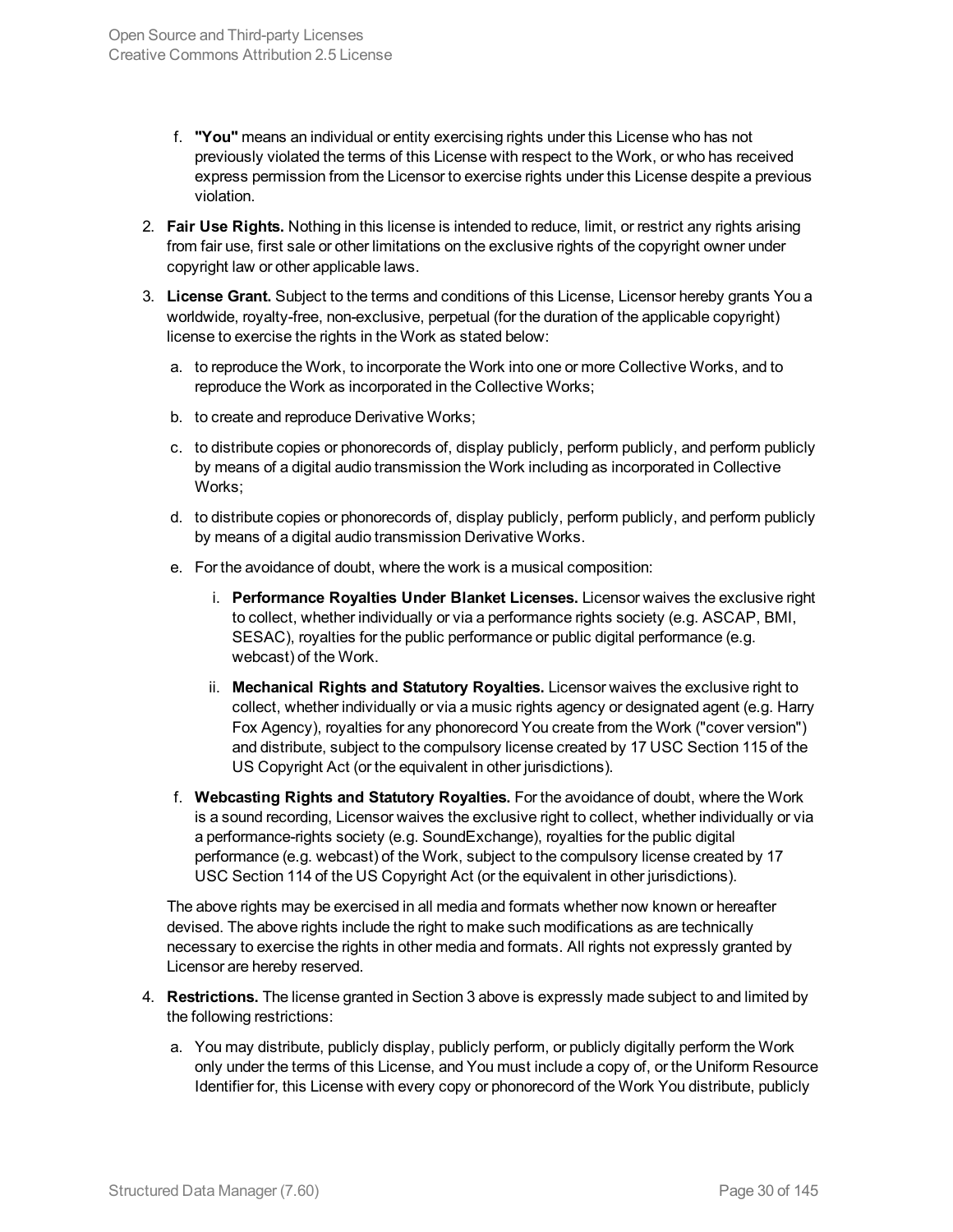display, publicly perform, or publicly digitally perform. You may not offer or impose any terms on the Work that alter or restrict the terms of this License or the recipients' exercise of the rights granted hereunder. You may not sublicense the Work. You must keep intact all notices that refer to this License and to the disclaimer of warranties. You may not distribute, publicly display, publicly perform, or publicly digitally perform the Work with any technological measures that control access or use of the Work in a manner inconsistent with the terms of this License Agreement. The above applies to the Work as incorporated in a Collective Work, but this does not require the Collective Work apart from the Work itself to be made subject to the terms of this License. If You create a Collective Work, upon notice from any Licensor You must, to the extent practicable, remove from the Collective Work any credit as required by clause 4(b), as requested. If You create a Derivative Work, upon notice from any Licensor You must, to the extent practicable, remove from the Derivative Work any credit as required by clause 4(b), as requested.

b. If you distribute, publicly display, publicly perform, or publicly digitally perform the Work or any Derivative Works or Collective Works, You must keep intact all copyright notices for the Work and provide, reasonable to the medium or means You are utilizing: (i) the name of the Original Author (or pseudonym, if applicable) if supplied, and/or (ii) if the Original Author and/or Licensor designate another party or parties (e.g. a sponsor institute, publishing entity, journal) for attribution in Licensor's copyright notice, terms of service or by other reasonable means, the name of such party or parties; the title of the Work if supplied; to the extent reasonably practicable, the Uniform Resource Identifier, if any, that Licensor specifies to be associated with the Work, unless such URI does not refer to the copyright notice or licensing information for the Work; and in the case of a Derivative Work, a credit identifying the use of the Work in the Derivative Work (e.g., "French translation of the Work by Original Author," or "Screenplay based on original Work by Original Author"). Such credit may be implemented in any reasonable manner; provided, however, that in the case of a Derivative Work or Collective Work, at a minimum such credit will appear where any other comparable authorship credit appears and in a manner at least as prominent as such other comparable authorship credit.

#### 5. **Representations, Warranties and Disclaimer**

UNLESS OTHERWISE MUTUALLY AGREED TO BY THE PARTIES IN WRITING, LICENSOR OFFERS THE WORK AS-IS AND MAKES NO REPRESENTATIONS OR WARRANTIES OF ANY KIND CONCERNING THE WORK, EXPRESS, IMPLIED, STATUTORY OR OTHERWISE, INCLUDING, WITHOUT LIMITATION, WARRANTIES OF TITLE, MERCHANTIBILITY, FITNESS FOR A PARTICULAR PURPOSE, NONINFRINGEMENT, OR THE ABSENCE OF LATENT OR OTHER DEFECTS, ACCURACY, OR THE PRESENCE OF ABSENCE OF ERRORS, WHETHER OR NOT DISCOVERABLE. SOME JURISDICTIONS DO NOT ALLOW THE EXCLUSION OF IMPLIED WARRANTIES, SO SUCH EXCLUSION MAY NOT APPLY TO YOU.

6. **Limitation on Liability.** EXCEPT TO THE EXTENT REQUIRED BY APPLICABLE LAW, IN NO EVENT WILL LICENSOR BE LIABLE TO YOU ON ANY LEGAL THEORY FOR ANY SPECIAL, INCIDENTAL, CONSEQUENTIAL, PUNITIVE OR EXEMPLARY DAMAGES ARISING OUT OF THIS LICENSE OR THE USE OF THE WORK, EVEN IF LICENSOR HAS BEEN ADVISED OF THE POSSIBILITY OF SUCH DAMAGES.

#### 7. **Termination**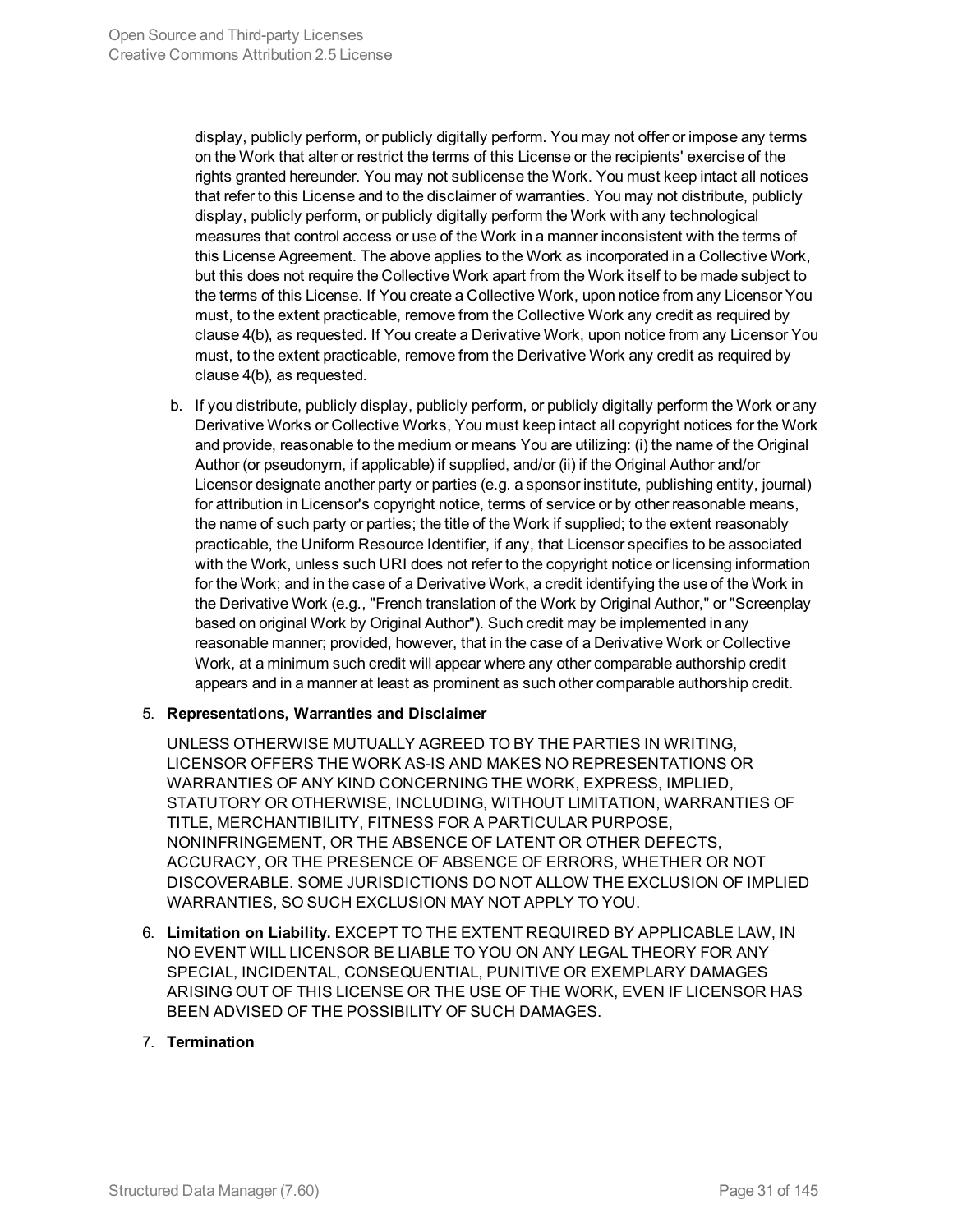- a. This License and the rights granted hereunder will terminate automatically upon any breach by You of the terms of this License. Individuals or entities who have received Derivative Works or Collective Works from You under this License, however, will not have their licenses terminated provided such individuals or entities remain in full compliance with those licenses. Sections 1, 2, 5, 6, 7, and 8 will survive any termination of this License.
- b. Subject to the above terms and conditions, the license granted here is perpetual (for the duration of the applicable copyright in the Work). Notwithstanding the above, Licensor reserves the right to release the Work under different license terms or to stop distributing the Work at any time; provided, however that any such election will not serve to withdraw this License (or any other license that has been, or is required to be, granted under the terms of this License), and this License will continue in full force and effect unless terminated as stated above.

#### 8. **Miscellaneous**

- a. Each time You distribute or publicly digitally perform the Work or a Collective Work, the Licensor offers to the recipient a license to the Work on the same terms and conditions as the license granted to You under this License.
- b. Each time You distribute or publicly digitally perform a Derivative Work, Licensor offers to the recipient a license to the original Work on the same terms and conditions as the license granted to You under this License.
- c. If any provision of this License is invalid or unenforceable under applicable law, it shall not affect the validity or enforceability of the remainder of the terms of this License, and without further action by the parties to this agreement, such provision shall be reformed to the minimum extent necessary to make such provision valid and enforceable.
- d. No term or provision of this License shall be deemed waived and no breach consented to unless such waiver or consent shall be in writing and signed by the party to be charged with such waiver or consent.
- e. This License constitutes the entire agreement between the parties with respect to the Work licensed here. There are no understandings, agreements or representations with respect to the Work not specified here. Licensor shall not be bound by any additional provisions that may appear in any communication from You. This License may not be modified without the mutual written agreement of the Licensor and You.

Creative Commons is not a party to this License, and makes no warranty whatsoever in connection with the Work. Creative Commons will not be liable to You or any party on any legal theory for any damages whatsoever, including without limitation any general, special, incidental or consequential damages arising in connection to this license. Notwithstanding the foregoing two (2) sentences, if Creative Commons has expressly identified itself as the Licensor hereunder, it shall have all rights and obligations of Licensor.

Except for the limited purpose of indicating to the public that the Work is licensed under the CCPL, neither party will use the trademark "Creative Commons" or any related trademark or logo of Creative Commons without the prior written consent of Creative Commons. Any permitted use will be in compliance with Creative Commons' then-current trademark usage guidelines, as may be published on its website or otherwise made available upon request from time to time.

Creative Commons may be contacted at <https://creativecommons.org/>.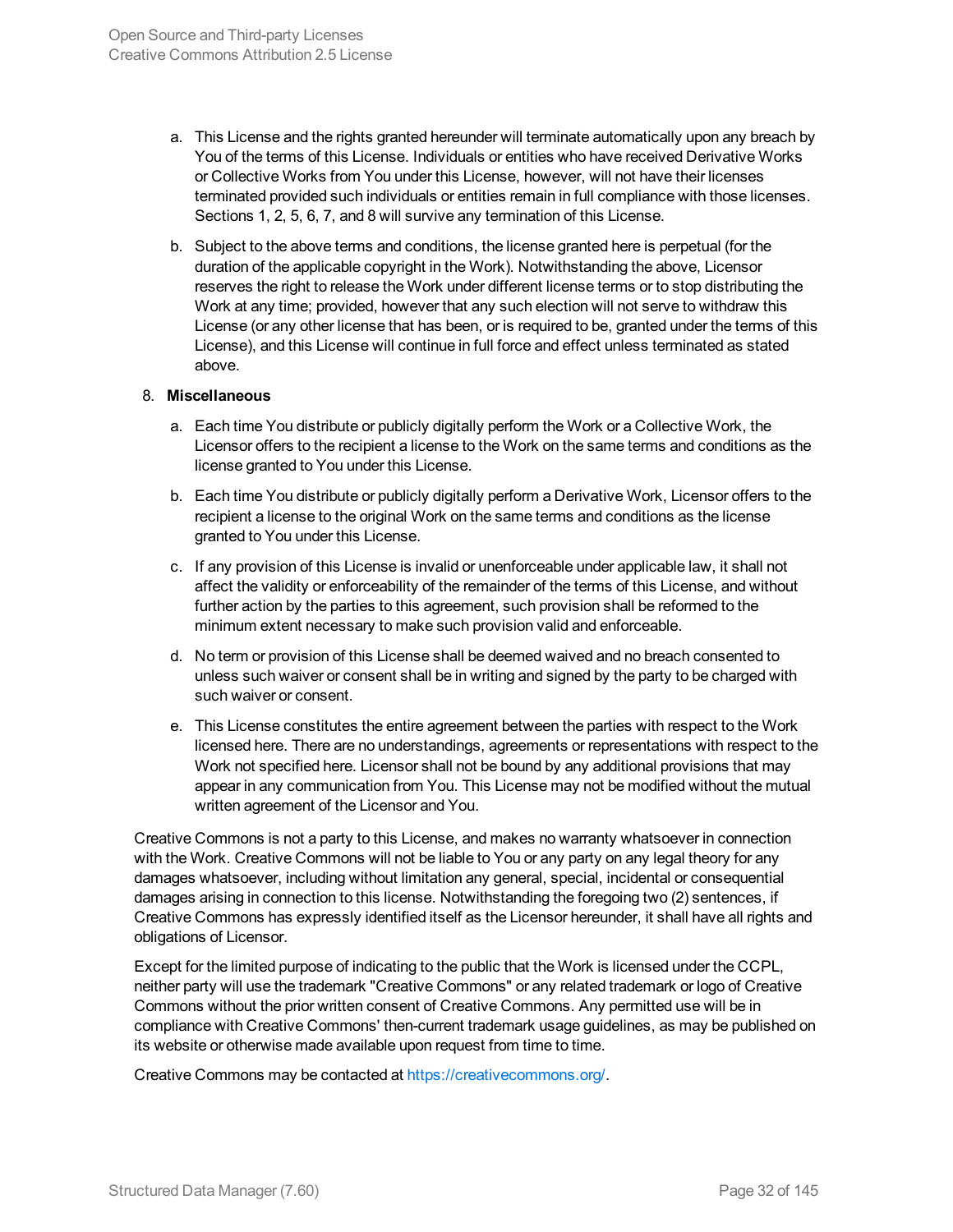### <span id="page-32-0"></span>**Creative Commons Attribution 3.0 Unported License**

Micro Focus acknowledges the redistribution of the following open source component that is provided under the following license:

• Fugue Icons

Icons by Yusuke Kamiyamane. Licensed under the Creative Commons License, Attribution 3.0.

Creative Commons Attribution 3.0 Unported

CREATIVE COMMONS CORPORATION IS NOT A LAW FIRM AND DOES NOT PROVIDE LEGAL SERVICES. DISTRIBUTION OF THIS LICENSE DOES NOT CREATE AN ATTORNEY-CLIENT RELATIONSHIP. CREATIVE COMMONS PROVIDES THIS INFORMATION ON AN "AS-IS" BASIS. CREATIVE COMMONS MAKES NO WARRANTIES REGARDING THE INFORMATION PROVIDED, AND DISCLAIMS LIABILITY FOR DAMAGES RESULTING FROM ITS USE.

#### **License**

THE WORK (AS DEFINED BELOW) IS PROVIDED UNDER THE TERMS OF THIS CREATIVE COMMONS PUBLIC LICENSE ("CCPL" OR "LICENSE"). THE WORK IS PROTECTED BY COPYRIGHT AND/OR OTHER APPLICABLE LAW. ANY USE OF THE WORK OTHER THAN AS AUTHORIZED UNDER THIS LICENSE OR COPYRIGHT LAW IS PROHIBITED.

BY EXERCISING ANY RIGHTS TO THE WORK PROVIDED HERE, YOU ACCEPT AND AGREE TO BE BOUND BY THE TERMS OF THIS LICENSE. TO THE EXTENT THIS LICENSE MAY BE CONSIDERED TO BE A CONTRACT, THE LICENSOR GRANTS YOU THE RIGHTS CONTAINED HERE IN CONSIDERATION OF YOUR ACCEPTANCE OF SUCH TERMS AND CONDITIONS.

#### 1. **Definitions**

- a. **"Adaptation"** means a work based upon the Work, or upon the Work and other pre-existing works, such as a translation, adaptation, derivative work, arrangement of music or other alterations of a literary or artistic work, or phonogram or performance and includes cinematographic adaptations or any other form in which the Work may be recast, transformed, or adapted including in any form recognizably derived from the original, except that a work that constitutes a Collection will not be considered an Adaptation for the purpose of this License. For the avoidance of doubt, where the Work is a musical work, performance or phonogram, the synchronization of the Work in timed-relation with a moving image ("synching") will be considered an Adaptation for the purpose of this License.
- b. **"Collection"** means a collection of literary or artistic works, such as encyclopedias and anthologies, or performances, phonograms or broadcasts, or other works or subject matter other than works listed in Section 1(f) below, which, by reason of the selection and arrangement of their contents, constitute intellectual creations, in which the Work is included in its entirety in unmodified form along with one or more other contributions, each constituting separate and independent works in themselves, which together are assembled into a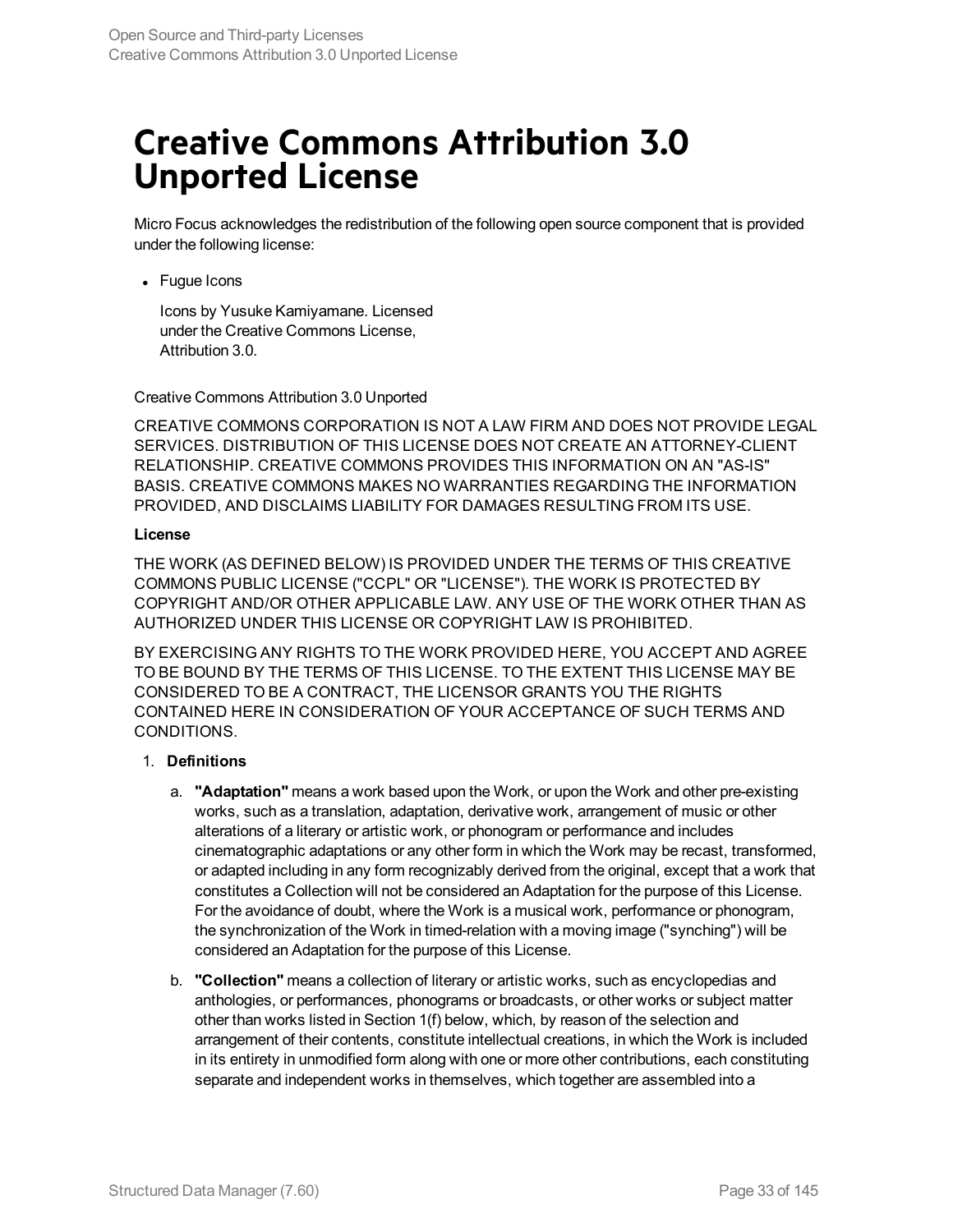collective whole. A work that constitutes a Collection will not be considered an Adaptation (as defined above) for the purposes of this License.

- c. **"Distribute"** means to make available to the public the original and copies of the Work or Adaptation, as appropriate, through sale or other transfer of ownership.
- d. **"Licensor"** means the individual, individuals, entity or entities that offer(s) the Work under the terms of this License.
- e. **"Original Author"** means, in the case of a literary or artistic work, the individual, individuals, entity or entities who created the Work or if no individual or entity can be identified, the publisher; and in addition (i) in the case of a performance the actors, singers, musicians, dancers, and other persons who act, sing, deliver, declaim, play in, interpret or otherwise perform literary or artistic works or expressions of folklore; (ii) in the case of a phonogram the producer being the person or legal entity who first fixes the sounds of a performance or other sounds; and, (iii) in the case of broadcasts, the organization that transmits the broadcast.
- f. **"Work"** means the literary and/or artistic work offered under the terms of this License including without limitation any production in the literary, scientific and artistic domain, whatever may be the mode or form of its expression including digital form, such as a book, pamphlet and other writing; a lecture, address, sermon or other work of the same nature; a dramatic or dramatico-musical work; a choreographic work or entertainment in dumb show; a musical composition with or without words; a cinematographic work to which are assimilated works expressed by a process analogous to cinematography; a work of drawing, painting, architecture, sculpture, engraving or lithography; a photographic work to which are assimilated works expressed by a process analogous to photography; a work of applied art; an illustration, map, plan, sketch or three-dimensional work relative to geography, topography, architecture or science; a performance; a broadcast; a phonogram; a compilation of data to the extent it is protected as a copyrightable work; or a work performed by a variety or circus performer to the extent it is not otherwise considered a literary or artistic work.
- g. **"You"** means an individual or entity exercising rights under this License who has not previously violated the terms of this License with respect to the Work, or who has received express permission from the Licensor to exercise rights under this License despite a previous violation.
- h. **"Publicly Perform"** means to perform public recitations of the Work and to communicate to the public those public recitations, by any means or process, including by wire or wireless means or public digital performances; to make available to the public Works in such a way that members of the public may access these Works from a place and at a place individually chosen by them; to perform the Work to the public by any means or process and the communication to the public of the performances of the Work, including by public digital performance; to broadcast and rebroadcast the Work by any means including signs, sounds or images.
- i. **"Reproduce"** means to make copies of the Work by any means including without limitation by sound or visual recordings and the right of fixation and reproducing fixations of the Work, including storage of a protected performance or phonogram in digital form or other electronic medium.
- 2. **Fair Dealing Rights.** Nothing in this License is intended to reduce, limit, or restrict any uses free from copyright or rights arising from limitations or exceptions that are provided for in connection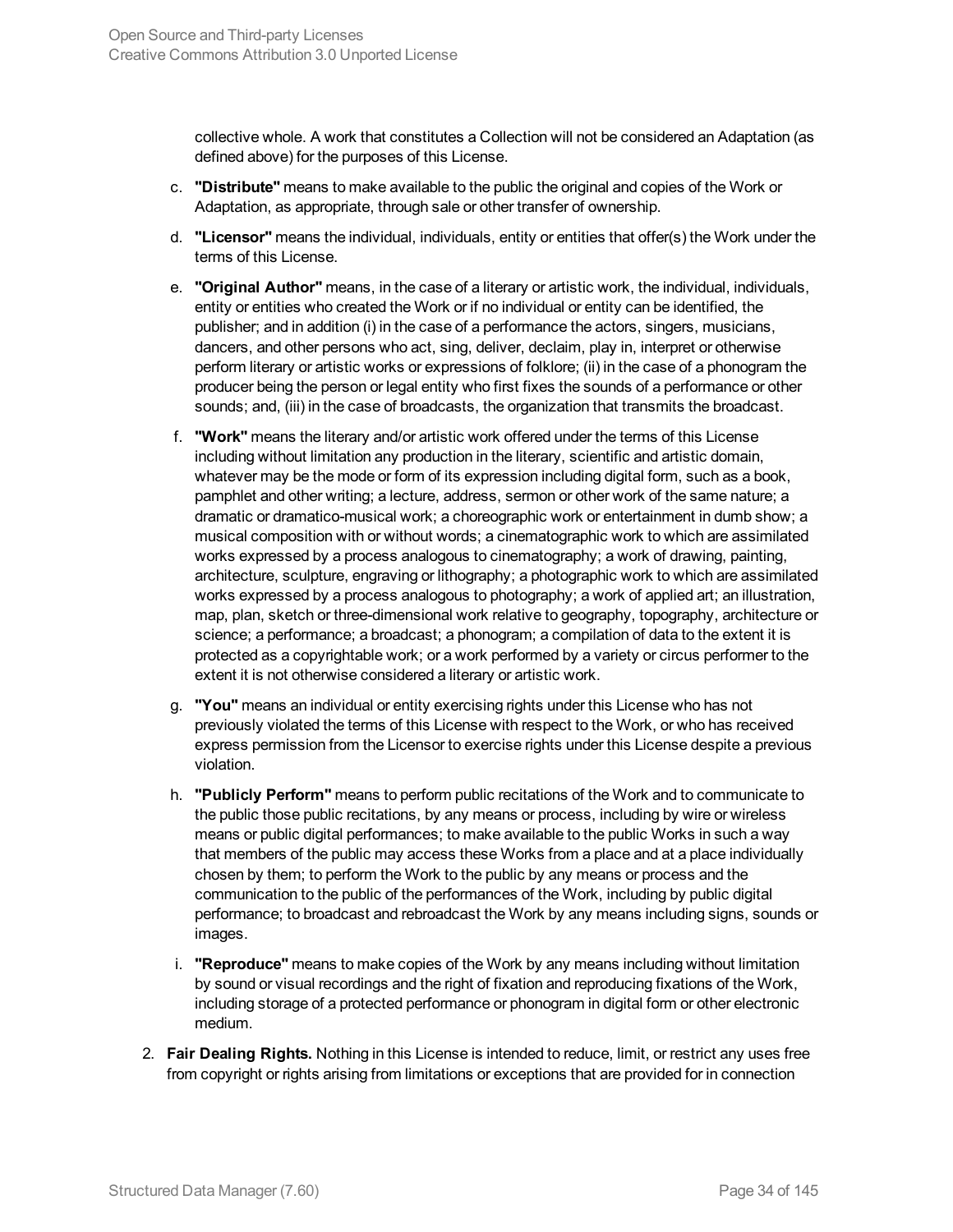with the copyright protection under copyright law or other applicable laws.

- 3. **License Grant.** Subject to the terms and conditions of this License, Licensor hereby grants You a worldwide, royalty-free, non-exclusive, perpetual (for the duration of the applicable copyright) license to exercise the rights in the Work as stated below:
	- a. to Reproduce the Work, to incorporate the Work into one or more Collections, and to Reproduce the Work as incorporated in the Collections;
	- b. to create and Reproduce Adaptations provided that any such Adaptation, including any translation in any medium, takes reasonable steps to clearly label, demarcate or otherwise identify that changes were made to the original Work. For example, a translation could be marked "The original work was translated from English to Spanish," or a modification could indicate "The original work has been modified.";
	- c. to Distribute and Publicly Perform the Work including as incorporated in Collections; and,
	- d. to Distribute and Publicly Perform Adaptations.
	- e. For the avoidance of doubt:
		- i. **Non-waivable Compulsory License Schemes.** In those jurisdictions in which the right to collect royalties through any statutory or compulsory licensing scheme cannot be waived, the Licensor reserves the exclusive right to collect such royalties for any exercise by You of the rights granted under this License;
		- ii. **Waivable Compulsory License Schemes.** In those jurisdictions in which the right to collect royalties through any statutory or compulsory licensing scheme can be waived, the Licensor waives the exclusive right to collect such royalties for any exercise by You of the rights granted under this License; and,
		- iii. **Voluntary License Schemes.** The Licensor waives the right to collect royalties, whether individually or, in the event that the Licensor is a member of a collecting society that administers voluntary licensing schemes, via that society, from any exercise by You of the rights granted under this License.

The above rights may be exercised in all media and formats whether now known or hereafter devised. The above rights include the right to make such modifications as are technically necessary to exercise the rights in other media and formats. Subject to Section 8(f), all rights not expressly granted by Licensor are hereby reserved.

- 4. **Restrictions.** The license granted in Section 3 above is expressly made subject to and limited by the following restrictions:
	- a. You may Distribute or Publicly Perform the Work only under the terms of this License. You must include a copy of, or the Uniform Resource Identifier (URI) for, this License with every copy of the Work You Distribute or Publicly Perform. You may not offer or impose any terms on the Work that restrict the terms of this License or the ability of the recipient of the Work to exercise the rights granted to that recipient under the terms of the License. You may not sublicense the Work. You must keep intact all notices that refer to this License and to the disclaimer of warranties with every copy of the Work You Distribute or Publicly Perform. When You Distribute or Publicly Perform the Work, You may not impose any effective technological measures on the Work that restrict the ability of a recipient of the Work from You to exercise the rights granted to that recipient under the terms of the License. This Section 4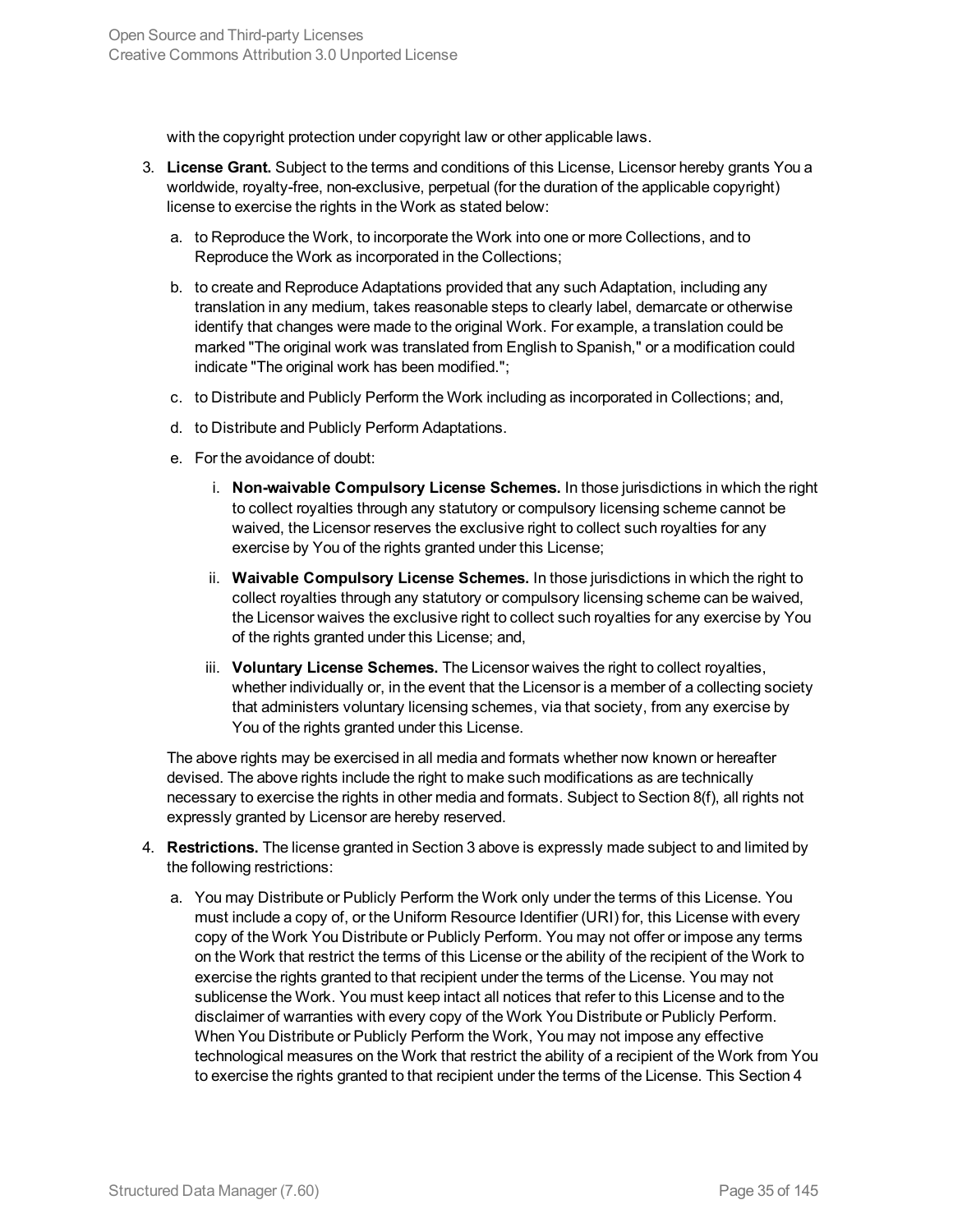(a) applies to the Work as incorporated in a Collection, but this does not require the Collection apart from the Work itself to be made subject to the terms of this License. If You create a Collection, upon notice from any Licensor You must, to the extent practicable, remove from the Collection any credit as required by Section 4(b), as requested. If You create an Adaptation, upon notice from any Licensor You must, to the extent practicable, remove from the Adaptation any credit as required by Section 4(b), as requested.

- b. If You Distribute, or Publicly Perform the Work or any Adaptations or Collections, You must, unless a request has been made pursuant to Section 4(a), keep intact all copyright notices for the Work and provide, reasonable to the medium or means You are utilizing: (i) the name of the Original Author (or pseudonym, if applicable) if supplied, and/or if the Original Author and/or Licensor designate another party or parties (e.g., a sponsor institute, publishing entity, journal) for attribution ("Attribution Parties") in Licensor's copyright notice, terms of service or by other reasonable means, the name of such party or parties; (ii) the title of the Work if supplied; (iii) to the extent reasonably practicable, the URI, if any, that Licensor specifies to be associated with the Work, unless such URI does not refer to the copyright notice or licensing information for the Work; and (iv) , consistent with Section 3(b), in the case of an Adaptation, a credit identifying the use of the Work in the Adaptation (e.g., "French translation of the Work by Original Author," or "Screenplay based on original Work by Original Author"). The credit required by this Section 4 (b) may be implemented in any reasonable manner; provided, however, that in the case of a Adaptation or Collection, at a minimum such credit will appear, if a credit for all contributing authors of the Adaptation or Collection appears, then as part of these credits and in a manner at least as prominent as the credits for the other contributing authors. For the avoidance of doubt, You may only use the credit required by this Section for the purpose of attribution in the manner set out above and, by exercising Your rights under this License, You may not implicitly or explicitly assert or imply any connection with, sponsorship or endorsement by the Original Author, Licensor and/or Attribution Parties, as appropriate, of You or Your use of the Work, without the separate, express prior written permission of the Original Author, Licensor and/or Attribution Parties.
- c. Except as otherwise agreed in writing by the Licensor or as may be otherwise permitted by applicable law, if You Reproduce, Distribute or Publicly Perform the Work either by itself or as part of any Adaptations or Collections, You must not distort, mutilate, modify or take other derogatory action in relation to the Work which would be prejudicial to the Original Author's honor or reputation. Licensor agrees that in those jurisdictions (e.g. Japan), in which any exercise of the right granted in Section 3(b) of this License (the right to make Adaptations) would be deemed to be a distortion, mutilation, modification or other derogatory action prejudicial to the Original Author's honor and reputation, the Licensor will waive or not assert, as appropriate, this Section, to the fullest extent permitted by the applicable national law, to enable You to reasonably exercise Your right under Section 3(b) of this License (right to make Adaptations) but not otherwise.

#### 5. **Representations, Warranties and Disclaimer**

UNLESS OTHERWISE MUTUALLY AGREED TO BY THE PARTIES IN WRITING, LICENSOR OFFERS THE WORK AS-IS AND MAKES NO REPRESENTATIONS OR WARRANTIES OF ANY KIND CONCERNING THE WORK, EXPRESS, IMPLIED, STATUTORY OR OTHERWISE, INCLUDING, WITHOUT LIMITATION, WARRANTIES OF TITLE, MERCHANTIBILITY, FITNESS FOR A PARTICULAR PURPOSE, NONINFRINGEMENT, OR THE ABSENCE OF LATENT OR OTHER DEFECTS,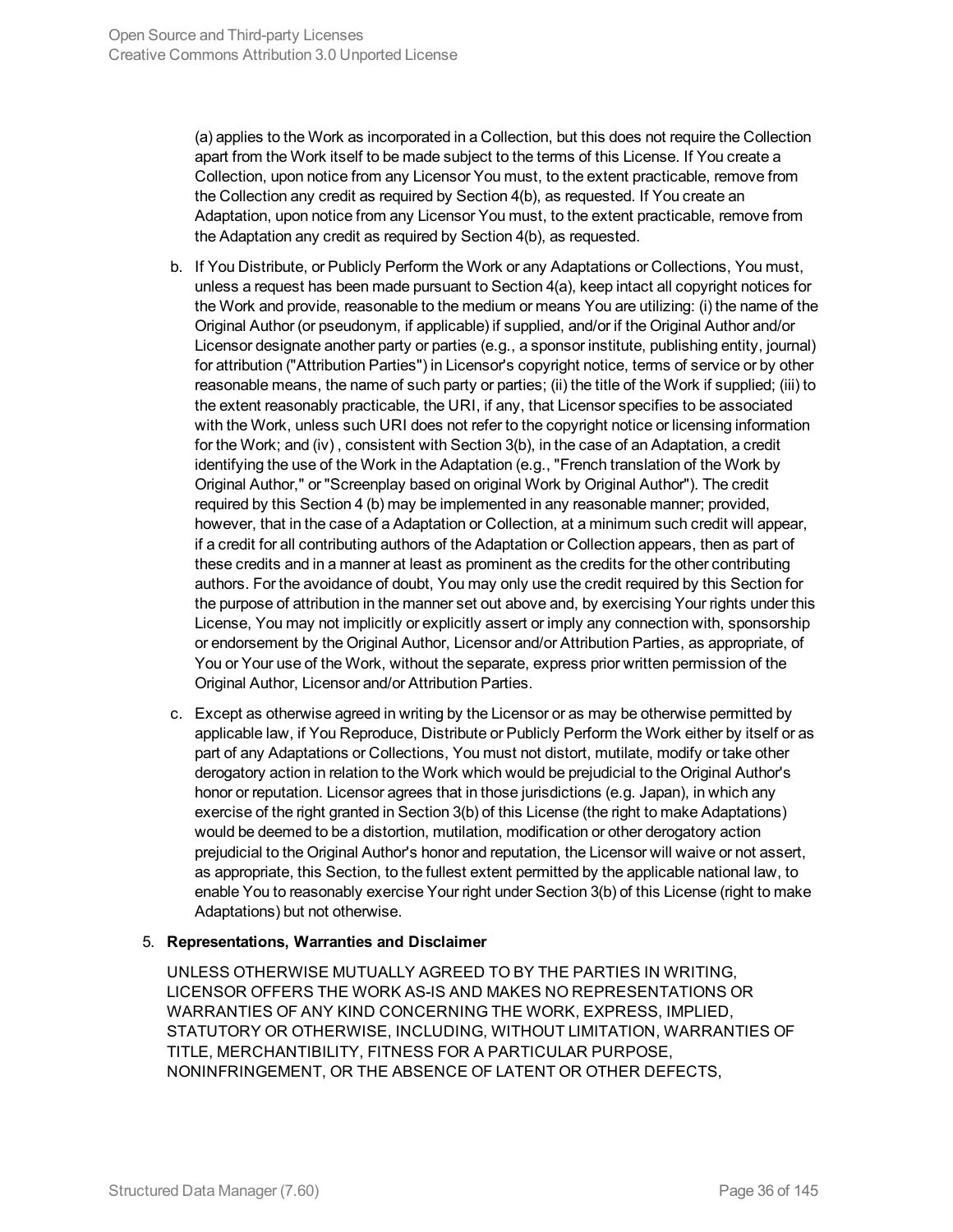ACCURACY, OR THE PRESENCE OF ABSENCE OF ERRORS, WHETHER OR NOT DISCOVERABLE. SOME JURISDICTIONS DO NOT ALLOW THE EXCLUSION OF IMPLIED WARRANTIES, SO SUCH EXCLUSION MAY NOT APPLY TO YOU.

6. **Limitation on Liability.** EXCEPT TO THE EXTENT REQUIRED BY APPLICABLE LAW, IN NO EVENT WILL LICENSOR BE LIABLE TO YOU ON ANY LEGAL THEORY FOR ANY SPECIAL, INCIDENTAL, CONSEQUENTIAL, PUNITIVE OR EXEMPLARY DAMAGES ARISING OUT OF THIS LICENSE OR THE USE OF THE WORK, EVEN IF LICENSOR HAS BEEN ADVISED OF THE POSSIBILITY OF SUCH DAMAGES.

#### 7. **Termination**

- a. Each time You Distribute or Publicly Perform the Work or a Collection, the Licensor offers to the recipient a license to the Work on the same terms and conditions as the license granted to You under this License.
- b. Each time You Distribute or Publicly Perform an Adaptation, Licensor offers to the recipient a license to the original Work on the same terms and conditions as the license granted to You under this License.
- c. If any provision of this License is invalid or unenforceable under applicable law, it shall not affect the validity or enforceability of the remainder of the terms of this License, and without further action by the parties to this agreement, such provision shall be reformed to the minimum extent necessary to make such provision valid and enforceable.
- d. No term or provision of this License shall be deemed waived and no breach consented to unless such waiver or consent shall be in writing and signed by the party to be charged with such waiver or consent.
- e. This License constitutes the entire agreement between the parties with respect to the Work licensed here. There are no understandings, agreements or representations with respect to the Work not specified here. Licensor shall not be bound by any additional provisions that may appear in any communication from You. This License may not be modified without the mutual written agreement of the Licensor and You.
- f. The rights granted under, and the subject matter referenced, in this License were drafted utilizing the terminology of the Berne Convention for the Protection of Literary and Artistic Works (as amended on September 28, 1979), the Rome Convention of 1961, the WIPO Copyright Treaty of 1996, the WIPO Performances and Phonograms Treaty of 1996 and the Universal Copyright Convention (as revised on July 24, 1971). These rights and subject matter take effect in the relevant jurisdiction in which the License terms are sought to be enforced according to the corresponding provisions of the implementation of those treaty provisions in the applicable national law. If the standard suite of rights granted under applicable copyright law includes additional rights not granted under this License, such additional rights are deemed to be included in the License; this License is not intended to restrict the license of any rights under applicable law.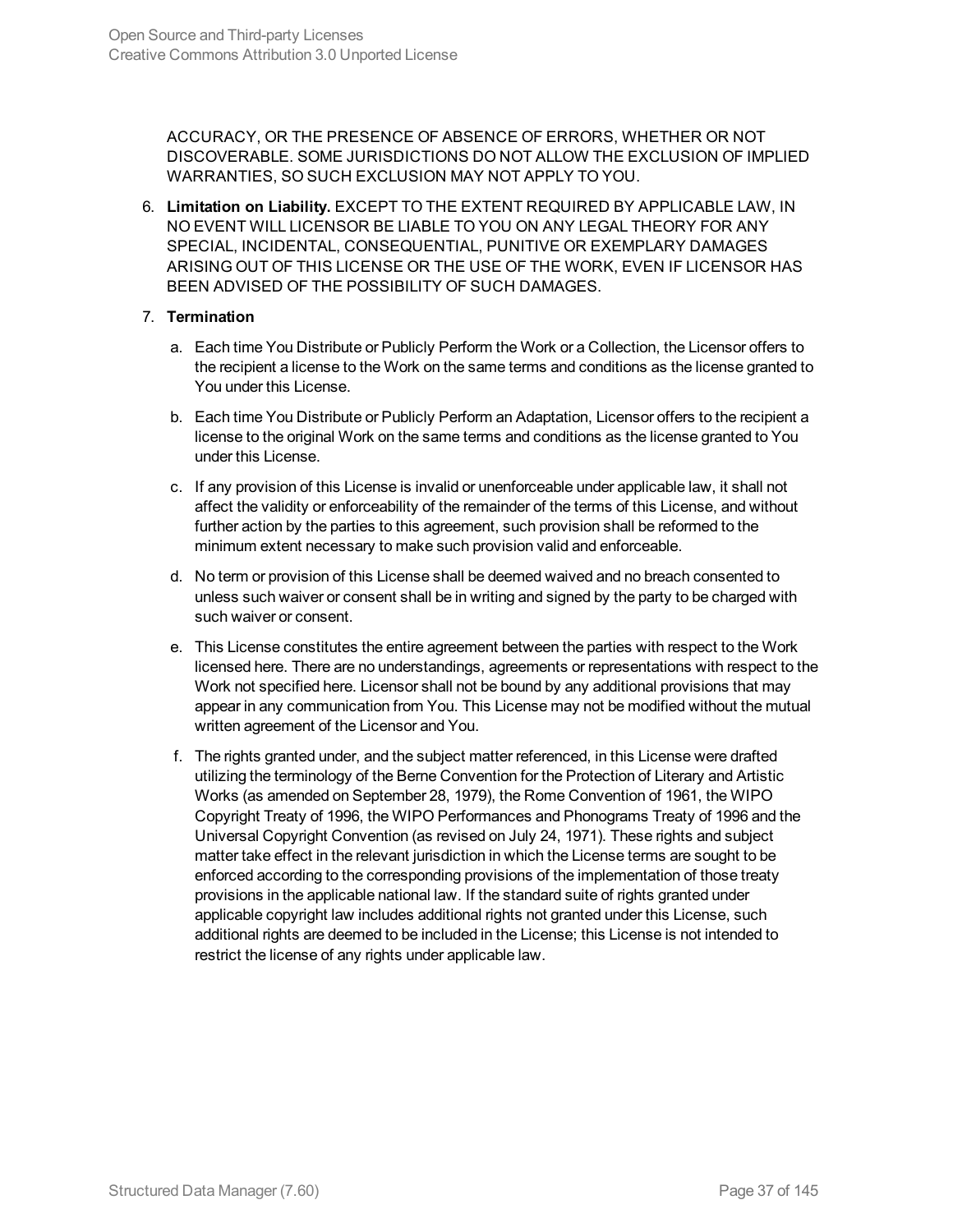## **Creative Commons Zero v1.0 Universal License**

Micro Focus acknowledges the redistribution of the following open source component that is provided under the following license:

 $\bullet$  codehaus-jsr166-mirror (1.7.0)

#### CC0 1.0 Universal

CREATIVE COMMONS CORPORATION IS NOT A LAW FIRM AND DOES NOT PROVIDE LEGAL SERVICES. DISTRIBUTION OF THIS DOCUMENT DOES NOT CREATE AN ATTORNEY-CLIENT RELATIONSHIP. CREATIVE COMMONS PROVIDES THIS INFORMATION ON AN "AS-IS" BASIS. CREATIVE COMMONS MAKES NO WARRANTIES REGARDING THE USE OF THIS DOCUMENT OR THE INFORMATION OR WORKS PROVIDED HEREUNDER, AND DISCLAIMS LIABILITY FOR DAMAGES RESULTING FROM THE USE OF THIS DOCUMENT OR THE INFORMATION OR WORKS PROVIDED HEREUNDER.

#### **Statement of Purpose**

The laws of most jurisdictions throughout the world automatically confer exclusive Copyright and Related Rights (defined below) upon the creator and subsequent owner(s) (each and all, an "owner") of an original work of authorship and/or a database (each, a "Work").

Certain owners wish to permanently relinquish those rights to a Work for the purpose of contributing to a commons of creative, cultural and scientific works ("Commons") that the public can reliably and without fear of later claims of infringement build upon, modify, incorporate in other works, reuse and redistribute as freely as possible in any form whatsoever and for any purposes, including without limitation commercial purposes. These owners may contribute to the Commons to promote the ideal of a free culture and the further production of creative, cultural and scientific works, or to gain reputation or greater distribution for their Work in part through the use and efforts of others.

For these and/or other purposes and motivations, and without any expectation of additional consideration or compensation, the person associating CC0 with a Work (the "Affirmer"), to the extent that he or she is an owner of Copyright and Related Rights in the Work, voluntarily elects to apply CC0 to the Work and publicly distribute the Work under its terms, with knowledge of his or her Copyright and Related Rights in the Work and the meaning and intended legal effect of CC0 on those rights.

- 1. **Copyright and Related Rights.** A Work made available under CC0 may be protected by copyright and related or neighboring rights ("Copyright and Related Rights"). Copyright and Related Rights include, but are not limited to, the following:
	- a. the right to reproduce, adapt, distribute, perform, display, communicate, and translate a Work;
	- b. moral rights retained by the original author(s) and/or performer(s);
	- c. publicity and privacy rights pertaining to a person's image or likeness depicted in a Work;
	- d. rights protecting against unfair competition in regards to a Work, subject to the limitations in paragraph 4(a), below;
	- e. rights protecting the extraction, dissemination, use and reuse of data in a Work;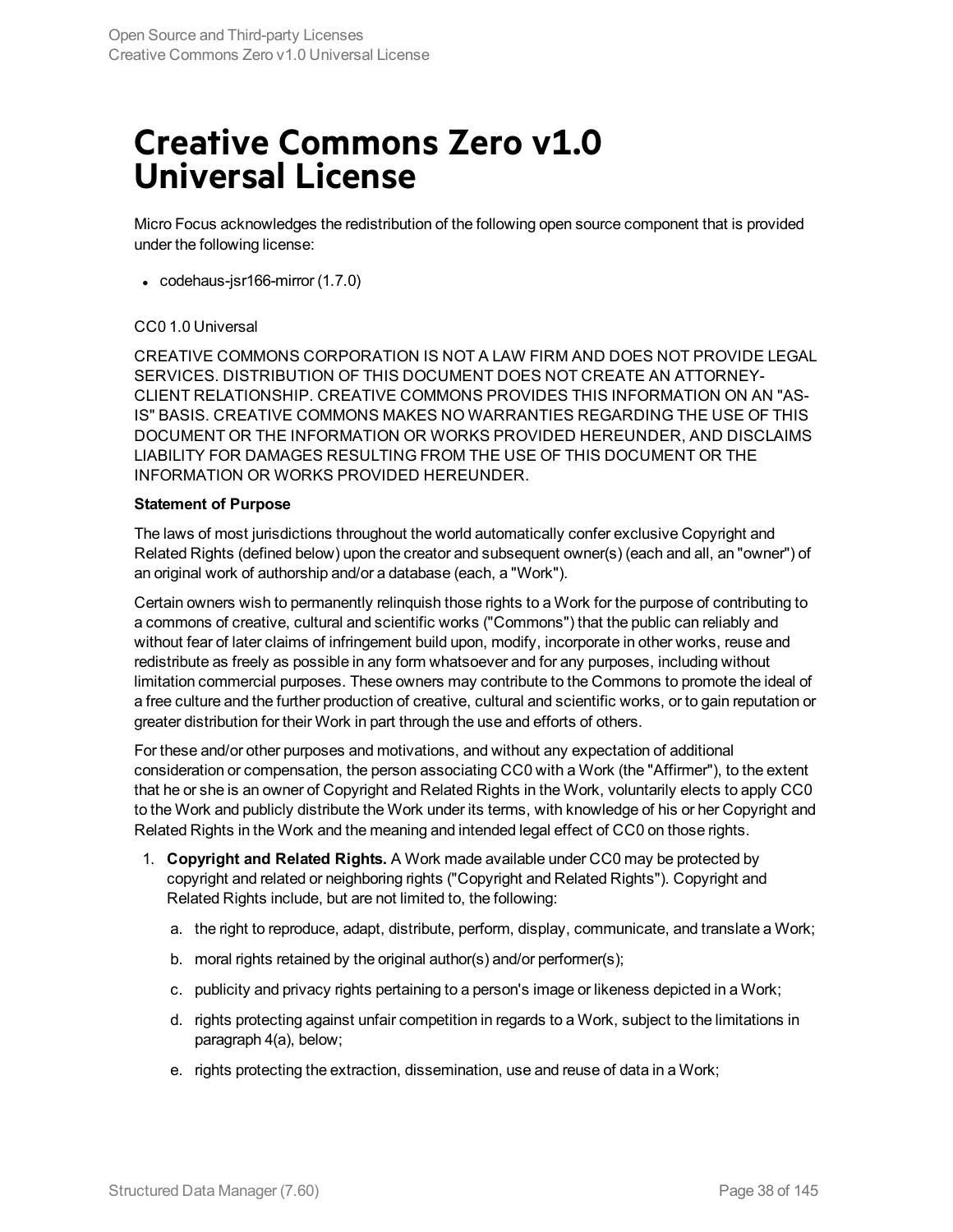- f. database rights (such as those arising under Directive 96/9/EC of the European Parliament and of the Council of 11 March 1996 on the legal protection of databases, and under any national implementation thereof, including any amended or successor version of such directive); and
- g. other similar, equivalent or corresponding rights throughout the world based on applicable law or treaty, and any national implementations thereof.
- 2. **Waiver.** To the greatest extent permitted by, but not in contravention of, applicable law, Affirmer hereby overtly, fully, permanently, irrevocably and unconditionally waives, abandons, and surrenders all of Affirmer's Copyright and Related Rights and associated claims and causes of action, whether now known or unknown (including existing as well as future claims and causes of action), in the Work (i) in all territories worldwide, (ii) for the maximum duration provided by applicable law or treaty (including future time extensions), (iii) in any current or future medium and for any number of copies, and (iv) for any purpose whatsoever, including without limitation commercial, advertising or promotional purposes (the "Waiver"). Affirmer makes the Waiver for the benefit of each member of the public at large and to the detriment of Affirmer's heirs and successors, fully intending that such Waiver shall not be subject to revocation, rescission, cancellation, termination, or any other legal or equitable action to disrupt the quiet enjoyment of the Work by the public as contemplated by Affirmer's express Statement of Purpose.
- 3. **Public License Fallback.** Should any part of the Waiver for any reason be judged legally invalid or ineffective under applicable law, then the Waiver shall be preserved to the maximum extent permitted taking into account Affirmer's express Statement of Purpose. In addition, to the extent the Waiver is so judged Affirmer hereby grants to each affected person a royalty-free, non transferable, non sublicensable, non exclusive, irrevocable and unconditional license to exercise Affirmer's Copyright and Related Rights in the Work (i) in all territories worldwide, (ii) for the maximum duration provided by applicable law or treaty (including future time extensions), (iii) in any current or future medium and for any number of copies, and (iv) for any purpose whatsoever, including without limitation commercial, advertising or promotional purposes (the "License"). The License shall be deemed effective as of the date CC0 was applied by Affirmer to the Work. Should any part of the License for any reason be judged legally invalid or ineffective under applicable law, such partial invalidity or ineffectiveness shall not invalidate the remainder of the License, and in such case Affirmer hereby affirms that he or she will not (i) exercise any of his or her remaining Copyright and Related Rights in the Work or (ii) assert any associated claims and causes of action with respect to the Work, in either case contrary to Affirmer's express Statement of Purpose.
- 4. Limitations and Disclaimers.
	- a. No trademark or patent rights held by Affirmer are waived, abandoned, surrendered, licensed or otherwise affected by this document.
	- b. Affirmer offers the Work as-is and makes no representations or warranties of any kind concerning the Work, express, implied, statutory or otherwise, including without limitation warranties of title, merchantability, fitness for a particular purpose, non infringement, or the absence of latent or other defects, accuracy, or the present or absence of errors, whether or not discoverable, all to the greatest extent permissible under applicable law.
	- c. Affirmer disclaims responsibility for clearing rights of other persons that may apply to the Work or any use thereof, including without limitation any person's Copyright and Related Rights in the Work. Further, Affirmer disclaims responsibility for obtaining any necessary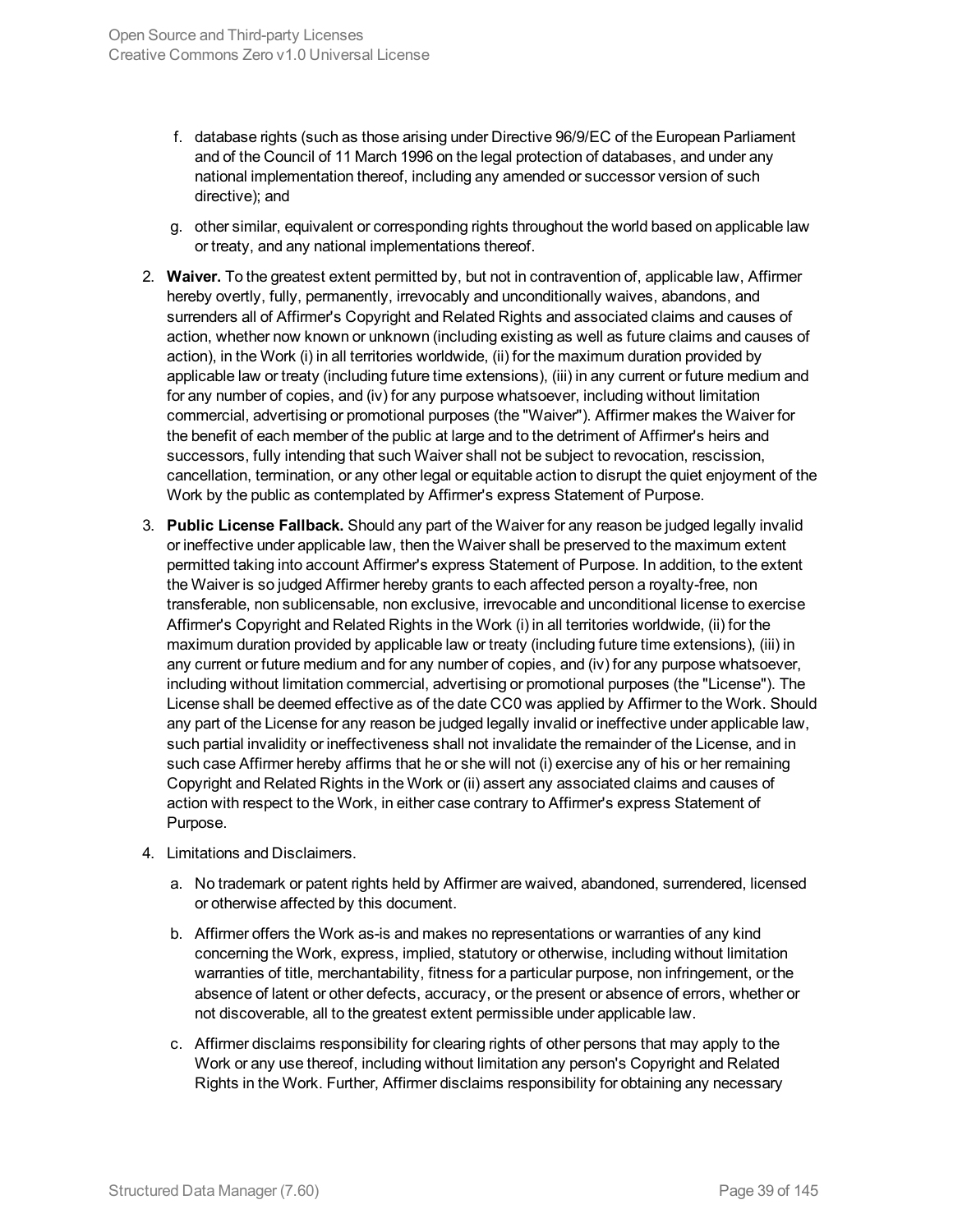consents, permissions or other rights required for any use of the Work.

d. Affirmer understands and acknowledges that Creative Commons is not a party to this document and has no duty or obligation with respect to this CC0 or use of the Work.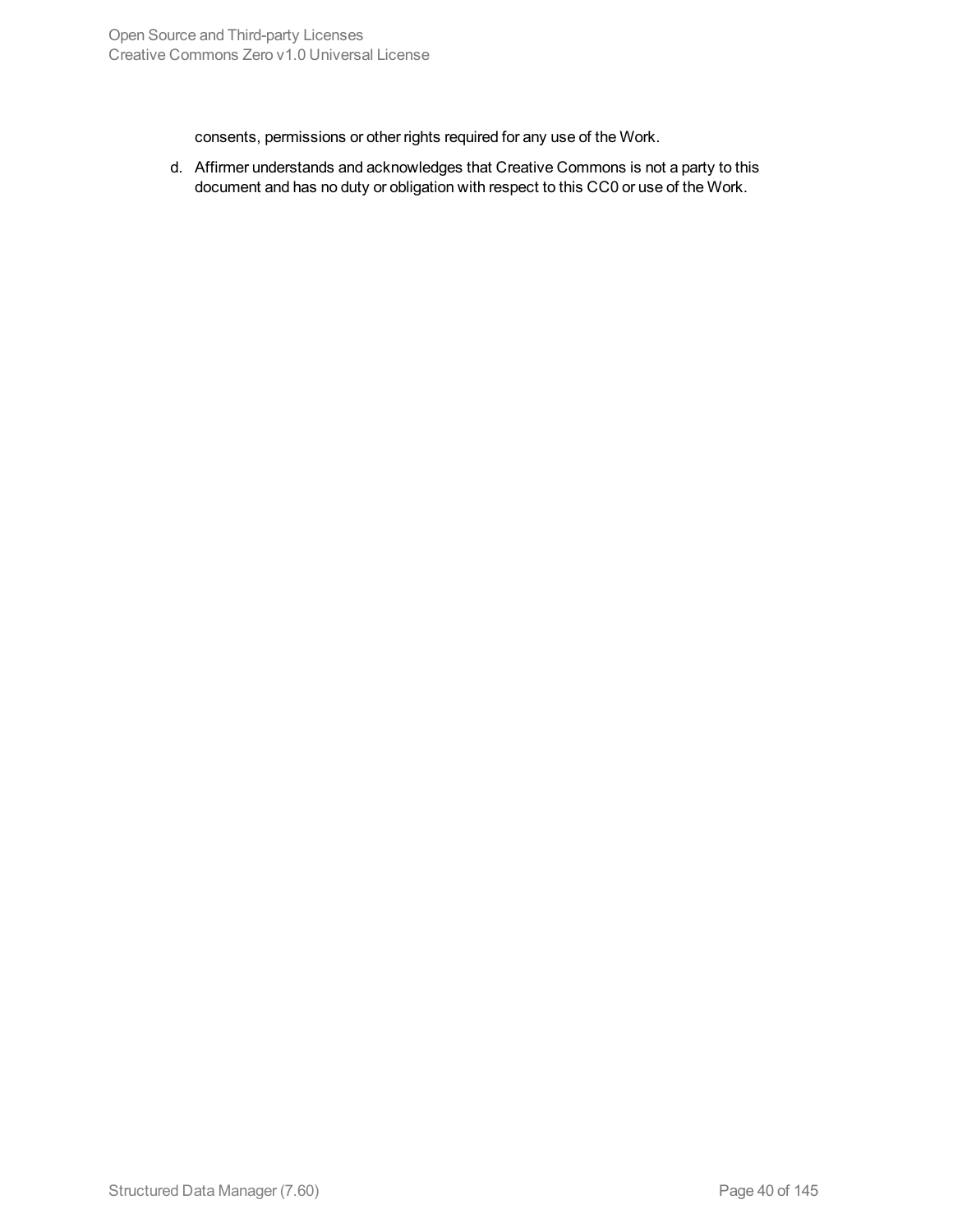# **dom4j License**

Micro Focus acknowledges the redistribution of the following open source component that is provided under the following license:

 $\bullet$  dom4j (1.6.1)

Redistribution and use of this software and associated documentation ("Software"), with or without modification, are permitted provided that the following conditions are met:

1. Redistributions of source code must retain copyright statements and notices. Redistributions must also contain a copy of this document.

2. Redistributions in binary form must reproduce the above copyright notice, this list of conditions and the following disclaimer in the documentation and/or other materials provided with the distribution.

3. The name "DOM4J" must not be used to endorse or promote products derived from this Software without prior written permission of MetaStuff, Ltd. For written permission, please contact dom4jinfo@metastuff.com.

4. Products derived from this Software may not be called "DOM4J" nor may "DOM4J" appear in their names without prior written permission of MetaStuff, Ltd. DOM4J is a registered trademark of MetaStuff, Ltd.

5. Due credit should be given to the DOM4J Project - http://dom4j.sourceforge.net

THIS SOFTWARE IS PROVIDED BY METASTUFF, LTD. AND CONTRIBUTORS ``AS IS'' AND ANY EXPRESSED OR IMPLIED WARRANTIES, INCLUDING, BUT NOT LIMITED TO, THE IMPLIED WARRANTIES OF MERCHANTABILITY AND FITNESS FOR A PARTICULAR PURPOSE ARE DISCLAIMED. IN NO EVENT SHALL METASTUFF, LTD. OR ITS CONTRIBUTORS BE LIABLE FOR ANY DIRECT, INDIRECT, INCIDENTAL, SPECIAL, EXEMPLARY, OR CONSEQUENTIAL DAMAGES (INCLUDING, BUT NOT LIMITED TO, PROCUREMENT OF SUBSTITUTE GOODS OR SERVICES; LOSS OF USE, DATA, OR PROFITS; OR BUSINESS INTERRUPTION) HOWEVER CAUSED AND ON ANY THEORY OF LIABILITY, WHETHER IN CONTRACT, STRICT LIABILITY, OR TORT (INCLUDING NEGLIGENCE OR OTHERWISE) ARISING IN ANY WAY OUT OF THE USE OF THIS SOFTWARE, EVEN IF ADVISED OF THE POSSIBILITY OF SUCH DAMAGE.

Copyright 2001-2005 (C) MetaStuff, Ltd. All Rights Reserved.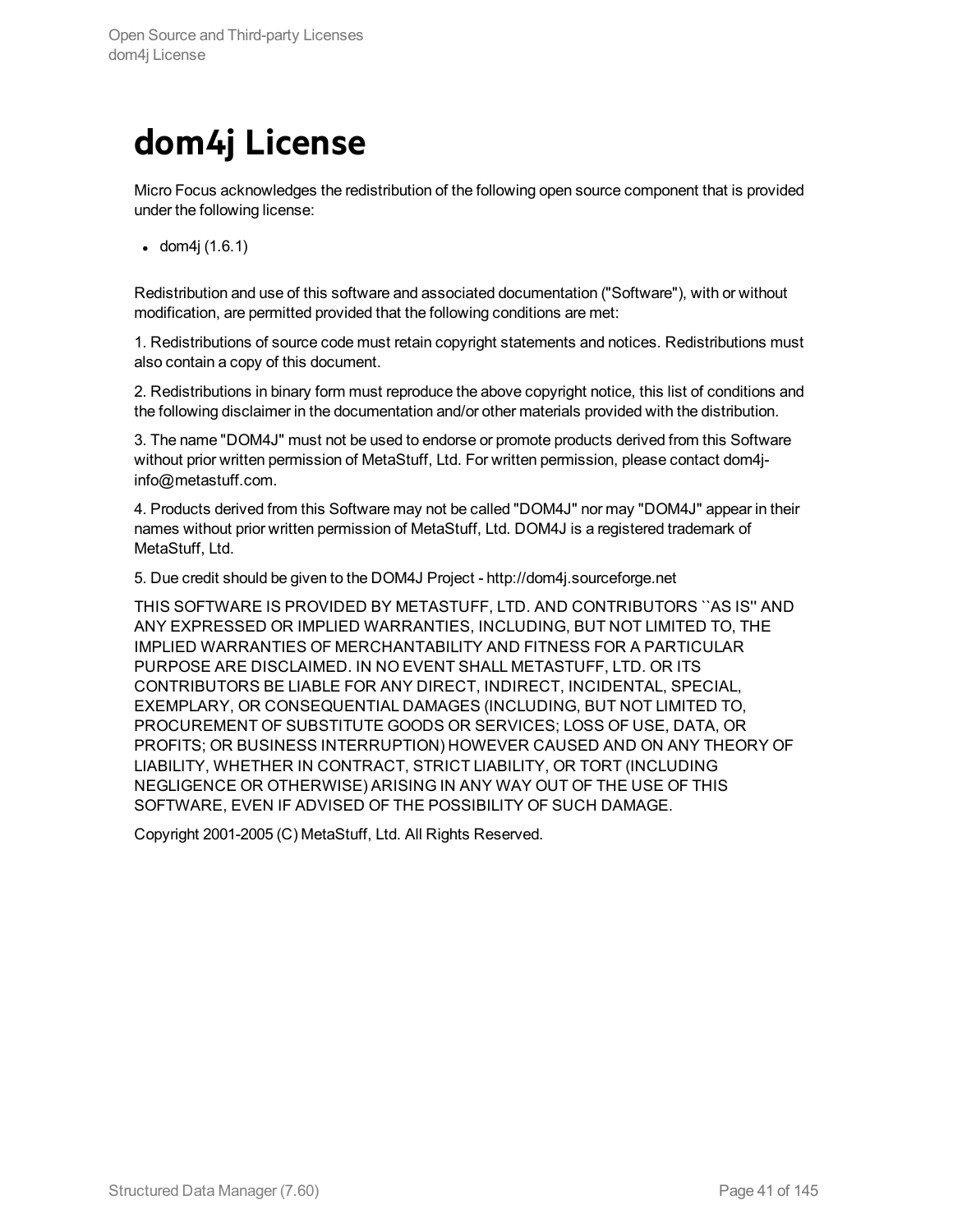# **Eclispe Public License 1.0 (EPL-1.0)**

Micro Focus acknowledges the redistribution of the following open source components that are provided under the following license:

- $\bullet$  aspectjrt (1.8.9)
- $\bullet$  aspectiweaver (1.8.9)
- $\bullet$  beans (1.2.100.I20100824-0800)
- $\bullet$  configurator (3.3.100.20100512)
- $\cdot$  core (3.2.500.20110330)
- databinding (1.4.0.I20110111-0800)
- databinding (1.5.0.I20100907-0800)
- $\bullet$  draw2d (3.7.1.v20110830-1143)
- $\bullet$  eclipse-equinox (1.0.200.v20100503)
- $\bullet$  forms (3.5.100.v20110425)
- $\cdot$  gef (3.7.1.v20110830-1143)
- $\bullet$  h2datbase-h2 (1.4.193)
- $\bullet$  help (3.5.100.v20110426)
- hibernate-hibernate-jpa-api (2.1)
- $\bullet$  ide (3.7.0  $\sqrt{20110809}$ -1737)
- jface (3.7.0.I20110522-1430)
- $\bullet$  junit (4.10)
- kobusherbst-fplibrary (snapshot-20151002)
- $\bullet$  launcher (1.2.0.v20110502)
- mpdeimos-org.eclipse.equinox.security.linux (1.1.1.R37x)
- net (1.2.100.I20110511-0800)
- $\bullet$  org.eclipse.core.commands  $(3.6.0)$
- $\bullet$  org.eclipse.core.contenttype  $(3.4.100)$
- org.eclipse.core.expressions (3.4.300.v20110228)
- org.eclipse.core.filesystem (1.3.100.v20110423-0524)
- org.eclipse.core.jobs  $(3.5.100.v20110404)$
- org.eclipse.core.resources (3.7.100.v20110510-0712)
- $\bullet$  org.eclipse.core.runtime  $(3.7.0.v20110110)$
- org.eclipse.core.runtime.compatibility.auth (3.2.200.v20110110)
- org.eclipse.equinox.app  $(1.3.100.v20110321)$
- org.eclipse.equinox.common (3.6.0.v20110523)
- $\bullet$  org.eclipse.equinox.preferences (3.4.1.R37x)
- org.eclipse.equinox.registry  $(3.5.101.R37x)$
- $\bullet$  org.eclipse.osgi  $(3.7.1)$
- org.eclipse.runtime.compatibility.auth (3.2.200.v20110110)
- $\bullet$  org.eclipse.text  $(3.5.101)$
- $\cdot$  text (3.7.1.r371
- $\bullet$  ui (3.2.300.v20100512)
- $\bullet$  views (3.6.0.I20110412-0800)
- $\bullet$  win32 (3.2.200.v20100512)
- $\bullet$  workbench (3.7.0.120110519-0100)
- $\bullet$  x86 (1.1.300.v20110423-0524)
- $\bullet$  x86 (3.7.1.v3738a)

Eclipse Public License - v 1.0

THE ACCOMPANYING PROGRAM IS PROVIDED UNDER THE TERMS OF THIS ECLIPSE PUBLIC LICENSE ("AGREEMENT"). ANY USE, REPRODUCTION OR DISTRIBUTION OF THE PROGRAM CONSTITUTES RECIPIENT'S ACCEPTANCE OF THIS AGREEMENT.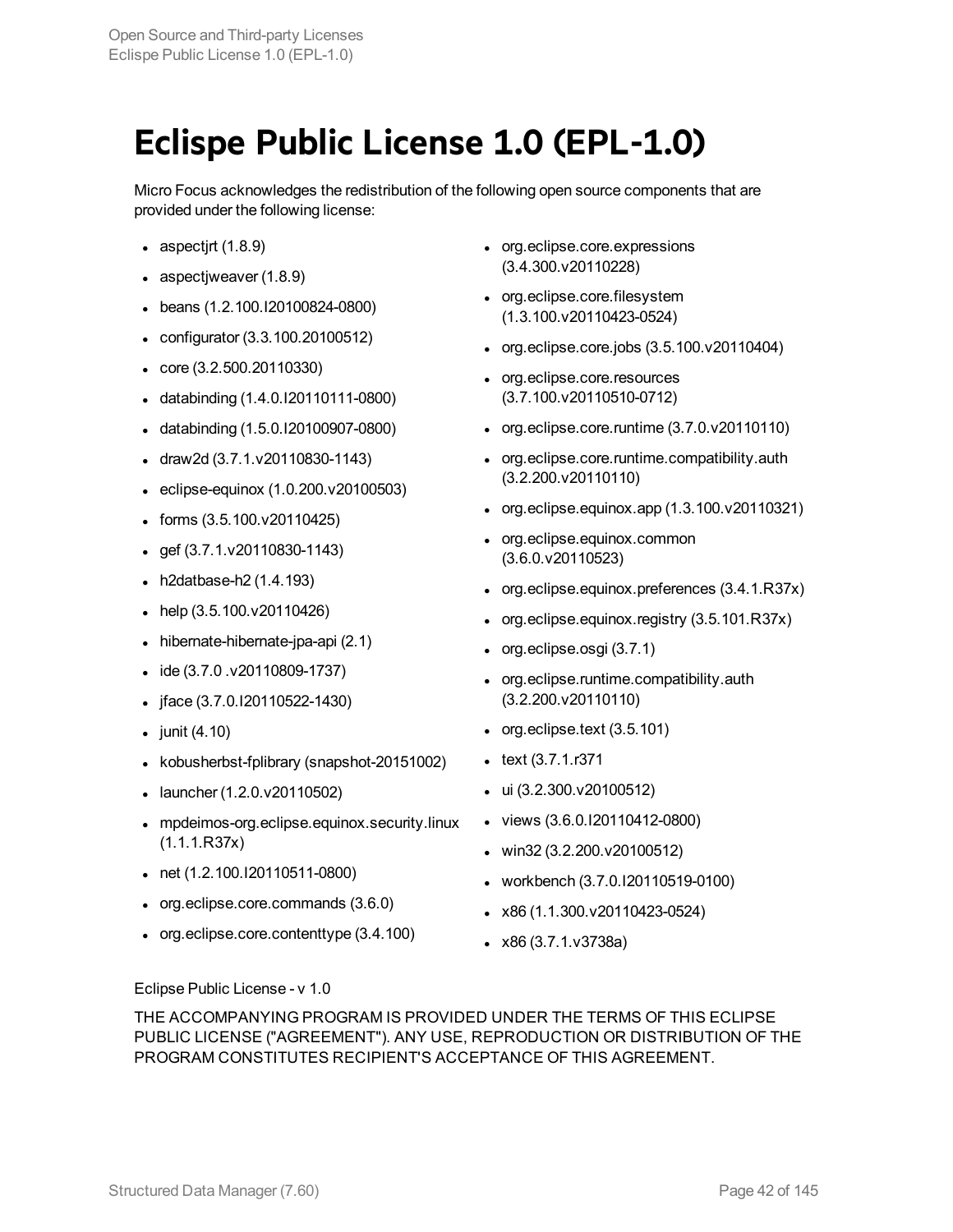### 1. DEFINITIONS

"Contribution" means:

a) in the case of the initial Contributor, the initial code and documentation distributed under this Agreement, and

b) in the case of each subsequent Contributor:

i) changes to the Program, and

ii) additions to the Program;

where such changes and/or additions to the Program originate from and are distributed by that particular Contributor. A Contribution 'originates' from a Contributor if it was added to the Program by such Contributor itself or anyone acting on such Contributor's behalf. Contributions do not include additions to the Program which: (i) are separate modules of software distributed in conjunction with the Program under their own license agreement, and (ii) are not derivative works of the Program.

"Contributor" means any person or entity that distributes the Program.

"Licensed Patents" mean patent claims licensable by a Contributor which are necessarily infringed by the use or sale of its Contribution alone or when combined with the Program.

"Program" means the Contributions distributed in accordance with this Agreement.

"Recipient" means anyone who receives the Program under this Agreement, including all Contributors.

#### 2. GRANT OF RIGHTS

a) Subject to the terms of this Agreement, each Contributor hereby grants Recipient a non-exclusive, worldwide, royalty-free copyright license to reproduce, prepare derivative works of, publicly display, publicly perform, distribute and sublicense the Contribution of such Contributor, if any, and such derivative works, in source code and object code form.

b) Subject to the terms of this Agreement, each Contributor hereby grants Recipient a non-exclusive, worldwide, royalty-free patent license under Licensed Patents to make, use, sell, offer to sell, import and otherwise transfer the Contribution of such Contributor, if any, in source code and object code form. This patent license shall apply to the combination of the Contribution and the Program if, at the time the Contribution is added by the Contributor, such addition of the Contribution causes such combination to be covered by the Licensed Patents. The patent license shall not apply to any other combinations which include the Contribution. No hardware per se is licensed hereunder.

c) Recipient understands that although each Contributor grants the licenses to its Contributions set forth herein, no assurances are provided by any Contributor that the Program does not infringe the patent or other intellectual property rights of any other entity. Each Contributor disclaims any liability to Recipient for claims brought by any other entity based on infringement of intellectual property rights or otherwise. As a condition to exercising the rights and licenses granted hereunder, each Recipient hereby assumes sole responsibility to secure any other intellectual property rights needed, if any. For example, if a third party patent license is required to allow Recipient to distribute the Program, it is Recipient's responsibility to acquire that license before distributing the Program.

d) Each Contributor represents that to its knowledge it has sufficient copyright rights in its Contribution, if any, to grant the copyright license set forth in this Agreement.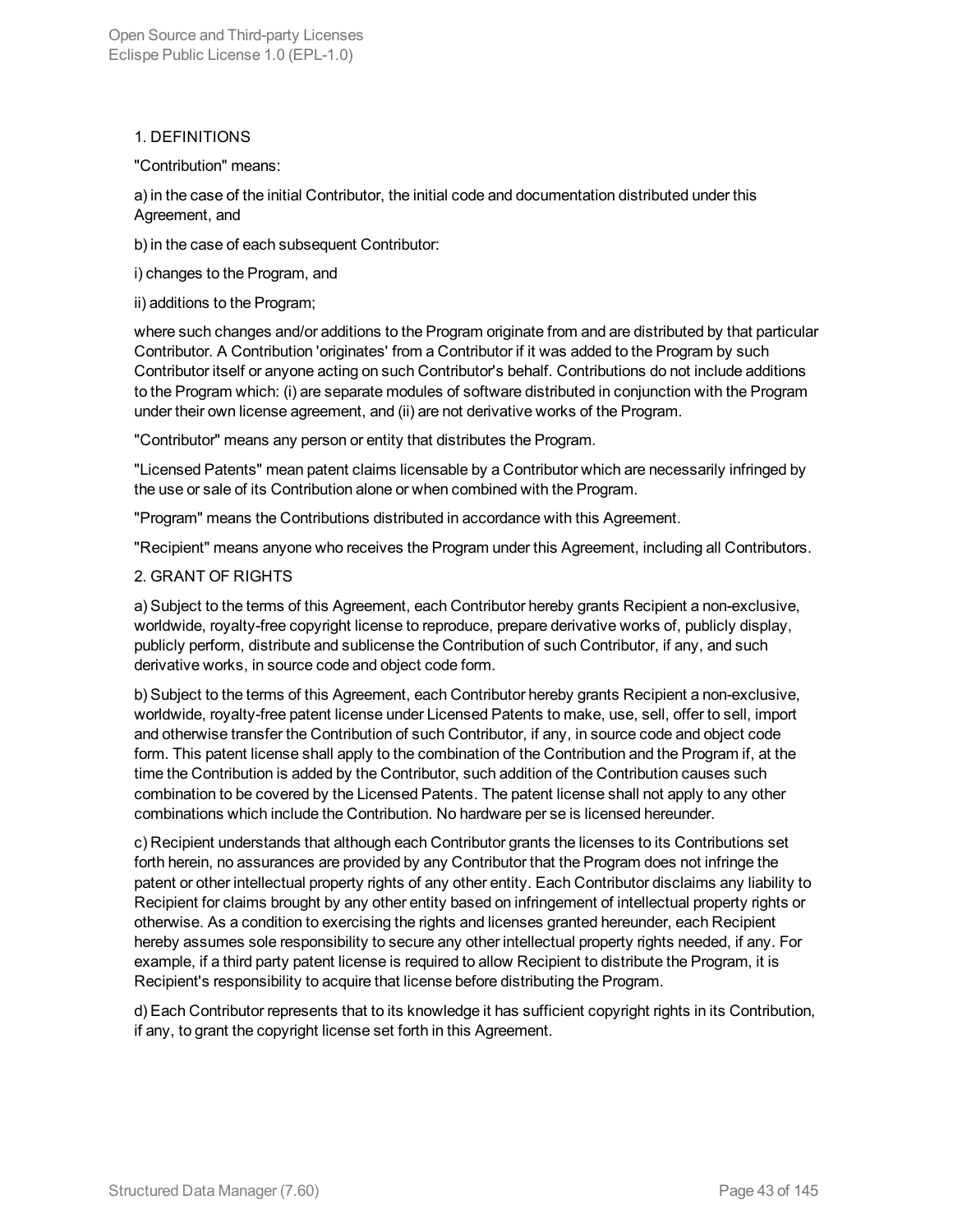#### 3. REQUIREMENTS

A Contributor may choose to distribute the Program in object code form under its own license agreement, provided that:

a) it complies with the terms and conditions of this Agreement; and

b) its license agreement:

i) effectively disclaims on behalf of all Contributors all warranties and conditions, express and implied, including warranties or conditions of title and non-infringement, and implied warranties or conditions of merchantability and fitness for a particular purpose;

ii) effectively excludes on behalf of all Contributors all liability for damages, including direct, indirect, special, incidental and consequential damages, such as lost profits;

iii) states that any provisions which differ from this Agreement are offered by that Contributor alone and not by any other party; and

iv) states that source code for the Program is available from such Contributor, and informs licensees how to obtain it in a reasonable manner on or through a medium customarily used for software exchange.

When the Program is made available in source code form:

a) it must be made available under this Agreement; and

b) a copy of this Agreement must be included with each copy of the Program.

Contributors may not remove or alter any copyright notices contained within the Program.

Each Contributor must identify itself as the originator of its Contribution, if any, in a manner that reasonably allows subsequent Recipients to identify the originator of the Contribution.

#### 4. COMMERCIAL DISTRIBUTION

Commercial distributors of software may accept certain responsibilities with respect to end users, business partners and the like. While this license is intended to facilitate the commercial use of the Program, the Contributor who includes the Program in a commercial product offering should do so in a manner which does not create potential liability for other Contributors. Therefore, if a Contributor includes the Program in a commercial product offering, such Contributor ("Commercial Contributor") hereby agrees to defend and indemnify every other Contributor ("Indemnified Contributor") against any losses, damages and costs (collectively "Losses") arising from claims, lawsuits and other legal actions brought by a third party against the Indemnified Contributor to the extent caused by the acts or omissions of such Commercial Contributor in connection with its distribution of the Program in a commercial product offering. The obligations in this section do not apply to any claims or Losses relating to any actual or alleged intellectual property infringement. In order to qualify, an Indemnified Contributor must: a) promptly notify the Commercial Contributor in writing of such claim, and b) allow the Commercial Contributor to control, and cooperate with the Commercial Contributor in, the defense and any related settlement negotiations. The Indemnified Contributor may participate in any such claim at its own expense.

For example, a Contributor might include the Program in a commercial product offering, Product X. That Contributor is then a Commercial Contributor. If that Commercial Contributor then makes performance claims, or offers warranties related to Product X, those performance claims and warranties are such Commercial Contributor's responsibility alone. Under this section, the Commercial Contributor would have to defend claims against the other Contributors related to those performance claims and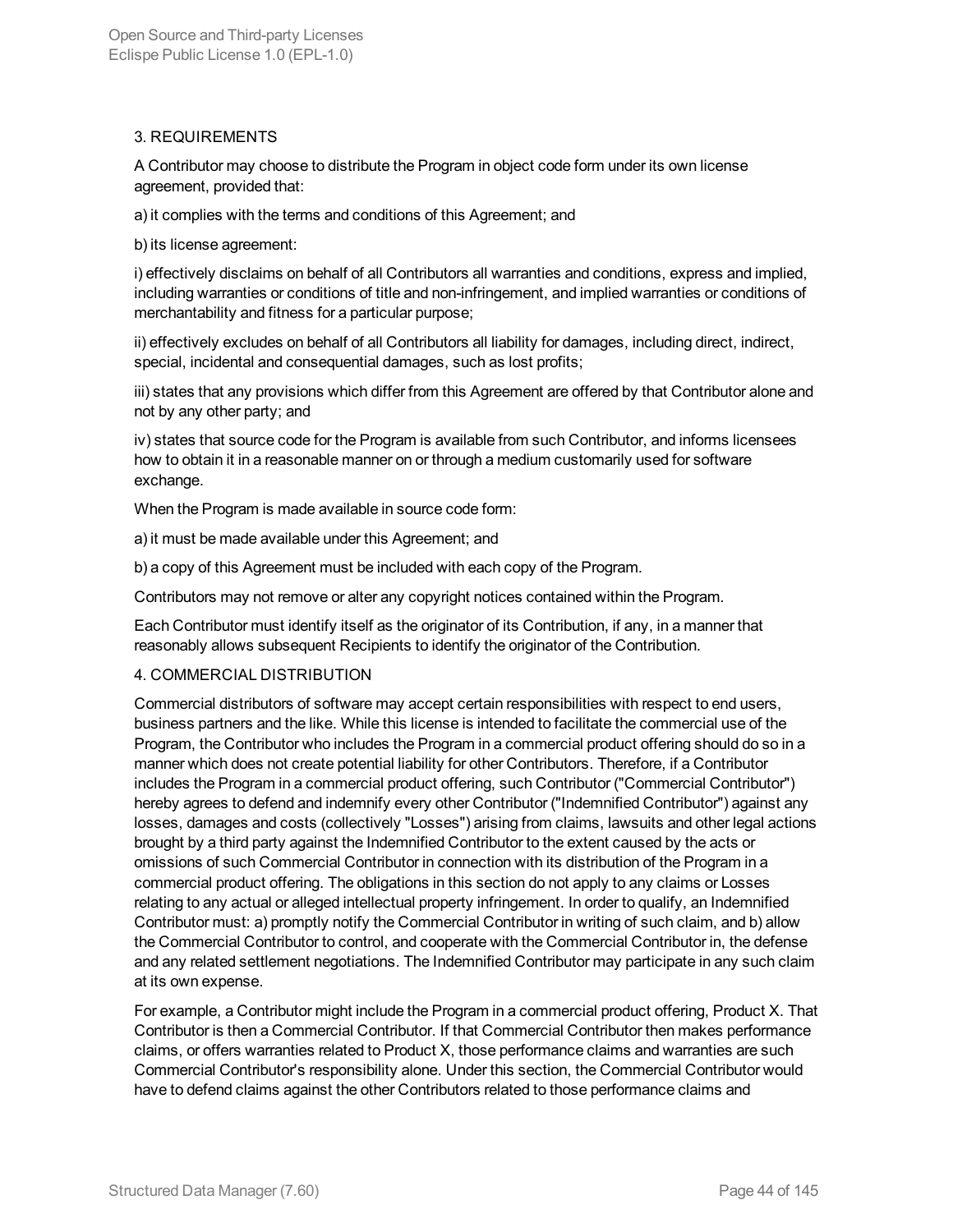warranties, and if a court requires any other Contributor to pay any damages as a result, the Commercial Contributor must pay those damages.

#### 5. NO WARRANTY

EXCEPT AS EXPRESSLY SET FORTH IN THIS AGREEMENT, THE PROGRAM IS PROVIDED ON AN "AS IS" BASIS, WITHOUT WARRANTIES OR CONDITIONS OF ANY KIND, EITHER EXPRESS OR IMPLIED INCLUDING, WITHOUT LIMITATION, ANY WARRANTIES OR CONDITIONS OF TITLE, NON-INFRINGEMENT, MERCHANTABILITY OR FITNESS FOR A PARTICULAR PURPOSE. Each Recipient is solely responsible for determining the appropriateness of using and distributing the Program and assumes all risks associated with its exercise of rights under this Agreement , including but not limited to the risks and costs of program errors, compliance with applicable laws, damage to or loss of data, programs or equipment, and unavailability or interruption of operations.

#### 6. DISCLAIMER OF LIABILITY

EXCEPT AS EXPRESSLY SET FORTH IN THIS AGREEMENT, NEITHER RECIPIENT NOR ANY CONTRIBUTORS SHALL HAVE ANY LIABILITY FOR ANY DIRECT, INDIRECT, INCIDENTAL, SPECIAL, EXEMPLARY, OR CONSEQUENTIAL DAMAGES (INCLUDING WITHOUT LIMITATION LOST PROFITS), HOWEVER CAUSED AND ON ANY THEORY OF LIABILITY, WHETHER IN CONTRACT, STRICT LIABILITY, OR TORT (INCLUDING NEGLIGENCE OR OTHERWISE) ARISING IN ANY WAY OUT OF THE USE OR DISTRIBUTION OF THE PROGRAM OR THE EXERCISE OF ANY RIGHTS GRANTED HEREUNDER, EVEN IF ADVISED OF THE POSSIBILITY OF SUCH DAMAGES.

#### 7. GENERAL

If any provision of this Agreement is invalid or unenforceable under applicable law, it shall not affect the validity or enforceability of the remainder of the terms of this Agreement, and without further action by the parties hereto, such provision shall be reformed to the minimum extent necessary to make such provision valid and enforceable.

If Recipient institutes patent litigation against any entity (including a cross-claim or counterclaim in a lawsuit) alleging that the Program itself (excluding combinations of the Program with other software or hardware) infringes such Recipient's patent(s), then such Recipient's rights granted under Section 2(b) shall terminate as of the date such litigation is filed.

All Recipient's rights under this Agreement shall terminate if it fails to comply with any of the material terms or conditions of this Agreement and does not cure such failure in a reasonable period of time after becoming aware of such noncompliance. If all Recipient's rights under this Agreement terminate, Recipient agrees to cease use and distribution of the Program as soon as reasonably practicable. However, Recipient's obligations under this Agreement and any licenses granted by Recipient relating to the Program shall continue and survive.

Everyone is permitted to copy and distribute copies of this Agreement, but in order to avoid inconsistency the Agreement is copyrighted and may only be modified in the following manner. The Agreement Steward reserves the right to publish new versions (including revisions) of this Agreement from time to time. No one other than the Agreement Steward has the right to modify this Agreement. The Eclipse Foundation is the initial Agreement Steward. The Eclipse Foundation may assign the responsibility to serve as the Agreement Steward to a suitable separate entity. Each new version of the Agreement will be given a distinguishing version number. The Program (including Contributions) may always be distributed subject to the version of the Agreement under which it was received. In addition, after a new version of the Agreement is published, Contributor may elect to distribute the Program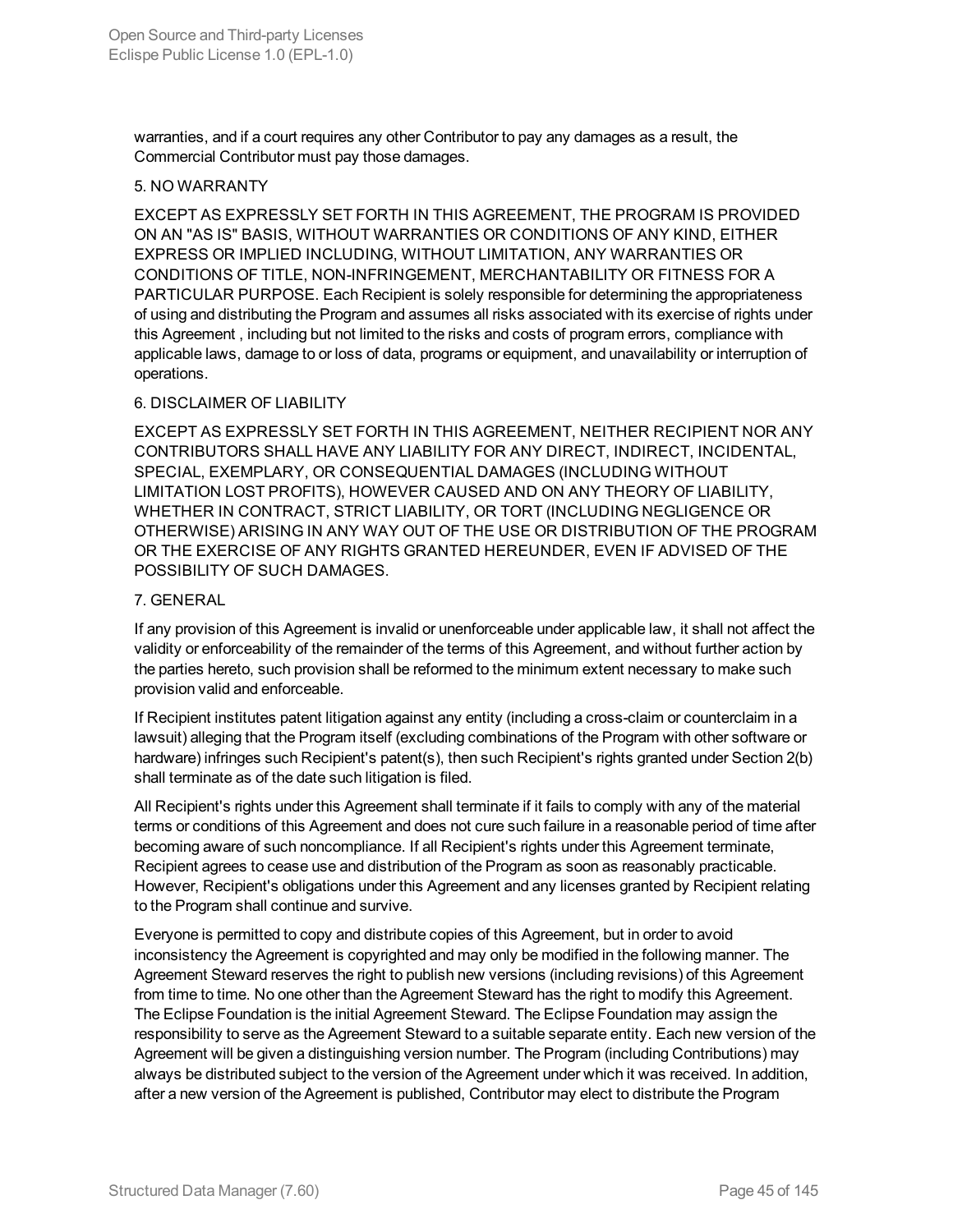(including its Contributions) under the new version. Except as expressly stated in Sections 2(a) and 2 (b) above, Recipient receives no rights or licenses to the intellectual property of any Contributor under this Agreement, whether expressly, by implication, estoppel or otherwise. All rights in the Program not expressly granted under this Agreement are reserved.

This Agreement is governed by the laws of the State of New York and the intellectual property laws of the United States of America. No party to this Agreement will bring a legal action under this Agreement more than one year after the cause of action arose. Each party waives its rights to a jury trial in any resulting litigation.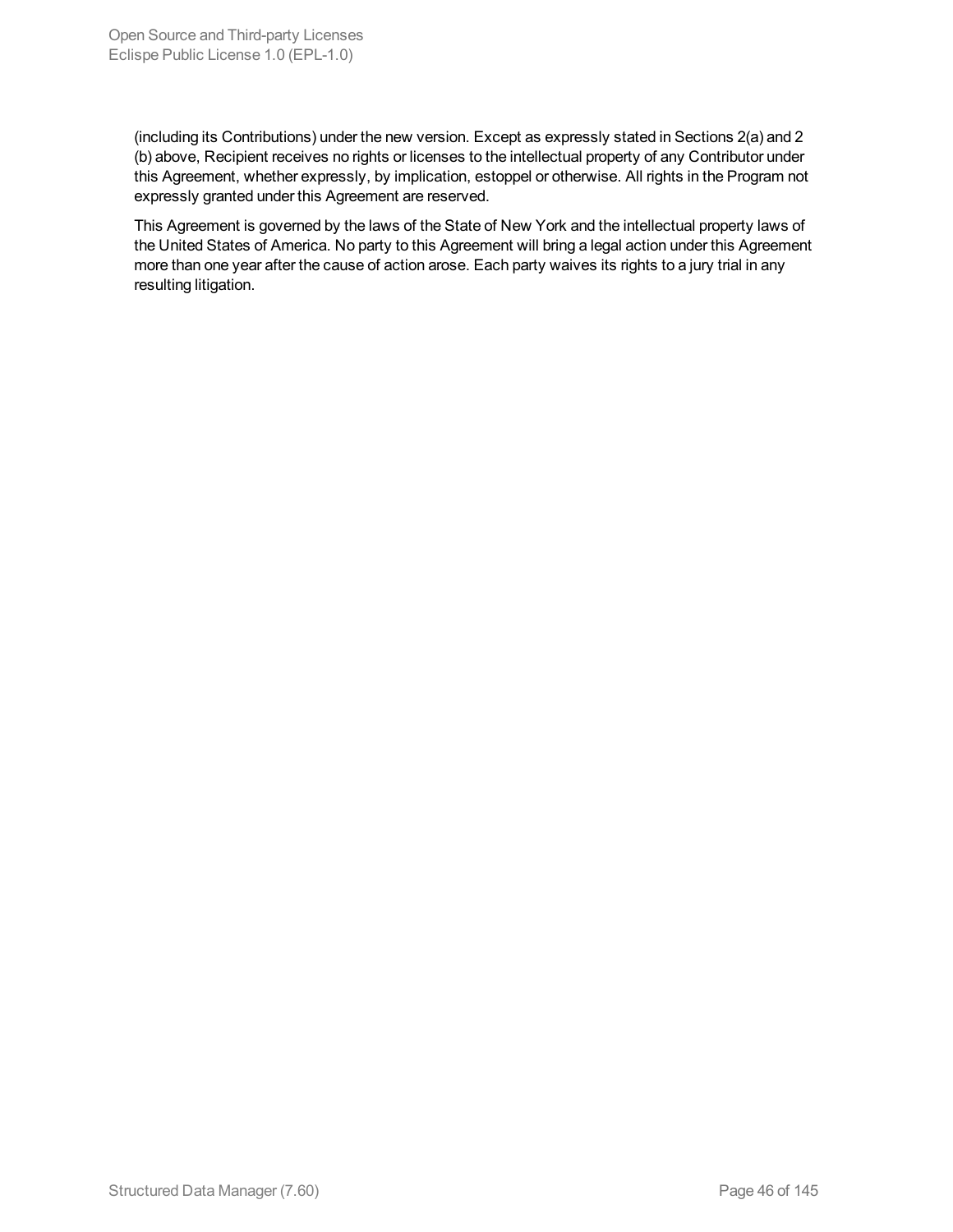## **GNU General Public License, Version 2 with Classpath Exception**

Micro Focus acknowledges the redistribution of the following open source components that are provided under the following license:

- $\bullet$  javax.mail-api  $(1.5.6)$
- $\bullet$  javahelp (2.0.05)
- javax.annotation-api (1.2)
- $\bullet$  javax.el-api (2.2.4)
- $\bullet$  javax.mail  $(1.5.0-b01)$
- $\bullet$  javax.servlet-api  $(3.1.0)$
- $\bullet$  javax.ws.rs-api  $(2.0.1)$
- jaxb  $(2.2.11)$
- $\bullet$  jaxb-api (2.2.2)

## **GNU GENERAL PUBLIC LICENSE**

Version 2, June 1991

Copyright (C) 1989, 1991 Free Software Foundation, Inc. 51 Franklin Street, Fifth Floor, Boston, MA 02110-1301, USA

Everyone is permitted to copy and distribute verbatim copies of this license document, but changing it is not allowed.

## **Preamble**

The licenses for most software are designed to take away your freedom to share and change it. By contrast, the GNU General Public License is intended to guarantee your freedom to share and change free software--to make sure the software is free for all its users. This General Public License applies to most of the Free Software Foundation's software and to any other program whose authors commit to using it. (Some other Free Software Foundation software is covered by the GNU Lesser General Public License instead.) You can apply it to your programs, too.

When we speak of free software, we are referring to freedom, not price. Our General Public Licenses are designed to make sure that you have the freedom to distribute copies of free software (and charge for this service if you wish), that you receive source code or can get it if you want it, that you can change the software or use pieces of it in new free programs; and that you know you can do these things.

To protect your rights, we need to make restrictions that forbid anyone to deny you these rights or to ask you to surrender the rights. These restrictions translate to certain responsibilities for you if you distribute copies of the software, or if you modify it.

For example, if you distribute copies of such a program, whether gratis or for a fee, you must give the recipients all the rights that you have. You must make sure that they, too, receive or can get the source code. And you must show them these terms so they know their rights.

- $\bullet$  jaxb-impl (2.2.3-1)
- $\bullet$  jaxrpc-api (1.1)
- $\bullet$  jersey-core (1.19)
- $\bullet$  jersey-json  $(1.19)$
- $\bullet$  jersey-server  $(1.19)$
- $\bullet$  jersey-servlet  $(1.19)$
- $\bullet$  jsp-api  $(2.1)$
- $pop3(1.4.1)$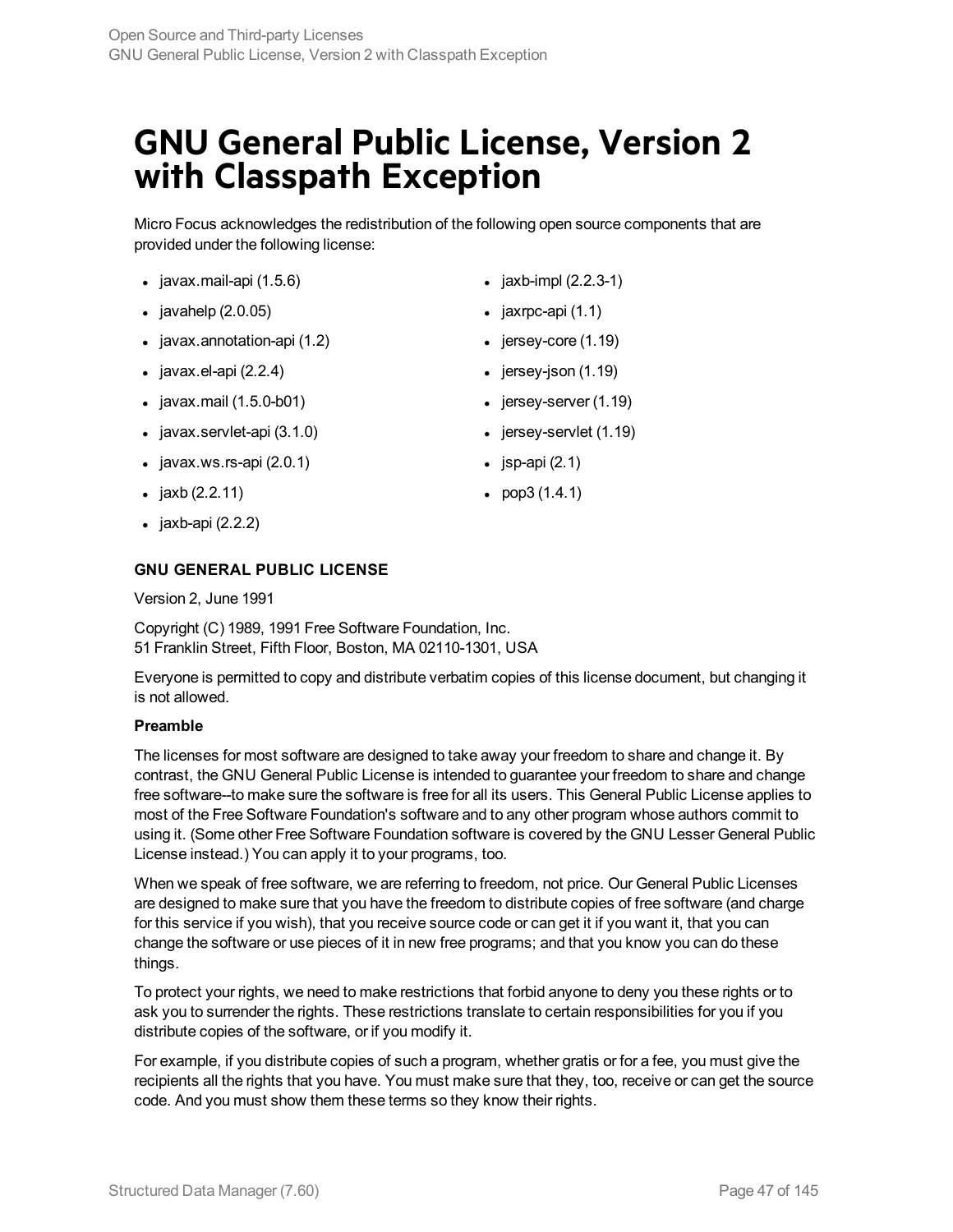We protect your rights with two steps: (1) copyright the software, and (2) offer you this license which gives you legal permission to copy, distribute and/or modify the software.

Also, for each author's protection and ours, we want to make certain that everyone understands that there is no warranty for this free software. If the software is modified by someone else and passed on, we want its recipients to know that what they have is not the original, so that any problems introduced by others will not reflect on the original authors' reputations.

Finally, any free program is threatened constantly by software patents. We wish to avoid the danger that redistributors of a free program will individually obtain patent licenses, in effect making the program proprietary. To prevent this, we have made it clear that any patent must be licensed for everyone's free use or not licensed at all.

The precise terms and conditions for copying, distribution and modification follow.

#### **TERMS AND CONDITIONS FOR COPYING, DISTRIBUTION AND MODIFICATION**

0. This License applies to any program or other work which contains a notice placed by the copyright holder saying it may be distributed under the terms of this General Public License. The "Program", below, refers to any such program or work, and a "work based on the Program" means either the Program or any derivative work under copyright law: that is to say, a work containing the Program or a portion of it, either verbatim or with modifications and/or translated into another language. (Hereinafter, translation is included without limitation in the term "modification".) Each licensee is addressed as "you".

Activities other than copying, distribution and modification are not covered by this License; they are outside its scope. The act of running the Program is not restricted, and the output from the Program is covered only if its contents constitute a work based on the Program (independent of having been made by running the Program). Whether that is true depends on what the Program does.

1. You may copy and distribute verbatim copies of the Program's source code as you receive it, in any medium, provided that you conspicuously and appropriately publish on each copy an appropriate copyright notice and disclaimer of warranty; keep intact all the notices that refer to this License and to the absence of any warranty; and give any other recipients of the Program a copy of this License along with the Program.

You may charge a fee for the physical act of transferring a copy, and you may at your option offer warranty protection in exchange for a fee.

2. You may modify your copy or copies of the Program or any portion of it, thus forming a work based on the Program, and copy and distribute such modifications or work under the terms of Section 1 above, provided that you also meet all of these conditions:

a) You must cause the modified files to carry prominent notices stating that you changed the files and the date of any change.

b) You must cause any work that you distribute or publish, that in whole or in part contains or is derived from the Program or any part thereof, to be licensed as a whole at no charge to all third parties under the terms of this License.

c) If the modified program normally reads commands interactively when run, you must cause it, when started running for such interactive use in the most ordinary way, to print or display an announcement including an appropriate copyright notice and a notice that there is no warranty (or else, saying that you provide a warranty) and that users may redistribute the program under these conditions, and telling the user how to view a copy of this License. (Exception: if the Program itself is interactive but does not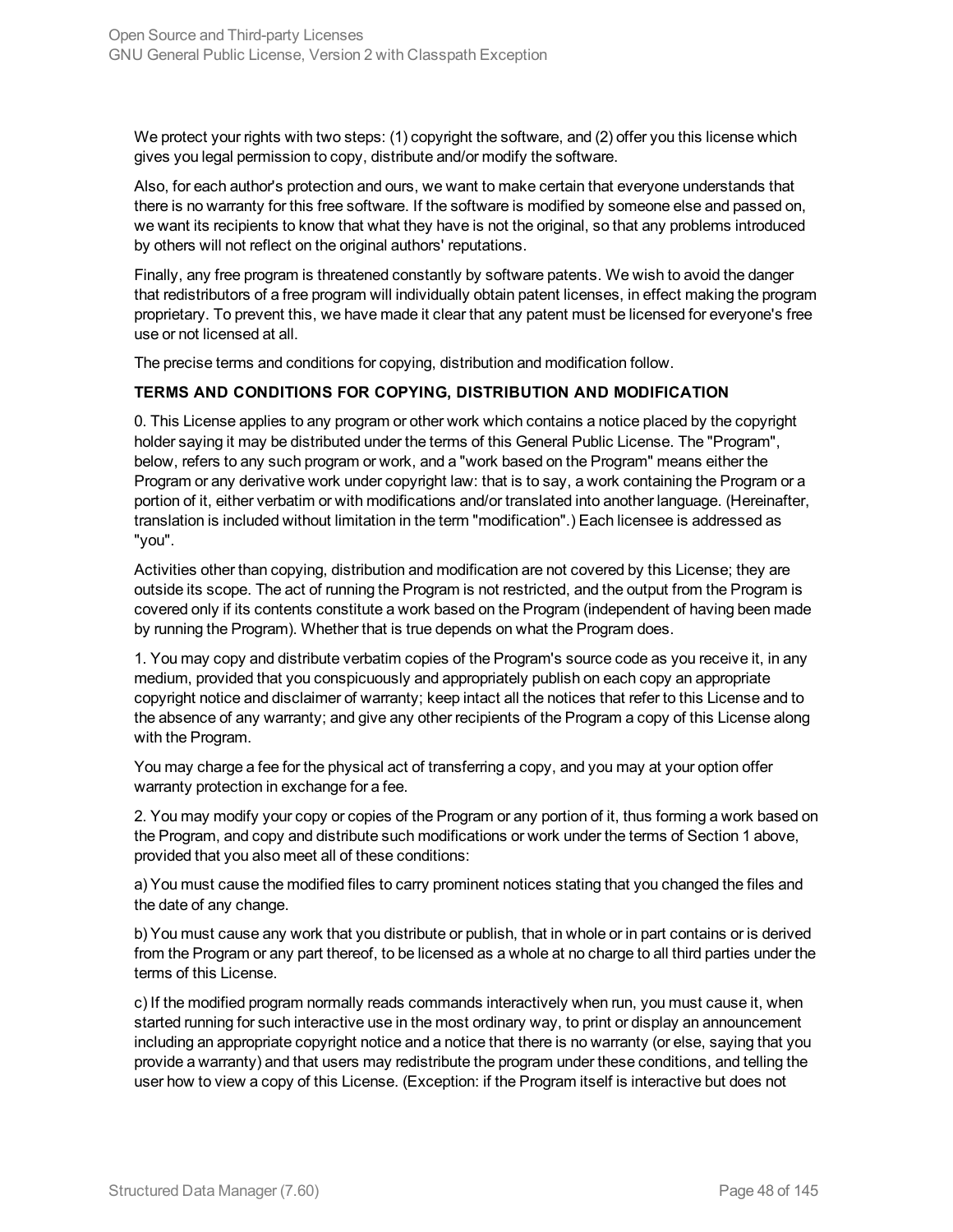normally print such an announcement, your work based on the Program is not required to print an announcement.)

These requirements apply to the modified work as a whole. If identifiable sections of that work are not derived from the Program, and can be reasonably considered independent and separate works in themselves, then this License, and its terms, do not apply to those sections when you distribute them as separate works. But when you distribute the same sections as part of a whole which is a work based on the Program, the distribution of the whole must be on the terms of this License, whose permissions for other licensees extend to the entire whole, and thus to each and every part regardless of who wrote it.

Thus, it is not the intent of this section to claim rights or contest your rights to work written entirely by you; rather, the intent is to exercise the right to control the distribution of derivative or collective works based on the Program.

In addition, mere aggregation of another work not based on the Program with the Program (or with a work based on the Program) on a volume of a storage or distribution medium does not bring the other work under the scope of this License.

3. You may copy and distribute the Program (or a work based on it, under Section 2) in object code or executable form under the terms of Sections 1 and 2 above provided that you also do one of the following:

a) Accompany it with the complete corresponding machine-readable source code, which must be distributed under the terms of Sections 1 and 2 above on a medium customarily used for software interchange; or,

b) Accompany it with a written offer, valid for at least three years, to give any third party, for a charge no more than your cost of physically performing source distribution, a complete machine-readable copy of the corresponding source code, to be distributed under the terms of Sections 1 and 2 above on a medium customarily used for software interchange; or,

c) Accompany it with the information you received as to the offer to distribute corresponding source code. (This alternative is allowed only for noncommercial distribution and only if you received the program in object code or executable form with such an offer, in accord with Subsection b above.)

The source code for a work means the preferred form of the work for making modifications to it. For an executable work, complete source code means all the source code for all modules it contains, plus any associated interface definition files, plus the scripts used to control compilation and installation of the executable. However, as a special exception, the source code distributed need not include anything that is normally distributed (in either source or binary form) with the major components (compiler, kernel, and so on) of the operating system on which the executable runs, unless that component itself accompanies the executable.

If distribution of executable or object code is made by offering access to copy from a designated place, then offering equivalent access to copy the source code from the same place counts as distribution of the source code, even though third parties are not compelled to copy the source along with the object code.

4. You may not copy, modify, sublicense, or distribute the Program except as expressly provided under this License. Any attempt otherwise to copy, modify, sublicense or distribute the Program is void, and will automatically terminate your rights under this License. However, parties who have received copies, or rights, from you under this License will not have their licenses terminated so long as such parties remain in full compliance.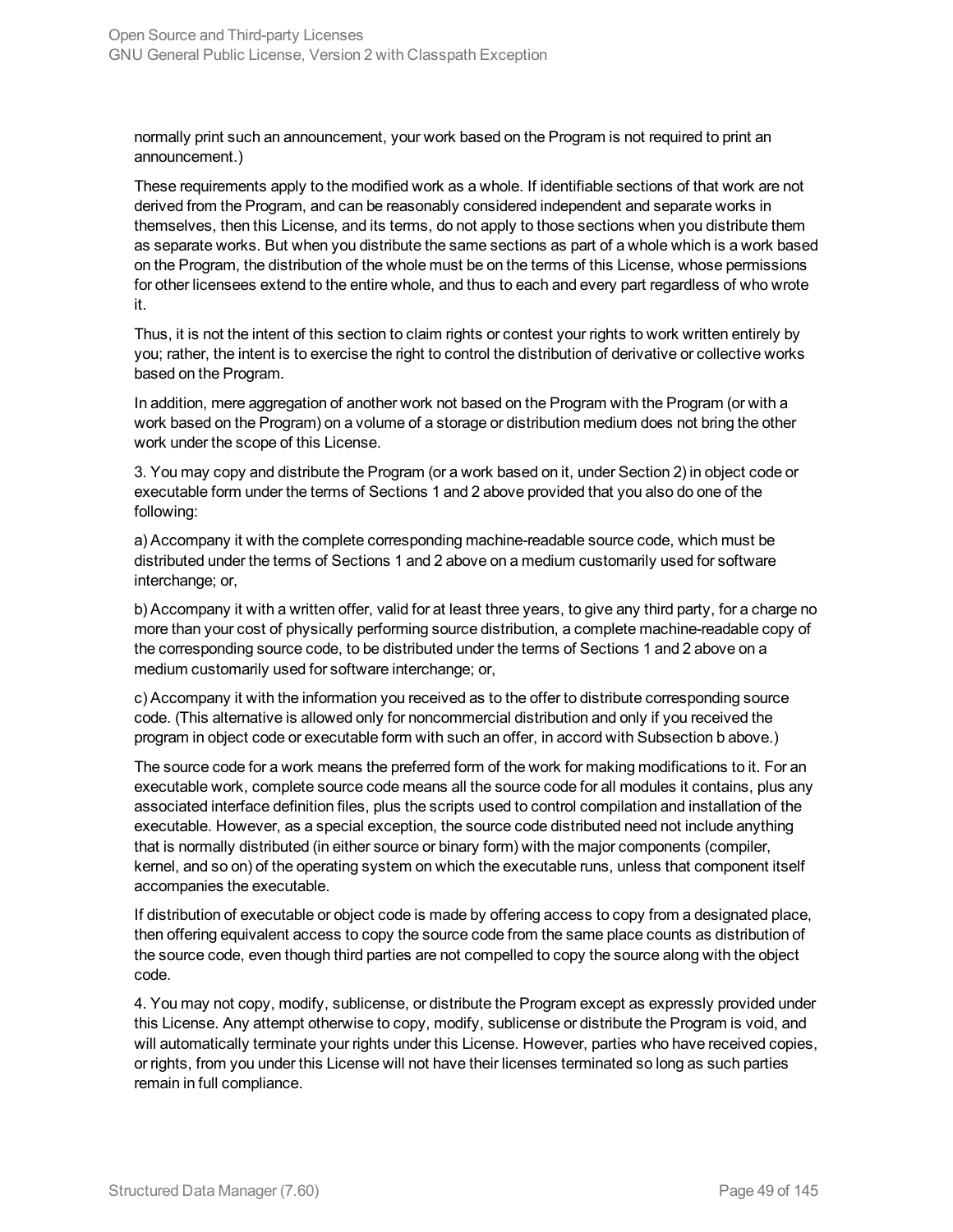5. You are not required to accept this License, since you have not signed it. However, nothing else grants you permission to modify or distribute the Program or its derivative works. These actions are prohibited by law if you do not accept this License. Therefore, by modifying or distributing the Program (or any work based on the Program), you indicate your acceptance of this License to do so, and all its terms and conditions for copying, distributing or modifying the Program or works based on it.

6. Each time you redistribute the Program (or any work based on the Program), the recipient automatically receives a license from the original licensor to copy, distribute or modify the Program subject to these terms and conditions. You may not impose any further restrictions on the recipients' exercise of the rights granted herein. You are not responsible for enforcing compliance by third parties to this License.

7. If, as a consequence of a court judgment or allegation of patent infringement or for any other reason (not limited to patent issues), conditions are imposed on you (whether by court order, agreement or otherwise) that contradict the conditions of this License, they do not excuse you from the conditions of this License. If you cannot distribute so as to satisfy simultaneously your obligations under this License and any other pertinent obligations, then as a consequence you may not distribute the Program at all. For example, if a patent license would not permit royalty-free redistribution of the Program by all those who receive copies directly or indirectly through you, then the only way you could satisfy both it and this License would be to refrain entirely from distribution of the Program.

If any portion of this section is held invalid or unenforceable under any particular circumstance, the balance of the section is intended to apply and the section as a whole is intended to apply in other circumstances.

It is not the purpose of this section to induce you to infringe any patents or other property right claims or to contest validity of any such claims; this section has the sole purpose of protecting the integrity of the free software distribution system, which is implemented by public license practices. Many people have made generous contributions to the wide range of software distributed through that system in reliance on consistent application of that system; it is up to the author/donor to decide if he or she is willing to distribute software through any other system and a licensee cannot impose that choice.

This section is intended to make thoroughly clear what is believed to be a consequence of the rest of this License.

8. If the distribution and/or use of the Program is restricted in certain countries either by patents or by copyrighted interfaces, the original copyright holder who places the Program under this License may add an explicit geographical distribution limitation excluding those countries, so that distribution is permitted only in or among countries not thus excluded. In such case, this License incorporates the limitation as if written in the body of this License.

9. The Free Software Foundation may publish revised and/or new versions of the General Public License from time to time. Such new versions will be similar in spirit to the present version, but may differ in detail to address new problems or concerns.

Each version is given a distinguishing version number. If the Program specifies a version number of this License which applies to it and "any later version", you have the option of following the terms and conditions either of that version or of any later version published by the Free Software Foundation. If the Program does not specify a version number of this License, you may choose any version ever published by the Free Software Foundation.

10. If you wish to incorporate parts of the Program into other free programs whose distribution conditions are different, write to the author to ask for permission. For software which is copyrighted by the Free Software Foundation, write to the Free Software Foundation; we sometimes make exceptions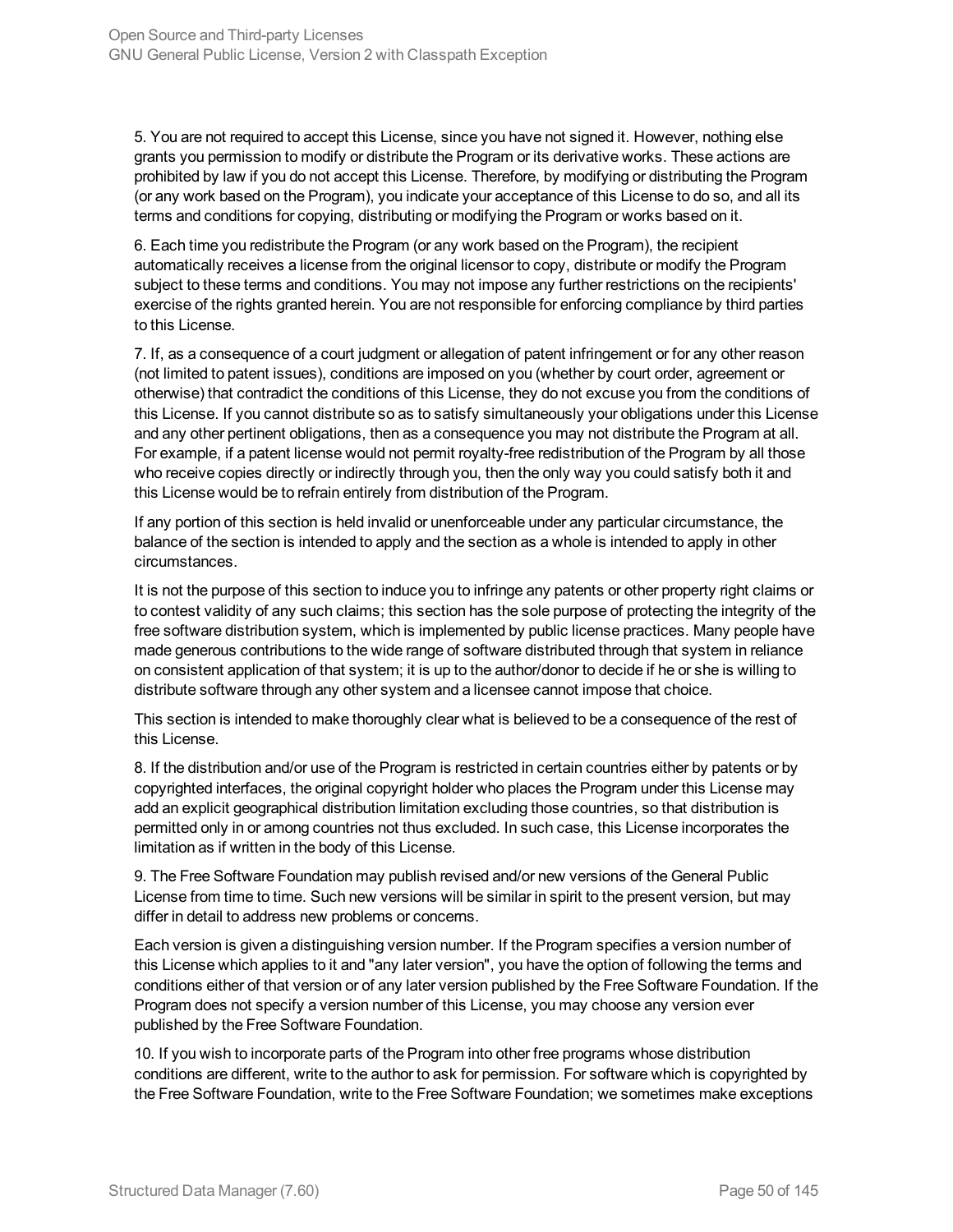for this. Our decision will be guided by the two goals of preserving the free status of all derivatives of our free software and of promoting the sharing and reuse of software generally.

#### **NO WARRANTY**

11. BECAUSE THE PROGRAM IS LICENSED FREE OF CHARGE, THERE IS NO WARRANTY FOR THE PROGRAM, TO THE EXTENT PERMITTED BY APPLICABLE LAW. EXCEPT WHEN OTHERWISE STATED IN WRITING THE COPYRIGHT HOLDERS AND/OR OTHER PARTIES PROVIDE THE PROGRAM "AS IS" WITHOUT WARRANTY OF ANY KIND, EITHER EXPRESSED OR IMPLIED, INCLUDING, BUT NOT LIMITED TO, THE IMPLIED WARRANTIES OF MERCHANTABILITY AND FITNESS FOR A PARTICULAR PURPOSE. THE ENTIRE RISK AS TO THE QUALITY AND PERFORMANCE OF THE PROGRAM IS WITH YOU. SHOULD THE PROGRAM PROVE DEFECTIVE, YOU ASSUME THE COST OF ALL NECESSARY SERVICING, REPAIR OR CORRECTION.

12. IN NO EVENT UNLESS REQUIRED BY APPLICABLE LAW OR AGREED TO IN WRITING WILL ANY COPYRIGHT HOLDER, OR ANY OTHER PARTY WHO MAY MODIFY AND/OR REDISTRIBUTE THE PROGRAM AS PERMITTED ABOVE, BE LIABLE TO YOU FOR DAMAGES, INCLUDING ANY GENERAL, SPECIAL, INCIDENTAL OR CONSEQUENTIAL DAMAGES ARISING OUT OF THE USE OR INABILITY TO USE THE PROGRAM (INCLUDING BUT NOT LIMITED TO LOSS OF DATA OR DATA BEING RENDERED INACCURATE OR LOSSES SUSTAINED BY YOU OR THIRD PARTIES OR A FAILURE OF THE PROGRAM TO OPERATE WITH ANY OTHER PROGRAMS), EVEN IF SUCH HOLDER OR OTHER PARTY HAS BEEN ADVISED OF THE POSSIBILITY OF SUCH DAMAGES.

#### END OF TERMS AND CONDITIONS

### **How to Apply These Terms to Your New Programs**

If you develop a new program, and you want it to be of the greatest possible use to the public, the best way to achieve this is to make it free software which everyone can redistribute and change under these terms.

To do so, attach the following notices to the program. It is safest to attach them to the start of each source file to most effectively convey the exclusion of warranty; and each file should have at least the "copyright" line and a pointer to where the full notice is found.

One line to give the program's name and a brief idea of what it does.

Copyright  $(C)$  <year > <name of author>

This program is free software; you can redistribute it and/or modify it under the terms of the GNU General Public License as published by the Free Software Foundation; either version 2 of the License, or (at your option) any later version.

This program is distributed in the hope that it will be useful, but WITHOUT ANY WARRANTY; without even the implied warranty of MERCHANTABILITY or FITNESS FOR A PARTICULAR PURPOSE. See the GNU General Public License for more details.

You should have received a copy of the GNU General Public License along with this program; if not, write to the Free Software Foundation, Inc., 59 Temple Place, Suite 330, Boston, MA 02111-1307 USA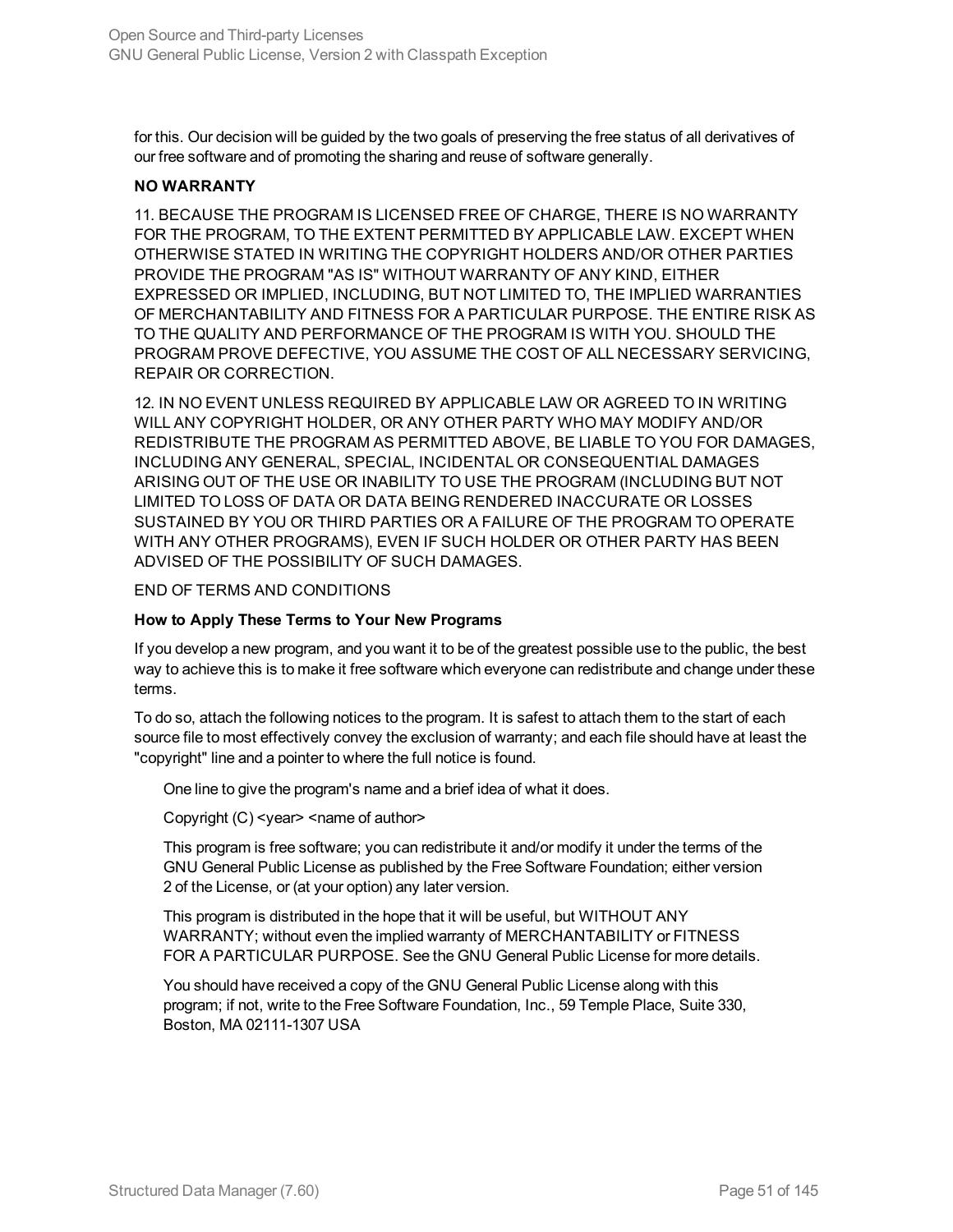Also add information on how to contact you by electronic and paper mail. If the program is interactive, make it output a short notice like this when it starts in an interactive mode:

Gnomovision version 69, Copyright (C) year name of author Gnomovision comes with ABSOLUTELY NO WARRANTY; for details type 'show w'. This is free software, and you are welcome to redistribute it under certain conditions; type 'show c' for details.

The hypothetical commands 'show w' and 'show c' should show the appropriate parts of the General Public License. Of course, the commands you use may be called something other than 'show w' and 'show c'; they could even be mouse-clicks or menu items--whatever suits your program.

You should also get your employer (if you work as a programmer) or your school, if any, to sign a "copyright disclaimer" for the program, if necessary. Here is a sample; alter the names:

Yoyodyne, Inc., hereby disclaims all copyright interest in the program 'Gnomovision' (which makes passes at compilers) written by James Hacker.

signature of Ty Coon, 1 April 1989

Ty Coon, President of Vice

This General Public License does not permit incorporating your program into proprietary programs. If your program is a subroutine library, you may consider it more useful to permit linking proprietary applications with the library. If this is what you want to do, use the GNU Library General Public License instead of this License.

## **"CLASSPATH" EXCEPTION TO THE GPL**

Linking this library statically or dynamically with other modules is making a combined work based on this library. Thus, the terms and conditions of the GNU General Public License cover the whole combination.

As a special exception, the copyright holders of this library give you permission to link this library with independent modules to produce an executable, regardless of the license terms of these independent modules, and to copy and distribute the resulting executable under terms of your choice, provided that you also meet, for each linked independent module, the terms and conditions of the license of that module. An independent module is a module which is not derived from or based on this library. If you modify this library, you may extend this exception to your version of the library, but you are not obligated to do so. If you do not wish to do so, delete this exception statement from your version.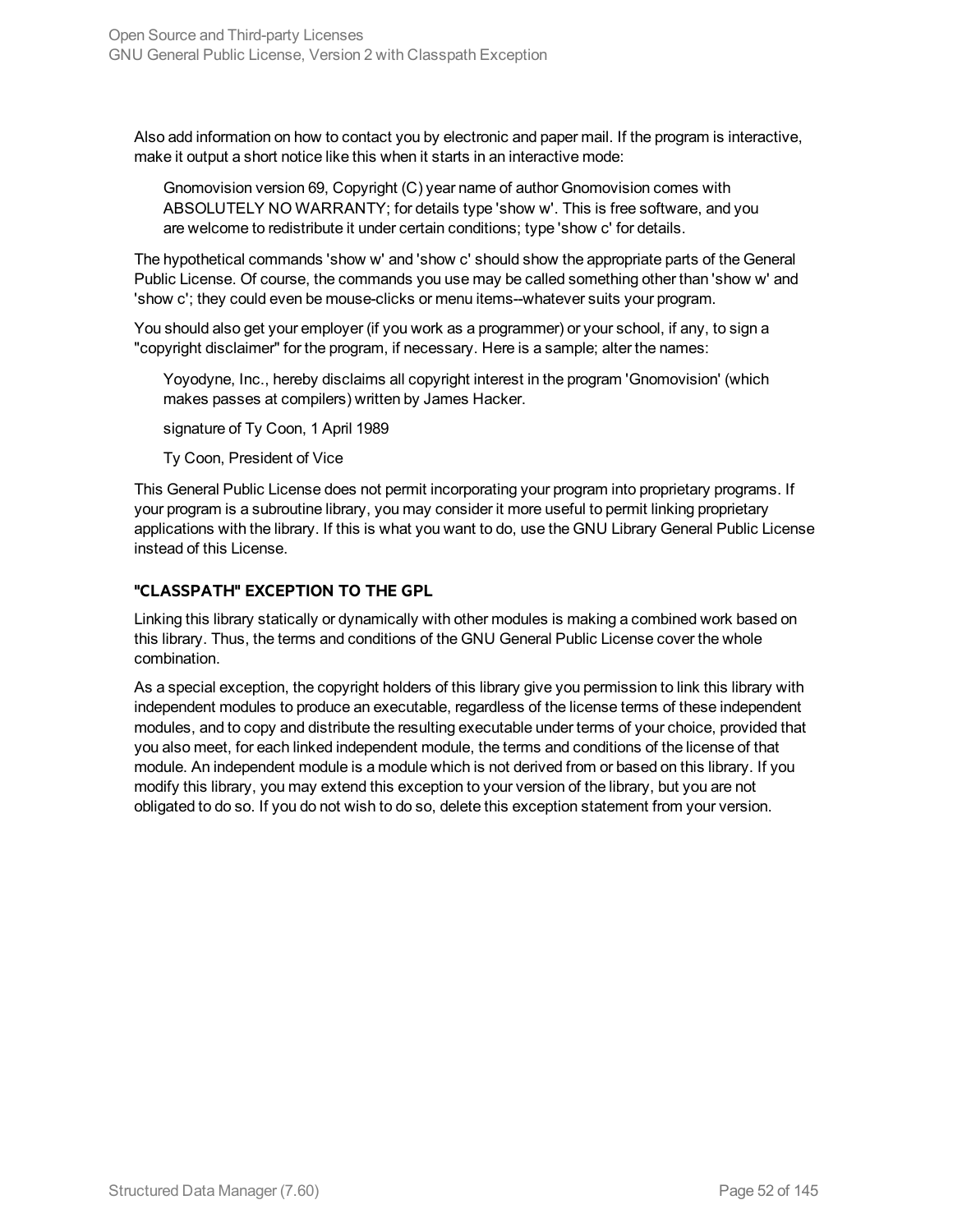## **GNU General Public License, Version 3**

Micro Focus acknowledges the redistribution of the following open source component that is provided under the following license:

 $\bullet$  stax-api (1.0-2)

## **GNU GENERAL PUBLIC LICENSE**

Version 3, 29 June 2007

Copyright (C) 2007 Free Software Foundation, Inc. <http://fsf.org/>

Everyone is permitted to copy and distribute verbatim copies of this license document, but changing it is not allowed.

#### **Preamble**

The GNU General Public License is a free, copyleft license for software and other kinds of works.

The licenses for most software and other practical works are designed to take away your freedom to share and change the works. By contrast, the GNU General Public License is intended to guarantee your freedom to share and change all versions of a program--to make sure it remains free software for all its users. We, the Free Software Foundation, use the GNU General Public License for most of our software; it applies also to any other work released this way by its authors. You can apply it to your programs, too.

When we speak of free software, we are referring to freedom, not price. Our General Public Licenses are designed to make sure that you have the freedom to distribute copies of free software (and charge for them if you wish), that you receive source code or can get it if you want it, that you can change the software or use pieces of it in new free programs, and that you know you can do these things.

To protect your rights, we need to prevent others from denying you these rights or asking you to surrender the rights. Therefore, you have certain responsibilities if you distribute copies of the software, or if you modify it: responsibilities to respect the freedom of others.

For example, if you distribute copies of such a program, whether gratis or for a fee, you must pass on to the recipients the same freedoms that you received. You must make sure that they, too, receive or can get the source code. And you must show them these terms so they know their rights.

Developers that use the GNU GPL protect your rights with two steps: (1) assert copyright on the software, and (2) offer you this License giving you legal permission to copy, distribute and/or modify it.

For the developers' and authors' protection, the GPL clearly explains that there is no warranty for this free software. For both users' and authors' sake, the GPL requires that modified versions be marked as changed, so that their problems will not be attributed erroneously to authors of previous versions.

Some devices are designed to deny users access to install or run modified versions of the software inside them, although the manufacturer can do so. This is fundamentally incompatible with the aim of protecting users' freedom to change the software. The systematic pattern of such abuse occurs in the area of products for individuals to use, which is precisely where it is most unacceptable. Therefore, we have designed this version of the GPL to prohibit the practice for those products. If such problems arise substantially in other domains, we stand ready to extend this provision to those domains in future versions of the GPL, as needed to protect the freedom of users.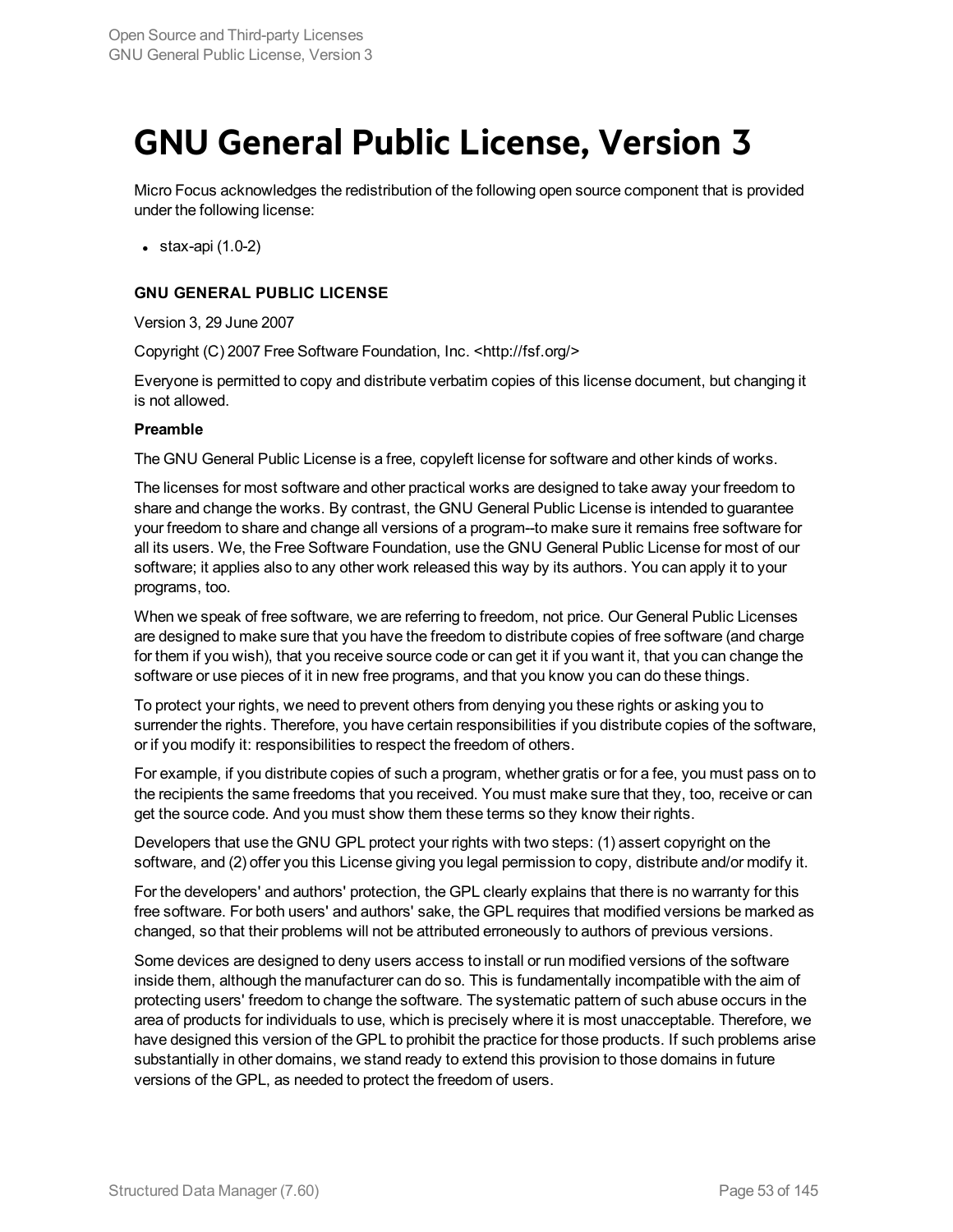Finally, every program is threatened constantly by software patents. States should not allow patents to restrict development and use of software on general-purpose computers, but in those that do, we wish to avoid the special danger that patents applied to a free program could make it effectively proprietary. To prevent this, the GPL assures that patents cannot be used to render the program non-free.

The precise terms and conditions for copying, distribution and modification follow.

#### **TERMS AND CONDITIONS**

0. Definitions

"This License" refers to version 3 of the GNU General Public License.

"Copyright" also means copyright-like laws that apply to other kinds of works, such as semiconductor masks.

"The Program" refers to any copyrightable work licensed under this License. Each licensee is addressed as "you". "Licensees" and "recipients" may be individuals or organizations.

To "modify" a work means to copy from or adapt all or part of the work in a fashion requiring copyright permission, other than the making of an exact copy. The resulting work is called a "modified version" of the earlier work or a work "based on" the earlier work.

A "covered work" means either the unmodified Program or a work based on the Program.

To "propagate" a work means to do anything with it that, without permission, would make you directly or secondarily liable for infringement under applicable copyright law, except executing it on a computer or modifying a private copy. Propagation includes copying, distribution (with or without modification), making available to the public, and in some countries other activities as well.

To "convey" a work means any kind of propagation that enables other parties to make or receive copies. Mere interaction with a user through a computer network, with no transfer of a copy, is not conveying.

An interactive user interface displays "Appropriate Legal Notices" to the extent that it includes a convenient and prominently visible feature that (1) displays an appropriate copyright notice, and (2) tells the user that there is no warranty for the work (except to the extent that warranties are provided), that licensees may convey the work under this License, and how to view a copy of this License. If the interface presents a list of user commands or options, such as a menu, a prominent item in the list meets this criterion.

#### 1. **Source Code.**

The "source code" for a work means the preferred form of the work for making modifications to it. "Object code" means any non-source form of a work.

A "Standard Interface" means an interface that either is an official standard defined by a recognized standards body, or, in the case of interfaces specified for a particular programming language, one that is widely used among developers working in that language.

The "System Libraries" of an executable work include anything, other than the work as a whole, that (a) is included in the normal form of packaging a Major Component, but which is not part of that Major Component, and (b) serves only to enable use of the work with that Major Component, or to implement a Standard Interface for which an implementation is available to the public in source code form. A "Major Component", in this context, means a major essential component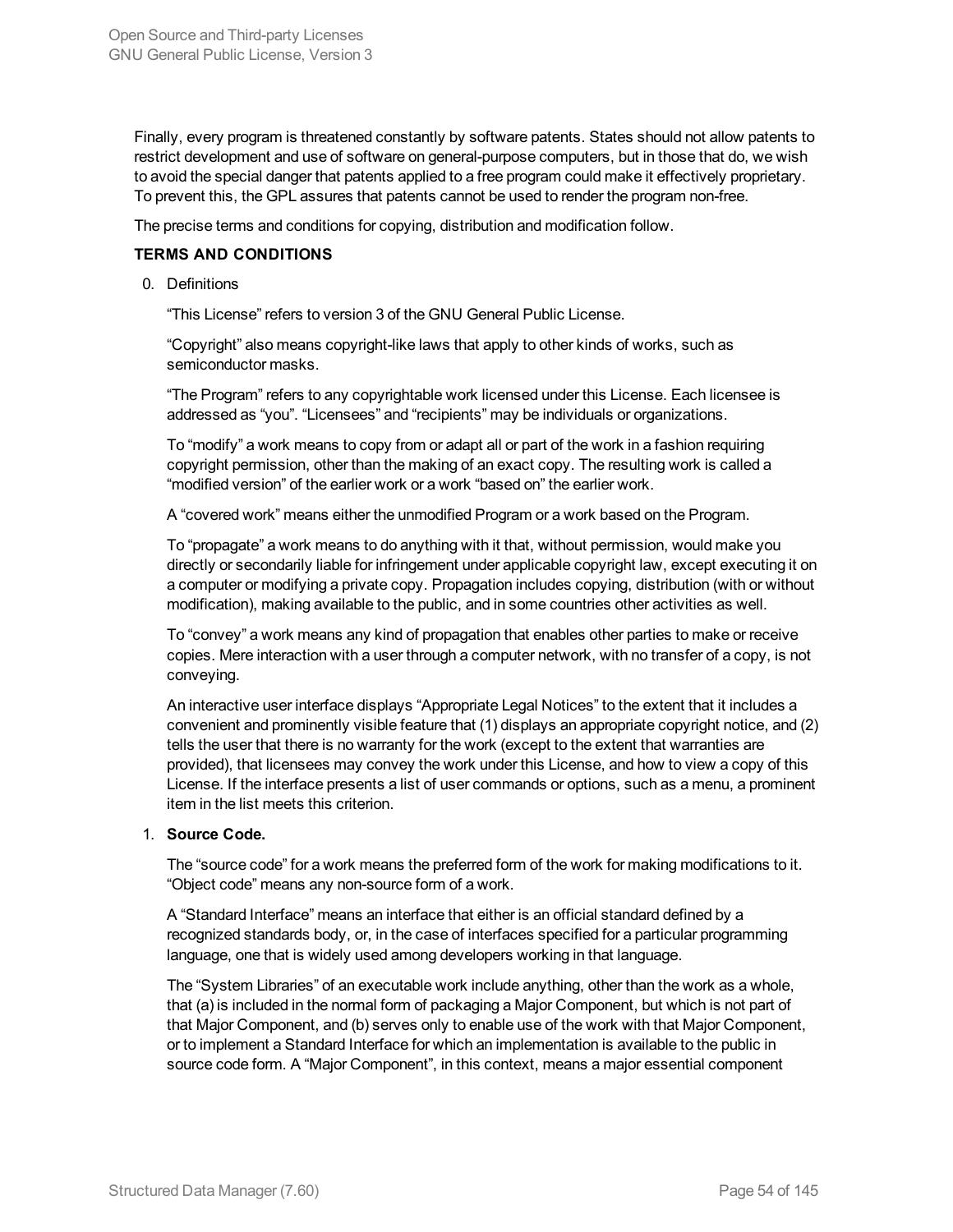(kernel, window system, and so on) of the specific operating system (if any) on which the executable work runs, or a compiler used to produce the work, or an object code interpreter used to run it.

The "Corresponding Source" for a work in object code form means all the source code needed to generate, install, and (for an executable work) run the object code and to modify the work, including scripts to control those activities. However, it does not include the work's System Libraries, or general-purpose tools or generally available free programs which are used unmodified in performing those activities but which are not part of the work. For example, Corresponding Source includes interface definition files associated with source files for the work, and the source code for shared libraries and dynamically linked subprograms that the work is specifically designed to require, such as by intimate data communication or control flow between those subprograms and other parts of the work.

The Corresponding Source need not include anything that users can regenerate automatically from other parts of the Corresponding Source.

The Corresponding Source for a work in source code form is that same work.

#### 2. **Basic Permissions.**

All rights granted under this License are granted for the term of copyright on the Program, and are irrevocable provided the stated conditions are met. This License explicitly affirms your unlimited permission to run the unmodified Program. The output from running a covered work is covered by this License only if the output, given its content, constitutes a covered work. This License acknowledges your rights of fair use or other equivalent, as provided by copyright law.

You may make, run and propagate covered works that you do not convey, without conditions so long as your license otherwise remains in force. You may convey covered works to others for the sole purpose of having them make modifications exclusively for you, or provide you with facilities for running those works, provided that you comply with the terms of this License in conveying all material for which you do not control copyright. Those thus making or running the covered works for you must do so exclusively on your behalf, under your direction and control, on terms that prohibit them from making any copies of your copyrighted material outside their relationship with you.

Conveying under any other circumstances is permitted solely under the conditions stated below. Sublicensing is not allowed; section 10 makes it unnecessary.

#### 3. **Protecting Users' Legal Rights From Anti-Circumvention Law.**

No covered work shall be deemed part of an effective technological measure under any applicable law fulfilling obligations under article 11 of the WIPO copyright treaty adopted on 20 December 1996, or similar laws prohibiting or restricting circumvention of such measures.

When you convey a covered work, you waive any legal power to forbid circumvention of technological measures to the extent such circumvention is effected by exercising rights under this License with respect to the covered work, and you disclaim any intention to limit operation or modification of the work as a means of enforcing, against the work's users, your or third parties' legal rights to forbid circumvention of technological measures.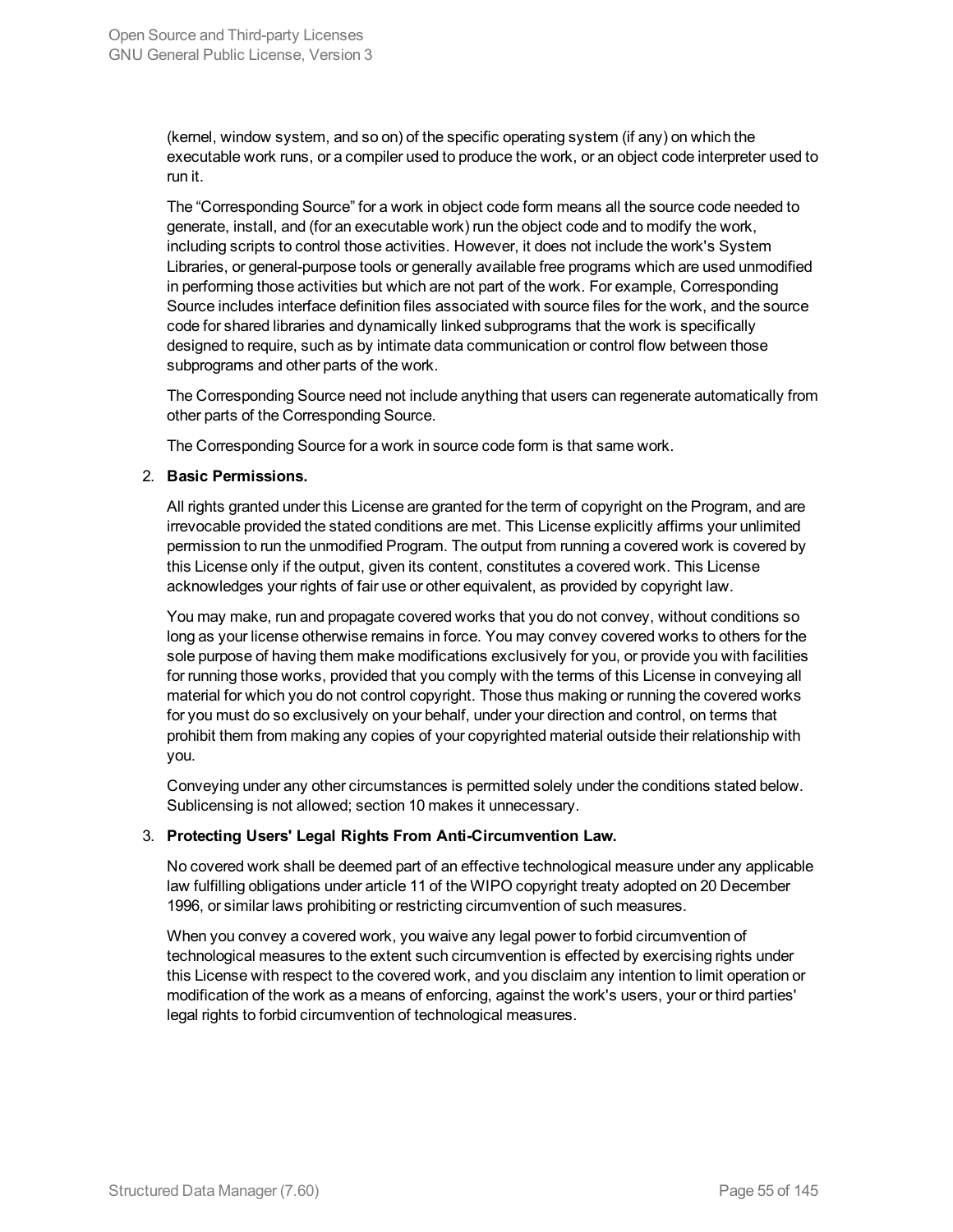### 4. **Conveying Verbatim Copies.**

You may convey verbatim copies of the Program's source code as you receive it, in any medium, provided that you conspicuously and appropriately publish on each copy an appropriate copyright notice; keep intact all notices stating that this License and any non-permissive terms added in accord with section 7 apply to the code; keep intact all notices of the absence of any warranty; and give all recipients a copy of this License along with the Program.

You may charge any price or no price for each copy that you convey, and you may offer support or warranty protection for a fee.

#### 5. **Conveying Modified Source Versions**.

You may convey a work based on the Program, or the modifications to produce it from the Program, in the form of source code under the terms of section 4, provided that you also meet all of these conditions:

- a. The work must carry prominent notices stating that you modified it, and giving a relevant date.
- b. The work must carry prominent notices stating that it is released under this License and any conditions added under section 7. This requirement modifies the requirement in section 4 to "keep intact all notices".
- c. You must license the entire work, as a whole, under this License to anyone who comes into possession of a copy. This License will therefore apply, along with any applicable section 7 additional terms, to the whole of the work, and all its parts, regardless of how they are packaged. This License gives no permission to license the work in any other way, but it does not invalidate such permission if you have separately received it.
- d. If the work has interactive user interfaces, each must display Appropriate Legal Notices; however, if the Program has interactive interfaces that do not display Appropriate Legal Notices, your work need not make them do so.

A compilation of a covered work with other separate and independent works, which are not by their nature extensions of the covered work, and which are not combined with it such as to form a larger program, in or on a volume of a storage or distribution medium, is called an "aggregate" if the compilation and its resulting copyright are not used to limit the access or legal rights of the compilation's users beyond what the individual works permit. Inclusion of a covered work in an aggregate does not cause this License to apply to the other parts of the aggregate.

#### 6. **Conveying Non-Source Forms.**

You may convey a covered work in object code form under the terms of sections 4 and 5, provided that you also convey the machine-readable Corresponding Source under the terms of this License, in one of these ways:

- a. Convey the object code in, or embodied in, a physical product (including a physical distribution medium), accompanied by the Corresponding Source fixed on a durable physical medium customarily used for software interchange.
- b. Convey the object code in, or embodied in, a physical product (including a physical distribution medium), accompanied by a written offer, valid for at least three years and valid for as long as you offer spare parts or customer support for that product model, to give anyone who possesses the object code either (1) a copy of the Corresponding Source for all the software in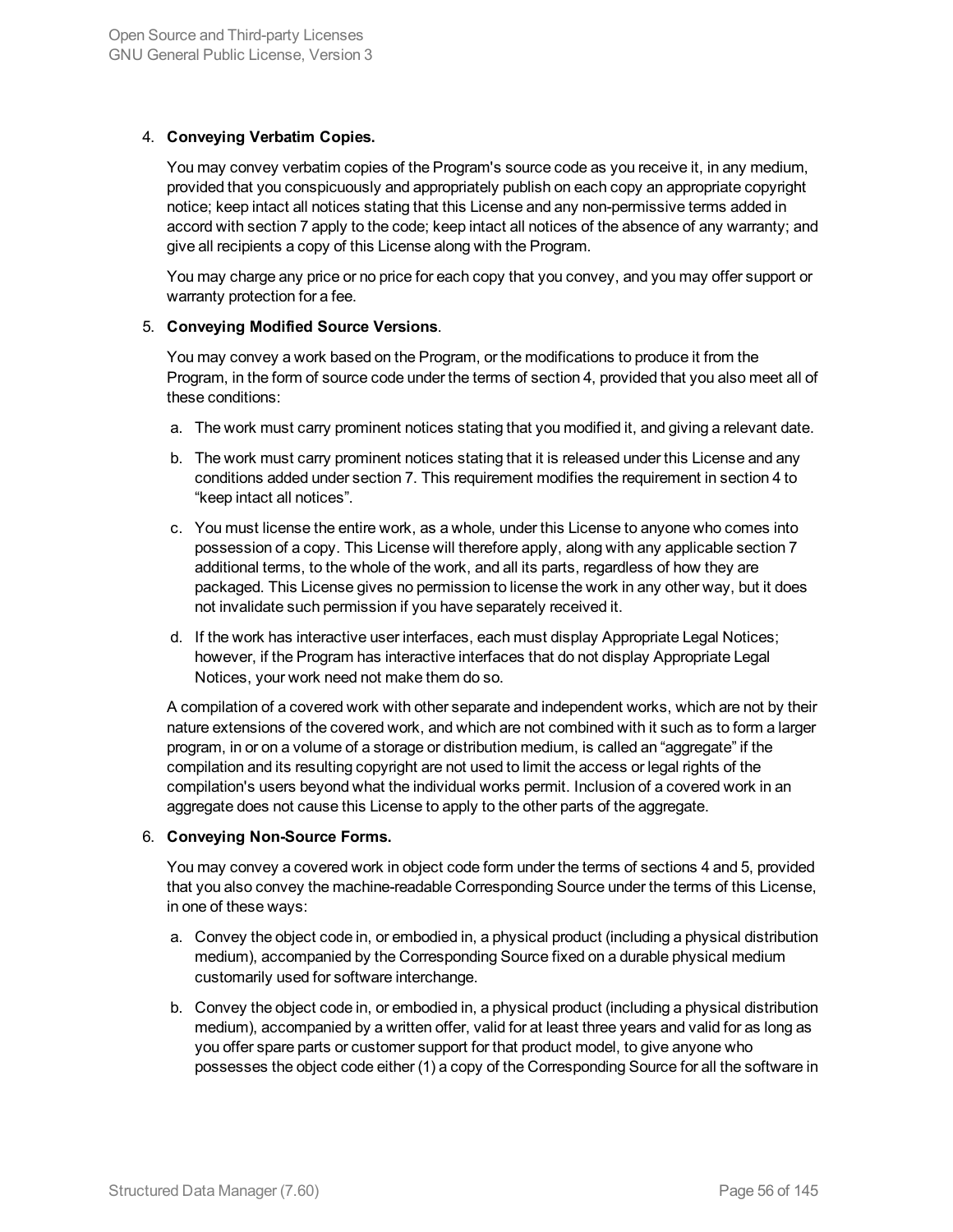the product that is covered by this License, on a durable physical medium customarily used for software interchange, for a price no more than your reasonable cost of physically performing this conveying of source, or (2) access to copy the Corresponding Source from a network server at no charge.

- c. Convey individual copies of the object code with a copy of the written offer to provide the Corresponding Source. This alternative is allowed only occasionally and noncommercially, and only if you received the object code with such an offer, in accord with subsection 6b.
- d. Convey the object code by offering access from a designated place (gratis or for a charge), and offer equivalent access to the Corresponding Source in the same way through the same place at no further charge. You need not require recipients to copy the Corresponding Source along with the object code. If the place to copy the object code is a network server, the Corresponding Source may be on a different server (operated by you or a third party) that supports equivalent copying facilities, provided you maintain clear directions next to the object code saying where to find the Corresponding Source. Regardless of what server hosts the Corresponding Source, you remain obligated to ensure that it is available for as long as needed to satisfy these requirements.
- e. Convey the object code using peer-to-peer transmission, provided you inform other peers where the object code and Corresponding Source of the work are being offered to the general public at no charge under subsection 6d.

A separable portion of the object code, whose source code is excluded from the Corresponding Source as a System Library, need not be included in conveying the object code work.

A "User Product" is either (1) a "consumer product", which means any tangible personal property which is normally used for personal, family, or household purposes, or (2) anything designed or sold for incorporation into a dwelling. In determining whether a product is a consumer product, doubtful cases shall be resolved in favor of coverage. For a particular product received by a particular user, "normally used" refers to a typical or common use of that class of product, regardless of the status of the particular user or of the way in which the particular user actually uses, or expects or is expected to use, the product. A product is a consumer product regardless of whether the product has substantial commercial, industrial or non-consumer uses, unless such uses represent the only significant mode of use of the product.

"Installation Information" for a User Product means any methods, procedures, authorization keys, or other information required to install and execute modified versions of a covered work in that User Product from a modified version of its Corresponding Source. The information must suffice to ensure that the continued functioning of the modified object code is in no case prevented or interfered with solely because modification has been made.

If you convey an object code work under this section in, or with, or specifically for use in, a User Product, and the conveying occurs as part of a transaction in which the right of possession and use of the User Product is transferred to the recipient in perpetuity or for a fixed term (regardless of how the transaction is characterized), the Corresponding Source conveyed under this section must be accompanied by the Installation Information. But this requirement does not apply if neither you nor any third party retains the ability to install modified object code on the User Product (for example, the work has been installed in ROM).

The requirement to provide Installation Information does not include a requirement to continue to provide support service, warranty, or updates for a work that has been modified or installed by the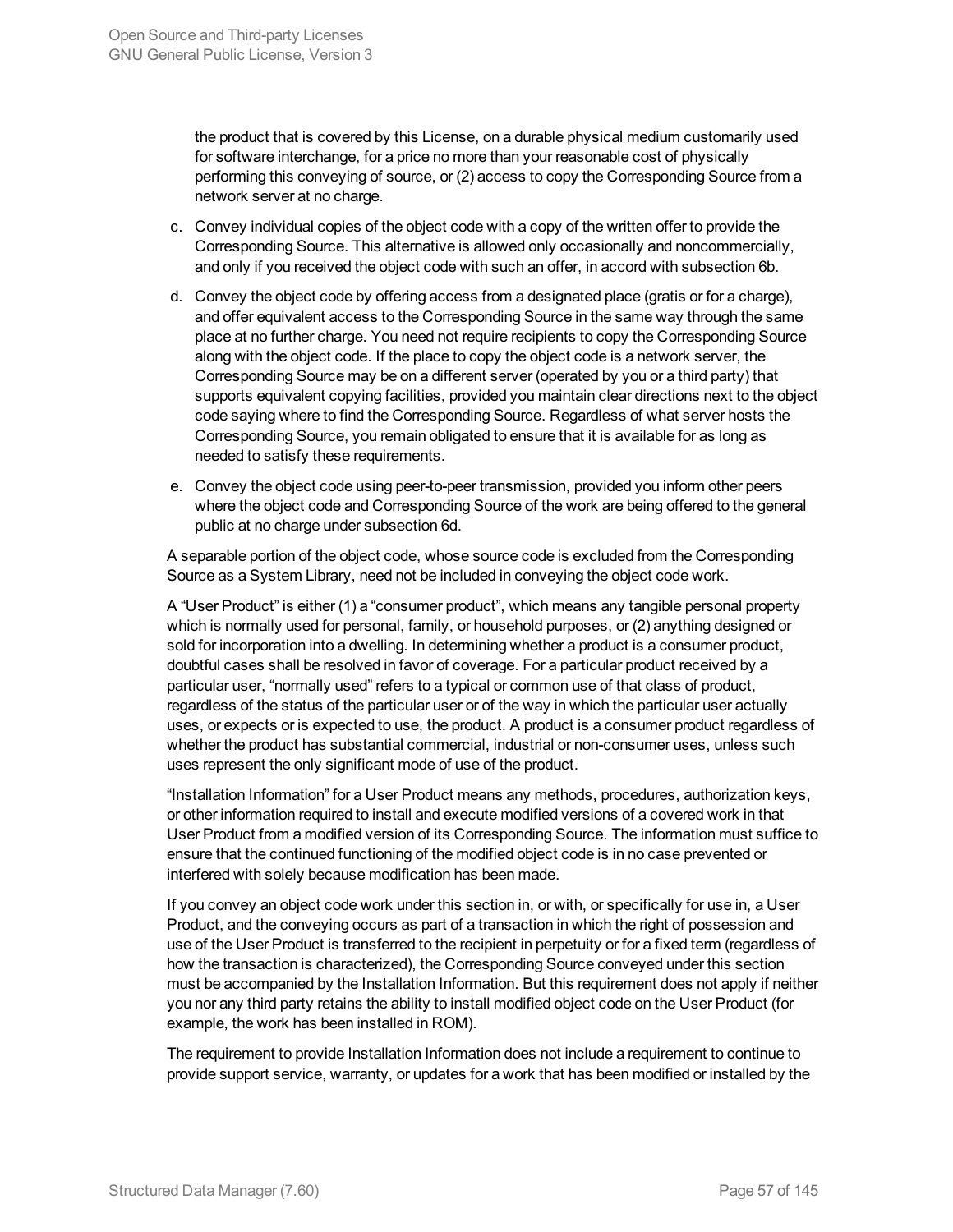recipient, or for the User Product in which it has been modified or installed. Access to a network may be denied when the modification itself materially and adversely affects the operation of the network or violates the rules and protocols for communication across the network.

Corresponding Source conveyed, and Installation Information provided, in accord with this section must be in a format that is publicly documented (and with an implementation available to the public in source code form), and must require no special password or key for unpacking, reading or copying.

### 7. **Additional Terms.**

"Additional permissions" are terms that supplement the terms of this License by making exceptions from one or more of its conditions. Additional permissions that are applicable to the entire Program shall be treated as though they were included in this License, to the extent that they are valid under applicable law. If additional permissions apply only to part of the Program, that part may be used separately under those permissions, but the entire Program remains governed by this License without regard to the additional permissions.

When you convey a copy of a covered work, you may at your option remove any additional permissions from that copy, or from any part of it. (Additional permissions may be written to require their own removal in certain cases when you modify the work.) You may place additional permissions on material, added by you to a covered work, for which you have or can give appropriate copyright permission.

Notwithstanding any other provision of this License, for material you add to a covered work, you may (if authorized by the copyright holders of that material) supplement the terms of this License with terms:

- a. Disclaiming warranty or limiting liability differently from the terms of sections 15 and 16 of this License; or
- b. Requiring preservation of specified reasonable legal notices or author attributions in that material or in the Appropriate Legal Notices displayed by works containing it; or
- c. Prohibiting misrepresentation of the origin of that material, or requiring that modified versions of such material be marked in reasonable ways as different from the original version; or
- d. Limiting the use for publicity purposes of names of licensors or authors of the material; or
- e. Declining to grant rights under trademark law for use of some trade names, trademarks, or service marks; or
- f. Requiring indemnification of licensors and authors of that material by anyone who conveys the material (or modified versions of it) with contractual assumptions of liability to the recipient, for any liability that these contractual assumptions directly impose on those licensors and authors.

All other non-permissive additional terms are considered "further restrictions" within the meaning of section 10. If the Program as you received it, or any part of it, contains a notice stating that it is governed by this License along with a term that is a further restriction, you may remove that term. If a license document contains a further restriction but permits relicensing or conveying under this License, you may add to a covered work material governed by the terms of that license document, provided that the further restriction does not survive such relicensing or conveying.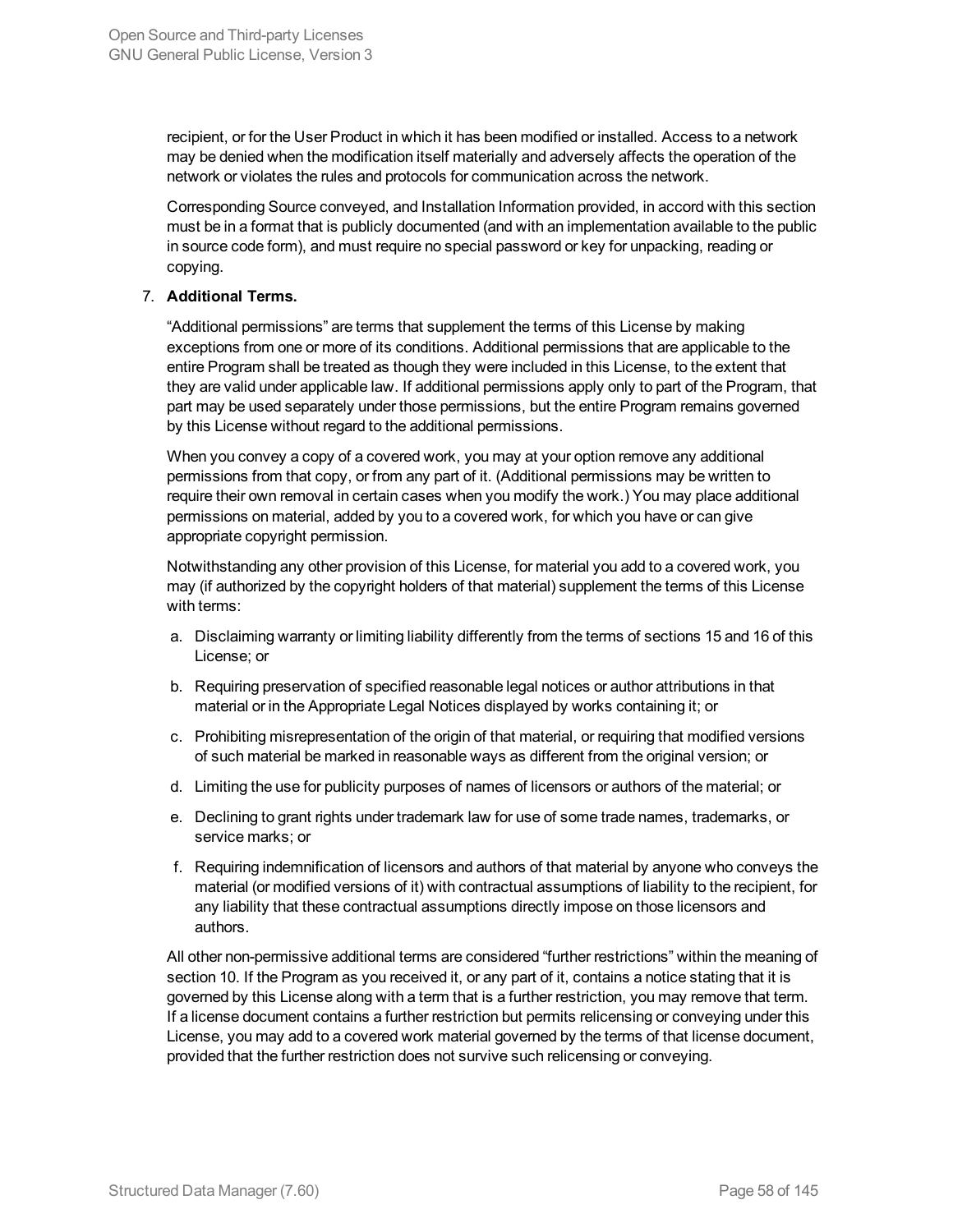If you add terms to a covered work in accord with this section, you must place, in the relevant source files, a statement of the additional terms that apply to those files, or a notice indicating where to find the applicable terms.

Additional terms, permissive or non-permissive, may be stated in the form of a separately written license, or stated as exceptions; the above requirements apply either way.

#### 8. **Termination.**

You may not propagate or modify a covered work except as expressly provided under this License. Any attempt otherwise to propagate or modify it is void, and will automatically terminate your rights under this License (including any patent licenses granted under the third paragraph of section 11).

However, if you cease all violation of this License, then your license from a particular copyright holder is reinstated (a) provisionally, unless and until the copyright holder explicitly and finally terminates your license, and (b) permanently, if the copyright holder fails to notify you of the violation by some reasonable means prior to 60 days after the cessation.

Moreover, your license from a particular copyright holder is reinstated permanently if the copyright holder notifies you of the violation by some reasonable means, this is the first time you have received notice of violation of this License (for any work) from that copyright holder, and you cure the violation prior to 30 days after your receipt of the notice.

Termination of your rights under this section does not terminate the licenses of parties who have received copies or rights from you under this License. If your rights have been terminated and not permanently reinstated, you do not qualify to receive new licenses for the same material under section 10.

## 9. **Acceptance Not Required for Having Copies.**

You are not required to accept this License in order to receive or run a copy of the Program. Ancillary propagation of a covered work occurring solely as a consequence of using peer-to-peer transmission to receive a copy likewise does not require acceptance. However, nothing other than this License grants you permission to propagate or modify any covered work. These actions infringe copyright if you do not accept this License. Therefore, by modifying or propagating a covered work, you indicate your acceptance of this License to do so.

#### 10. **Automatic Licensing of Downstream Recipients.**

Each time you convey a covered work, the recipient automatically receives a license from the original licensors, to run, modify and propagate that work, subject to this License. You are not responsible for enforcing compliance by third parties with this License.

An "entity transaction" is a transaction transferring control of an organization, or substantially all assets of one, or subdividing an organization, or merging organizations. If propagation of a covered work results from an entity transaction, each party to that transaction who receives a copy of the work also receives whatever licenses to the work the party's predecessor in interest had or could give under the previous paragraph, plus a right to possession of the Corresponding Source of the work from the predecessor in interest, if the predecessor has it or can get it with reasonable efforts.

You may not impose any further restrictions on the exercise of the rights granted or affirmed under this License. For example, you may not impose a license fee, royalty, or other charge for exercise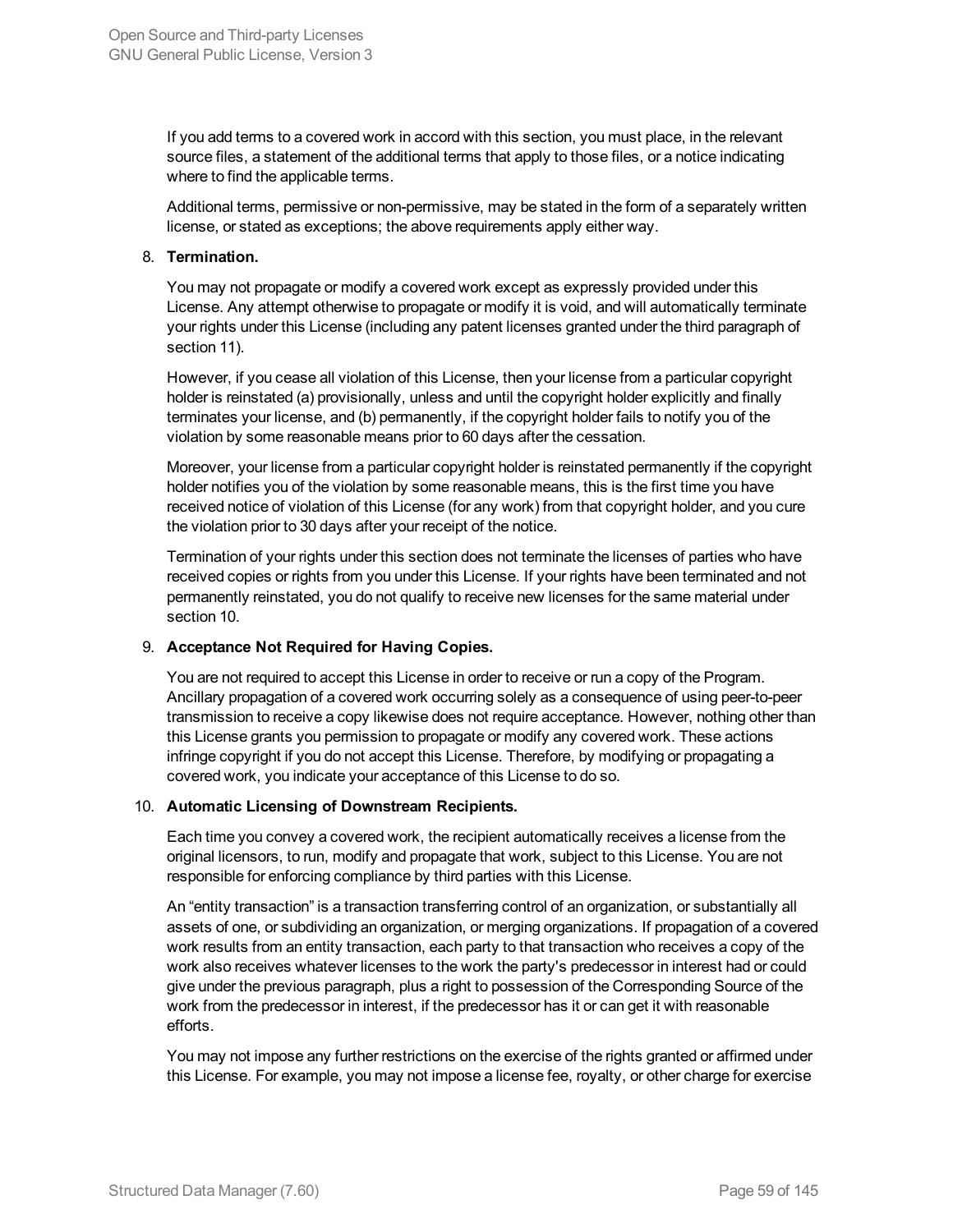of rights granted under this License, and you may not initiate litigation (including a cross-claim or counterclaim in a lawsuit) alleging that any patent claim is infringed by making, using, selling, offering for sale, or importing the Program or any portion of it.

#### 11. **Patents.**

A "contributor" is a copyright holder who authorizes use under this License of the Program or a work on which the Program is based. The work thus licensed is called the contributor's "contributor version".

A contributor's "essential patent claims" are all patent claims owned or controlled by the contributor, whether already acquired or hereafter acquired, that would be infringed by some manner, permitted by this License, of making, using, or selling its contributor version, but do not include claims that would be infringed only as a consequence of further modification of the contributor version. For purposes of this definition, "control" includes the right to grant patent sublicenses in a manner consistent with the requirements of this License.

Each contributor grants you a non-exclusive, worldwide, royalty-free patent license under the contributor's essential patent claims, to make, use, sell, offer for sale, import and otherwise run, modify and propagate the contents of its contributor version.

In the following three paragraphs, a "patent license" is any express agreement or commitment, however denominated, not to enforce a patent (such as an express permission to practice a patent or covenant not to sue for patent infringement). To "grant" such a patent license to a party means to make such an agreement or commitment not to enforce a patent against the party.

If you convey a covered work, knowingly relying on a patent license, and the Corresponding Source of the work is not available for anyone to copy, free of charge and under the terms of this License, through a publicly available network server or other readily accessible means, then you must either (1) cause the Corresponding Source to be so available, or (2) arrange to deprive yourself of the benefit of the patent license for this particular work, or (3) arrange, in a manner consistent with the requirements of this License, to extend the patent license to downstream recipients. "Knowingly relying" means you have actual knowledge that, but for the patent license, your conveying the covered work in a country, or your recipient's use of the covered work in a country, would infringe one or more identifiable patents in that country that you have reason to believe are valid.

If, pursuant to or in connection with a single transaction or arrangement, you convey, or propagate by procuring conveyance of, a covered work, and grant a patent license to some of the parties receiving the covered work authorizing them to use, propagate, modify or convey a specific copy of the covered work, then the patent license you grant is automatically extended to all recipients of the covered work and works based on it.

A patent license is "discriminatory" if it does not include within the scope of its coverage, prohibits the exercise of, or is conditioned on the non-exercise of one or more of the rights that are specifically granted under this License. You may not convey a covered work if you are a party to an arrangement with a third party that is in the business of distributing software, under which you make payment to the third party based on the extent of your activity of conveying the work, and under which the third party grants, to any of the parties who would receive the covered work from you, a discriminatory patent license (a) in connection with copies of the covered work conveyed by you (or copies made from those copies), or (b) primarily for and in connection with specific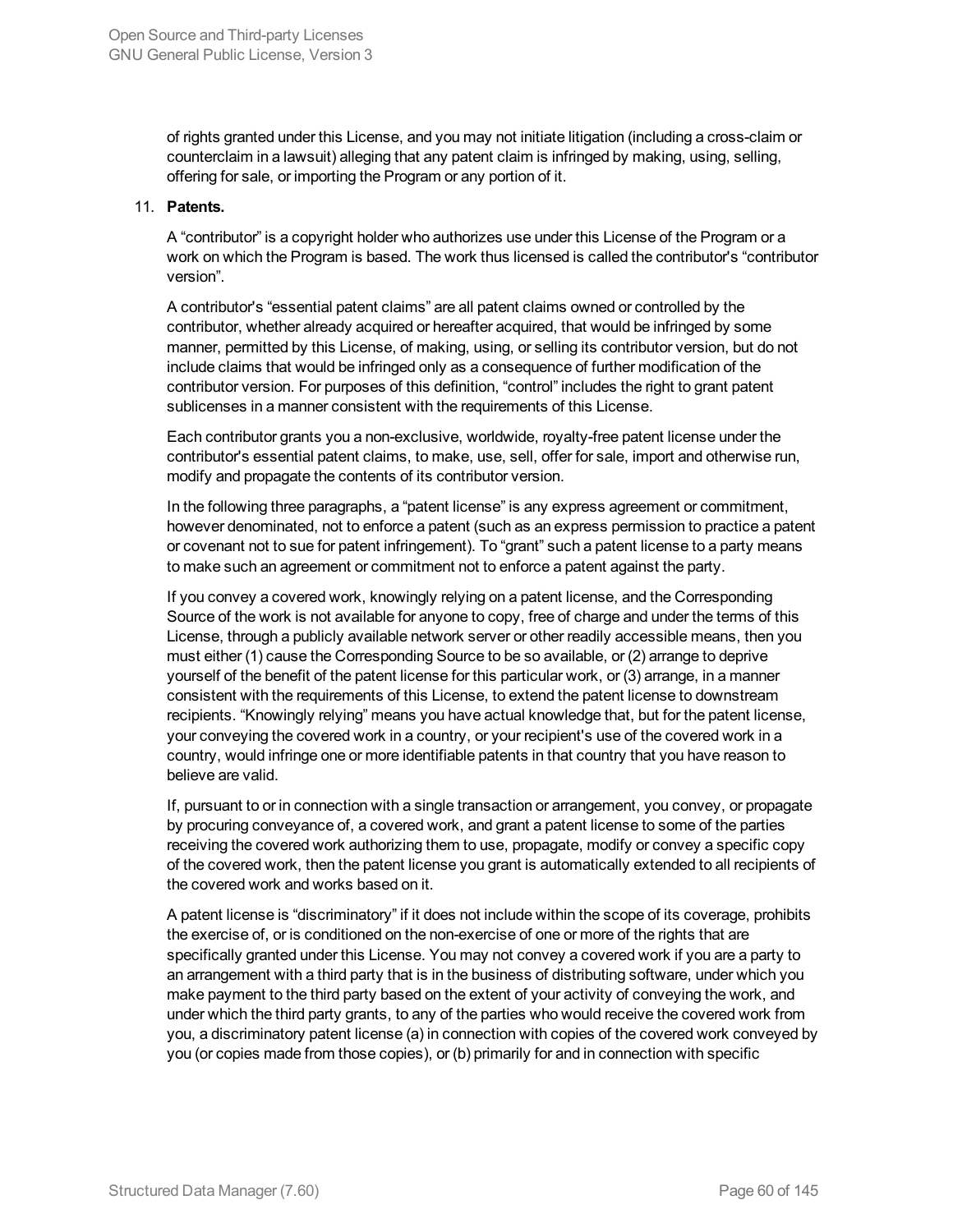products or compilations that contain the covered work, unless you entered into that arrangement, or that patent license was granted, prior to 28 March 2007.

Nothing in this License shall be construed as excluding or limiting any implied license or other defenses to infringement that may otherwise be available to you under applicable patent law.

#### 12. **No Surrender of Others' Freedom.**

If conditions are imposed on you (whether by court order, agreement or otherwise) that contradict the conditions of this License, they do not excuse you from the conditions of this License. If you cannot convey a covered work so as to satisfy simultaneously your obligations under this License and any other pertinent obligations, then as a consequence you may not convey it at all. For example, if you agree to terms that obligate you to collect a royalty for further conveying from those to whom you convey the Program, the only way you could satisfy both those terms and this License would be to refrain entirely from conveying the Program.

#### 13. **Use with the GNU Affero General Public License.**

Notwithstanding any other provision of this License, you have permission to link or combine any covered work with a work licensed under version 3 of the GNU Affero General Public License into a single combined work, and to convey the resulting work. The terms of this License will continue to apply to the part which is the covered work, but the special requirements of the GNU Affero General Public License, section 13, concerning interaction through a network will apply to the combination as such.

#### 14. **Revised Versions of this License.**

The Free Software Foundation may publish revised and/or new versions of the GNU General Public License from time to time. Such new versions will be similar in spirit to the present version, but may differ in detail to address new problems or concerns.

Each version is given a distinguishing version number. If the Program specifies that a certain numbered version of the GNU General Public License "or any later version" applies to it, you have the option of following the terms and conditions either of that numbered version or of any later version published by the Free Software Foundation. If the Program does not specify a version number of the GNU General Public License, you may choose any version ever published by the Free Software Foundation.

If the Program specifies that a proxy can decide which future versions of the GNU General Public License can be used, that proxy's public statement of acceptance of a version permanently authorizes you to choose that version for the Program.

Later license versions may give you additional or different permissions. However, no additional obligations are imposed on any author or copyright holder as a result of your choosing to follow a later version.

## 15. **Disclaimer of Warranty.**

THERE IS NO WARRANTY FOR THE PROGRAM, TO THE EXTENT PERMITTED BY APPLICABLE LAW. EXCEPT WHEN OTHERWISE STATED IN WRITING THE COPYRIGHT HOLDERS AND/OR OTHER PARTIES PROVIDE THE PROGRAM "AS IS" WITHOUT WARRANTY OF ANY KIND, EITHER EXPRESSED OR IMPLIED, INCLUDING, BUT NOT LIMITED TO, THE IMPLIED WARRANTIES OF MERCHANTABILITY AND FITNESS FOR A PARTICULAR PURPOSE. THE ENTIRE RISK AS TO THE QUALITY AND PERFORMANCE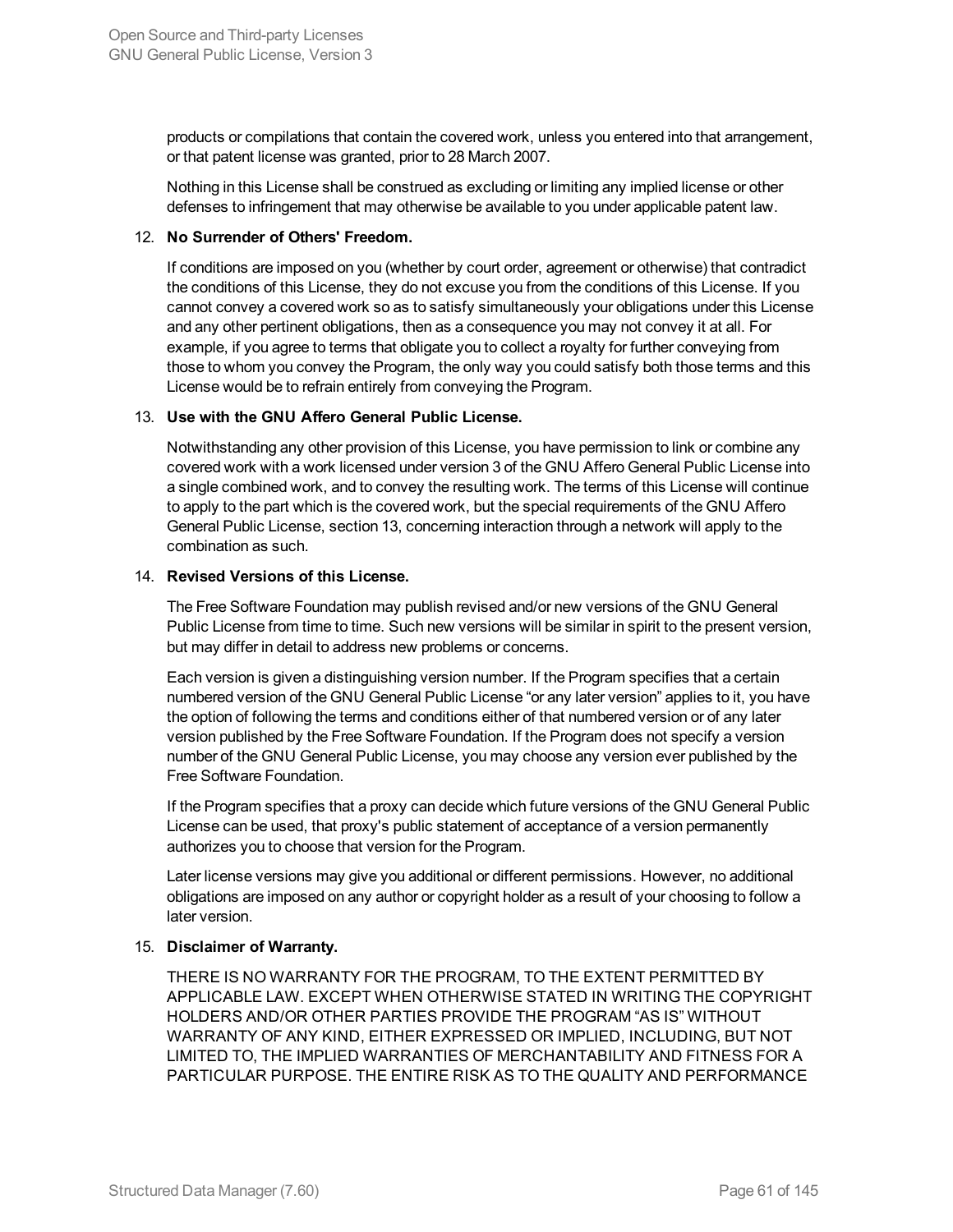OF THE PROGRAM IS WITH YOU. SHOULD THE PROGRAM PROVE DEFECTIVE, YOU ASSUME THE COST OF ALL NECESSARY SERVICING, REPAIR OR CORRECTION.

#### 16. **Limitation of Liability.**

IN NO EVENT UNLESS REQUIRED BY APPLICABLE LAW OR AGREED TO IN WRITING WILL ANY COPYRIGHT HOLDER, OR ANY OTHER PARTY WHO MODIFIES AND/OR CONVEYS THE PROGRAM AS PERMITTED ABOVE, BE LIABLE TO YOU FOR DAMAGES, INCLUDING ANY GENERAL, SPECIAL, INCIDENTAL OR CONSEQUENTIAL DAMAGES ARISING OUT OF THE USE OR INABILITY TO USE THE PROGRAM (INCLUDING BUT NOT LIMITED TO LOSS OF DATA OR DATA BEING RENDERED INACCURATE OR LOSSES SUSTAINED BY YOU OR THIRD PARTIES OR A FAILURE OF THE PROGRAM TO OPERATE WITH ANY OTHER PROGRAMS), EVEN IF SUCH HOLDER OR OTHER PARTY HAS BEEN ADVISED OF THE POSSIBILITY OF SUCH DAMAGES.

#### 17. **Interpretation of Sections 15 and 16.**

If the disclaimer of warranty and limitation of liability provided above cannot be given local legal effect according to their terms, reviewing courts shall apply local law that most closely approximates an absolute waiver of all civil liability in connection with the Program, unless a warranty or assumption of liability accompanies a copy of the Program in return for a fee.

#### END OF TERMS AND CONDITIONS

#### **How to Apply These Terms to Your New Programs**

If you develop a new program, and you want it to be of the greatest possible use to the public, the best way to achieve this is to make it free software which everyone can redistribute and change under these terms.

To do so, attach the following notices to the program. It is safest to attach them to the start of each source file to most effectively state the exclusion of warranty; and each file should have at least the "copyright" line and a pointer to where the full notice is found.

<one line to give the program's name and a brief idea of what it does.> Copyright (C) <year> <name of author> This program is free software: you can redistribute it and/or modify it under the terms of the GNU General Public License as published by the Free Software Foundation, either version 3 of the License, or (at your option) any later version. This program is distributed in the hope that it will be useful, but WITHOUT ANY WARRANTY; without even the implied warranty of MERCHANTABILITY or FITNESS FOR A PARTICULAR PURPOSE. See the GNU General Public License for more details. You should have received a copy of the GNU General Public License along with this program. If not, see <http://www.gnu.org/licenses/>.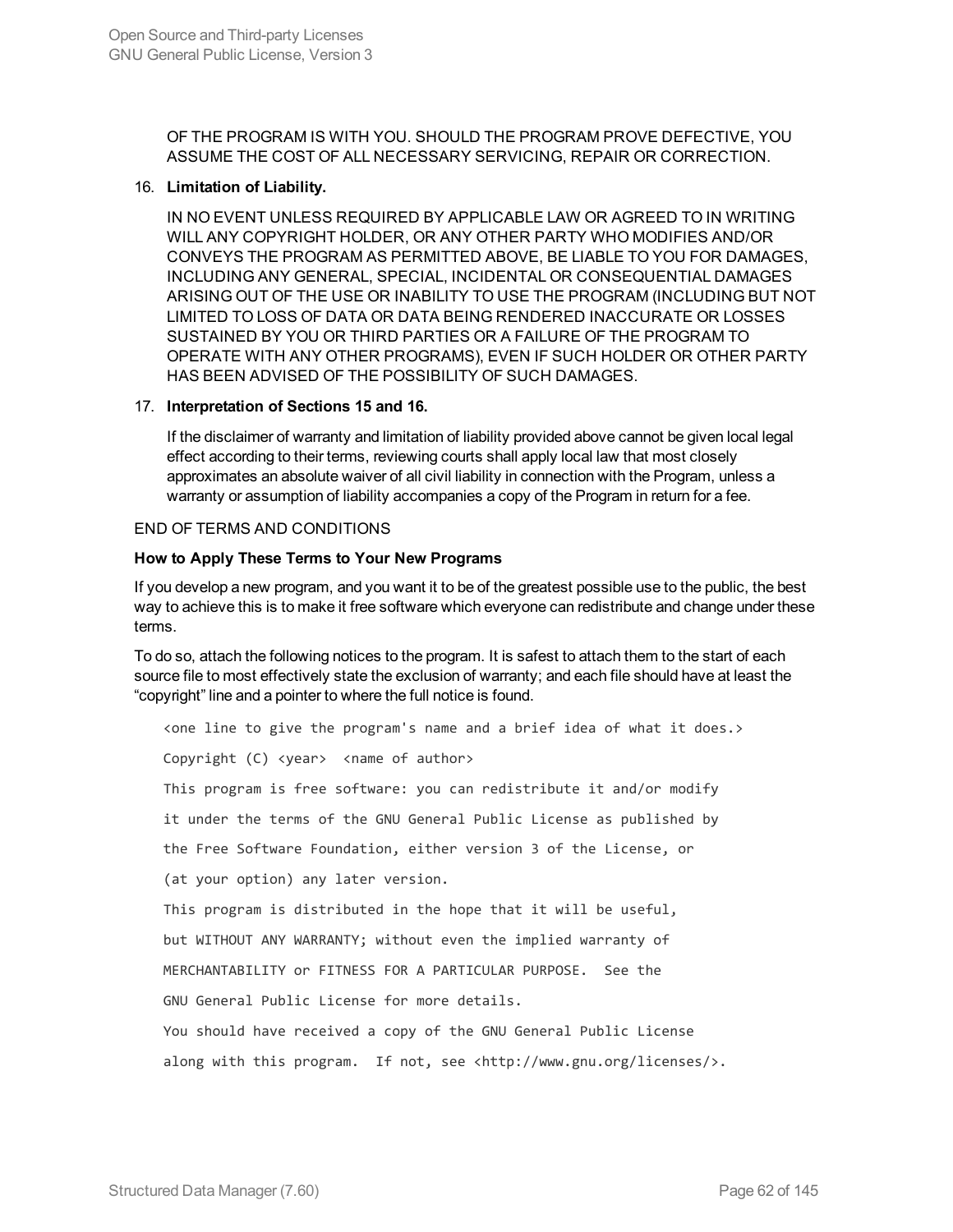Also add information on how to contact you by electronic and paper mail.

If the program does terminal interaction, make it output a short notice like this when it starts in an interactive mode:

<program> Copyright (C) <year> <name of author> This program comes with ABSOLUTELY NO WARRANTY; for details type `show w'. This is free software, and you are welcome to redistribute it under certain conditions; type `show c' for details.

The hypothetical commands `show w' and `show c' should show the appropriate parts of the General Public License. Of course, your program's commands might be different; for a GUI interface, you would use an "about box".

You should also get your employer (if you work as a programmer) or school, if any, to sign a "copyright disclaimer" for the program, if necessary. For more information on this, and how to apply and follow the GNU GPL, see <<http://www.gnu.org/licenses/>>.

The GNU General Public License does not permit incorporating your program into proprietary programs. If your program is a subroutine library, you may consider it more useful to permit linking proprietary applications with the library. If this is what you want to do, use the GNU Lesser General Public License instead of this License. But first, please read [<http://www.gnu.org/philosophy/why-not-lgpl.html](http://www.gnu.org/philosophy/why-not-lgpl.html)>.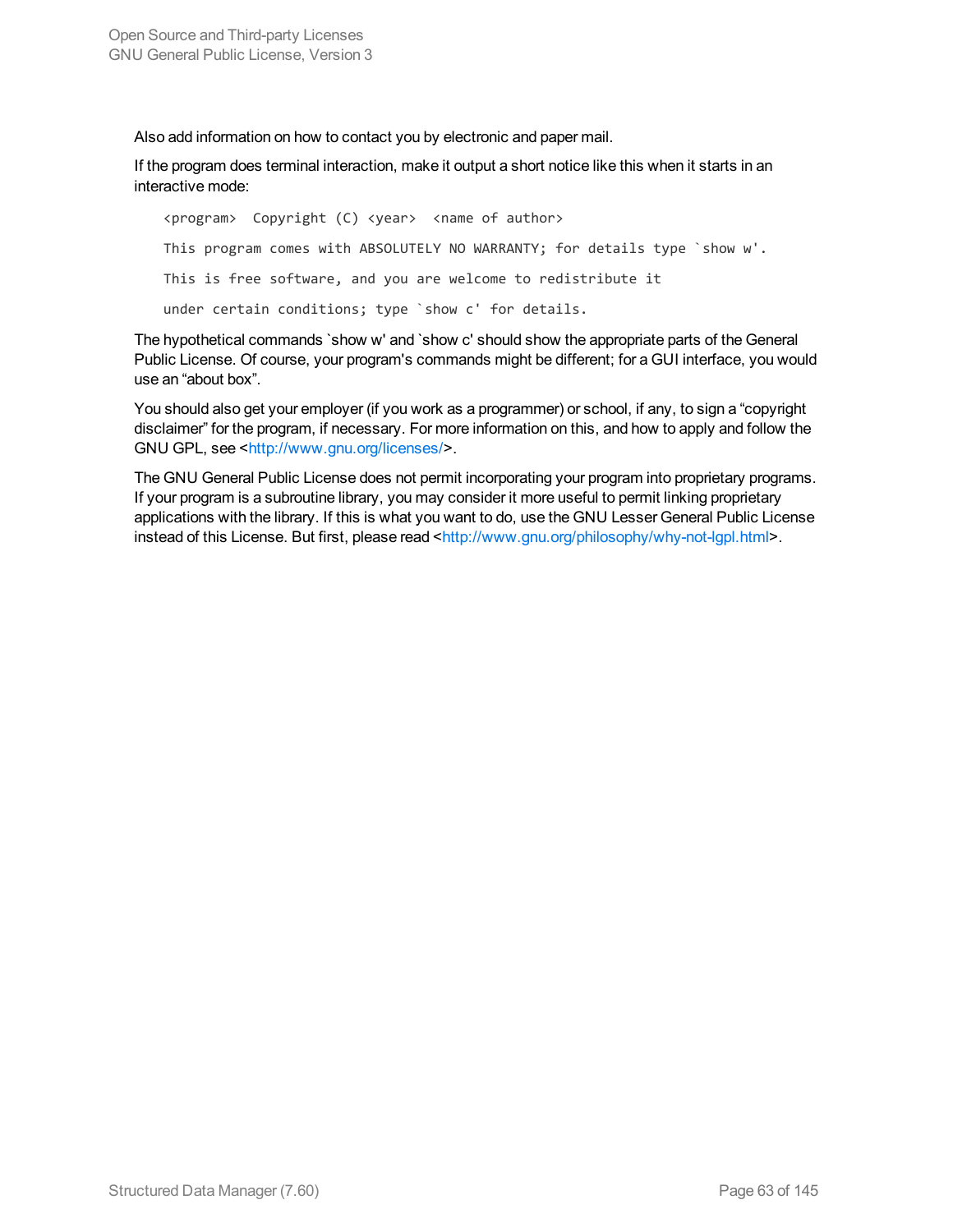## **GNU General Public License, Version 3 with Classpath Exception**

Micro Focus acknowledges the redistribution of the following open source component that is provided under the following license:

 $\bullet$  smtp (1.4.1)

## **GNU GENERAL PUBLIC LICENSE**

Version 3, 29 June 2007

Copyright (C) 2007 Free Software Foundation, Inc. <http://fsf.org/>

Everyone is permitted to copy and distribute verbatim copies of this license document, but changing it is not allowed.

#### **Preamble**

The GNU General Public License is a free, copyleft license for software and other kinds of works.

The licenses for most software and other practical works are designed to take away your freedom to share and change the works. By contrast, the GNU General Public License is intended to guarantee your freedom to share and change all versions of a program--to make sure it remains free software for all its users. We, the Free Software Foundation, use the GNU General Public License for most of our software; it applies also to any other work released this way by its authors. You can apply it to your programs, too.

When we speak of free software, we are referring to freedom, not price. Our General Public Licenses are designed to make sure that you have the freedom to distribute copies of free software (and charge for them if you wish), that you receive source code or can get it if you want it, that you can change the software or use pieces of it in new free programs, and that you know you can do these things.

To protect your rights, we need to prevent others from denying you these rights or asking you to surrender the rights. Therefore, you have certain responsibilities if you distribute copies of the software, or if you modify it: responsibilities to respect the freedom of others.

For example, if you distribute copies of such a program, whether gratis or for a fee, you must pass on to the recipients the same freedoms that you received. You must make sure that they, too, receive or can get the source code. And you must show them these terms so they know their rights.

Developers that use the GNU GPL protect your rights with two steps: (1) assert copyright on the software, and (2) offer you this License giving you legal permission to copy, distribute and/or modify it.

For the developers' and authors' protection, the GPL clearly explains that there is no warranty for this free software. For both users' and authors' sake, the GPL requires that modified versions be marked as changed, so that their problems will not be attributed erroneously to authors of previous versions.

Some devices are designed to deny users access to install or run modified versions of the software inside them, although the manufacturer can do so. This is fundamentally incompatible with the aim of protecting users' freedom to change the software. The systematic pattern of such abuse occurs in the area of products for individuals to use, which is precisely where it is most unacceptable. Therefore, we have designed this version of the GPL to prohibit the practice for those products. If such problems arise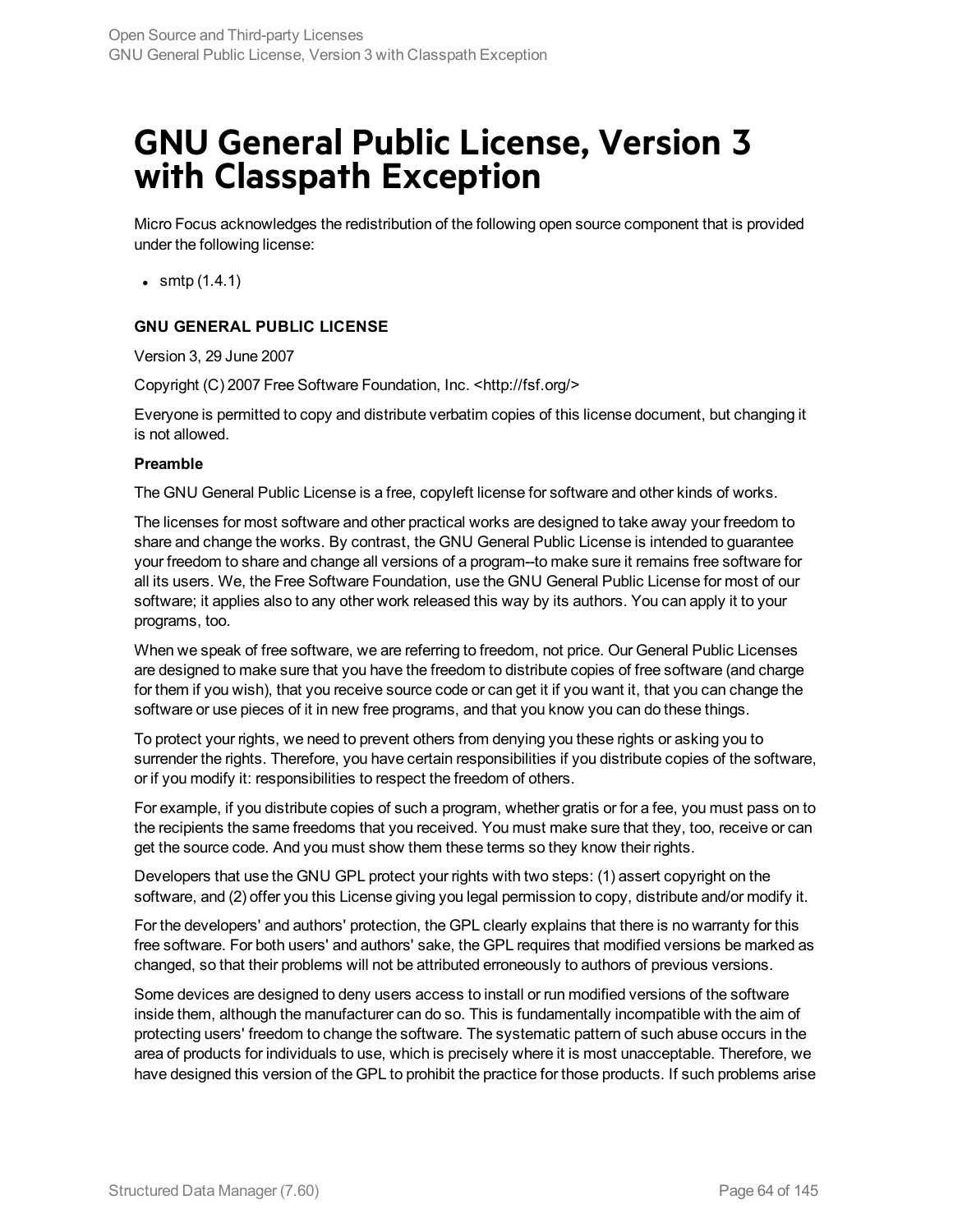substantially in other domains, we stand ready to extend this provision to those domains in future versions of the GPL, as needed to protect the freedom of users.

Finally, every program is threatened constantly by software patents. States should not allow patents to restrict development and use of software on general-purpose computers, but in those that do, we wish to avoid the special danger that patents applied to a free program could make it effectively proprietary. To prevent this, the GPL assures that patents cannot be used to render the program non-free.

The precise terms and conditions for copying, distribution and modification follow.

### **TERMS AND CONDITIONS**

0. Definitions

"This License" refers to version 3 of the GNU General Public License.

"Copyright" also means copyright-like laws that apply to other kinds of works, such as semiconductor masks.

"The Program" refers to any copyrightable work licensed under this License. Each licensee is addressed as "you". "Licensees" and "recipients" may be individuals or organizations.

To "modify" a work means to copy from or adapt all or part of the work in a fashion requiring copyright permission, other than the making of an exact copy. The resulting work is called a "modified version" of the earlier work or a work "based on" the earlier work.

A "covered work" means either the unmodified Program or a work based on the Program.

To "propagate" a work means to do anything with it that, without permission, would make you directly or secondarily liable for infringement under applicable copyright law, except executing it on a computer or modifying a private copy. Propagation includes copying, distribution (with or without modification), making available to the public, and in some countries other activities as well.

To "convey" a work means any kind of propagation that enables other parties to make or receive copies. Mere interaction with a user through a computer network, with no transfer of a copy, is not conveying.

An interactive user interface displays "Appropriate Legal Notices" to the extent that it includes a convenient and prominently visible feature that (1) displays an appropriate copyright notice, and (2) tells the user that there is no warranty for the work (except to the extent that warranties are provided), that licensees may convey the work under this License, and how to view a copy of this License. If the interface presents a list of user commands or options, such as a menu, a prominent item in the list meets this criterion.

#### 1. **Source Code.**

The "source code" for a work means the preferred form of the work for making modifications to it. "Object code" means any non-source form of a work.

A "Standard Interface" means an interface that either is an official standard defined by a recognized standards body, or, in the case of interfaces specified for a particular programming language, one that is widely used among developers working in that language.

The "System Libraries" of an executable work include anything, other than the work as a whole, that (a) is included in the normal form of packaging a Major Component, but which is not part of that Major Component, and (b) serves only to enable use of the work with that Major Component,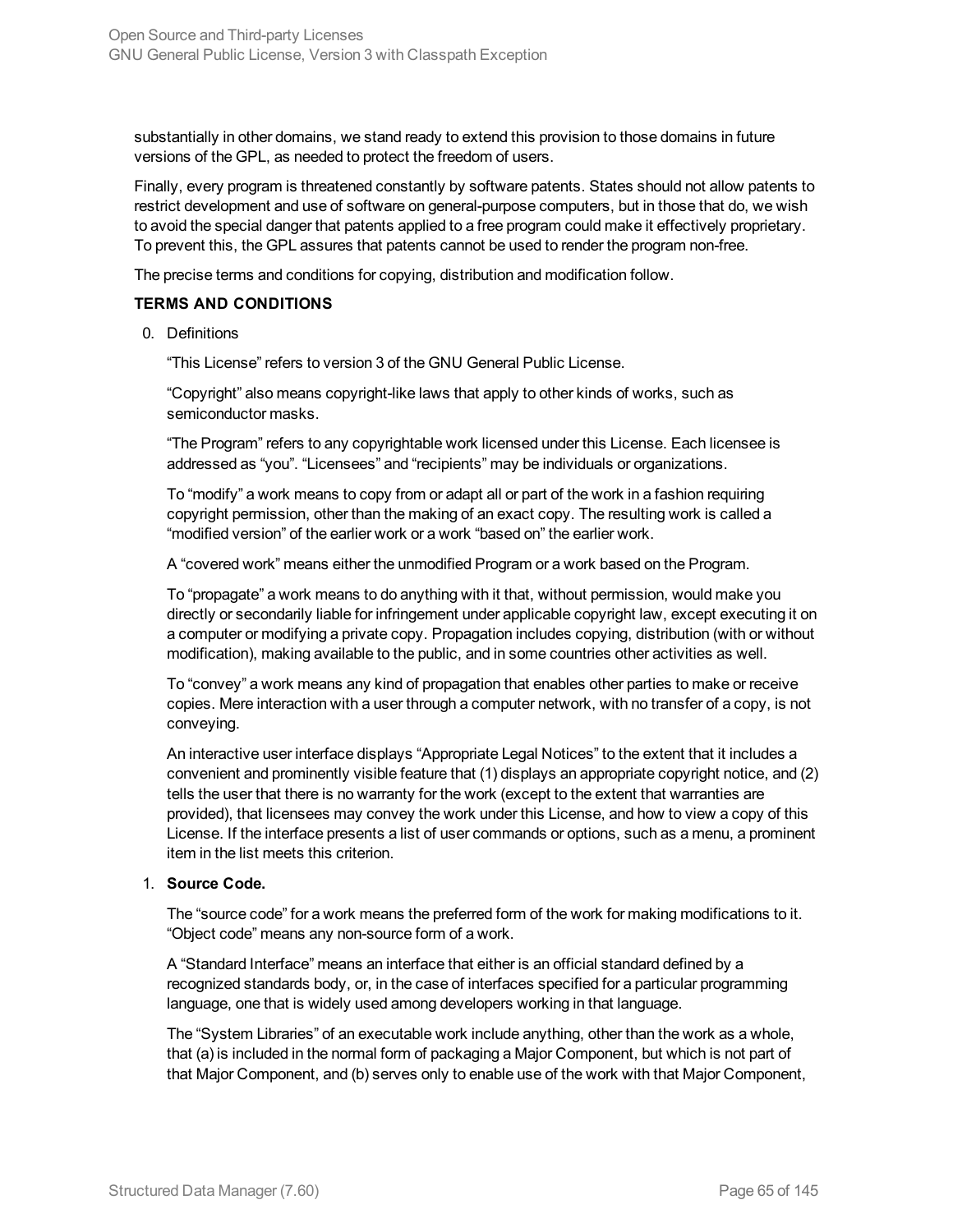or to implement a Standard Interface for which an implementation is available to the public in source code form. A "Major Component", in this context, means a major essential component (kernel, window system, and so on) of the specific operating system (if any) on which the executable work runs, or a compiler used to produce the work, or an object code interpreter used to run it.

The "Corresponding Source" for a work in object code form means all the source code needed to generate, install, and (for an executable work) run the object code and to modify the work, including scripts to control those activities. However, it does not include the work's System Libraries, or general-purpose tools or generally available free programs which are used unmodified in performing those activities but which are not part of the work. For example, Corresponding Source includes interface definition files associated with source files for the work, and the source code for shared libraries and dynamically linked subprograms that the work is specifically designed to require, such as by intimate data communication or control flow between those subprograms and other parts of the work.

The Corresponding Source need not include anything that users can regenerate automatically from other parts of the Corresponding Source.

The Corresponding Source for a work in source code form is that same work.

#### 2. **Basic Permissions.**

All rights granted under this License are granted for the term of copyright on the Program, and are irrevocable provided the stated conditions are met. This License explicitly affirms your unlimited permission to run the unmodified Program. The output from running a covered work is covered by this License only if the output, given its content, constitutes a covered work. This License acknowledges your rights of fair use or other equivalent, as provided by copyright law.

You may make, run and propagate covered works that you do not convey, without conditions so long as your license otherwise remains in force. You may convey covered works to others for the sole purpose of having them make modifications exclusively for you, or provide you with facilities for running those works, provided that you comply with the terms of this License in conveying all material for which you do not control copyright. Those thus making or running the covered works for you must do so exclusively on your behalf, under your direction and control, on terms that prohibit them from making any copies of your copyrighted material outside their relationship with you.

Conveying under any other circumstances is permitted solely under the conditions stated below. Sublicensing is not allowed; section 10 makes it unnecessary.

#### 3. **Protecting Users' Legal Rights From Anti-Circumvention Law.**

No covered work shall be deemed part of an effective technological measure under any applicable law fulfilling obligations under article 11 of the WIPO copyright treaty adopted on 20 December 1996, or similar laws prohibiting or restricting circumvention of such measures.

When you convey a covered work, you waive any legal power to forbid circumvention of technological measures to the extent such circumvention is effected by exercising rights under this License with respect to the covered work, and you disclaim any intention to limit operation or modification of the work as a means of enforcing, against the work's users, your or third parties' legal rights to forbid circumvention of technological measures.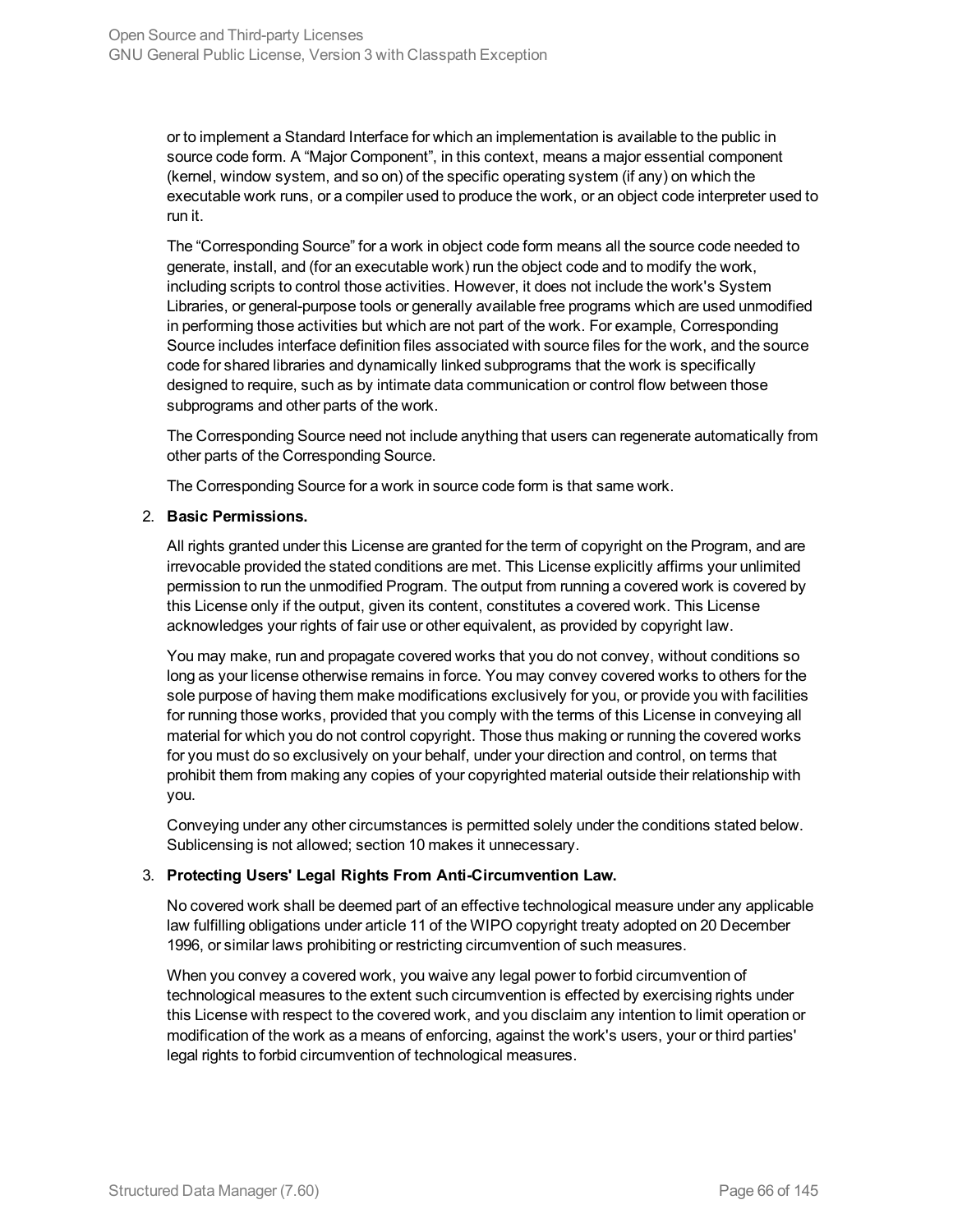## 4. **Conveying Verbatim Copies.**

You may convey verbatim copies of the Program's source code as you receive it, in any medium, provided that you conspicuously and appropriately publish on each copy an appropriate copyright notice; keep intact all notices stating that this License and any non-permissive terms added in accord with section 7 apply to the code; keep intact all notices of the absence of any warranty; and give all recipients a copy of this License along with the Program.

You may charge any price or no price for each copy that you convey, and you may offer support or warranty protection for a fee.

#### 5. **Conveying Modified Source Versions**.

You may convey a work based on the Program, or the modifications to produce it from the Program, in the form of source code under the terms of section 4, provided that you also meet all of these conditions:

- a. The work must carry prominent notices stating that you modified it, and giving a relevant date.
- b. The work must carry prominent notices stating that it is released under this License and any conditions added under section 7. This requirement modifies the requirement in section 4 to "keep intact all notices".
- c. You must license the entire work, as a whole, under this License to anyone who comes into possession of a copy. This License will therefore apply, along with any applicable section 7 additional terms, to the whole of the work, and all its parts, regardless of how they are packaged. This License gives no permission to license the work in any other way, but it does not invalidate such permission if you have separately received it.
- d. If the work has interactive user interfaces, each must display Appropriate Legal Notices; however, if the Program has interactive interfaces that do not display Appropriate Legal Notices, your work need not make them do so.

A compilation of a covered work with other separate and independent works, which are not by their nature extensions of the covered work, and which are not combined with it such as to form a larger program, in or on a volume of a storage or distribution medium, is called an "aggregate" if the compilation and its resulting copyright are not used to limit the access or legal rights of the compilation's users beyond what the individual works permit. Inclusion of a covered work in an aggregate does not cause this License to apply to the other parts of the aggregate.

#### 6. **Conveying Non-Source Forms.**

You may convey a covered work in object code form under the terms of sections 4 and 5, provided that you also convey the machine-readable Corresponding Source under the terms of this License, in one of these ways:

- a. Convey the object code in, or embodied in, a physical product (including a physical distribution medium), accompanied by the Corresponding Source fixed on a durable physical medium customarily used for software interchange.
- b. Convey the object code in, or embodied in, a physical product (including a physical distribution medium), accompanied by a written offer, valid for at least three years and valid for as long as you offer spare parts or customer support for that product model, to give anyone who possesses the object code either (1) a copy of the Corresponding Source for all the software in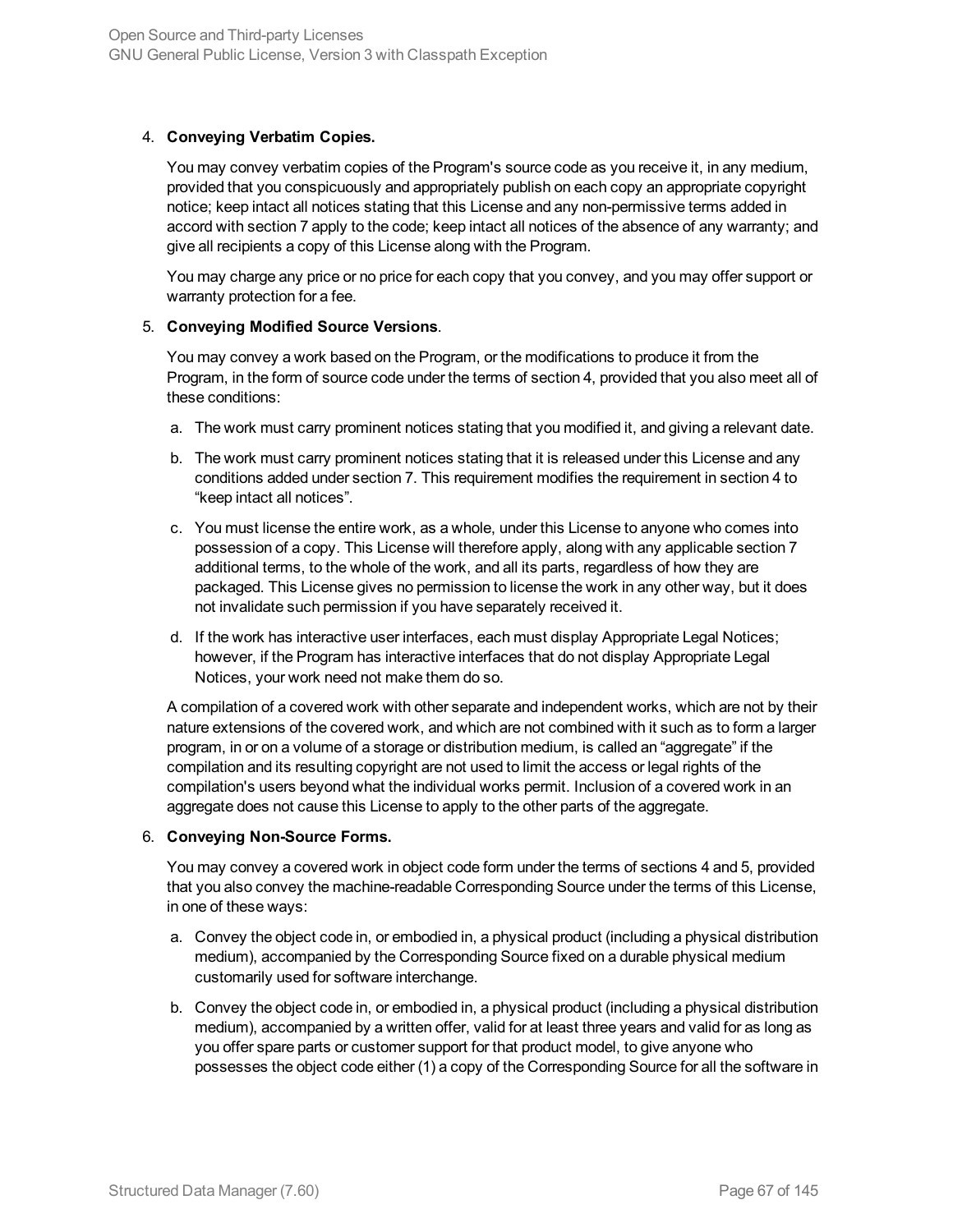the product that is covered by this License, on a durable physical medium customarily used for software interchange, for a price no more than your reasonable cost of physically performing this conveying of source, or (2) access to copy the Corresponding Source from a network server at no charge.

- c. Convey individual copies of the object code with a copy of the written offer to provide the Corresponding Source. This alternative is allowed only occasionally and noncommercially, and only if you received the object code with such an offer, in accord with subsection 6b.
- d. Convey the object code by offering access from a designated place (gratis or for a charge), and offer equivalent access to the Corresponding Source in the same way through the same place at no further charge. You need not require recipients to copy the Corresponding Source along with the object code. If the place to copy the object code is a network server, the Corresponding Source may be on a different server (operated by you or a third party) that supports equivalent copying facilities, provided you maintain clear directions next to the object code saying where to find the Corresponding Source. Regardless of what server hosts the Corresponding Source, you remain obligated to ensure that it is available for as long as needed to satisfy these requirements.
- e. Convey the object code using peer-to-peer transmission, provided you inform other peers where the object code and Corresponding Source of the work are being offered to the general public at no charge under subsection 6d.

A separable portion of the object code, whose source code is excluded from the Corresponding Source as a System Library, need not be included in conveying the object code work.

A "User Product" is either (1) a "consumer product", which means any tangible personal property which is normally used for personal, family, or household purposes, or (2) anything designed or sold for incorporation into a dwelling. In determining whether a product is a consumer product, doubtful cases shall be resolved in favor of coverage. For a particular product received by a particular user, "normally used" refers to a typical or common use of that class of product, regardless of the status of the particular user or of the way in which the particular user actually uses, or expects or is expected to use, the product. A product is a consumer product regardless of whether the product has substantial commercial, industrial or non-consumer uses, unless such uses represent the only significant mode of use of the product.

"Installation Information" for a User Product means any methods, procedures, authorization keys, or other information required to install and execute modified versions of a covered work in that User Product from a modified version of its Corresponding Source. The information must suffice to ensure that the continued functioning of the modified object code is in no case prevented or interfered with solely because modification has been made.

If you convey an object code work under this section in, or with, or specifically for use in, a User Product, and the conveying occurs as part of a transaction in which the right of possession and use of the User Product is transferred to the recipient in perpetuity or for a fixed term (regardless of how the transaction is characterized), the Corresponding Source conveyed under this section must be accompanied by the Installation Information. But this requirement does not apply if neither you nor any third party retains the ability to install modified object code on the User Product (for example, the work has been installed in ROM).

The requirement to provide Installation Information does not include a requirement to continue to provide support service, warranty, or updates for a work that has been modified or installed by the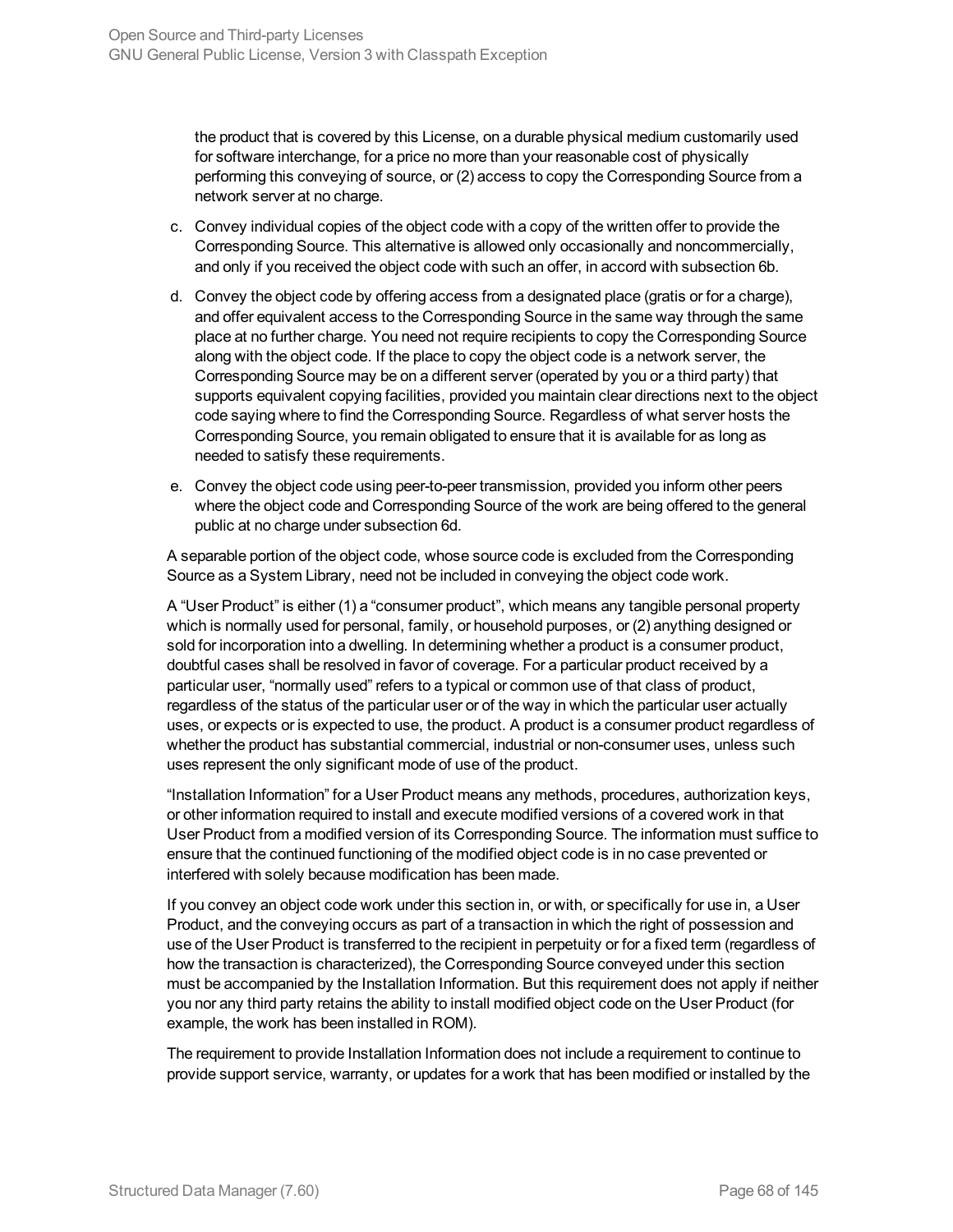recipient, or for the User Product in which it has been modified or installed. Access to a network may be denied when the modification itself materially and adversely affects the operation of the network or violates the rules and protocols for communication across the network.

Corresponding Source conveyed, and Installation Information provided, in accord with this section must be in a format that is publicly documented (and with an implementation available to the public in source code form), and must require no special password or key for unpacking, reading or copying.

### 7. **Additional Terms.**

"Additional permissions" are terms that supplement the terms of this License by making exceptions from one or more of its conditions. Additional permissions that are applicable to the entire Program shall be treated as though they were included in this License, to the extent that they are valid under applicable law. If additional permissions apply only to part of the Program, that part may be used separately under those permissions, but the entire Program remains governed by this License without regard to the additional permissions.

When you convey a copy of a covered work, you may at your option remove any additional permissions from that copy, or from any part of it. (Additional permissions may be written to require their own removal in certain cases when you modify the work.) You may place additional permissions on material, added by you to a covered work, for which you have or can give appropriate copyright permission.

Notwithstanding any other provision of this License, for material you add to a covered work, you may (if authorized by the copyright holders of that material) supplement the terms of this License with terms:

- a. Disclaiming warranty or limiting liability differently from the terms of sections 15 and 16 of this License; or
- b. Requiring preservation of specified reasonable legal notices or author attributions in that material or in the Appropriate Legal Notices displayed by works containing it; or
- c. Prohibiting misrepresentation of the origin of that material, or requiring that modified versions of such material be marked in reasonable ways as different from the original version; or
- d. Limiting the use for publicity purposes of names of licensors or authors of the material; or
- e. Declining to grant rights under trademark law for use of some trade names, trademarks, or service marks; or
- f. Requiring indemnification of licensors and authors of that material by anyone who conveys the material (or modified versions of it) with contractual assumptions of liability to the recipient, for any liability that these contractual assumptions directly impose on those licensors and authors.

All other non-permissive additional terms are considered "further restrictions" within the meaning of section 10. If the Program as you received it, or any part of it, contains a notice stating that it is governed by this License along with a term that is a further restriction, you may remove that term. If a license document contains a further restriction but permits relicensing or conveying under this License, you may add to a covered work material governed by the terms of that license document, provided that the further restriction does not survive such relicensing or conveying.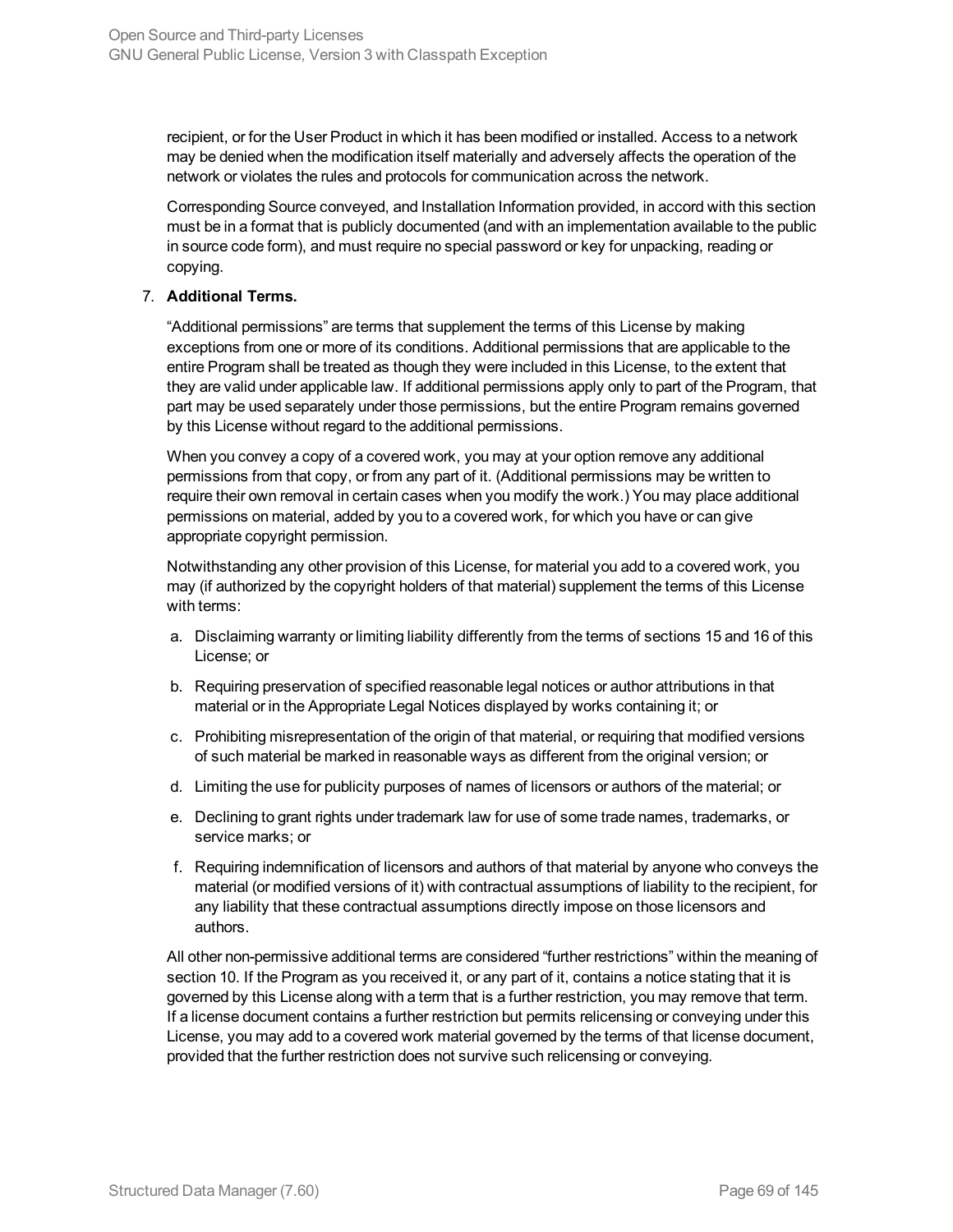If you add terms to a covered work in accord with this section, you must place, in the relevant source files, a statement of the additional terms that apply to those files, or a notice indicating where to find the applicable terms.

Additional terms, permissive or non-permissive, may be stated in the form of a separately written license, or stated as exceptions; the above requirements apply either way.

#### 8. **Termination.**

You may not propagate or modify a covered work except as expressly provided under this License. Any attempt otherwise to propagate or modify it is void, and will automatically terminate your rights under this License (including any patent licenses granted under the third paragraph of section 11).

However, if you cease all violation of this License, then your license from a particular copyright holder is reinstated (a) provisionally, unless and until the copyright holder explicitly and finally terminates your license, and (b) permanently, if the copyright holder fails to notify you of the violation by some reasonable means prior to 60 days after the cessation.

Moreover, your license from a particular copyright holder is reinstated permanently if the copyright holder notifies you of the violation by some reasonable means, this is the first time you have received notice of violation of this License (for any work) from that copyright holder, and you cure the violation prior to 30 days after your receipt of the notice.

Termination of your rights under this section does not terminate the licenses of parties who have received copies or rights from you under this License. If your rights have been terminated and not permanently reinstated, you do not qualify to receive new licenses for the same material under section 10.

## 9. **Acceptance Not Required for Having Copies.**

You are not required to accept this License in order to receive or run a copy of the Program. Ancillary propagation of a covered work occurring solely as a consequence of using peer-to-peer transmission to receive a copy likewise does not require acceptance. However, nothing other than this License grants you permission to propagate or modify any covered work. These actions infringe copyright if you do not accept this License. Therefore, by modifying or propagating a covered work, you indicate your acceptance of this License to do so.

#### 10. **Automatic Licensing of Downstream Recipients.**

Each time you convey a covered work, the recipient automatically receives a license from the original licensors, to run, modify and propagate that work, subject to this License. You are not responsible for enforcing compliance by third parties with this License.

An "entity transaction" is a transaction transferring control of an organization, or substantially all assets of one, or subdividing an organization, or merging organizations. If propagation of a covered work results from an entity transaction, each party to that transaction who receives a copy of the work also receives whatever licenses to the work the party's predecessor in interest had or could give under the previous paragraph, plus a right to possession of the Corresponding Source of the work from the predecessor in interest, if the predecessor has it or can get it with reasonable efforts.

You may not impose any further restrictions on the exercise of the rights granted or affirmed under this License. For example, you may not impose a license fee, royalty, or other charge for exercise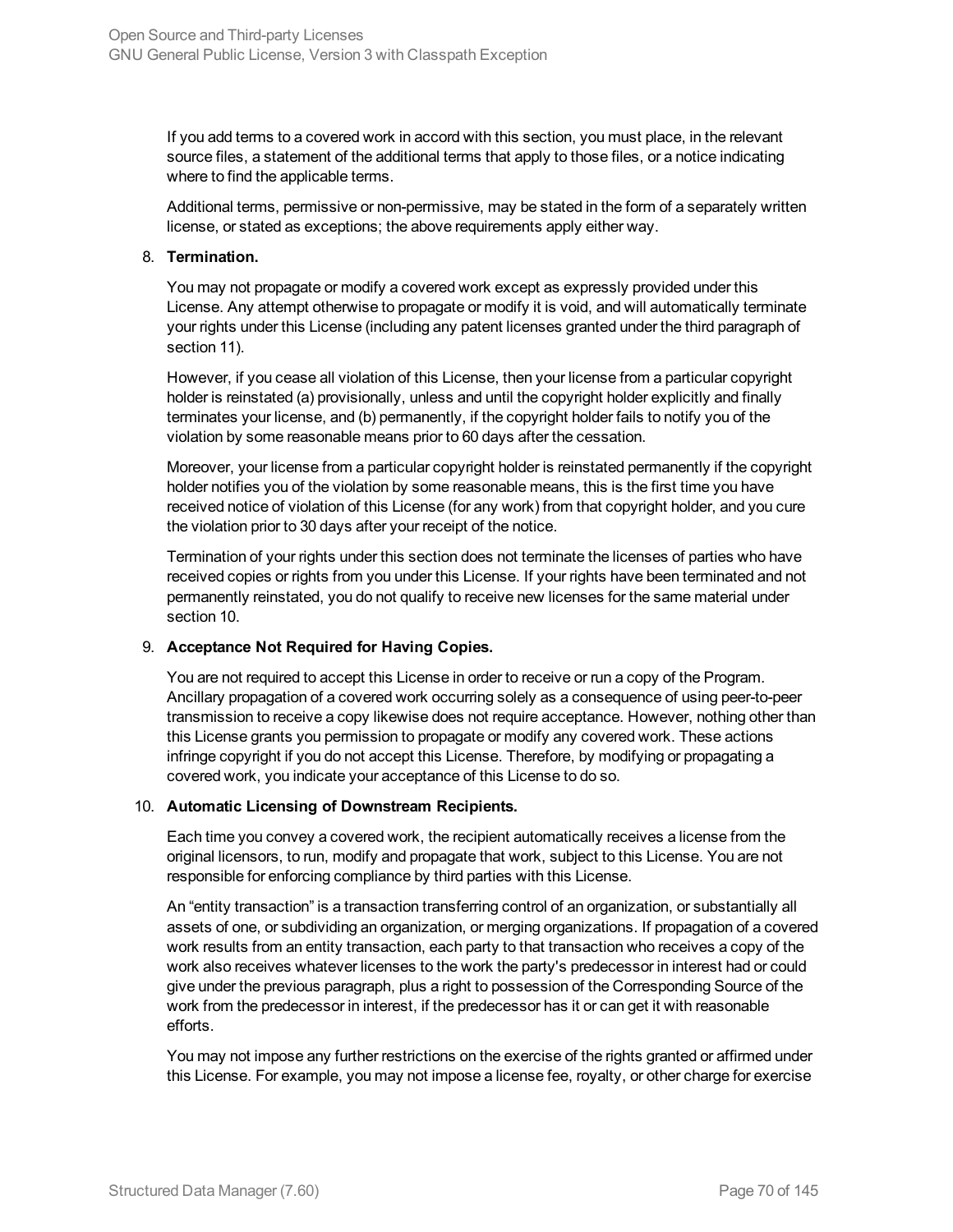of rights granted under this License, and you may not initiate litigation (including a cross-claim or counterclaim in a lawsuit) alleging that any patent claim is infringed by making, using, selling, offering for sale, or importing the Program or any portion of it.

#### 11. **Patents.**

A "contributor" is a copyright holder who authorizes use under this License of the Program or a work on which the Program is based. The work thus licensed is called the contributor's "contributor version".

A contributor's "essential patent claims" are all patent claims owned or controlled by the contributor, whether already acquired or hereafter acquired, that would be infringed by some manner, permitted by this License, of making, using, or selling its contributor version, but do not include claims that would be infringed only as a consequence of further modification of the contributor version. For purposes of this definition, "control" includes the right to grant patent sublicenses in a manner consistent with the requirements of this License.

Each contributor grants you a non-exclusive, worldwide, royalty-free patent license under the contributor's essential patent claims, to make, use, sell, offer for sale, import and otherwise run, modify and propagate the contents of its contributor version.

In the following three paragraphs, a "patent license" is any express agreement or commitment, however denominated, not to enforce a patent (such as an express permission to practice a patent or covenant not to sue for patent infringement). To "grant" such a patent license to a party means to make such an agreement or commitment not to enforce a patent against the party.

If you convey a covered work, knowingly relying on a patent license, and the Corresponding Source of the work is not available for anyone to copy, free of charge and under the terms of this License, through a publicly available network server or other readily accessible means, then you must either (1) cause the Corresponding Source to be so available, or (2) arrange to deprive yourself of the benefit of the patent license for this particular work, or (3) arrange, in a manner consistent with the requirements of this License, to extend the patent license to downstream recipients. "Knowingly relying" means you have actual knowledge that, but for the patent license, your conveying the covered work in a country, or your recipient's use of the covered work in a country, would infringe one or more identifiable patents in that country that you have reason to believe are valid.

If, pursuant to or in connection with a single transaction or arrangement, you convey, or propagate by procuring conveyance of, a covered work, and grant a patent license to some of the parties receiving the covered work authorizing them to use, propagate, modify or convey a specific copy of the covered work, then the patent license you grant is automatically extended to all recipients of the covered work and works based on it.

A patent license is "discriminatory" if it does not include within the scope of its coverage, prohibits the exercise of, or is conditioned on the non-exercise of one or more of the rights that are specifically granted under this License. You may not convey a covered work if you are a party to an arrangement with a third party that is in the business of distributing software, under which you make payment to the third party based on the extent of your activity of conveying the work, and under which the third party grants, to any of the parties who would receive the covered work from you, a discriminatory patent license (a) in connection with copies of the covered work conveyed by you (or copies made from those copies), or (b) primarily for and in connection with specific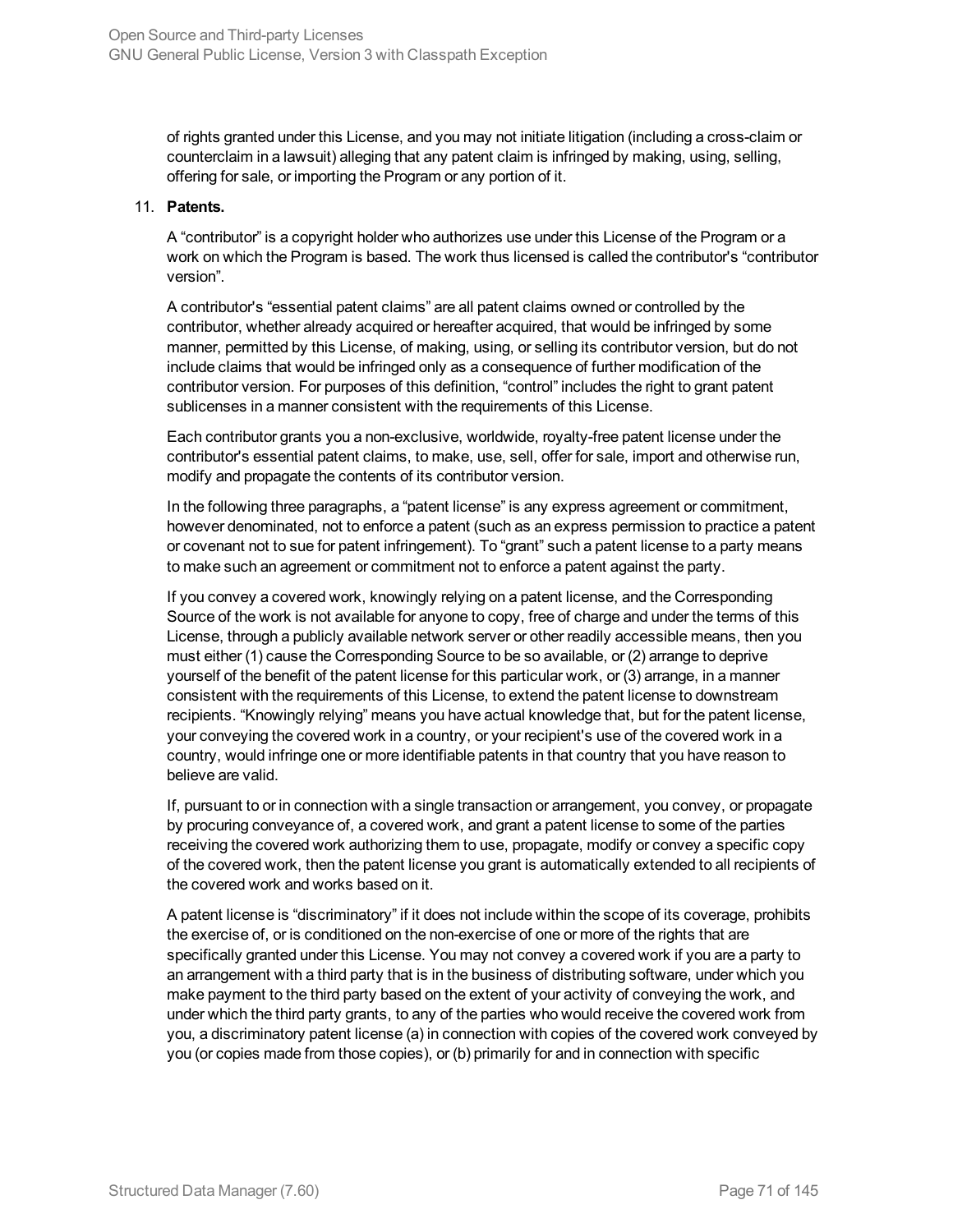products or compilations that contain the covered work, unless you entered into that arrangement, or that patent license was granted, prior to 28 March 2007.

Nothing in this License shall be construed as excluding or limiting any implied license or other defenses to infringement that may otherwise be available to you under applicable patent law.

#### 12. **No Surrender of Others' Freedom.**

If conditions are imposed on you (whether by court order, agreement or otherwise) that contradict the conditions of this License, they do not excuse you from the conditions of this License. If you cannot convey a covered work so as to satisfy simultaneously your obligations under this License and any other pertinent obligations, then as a consequence you may not convey it at all. For example, if you agree to terms that obligate you to collect a royalty for further conveying from those to whom you convey the Program, the only way you could satisfy both those terms and this License would be to refrain entirely from conveying the Program.

#### 13. **Use with the GNU Affero General Public License.**

Notwithstanding any other provision of this License, you have permission to link or combine any covered work with a work licensed under version 3 of the GNU Affero General Public License into a single combined work, and to convey the resulting work. The terms of this License will continue to apply to the part which is the covered work, but the special requirements of the GNU Affero General Public License, section 13, concerning interaction through a network will apply to the combination as such.

#### 14. **Revised Versions of this License.**

The Free Software Foundation may publish revised and/or new versions of the GNU General Public License from time to time. Such new versions will be similar in spirit to the present version, but may differ in detail to address new problems or concerns.

Each version is given a distinguishing version number. If the Program specifies that a certain numbered version of the GNU General Public License "or any later version" applies to it, you have the option of following the terms and conditions either of that numbered version or of any later version published by the Free Software Foundation. If the Program does not specify a version number of the GNU General Public License, you may choose any version ever published by the Free Software Foundation.

If the Program specifies that a proxy can decide which future versions of the GNU General Public License can be used, that proxy's public statement of acceptance of a version permanently authorizes you to choose that version for the Program.

Later license versions may give you additional or different permissions. However, no additional obligations are imposed on any author or copyright holder as a result of your choosing to follow a later version.

#### 15. **Disclaimer of Warranty.**

THERE IS NO WARRANTY FOR THE PROGRAM, TO THE EXTENT PERMITTED BY APPLICABLE LAW. EXCEPT WHEN OTHERWISE STATED IN WRITING THE COPYRIGHT HOLDERS AND/OR OTHER PARTIES PROVIDE THE PROGRAM "AS IS" WITHOUT WARRANTY OF ANY KIND, EITHER EXPRESSED OR IMPLIED, INCLUDING, BUT NOT LIMITED TO, THE IMPLIED WARRANTIES OF MERCHANTABILITY AND FITNESS FOR A PARTICULAR PURPOSE. THE ENTIRE RISK AS TO THE QUALITY AND PERFORMANCE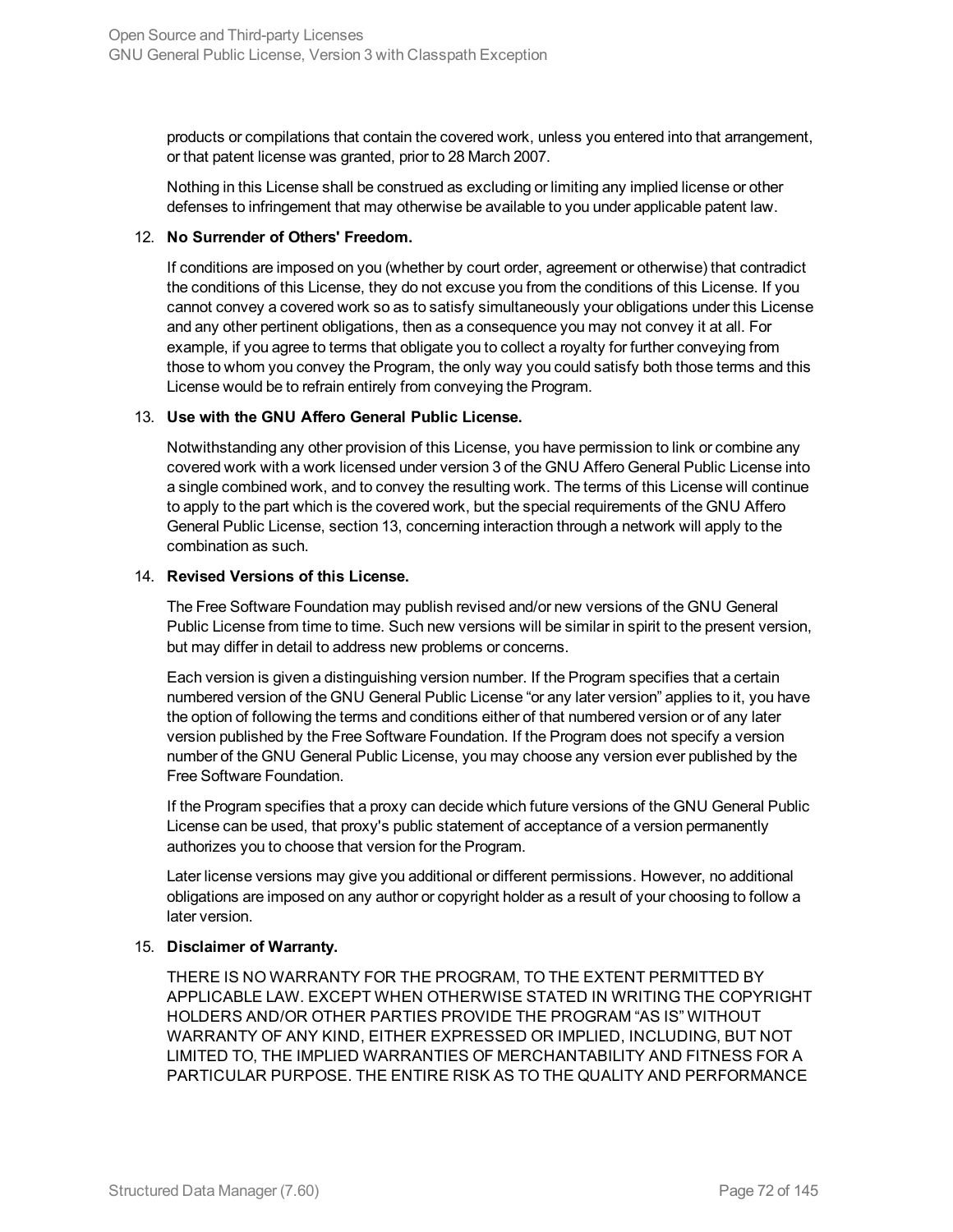OF THE PROGRAM IS WITH YOU. SHOULD THE PROGRAM PROVE DEFECTIVE, YOU ASSUME THE COST OF ALL NECESSARY SERVICING, REPAIR OR CORRECTION.

# 16. **Limitation of Liability.**

IN NO EVENT UNLESS REQUIRED BY APPLICABLE LAW OR AGREED TO IN WRITING WILL ANY COPYRIGHT HOLDER, OR ANY OTHER PARTY WHO MODIFIES AND/OR CONVEYS THE PROGRAM AS PERMITTED ABOVE, BE LIABLE TO YOU FOR DAMAGES, INCLUDING ANY GENERAL, SPECIAL, INCIDENTAL OR CONSEQUENTIAL DAMAGES ARISING OUT OF THE USE OR INABILITY TO USE THE PROGRAM (INCLUDING BUT NOT LIMITED TO LOSS OF DATA OR DATA BEING RENDERED INACCURATE OR LOSSES SUSTAINED BY YOU OR THIRD PARTIES OR A FAILURE OF THE PROGRAM TO OPERATE WITH ANY OTHER PROGRAMS), EVEN IF SUCH HOLDER OR OTHER PARTY HAS BEEN ADVISED OF THE POSSIBILITY OF SUCH DAMAGES.

# 17. **Interpretation of Sections 15 and 16.**

If the disclaimer of warranty and limitation of liability provided above cannot be given local legal effect according to their terms, reviewing courts shall apply local law that most closely approximates an absolute waiver of all civil liability in connection with the Program, unless a warranty or assumption of liability accompanies a copy of the Program in return for a fee.

#### END OF TERMS AND CONDITIONS

# **How to Apply These Terms to Your New Programs**

If you develop a new program, and you want it to be of the greatest possible use to the public, the best way to achieve this is to make it free software which everyone can redistribute and change under these terms.

To do so, attach the following notices to the program. It is safest to attach them to the start of each source file to most effectively state the exclusion of warranty; and each file should have at least the "copyright" line and a pointer to where the full notice is found.

<one line to give the program's name and a brief idea of what it does.> Copyright (C) <year> <name of author> This program is free software: you can redistribute it and/or modify it under the terms of the GNU General Public License as published by the Free Software Foundation, either version 3 of the License, or (at your option) any later version. This program is distributed in the hope that it will be useful, but WITHOUT ANY WARRANTY; without even the implied warranty of MERCHANTABILITY or FITNESS FOR A PARTICULAR PURPOSE. See the GNU General Public License for more details. You should have received a copy of the GNU General Public License along with this program. If not, see <http://www.gnu.org/licenses/>.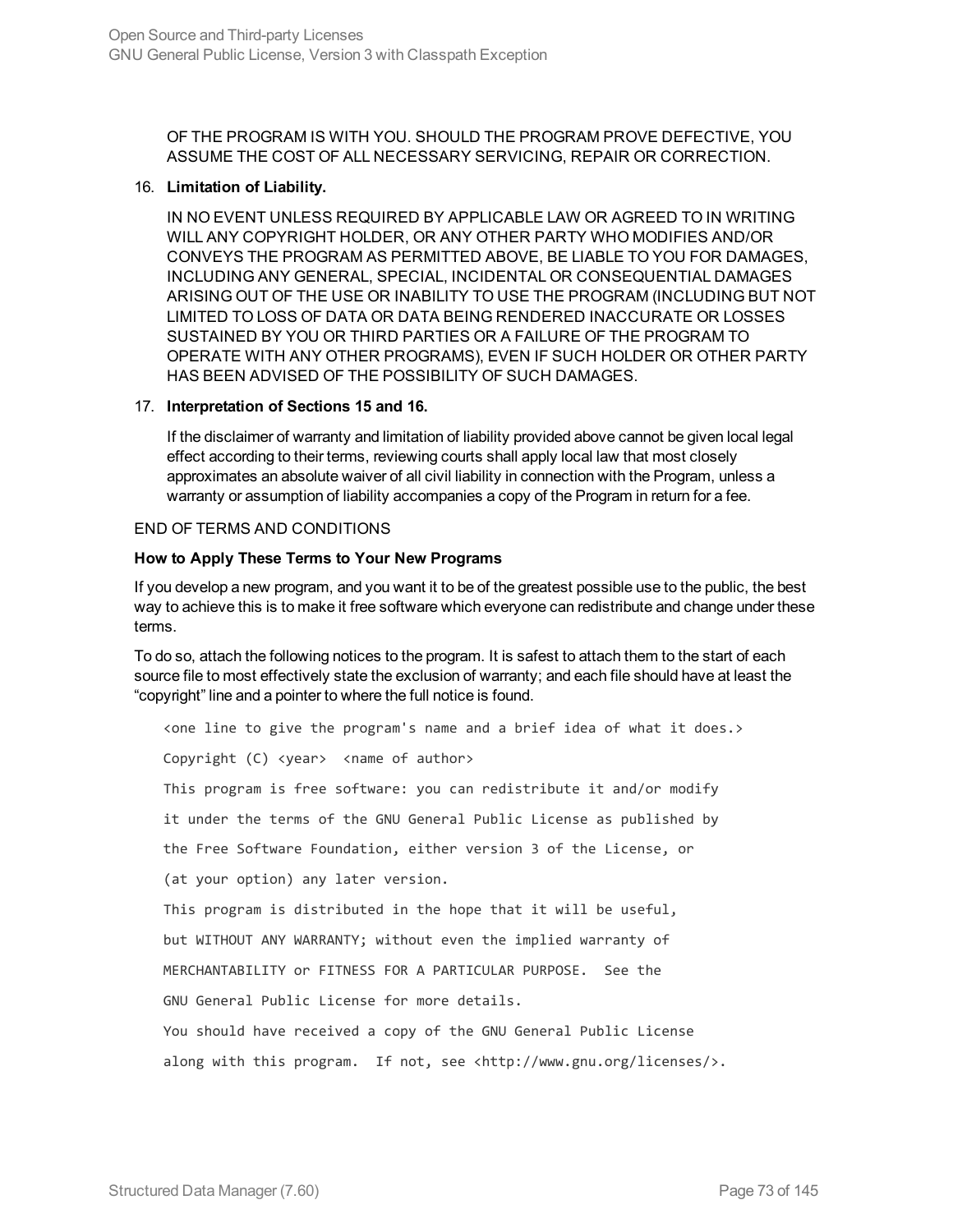Also add information on how to contact you by electronic and paper mail.

If the program does terminal interaction, make it output a short notice like this when it starts in an interactive mode:

<program> Copyright (C) <year> <name of author> This program comes with ABSOLUTELY NO WARRANTY; for details type `show w'. This is free software, and you are welcome to redistribute it under certain conditions; type `show c' for details.

The hypothetical commands `show w' and `show c' should show the appropriate parts of the General Public License. Of course, your program's commands might be different; for a GUI interface, you would use an "about box".

You should also get your employer (if you work as a programmer) or school, if any, to sign a "copyright disclaimer" for the program, if necessary. For more information on this, and how to apply and follow the GNU GPL, see <<http://www.gnu.org/licenses/>>.

The GNU General Public License does not permit incorporating your program into proprietary programs. If your program is a subroutine library, you may consider it more useful to permit linking proprietary applications with the library. If this is what you want to do, use the GNU Lesser General Public License instead of this License. But first, please read [<http://www.gnu.org/philosophy/why-not-lgpl.html](http://www.gnu.org/philosophy/why-not-lgpl.html)>.

# **"CLASSPATH" EXCEPTION TO THE GPL**

Linking this library statically or dynamically with other modules is making a combined work based on this library. Thus, the terms and conditions of the GNU General Public License cover the whole combination.

As a special exception, the copyright holders of this library give you permission to link this library with independent modules to produce an executable, regardless of the license terms of these independent modules, and to copy and distribute the resulting executable under terms of your choice, provided that you also meet, for each linked independent module, the terms and conditions of the license of that module. An independent module is a module which is not derived from or based on this library. If you modify this library, you may extend this exception to your version of the library, but you are not obligated to do so. If you do not wish to do so, delete this exception statement from your version.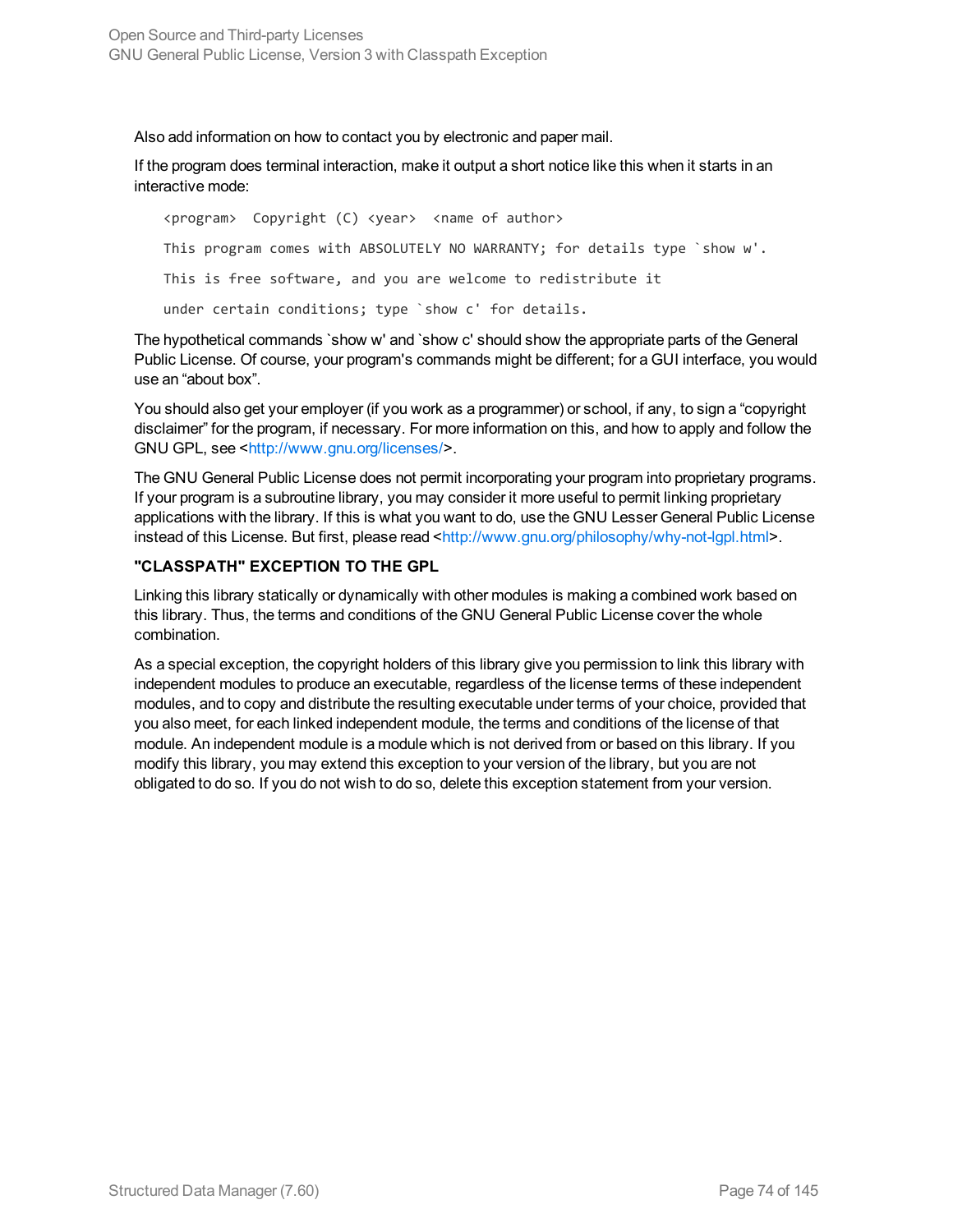# **GNU Lesser General Public License, Version 2.1**

Micro Focus acknowledges the redistribution of the following open source components that are provided under the following license:

- $\bullet$  codelibs-jhighlight  $(1.0.1)$
- $\bullet$  findbugs  $(3.0.0)$
- $\bullet$  flying-saucer-core  $(9.1.1)$
- $\bullet$  flying-saucer-log4j (9.1.1)
- $\bullet$  flying-saucer-pdf  $(9.1.1)$
- hibernate-core  $(5.0.11$ . Final)
- $\bullet$  hibernate-ehcache (5.0.11. Final)
- hibernate-hibernate-commons-annotations (5.0.1)
- $\bullet$  incors-kunststoff-lookandfeel (2.0.2)
- $\bullet$  itext-itextpdf (2.1.7)
- jna  $(4.1.0)$
- $\bullet$  jsr305 (3.0.0)

# **GNU LESSER GENERAL PUBLIC LICENSE**

Version 2.1, February 1999

Copyright (C) 1991, 1999 Free Software Foundation, Inc. 51 Franklin Street, Fifth Floor, Boston, MA 02110-1301 USA

Everyone is permitted to copy and distribute verbatim copies of this license document, but changing it is not allowed.

[This is the first released version of the Lesser GPL. It also counts as the successor of the GNU Library Public License, version 2, hence the version number 2.1.]

#### **Preamble**

The licenses for most software are designed to take away your freedom to share and change it. By contrast, the GNU General Public Licenses are intended to guarantee your freedom to share and change free software--to make sure the software is free for all its users.

This license, the Lesser General Public License, applies to some specially designated software packages--typically libraries--of the Free Software Foundation and other authors who decide to use it. You can use it too, but we suggest you first think carefully about whether this license or the ordinary General Public License is the better strategy to use in any particular case, based on the explanations below.

When we speak of free software, we are referring to freedom of use, not price. Our General Public Licenses are designed to make sure that you have the freedom to distribute copies of free software (and charge for this service if you wish); that you receive source code or can get it if you want it; that you can change the software and use pieces of it in new free programs; and that you are informed that you can do these things.

To protect your rights, we need to make restrictions that forbid distributors to deny you these rights or to ask you to surrender these rights. These restrictions translate to certain responsibilities for you if you distribute copies of the library or if you modify it.

For example, if you distribute copies of the library, whether gratis or for a fee, you must give the recipients all the rights that we gave you. You must make sure that they, too, receive or can get the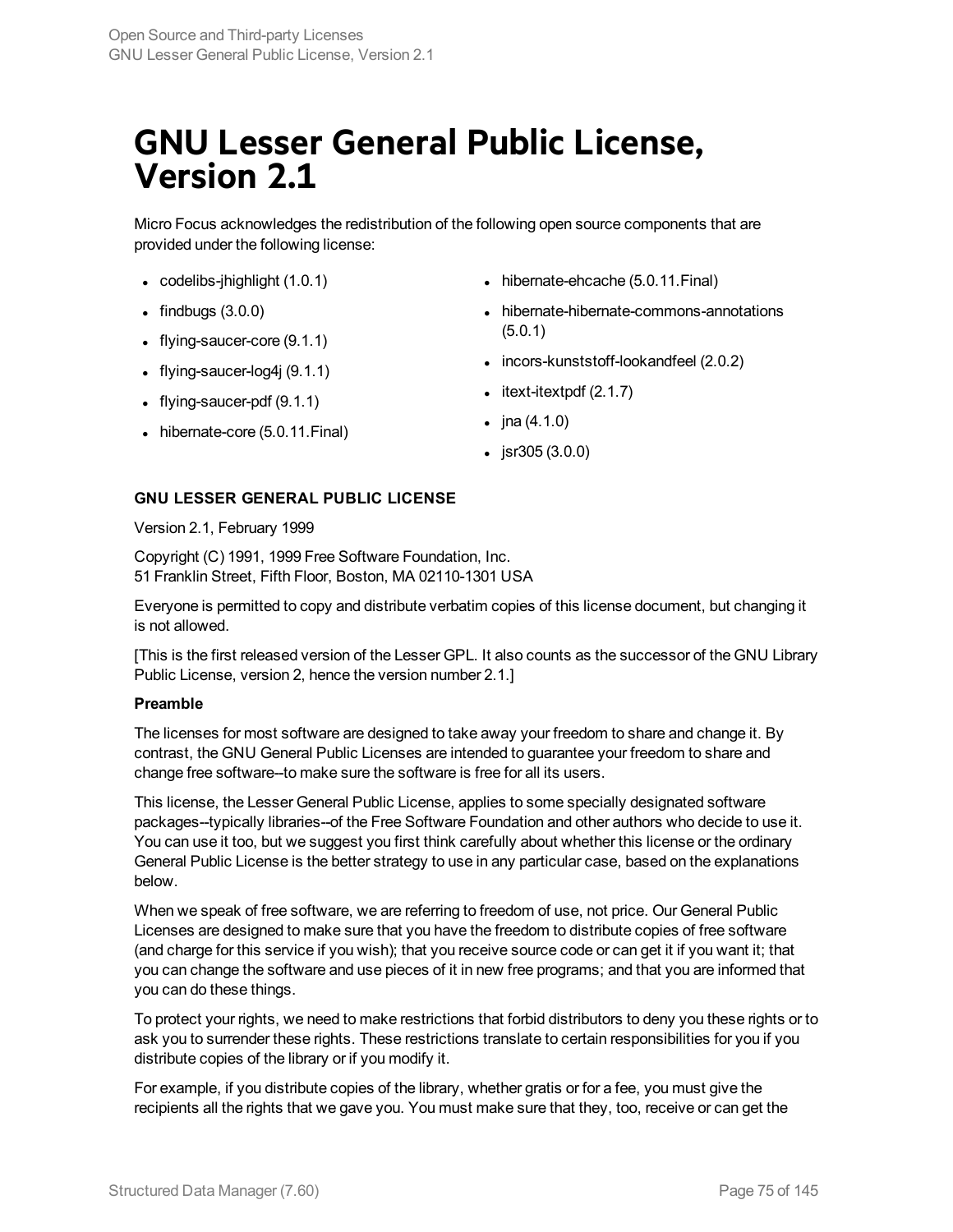source code. If you link other code with the library, you must provide complete object files to the recipients, so that they can relink them with the library after making changes to the library and recompiling it. And you must show them these terms so they know their rights.

We protect your rights with a two-step method: (1) we copyright the library, and (2) we offer you this license, which gives you legal permission to copy, distribute and/or modify the library.

To protect each distributor, we want to make it very clear that there is no warranty for the free library. Also, if the library is modified by someone else and passed on, the recipients should know that what they have is not the original version, so that the original author's reputation will not be affected by problems that might be introduced by others.

Finally, software patents pose a constant threat to the existence of any free program. We wish to make sure that a company cannot effectively restrict the users of a free program by obtaining a restrictive license from a patent holder. Therefore, we insist that any patent license obtained for a version of the library must be consistent with the full freedom of use specified in this license.

Most GNU software, including some libraries, is covered by the ordinary GNU General Public License. This license, the GNU Lesser General Public License, applies to certain designated libraries, and is quite different from the ordinary General Public License. We use this license for certain libraries in order to permit linking those libraries into non-free programs.

When a program is linked with a library, whether statically or using a shared library, the combination of the two is legally speaking a combined work, a derivative of the original library. The ordinary General Public License therefore permits such linking only if the entire combination fits its criteria of freedom. The Lesser General Public License permits more lax criteria for linking other code with the library.

We call this license the "Lesser" General Public License because it does Less to protect the user's freedom than the ordinary General Public License. It also provides other free software developers Less of an advantage over competing non-free programs. These disadvantages are the reason we use the ordinary General Public License for many libraries. However, the Lesser license provides advantages in certain special circumstances.

For example, on rare occasions, there may be a special need to encourage the widest possible use of a certain library, so that it becomes a de-facto standard. To achieve this, non-free programs must be allowed to use the library. A more frequent case is that a free library does the same job as widely used non-free libraries. In this case, there is little to gain by limiting the free library to free software only, so we use the Lesser General Public License.

In other cases, permission to use a particular library in non-free programs enables a greater number of people to use a large body of free software. For example, permission to use the GNU C Library in nonfree programs enables many more people to use the whole GNU operating system, as well as its variant, the GNU/Linux operating system.

Although the Lesser General Public License is Less protective of the users' freedom, it does ensure that the user of a program that is linked with the Library has the freedom and the wherewithal to run that program using a modified version of the Library.

The precise terms and conditions for copying, distribution and modification follow. Pay close attention to the difference between a "work based on the library" and a "work that uses the library". The former contains code derived from the library, whereas the latter must be combined with the library in order to run.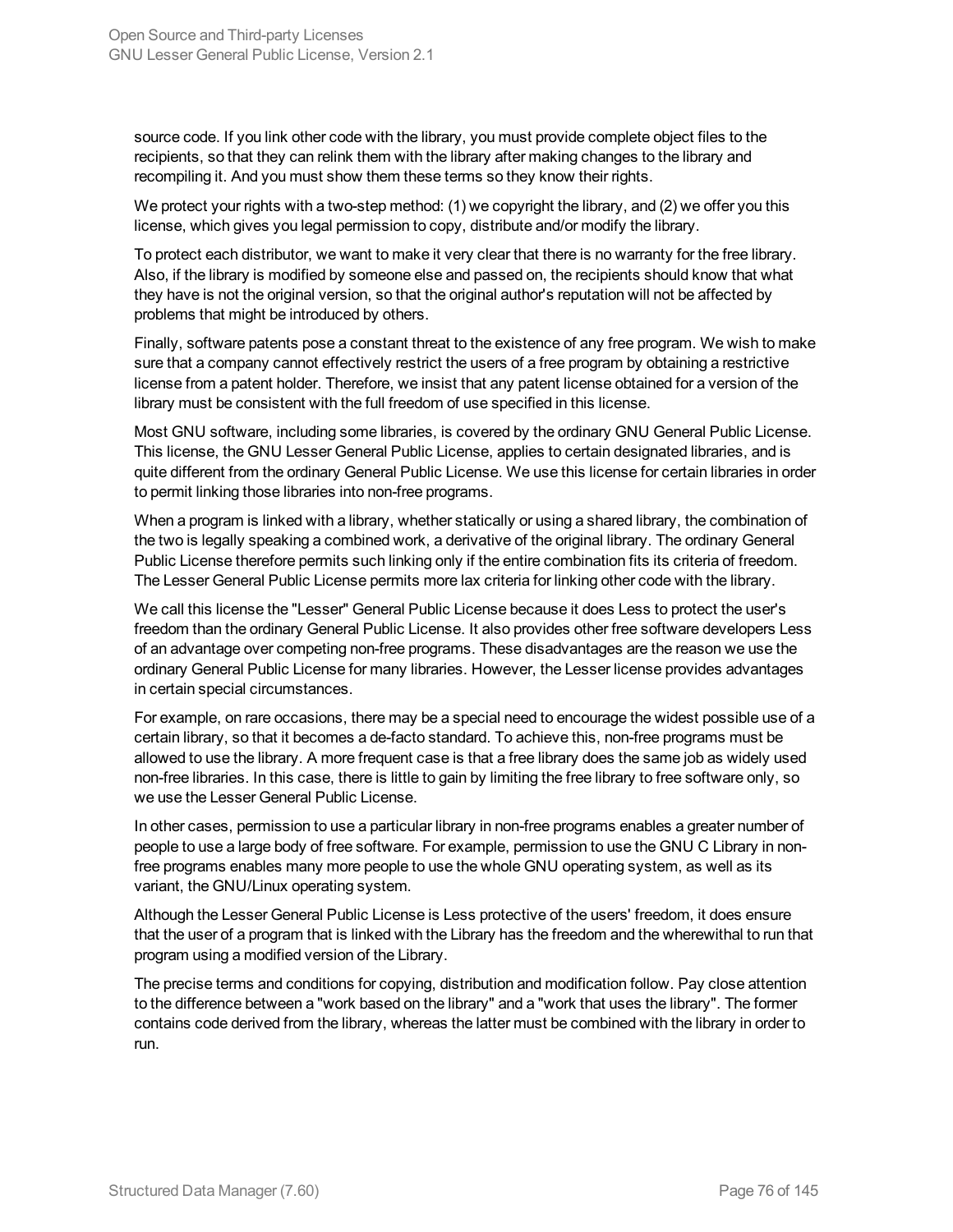# TERMS AND CONDITIONS FOR COPYING, DISTRIBUTION AND MODIFICATION

0. This License Agreement applies to any software library or other program which contains a notice placed by the copyright holder or other authorized party saying it may be distributed under the terms of this Lesser General Public License (also called "this License"). Each licensee is addressed as "you".

A "library" means a collection of software functions and/or data prepared so as to be conveniently linked with application programs (which use some of those functions and data) to form executables.

The "Library", below, refers to any such software library or work which has been distributed under these terms. A "work based on the Library" means either the Library or any derivative work under copyright law: that is to say, a work containing the Library or a portion of it, either verbatim or with modifications and/or translated straightforwardly into another language. (Hereinafter, translation is included without limitation in the term "modification".)

"Source code" for a work means the preferred form of the work for making modifications to it. For a library, complete source code means all the source code for all modules it contains, plus any associated interface definition files, plus the scripts used to control compilation and installation of the library.

Activities other than copying, distribution and modification are not covered by this License; they are outside its scope. The act of running a program using the Library is not restricted, and output from such a program is covered only if its contents constitute a work based on the Library (independent of the use of the Library in a tool for writing it). Whether that is true depends on what the Library does and what the program that uses the Library does.

1. You may copy and distribute verbatim copies of the Library's complete source code as you receive it, in any medium, provided that you conspicuously and appropriately publish on each copy an appropriate copyright notice and disclaimer of warranty; keep intact all the notices that refer to this License and to the absence of any warranty; and distribute a copy of this License along with the Library.

You may charge a fee for the physical act of transferring a copy, and you may at your option offer warranty protection in exchange for a fee.

2. You may modify your copy or copies of the Library or any portion of it, thus forming a work based on the Library, and copy and distribute such modifications or work under the terms of Section 1 above, provided that you also meet all of these conditions:

a) The modified work must itself be a software library.

b) You must cause the files modified to carry prominent notices stating that you changed the files and the date of any change.

c) You must cause the whole of the work to be licensed at no charge to all third parties under the terms of this License.

d) If a facility in the modified Library refers to a function or a table of data to be supplied by an application program that uses the facility, other than as an argument passed when the facility is invoked, then you must make a good faith effort to ensure that, in the event an application does not supply such function or table, the facility still operates, and performs whatever part of its purpose remains meaningful.

(For example, a function in a library to compute square roots has a purpose that is entirely well-defined independent of the application. Therefore, Subsection 2d requires that any application-supplied function or table used by this function must be optional: if the application does not supply it, the square root function must still compute square roots.)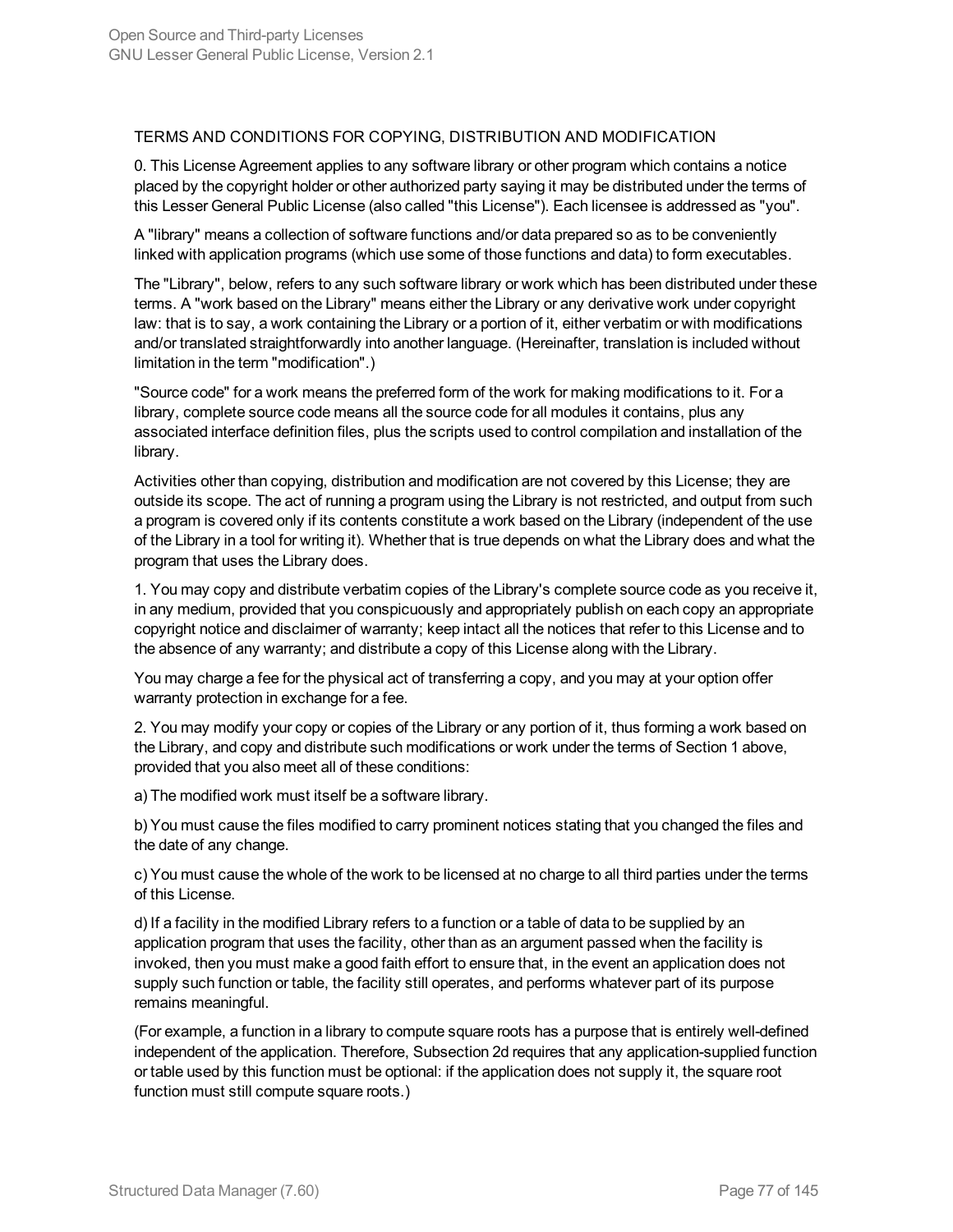These requirements apply to the modified work as a whole. If identifiable sections of that work are not derived from the Library, and can be reasonably considered independent and separate works in themselves, then this License, and its terms, do not apply to those sections when you distribute them as separate works. But when you distribute the same sections as part of a whole which is a work based on the Library, the distribution of the whole must be on the terms of this License, whose permissions for other licensees extend to the entire whole, and thus to each and every part regardless of who wrote it.

Thus, it is not the intent of this section to claim rights or contest your rights to work written entirely by you; rather, the intent is to exercise the right to control the distribution of derivative or collective works based on the Library.

In addition, mere aggregation of another work not based on the Library with the Library (or with a work based on the Library) on a volume of a storage or distribution medium does not bring the other work under the scope of this License.

3. You may opt to apply the terms of the ordinary GNU General Public License instead of this License to a given copy of the Library. To do this, you must alter all the notices that refer to this License, so that they refer to the ordinary GNU General Public License, version 2, instead of to this License. (If a newer version than version 2 of the ordinary GNU General Public License has appeared, then you can specify that version instead if you wish.) Do not make any other change in these notices.

Once this change is made in a given copy, it is irreversible for that copy, so the ordinary GNU General Public License applies to all subsequent copies and derivative works made from that copy.

This option is useful when you wish to copy part of the code of the Library into a program that is not a library.

4. You may copy and distribute the Library (or a portion or derivative of it, under Section 2) in object code or executable form under the terms of Sections 1 and 2 above provided that you accompany it with the complete corresponding machine-readable source code, which must be distributed under the terms of Sections 1 and 2 above on a medium customarily used for software interchange.

If distribution of object code is made by offering access to copy from a designated place, then offering equivalent access to copy the source code from the same place satisfies the requirement to distribute the source code, even though third parties are not compelled to copy the source along with the object code.

5. A program that contains no derivative of any portion of the Library, but is designed to work with the Library by being compiled or linked with it, is called a "work that uses the Library". Such a work, in isolation, is not a derivative work of the Library, and therefore falls outside the scope of this License.

However, linking a "work that uses the Library" with the Library creates an executable that is a derivative of the Library (because it contains portions of the Library), rather than a "work that uses the library". The executable is therefore covered by this License. Section 6 states terms for distribution of such executables.

When a "work that uses the Library" uses material from a header file that is part of the Library, the object code for the work may be a derivative work of the Library even though the source code is not. Whether this is true is especially significant if the work can be linked without the Library, or if the work is itself a library. The threshold for this to be true is not precisely defined by law.

If such an object file uses only numerical parameters, data structure layouts and accessors, and small macros and small inline functions (ten lines or less in length), then the use of the object file is unrestricted, regardless of whether it is legally a derivative work. (Executables containing this object code plus portions of the Library will still fall under Section 6.)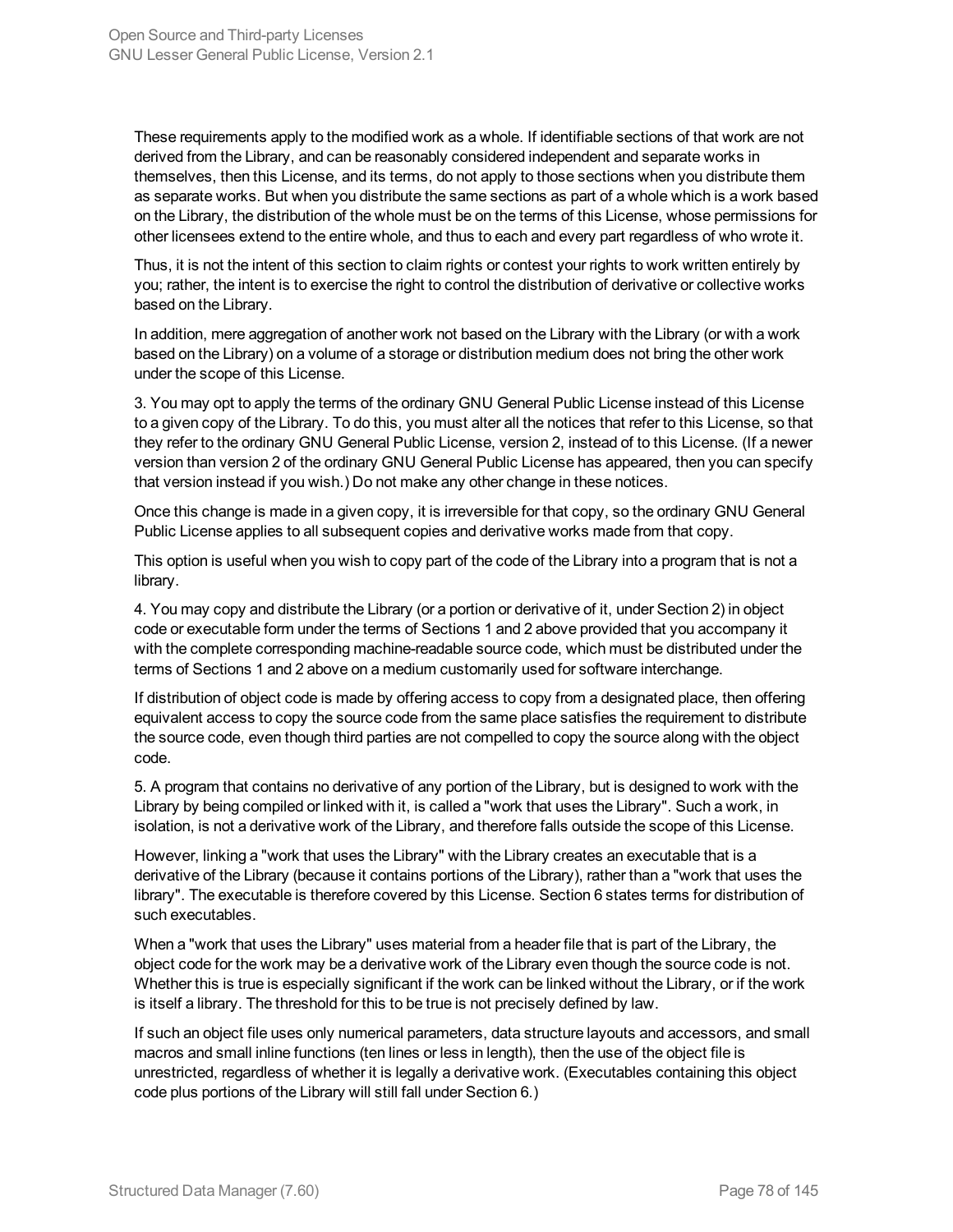Otherwise, if the work is a derivative of the Library, you may distribute the object code for the work under the terms of Section 6. Any executables containing that work also fall under Section 6, whether or not they are linked directly with the Library itself.

6. As an exception to the Sections above, you may also combine or link a "work that uses the Library" with the Library to produce a work containing portions of the Library, and distribute that work under terms of your choice, provided that the terms permit modification of the work for the customer's own use and reverse engineering for debugging such modifications.

You must give prominent notice with each copy of the work that the Library is used in it and that the Library and its use are covered by this License. You must supply a copy of this License. If the work during execution displays copyright notices, you must include the copyright notice for the Library among them, as well as a reference directing the user to the copy of this License. Also, you must do one of these things:

a) Accompany the work with the complete corresponding machine-readable source code for the Library including whatever changes were used in the work (which must be distributed under Sections 1 and 2 above); and, if the work is an executable linked with the Library, with the complete machine-readable "work that uses the Library", as object code and/or source code, so that the user can modify the Library and then relink to produce a modified executable containing the modified Library. (It is understood that the user who changes the contents of definitions files in the Library will not necessarily be able to recompile the application to use the modified definitions.)

b) Use a suitable shared library mechanism for linking with the Library. A suitable mechanism is one that (1) uses at run time a copy of the library already present on the user's computer system, rather than copying library functions into the executable, and (2) will operate properly with a modified version of the library, if the user installs one, as long as the modified version is interface-compatible with the version that the work was made with.

c) Accompany the work with a written offer, valid for at least three years, to give the same user the materials specified in Subsection 6a, above, for a charge no more than the cost of performing this distribution.

d) If distribution of the work is made by offering access to copy from a designated place, offer equivalent access to copy the above specified materials from the same place.

e) Verify that the user has already received a copy of these materials or that you have already sent this user a copy.

For an executable, the required form of the "work that uses the Library" must include any data and utility programs needed for reproducing the executable from it. However, as a special exception, the materials to be distributed need not include anything that is normally distributed (in either source or binary form) with the major components (compiler, kernel, and so on) of the operating system on which the executable runs, unless that component itself accompanies the executable.

It may happen that this requirement contradicts the license restrictions of other proprietary libraries that do not normally accompany the operating system. Such a contradiction means you cannot use both them and the Library together in an executable that you distribute.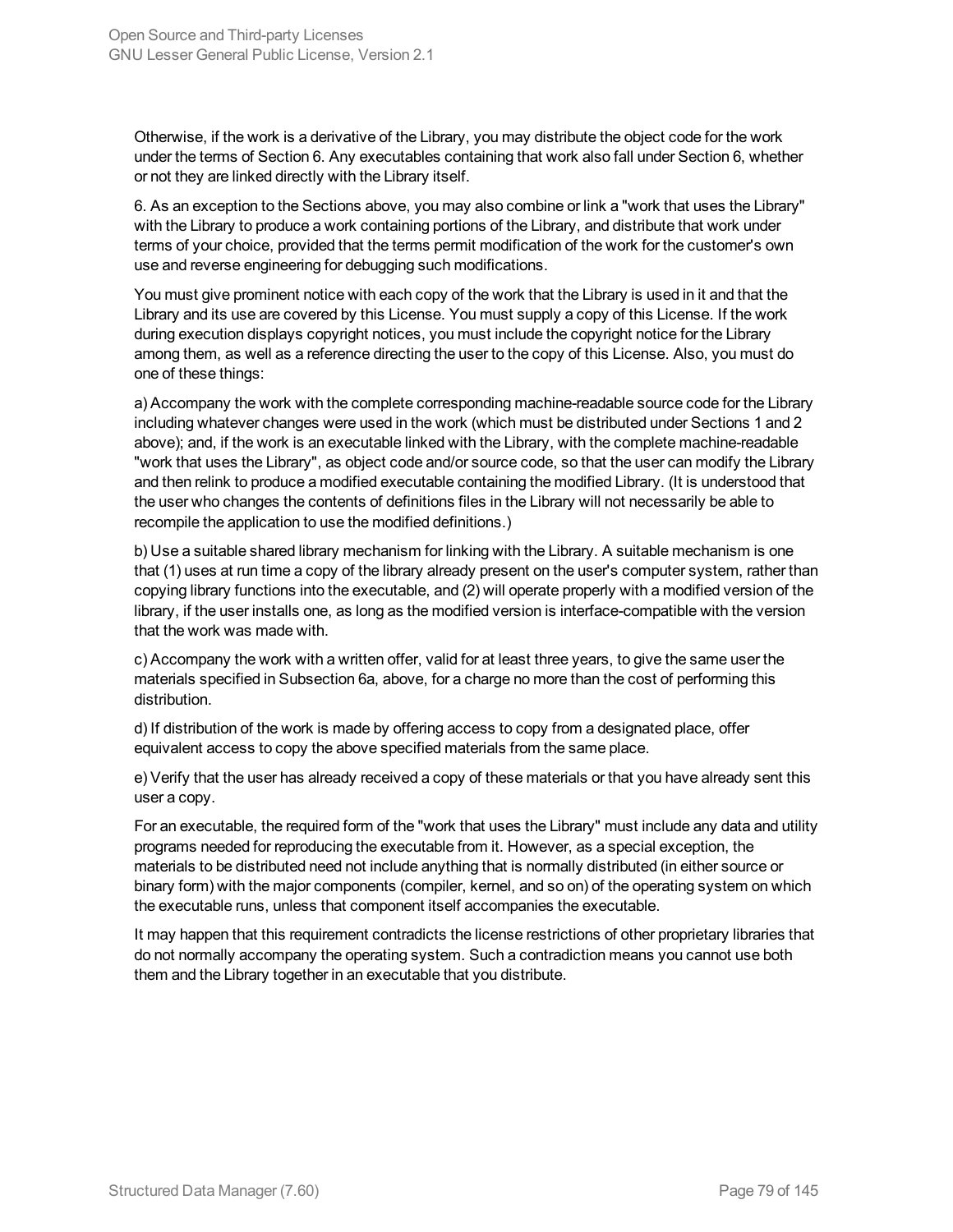7. You may place library facilities that are a work based on the Library side-by-side in a single library together with other library facilities not covered by this License, and distribute such a combined library, provided that the separate distribution of the work based on the Library and of the other library facilities is otherwise permitted, and provided that you do these two things:

a) Accompany the combined library with a copy of the same work based on the Library, uncombined with any other library facilities. This must be distributed under the terms of the Sections above.

b) Give prominent notice with the combined library of the fact that part of it is a work based on the Library, and explaining where to find the accompanying uncombined form of the same work.

8. You may not copy, modify, sublicense, link with, or distribute the Library except as expressly provided under this License. Any attempt otherwise to copy, modify, sublicense, link with, or distribute the Library is void, and will automatically terminate your rights under this License. However, parties who have received copies, or rights, from you under this License will not have their licenses terminated so long as such parties remain in full compliance.

9. You are not required to accept this License, since you have not signed it. However, nothing else grants you permission to modify or distribute the Library or its derivative works. These actions are prohibited by law if you do not accept this License. Therefore, by modifying or distributing the Library (or any work based on the Library), you indicate your acceptance of this License to do so, and all its terms and conditions for copying, distributing or modifying the Library or works based on it.

10. Each time you redistribute the Library (or any work based on the Library), the recipient automatically receives a license from the original licensor to copy, distribute, link with or modify the Library subject to these terms and conditions. You may not impose any further restrictions on the recipients' exercise of the rights granted herein. You are not responsible for enforcing compliance by third parties with this License.

11. If, as a consequence of a court judgment or allegation of patent infringement or for any other reason (not limited to patent issues), conditions are imposed on you (whether by court order, agreement or otherwise) that contradict the conditions of this License, they do not excuse you from the conditions of this License. If you cannot distribute so as to satisfy simultaneously your obligations under this License and any other pertinent obligations, then as a consequence you may not distribute the Library at all. For example, if a patent license would not permit royalty-free redistribution of the Library by all those who receive copies directly or indirectly through you, then the only way you could satisfy both it and this License would be to refrain entirely from distribution of the Library.

If any portion of this section is held invalid or unenforceable under any particular circumstance, the balance of the section is intended to apply, and the section as a whole is intended to apply in other circumstances.

It is not the purpose of this section to induce you to infringe any patents or other property right claims or to contest validity of any such claims; this section has the sole purpose of protecting the integrity of the free software distribution system which is implemented by public license practices. Many people have made generous contributions to the wide range of software distributed through that system in reliance on consistent application of that system; it is up to the author/donor to decide if he or she is willing to distribute software through any other system and a licensee cannot impose that choice.

This section is intended to make thoroughly clear what is believed to be a consequence of the rest of this License.

12. If the distribution and/or use of the Library is restricted in certain countries either by patents or by copyrighted interfaces, the original copyright holder who places the Library under this License may add an explicit geographical distribution limitation excluding those countries, so that distribution is permitted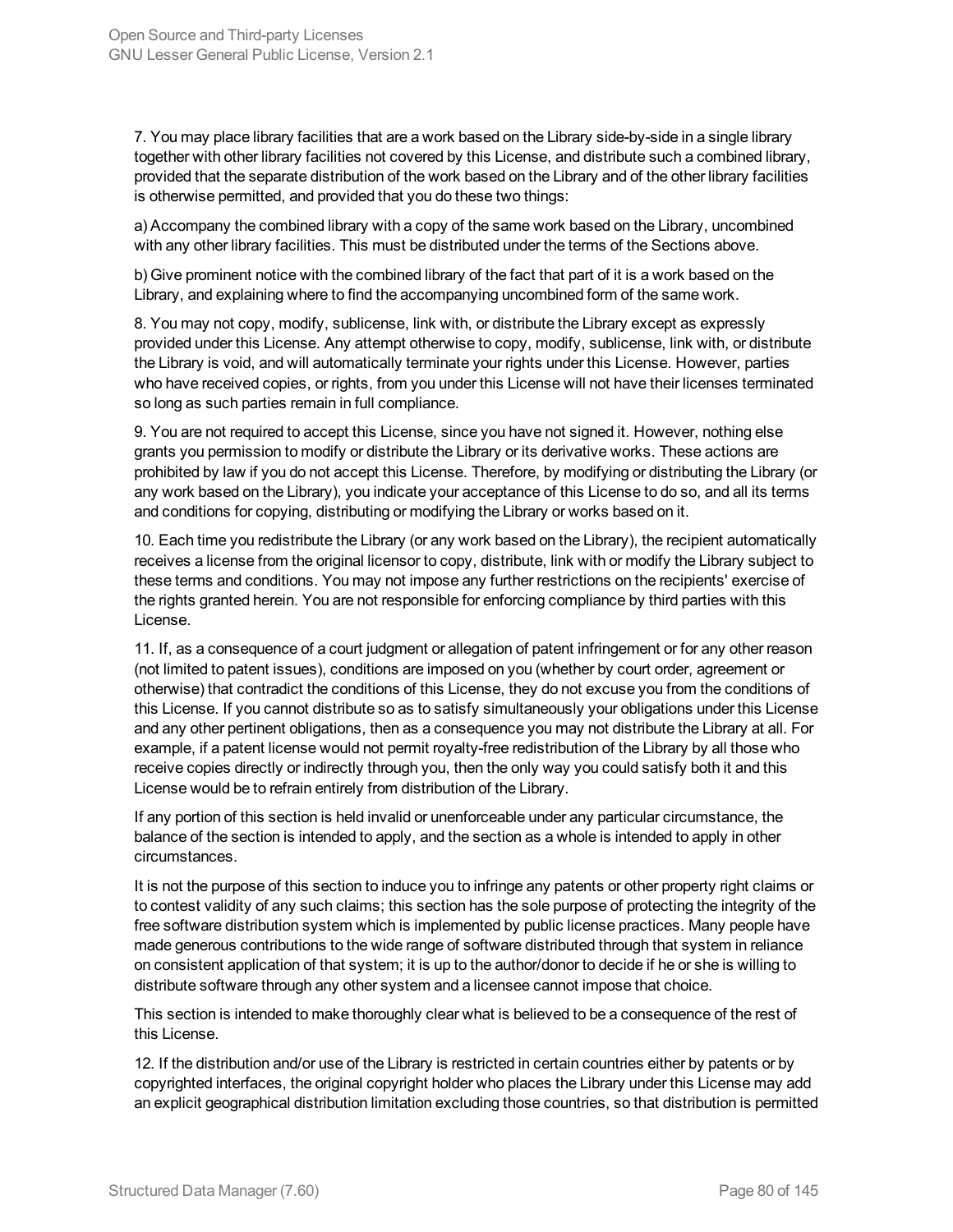only in or among countries not thus excluded. In such case, this License incorporates the limitation as if written in the body of this License.

13. The Free Software Foundation may publish revised and/or new versions of the Lesser General Public License from time to time. Such new versions will be similar in spirit to the present version, but may differ in detail to address new problems or concerns.

Each version is given a distinguishing version number. If the Library specifies a version number of this License which applies to it and "any later version", you have the option of following the terms and conditions either of that version or of any later version published by the Free Software Foundation. If the Library does not specify a license version number, you may choose any version ever published by the Free Software Foundation.

14. If you wish to incorporate parts of the Library into other free programs whose distribution conditions are incompatible with these, write to the author to ask for permission. For software which is copyrighted by the Free Software Foundation, write to the Free Software Foundation; we sometimes make exceptions for this. Our decision will be guided by the two goals of preserving the free status of all derivatives of our free software and of promoting the sharing and reuse of software generally.

# **NO WARRANTY**

15. BECAUSE THE LIBRARY IS LICENSED FREE OF CHARGE, THERE IS NO WARRANTY FOR THE LIBRARY, TO THE EXTENT PERMITTED BY APPLICABLE LAW. EXCEPT WHEN OTHERWISE STATED IN WRITING THE COPYRIGHT HOLDERS AND/OR OTHER PARTIES PROVIDE THE LIBRARY "AS IS" WITHOUT WARRANTY OF ANY KIND, EITHER EXPRESSED OR IMPLIED, INCLUDING, BUT NOT LIMITED TO, THE IMPLIED WARRANTIES OF MERCHANTABILITY AND FITNESS FOR A PARTICULAR PURPOSE. THE ENTIRE RISK AS TO THE QUALITY AND PERFORMANCE OF THE LIBRARY IS WITH YOU. SHOULD THE LIBRARY PROVE DEFECTIVE, YOU ASSUME THE COST OF ALL NECESSARY SERVICING, REPAIR OR CORRECTION.

16. IN NO EVENT UNLESS REQUIRED BY APPLICABLE LAW OR AGREED TO IN WRITING WILL ANY COPYRIGHT HOLDER, OR ANY OTHER PARTY WHO MAY MODIFY AND/OR REDISTRIBUTE THE LIBRARY AS PERMITTED ABOVE, BE LIABLE TO YOU FOR DAMAGES, INCLUDING ANY GENERAL, SPECIAL, INCIDENTAL OR CONSEQUENTIAL DAMAGES ARISING OUT OF THE USE OR INABILITY TO USE THE LIBRARY (INCLUDING BUT NOT LIMITED TO LOSS OF DATA OR DATA BEING RENDERED INACCURATE OR LOSSES SUSTAINED BY YOU OR THIRD PARTIES OR A FAILURE OF THE LIBRARY TO OPERATE WITH ANY OTHER SOFTWARE), EVEN IF SUCH HOLDER OR OTHER PARTY HAS BEEN ADVISED OF THE POSSIBILITY OF SUCH DAMAGES.

END OF TERMS AND CONDITIONS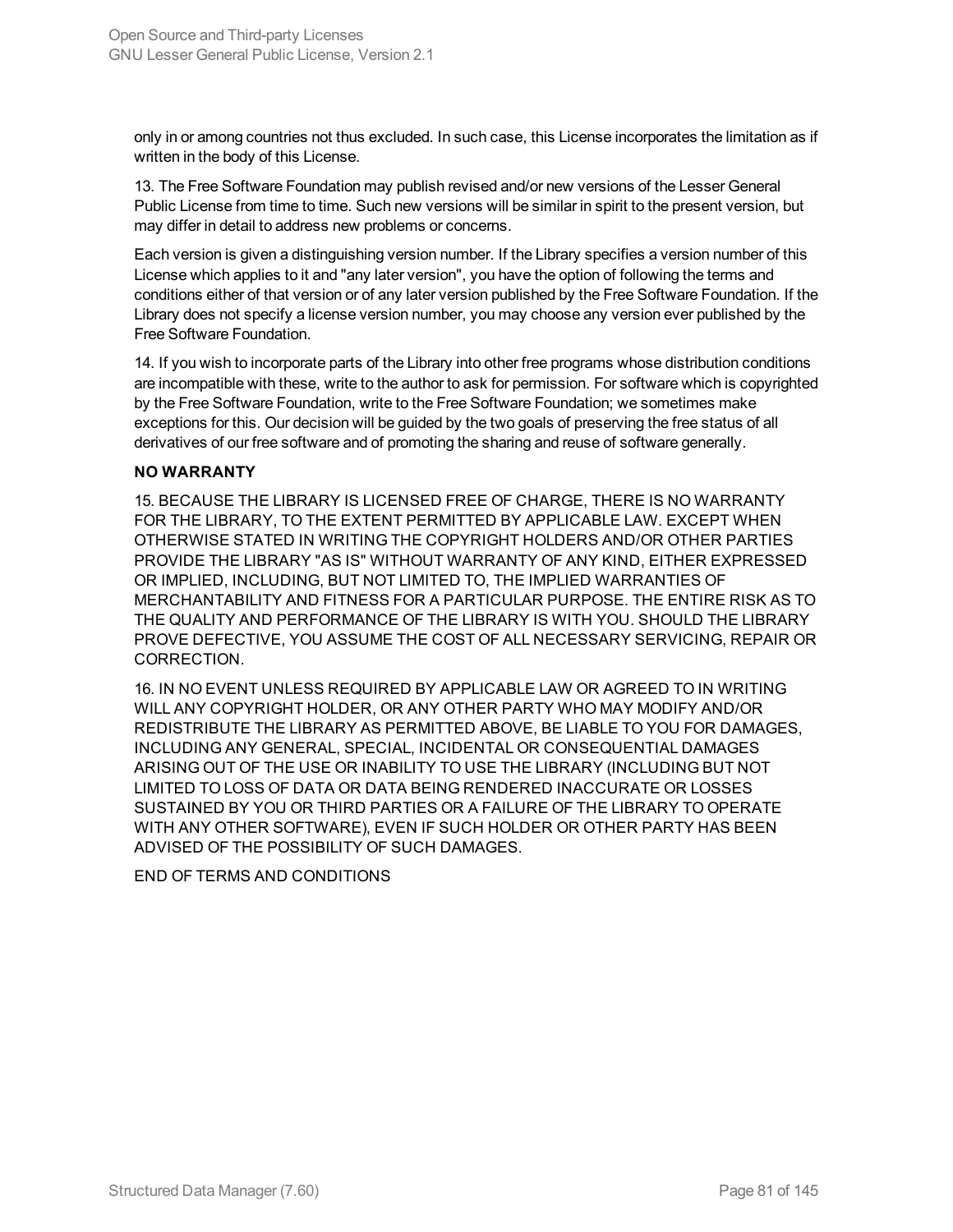# **GNU Lesser General Public License, Version 3**

Micro Focus acknowledges the redistribution of the following open source components that are provided under the following license:

- 
- c3p0 (0.9.1.1) **a** org.apache.xmlbeans.xmlbeans (2.6.0)

# **GNU LESSER GENERAL PUBLIC LICENSE**

# Version 3, 29 June 2007

Copyright (C) 2007 Free Software Foundation, Inc. <http://fsf.org/>

Everyone is permitted to copy and distribute verbatim copies of this license document, but changing it is not allowed.

This version of the GNU Lesser General Public License incorporates the terms and conditions of version 3 of the GNU General Public License, supplemented by the additional permissions listed below.

# 0. **Additional Definitions.**

As used herein, "this License" refers to version 3 of the GNU Lesser General Public License, and the "GNU GPL" refers to version 3 of the GNU General Public License.

"The Library" refers to a covered work governed by this License, other than an Application or a Combined Work as defined below.

An "Application" is any work that makes use of an interface provided by the Library, but which is not otherwise based on the Library. Defining a subclass of a class defined by the Library is deemed a mode of using an interface provided by the Library.

A "Combined Work" is a work produced by combining or linking an Application with the Library. The particular version of the Library with which the Combined Work was made is also called the "Linked Version".

The "Minimal Corresponding Source" for a Combined Work means the Corresponding Source for the Combined Work, excluding any source code for portions of the Combined Work that, considered in isolation, are based on the Application, and not on the Linked Version.

The "Corresponding Application Code" for a Combined Work means the object code and/or source code for the Application, including any data and utility programs needed for reproducing the Combined Work from the Application, but excluding the System Libraries of the Combined Work.

# 1. **Exception to Section 3 of the GNU GPL.**

You may convey a covered work under sections 3 and 4 of this License without being bound by section 3 of the GNU GPL.

# 2. **Conveying Modified Versions.**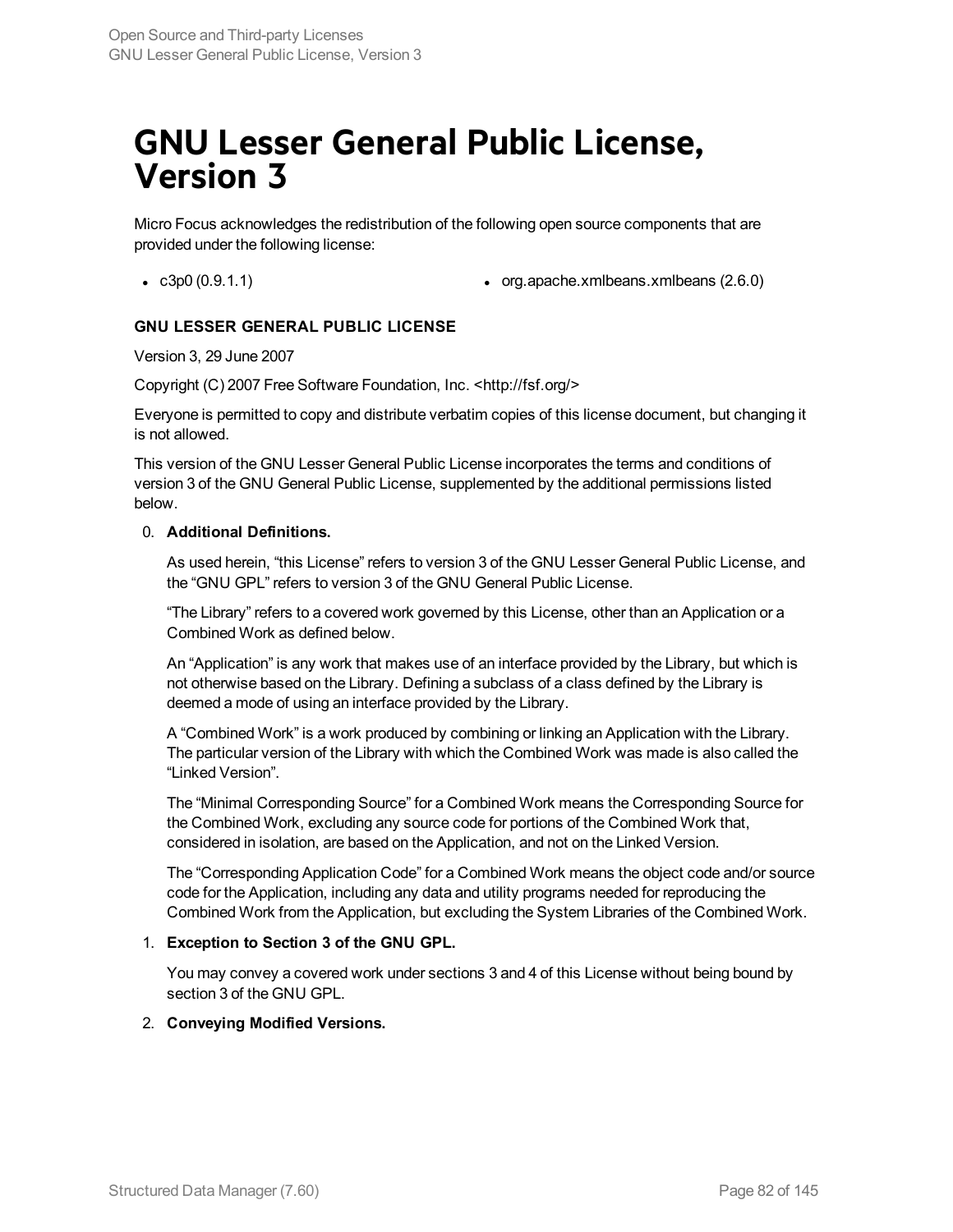If you modify a copy of the Library, and, in your modifications, a facility refers to a function or data to be supplied by an Application that uses the facility (other than as an argument passed when the facility is invoked), then you may convey a copy of the modified version:

- a. under this License, provided that you make a good faith effort to ensure that, in the event an Application does not supply the function or data, the facility still operates, and performs whatever part of its purpose remains meaningful, or
- b. under the GNU GPL, with none of the additional permissions of this License applicable to that copy.

# 3. **Object Code Incorporating Material from Library Header Files.**

The object code form of an Application may incorporate material from a header file that is part of the Library. You may convey such object code under terms of your choice, provided that, if the incorporated material is not limited to numerical parameters, data structure layouts and accessors, or small macros, inline functions and templates (ten or fewer lines in length), you do both of the following:

- a. Give prominent notice with each copy of the object code that the Library is used in it and that the Library and its use are covered by this License.
- b. Accompany the object code with a copy of the GNU GPL and this license document.

# 4. **Combined Works.**

You may convey a Combined Work under terms of your choice that, taken together, effectively do not restrict modification of the portions of the Library contained in the Combined Work and reverse engineering for debugging such modifications, if you also do each of the following:

- a. Give prominent notice with each copy of the Combined Work that the Library is used in it and that the Library and its use are covered by this License.
- b. Accompany the Combined Work with a copy of the GNU GPL and this license document.
- c. For a Combined Work that displays copyright notices during execution, include the copyright notice for the Library among these notices, as well as a reference directing the user to the copies of the GNU GPL and this license document.
- d. Do one of the following:

0. Convey the Minimal Corresponding Source under the terms of this License, and the Corresponding Application Code in a form suitable for, and under terms that permit, the user to recombine or relink the Application with a modified version of the Linked Version to produce a modified Combined Work, in the manner specified by section 6 of the GNU GPL for conveying Corresponding Source.

1. Use a suitable shared library mechanism for linking with the Library. A suitable mechanism is one that (a) uses at run time a copy of the Library already present on the user's computer system, and (b) will operate properly with a modified version of the Library that is interfacecompatible with the Linked Version.

e. Provide Installation Information, but only if you would otherwise be required to provide such information under section 6 of the GNU GPL, and only to the extent that such information is necessary to install and execute a modified version of the Combined Work produced by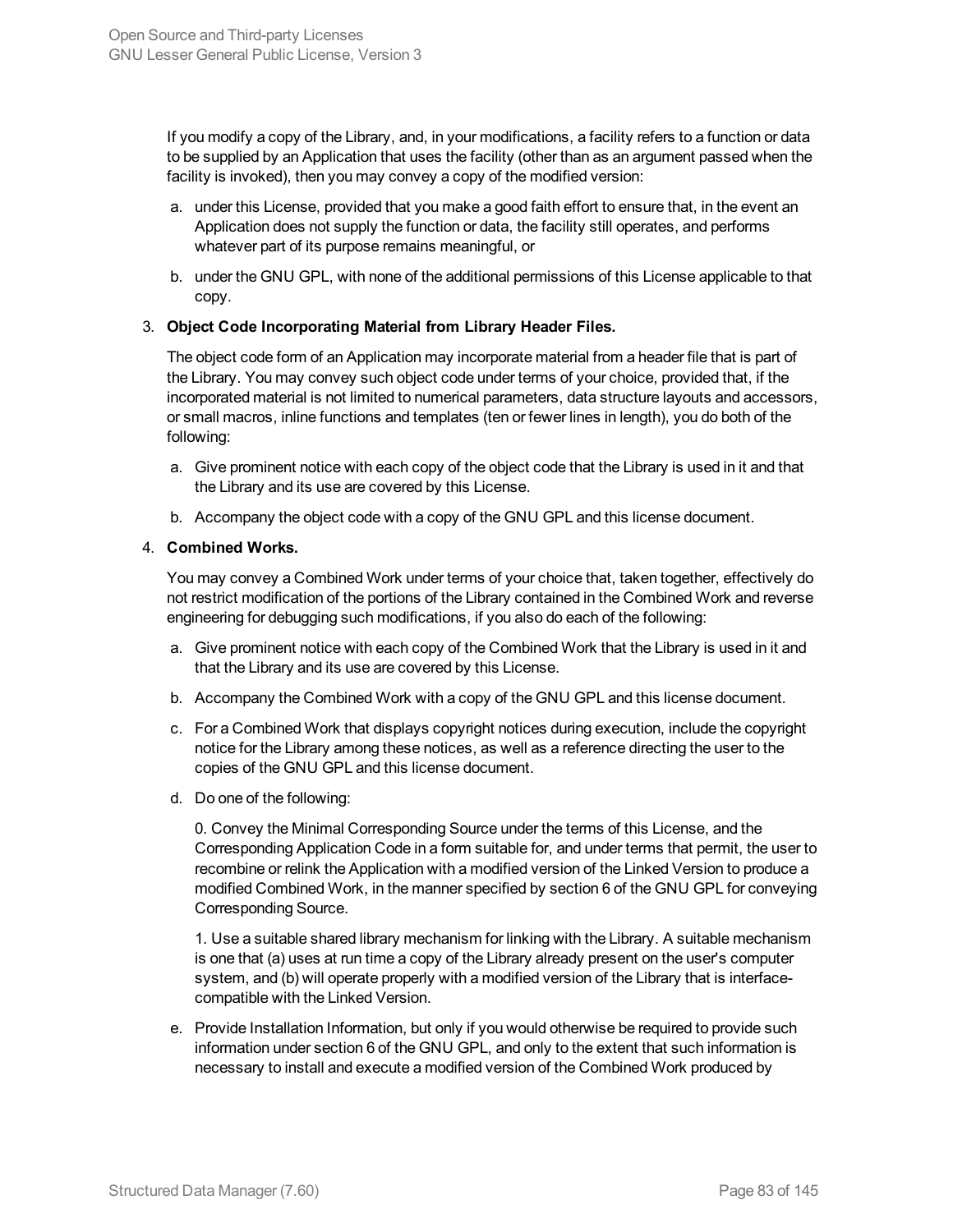recombining or relinking the Application with a modified version of the Linked Version. (If you use option 4d0, the Installation Information must accompany the Minimal Corresponding Source and Corresponding Application Code. If you use option 4d1, you must provide the Installation Information in the manner specified by section 6 of the GNU GPL for conveying Corresponding Source.)

#### 5. **Combined Libraries.**

You may place library facilities that are a work based on the Library side by side in a single library together with other library facilities that are not Applications and are not covered by this License, and convey such a combined library under terms of your choice, if you do both of the following:

- a. Accompany the combined library with a copy of the same work based on the Library, uncombined with any other library facilities, conveyed under the terms of this License.
- b. Give prominent notice with the combined library that part of it is a work based on the Library, and explaining where to find the accompanying uncombined form of the same work.

# 6. **Revised Versions of the GNU Lesser General Public License.**

The Free Software Foundation may publish revised and/or new versions of the GNU Lesser General Public License from time to time. Such new versions will be similar in spirit to the present version, but may differ in detail to address new problems or concerns.

Each version is given a distinguishing version number. If the Library as you received it specifies that a certain numbered version of the GNU Lesser General Public License "or any later version" applies to it, you have the option of following the terms and conditions either of that published version or of any later version published by the Free Software Foundation. If the Library as you received it does not specify a version number of the GNU Lesser General Public License, you may choose any version of the GNU Lesser General Public License ever published by the Free Software Foundation.

If the Library as you received it specifies that a proxy can decide whether future versions of the GNU Lesser General Public License shall apply, that proxy's public statement of acceptance of any version is permanent authorization for you to choose that version for the Library.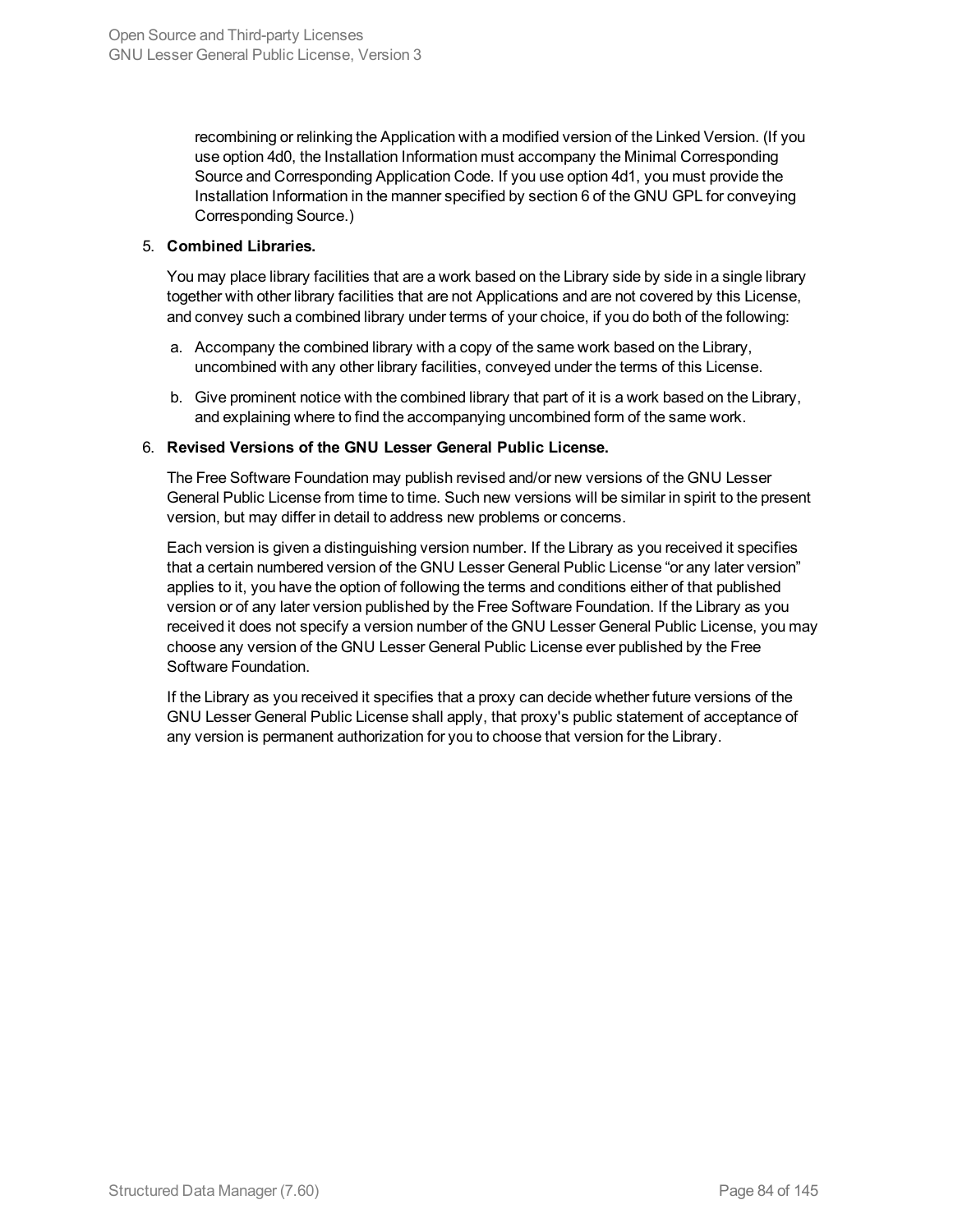# **JDOM License**

Micro Focus acknowledges the redistribution of the following open source component that is provided under the following license:

- 
- jdom2 (2.0.6) **lack in the set of the set of the set of the set of the set of the set of the set of the set of the set of the set of the set of the set of the set of the set of the set of the set of the set of the set of**

Copyright (C) <year> Jason Hunter & Brett McLaughlin. All rights reserved.

Redistribution and use in source and binary forms, with or without modification, are permitted provided that the following conditions are met:

1. Redistributions of source code must retain the above copyright notice, this list of conditions, and the following disclaimer.

2. Redistributions in binary form must reproduce the above copyright notice, this list of conditions, and the disclaimer that follows these conditions in the documentation and/or other materials provided with the distribution.

3. The name "JDOM" must not be used to endorse or promote products derived from this software without prior written permission. For written permission, please contact <request AT jdom\_DOT org>.

4. Products derived from this software may not be called "JDOM", nor may "JDOM" appear in their name, without prior written permission from the JDOM Project Management <request\_AT\_jdom\_DOT\_ org>.

In addition, we request (but do not require) that you include in the end-user documentation provided with the redistribution and/or in the software itself an acknowledgement equivalent to the following:

"This product includes software developed by the JDOM Project (http://www.jdom.org/)."

Alternatively, the acknowledgment may be graphical using the logos available at http://www.jdom.org/images/logos.

THIS SOFTWARE IS PROVIDED ``AS IS'' AND ANY EXPRESSED OR IMPLIED WARRANTIES, INCLUDING, BUT NOT LIMITED TO, THE IMPLIED WARRANTIES OF MERCHANTABILITY AND FITNESS FOR A PARTICULAR PURPOSE ARE DISCLAIMED. IN NO EVENT SHALL THE JDOM AUTHORS OR THE PROJECT CONTRIBUTORS BE LIABLE FOR ANY DIRECT, INDIRECT, INCIDENTAL, SPECIAL, EXEMPLARY, OR CONSEQUENTIAL DAMAGES (INCLUDING, BUT NOT LIMITED TO, PROCUREMENT OF SUBSTITUTE GOODS OR SERVICES; LOSS OF USE, DATA, OR PROFITS; OR BUSINESS INTERRUPTION) HOWEVER CAUSED AND ON ANY THEORY OF LIABILITY, WHETHER IN CONTRACT, STRICT LIABILITY, OR TORT (INCLUDING NEGLIGENCE OR OTHERWISE) ARISING IN ANY WAY OUT OF THE USE OF THIS SOFTWARE, EVEN IF ADVISED OF THE POSSIBILITY OF SUCH DAMAGE.

This software consists of voluntary contributions made by many individuals on behalf of the JDOM Project and was originally created by Jason Hunter <jhunter\_AT\_jdom\_DOT\_org> and Brett McLaughlin <br />brett\_AT\_jdom\_DOT\_org>. For more information on the JDOM Project, please see <http://www.jdom.org/>.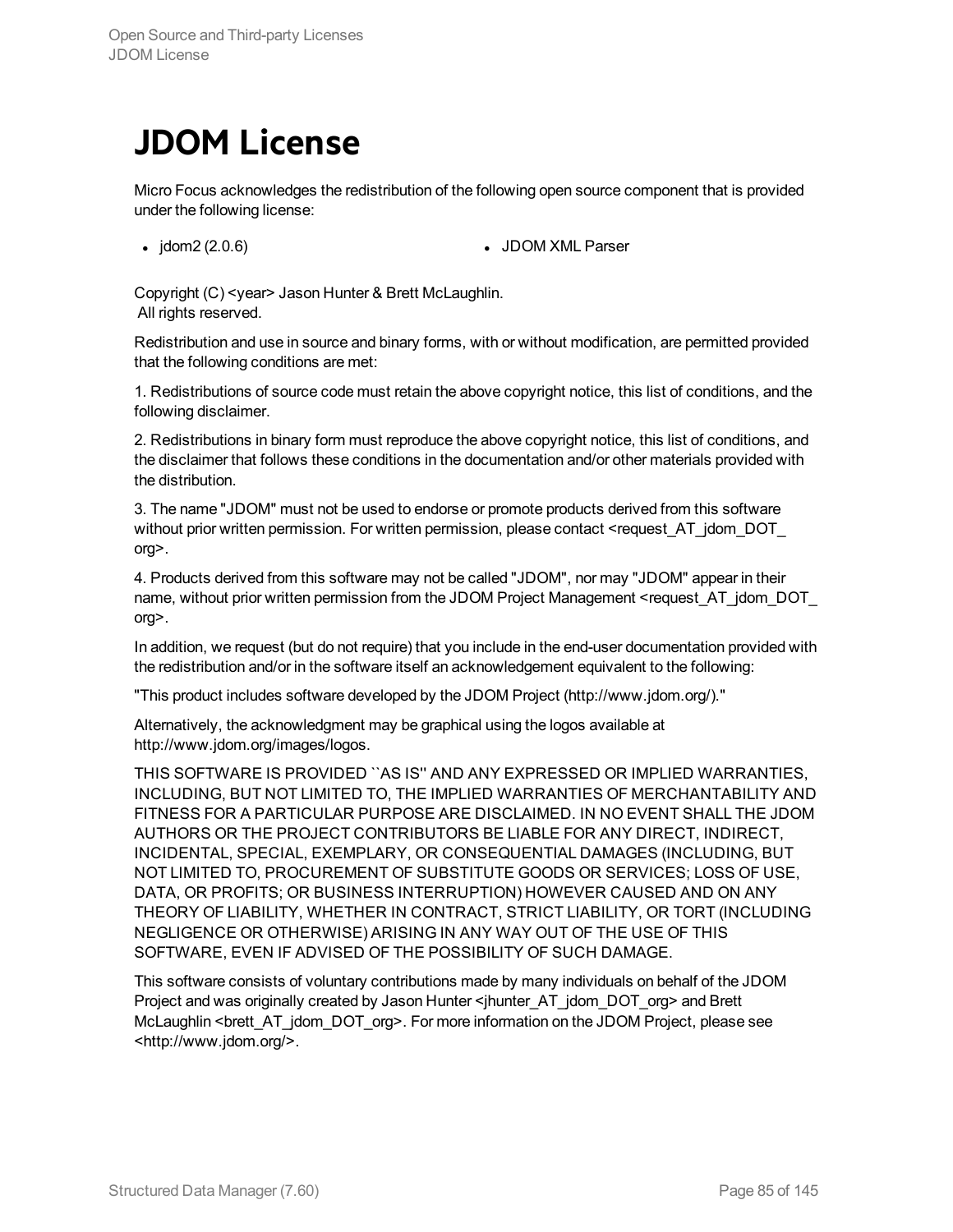# **The JSON License**

Micro Focus acknowledges the redistribution of the following open source component that is provided under the following license:

 $\bullet$  json (20140107)

Copyright (c) 2002 JSON.org

Permission is hereby granted, free of charge, to any person obtaining a copy of this software and associated documentation files (the "Software"), to deal in the Software without restriction, including without limitation the rights to use, copy, modify, merge, publish, distribute, sublicense, and/or sell copies of the Software, and to permit persons to whom the Software is furnished to do so, subject to the following conditions:

The above copyright notice and this permission notice shall be included in all copies or substantial portions of the Software.

The Software shall be used for Good, not Evil.

THE SOFTWARE IS PROVIDED "AS IS", WITHOUT WARRANTY OF ANY KIND, EXPRESS OR IMPLIED, INCLUDING BUT NOT LIMITED TO THE WARRANTIES OF MERCHANTABILITY, FITNESS FOR A PARTICULAR PURPOSE AND NONINFRINGEMENT. IN NO EVENT SHALL THE AUTHORS OR COPYRIGHT HOLDERS BE LIABLE FOR ANY CLAIM, DAMAGES OR OTHER LIABILITY, WHETHER IN AN ACTION OF CONTRACT, TORT OR OTHERWISE, ARISING FROM, OUT OF OR IN CONNECTION WITH THE SOFTWARE OR THE USE OR OTHER DEALINGS IN THE SOFTWARE.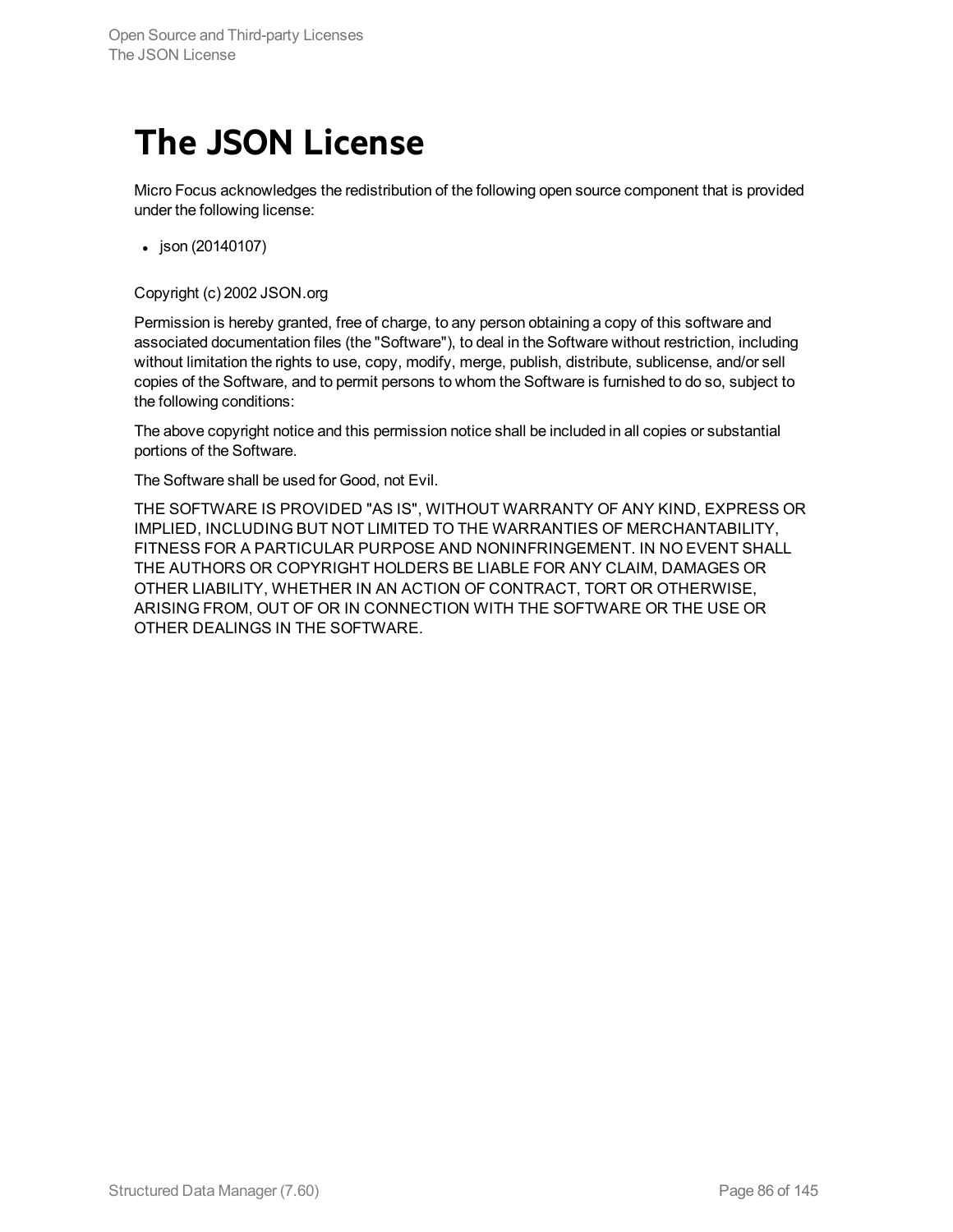# **The MIT License**

Micro Focus acknowledges the redistribution of the following open source components that are provided under the following license:

• Angular Breadcrumb

Copyright (c) 2013 Nicolas Cuillery

• AngularChartJS

Copyright (c) 2013 Peter M. Elias

- AngularDatapicker
- AngularDatatables
- AngularJS
- Angular-flot
- Angular-nouislider
- Angular-Peity
- Angular-summernote
- AngularSelect Chosen
- AngularUI Router
- Bootstrap
- Chosen
- DataTables
- <sup>l</sup> Flot
- Font Awesome
- Gritter for jQuery (Growl)
- Highlight
- HTML5 Placeholder jQuery Plugin
- iCheck
- $\bullet$  jbzip2 (0.9.1)
- $\bullet$  jcl-over-slf4j (1.7.22)
- $\bullet$  jcl-over-slf4j (1.7.24)
- jQuery hashchange event
- jQuery highlight
- jQuery Knob
- jQuery Placeholder
- jQuery scrollintoview() plugin and :scrollable
- jQuery Steps
- jQuery Validation Plugin
- jQuery UI
- $\bullet$  jsoup (1.7.2)
- $\bullet$  jul-to-slf4j (1.7.22)
- $\bullet$  jul-to-slf4j (1.7.24)
- $\bullet$  metisMenu
- $\bullet$  mockito-all  $(1.10.19)$
- $\bullet$  mockito-core  $(1.10.19)$
- NgSwitchery
- pace
- Peity
- PostgreSQL
- Prototype
- RequireJS
- Rickshaw
- Scriptaculous
- $\bullet$  slf4j-log4j12 (1.7.10)
- UIBootstrap
- Underscore
- Xfire (Grails Plugin)

Micro Focus acknowledges the redistribution of the following open source components as part of the Help content.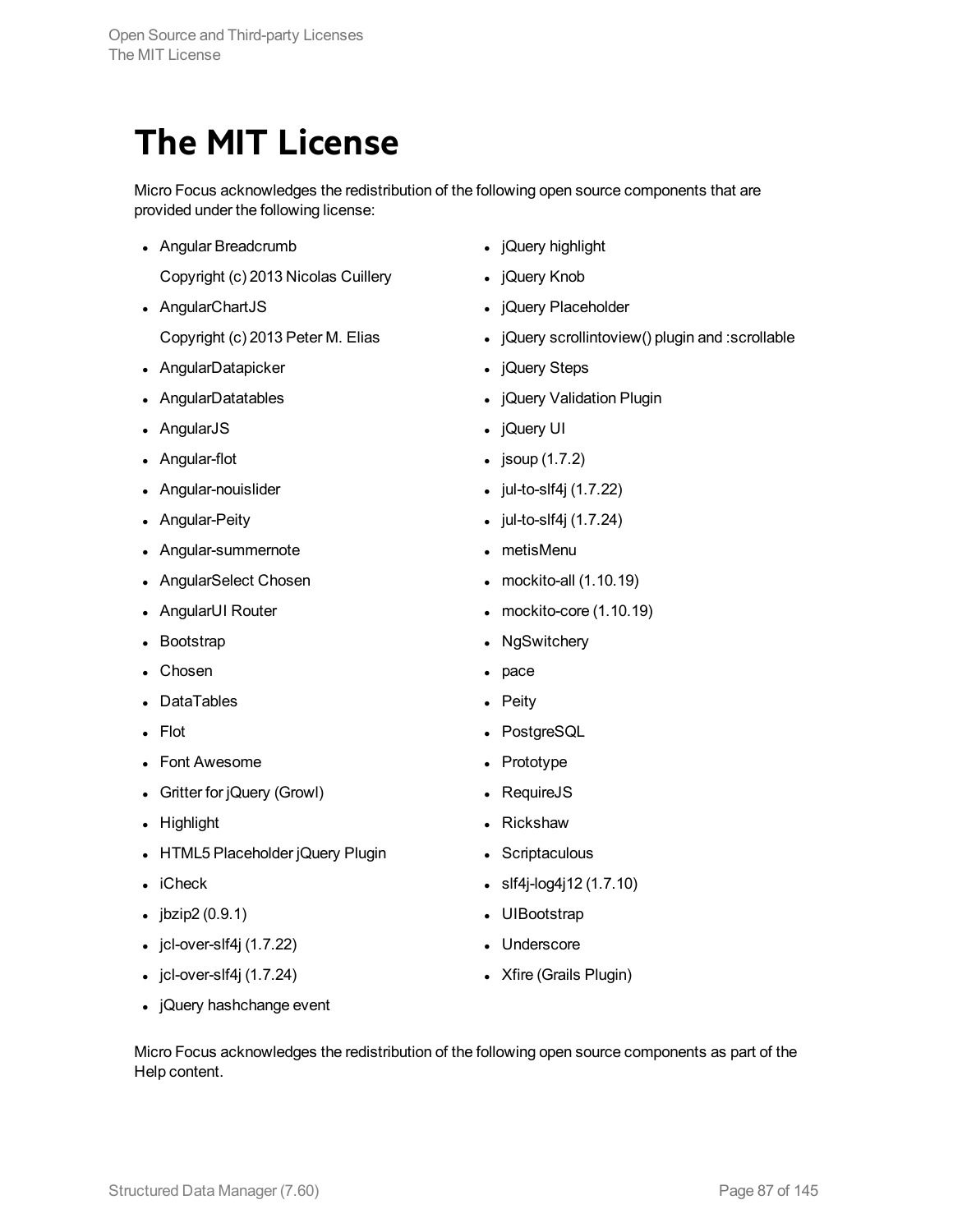$\bullet$  BxSlider (4.1.1)

Copyright 2013, Steven Wanderski http://stevenwanderski.com http://bxcreative.com

• Foundation Responsive Library (used by: foundation.offcanvas.js, plugins.min.js and Foundation.5.5.0\_custom.js)

Copyright 2014, ZURB

 $\bullet$  highlight  $(4)$ 

Johann Burkard <http://johannburkard.de> <mailto:jb@eaio.com>

• jQuery JavaScript Library 1.8.3 (jquery.js / jquery.min.js)

Copyright 2012 jQuery Foundation and other contributors, http://jquery.com

 $\bullet$  jQuery hashchange event (1.3)

Copyright (c) 2010 "Cowboy" Ben Alman

• jQuery requestAnimationFrame

Copyright (c) 2012 Corey Frang

requestAnimationFrame polyfill adapted from Erik Möllerfixes from Paul Irish and Tino Zijdel

http://paulirish.com/2011/requestanimationfram e-for-smart-animating/

• jQuery scrollintoview() plugin and :scrollable selector filter (1.8)

Copyright (c) 2011 Robert Koritnik

MIT-Style License

There are many MIT variants:

- 1 Old Style
- 2 Old Style (no advertising without permission)
- 3 Old Style with legal disclaimer
- 4 Old Style with legal disclaimer 2
- 5 Old Style with legal disclaimer 3
- 6 PostgreSQL License (MIT Variant)
	- 6.1 License Notes
- 7 CMU Style

• jQuery throttle / debounce  $(1.1)$ 

Copyright (c) 2010 "Cowboy" Ben Alman

• Modernizr 2.6.2 (Custom build: custom.modernizr.js)

Copyright (c) 2009–2013

- $\bullet$  plugin.js / plugins.min.js
- Prism.js  $(1.5.1)$

Copyright (c) 2012 Lea Verou

- RequireJS  $(2.1.11)$  (require.js / require.min.js)

Copyright (c) 2010-2014, The Dojo Foundation All Rights Reserved.

 $\bullet$  Sidr (1.2.1) (Sidr / jquery.sidr.min.js) Copyright (c) 2013 Alberto Varela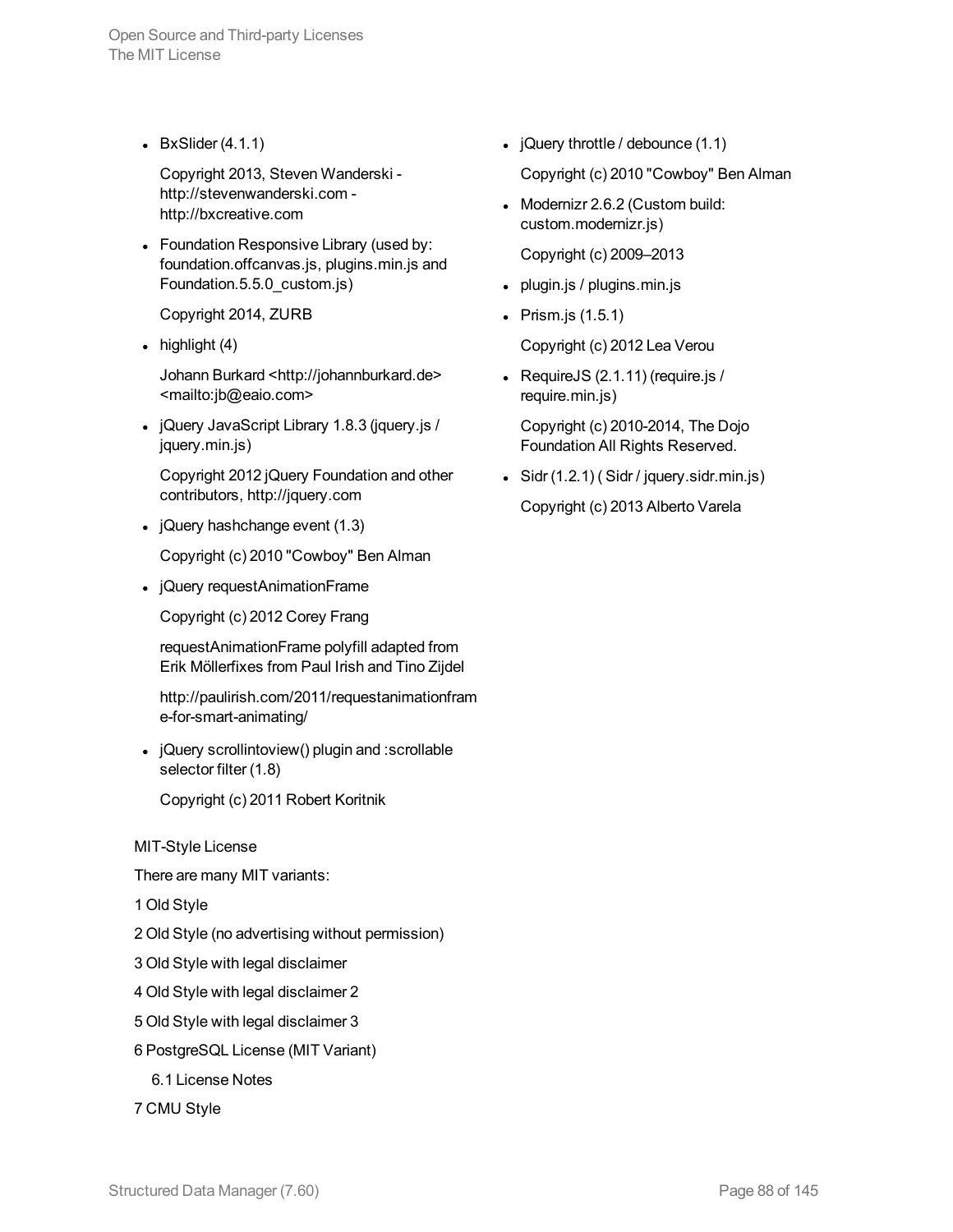Open Source and Third-party Licenses The MIT License

- 8 MLton variant
- 9 Standard ML of New Jersey Variant
- 10 WordNet Variant
- 11 Modern Style with sublicense
- 12 Modern Style without sublicense (Unicode)
	- 12.1 Modern Variants
	- 12.2 Modern style (ICU Variant)
	- 12.3 feh variant
	- 12.4 enna variant
	- 12.5 Thrift variant
	- 12.6 mpich2 variant
	- 12.7 Festival variant
	- 12.8 Minimal variant (found in io\_lib)
	- 12.9 Another Minimal variant (found in libatomic\_ops)
	- 12.10 Adobe Glyph List Variant
	- 12.11 Xfig Variant
	- 12.12 Hylafax Variant
- 13 DANSE Variant
- 14 Nuclear Variant
- 15 Epinions Variant
- 16 OpenVision Variant
	- 16.1 Notes
	- 16.2 License Text
- 17 PetSC Variant
- 18 Whatever Variant

#### Old Style

Permission to use, copy, modify, distribute, and sell this software and its documentation for any purpose is hereby granted without fee, provided that the above copyright notice appear in all copies and that both that copyright notice and this permission notice appear in supporting documentation. No representations are made about the suitability of this software for any purpose. It is provided "as is" without express or implied warranty.

\_\_\_\_\_\_\_\_\_\_\_\_\_\_\_\_\_\_\_\_\_\_\_\_\_\_\_\_\_\_\_\_\_\_\_\_\_\_\_\_\_\_\_\_\_\_\_\_\_\_\_\_\_\_\_\_\_\_\_\_\_\_\_\_\_\_\_\_\_\_\_\_\_

\_\_\_\_\_\_\_\_\_\_\_\_\_\_\_\_\_\_\_\_\_\_\_\_\_\_\_\_\_\_\_\_\_\_\_\_\_\_\_\_\_\_\_\_\_\_\_\_\_\_\_\_\_\_\_\_\_\_\_\_\_\_\_\_\_\_\_\_\_\_\_\_\_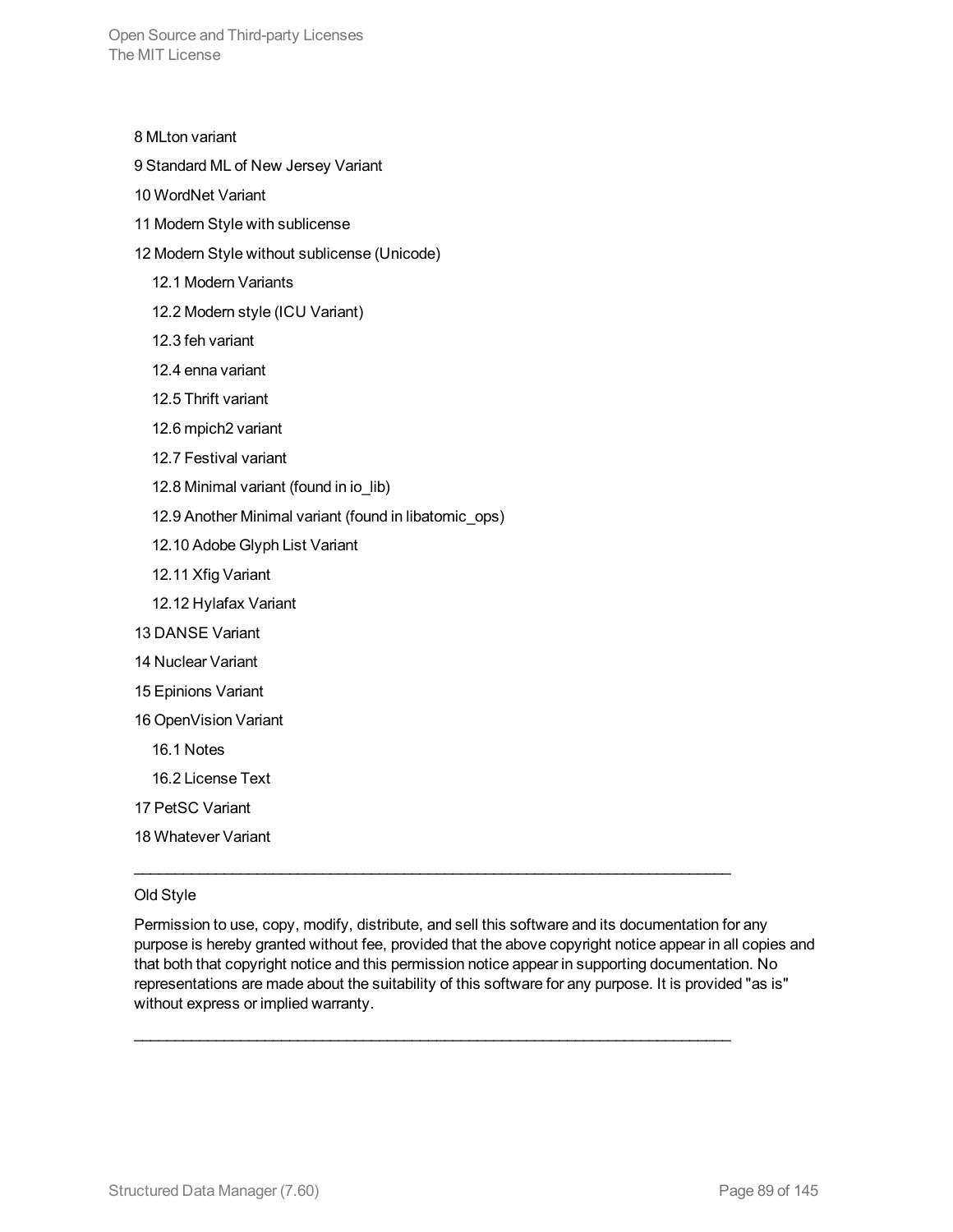Old Style (no advertising without permission)

Copyright 1989 Massachusetts Institute of Technology

Permission to use, copy, modify, and distribute this software and its documentation for any purpose and without fee is hereby granted, provided that the above copyright notice appear in all copies and that both that copyright notice and this permission notice appear in supporting documentation, and that the name of M.I.T. not be used in advertising or publicity pertaining to distribution of the software without specific, written prior permission. M.I.T. makes no representations about the suitability of this software for any purpose. It is provided "as is" without express or implied warranty.

\_\_\_\_\_\_\_\_\_\_\_\_\_\_\_\_\_\_\_\_\_\_\_\_\_\_\_\_\_\_\_\_\_\_\_\_\_\_\_\_\_\_\_\_\_\_\_\_\_\_\_\_\_\_\_\_\_\_\_\_\_\_\_\_\_\_\_\_\_\_\_\_\_

#### Old Style with legal disclaimer

Permission to use, copy, modify, and distribute this software and its documentation for any purpose and without fee is hereby granted, provided that the above copyright notice appear in all copies and that both that copyright notice and this permission notice appear in supporting documentation, and that the name of M.I.T. not be used in advertising or publicity pertaining to distribution of the software without specific, written prior permission. M.I.T. makes no representations about the suitability of this software for any purpose. It is provided "as is" without express or implied warranty.

M.I.T. DISCLAIMS ALL WARRANTIES WITH REGARD TO THIS SOFTWARE, INCLUDING ALL IMPLIED WARRANTIES OF MERCHANTABILITY AND FITNESS, IN NO EVENT SHALL M.I.T. BE LIABLE FOR ANY SPECIAL, INDIRECT OR CONSEQUENTIAL DAMAGES OR ANY DAMAGES WHATSOEVER RESULTING FROM LOSS OF USE, DATA OR PROFITS, WHETHER IN AN ACTION OF CONTRACT, NEGLIGENCE OR OTHER TORTIOUS ACTION, ARISING OUT OF OR IN CONNECTION WITH THE USE OR PERFORMANCE OF THIS SOFTWARE.

Old Style with legal disclaimer 2

Permission to use, copy, modify, and distribute this software for any purpose with or without fee is hereby granted, provided that the above copyright notice and this permission notice appear in all copies.

\_\_\_\_\_\_\_\_\_\_\_\_\_\_\_\_\_\_\_\_\_\_\_\_\_\_\_\_\_\_\_\_\_\_\_\_\_\_\_\_\_\_\_\_\_\_\_\_\_\_\_\_\_\_\_\_\_\_\_\_\_\_\_\_\_\_\_\_\_\_\_\_\_

\_\_\_\_\_\_\_\_\_\_\_\_\_\_\_\_\_\_\_\_\_\_\_\_\_\_\_\_\_\_\_\_\_\_\_\_\_\_\_\_\_\_\_\_\_\_\_\_\_\_\_\_\_\_\_\_\_\_\_\_\_\_\_\_\_\_\_\_\_\_\_\_\_

The software is provided "as is" and the author disclaims all warranties with regard to this software including all implied warranties of merchantability and fitness. In no event shall the author be liable for any special, direct, indirect, or consequential damages or any damages whatsoever resulting from loss of use, data or profits, whether in an action of contract, negligence or other tortious action, arising out of or in connection with the use or performance of this software.

#### Old Style with legal disclaimer 3

Permission to use, copy, modify, and distribute this software and its documentation for any purpose and without fee is hereby granted, provided that the above copyright notice appear in all copies and that both that copyright notice and this permission notice appear in supporting documentation.

THE AUTHOR PROVIDES THIS SOFTWARE ''AS IS'' AND ANY EXPRESSED OR IMPLIED WARRANTIES, INCLUDING, BUT NOT LIMITED TO, THE IMPLIED WARRANTIES OF MERCHANTABILITY AND FITNESS FOR A PARTICULAR PURPOSE ARE DISCLAIMED. IN NO EVENT SHALL THE AUTHOR BE LIABLE FOR ANY DIRECT, INDIRECT, INCIDENTAL, SPECIAL, EXEMPLARY, OR CONSEQUENTIAL DAMAGES (INCLUDING, BUT NOT LIMITED TO, PROCUREMENT OF SUBSTITUTE GOODS OR SERVICES; LOSS OF USE, DATA, OR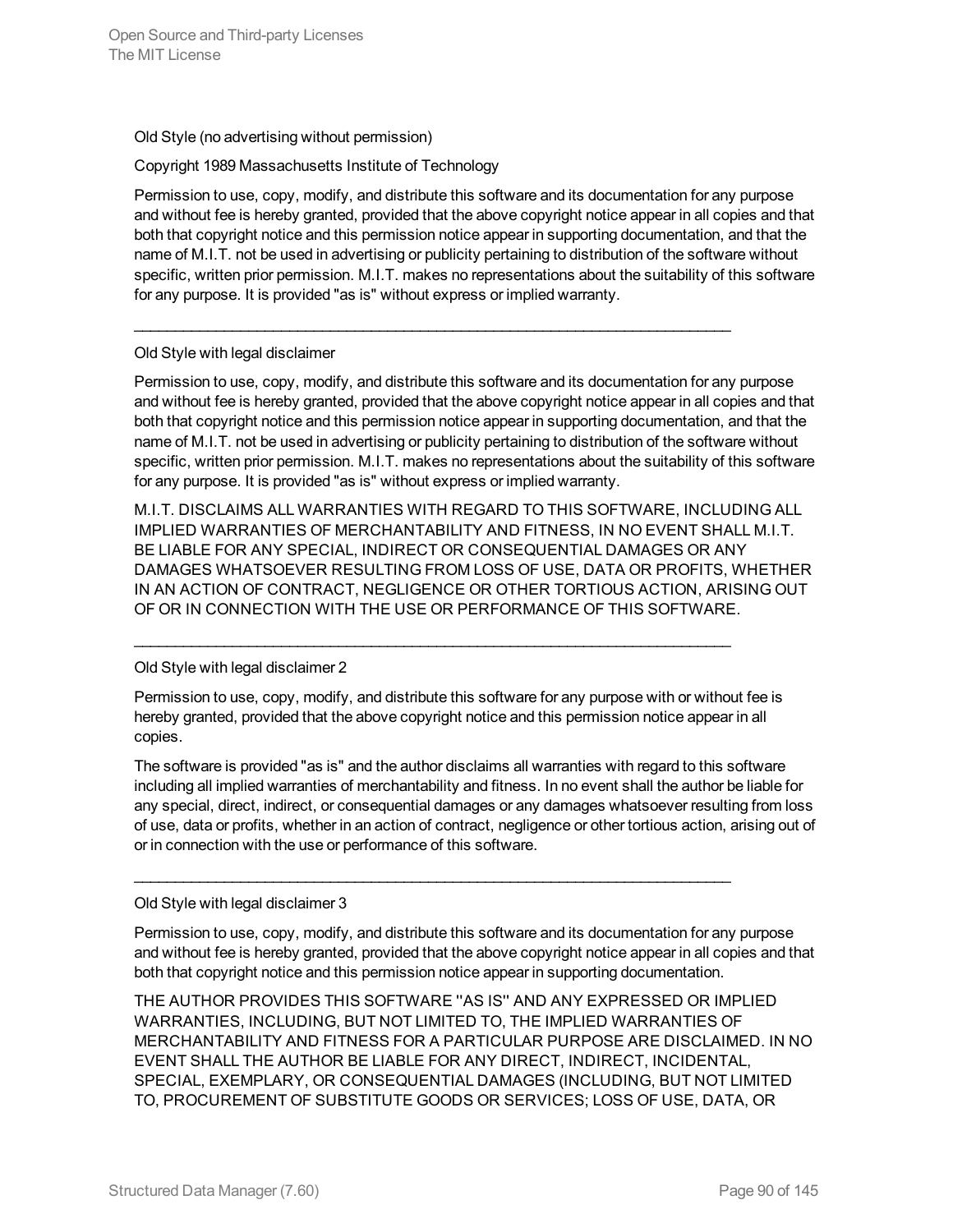PROFITS; OR BUSINESS INTERRUPTION) HOWEVER CAUSED AND ON ANY THEORY OF LIABILITY, WHETHER IN CONTRACT, STRICT LIABILITY, OR TORT (INCLUDING NEGLIGENCE OR OTHERWISE) ARISING IN ANY WAY OUT OF THE USE OF THIS SOFTWARE, EVEN IF ADVISED OF THE POSSIBILITY OF SUCH DAMAGE.

#### PostgreSQL License (MIT Variant)

License Notes

This MIT variant is unique in that it has a unique license short name: PostgreSQL. Please see https://fedoraproject.org/wiki/Licensing/PostgreSQL\_License for more information.

\_\_\_\_\_\_\_\_\_\_\_\_\_\_\_\_\_\_\_\_\_\_\_\_\_\_\_\_\_\_\_\_\_\_\_\_\_\_\_\_\_\_\_\_\_\_\_\_\_\_\_\_\_\_\_\_\_\_\_\_\_\_\_\_\_\_\_\_\_\_\_\_\_

Copyright (c) <YEAR>, <ORGANISATION>

Permission to use, copy, modify, and distribute this software and its documentation for any purpose, without fee, and without a written agreement is hereby granted, provided that the above copyright notice and this paragraph and the following two paragraphs appear in all copies.

IN NO EVENT SHALL <ORGANISATION> BE LIABLE TO ANY PARTY FOR DIRECT, INDIRECT, SPECIAL, INCIDENTAL, OR CONSEQUENTIAL DAMAGES, INCLUDING LOST PROFITS, ARISING OUT OF THE USE OF THIS SOFTWARE AND ITS DOCUMENTATION, EVEN IF <ORGANISATION> HAS BEEN ADVISED OF THE POSSIBILITY OF SUCH DAMAGE. <ORGANISATION> SPECIFICALLY DISCLAIMS ANY WARRANTIES, INCLUDING, BUT NOT LIMITED TO, THE IMPLIED WARRANTIES OF MERCHANTABILITY AND FITNESS FOR A PARTICULAR PURPOSE. THE SOFTWARE PROVIDED HEREUNDER IS ON AN "AS IS" BASIS, AND <ORGANISATION> HAS NO OBLIGATIONS TO PROVIDE MAINTENANCE, SUPPORT, UPDATES, ENHANCEMENTS, OR MODIFICATIONS.

\_\_\_\_\_\_\_\_\_\_\_\_\_\_\_\_\_\_\_\_\_\_\_\_\_\_\_\_\_\_\_\_\_\_\_\_\_\_\_\_\_\_\_\_\_\_\_\_\_\_\_\_\_\_\_\_\_\_\_\_\_\_\_\_\_\_\_\_\_\_\_\_\_

CMU Style

Copyright 1989, 1991, 1992 by Carnegie Mellon University

Derivative Work - 1996, 1998-2000

Copyright 1996, 1998-2000 The Regents of the University of California

All Rights Reserved

Permission to use, copy, modify and distribute this software and its documentation for any purpose and without fee is hereby granted, provided that the above copyright notice appears in all copies and that both that copyright notice and this permission notice appear in supporting documentation, and that the name of CMU and The Regents of the University of California not be used in advertising or publicity pertaining to distribution of the software without specific written permission.

CMU AND THE REGENTS OF THE UNIVERSITY OF CALIFORNIA DISCLAIM ALL WARRANTIES WITH REGARD TO THIS SOFTWARE, INCLUDING ALL IMPLIED WARRANTIES OF MERCHANTABILITY AND FITNESS. IN NO EVENT SHALL CMU OR THE REGENTS OF THE UNIVERSITY OF CALIFORNIA BE LIABLE FOR ANY SPECIAL, INDIRECT OR CONSEQUENTIAL DAMAGES OR ANY DAMAGES WHATSOEVER RESULTING FROM THE LOSS OF USE, DATA OR PROFITS, WHETHER IN AN ACTION OF CONTRACT, NEGLIGENCE OR OTHER TORTIOUS ACTION, ARISING OUT OF OR IN CONNECTION WITH THE USE OR PERFORMANCE OF THIS SOFTWARE.

\_\_\_\_\_\_\_\_\_\_\_\_\_\_\_\_\_\_\_\_\_\_\_\_\_\_\_\_\_\_\_\_\_\_\_\_\_\_\_\_\_\_\_\_\_\_\_\_\_\_\_\_\_\_\_\_\_\_\_\_\_\_\_\_\_\_\_\_\_\_\_\_\_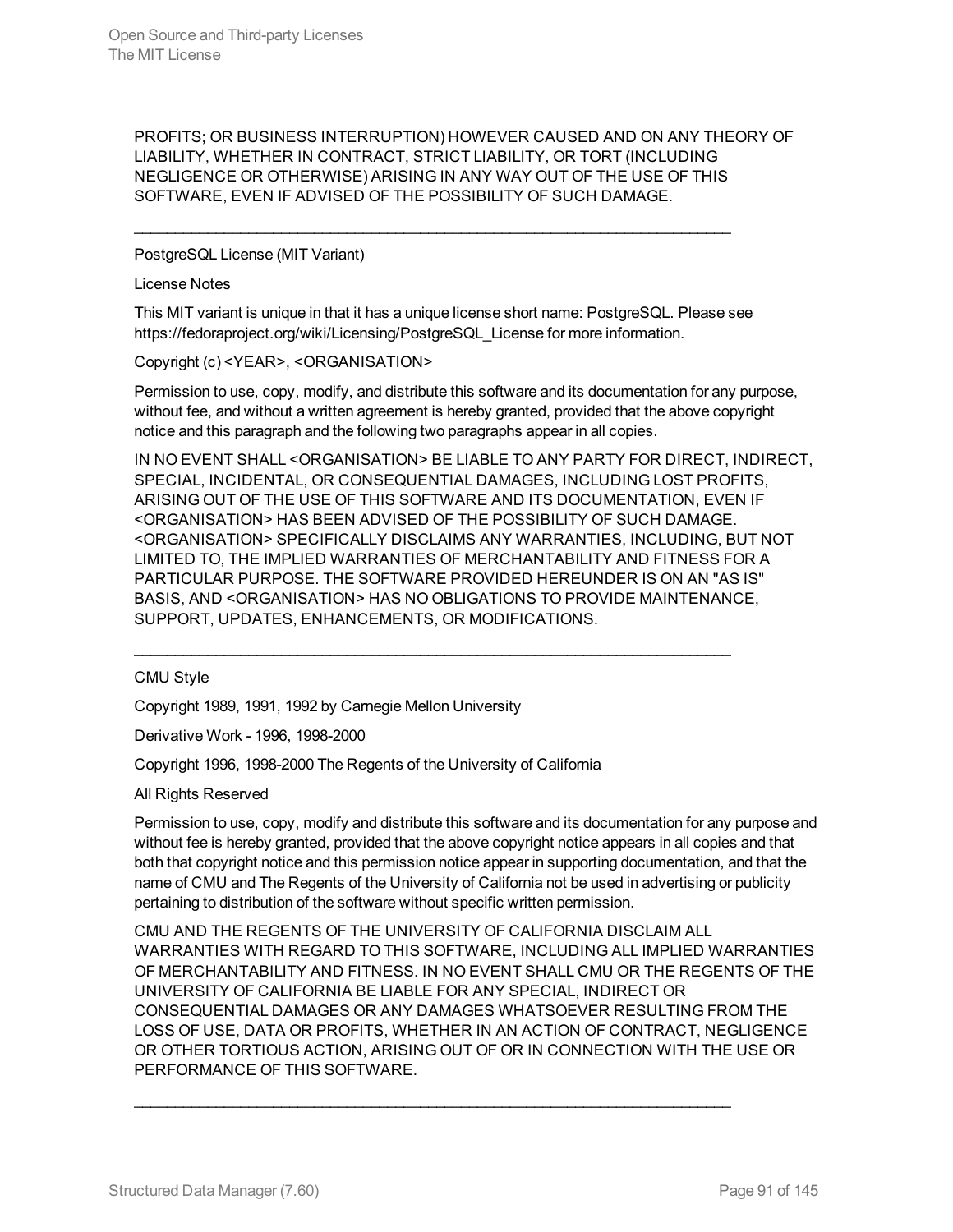#### MLton variant

This is the license for MLton, a whole-program optimizing compiler for the Standard ML programming language. Send comments and questions to MLton@mlton.org.

MLton COPYRIGHT NOTICE, LICENSE AND DISCLAIMER.

Copyright (C) 1999-2006 Henry Cejtin, Matthew Fluet, Suresh

Jagannathan, and Stephen Weeks.

Copyright (C) 1997-2000 by the NEC Research Institute

Permission to use, copy, modify, and distribute this software and its documentation for any purpose and without fee is hereby granted, provided that the above copyright notice appear in all copies and that both the copyright notice and this permission notice and warranty disclaimer appear in supporting documentation, and that the name of the above copyright holders, or their entities, not be used in advertising or publicity pertaining to distribution of the software without specific, written prior permission.

The above copyright holders disclaim all warranties with regard to this software, including all implied warranties of merchantability and fitness. In no event shall the above copyright holders be liable for any special, indirect or consequential damages or any damages whatsoever resulting from loss of use, data or profits, whether in an action of contract, negligence or other tortious action, arising out of or in connection with the use or performance of this software.

Standard ML of New Jersey Variant

STANDARD ML OF NEW JERSEY COPYRIGHT NOTICE, LICENSE AND DISCLAIMER.

\_\_\_\_\_\_\_\_\_\_\_\_\_\_\_\_\_\_\_\_\_\_\_\_\_\_\_\_\_\_\_\_\_\_\_\_\_\_\_\_\_\_\_\_\_\_\_\_\_\_\_\_\_\_\_\_\_\_\_\_\_\_\_\_\_\_\_\_\_\_\_\_\_

Copyright (c) 1989-1998 by Lucent Technologies

Permission to use, copy, modify, and distribute this software and its documentation for any purpose and without fee is hereby granted, provided that the above copyright notice appear in all copies and that both the copyright notice and this permission notice and warranty disclaimer appear in supporting documentation, and that the name of Lucent Technologies, Bell Labs or any Lucent entity not be used in advertising or publicity pertaining to distribution of the software without specific, written prior permission.

Lucent disclaims all warranties with regard to this software, including all implied warranties of merchantability and fitness. In no event shall Lucent be liable for any special, indirect or consequential damages or any damages whatsoever resulting from loss of use, data or profits, whether in an action of contract, negligence or other tortious action, arising out of or in connection with the use or performance of this software.

\_\_\_\_\_\_\_\_\_\_\_\_\_\_\_\_\_\_\_\_\_\_\_\_\_\_\_\_\_\_\_\_\_\_\_\_\_\_\_\_\_\_\_\_\_\_\_\_\_\_\_\_\_\_\_\_\_\_\_\_\_\_\_\_\_\_\_\_\_\_\_\_\_

#### WordNet Variant

Permission to use, copy, modify and distribute this software and database and its documentation for any purpose and without fee or royalty is hereby granted, provided that you agree to comply with the following copyright notice and statements, including the disclaimer, and that the same appear on ALL copies of the software, database and documentation, including modifications that you make for internal use or for distribution.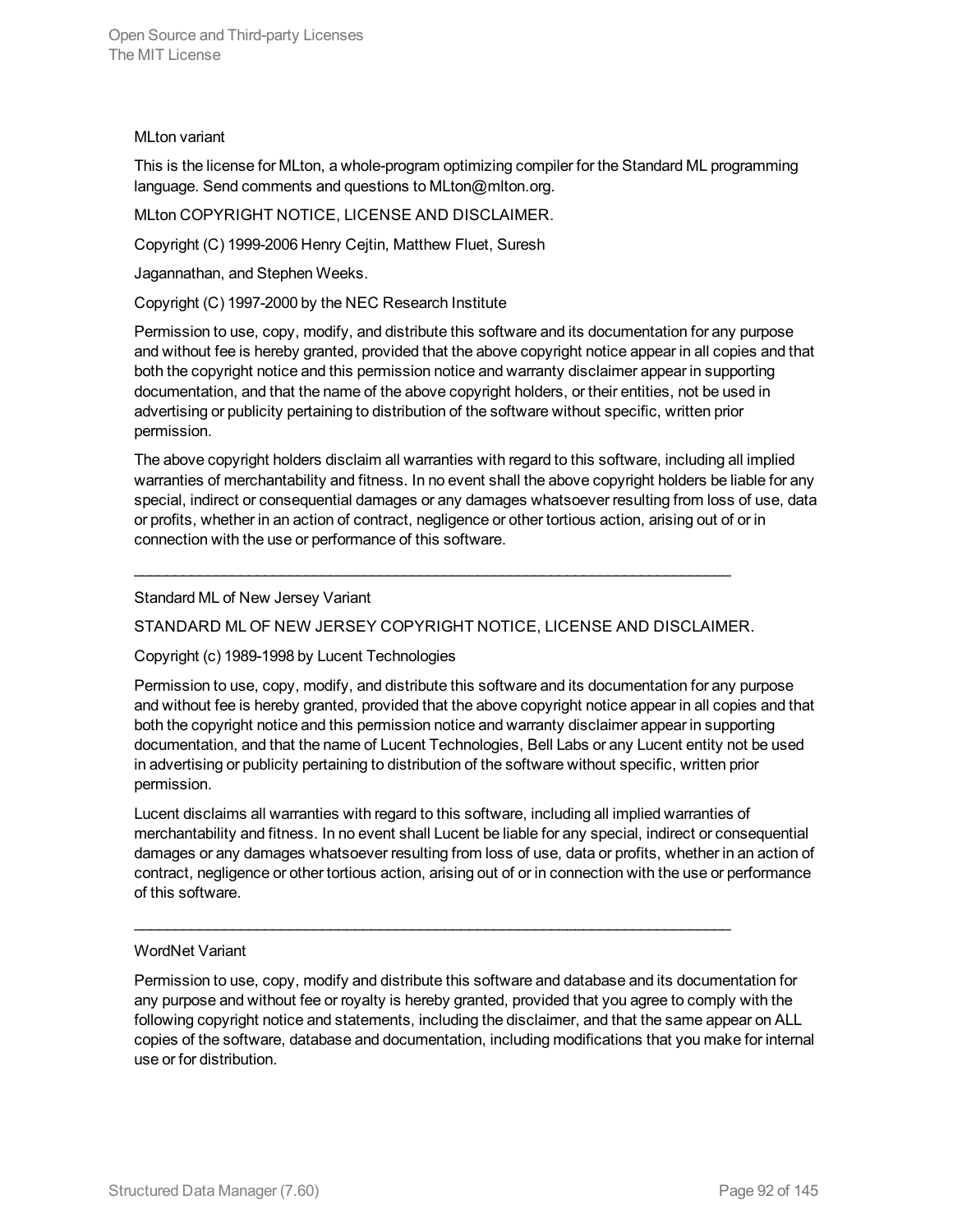WordNet 3.0 Copyright 2006 by Princeton University. All rights reserved.

THIS SOFTWARE AND DATABASE IS PROVIDED "AS IS" AND PRINCETON UNIVERSITY MAKES NO REPRESENTATIONS OR WARRANTIES, EXPRESS OR IMPLIED. BY WAY OF EXAMPLE, BUT NOT LIMITATION, PRINCETON UNIVERSITY MAKES NO REPRESENTATIONS OR WARRANTIES OF MERCHANT- ABILITY OR FITNESS FOR ANY PARTICULAR PURPOSE OR THAT THE USE OF THE LICENSED SOFTWARE, DATABASE OR DOCUMENTATION WILL NOT INFRINGE ANY THIRD PARTY PATENTS, COPYRIGHTS, TRADEMARKS OR OTHER RIGHTS.

The name of Princeton University or Princeton may not be used in advertising or publicity pertaining to distribution of the software and/or database. Title to copyright in this software, database and any associated documentation shall at all times remain with Princeton University and LICENSEE agrees to preserve same.

\_\_\_\_\_\_\_\_\_\_\_\_\_\_\_\_\_\_\_\_\_\_\_\_\_\_\_\_\_\_\_\_\_\_\_\_\_\_\_\_\_\_\_\_\_\_\_\_\_\_\_\_\_\_\_\_\_\_\_\_\_\_\_\_\_\_\_\_\_\_\_\_\_

#### Modern Style with sublicense

Copyright (c) 1998, 1999, 2000 Thai Open Source Software Center Ltd

Permission is hereby granted, free of charge, to any person obtaining a copy of this software and associated documentation files (the "Software"), to deal in the Software without restriction, including without limitation the rights to use, copy, modify, merge, publish, distribute, sublicense, and/or sell copies of the Software, and to permit persons to whom the Software is furnished to do so, subject to the following conditions:

The above copyright notice and this permission notice shall be included in all copies or substantial portions of the Software.

THE SOFTWARE IS PROVIDED "AS IS", WITHOUT WARRANTY OF ANY KIND, EXPRESS OR IMPLIED, INCLUDING BUT NOT LIMITED TO THE WARRANTIES OF MERCHANTABILITY, FITNESS FOR A PARTICULAR PURPOSE AND NONINFRINGEMENT. IN NO EVENT SHALL THE AUTHORS OR COPYRIGHT HOLDERS BE LIABLE FOR ANY CLAIM, DAMAGES OR OTHER LIABILITY, WHETHER IN AN ACTION OF CONTRACT, TORT OR OTHERWISE, ARISING FROM, OUT OF OR IN CONNECTION WITH THE SOFTWARE OR THE USE OR OTHER DEALINGS IN THE SOFTWARE.

#### Modern Style without sublicense (Unicode)

Copyright © 1991-2005 Unicode, Inc. All rights reserved. Distributed under the Terms of Use in http://www.unicode.org/copyright.html.

\_\_\_\_\_\_\_\_\_\_\_\_\_\_\_\_\_\_\_\_\_\_\_\_\_\_\_\_\_\_\_\_\_\_\_\_\_\_\_\_\_\_\_\_\_\_\_\_\_\_\_\_\_\_\_\_\_\_\_\_\_\_\_\_\_\_\_\_\_\_\_\_\_

Permission is hereby granted, free of charge, to any person obtaining a copy of the Unicode data files and any associated documentation (the "Data Files") or Unicode software and any associated documentation (the "Software") to deal in the Data Files or Software without restriction, including without limitation the rights to use, copy, modify, merge, publish, distribute, and/or sell copies of the Data Files or Software, and to permit persons to whom the Data Files or Software are furnished to do so, provided that (a) the above copyright notice(s) and this permission notice appear with all copies of the Data Files or Software, (b) both the above copyright notice(s) and this permission notice appear in associated documentation, and (c) there is clear notice in each modified Data File or in the Software as well as in the documentation associated with the Data File(s) or Software that the data or software has been modified.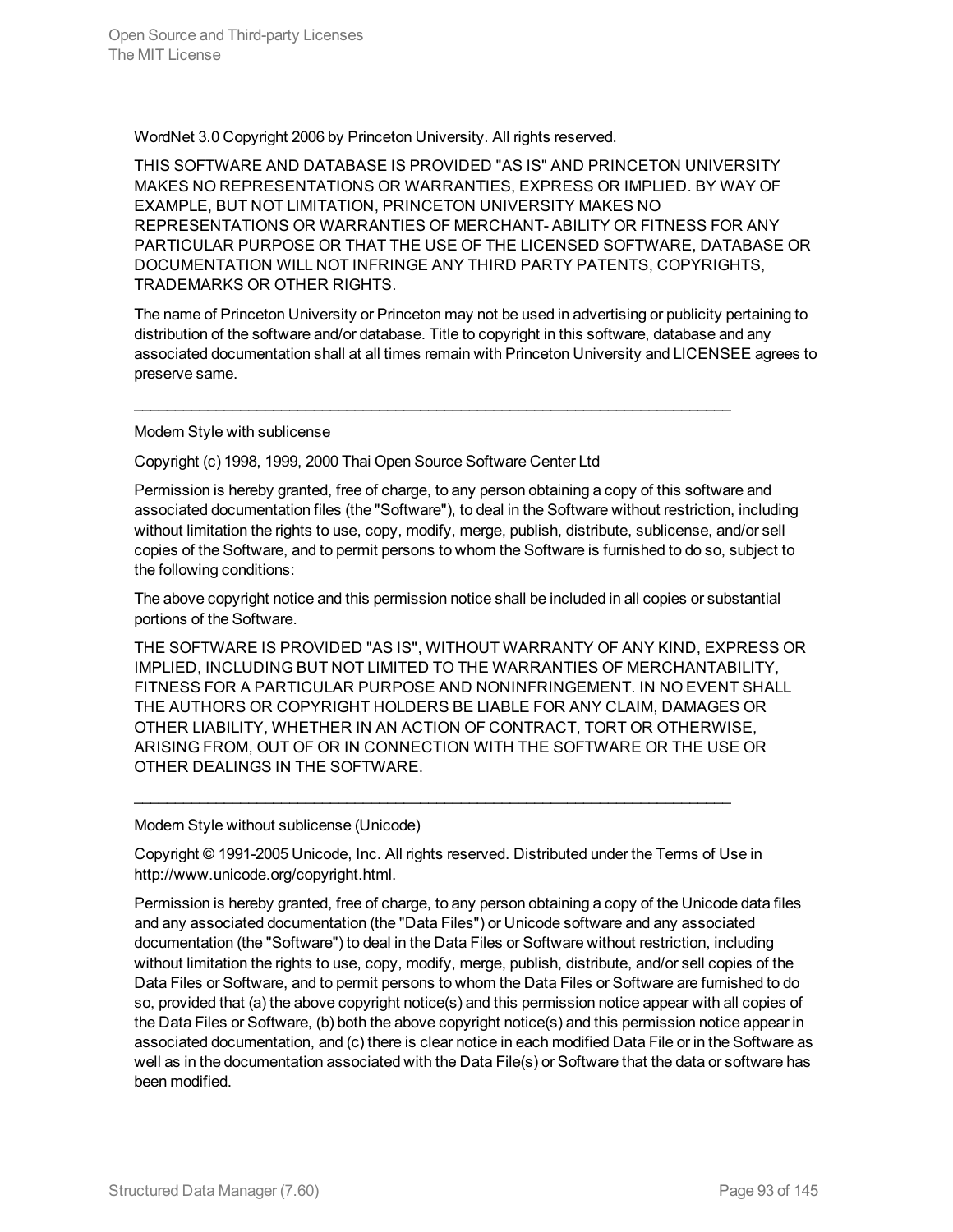THE DATA FILES AND SOFTWARE ARE PROVIDED "AS IS", WITHOUT WARRANTY OF ANY KIND, EXPRESS OR IMPLIED, INCLUDING BUT NOT LIMITED TO THE WARRANTIES OF MERCHANTABILITY, FITNESS FOR A PARTICULAR PURPOSE AND NONINFRINGEMENT OF THIRD PARTY RIGHTS. IN NO EVENT SHALL THE COPYRIGHT HOLDER OR HOLDERS INCLUDED IN THIS NOTICE BE LIABLE FOR ANY CLAIM, OR ANY SPECIAL INDIRECT OR CONSEQUENTIAL DAMAGES, OR ANY DAMAGES WHATSOEVER RESULTING FROM LOSS OF USE, DATA OR PROFITS, WHETHER IN AN ACTION OF CONTRACT, NEGLIGENCE OR OTHER TORTIOUS ACTION, ARISING OUT OF OR IN CONNECTION WITH THE USE OR PERFORMANCE OF THE DATA FILES OR SOFTWARE.

Except as contained in this notice, the name of a copyright holder shall not be used in advertising or otherwise to promote the sale, use or other dealings in these Data Files or Software without prior written authorization of the copyright holder.

\_\_\_\_\_\_\_\_\_\_\_\_\_\_\_\_\_\_\_\_\_\_\_\_\_\_\_\_\_\_\_\_\_\_\_\_\_\_\_\_\_\_\_\_\_\_\_\_\_\_\_\_\_\_\_\_\_\_\_\_\_\_\_\_\_\_\_\_\_\_\_\_\_

#### Modern Variants

Permission is hereby granted, without written agreement and without license or royalty fees, to use, copy, modify, and distribute this software and its documentation for any purpose, provided that the above copyright notice and the following two paragraphs appear in all copies of this software.

IN NO EVENT SHALL THE COPYRIGHT HOLDER BE LIABLE TO ANY PARTY FOR DIRECT, INDIRECT, SPECIAL, INCIDENTAL, OR CONSEQUENTIAL DAMAGES ARISING OUT OF THE USE OF THIS SOFTWARE AND ITS DOCUMENTATION, EVEN IF THE COPYRIGHT HOLDER HAS BEEN ADVISED OF THE POSSIBILITY OF SUCH DAMAGE.

THE COPYRIGHT HOLDER SPECIFICALLY DISCLAIMS ANY WARRANTIES, INCLUDING, BUT NOT LIMITED TO, THE IMPLIED WARRANTIES OF MERCHANTABILITY AND FITNESS FOR A PARTICULAR PURPOSE. THE SOFTWARE PROVIDED HEREUNDER IS ON AN "AS IS" BASIS, AND THE COPYRIGHT HOLDER HAS NO OBLIGATION TO PROVIDE MAINTENANCE, SUPPORT, UPDATES, ENHANCEMENTS, OR MODIFICATIONS.

Modern style (ICU Variant)

Copyright (c) 1995-2006 International Business Machines Corporation and others

\_\_\_\_\_\_\_\_\_\_\_\_\_\_\_\_\_\_\_\_\_\_\_\_\_\_\_\_\_\_\_\_\_\_\_\_\_\_\_\_\_\_\_\_\_\_\_\_\_\_\_\_\_\_\_\_\_\_\_\_\_\_\_\_\_\_\_\_\_\_\_\_\_

All rights reserved.

Permission is hereby granted, free of charge, to any person obtaining a copy of this software and associated documentation files (the "Software"), to deal in the Software without restriction, including without limitation the rights to use, copy, modify, merge, publish, distribute, and/or sell copies of the Software, and to permit persons to whom the Software is furnished to do so, provided that the above copyright notice(s) and this permission notice appear in all copies of the Software and that both the above copyright notice(s) and this permission notice appear in supporting documentation.

THE SOFTWARE IS PROVIDED "AS IS", WITHOUT WARRANTY OF ANY KIND, EXPRESS OR IMPLIED, INCLUDING BUT NOT LIMITED TO THE WARRANTIES OF MERCHANTABILITY, FITNESS FOR A PARTICULAR PURPOSE AND NONINFRINGEMENT OF THIRD PARTY RIGHTS. IN NO EVENT SHALL THE COPYRIGHT HOLDER OR HOLDERS INCLUDED IN THIS NOTICE BE LIABLE FOR ANY CLAIM, OR ANY SPECIAL INDIRECT OR CONSEQUENTIAL DAMAGES, OR ANY DAMAGES WHATSOEVER RESULTING FROM LOSS OF USE, DATA OR PROFITS, WHETHER IN AN ACTION OF CONTRACT, NEGLIGENCE OR OTHER TORTIOUS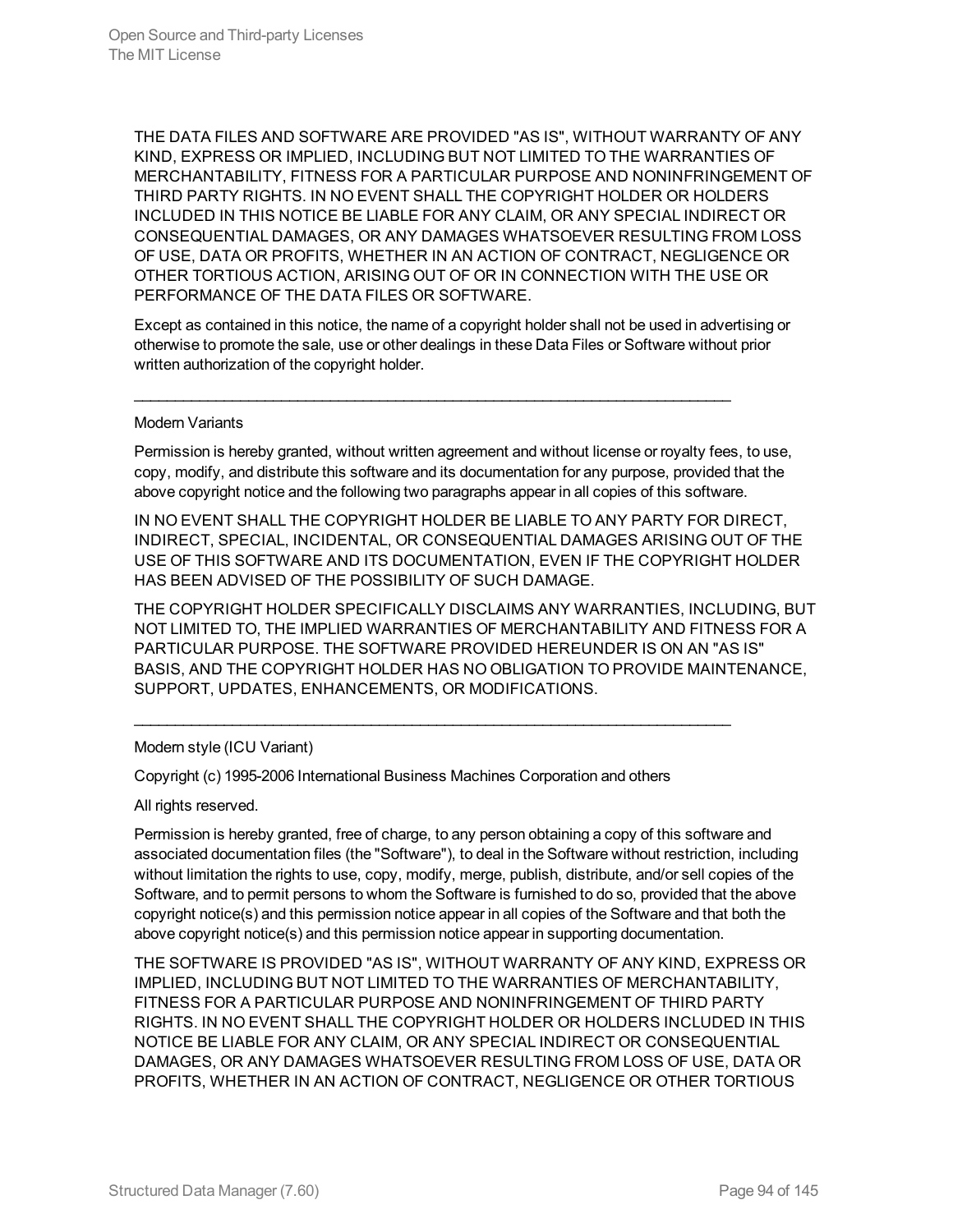ACTION, ARISING OUT OF OR IN CONNECTION WITH THE USE OR PERFORMANCE OF THIS SOFTWARE.

Except as contained in this notice, the name of a copyright holder shall not be used in advertising or otherwise to promote the sale, use or other dealings in this Software without prior written authorization of the copyright holder.

\_\_\_\_\_\_\_\_\_\_\_\_\_\_\_\_\_\_\_\_\_\_\_\_\_\_\_\_\_\_\_\_\_\_\_\_\_\_\_\_\_\_\_\_\_\_\_\_\_\_\_\_\_\_\_\_\_\_\_\_\_\_\_\_\_\_\_\_\_\_\_\_\_

#### feh variant

Permission is hereby granted, free of charge, to any person obtaining a copy of this software and associated documentation files (the "Software"), to deal in the Software without restriction, including without limitation the rights to use, copy, modify, merge, publish, distribute, sublicense, and/or sell copies of the Software, and to permit persons to whom the Software is furnished to do so, subject to the following conditions:

The above copyright notice and this permission notice shall be included in all copies of the Software and its documentation and acknowledgment shall be given in the documentation and software packages that this Software was used.

THE SOFTWARE IS PROVIDED "AS IS", WITHOUT WARRANTY OF ANY KIND, EXPRESS OR IMPLIED, INCLUDING BUT NOT LIMITED TO THE WARRANTIES OF MERCHANTABILITY, FITNESS FOR A PARTICULAR PURPOSE AND NONINFRINGEMENT. IN NO EVENT SHALL THE AUTHORS BE LIABLE FOR ANY CLAIM, DAMAGES OR OTHER LIABILITY, WHETHER IN AN ACTION OF CONTRACT, TORT OR OTHERWISE, ARISING FROM, OUT OF OR IN CONNECTION WITH THE SOFTWARE OR THE USE OR OTHER DEALINGS IN THE SOFTWARE.

\_\_\_\_\_\_\_\_\_\_\_\_\_\_\_\_\_\_\_\_\_\_\_\_\_\_\_\_\_\_\_\_\_\_\_\_\_\_\_\_\_\_\_\_\_\_\_\_\_\_\_\_\_\_\_\_\_\_\_\_\_\_\_\_\_\_\_\_\_\_\_\_\_

#### enna variant

Copyright (C) 2000 Carsten Haitzler and various contributors (see AUTHORS) Permission is hereby granted, free of charge, to any person obtaining a copy of this software and associated documentation files (the "Software"), to deal in the Software without restriction, including without limitation the rights to use, copy, modify, merge, publish, distribute, sublicense, and/or sell copies of the Software, and to permit persons to whom the Software is furnished to do so, subject to the following conditions:

The above copyright notice and this permission notice shall be included in all copies of the Software and its Copyright notices. In addition publicly documented acknowledgment must be given that this software has been used if no source code of this software is made available publicly. This includes acknowledgments in either Copyright notices, Manuals, Publicity and Marketing documents or any documentation provided with any product containing this software. This License does not apply to any software that links to the libraries provided by this software (statically or dynamically), but only to the software provided.

Please see the COPYING.PLAIN for a plain-english explanation of this notice and it's intent.

THE SOFTWARE IS PROVIDED "AS IS", WITHOUT WARRANTY OF ANY KIND, EXPRESS OR IMPLIED, INCLUDING BUT NOT LIMITED TO THE WARRANTIES OF MERCHANTABILITY, FITNESS FOR A PARTICULAR PURPOSE AND NONINFRINGEMENT. IN NO EVENT SHALL THE AUTHORS BE LIABLE FOR ANY CLAIM, DAMAGES OR OTHER LIABILITY, WHETHER IN AN ACTION OF CONTRACT, TORT OR OTHERWISE, ARISING FROM, OUT OF OR IN CONNECTION WITH THE SOFTWARE OR THE USE OR OTHER DEALINGS IN THE SOFTWARE.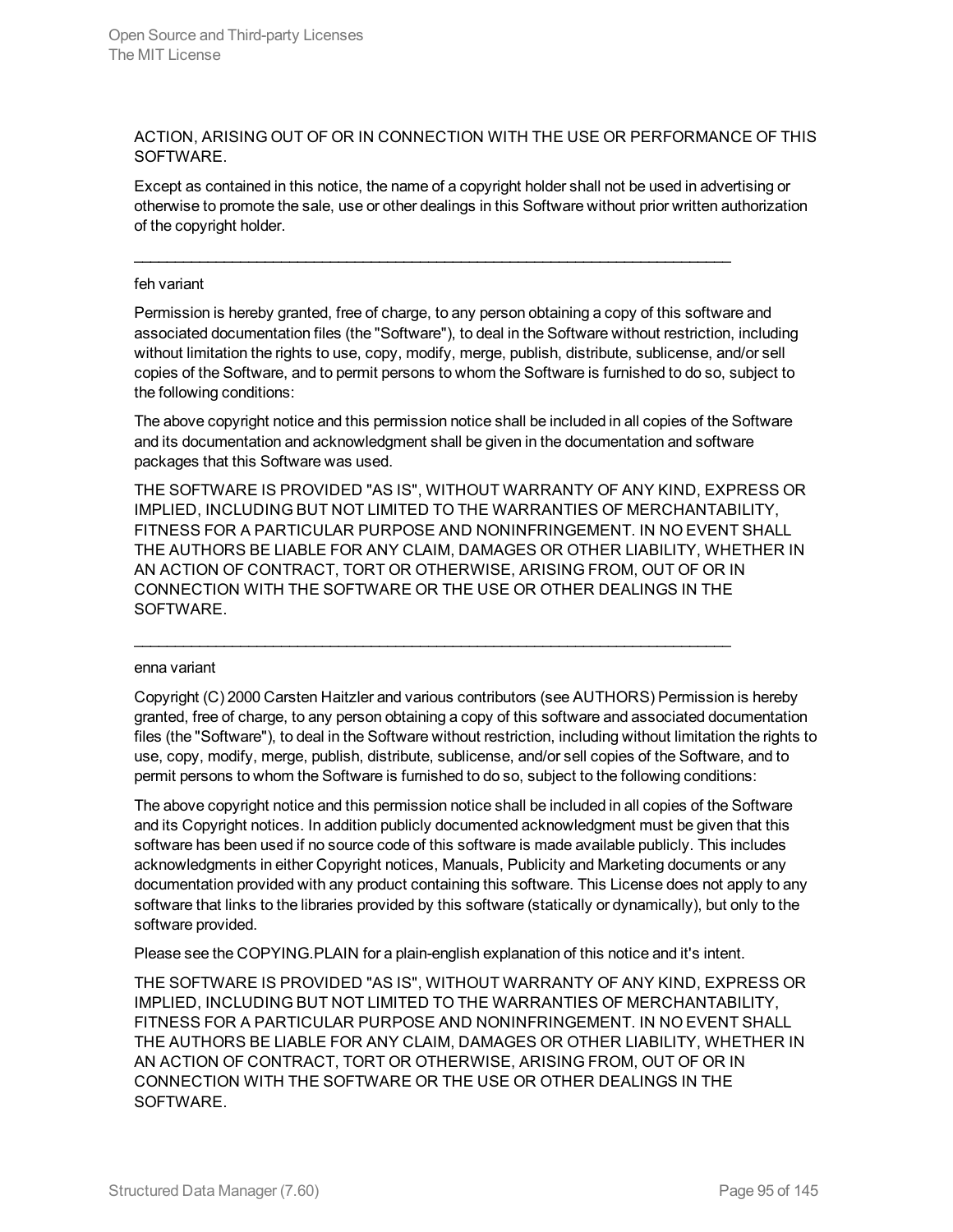#### Thrift variant

Permission is hereby granted, free of charge, to any person or organization obtaining a copy of the software and accompanying documentation covered by this license (the "Software") to use, reproduce, display, distribute, execute, and transmit the Software, and to prepare derivative works of the Software, and to permit third-parties to whom the Software is furnished to do so, all subject to the following:

\_\_\_\_\_\_\_\_\_\_\_\_\_\_\_\_\_\_\_\_\_\_\_\_\_\_\_\_\_\_\_\_\_\_\_\_\_\_\_\_\_\_\_\_\_\_\_\_\_\_\_\_\_\_\_\_\_\_\_\_\_\_\_\_\_\_\_\_\_\_\_\_\_

The copyright notices in the Software and this entire statement, including the above license grant, this restriction and the following disclaimer, must be included in all copies of the Software, in whole or in part, and all derivative works of the Software, unless such copies or derivative works are solely in the form of machine-executable object code generated by a source language processor.

THE SOFTWARE IS PROVIDED "AS IS", WITHOUT WARRANTY OF ANY KIND, EXPRESS OR IMPLIED, INCLUDING BUT NOT LIMITED TO THE WARRANTIES OF MERCHANTABILITY, FITNESS FOR A PARTICULAR PURPOSE, TITLE AND NON-INFRINGEMENT. IN NO EVENT SHALL THE COPYRIGHT HOLDERS OR ANYONE DISTRIBUTING THE SOFTWARE BE LIABLE FOR ANY DAMAGES OR OTHER LIABILITY, WHETHER IN CONTRACT, TORT OR OTHERWISE, ARISING FROM, OUT OF OR IN CONNECTION WITH THE SOFTWARE OR THE USE OR OTHER DEALINGS IN THE SOFTWARE.

#### mpich2 variant

This is missing the "anti-publicity-use clause", and doesn't mention sublicensing, but otherwise, it is functionally identical to MIT.

\_\_\_\_\_\_\_\_\_\_\_\_\_\_\_\_\_\_\_\_\_\_\_\_\_\_\_\_\_\_\_\_\_\_\_\_\_\_\_\_\_\_\_\_\_\_\_\_\_\_\_\_\_\_\_\_\_\_\_\_\_\_\_\_\_\_\_\_\_\_\_\_\_

#### COPYRIGHT

The following is a notice of limited availability of the code, and disclaimer which must be included in the prologue of the code and in all source listings of the code.

#### Copyright Notice

+ 2002 University of Chicago

Permission is hereby granted to use, reproduce, prepare derivative works, and to redistribute to others. This software was authored by:

Argonne National Laboratory Group

W. Gropp: (630) 252-4318; FAX: (630) 252-5986; e-mail: gropp@mcs.anl.gov

E. Lusk: (630) 252-7852; FAX: (630) 252-5986; e-mail: lusk@mcs.anl.gov

Mathematics and Computer Science Division

Argonne National Laboratory, Argonne IL 60439

GOVERNMENT LICENSE

Portions of this material resulted from work developed under a U.S. Government Contract and are subject to the following license: the

Government is granted for itself and others acting on its behalf a paid-up, nonexclusive, irrevocable worldwide license in this computer software to reproduce, prepare derivative works, and perform publicly and display publicly.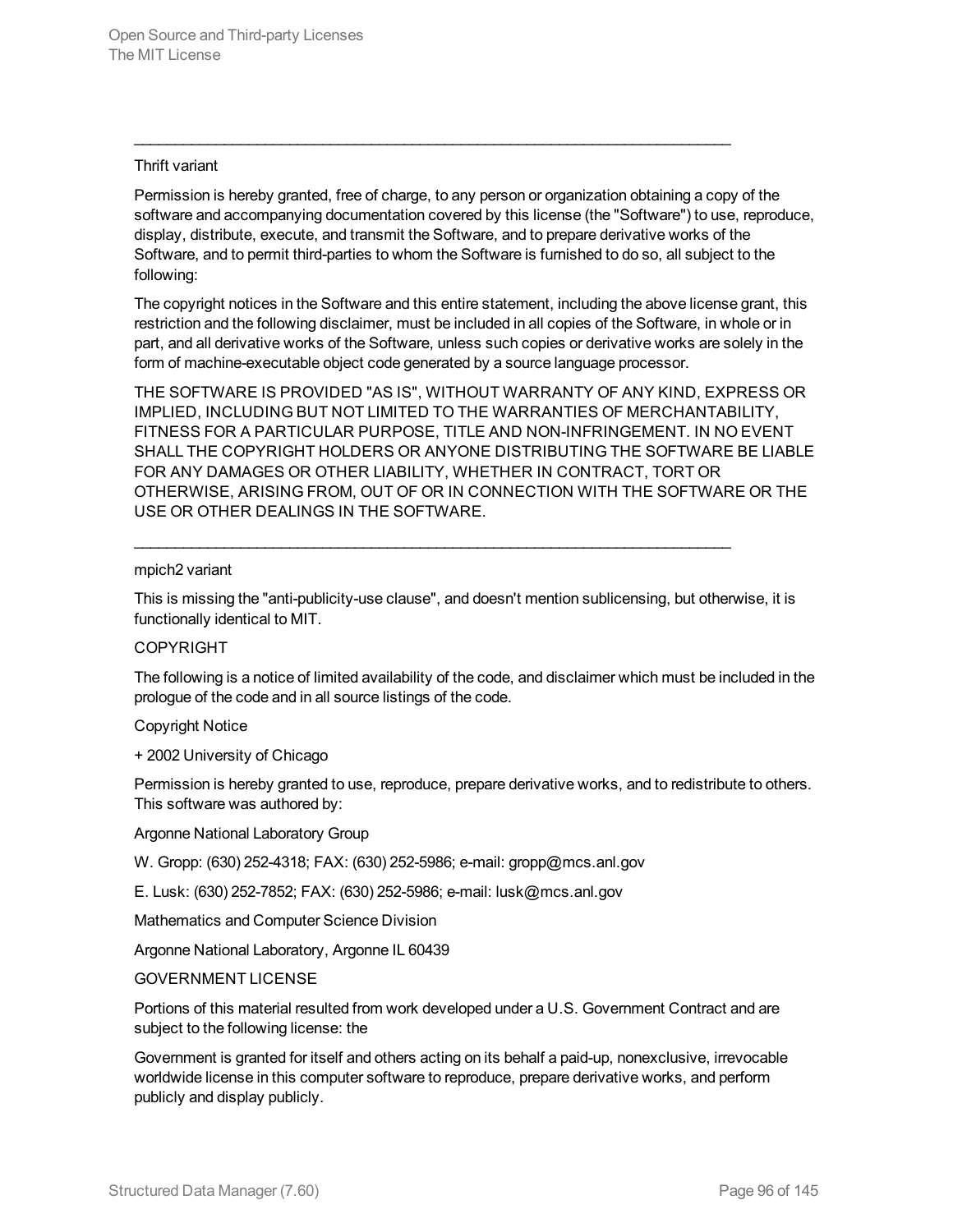#### DISCLAIMER

This computer code material was prepared, in part, as an account of work sponsored by an agency of the United States Government. Neither the United States, nor the University of Chicago, nor any of their employees, makes any warranty express or implied, or assumes any legal liability or responsibility for the accuracy, completeness, or usefulness of any information, apparatus, product, or process disclosed, or represents that its use would not infringe privately owned rights.

\_\_\_\_\_\_\_\_\_\_\_\_\_\_\_\_\_\_\_\_\_\_\_\_\_\_\_\_\_\_\_\_\_\_\_\_\_\_\_\_\_\_\_\_\_\_\_\_\_\_\_\_\_\_\_\_\_\_\_\_\_\_\_\_\_\_\_\_\_\_\_\_\_

#### Festival variant

Permission is hereby granted, free of charge, to use and distribute this software and its documentation without restriction, including without limitation the rights to use, copy, modify, merge, publish, distribute, sublicense, and/or sell copies of this work, and to permit persons to whom this work is furnished to do so, subject to the following conditions:

1. The code must retain the above copyright notice, this list of conditions and the following disclaimer.

2. Any modifications must be clearly marked as such.

3. Original authors' names are not deleted.

4. The authors' names are not used to endorse or promote products derived from this software without specific prior written permission.

THE UNIVERSITY OF EDINBURGH AND THE CONTRIBUTORS TO THIS WORK DISCLAIM ALL WARRANTIES WITH REGARD TO THIS SOFTWARE, INCLUDING ALL IMPLIED WARRANTIES OF MERCHANTABILITY AND FITNESS, IN NO EVENT SHALL THE UNIVERSITY OF EDINBURGH NOR THE CONTRIBUTORS BE LIABLE FOR ANY SPECIAL, INDIRECT OR CONSEQUENTIAL DAMAGES OR ANY DAMAGES WHATSOEVER RESULTING FROM LOSS OF USE, DATA OR PROFITS, WHETHER IN AN ACTION OF CONTRACT, NEGLIGENCE OR OTHER TORTIOUS ACTION, ARISING OUT OF OR IN CONNECTION WITH THE USE OR PERFORMANCE OF THIS SOFTWARE.

Minimal variant (found in io lib)

Copyright (c) Medical Research Council 1994. All rights reserved.

Permission to use, copy, modify and distribute this software and its documentation for any purpose is hereby granted without fee, provided that this copyright and notice appears in all copies.

\_\_\_\_\_\_\_\_\_\_\_\_\_\_\_\_\_\_\_\_\_\_\_\_\_\_\_\_\_\_\_\_\_\_\_\_\_\_\_\_\_\_\_\_\_\_\_\_\_\_\_\_\_\_\_\_\_\_\_\_\_\_\_\_\_\_\_\_\_\_\_\_\_

This file was written by James Bonfield, Simon Dear, Rodger Staden, as part of the Staden Package at the MRC Laboratory of Molecular Biology, Hills Road, Cambridge, CB2 2QH, United Kingdom.

MRC disclaims all warranties with regard to this software.

Another Minimal variant (found in libatomic\_ops)

Copyright (c) ...

THIS MATERIAL IS PROVIDED AS IS, WITH ABSOLUTELY NO WARRANTY EXPRESSED OR IMPLIED. ANY USE IS AT YOUR OWN RISK.

Permission is hereby granted to use or copy this program for any purpose, provided the above notices are retained on all copies. Permission to modify the code and to distribute modified code is granted, provided the above notices are retained, and a notice that the code was modified is included with the above copyright notice.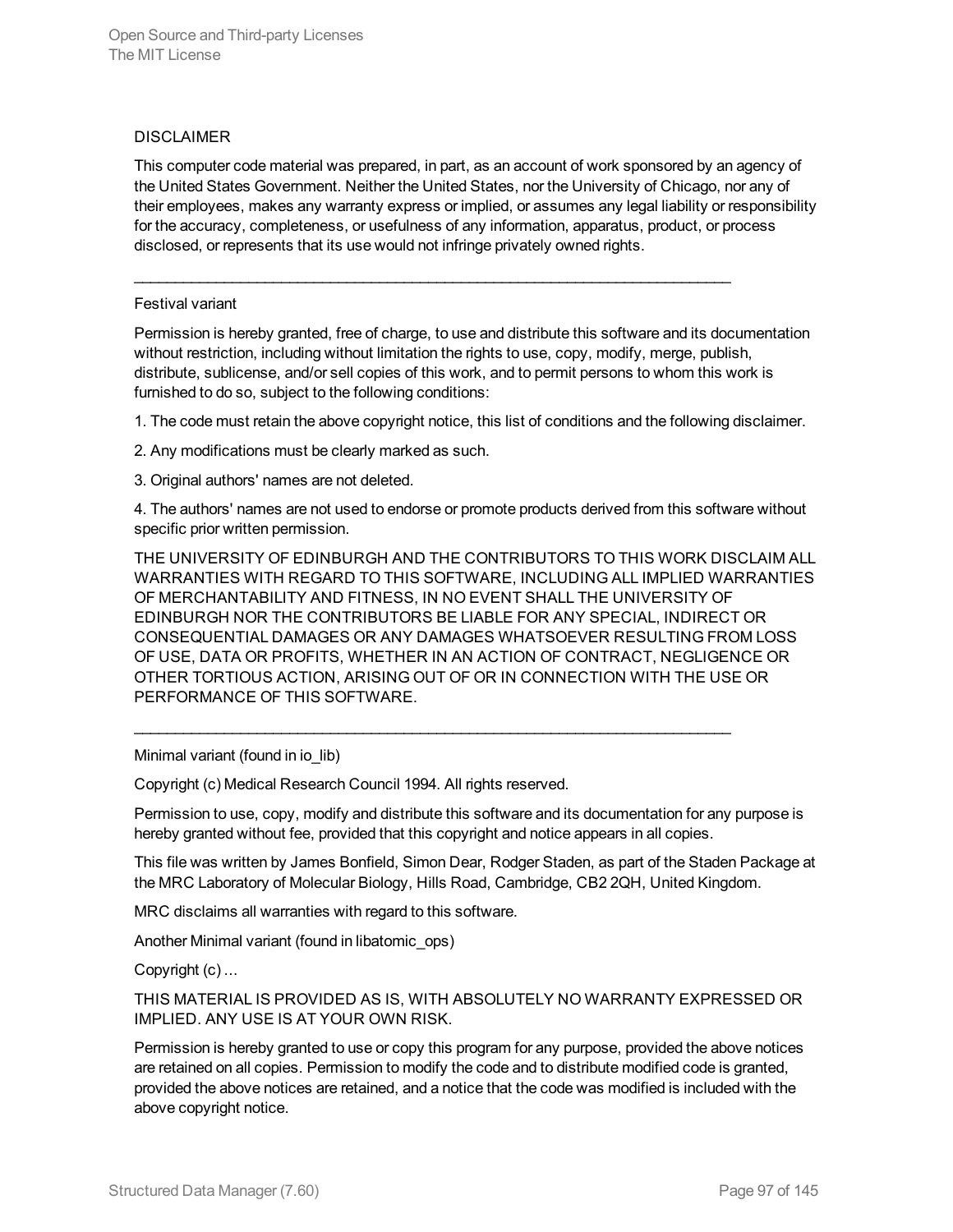#### Adobe Glyph List Variant

#### #

###################################################################################

\_\_\_\_\_\_\_\_\_\_\_\_\_\_\_\_\_\_\_\_\_\_\_\_\_\_\_\_\_\_\_\_\_\_\_\_\_\_\_\_\_\_\_\_\_\_\_\_\_\_\_\_\_\_\_\_\_\_\_\_\_\_\_\_\_\_\_\_\_\_\_\_\_

# Copyright (c) 1997,1998,2002,2007 Adobe Systems Incorporated

#

# Permission is hereby granted, free of charge, to any person obtaining a # copy of this documentation file to use, copy, publish, distribute, # sublicense, and/or sell copies of the documentation, and to permit # others to do the same, provided that:

# - No modification, editing or other alteration of this document is

# allowed; and

# - The above copyright notice and this permission notice shall be # included in all copies of the documentation.

#### #

# Permission is hereby granted, free of charge, to any person obtaining a # copy of this documentation file, to create their own derivative works # from the content of this document to use, copy, publish, distribute, # sublicense, and/or sell the derivative works, and to permit others to do # the same, provided that the derived work is not represented as being a # copy or version of this document.

#### #

# Adobe shall not be liable to any party for any loss of revenue or profit # or for indirect, incidental, special, consequential, or other similar # damages, whether based on tort (including without limitation negligence # or strict liability), contract or other legal or equitable grounds even # if Adobe has been advised or had reason to know of the possibility of # such damages.Ê The Adobe materials are provided on an "AS IS" basis.Ê # Adobe specifically disclaims all express, statutory, or implied # warranties relating to the Adobe materials, including but not limited to # those concerning merchantability or fitness for a particular purpose or # non-infringement of any third party rights regarding the Adobe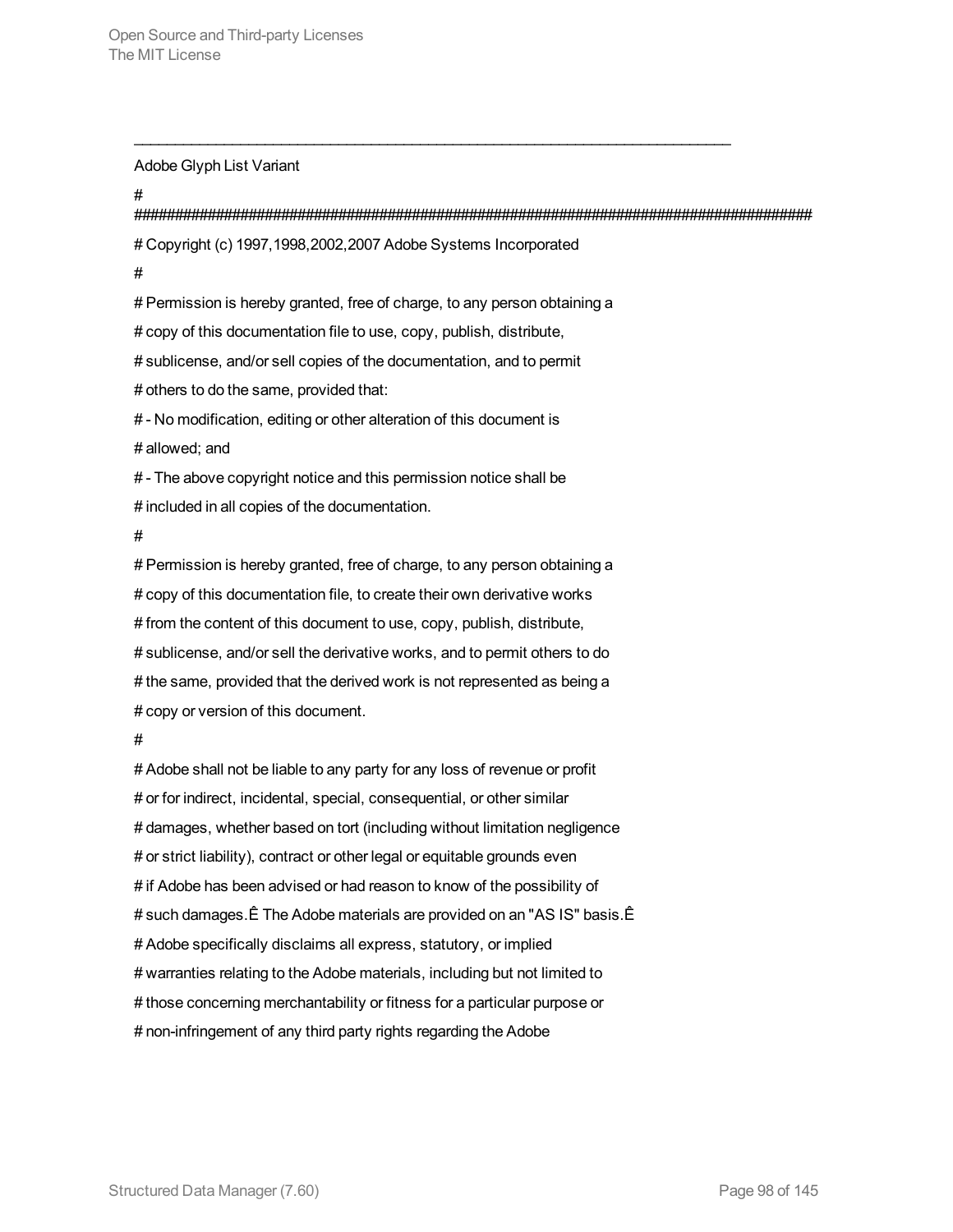#### # materials.

#

###################################################################################

\_\_\_\_\_\_\_\_\_\_\_\_\_\_\_\_\_\_\_\_\_\_\_\_\_\_\_\_\_\_\_\_\_\_\_\_\_\_\_\_\_\_\_\_\_\_\_\_\_\_\_\_\_\_\_\_\_\_\_\_\_\_\_\_\_\_\_\_\_\_\_\_\_

# Xfig Variant

- \* Any party obtaining a copy of these files is granted, free of charge, a
- \* full and unrestricted irrevocable, world-wide, paid up, royalty-free,
- \* nonexclusive right and license to deal in this software and
- \* documentation files (the "Software"), including without limitation the
- \* rights to use, copy, modify, merge, publish and/or distribute copies of
- \* the Software, and to permit persons who receive copies from any such
- \* party to do so, with the only requirement being that this copyright
- \* notice remain intact.

#### Hylafax Variant

Copyright (c) 1990-1996 Sam Leffler Copyright (c) 1991-1996 Silicon Graphics, Inc. HylaFAX is a trademark of Silicon Graphics, Inc.

\_\_\_\_\_\_\_\_\_\_\_\_\_\_\_\_\_\_\_\_\_\_\_\_\_\_\_\_\_\_\_\_\_\_\_\_\_\_\_\_\_\_\_\_\_\_\_\_\_\_\_\_\_\_\_\_\_\_\_\_\_\_\_\_\_\_\_\_\_\_\_\_\_

Permission to use, copy, modify, distribute, and sell this software and its documentation for any purpose is hereby granted without fee, provided that (i) the above copyright notices and this permission notice appear in all copies of the software and related documentation, and (ii) the names of Sam Leffler and Silicon Graphics may not be used in any advertising or publicity relating to the software without the specific, prior written permission of Sam Leffler and Silicon Graphics.

THE SOFTWARE IS PROVIDED "AS-IS" AND WITHOUT WARRANTY OF ANY KIND, EXPRESS, IMPLIED OR OTHERWISE, INCLUDING WITHOUT LIMITATION, ANY WARRANTY OF MERCHANTABILITY OR FITNESS FOR A PARTICULAR PURPOSE.

IN NO EVENT SHALL SAM LEFFLER OR SILICON GRAPHICS BE LIABLE FOR ANY SPECIAL, INCIDENTAL, INDIRECT OR CONSEQUENTIAL DAMAGES OF ANY KIND, OR ANY DAMAGES WHATSOEVER RESULTING FROM LOSS OF USE, DATA OR PROFITS, WHETHER OR NOT ADVISED OF THE POSSIBILITY OF DAMAGE, AND ON ANY THEORY OF LIABILITY,ARISING OUT OF OR IN CONNECTION WITH THE USE OR PERFORMANCE OF THIS SOFTWARE.

\_\_\_\_\_\_\_\_\_\_\_\_\_\_\_\_\_\_\_\_\_\_\_\_\_\_\_\_\_\_\_\_\_\_\_\_\_\_\_\_\_\_\_\_\_\_\_\_\_\_\_\_\_\_\_\_\_\_\_\_\_\_\_\_\_\_\_\_\_\_\_\_\_

#### DANSE Variant

#### DANSE Software 1.0

#### COPYRIGHT AND PERMISSION NOTICE:

Copyright (c) 2009 California Institute of Technology. All rights reserved. Permission is hereby granted, free of charge, to any person obtaining a copy of this software and associated documentation files (the "Software"), to deal in the Software without restriction, including without limitation the rights to use, copy, modify, merge, publish, distribute, and/or sell copies of the Software, and to permit persons to whom the Software is furnished to do so, provided that the above copyright notice(s) and this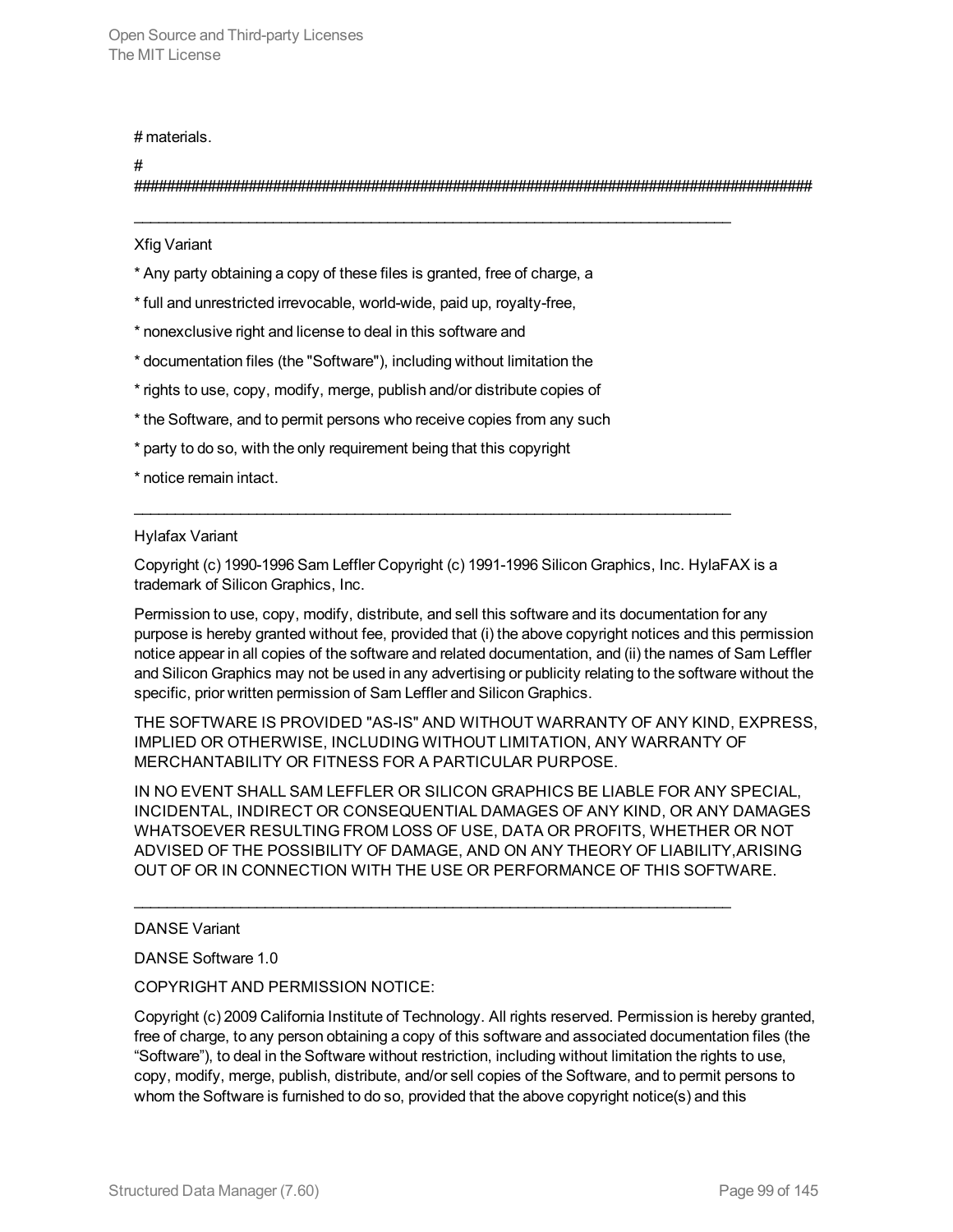permission notice appear in all copies of the Software and that both the above copyright notice(s) and this permission notice appear in supporting documentation.

THE SOFTWARE IS PROVIDED "AS IS", WITHOUT WARRANTY OF ANY KIND, EXPRESS OR IMPLIED, INCLUDING BUT NOT LIMITED TO THE WARRANTIES OF MERCHANTABILITY, FITNESS FOR A PARTICULAR PURPOSE AND NONINFRINGEMENT OF THIRD PARTY RIGHTS. IN NO EVENT SHALL THE COPYRIGHT HOLDER OR HOLDERS INCLUDED IN THIS NOTICE BE LIABLE FOR ANY CLAIM, OR ANY SPECIAL INDIRECT OR CONSEQUENTIAL DAMAGES, OR ANY DAMAGES WHATSOEVER RESULTING FROM LOSS OF USE, DATA OR PROFITS, WHETHER IN AN ACTION OF CONTRACT, NEGLIGENCE OR OTHER TORTIOUS ACTION, ARISING OUT OF OR IN CONNECTION WITH THE USE OR PERFORMANCE OF THIS SOFTWARE.

Except as contained in this notice, the name of a copyright holder shall not be used in advertising or otherwise to promote the sale, use or other dealings in this Software without prior written authorization of the copyright holder. All source code included in this distribution is covered by this notice, unless specifically stated otherwise within each file. See each file within each release for specific copyright holders.

DANSE is the name of a software system under construction with U.S. National Science Foundation funding. All work derived from DANSE software should acknowledge DANSE with the following statement:

"This work benefitted from DANSE software developed under NSF award DMR-0520547."

\_\_\_\_\_\_\_\_\_\_\_\_\_\_\_\_\_\_\_\_\_\_\_\_\_\_\_\_\_\_\_\_\_\_\_\_\_\_\_\_\_\_\_\_\_\_\_\_\_\_\_\_\_\_\_\_\_\_\_\_\_\_\_\_\_\_\_\_\_\_\_\_\_

#### Nuclear Variant

Copyright (c) 1996 Widget Workshop, Inc. All Rights Reserved.

Permission to use, copy, modify, and distribute this software and its documentation for NON-COMMERCIAL or COMMERCIAL purposes and without fee is hereby granted, provided that this copyright notice is kept intact.

WIDGET WORKSHOP MAKES NO REPRESENTATIONS OR WARRANTIES ABOUT THE SUITABILITY OF THE SOFTWARE, EITHER EXPRESS OR IMPLIED, INCLUDING BUT NOT LIMITED TO THE IMPLIED WARRANTIES OF MERCHANTABILITY, FITNESS FOR A PARTICULAR PURPOSE, OR NON-INFRINGEMENT. WIDGET WORKSHOP SHALL NOT BE LIABLE FOR ANY DAMAGES SUFFERED BY LICENSEE AS A RESULT OF USING, MODIFYING OR DISTRIBUTING THIS SOFTWARE OR ITS DERIVATIVES.

THIS SOFTWARE IS NOT DESIGNED OR INTENDED FOR USE OR RESALE AS ON-LINE CONTROL EQUIPMENT IN HAZARDOUS ENVIRONMENTS REQUIRING FAIL-SAFE PERFORMANCE, SUCH AS IN THE OPERATION OF NUCLEAR FACILITIES, AIRCRAFT NAVIGATION OR COMMUNICATION SYSTEMS, AIR TRAFFIC CONTROL, DIRECT LIFE SUPPORT MACHINES, OR WEAPONS SYSTEMS, IN WHICH THE FAILURE OF THE SOFTWARE COULD LEAD DIRECTLY TO DEATH, PERSONAL INJURY, OR SEVERE PHYSICAL OR ENVIRONMENTAL DAMAGE ("HIGH RISK ACTIVITIES"). WIDGET WORKSHOP SPECIFICALLY DISCLAIMS ANY EXPRESS OR IMPLIED WARRANTY OF FITNESS FOR HIGH RISK ACTIVITIES.

\_\_\_\_\_\_\_\_\_\_\_\_\_\_\_\_\_\_\_\_\_\_\_\_\_\_\_\_\_\_\_\_\_\_\_\_\_\_\_\_\_\_\_\_\_\_\_\_\_\_\_\_\_\_\_\_\_\_\_\_\_\_\_\_\_\_\_\_\_\_\_\_\_

Epinions Variant

Copyright 2000 Epinions, Inc.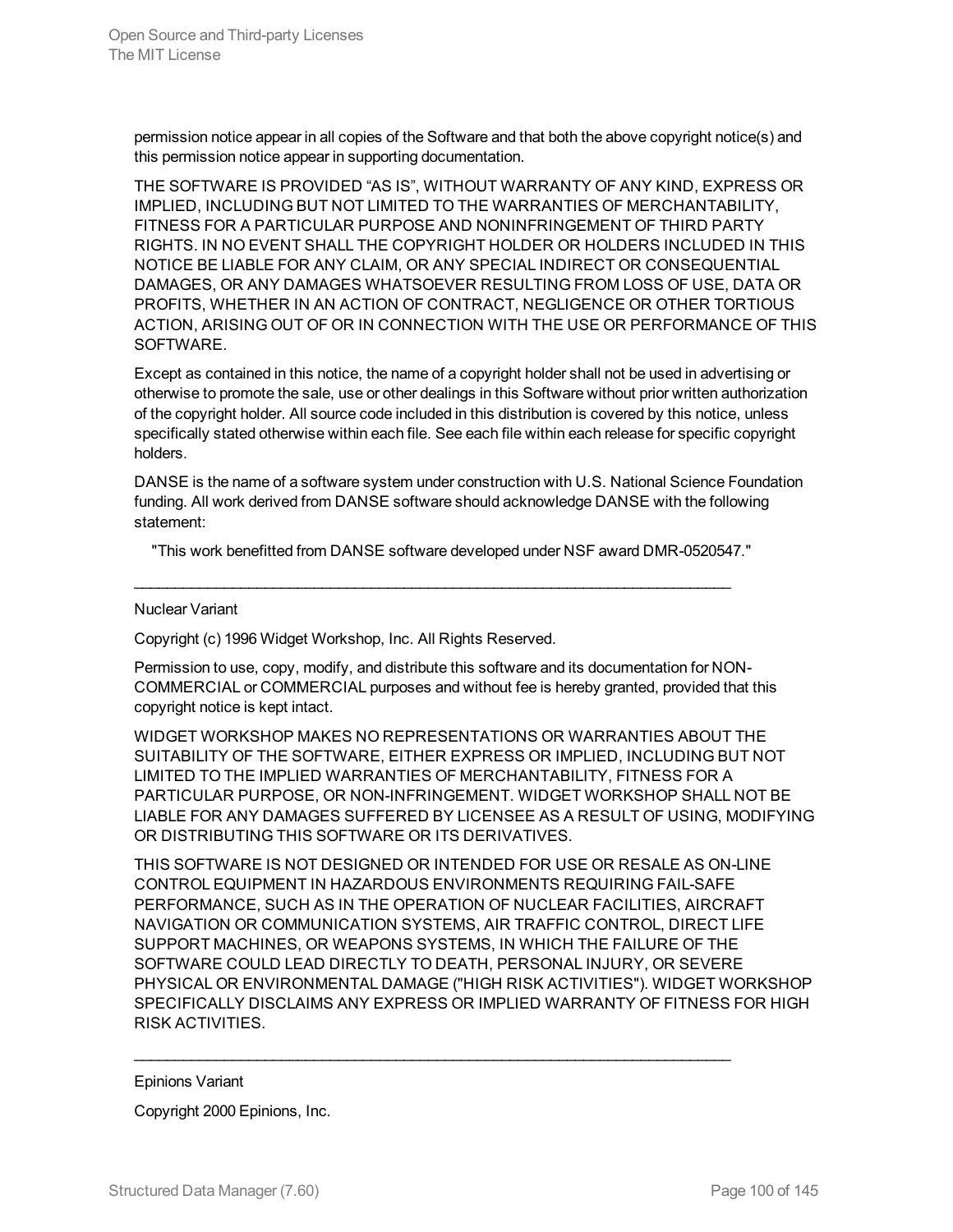Subject to the following 3 conditions, Epinions, Inc. permits you, free of charge, to (a) use, copy, distribute, modify, perform and display this software and associated documentation files (the "Software"), and (b) permit others to whom the Software is furnished to do so as well.

1) The above copyright notice and this permission notice shall be included without modification in all copies or substantial portions of the Software.

2) THE SOFTWARE IS PROVIDED "AS IS", WITHOUT ANY WARRANTY OR CONDITION OF ANY KIND, EXPRESS, IMPLIED OR STATUTORY, INCLUDING WITHOUT LIMITATION ANY IMPLIED WARRANTIES OF ACCURACY, MERCHANTABILITY, FITNESS FOR A PARTICULAR PURPOSE OR NONINFRINGEMENT.

3) IN NO EVENT SHALL EPINIONS, INC. BE LIABLE FOR ANY DIRECT, INDIRECT, SPECIAL, INCIDENTAL OR ONSEQUENTIAL DAMAGES OR LOST PROFITS ARISING OUT OF OR IN CONNECTION WITH THE SOFTWARE (HOWEVER ARISING, INCLUDING NEGLIGENCE), EVEN IF EPINIONS, INC. IS AWARE OF THE POSSIBILITY OF SUCH DAMAGES.

\_\_\_\_\_\_\_\_\_\_\_\_\_\_\_\_\_\_\_\_\_\_\_\_\_\_\_\_\_\_\_\_\_\_\_\_\_\_\_\_\_\_\_\_\_\_\_\_\_\_\_\_\_\_\_\_\_\_\_\_\_\_\_\_\_\_\_\_\_\_\_\_\_

#### OpenVision Variant

Notes

-------

This license contains a title preservation clause, which can literally be read as a purported requirement to assign copyright in derivative works upstream to OpenVision. However, the use of the word "retained" suggests instead that it should be read as a mere assertion of persistence of copyright in derivative works.

Since this would automatically occur, as long as code persists from the original OpenVision copyrighted code base, under this interpretation, this becomes functionally equivalent to MIT.

License Text

--------------- Copyright, OpenVision Technologies, Inc., 1996, All Rights Reserved

WARNING: Retrieving the OpenVision Kerberos Administration system source code, as described below, indicates your acceptance of the following terms. If you do not agree to the following terms, do not retrieve the OpenVision Kerberos administration system.

You may freely use and distribute the Source Code and Object Code compiled from it, with or without modification, but this Source Code is provided to you "AS IS" EXCLUSIVE OF ANY WARRANTY, INCLUDING, WITHOUT LIMITATION, ANY WARRANTIES OF MERCHANTABILITY OR FITNESS FOR A PARTICULAR PURPOSE, OR ANY OTHER WARRANTY, WHETHER EXPRESS OR IMPLIED. IN NO EVENT WILL OPENVISION HAVE ANY LIABILITY FOR ANY LOST PROFITS, LOSS OF DATA OR COSTS OF PROCUREMENT OF SUBSTITUTE GOODS OR SERVICES, OR FOR ANY SPECIAL, INDIRECT, OR CONSEQUENTIAL DAMAGES ARISING OUT OF THIS AGREEMENT, INCLUDING, WITHOUT LIMITATION, THOSE RESULTING FROM THE USE OF THE SOURCE CODE, OR THE FAILURE OF THE SOURCE CODE TO PERFORM, OR FOR ANY OTHER REASON.

OpenVision retains all copyrights in the donated Source Code. OpenVision also retains copyright to derivative works of the Source Code, whether created by OpenVision or by a third party. The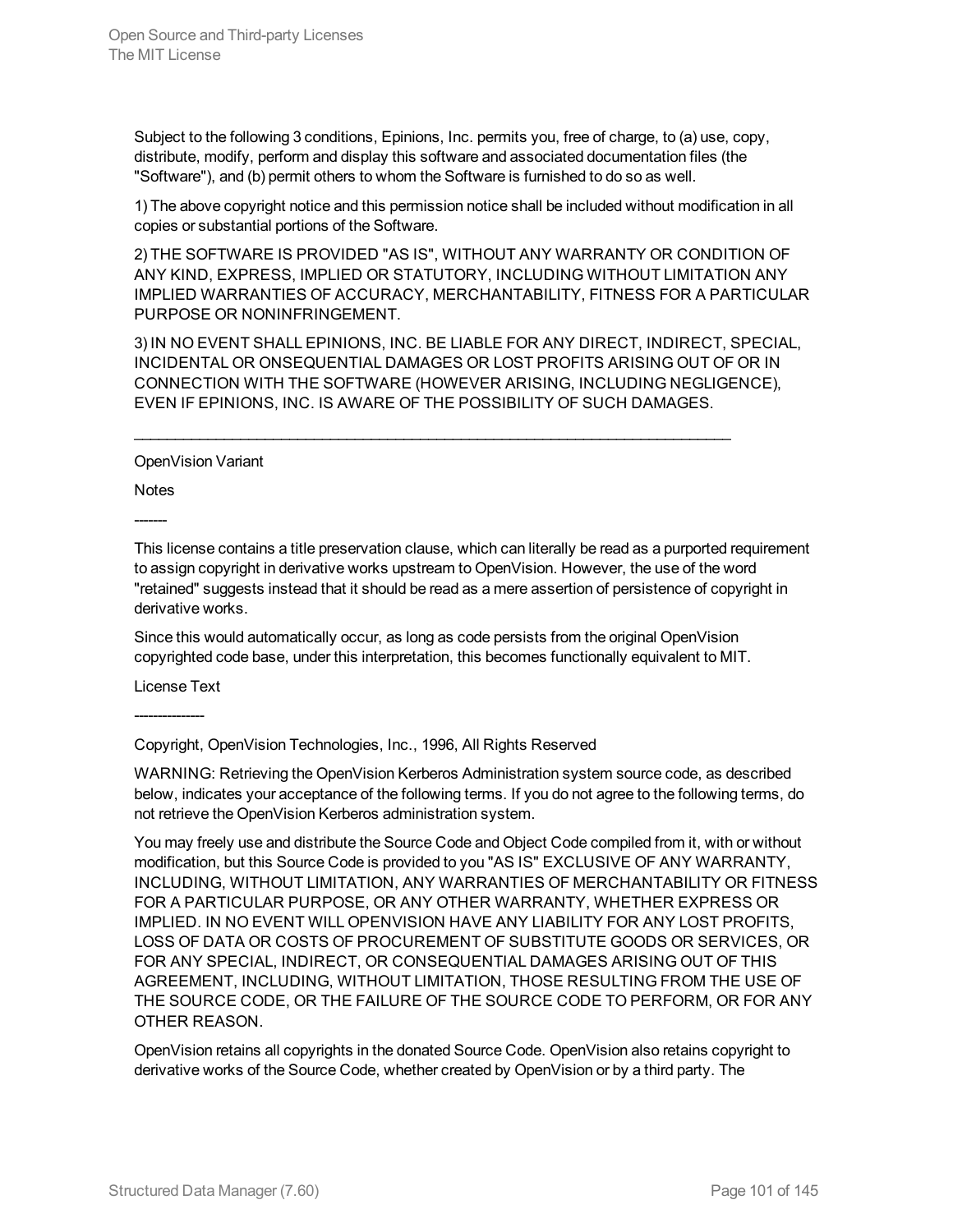OpenVision copyright notice must be preserved if derivative works are made based on the donated Source Code.

\_\_\_\_\_\_\_\_\_\_\_\_\_\_\_\_\_\_\_\_\_\_\_\_\_\_\_\_\_\_\_\_\_\_\_\_\_\_\_\_\_\_\_\_\_\_\_\_\_\_\_\_\_\_\_\_\_\_\_\_\_\_\_\_\_\_\_\_\_\_\_\_\_

OpenVision Technologies, Inc. has donated this Kerberos Administration system to MIT for inclusion in the standard Kerberos 5 distribution. This donation underscores our commitment to continuing Kerberos technology development and our gratitude for the valuable work which has been performed by MIT and the Kerberos community.

#### PetSC Variant

#### (C) COPYRIGHT 1995-2010 UNIVERSITY OF CHICAGO

This program discloses material protectable under copyright laws of the United States. Permission to copy and modify this software and its documentation is hereby granted, provided that this notice is retained thereon and on all copies or modifications. The University of Chicago makes no representations as to the suitability and operability of this software for any purpose. It is provided "as is" without express or implied warranty. Permission is hereby granted to use, reproduce, prepare derivative works, and to redistribute to others, so long as this original copyright notice is retained.

#### Software authors

- \* Mathematics and Computer Science Division
- \* Argonne National Laboratory,
- \* Argonne IL 60439 FAX: (630) 252-5986

\* Any questions or comments on the software may be directed to petsc-maint@mcs.anl.gov.

Argonne National Laboratory with facilities in the state of Illinois, is owned by The United States Government, and operated by the University of Chicago under provision of a contract with the Department of Energy.

#### DISCLAIMER

THIS PROGRAM WAS PREPARED AS AN ACCOUNT OF WORK SPONSORED BY AN AGENCY OF THE UNITED STATES GOVERNMENT. NEITHER THE UNITED STATES GOVERNMENT NOR ANY AGENCY THEREOF, NOR THE UNIVERSITY OF CHICAGO, NOR ANY OF THEIR EMPLOYEES OR OFFICERS, MAKES ANY WARRANTY, EXPRESS OR IMPLIED, OR ASSUMES ANY LEGAL LIABILITY OR RESPONSIBILITY FOR THE ACCURACY, COMPLETENESS, OR USEFULNESS OF ANY INFORMATION, APPARATUS, PRODUCT, OR PROCESS DISCLOSED, OR REPRESENTS THAT ITS USE WOULD NOT INFRINGE PRIVATELY OWNED RIGHTS. REFERENCE HEREIN TO ANY SPECIFIC COMMERCIAL PRODUCT, PROCESS, OR SERVICE BY TRADE NAME, TRADEMARK, MANUFACTURER, OR OTHERWISE, DOES NOT NECESSARILY CONSTITUTE OR IMPLY ITS ENDORSEMENT, RECOMMENDATION, OR FAVORING BY THE UNITED STATES GOVERNMENT OR ANY AGENCY THEREOF. THE VIEW AND OPINIONS OF AUTHORS EXPRESSED HEREIN DO NOT NECESSARILY STATE OR REFLECT THOSE OF THE UNITED STATES GOVERNMENT OR ANY AGENCY THEREOF.

#### Whatever Variant

THIS SOFTWARE IS PROVIDED 'AS-IS', WITHOUT ANY EXPRESS OR IMPLIED WARRANTY. IN NO EVENT WILL THE AUTHORS BE HELD LIABLE FOR ANY DAMAGES ARISING FROM

\_\_\_\_\_\_\_\_\_\_\_\_\_\_\_\_\_\_\_\_\_\_\_\_\_\_\_\_\_\_\_\_\_\_\_\_\_\_\_\_\_\_\_\_\_\_\_\_\_\_\_\_\_\_\_\_\_\_\_\_\_\_\_\_\_\_\_\_\_\_\_\_\_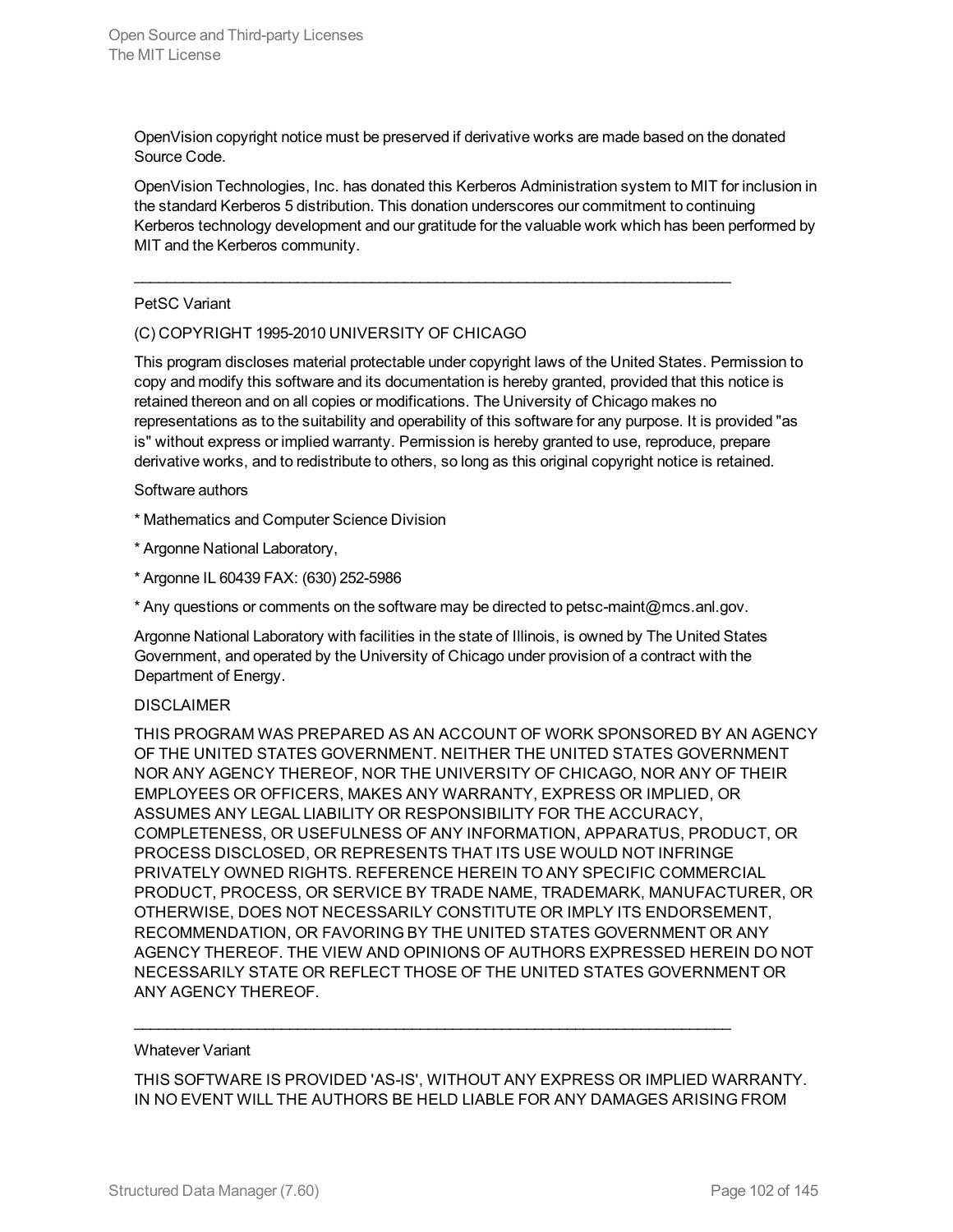# THE USE OF THIS SOFTWARE.

Everyone is permitted to copy and distribute verbatim or modified copies of this license document.

Permission is granted to anyone to use this software for any purpose, including commercial applications, and to alter it and redistribute it freely.

\_\_\_\_\_\_\_\_\_\_\_\_\_\_\_\_\_\_\_\_\_\_\_\_\_\_\_\_\_\_\_\_\_\_\_\_\_\_\_\_\_\_\_\_\_\_\_\_\_\_\_\_\_\_\_\_\_\_\_\_\_\_\_\_\_\_\_\_\_\_\_\_\_

# MIT License

Copyright (c) <year> <copyright holders>

Permission is hereby granted, free of charge, to any person obtaining a copy of this software and associated documentation files (the "Software"), to deal in the Software without restriction, including without limitation the rights to use, copy, modify, merge, publish, distribute, sublicense, and/or sell copies of the Software, and to permit persons to whom the Software is furnished to do so, subject to the following conditions:

THE SOFTWARE IS PROVIDED "AS IS", WITHOUT WARRANTY OF ANY KIND, EXPRESS OR IMPLIED, INCLUDING BUT NOT LIMITED TO THE WARRANTIES OF MERCHANTABILITY, FITNESS FOR A PARTICULAR PURPOSE AND NONINFRINGEMENT. IN NO EVENT SHALL THE AUTHORS OR COPYRIGHT HOLDERS BE LIABLE FOR ANY CLAIM, DAMAGES OR OTHER LIABILITY, WHETHER IN AN ACTION OF CONTRACT, TORT OR OTHERWISE, ARISING FROM, OUT OF OR IN CONNECTION WITH THE SOFTWARE OR THE USE OR OTHER DEALINGS IN THE SOFTWARE.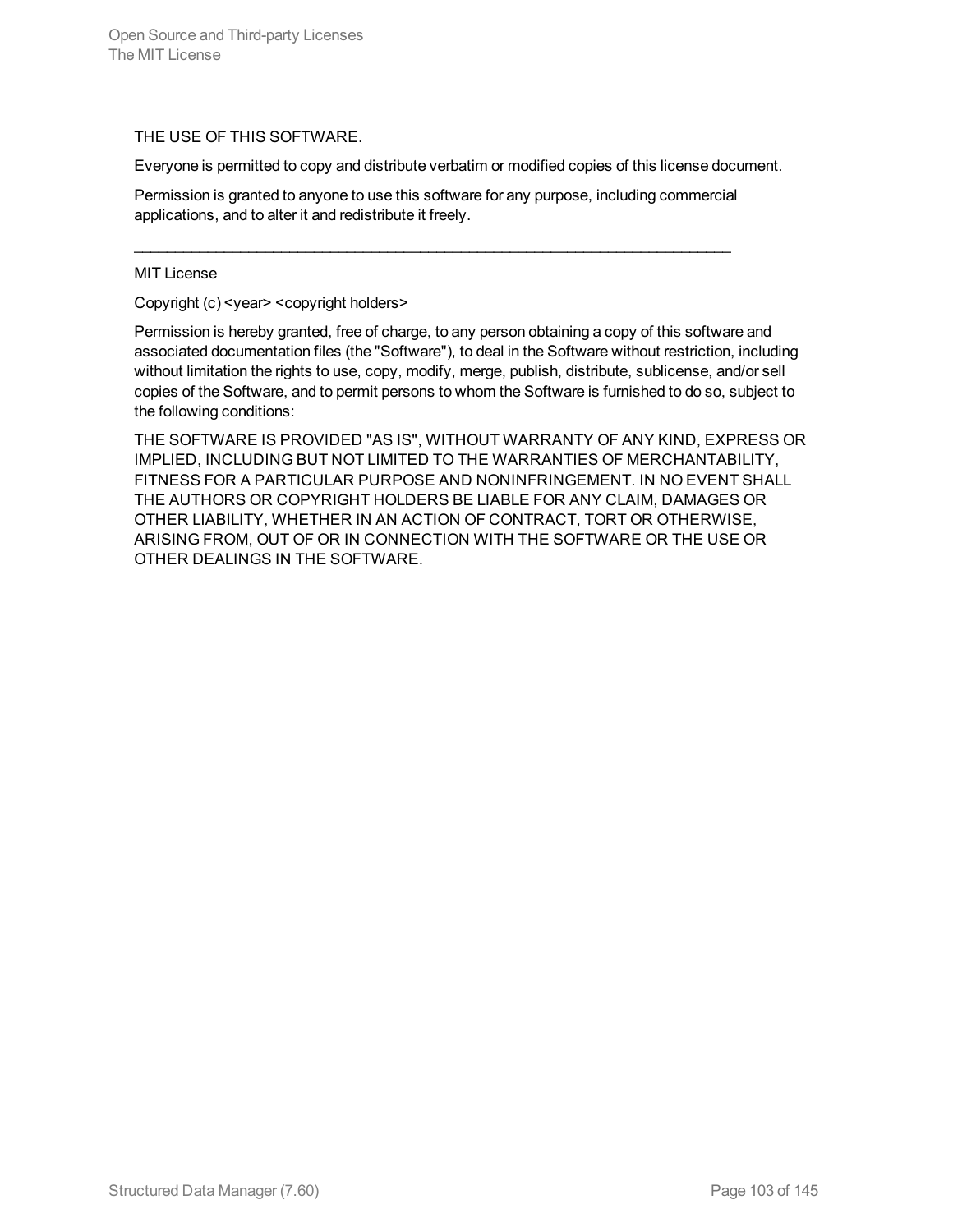# **MIT License (also X11)**

Micro Focus acknowledges the redistribution of the following open source component that is provided under the following license:

 $\bullet$  bcmail-jdk14 (1.38)

Copyright (c) 2000 - 2017 The Legion of the Bouncy Castle Inc. (https://www.bouncycastle.org)

 $\bullet$  bcmail-jdk15on (1.54)

Copyright (c) 2000 - 2017 The Legion of the Bouncy Castle Inc. (https://www.bouncycastle.org)

• bcprov-jdk $14$  (1.38)

Copyright (c) 2000 - 2017 The Legion of the Bouncy Castle Inc. (https://www.bouncycastle.org)

 $\bullet$  bcprov-jdk15on (1.54)

Copyright (c) 2000 - 2017 The Legion of the Bouncy Castle Inc. (https://www.bouncycastle.org)

 $\bullet$  bctsp-jdk14 (1.38)

Copyright (c) 2000 - 2017 The Legion of the Bouncy Castle Inc. (https://www.bouncycastle.org)

 $\cdot$  jQuery

Copyright © 2005, 2014 jQuery Foundation and other contributors, https://jquery.org/

 $\bullet$  objenesis (2.1)

# **The MIT License (MIT)**

# Copyright (c) <year> <copyright holders>

Permission is hereby granted, free of charge, to any person obtaining a copy of this software and associated documentation files (the "Software"), to deal in the Software without restriction, including without limitation the rights to use, copy, modify, merge, publish, distribute, sublicense, and/or sell copies of the Software, and to permit persons to whom the Software is furnished to do so, subject to the following conditions:

The above copyright notice and this permission notice shall be included in all copies or substantial portions of the Software.

THE SOFTWARE IS PROVIDED "AS IS", WITHOUT WARRANTY OF ANY KIND, EXPRESS OR IMPLIED, INCLUDING BUT NOT LIMITED TO THE WARRANTIES OF MERCHANTABILITY, FITNESS FOR A PARTICULAR PURPOSE AND NONINFRINGEMENT. IN NO EVENT SHALL THE AUTHORS OR COPYRIGHT HOLDERS BE LIABLE FOR ANY CLAIM, DAMAGES OR OTHER LIABILITY, WHETHER IN AN ACTION OF CONTRACT, TORT OR OTHERWISE, ARISING FROM, OUT OF OR IN CONNECTION WITH THE SOFTWARE OR THE USE OR OTHER DEALINGS IN THE SOFTWARE.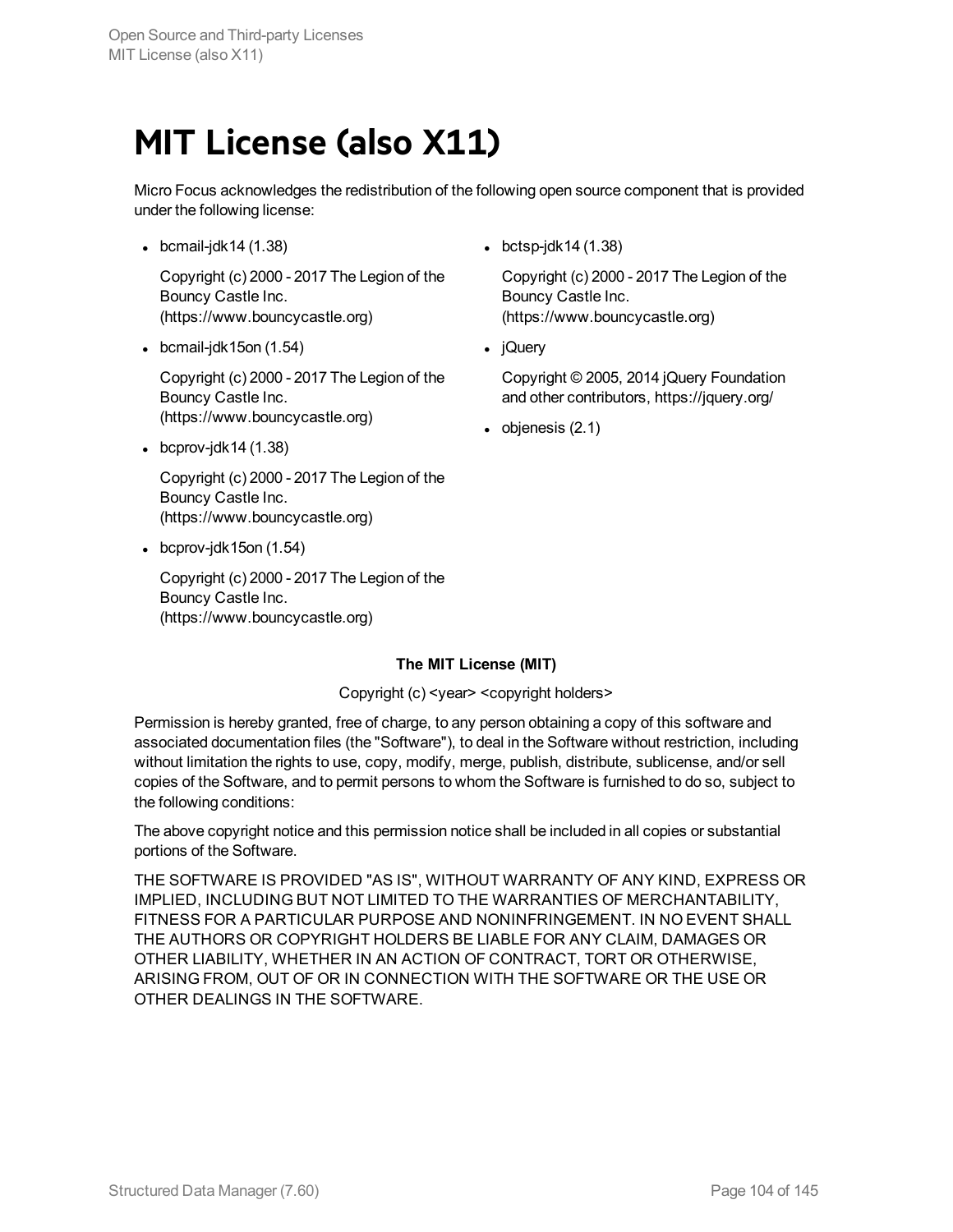# **Mozilla Public License Version 1.1**

Micro Focus acknowledges the redistribution of the following open source components that are provided under the following license:

- $\cdot$  iText
- Java PDF Library
- $\bullet$  juniversalchardet (1.0.3)
- Rhino JavaScript for Java

Mozilla Public License 1.1

1. Definitions.

1.0.1. "Commercial Use" means distribution or otherwise making the Covered Code available to a third party.

1.1. "Contributor" means each entity that creates or contributes to the creation of Modifications.

1.2. "Contributor Version" means the combination of the Original Code, prior Modifications used by a Contributor, and the Modifications made by that particular Contributor.

1.3. "Covered Code" means the Original Code or Modifications or the combination of the Original Code and Modifications, in each case including portions thereof.

1.4. "Electronic Distribution Mechanism" means a mechanism generally accepted in the software development community for the electronic transfer of data.

1.5. "Executable" means Covered Code in any form other than Source Code.

1.6. "Initial Developer" means the individual or entity identified as the Initial Developer in the Source Code notice required by Exhibit A.

1.7. "Larger Work" means a work which combines Covered Code or portions thereof with code not governed by the terms of this License.

1.8. "License" means this document.

1.8.1. "Licensable" means having the right to grant, to the maximum extent possible, whether at the time of the initial grant or subsequently acquired, any and all of the rights conveyed herein.

1.9. "Modifications" means any addition to or deletion from the substance or structure of either the Original Code or any previous Modifications. When Covered Code is released as a series of files, a Modification is:

A. Any addition to or deletion from the contents of a file containing Original Code or previous Modifications.

B. Any new file that contains any part of the Original Code or previous Modifications.

1.10. "Original Code" means Source Code of computer software code which is described in the Source Code notice required by Exhibit A as Original Code, and which, at the time of its release under this License is not already Covered Code governed by this License.

1.10.1. "Patent Claims" means any patent claim(s), now owned or hereafter acquired, including without limitation, method, process, and apparatus claims, in any patent Licensable by grantor.

1.11. "Source Code" means the preferred form of the Covered Code for making modifications to it, including all modules it contains, plus any associated interface definition files, scripts used to control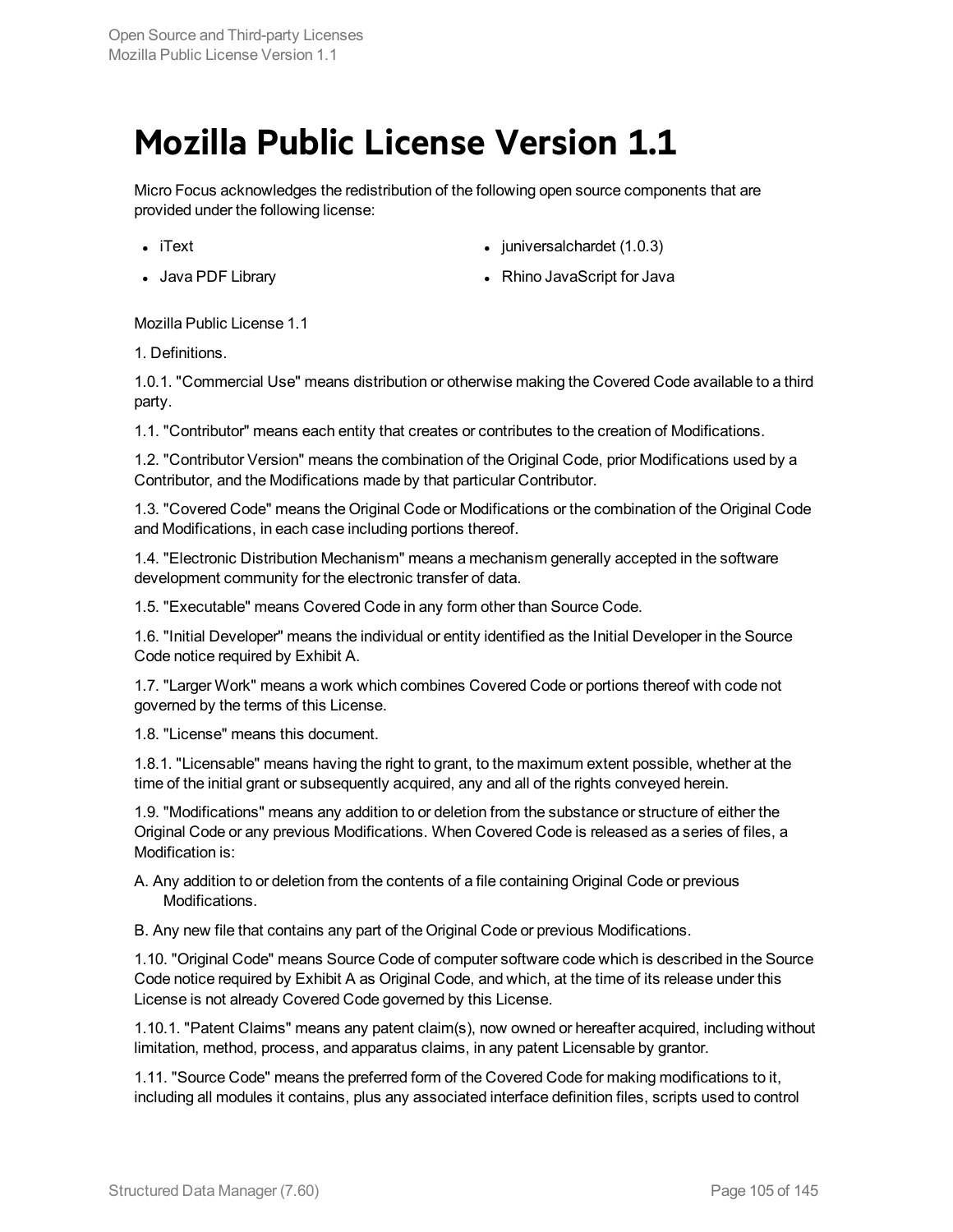compilation and installation of an Executable, or source code differential comparisons against either the Original Code or another well known, available Covered Code of the Contributor's choice. The Source Code can be in a compressed or archival form, provided the appropriate decompression or de-archiving software is widely available for no charge.

1.12. "You" (or "Your") means an individual or a legal entity exercising rights under, and complying with all of the terms of, this License or a future version of this License issued under Section 6.1. For legal entities, "You" includes any entity which controls, is controlled by, or is under common control with You. For purposes of this definition, "control" means (a) the power, direct or indirect, to cause the direction or management of such entity, whether by contract or otherwise, or (b) ownership of more than fifty percent (50%) of the outstanding shares or beneficial ownership of such entity.

- 2. Source Code License.
- 2.1. The Initial Developer Grant.

The Initial Developer hereby grants You a world-wide, royalty-free, non-exclusive license, subject to third party intellectual property claims:

- (a) under intellectual property rights (other than patent or trademark) Licensable by Initial Developer to use, reproduce, modify, display, perform, sublicense and distribute the Original Code (or portions thereof) with or without Modifications, and/or as part of a Larger Work; and
- (b) under Patents Claims infringed by the making, using or selling of Original Code, to make, have made, use, practice, sell, and offer for sale, and/or otherwise dispose of the Original Code (or portions thereof).
- (c) the licenses granted in this Section 2.1 (a) and (b) are effective on the date Initial Developer first distributes Original Code under the terms of this License.
- (d) Notwithstanding Section 2.1 (b) above, no patent license is granted: 1) for code that You delete from the Original Code; 2) separate from the Original Code; or 3) for infringements caused by: i) the modification of the Original Code or ii) the combination of the Original Code with other software or devices.
- 2.2. Contributor Grant.

Subject to third party intellectual property claims, each Contributor hereby grants You a world-wide, royalty-free, non-exclusive license

- (a) under intellectual property rights (other than patent or trademark) Licensable by Contributor, to use, reproduce, modify, display, perform, sublicense and distribute the Modifications created by such Contributor (or portions thereof) either on an unmodified basis, with other Modifications, as Covered Code and/or as part of a Larger Work; and
- (b) under Patent Claims infringed by the making, using, or selling of Modifications made by that Contributor either alone and/or in combination with its Contributor Version (or portions of such combination), to make, use, sell, offer for sale, have made, and/or otherwise dispose of: 1) Modifications made by that Contributor (or portions thereof); and 2) the combination of Modifications made by that Contributor with its Contributor Version (or portions of such combination).
- (c) the licenses granted in Sections 2.2 (a) and 2.2 (b) are effective on the date Contributor first makes Commercial Use of the Covered Code.
- (d) Notwithstanding Section 2.2 (b) above, no patent license is granted: 1) for any code that Contributor has deleted from the Contributor Version; 2) separate from the Contributor Version; 3) for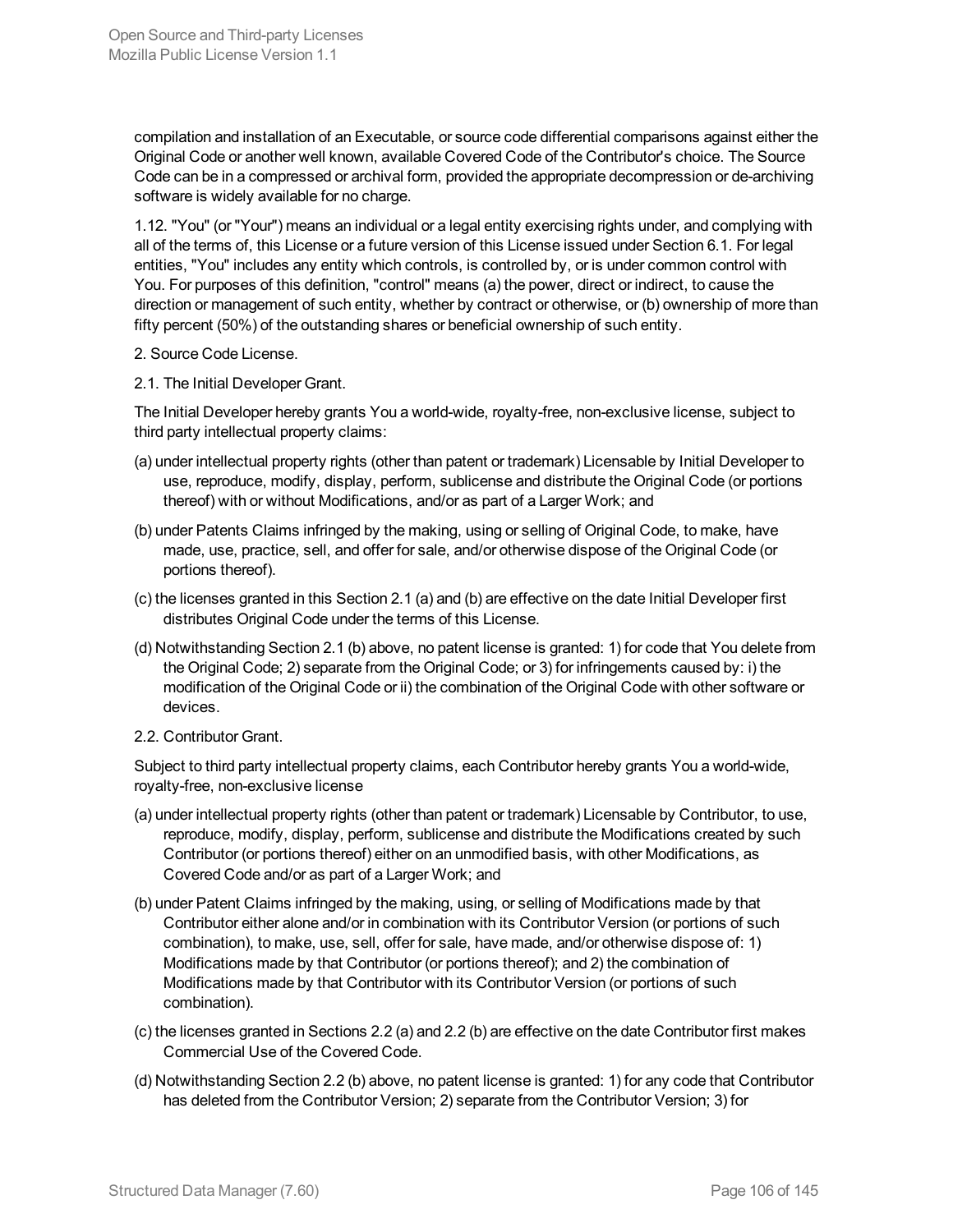infringements caused by: i) third party modifications of Contributor Version or ii) the combination of Modifications made by that Contributor with other software (except as part of the Contributor Version) or other devices; or 4) under Patent Claims infringed by Covered Code in the absence of Modifications made by that Contributor.

- 3. Distribution Obligations.
- 3.1. Application of License.

The Modifications which You create or to which You contribute are governed by the terms of this License, including without limitation Section 2.2. The Source Code version of Covered Code may be distributed only under the terms of this License or a future version of this License released under Section 6.1, and You must include a copy of this License with every copy of the Source Code You distribute. You may not offer or impose any terms on any Source Code version that alters or restricts the applicable version of this License or the recipients' rights hereunder. However, You may include an additional document offering the additional rights described in Section 3.5.

3.2. Availability of Source Code.

Any Modification which You create or to which You contribute must be made available in Source Code form under the terms of this License either on the same media as an Executable version or via an accepted Electronic Distribution Mechanism to anyone to whom you made an Executable version available; and if made available via Electronic Distribution Mechanism, must remain available for at least twelve (12) months after the date it initially became available, or at least six (6) months after a subsequent version of that particular Modification has been made available to such recipients. You are responsible for ensuring that the Source Code version remains available even if the Electronic Distribution Mechanism is maintained by a third party.

3.3. Description of Modifications.

You must cause all Covered Code to which You contribute to contain a file documenting the changes You made to create that Covered Code and the date of any change. You must include a prominent statement that the Modification is derived, directly or indirectly, from Original Code provided by the Initial Developer and including the name of the Initial Developer in (a) the Source Code, and (b) in any notice in an Executable version or related documentation in which You describe the origin or ownership of the Covered Code.

# 3.4. Intellectual Property Matters

(a) Third Party Claims

If Contributor has knowledge that a license under a third party's intellectual property rights is required to exercise the rights granted by such Contributor under Sections 2.1 or 2.2, Contributor must include a text file with the Source Code distribution titled "LEGAL" which describes the claim and the party making the claim in sufficient detail that a recipient will know whom to contact. If Contributor obtains such knowledge after the Modification is made available as described in Section 3.2, Contributor shall promptly modify the LEGAL file in all copies Contributor makes available thereafter and shall take other steps (such as notifying appropriate mailing lists or newsgroups) reasonably calculated to inform those who received the Covered Code that new knowledge has been obtained.

(b) Contributor APIs

If Contributor's Modifications include an application programming interface and Contributor has knowledge of patent licenses which are reasonably necessary to implement that API, Contributor must also include this information in the legal file.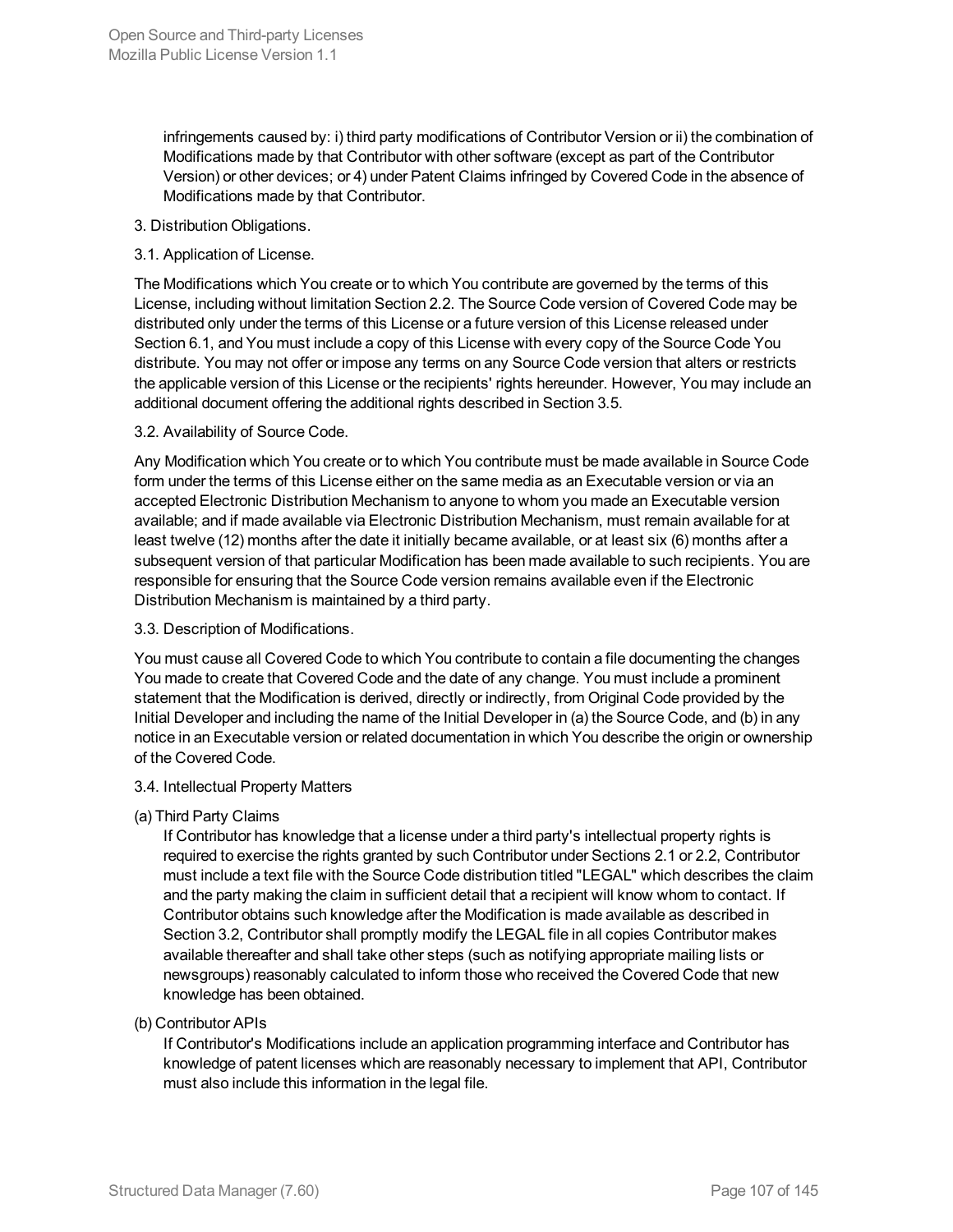# (c) Representations.

Contributor represents that, except as disclosed pursuant to Section 3.4 (a) above, Contributor believes that Contributor's Modifications are Contributor's original creation(s) and/or Contributor has sufficient rights to grant the rights conveyed by this License.

# 3.5. Required Notices.

You must duplicate the notice in Exhibit A in each file of the Source Code. If it is not possible to put such notice in a particular Source Code file due to its structure, then You must include such notice in a location (such as a relevant directory) where a user would be likely to look for such a notice. If You created one or more Modification(s) You may add your name as a Contributor to the notice described in Exhibit A. You must also duplicate this License in any documentation for the Source Code where You describe recipients' rights or ownership rights relating to Covered Code. You may choose to offer, and to charge a fee for, warranty, support, indemnity or liability obligations to one or more recipients of Covered Code. However, You may do so only on Your own behalf, and not on behalf of the Initial Developer or any Contributor. You must make it absolutely clear than any such warranty, support, indemnity or liability obligation is offered by You alone, and You hereby agree to indemnify the Initial Developer and every Contributor for any liability incurred by the Initial Developer or such Contributor as a result of warranty, support, indemnity or liability terms You offer.

# 3.6. Distribution of Executable Versions.

You may distribute Covered Code in Executable form only if the requirements of Sections 3.1, 3.2, 3.3, 3.4 and 3.5 have been met for that Covered Code, and if You include a notice stating that the Source Code version of the Covered Code is available under the terms of this License, including a description of how and where You have fulfilled the obligations of Section 3.2. The notice must be conspicuously included in any notice in an Executable version, related documentation or collateral in which You describe recipients' rights relating to the Covered Code. You may distribute the Executable version of Covered Code or ownership rights under a license of Your choice, which may contain terms different from this License, provided that You are in compliance with the terms of this License and that the license for the Executable version does not attempt to limit or alter the recipient's rights in the Source Code version from the rights set forth in this License. If You distribute the Executable version under a different license You must make it absolutely clear that any terms which differ from this License are offered by You alone, not by the Initial Developer or any Contributor. You hereby agree to indemnify the Initial Developer and every Contributor for any liability incurred by the Initial Developer or such Contributor as a result of any such terms You offer.

#### 3.7. Larger Works.

You may create a Larger Work by combining Covered Code with other code not governed by the terms of this License and distribute the Larger Work as a single product. In such a case, You must make sure the requirements of this License are fulfilled for the Covered Code.

# 4. Inability to Comply Due to Statute or Regulation.

If it is impossible for You to comply with any of the terms of this License with respect to some or all of the Covered Code due to statute, judicial order, or regulation then You must: (a) comply with the terms of this License to the maximum extent possible; and (b) describe the limitations and the code they affect. Such description must be included in the legal file described in Section 3.4 and must be included with all distributions of the Source Code. Except to the extent prohibited by statute or regulation, such description must be sufficiently detailed for a recipient of ordinary skill to be able to understand it.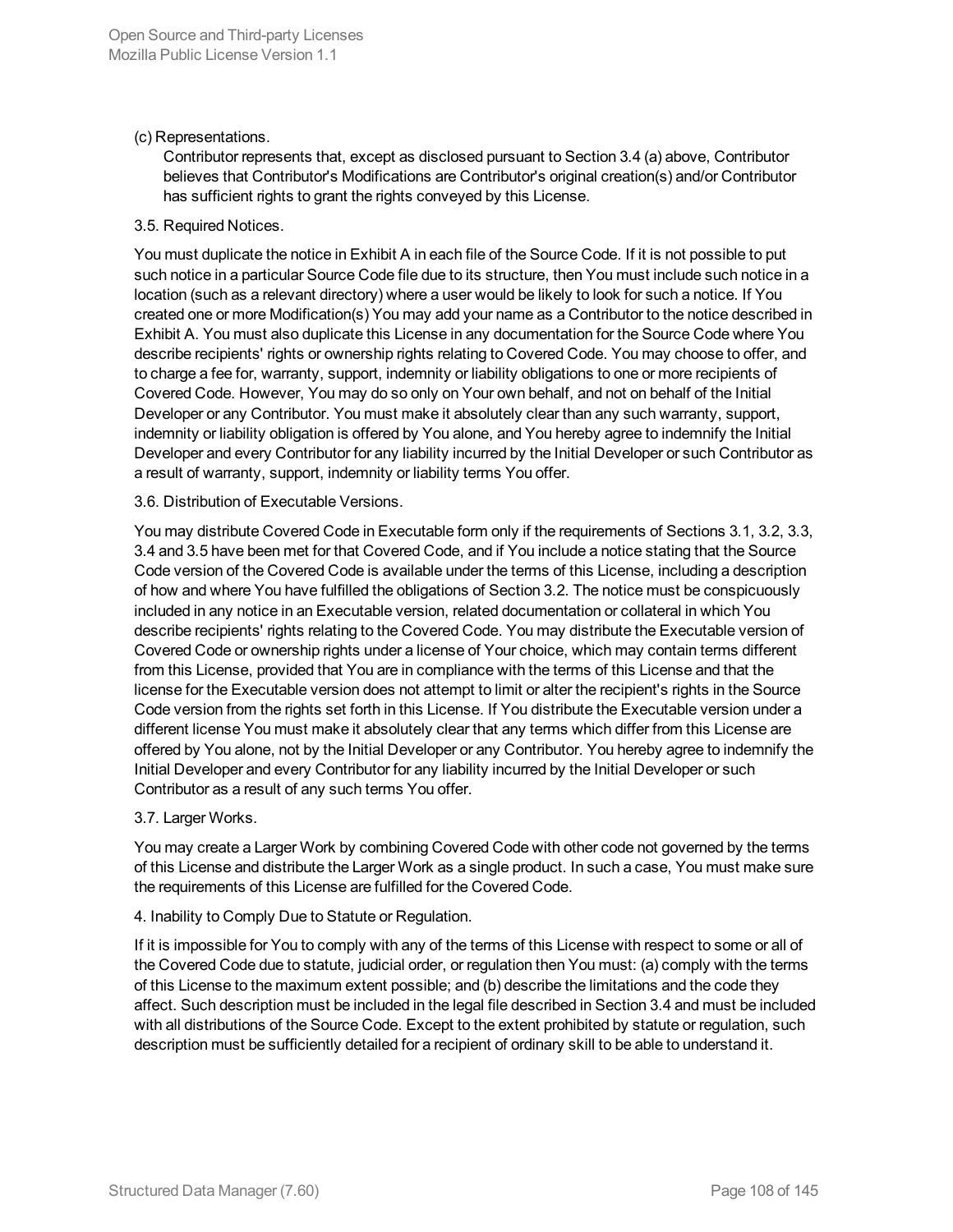## 5. Application of this License.

This License applies to code to which the Initial Developer has attached the notice in Exhibit A and to related Covered Code.

6. Versions of the License.

## 6.1. New Versions

Netscape Communications Corporation ("Netscape") may publish revised and/or new versions of the License from time to time. Each version will be given a distinguishing version number.

## 6.2. Effect of New Versions

Once Covered Code has been published under a particular version of the License, You may always continue to use it under the terms of that version. You may also choose to use such Covered Code under the terms of any subsequent version of the License published by Netscape. No one other than Netscape has the right to modify the terms applicable to Covered Code created under this License.

## 6.3. Derivative Works

If You create or use a modified version of this License (which you may only do in order to apply it to code which is not already Covered Code governed by this License), You must (a) rename Your license so that the phrases "Mozilla", "MOZILLAPL", "MOZPL", "Netscape", "MPL", "NPL" or any confusingly similar phrase do not appear in your license (except to note that your license differs from this License) and (b) otherwise make it clear that Your version of the license contains terms which differ from the Mozilla Public License and Netscape Public License. (Filling in the name of the Initial Developer, Original Code or Contributor in the notice described in Exhibit A shall not of themselves be deemed to be modifications of this License.)

## 7. Disclaimer of warranty

COVERED CODE IS PROVIDED UNDER THIS LICENSE ON AN "AS IS" BASIS, WITHOUT WARRANTY OF ANY KIND, EITHER EXPRESSED OR IMPLIED, INCLUDING, WITHOUT LIMITATION, WARRANTIES THAT THE COVERED CODE IS FREE OF DEFECTS, MERCHANTABLE, FIT FOR A PARTICULAR PURPOSE OR NON-INFRINGING. THE ENTIRE RISK AS TO THE QUALITY AND PERFORMANCE OF THE COVERED CODE IS WITH YOU. SHOULD ANY COVERED CODE PROVE DEFECTIVE IN ANY RESPECT, YOU (NOT THE INITIAL DEVELOPER OR ANY OTHER CONTRIBUTOR) ASSUME THE COST OF ANY NECESSARY SERVICING, REPAIR OR CORRECTION. THIS DISCLAIMER OF WARRANTY CONSTITUTES AN ESSENTIAL PART OF THIS LICENSE. NO USE OF ANY COVERED CODE IS AUTHORIZED HEREUNDER EXCEPT UNDER THIS DISCLAIMER.

## 8. Termination

8.1. This License and the rights granted hereunder will terminate automatically if You fail to comply with terms herein and fail to cure such breach within 30 days of becoming aware of the breach. All sublicenses to the Covered Code which are properly granted shall survive any termination of this License. Provisions which, by their nature, must remain in effect beyond the termination of this License shall survive.

8.2. If You initiate litigation by asserting a patent infringement claim (excluding declatory judgment actions) against Initial Developer or a Contributor (the Initial Developer or Contributor against whom You file such action is referred to as "Participant") alleging that:

(a) such Participant's Contributor Version directly or indirectly infringes any patent, then any and all rights granted by such Participant to You under Sections 2.1 and/or 2.2 of this License shall, upon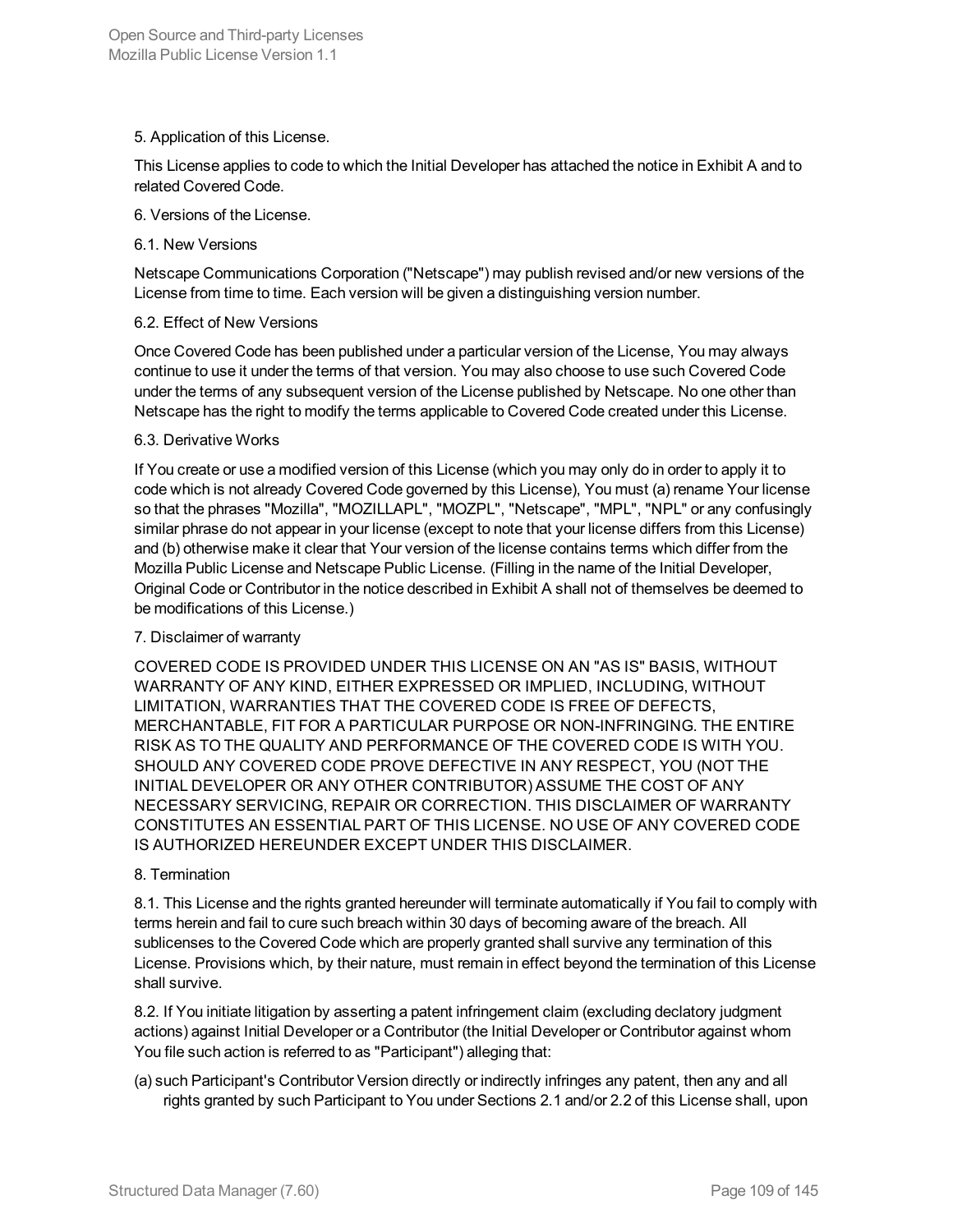60 days notice from Participant terminate prospectively, unless if within 60 days after receipt of notice You either: (i) agree in writing to pay Participant a mutually agreeable reasonable royalty for Your past and future use of Modifications made by such Participant, or (ii) withdraw Your litigation claim with respect to the Contributor Version against such Participant. If within 60 days of notice, a reasonable royalty and payment arrangement are not mutually agreed upon in writing by the parties or the litigation claim is not withdrawn, the rights granted by Participant to You under Sections 2.1 and/or 2.2 automatically terminate at the expiration of the 60 day notice period specified above.

(b) any software, hardware, or device, other than such Participant's Contributor Version, directly or indirectly infringes any patent, then any rights granted to You by such Participant under Sections 2.1(b) and 2.2(b) are revoked effective as of the date You first made, used, sold, distributed, or had made, Modifications made by that Participant.

8.3. If You assert a patent infringement claim against Participant alleging that such Participant's Contributor Version directly or indirectly infringes any patent where such claim is resolved (such as by license or settlement) prior to the initiation of patent infringement litigation, then the reasonable value of the licenses granted by such Participant under Sections 2.1 or 2.2 shall be taken into account in determining the amount or value of any payment or license.

8.4. In the event of termination under Sections 8.1 or 8.2 above, all end user license agreements (excluding distributors and resellers) which have been validly granted by You or any distributor hereunder prior to termination shall survive termination.

## 9. LIMITATION OF LIABILITY.

UNDER NO CIRCUMSTANCES AND UNDER NO LEGAL THEORY, WHETHER TORT (INCLUDING NEGLIGENCE), CONTRACT, OR OTHERWISE, SHALL YOU, THE INITIAL DEVELOPER, ANY OTHER CONTRIBUTOR, OR ANY DISTRIBUTOR OF COVERED CODE, OR ANY SUPPLIER OF ANY OF SUCH PARTIES, BE LIABLE TO ANY PERSON FOR ANY INDIRECT, SPECIAL, INCIDENTAL, OR CONSEQUENTIAL DAMAGES OF ANY CHARACTER INCLUDING, WITHOUT LIMITATION, DAMAGES FOR LOSS OF GOODWILL, WORK STOPPAGE, COMPUTER FAILURE OR MALFUNCTION, OR ANY AND ALL OTHER COMMERCIAL DAMAGES OR LOSSES, EVEN IF SUCH PARTY SHALL HAVE BEEN INFORMED OF THE POSSIBILITY OF SUCH DAMAGES. THIS LIMITATION OF LIABILITY SHALL NOT APPLY TO LIABILITY FOR DEATH OR PERSONAL INJURY RESULTING FROM SUCH PARTY'S NEGLIGENCE TO THE EXTENT APPLICABLE LAW PROHIBITS SUCH LIMITATION. SOME JURISDICTIONS DO NOT ALLOW THE EXCLUSION OR LIMITATION OF INCIDENTAL OR CONSEQUENTIAL DAMAGES, SO THIS EXCLUSION AND LIMITATION MAY NOT APPLY TO YOU.

## 10. U.S. GOVERNMENT END USERS.

The Covered Code is a "commercial item," as that term is defined in 48 C.F.R. 2.101 (Oct. 1995), consisting of "commercial computer software" and "commercial computer software documentation," as such terms are used in 48 C.F.R. 12.212 (Sept. 1995). Consistent with 48 C.F.R. 12.212 and 48 C.F.R. 227.7202-1 through 227.7202-4 (June 1995), all U.S. Government End Users acquire Covered Code with only those rights set forth herein.

## 11. MISCELLANEOUS.

This License represents the complete agreement concerning subject matter hereof. If any provision of this License is held to be unenforceable, such provision shall be reformed only to the extent necessary to make it enforceable. This License shall be governed by California law provisions (except to the extent applicable law, if any, provides otherwise), excluding its conflict-of-law provisions. With respect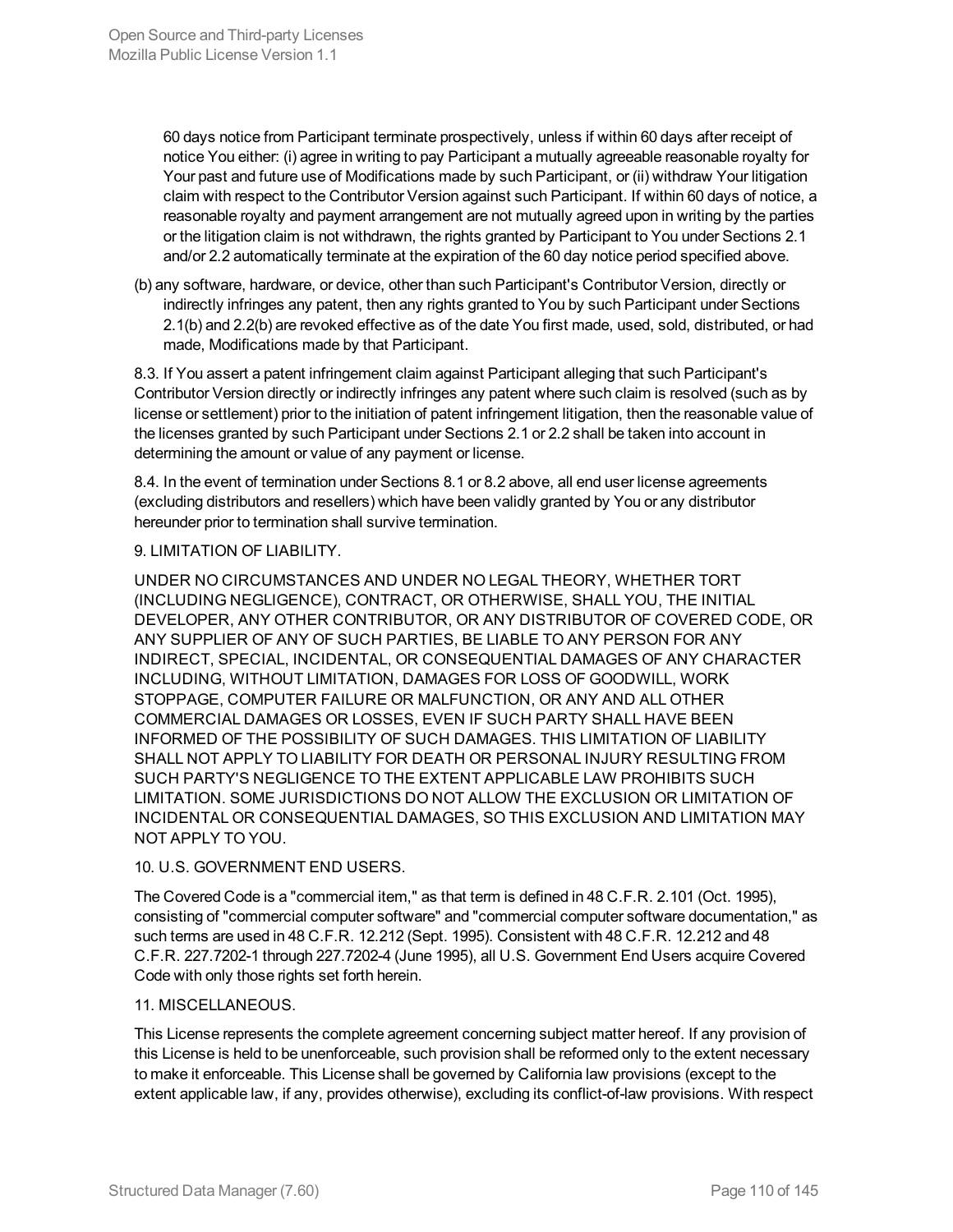to disputes in which at least one party is a citizen of, or an entity chartered or registered to do business in the United States of America, any litigation relating to this License shall be subject to the jurisdiction of the Federal Courts of the Northern District of California, with venue lying in Santa Clara County, California, with the losing party responsible for costs, including without limitation, court costs and reasonable attorneys' fees and expenses. The application of the United Nations Convention on Contracts for the International Sale of Goods is expressly excluded. Any law or regulation which provides that the language of a contract shall be construed against the drafter shall not apply to this License.

12. RESPONSIBILITY FOR CLAIMS.

As between Initial Developer and the Contributors, each party is responsible for claims and damages arising, directly or indirectly, out of its utilization of rights under this License and You agree to work with Initial Developer and Contributors to distribute such responsibility on an equitable basis. Nothing herein is intended or shall be deemed to constitute any admission of liability.

13. RESPONSIBILITY FOR CLAIMS.

Initial Developer may designate portions of the Covered Code as "Multiple-Licensed". "Multiple-Licensed" means that the Initial Developer permits you to utilize portions of the Covered Code under Your choice of the MPL or the alternative licenses, if any, specified by the Initial Developer in the file described in Exhibit A.

EXHIBIT A - Mozilla Public License.

"The contents of this file are subject to the Mozilla Public License Version 1.1 (the "License"); you may not use this file except in compliance with the License. You may obtain a copy of the License at https://www.mozilla.org/MPL/

Software distributed under the License is distributed on an "AS IS" basis, WITHOUT WARRANTY OF ANY KIND, either express or implied. See the License for the specific language governing rights and limitations under the License.

The Original Code is

The Initial Developer of the Original Code is \_\_\_\_\_\_\_\_\_\_\_\_\_\_\_\_\_\_\_\_\_\_\_\_\_\_\_\_\_.

All Rights Reserved.

Portions created by \_\_\_\_\_\_\_\_\_\_\_\_\_\_\_\_\_\_\_\_\_\_ are Copyright (C) \_\_\_\_\_\_\_\_\_\_\_\_\_\_\_\_\_\_\_\_\_\_\_\_\_\_\_\_\_.

Contributor(s):

Alternatively, the contents of this file may be used under the terms of the  $\Box$  license (the  $\Box$ License"), in which case the provisions of [1, [2] License are applicable instead of those above. If you wish to allow use of your version of this file only under the terms of the [\_\_\_\_] License and not to allow others to use your version of this file under the MPL, indicate your decision by deleting the provisions above and replace them with the notice and other provisions required by the [\_\_\_] License. If you do not delete the provisions above, a recipient may use your version of this file under either the MPL or the [  $\Box$  ] License."

[NOTE: The text of this Exhibit A may differ slightly from the text of the notices in the Source Code files of the Original Code. You should use the text of this Exhibit A rather than the text found in the Original Code Source Code for Your Modifications.]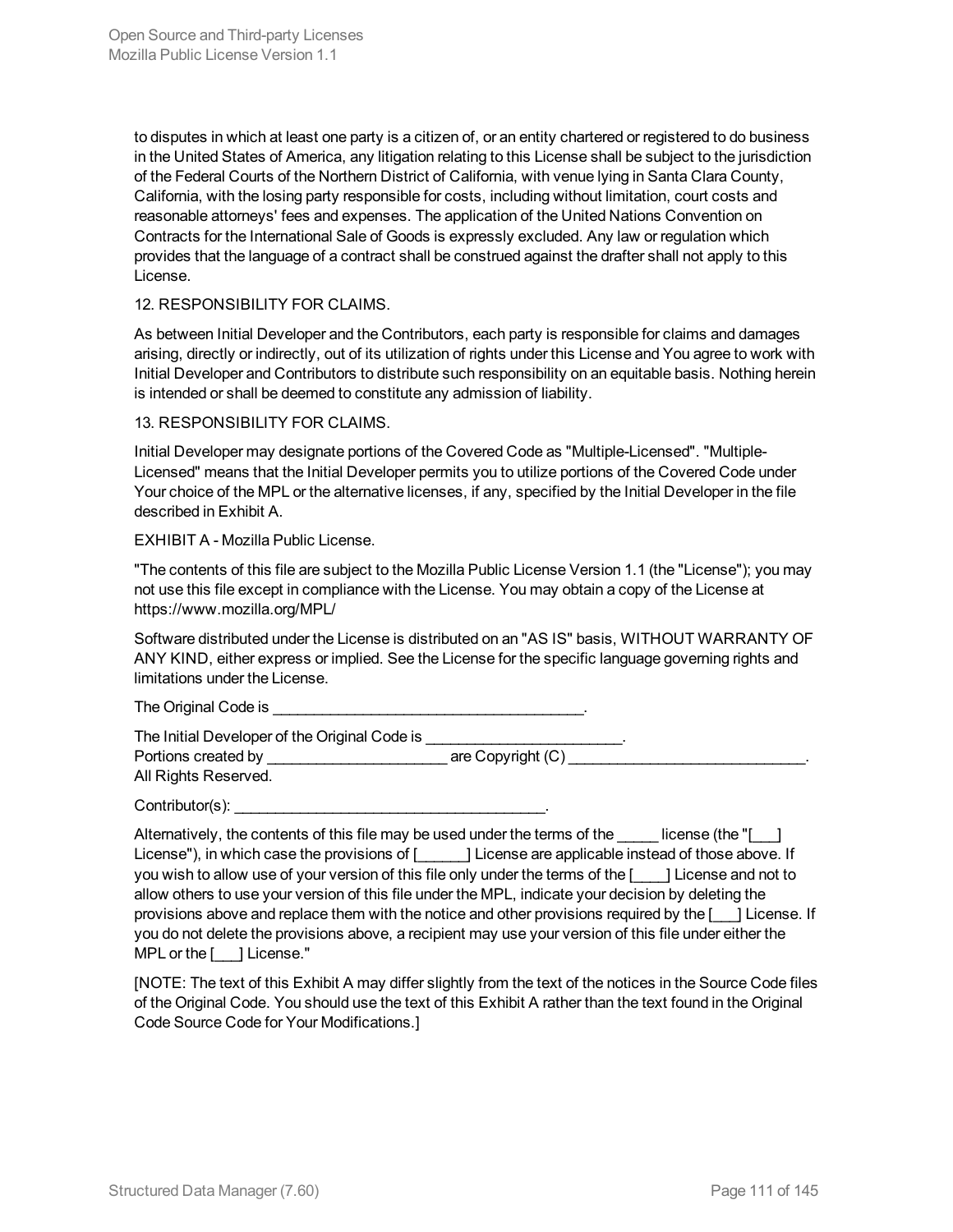# **Open Geospatial License**

Micro Focus acknowledges the redistribution of the following open source component that is provided under the following license:

• opengeospatial-geoapi (3)

## **Copyright Notice**

Copyright © 1994-2012 Open Geospatial [Consortium,](http://www.opengeospatial.org/) Inc.

OGC web site pages may contain other proprietary notices and copyright information, the terms of which must be observed and followed. Specific notices do exist for OGC [documents](http://www.opengeospatial.org/ogc/document) and [software](http://www.opengeospatial.org/ogc/software). Please see our Legal [Disclaimers](http://www.opengeospatial.org/ogc/legalfaq) FAQ for common questions about using materials from our site.

#### **Notices & Disclaimers**

- 1. Unless otherwise noted, all materials contained in this Site are copyrighted and may not be used except as provided in these terms and conditions or in the copyright notice ([documents](http://www.opengeospatial.org/ogc/document) and [software](http://www.opengeospatial.org/ogc/software) ) or other proprietary notice provided with the relevant materials.
- 2. The materials contained in the Site may be downloaded or copied provided that ALL copies retain the copyright and any other proprietary notices contained on the materials. No material may be modified, edited or taken out of context such that its use creates a false or misleading statement or impression as to the positions, statements or actions of OGC.
- 3. The name and trademarks of copyright holders may NOT be used in advertising or publicity pertaining to the Web site, its content, specifications, or software without specific, written prior permission. Title to copyright in Web site documents will at all times remain with copyright holders. Use of OGC trademarks and service marks is covered by the OGC [Trademark](http://www.opengeospatial.org/ogc/policies/trademark) and Service Mark [License](http://www.opengeospatial.org/ogc/policies/trademark).
- 4. Caches of OGC materials should comply with the "maximum time to live" information provided with the materials. After such materials have expired they should not be served from caches without first validating the contents of the OGC Site. Mirroring of OGC content is currently disallowed.

## **OGC Trademarks**

5. The trademarks, logos, and servicemarks (collectively the "Trademarks") displayed on the Site are registered and unregistered Trademarks of the Open Geospatial Consortium, Inc.. All use of the OGC Trademarks is governed by the OGC Trademark and [Servicemark](http://www.opengeospatial.org/ogc/guidanceltr) Guidance and [Trademark](http://www.opengeospatial.org/ogc/policies/trademark) and Service Mark License. No additional rights are granted by implication, estoppel, or otherwise. The following OGC Trademarks provides a list (though not necessarily comprehensive) of all OGC claims of OGC trademark or generic use:

Any questions concerning the use, status, or standing of OGC trademarks should be directed to: [site-policy@opengeospatial.org](mailto:site-policy@opengeospatial.org) or to OGC (Mark E. Reichardt), 35 Main Street, Suite 5 Wayland, MA 01778-5037 USA.

#### **Legal Disclaimers**

6. OGC has not reviewed any or all of the web sites linked from this Site and is not responsible for the content of any off-site pages or any other web sites linked to this Site. Please understand that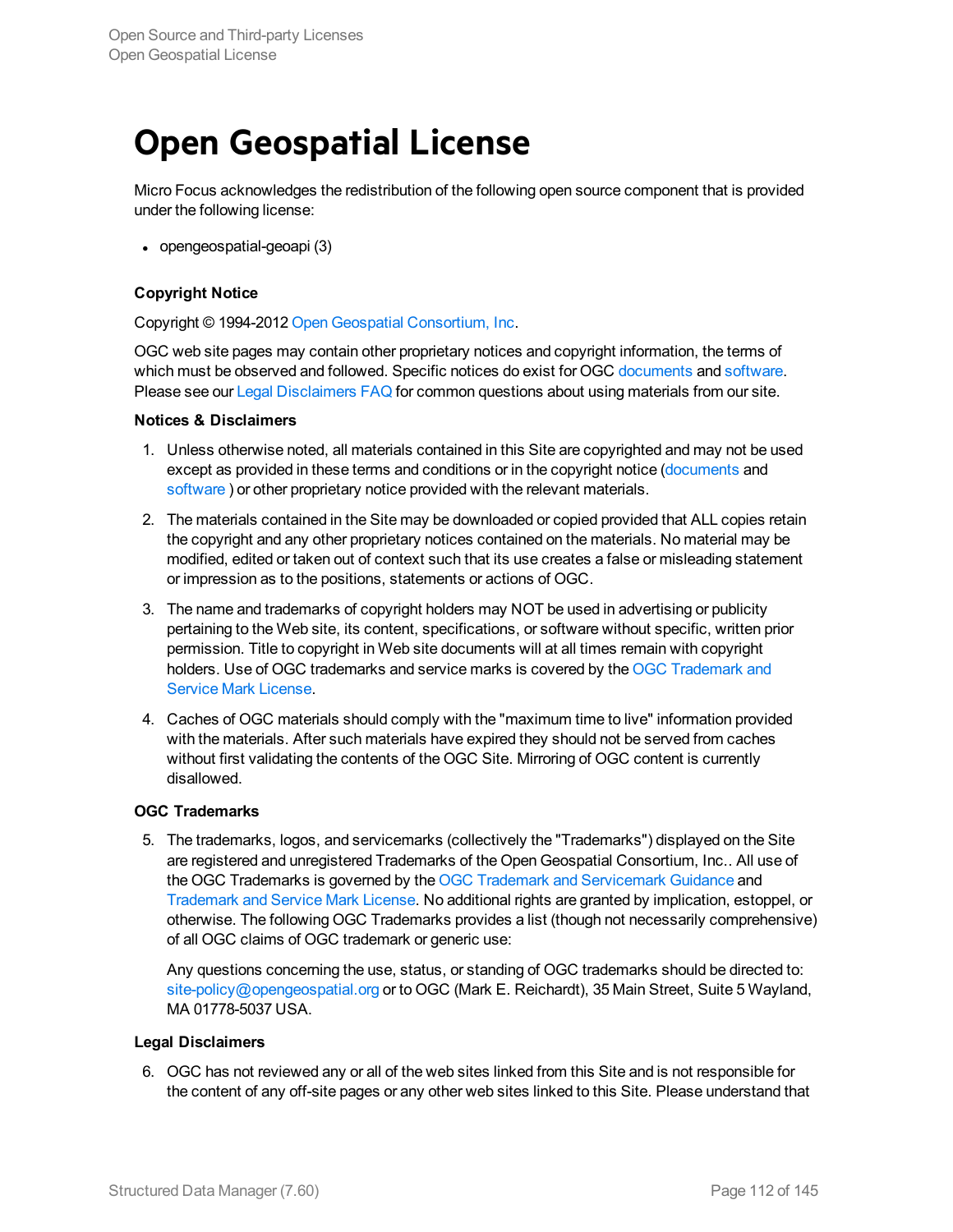any non-OGC web site is independent from OGC, and OGC has no control over the content on that web site. In addition, a link to a non-OGC web site does not mean that OGC endorses or accepts any responsibility for the content, or the use, of such site. It is the user's responsibility to take precautions to ensure that whatever is selected is free of such items as viruses, worms, Trojan horses and other items of a destructive nature.

- 7. Information OGC publishes on its Site may contain references or cross references to OGC specifications, projects, programs and services that are not announced or available in your country. Such references do not imply that OGC intends to announce such specifications, projects, programs or services in your country.
- 8. Information on this Site may contain technical inaccuracies or typographical errors. Information may be changed or updated without notice. OGC may make improvements and/or changes in the materials contained in or described on this site at any time without notice. OGC may also make changes in these Terms and Conditions without notice. User is bound by such revisions and should therefore periodically visit this page to review the then current Terms and Conditions.

## 9. **Limitation on Warranties.**

ALL MATERIALS ON THE OGC SITE ARE PROVIDED "AS IS." OGC MAKES NO REPRESENTATIONS OR WARRANTIES, EXPRESS OR IMPLIED, INCLUDING, BUT NOT LIMITED TO, WARRANTIES OF MERCHANTABILITY, FITNESS FOR A PARTICULAR PURPOSE, TITLE OR NON-INFRINGEMENT. AS TO DOCUMENTS AND GRAPHICS PUBLISHED ON THIS SITE, OGC MAKES NO REPRESENTATION OR WARRANTY THAT THE CONTENTS OF SUCH DOCUMENT OR GRAPHICS ARE FREE FROM ERROR OR SUITABLE FOR ANY PURPOSE; NOR THAT IMPLEMENTATION OF SUCH CONTENTS WILL NOT INFRINGE ANY THIRD PARTY PATENTS, COPYRIGHTS, TRADEMARKS OR OTHER RIGHTS.

Please note that some jurisdictions may not allow the exclusion of implied warranties, so some of the above exclusions may not apply to you.

## 10. **Limitation on Liability.**

IN NO EVENT WILL OGC BE LIABLE TO ANY PARTY FOR ANY DIRECT, INDIRECT, SPECIAL OR CONSEQUENTIAL DAMAGES FOR ANY USE OF THIS SITE, OR ON ANY OTHER HYPERLINKED WEB SITE, INCLUDING, WITHOUT LIMITATION, ANY LOST PROFITS, BUSINESS INTERRUPTION, LOSS OF PROGRAMS OR OTHER DATA ON YOUR INFORMATION HANDLING SYSTEM OR OTHERWISE, EVEN IF OGC IS EXPRESSLY ADVISED OF THE POSSIBILITY OF SUCH DAMAGES.

IN NO EVENT SHALL THE OGC DIRECTORS, OFFICERS OR EMPLOYEES BE LIABLE FOR INCIDENTAL OR CONSEQUENTIAL DAMAGES OF ANY KIND ARISING FROM OR RELATED TO USE OF OGC TRADEMARKS, INCLUDING ECONOMIC DAMAGES AND LOST PROFITS, REGARDLESS OF WHETHER OGC SHALL BE ADVISED, SHALL HAVE OTHER REASON TO KNOW, OR IN FACT SHALL KNOW OF THE POSSIBILITY OF THE FOREGOING.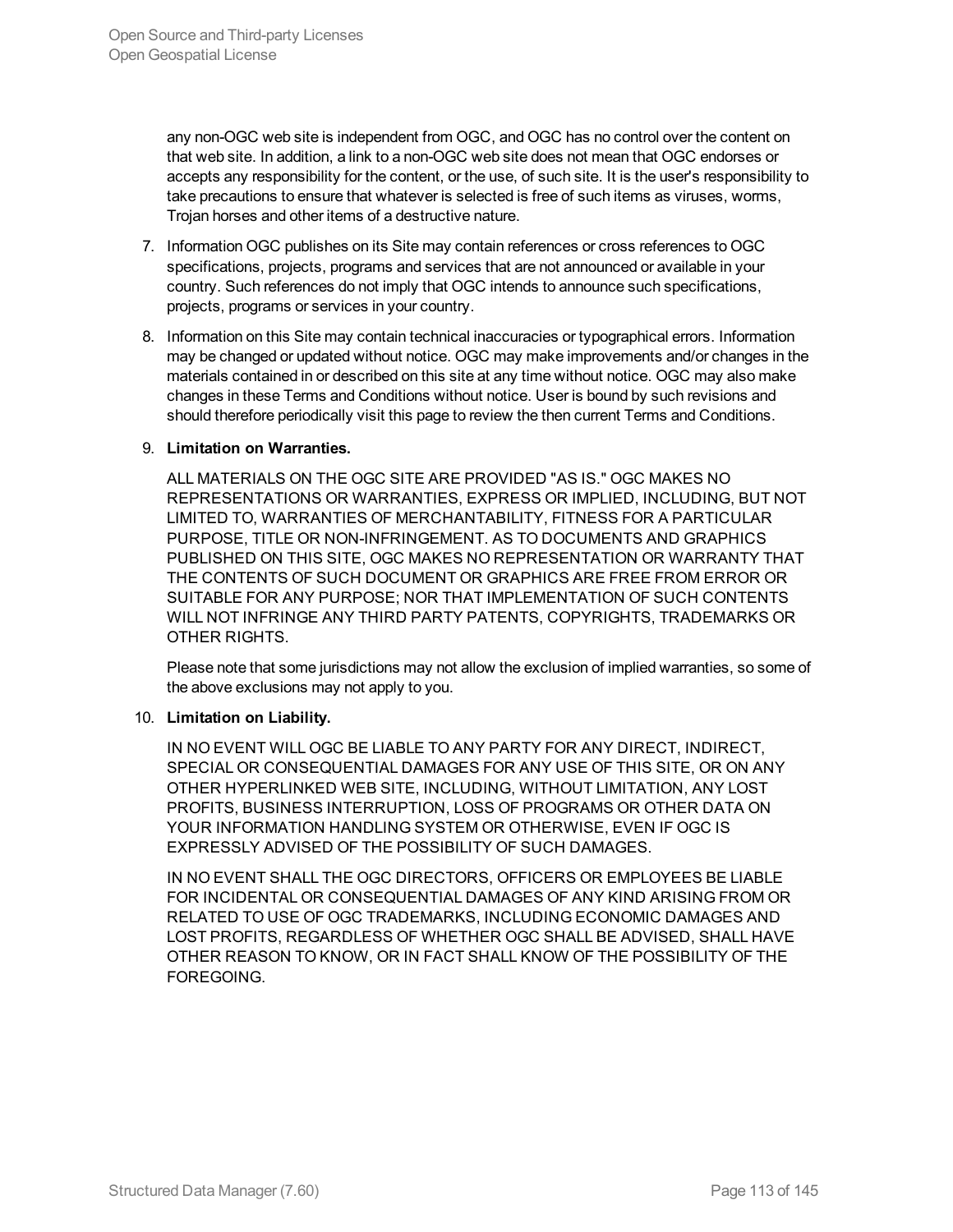# **The PostgreSQL Licence**

Micro Focus acknowledges the redistribution of the following open source component that is provided under the following license:

• PostgreSQL

## Copyright (c) \$YEAR, \$ORGANIZATION

Permission to use, copy, modify, and distribute this software and its documentation for any purpose, without fee, and without a written agreement is hereby granted, provided that the above copyright notice and this paragraph and the following two paragraphs appear in all copies.

IN NO EVENT SHALL \$ORGANISATION BE LIABLE TO ANY PARTY FOR DIRECT, INDIRECT, SPECIAL, INCIDENTAL, OR CONSEQUENTIAL DAMAGES, INCLUDING LOST PROFITS, ARISING OUT OF THE USE OF THIS SOFTWARE AND ITS DOCUMENTATION, EVEN IF \$ORGANISATION HAS BEEN ADVISED OF THE POSSIBILITY OF SUCH DAMAGE.

\$ORGANISATION SPECIFICALLY DISCLAIMS ANY WARRANTIES, INCLUDING, BUT NOT LIMITED TO, THE IMPLIED WARRANTIES OF MERCHANTABILITY AND FITNESS FOR A PARTICULAR PURPOSE. THE SOFTWARE PROVIDED HEREUNDER IS ON AN "AS IS" BASIS, AND \$ORGANISATION HAS NO OBLIGATIONS TO PROVIDE MAINTENANCE, SUPPORT, UPDATES, ENHANCEMENTS, OR MODIFICATIONS.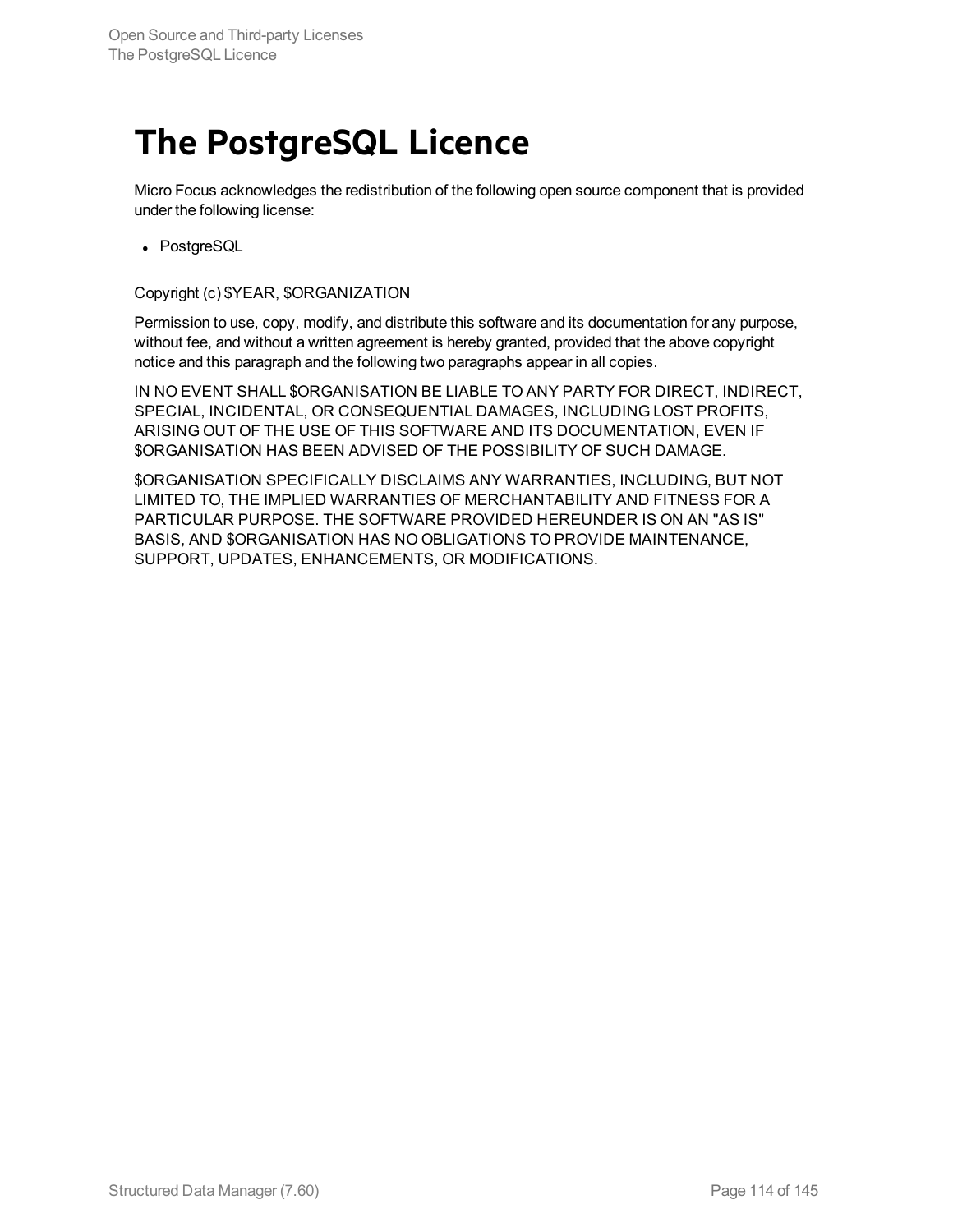# **Public Domain**

Micro Focus acknowledges the redistribution of the following open source components that are part of the public domain.

 $\bullet$  aopalliance  $(1.0)$ 

 $\bullet$  reactive-streams-reactive-streams  $(1.0.0)$ 

 $\bullet$  metadata-extractor (2.9.1)

•  $xz(1.0)$ 

Micro Focus acknowledges the redistribution of the following open source components as part of the Help content.

- Array.indexOf polyfill
- Detect Mobile Browser (jQuery.browser.mobile)
- $\bullet$  FitVids  $(1.0)$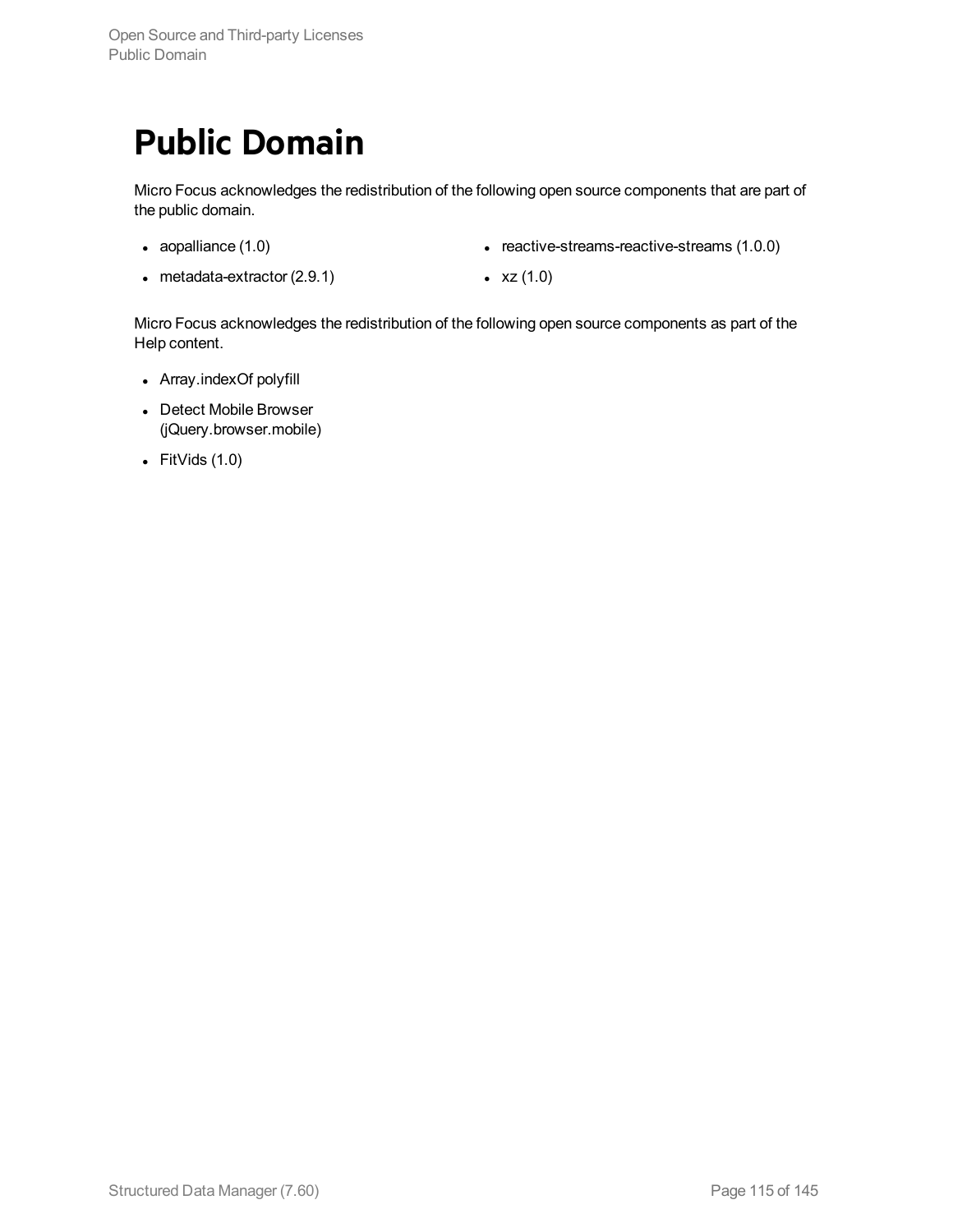## **Sun Microsystems Binary Code License for the J2SE Runtime Environment**

Micro Focus acknowledges the redistribution of the following open source component that is provided under the following license:

• Java Standard Edition Runtime Environment

Sun Microsystems, Inc. Binary Code License Agreement for the JAVA 2 PLATFORM STANDARD EDITION RUNTIME ENVIRONMENT 5.0 SUN MICROSYSTEMS, INC. ("SUN") IS WILLING TO LICENSE THE SOFTWARE IDENTIFIED BELOW TO YOU ONLY UPON THE CONDITION THAT YOU ACCEPT ALL OF THE TERMS CONTAINED IN THIS BINARY CODE LICENSE AGREEMENT AND SUPPLEMENTAL LICENSE TERMS (COLLECTIVELY "AGREEMENT"). PLEASE READ THE AGREEMENT CAREFULLY. BY DOWNLOADING OR INSTALLING THIS SOFTWARE, YOU ACCEPT THE TERMS OF THE AGREEMENT. INDICATE ACCEPTANCE BY SELECTING THE "ACCEPT" BUTTON AT THE BOTTOM OF THE AGREEMENT. IF YOU ARE NOT WILLING TO BE BOUND BY ALL THE TERMS, SELECT THE "DECLINE" BUTTON AT THE BOTTOM OF THE AGREEMENT AND THE DOWNLOAD OR INSTALL PROCESS WILL NOT CONTINUE.

1. DEFINITIONS. "Software" means the identified above in binary form, any other machine readable materials (including, but not limited to, libraries, source files, header files, and data files), any updates or error corrections provided by Sun, and any user manuals, programming guides and other documentation provided to you by Sun under this Agreement. "Programs" mean Java applets and applications intended to run on the Java 2 Platform Standard Edition (J2SE platform) platform on Java-enabled general purpose desktop computers and servers.

2. LICENSE TO USE. Subject to the terms and conditions of this Agreement, including, but not limited to the Java Technology Restrictions of the Supplemental License Terms, Sun grants you a non-exclusive, non-transferable, limited license without license fees to reproduce and use internally Software complete and unmodified for the sole purpose of running Programs. Additional licenses for developers and/or publishers are granted in the Supplemental License Terms.

3. RESTRICTIONS. Software is confidential and copyrighted. Title to Software and all associated intellectual property rights is retained by Sun and/or its licensors. Unless enforcement is prohibited by applicable law, you may not modify, decompile, or reverse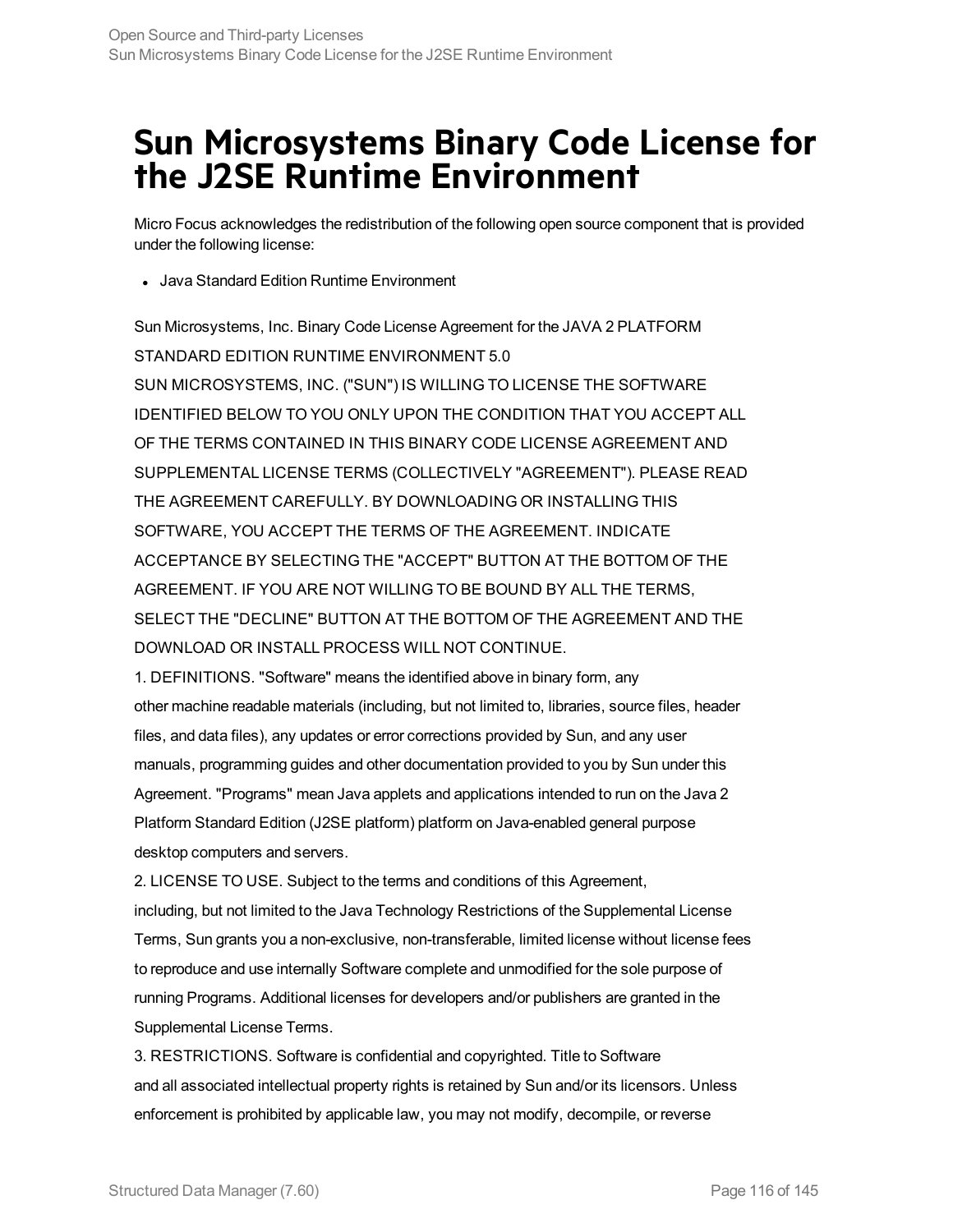engineer Software. You acknowledge that Licensed Software is not designed or intended for use in the design, construction, operation or maintenance of any nuclear facility. Sun Microsystems, Inc. disclaims any express or implied warranty of fitness for such uses. No right, title or interest in or to any trademark, service mark, logo or trade name of Sun or its licensors is granted under this Agreement. Additional restrictions for developers and/or publishers licenses are set forth in the Supplemental License Terms.

4. LIMITED WARRANTY. Sun warrants to you that for a period of ninety (90) days from the date of purchase, as evidenced by a copy of the receipt, the media on which Software is furnished (if any) will be free of defects in materials and workmanship under normal use. Except for the foregoing, Software is provided "AS IS". Your exclusive remedy and Sun's entire liability under this limited warranty will be at Sun's option to replace Software media or refund the fee paid for Software. Any implied warranties on the Software are limited to 90 days. Some states do not allow limitations on duration of an implied warranty, so the above may not apply to you. This limited warranty gives you specific legal rights. You may have others, which vary from state to state.

5. DISCLAIMER OF WARRANTY. UNLESS SPECIFIED IN THIS AGREEMENT, ALL EXPRESS OR IMPLIED CONDITIONS, REPRESENTATIONS AND WARRANTIES, INCLUDING ANY IMPLIED WARRANTY OF MERCHANTABILITY, FITNESS FOR A PARTICULAR PURPOSE OR NON-INFRINGEMENT ARE DISCLAIMED, EXCEPT TO THE EXTENT THAT THESE DISCLAIMERS ARE HELD TO BE LEGALLY INVALID.

6. LIMITATION OF LIABILITY. TO THE EXTENT NOT PROHIBITED BY LAW, IN NO EVENT WILL SUN OR ITS LICENSORS BE LIABLE FOR ANY LOST REVENUE, PROFIT OR DATA, OR FOR SPECIAL, INDIRECT, CONSEQUENTIAL, INCIDENTAL OR PUNITIVE DAMAGES, HOWEVER CAUSED REGARDLESS OF THE THEORY OF LIABILITY, ARISING OUT OF OR RELATED TO THE USE OF OR INABILITY TO USE SOFTWARE, EVEN IF SUN HAS BEEN ADVISED OF THE POSSIBILITY OF SUCH DAMAGES. In no event will Sun's liability to you, whether in contract, tort (including negligence), or otherwise, exceed the amount paid by you for Software under this Agreement. The foregoing limitations will apply even if the above stated warranty fails of its essential purpose. Some states do not allow the exclusion of incidental or consequential damages, so some of the terms above may not be applicable to you.

7. TERMINATION. This Agreement is effective until terminated. You may terminate this Agreement at any time by destroying all copies of Software. This Agreement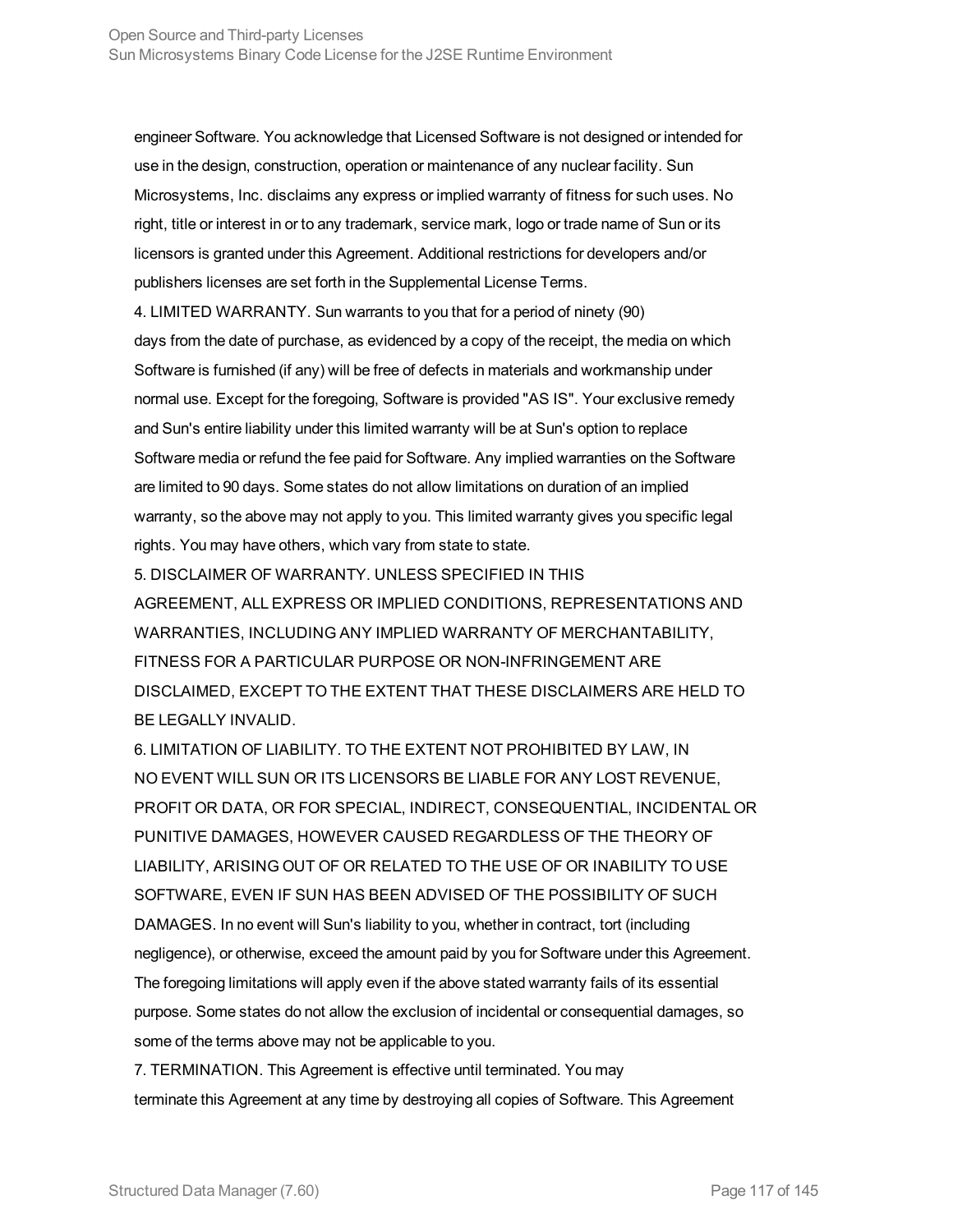will terminate immediately without notice from Sun if you fail to comply with any provision of this Agreement. Either party may terminate this Agreement immediately should any Software become, or in either party's opinion be likely to become, the subject of a claim of infringement of any intellectual property right. Upon Termination, you must destroy all copies of Software.

8. EXPORT REGULATIONS. All Software and technical data delivered under this Agreement are subject to US export control laws and may be subject to export or import regulations in other countries. You agree to comply strictly with all such laws and regulations and acknowledge that you have the responsibility to obtain such licenses to export, re-export, or import as may be required after delivery to you.

9. TRADEMARKS AND LOGOS. You acknowledge and agree as between you and Sun that Sun owns the SUN, SOLARIS, JAVA, JINI, FORTE, and iPLANET trademarks and all SUN, SOLARIS, JAVA, JINI, FORTE, and iPLANET-related trademarks, service marks, logos and other brand designations ("Sun Marks"), and you agree to comply with the Sun Trademark and Logo Usage Requirements currently located at

http://www.sun.com/policies/trademarks. Any use you make of the Sun Marks inures to Sun's benefit.

10. U.S. GOVERNMENT RESTRICTED RIGHTS. If Software is being acquired by or on behalf of the U.S. Government or by a U.S. Government prime contractor or subcontractor (at any tier), then the Government's rights in Software and accompanying documentation will be only as set forth in this Agreement; this is in accordance with 48 CFR 227.7201 through 227.7202-4 (for Department of Defense (DOD) acquisitions) and with 48 CFR 2.101 and 12.212 (for non-DOD acquisitions).

11. GOVERNING LAW. Any action related to this Agreement will be governed by California law and controlling U.S. federal law. No choice of law rules of any jurisdiction will apply.

12. SEVERABILITY. If any provision of this Agreement is held to be unenforceable, this Agreement will remain in effect with the provision omitted, unless omission would frustrate the intent of the parties, in which case this Agreement will immediately terminate. 13. INTEGRATION. This Agreement is the entire agreement between you and Sun relating to its subject matter. It supersedes all prior or contemporaneous oral or written communications, proposals, representations and warranties and prevails over any conflicting or additional terms of any quote, order, acknowledgment, or other communication between the parties relating to its subject matter during the term of this Agreement. No modification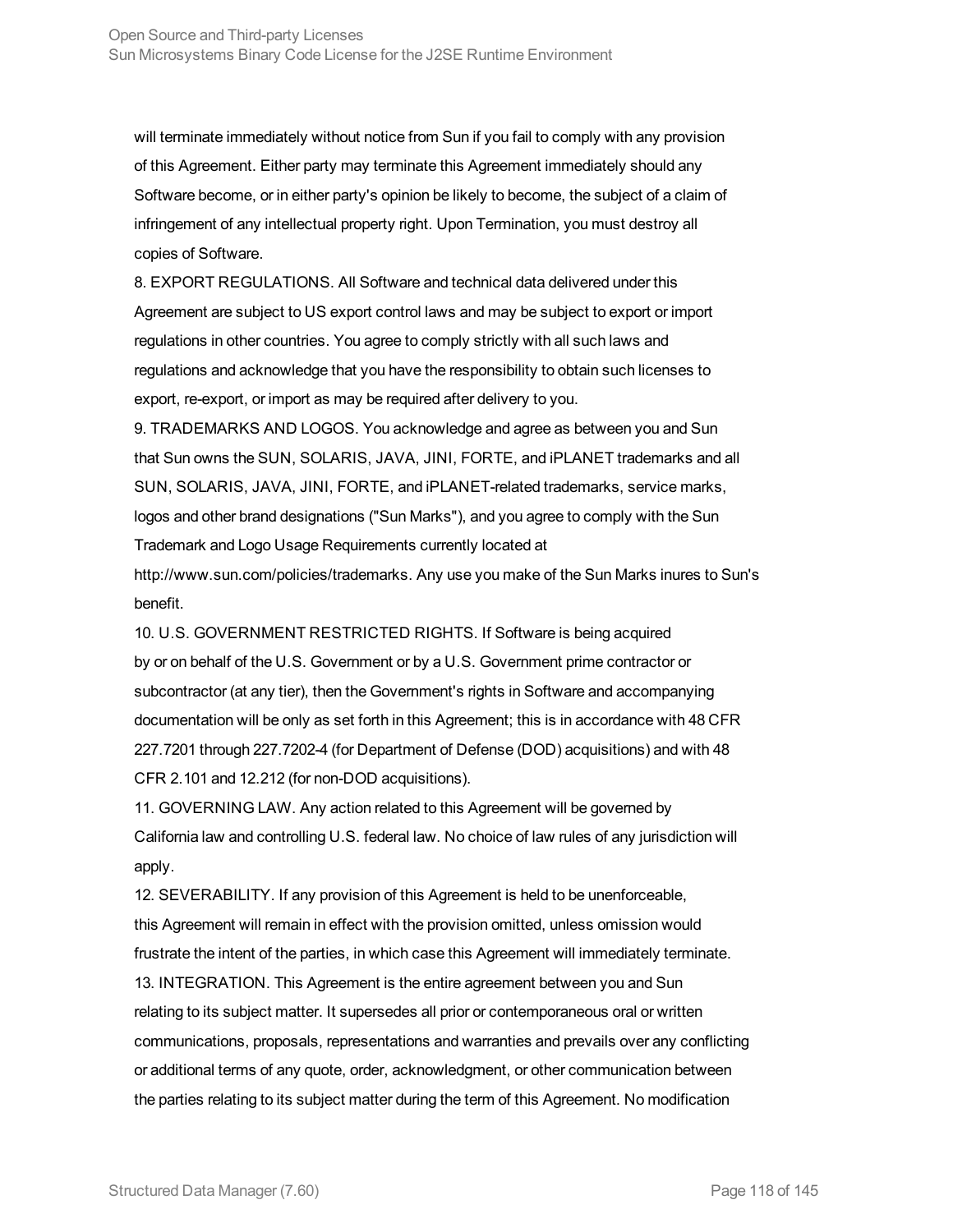of this Agreement will be binding, unless in writing and signed by an authorized representative of each party.

SUPPLEMENTAL LICENSE TERMS These Supplemental License Terms add to or modify the terms of the Binary Code License Agreement. Capitalized terms not defined in these Supplemental Terms shall have the same meanings ascribed to them in the Binary Code License Agreement . These Supplemental Terms shall supersede any inconsistent or conflicting terms in the Binary Code License Agreement, or in any license contained within the Software.

A. Software Internal Use and Development License Grant. Subject to the terms and conditions of this Agreement and restrictions and exceptions set forth in the Software "README" file, including, but not limited to the Java Technology Restrictions of these Supplemental Terms, Sun grants you a non-exclusive, non-transferable, limited license without fees to reproduce internally and use internally the Software complete and unmodified for the purpose of designing, developing, and testing your Programs.

B. License to Distribute Software. Subject to the terms and conditions of this Agreement and restrictions and exceptions set forth in the Software README file, including, but not limited to the Java Technology Restrictions of these Supplemental Terms, Sun grants you a non-exclusive, non-transferable, limited license without fees to reproduce and distribute the Software, provided that (i) you distribute the Software complete and unmodified and only bundled as part of, and for the sole purpose of running, your Programs, (ii) the Programs add significant and primary functionality to the Software, (iii) you do not distribute additional software intended to replace any component(s) of the Software, (iv) you do not remove or alter any proprietary legends or notices contained in the Software, (v) you only distribute the Software subject to a license agreement that protects Sun's interests consistent with the terms contained in this Agreement, and (vi) you agree to defend and indemnify Sun and its licensors from and against any damages, costs, liabilities, settlement amounts and/or expenses (including attorneys' fees) incurred in connection with any claim, lawsuit or action by any third party that arises or results from the use or distribution of any and all Programs and/or Software.

C. Java Technology Restrictions. You may not create, modify, or change the behavior of, or authorize your licensees to create, modify, or change the behavior of, classes, interfaces, or subpackages that are in any way identified as "java", "javax", "sun" or similar convention as specified by Sun in any naming convention designation.

D. Source Code. Software may contain source code that, unless expressly licensed for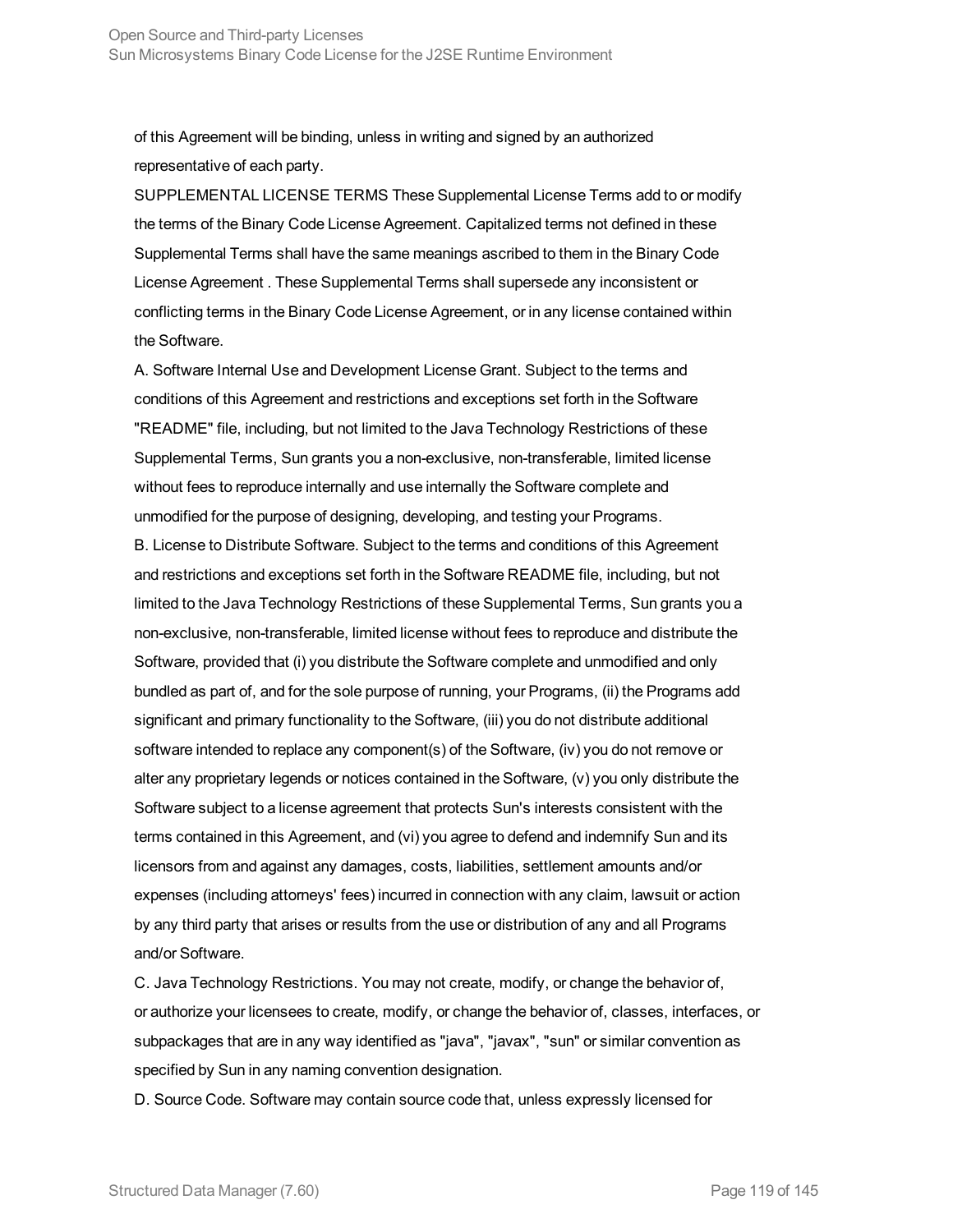other purposes, is provided solely for reference purposes pursuant to the terms of this Agreement. Source code may not be redistributed unless expressly provided for in this Agreement.

E. Third Party Code. Additional copyright notices and license terms applicable to portions of the Software are set forth in the THIRDPARTYLICENSEREADME.txt file. In addition to any terms and conditions of any third party opensource/freeware license identified in the THIRDPARTYLICENSEREADME.txt file, the disclaimer of warranty and limitation of liability provisions in paragraphs 5 and 6 of the Binary Code License Agreement shall apply to all Software in this distribution.

F. Termination for Infringement. Either party may terminate this Agreement immediately should any Software become, or in either party's opinion be likely to become, the subject of a claim of infringement of any intellectual property right.

For inquiries please contact: Sun Microsystems, Inc., 4150 Network Circle, Santa Clara, California 95054, U.S.A. (LFI#143333/Form ID#011801)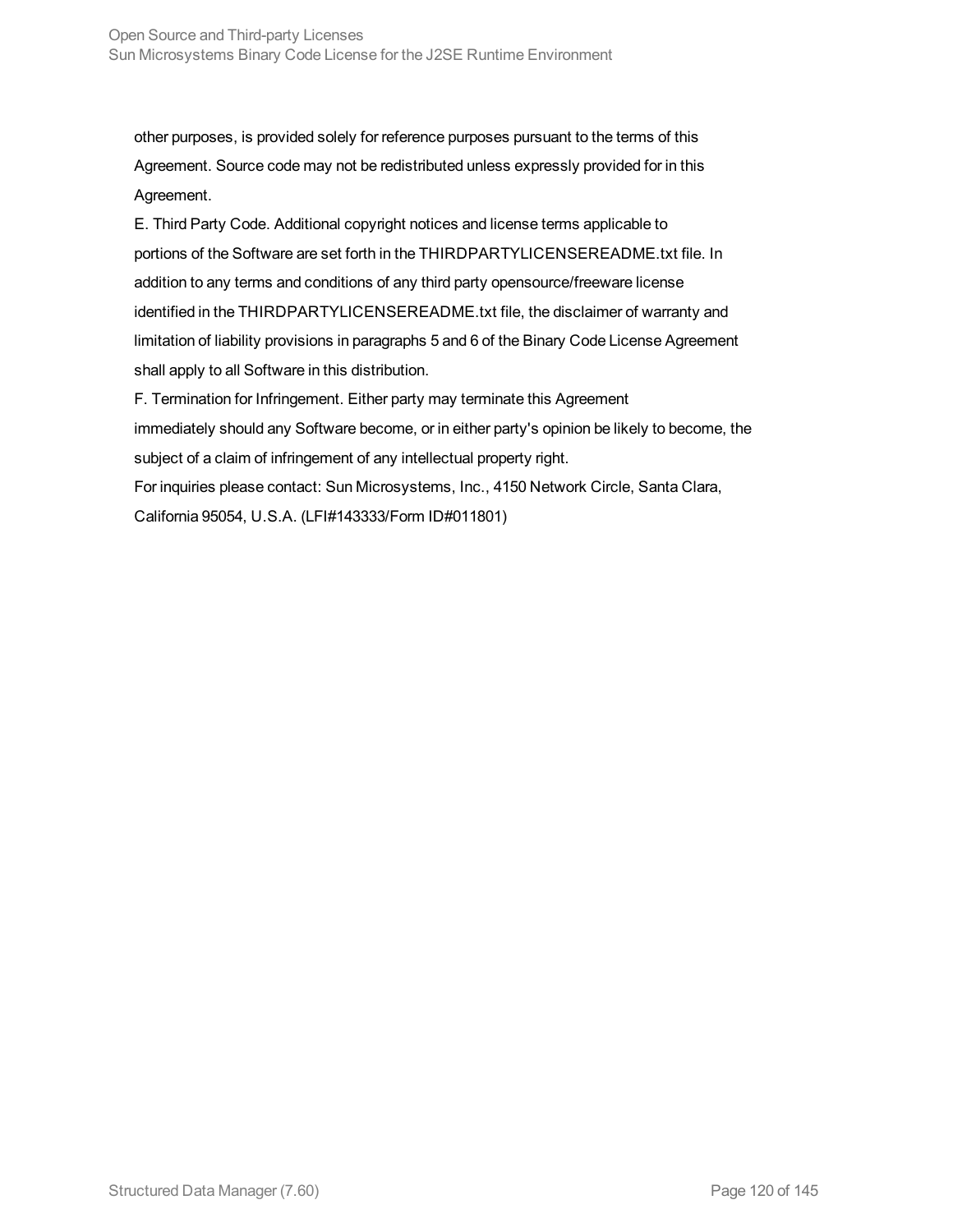## **Sun Microsystems Binary Code License with JavaHelp Supplement**

Micro Focus acknowledges the redistribution of the following open source components that are provided under the following license:

• Java Help

This license is the Sun Microsystems Binary Code License and Java Help supplemental license terms

Sun Microsystems, Inc

Binary Code License Agreement for the JAVA SE RUNTIME ENVIRONMENT (JRE) VERSION 6 and JAVAFX RUNTIME VERSION 1

SUN MICROSYSTEMS, INC. ("SUN") IS WILLING TO LICENSE THE SOFTWARE IDENTIFIED BELOW TO YOU ONLY UPON THE CONDITION THAT YOU ACCEPT ALL OF THE TERMS CONTAINED IN THIS BINARY CODE LICENSE AGREEMENT AND SUPPLEMENTAL LICENSE TERMS (COLLECTIVELY "AGREEMENT"). PLEASE READ THE AGREEMENT CAREFULLY. BY USING THE SOFTWARE YOU ACKNOWLEDGE THAT YOU HAVE READ THE TERMS AND AGREE TO THEM. IF YOU ARE AGREEING TO THESE TERMS ON BEHALF OF A COMPANY OR OTHER LEGAL ENTITY, YOU REPRESENT THAT YOU HAVE THE LEGAL AUTHORITY TO BIND THE LEGAL ENTITY TO THESE TERMS. IF YOU DO NOT HAVE SUCH AUTHORITY, OR IF YOU DO NOT WISH TO BE BOUND BY THE TERMS, THEN YOU MUST NOT USE THE SOFTWARE ON THIS SITE OR ANY OTHER MEDIA ON WHICH THE SOFTWARE IS CONTAINED.

1. DEFINITIONS. "Software" means the identified above in binary form, any other machine readable materials (including, but not limited to, libraries, source files, header files, and data files), any updates or error corrections provided by Sun, and any user manuals, programming guides and other documentation provided to you by Sun under this Agreement. "General Purpose Desktop Computers and Servers" means computers, including desktop and laptop computers, or servers, used for general computing functions under end user control (such as but not specifically limited to email, general purpose Internet browsing, and office suite productivity tools). The use of Software in systems and solutions that provide dedicated functionality (other than as mentioned above) or designed for use in embedded or functionspecific software applications, for example but not limited to: Software embedded in or bundled with industrial control systems, wireless mobile telephones, wireless handheld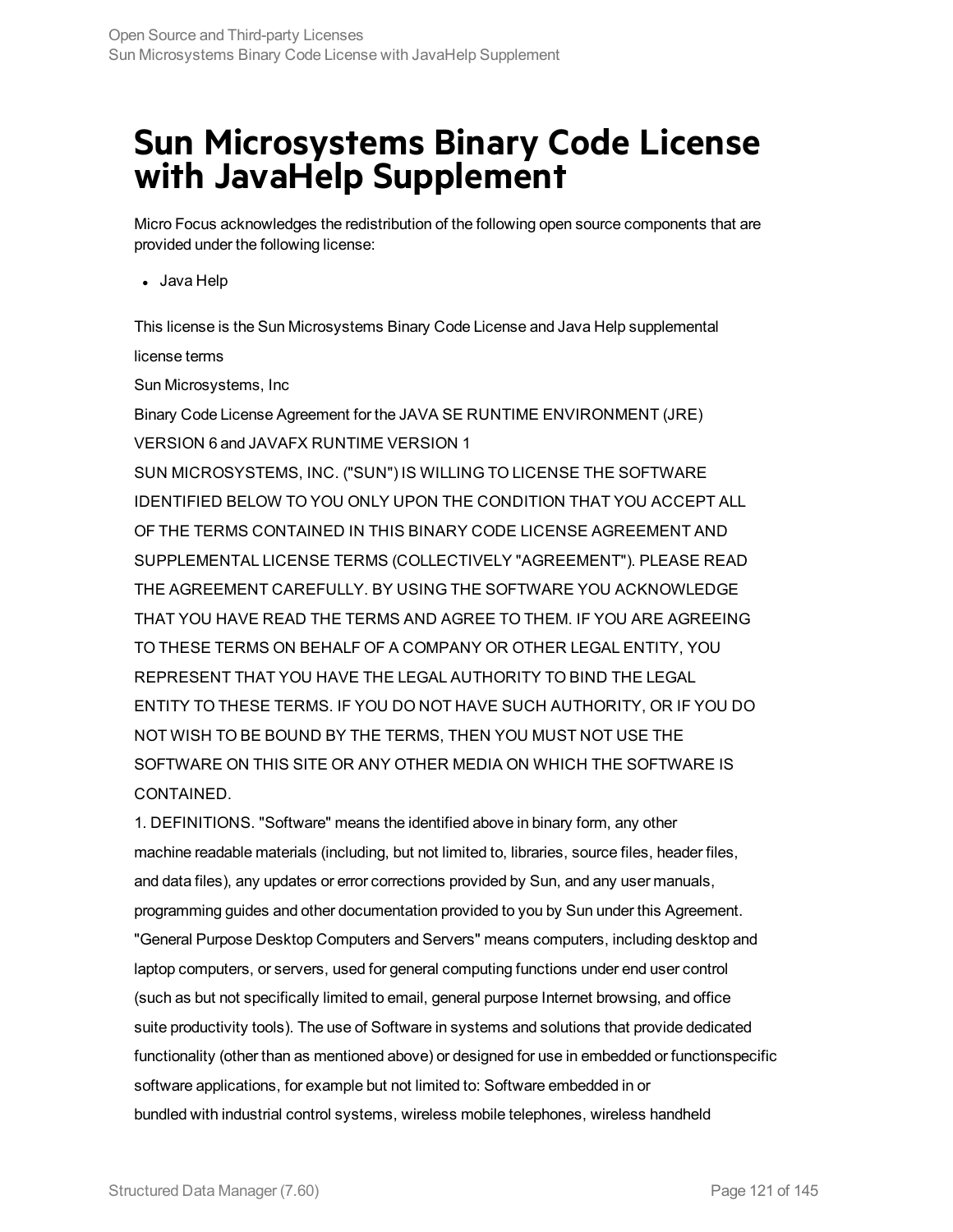devices, netbooks, kiosks, TV/STB, Blu-ray Disc devices, telematics and network control switching equipment, printers and storage management systems, and other related systems are excluded from this definition and not licensed under this Agreement. "Programs" means (a) Java technology applets and applications intended to run on the Java Platform Standard Edition (Java SE) platform on Java-enabled General Purpose Desktop Computers and Servers, and (b) JavaFX technology applications intended to run on the JavaFX Runtime on JavaFX-enabled General Purpose Desktop Computers and Servers.

2. LICENSE TO USE. Subject to the terms and conditions of this Agreement, including, but not limited to the Java Technology Restrictions of the Supplemental License Terms, Sun grants you a non-exclusive, non-transferable, limited license without license fees to reproduce and use internally Software complete and unmodified for the sole purpose of running Programs. Additional licenses for developers and/or publishers are granted in the Supplemental License Terms.

3. RESTRICTIONS. Software is confidential and copyrighted. Title to Software and all associated intellectual property rights is retained by Sun and/or its licensors. Unless enforcement is prohibited by applicable law, you may not modify, decompile, or reverse engineer Software. You acknowledge that Licensed Software is not designed or intended for use in the design, construction, operation or maintenance of any nuclear facility. Sun Microsystems, Inc. disclaims any express or implied warranty of fitness for such uses. No right, title or interest in or to any trademark, service mark, logo or trade name of Sun or its licensors is granted under this Agreement. Additional restrictions for developers and/or publishers licenses are set forth in the Supplemental License Terms.

4. LIMITED WARRANTY. Sun warrants to you that for a period of ninety (90) days from the date of purchase, as evidenced by a copy of the receipt, the media on which Software is furnished (if any) will be free of defects in materials and workmanship under normal use. Except for the foregoing, Software is provided "AS IS". Your exclusive remedy and Sun's entire liability under this limited warranty will be at Sun's option to replace Software media or refund the fee paid for Software. Any implied warranties on the Software are limited to 90 days. Some states do not allow limitations on duration of an implied warranty, so the above may not apply to you. This limited warranty gives you specific legal rights. You may have others, which vary from state to state.

5. DISCLAIMER OF WARRANTY. UNLESS SPECIFIED IN THIS AGREEMENT, ALL EXPRESS OR IMPLIED CONDITIONS, REPRESENTATIONS AND WARRANTIES, INCLUDING ANY IMPLIED WARRANTY OF MERCHANTABILITY, FITNESS FOR A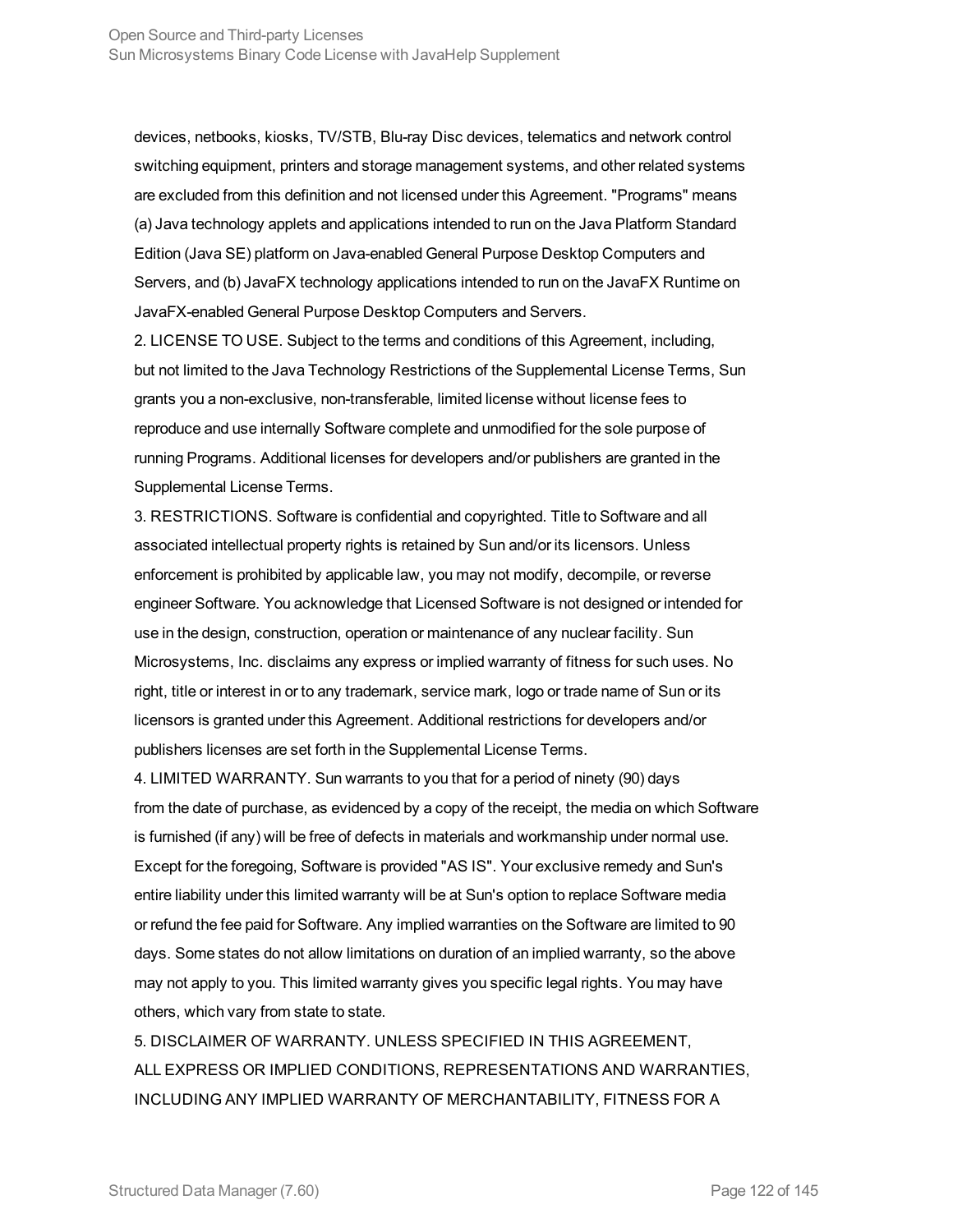PARTICULAR PURPOSE OR NON-INFRINGEMENT ARE DISCLAIMED, EXCEPT TO THE EXTENT THAT THESE DISCLAIMERS ARE HELD TO BE LEGALLY INVALID. 6. LIMITATION OF LIABILITY. TO THE EXTENT NOT PROHIBITED BY LAW, IN NO EVENT WILL SUN OR ITS LICENSORS BE LIABLE FOR ANY LOST REVENUE, PROFIT OR DATA, OR FOR SPECIAL, INDIRECT, CONSEQUENTIAL, INCIDENTAL OR PUNITIVE DAMAGES, HOWEVER CAUSED REGARDLESS OF THE THEORY OF LIABILITY, ARISING OUT OF OR RELATED TO THE USE OF OR INABILITY TO USE SOFTWARE, EVEN IF SUN HAS BEEN ADVISED OF THE POSSIBILITY OF SUCH DAMAGES. In no event will Sun's liability to you, whether in contract, tort (including negligence), or otherwise, exceed the amount paid by you for Software under this Agreement. The foregoing limitations will apply even if the above stated warranty fails of its essential purpose. Some states do not allow the exclusion of incidental or consequential damages, so some of the terms above may not be applicable to you.

7. TERMINATION. This Agreement is effective until terminated. You may terminate this Agreement at any time by destroying all copies of Software. This Agreement will terminate immediately without notice from Sun if you fail to comply with any provision of this Agreement. Either party may terminate this Agreement immediately should any Software become, or in either party's opinion be likely to become, the subject of a claim of infringement of any intellectual property right. Upon Termination, you must destroy all copies of Software.

8. EXPORT REGULATIONS. All Software and technical data delivered under this Agreement are subject to US export control laws and may be subject to export or import regulations in other countries. You agree to comply strictly with all such laws and regulations and acknowledge that you have the responsibility to obtain such licenses to export, re-export, or import as may be required after delivery to you.

9. TRADEMARKS AND LOGOS. You acknowledge and agree as between you and Sun that Sun owns the SUN, SOLARIS, JAVA, JINI, FORTE, and iPLANET trademarks and all SUN, SOLARIS, JAVA, JINI, FORTE, and iPLANET-related trademarks, service marks, logos and other brand designations ("Sun Marks"), and you agree to comply with the Sun Trademark and Logo Usage Requirements currently located at

http://www.sun.com/policies/trademarks. Any use you make of the Sun Marks inures to Sun's benefit.

10. U.S. GOVERNMENT RESTRICTED RIGHTS. If Software is being acquired by or on behalf of the U.S. Government or by a U.S. Government prime contractor or subcontractor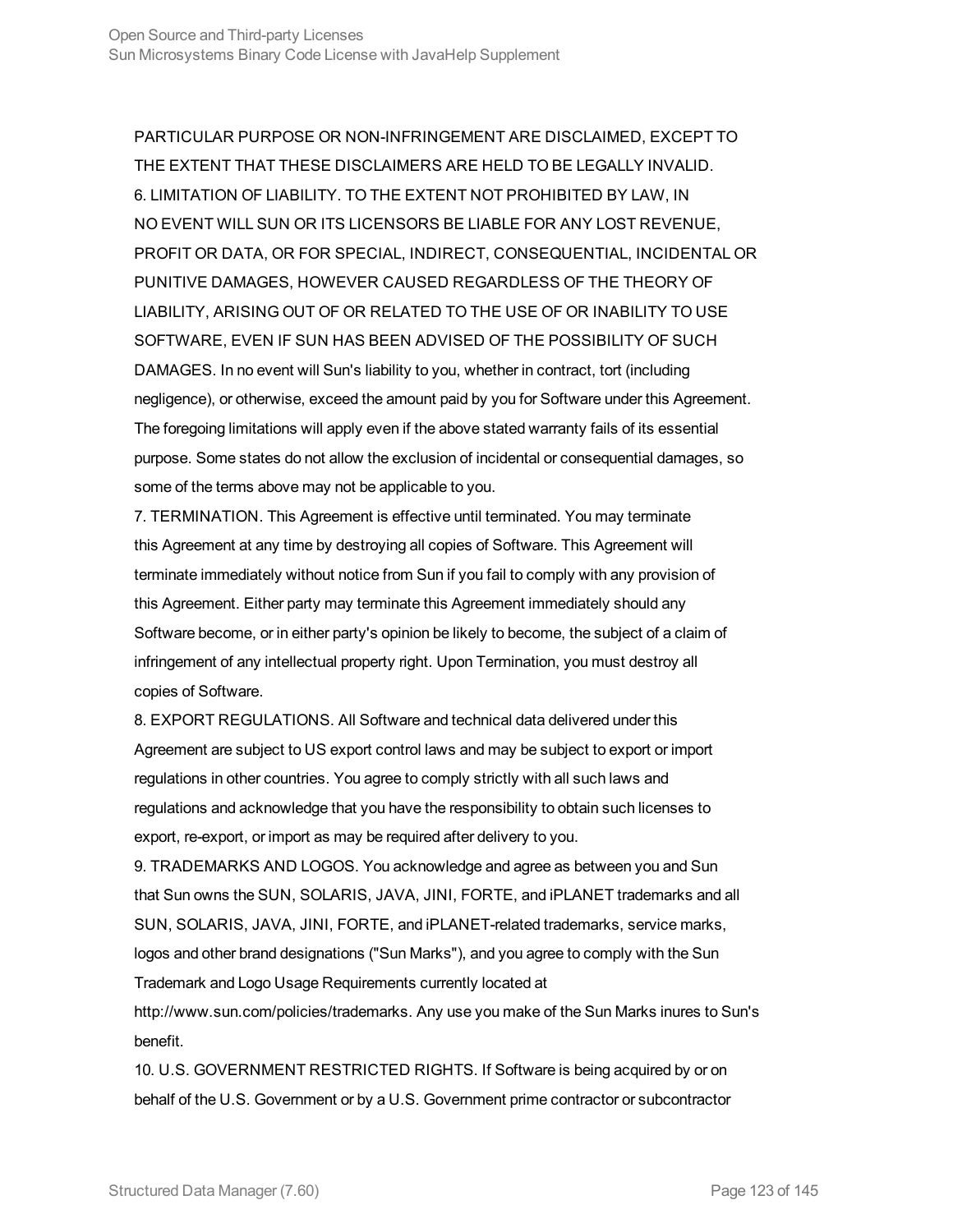(at any tier), then the Government's rights in Software and accompanying documentation will be only as set forth in this Agreement; this is in accordance with 48 CFR 227.7201 through 227.7202-4 (for Department of Defense (DOD) acquisitions) and with 48 CFR 2.101 and 12.212 (for non-DOD acquisitions).

11. GOVERNING LAW. Any action related to this Agreement will be governed by California law and controlling U.S. federal law. No choice of law rules of any jurisdiction will apply.

12. SEVERABILITY. If any provision of this Agreement is held to be unenforceable, this Agreement will remain in effect with the provision omitted, unless omission would frustrate the intent of the parties, in which case this Agreement will immediately terminate. 13. INTEGRATION. This Agreement is the entire agreement between you and Sun relating to its subject matter. It supersedes all prior or contemporaneous oral or written communications, proposals, representations and warranties and prevails over any conflicting or additional terms of any quote, order, acknowledgment, or other communication between the parties relating to its subject matter during the term of this Agreement. No modification of this Agreement will be binding, unless in writing and signed by an authorized representative of each party.

## SUPPLEMENTAL LICENSE TERMS

These Supplemental License Terms add to or modify the terms of the Binary Code License Agreement. Capitalized terms not defined in these Supplemental Terms shall have the same meanings ascribed to them in the Binary Code License Agreement. These Supplemental Terms shall supersede any inconsistent or conflicting terms in the Binary Code License Agreement, or in any license contained within the Software.

A. Software Internal Use and Development License Grant. Subject to the terms and conditions of this Agreement and restrictions and exceptions set forth in the Software "README" file incorporated herein by reference, including, but not limited to the Java Technology Restrictions of these Supplemental Terms, Sun grants you a non-exclusive, nontransferable,

limited license without fees to reproduce internally and use internally the Software complete and unmodified for the purpose of designing, developing, and testing your Programs.

B. License to Distribute Software. Subject to the terms and conditions of this Agreement and restrictions and exceptions set forth in the Software README file, including, but not limited to the Java Technology Restrictions of these Supplemental Terms, Sun grants you a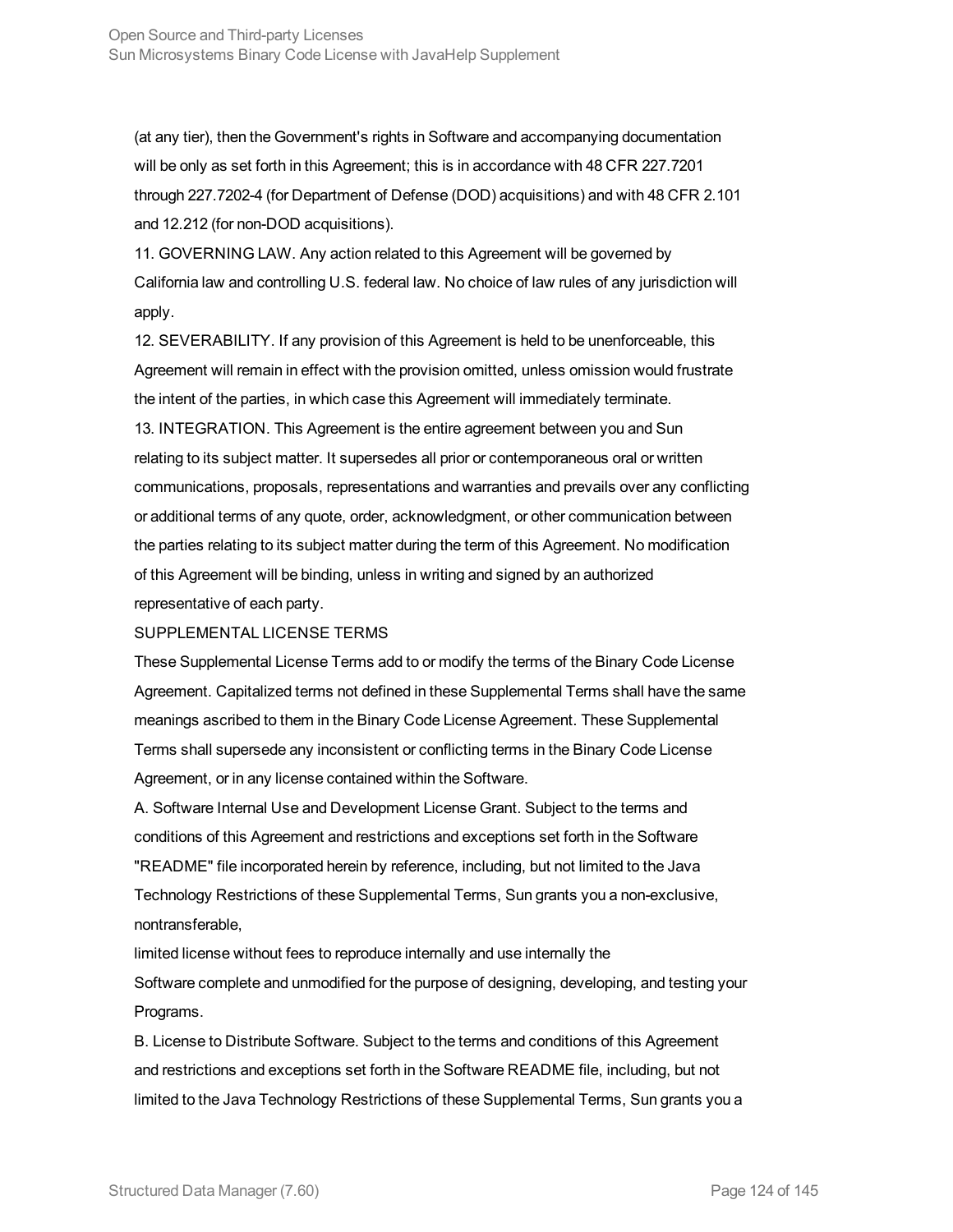non-exclusive, non-transferable, limited license without fees to reproduce and distribute the Software (except for the JavaFX Runtime), provided that (i) you distribute the Software complete and unmodified and only bundled as part of, and for the sole purpose of running, your Programs, (ii) the Programs add significant and primary functionality to the Software, (iii) you do not distribute additional software intended to replace any component(s) of the Software, (iv) you do not remove or alter any proprietary legends or notices contained in the Software, (v) you only distribute the Software subject to a license agreement that protects Sun's interests consistent with the terms contained in this Agreement, and (vi) you agree to defend and indemnify Sun and its licensors from and against any damages, costs, liabilities, settlement amounts and/or expenses (including attorneys' fees) incurred in connection with any claim, lawsuit or action by any third party that arises or results from the use or distribution of any and all Programs and/or Software.

C. Java Technology Restrictions. You may not create, modify, or change the behavior of, or authorize your licensees to create, modify, or change the behavior of, classes, interfaces, or subpackages that are in any way identified as "java", "javax", "sun" or similar convention as specified by Sun in any naming convention designation.

D. Source Code. Software may contain source code that, unless expressly licensed for other purposes, is provided solely for reference purposes pursuant to the terms of this Agreement. Source code may not be redistributed unless expressly provided for in this Agreement.

E. Third Party Code. Additional copyright notices and license terms applicable to portions of the Software are set forth in the THIRDPARTYLICENSEREADME.txt file. In addition to any terms and conditions of any third party opensource/freeware license identified in the THIRDPARTYLICENSEREADME.txt file, the disclaimer of warranty and limitation of liability provisions in paragraphs 5 and 6 of the Binary Code License Agreement shall apply to all Software in this distribution.

F. Termination for Infringement. Either party may terminate this Agreement immediately should any Software become, or in either party's opinion be likely to become, the subject of a claim of infringement of any intellectual property right.

G. Installation and Auto-Update. The Software's installation and auto-update processes transmit a limited amount of data to Sun (or its service provider) about those specific processes to help Sun understand and optimize them. Sun does not associate the data with personally identifiable information. You can find more information about the data Sun collects at http://java.com/data/.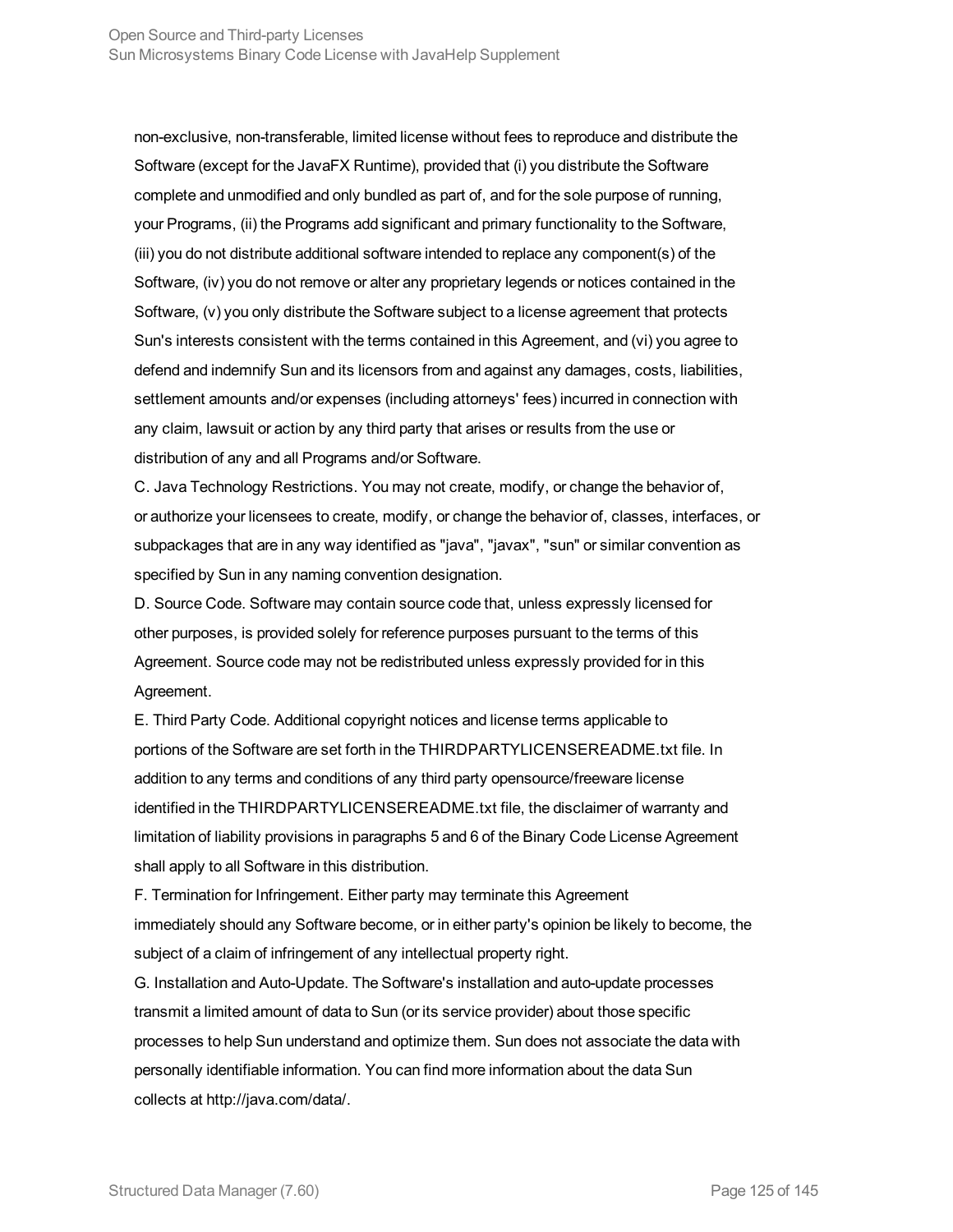For inquiries please contact: Sun Microsystems, Inc., 4150 Network Circle, Santa Clara, California 95054, U.S.A.

JAVAHELP(TM) VERSION 2.0

## SUPPLEMENTAL LICENSE TERMS

These supplemental license terms ("Supplemental Terms") add to or modify the terms of the Binary Code License Agreement (collectively, the "Agreement"). Capitalized terms not defined in these Supplemental Terms shall have the same meanings ascribed to them in the Agreement. These Supplemental Terms shall supersede any inconsistent or conflicting terms in the Agreement, or in any license contained within the Software.

1. Software Internal Use and Development License Grant. Subject to the terms and conditions of this Agreement, including, but not limited to Section 4 (Java(TM) Technology Restrictions) of these Supplemental Terms, Sun grants you a non-exclusive, nontransferable, limited license to reproduce internally and use internally the binary form of the Software complete and unmodified for the sole purpose of designing, developing and testing your Java applets and applications intended to run on the Java platform ("Programs"). 2. License to Distribute Software. In addition to the license granted in Section 1 (Software Internal Use and Development License Grant) of these Supplemental Terms, subject to the terms and conditions of this Agreement, including but not limited to Section 4 (Java Technology Restrictions), Sun grants you a non-exclusive, non-transferable, limited license to reproduce and distribute the Software in binary form only, provided that you (i) distribute the Software complete and unmodified and only bundled as part of your Programs, (ii) do not distribute additional software intended to replace any component(s) of the Software, (iii) do not remove or alter any proprietary legends or notices contained in the Software, (iv) only distribute the Software subject to a license agreement that protects Sun's interests consistent with the terms contained in this Agreement, and (v) agree to defend and indemnify Sun and its licensors from and against any damages, costs, liabilities, settlement amounts and/or expenses (including attorneys' fees) incurred in connection with any claim, lawsuit or action by any third party that arises or results from the use or distribution of any and all Programs and/or Software.

3. License to Distribute Redistributables. In addition to the license granted in Section 1 (Software Internal Use and Development License Grant) of these Supplemental Terms, subject to the terms and conditions of this Agreement, including but not limited to Section 3 (Java Technology Restrictions) of these Supplemental Terms, Sun grants you a nonexclusive, non-transferable, limited license to reproduce and distribute those files specifically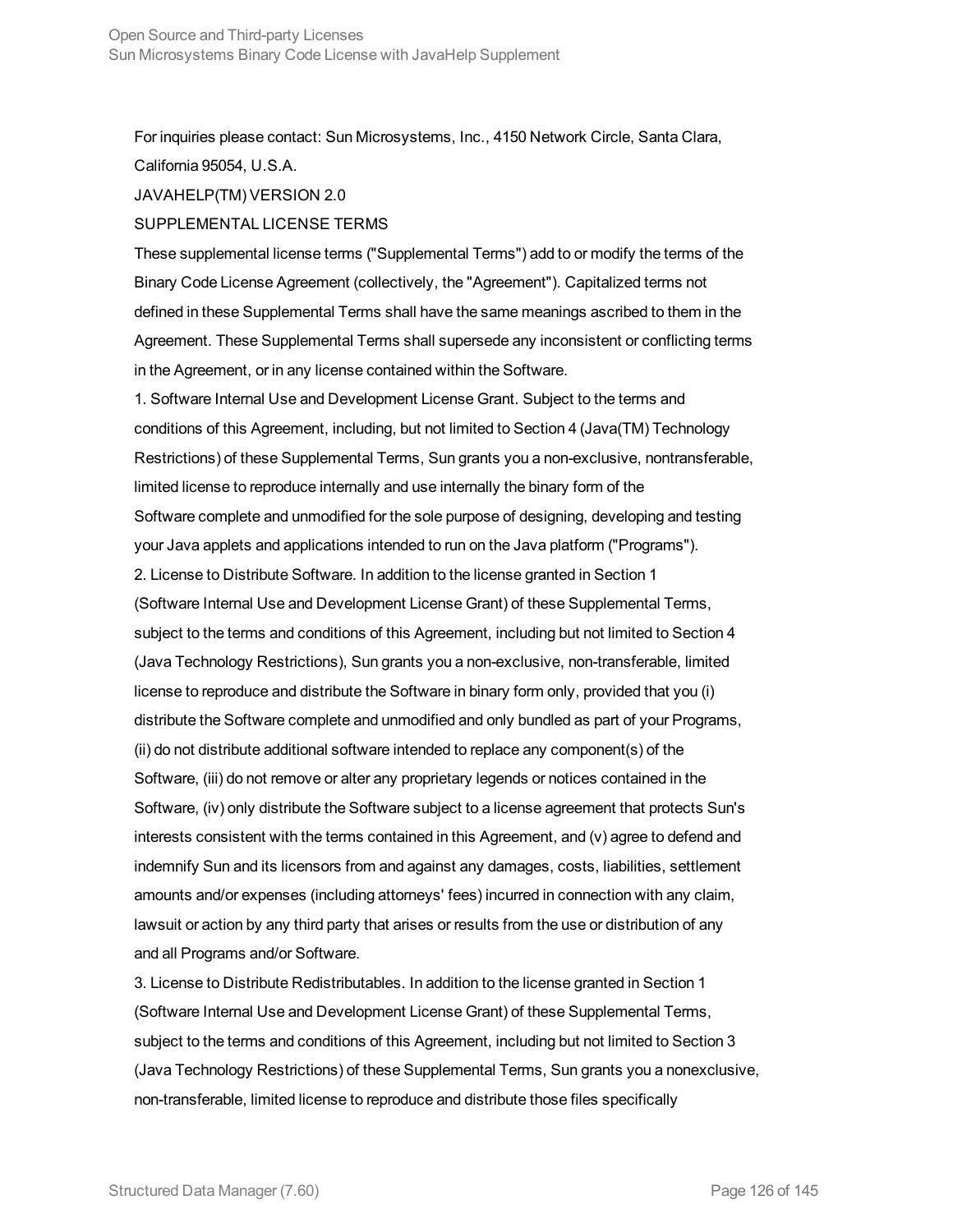identified as redistributable in the Software "README" file ("Redistributables") provided that: (i) you distribute the Redistributables complete and unmodified (unless otherwise specified in the applicable README file), and only bundled as part of your Programs, (ii) you do not distribute additional software intended to supersede any component(s) of the Redistributables, (iii) you do not remove or alter any proprietary legends or notices contained in or on the Redistributables, (iv) you only distribute the Redistributables pursuant to a license agreement that protects Sun's interests consistent with the terms contained in the Agreement, and (v) you agree to defend and indemnify Sun and its licensors from and against any damages, costs, liabilities, settlement amounts and/or expenses (including attorneys' fees) incurred in connection with any claim, lawsuit or action by any third party that arises or results from the use or distribution of any and all Programs and/or Software. 4. Java Technology Restrictions. You may not modify the Java Platform Interface ("JPI", identified as classes contained within the "java" package or any subpackages of the "java" package), by creating additional classes within the JPI or otherwise causing the addition to or modification of the classes in the JPI. In the event that you create an additional class and associated API(s) which (i) extends the functionality of the Java platform, and (ii) is exposed to third party software developers for the purpose of developing additional software which invokes such additional API, you must promptly publish broadly an accurate specification for such API for free use by all developers. You may not create, or authorize your licensees to create, additional classes, interfaces, or subpackages that are in any way identified as "java", "javax", "sun" or similar convention as specified by Sun in any naming convention designation.

5. Java Runtime Availability. Refer to the appropriate version of the Java Runtime Environment binary code license (currently located at

http://www.java.sun.com/jdk/index.html) for the availability of runtime code which may be distributed with Java applets and applications.

6. Trademarks and Logos. You acknowledge and agree as between you and Sun that Sun owns the SUN, SOLARIS, JAVA, JINI, FORTE, and iPLANET trademarks and all SUN, SOLARIS, JAVA, JINI, FORTE, and iPLANET-related trademarks, service marks, logos and other brand designations ("Sun Marks"), and you agree to comply with the Sun Trademark and Logo Usage Requirements currently located at http://www.sun.com/policies/trademarks. Any use you make of the Sun Marks inures to Sun's benefit.

7. Source Code. Software may contain source code that is provided solely for reference purposes pursuant to the terms of this Agreement. Source code may not be redistributed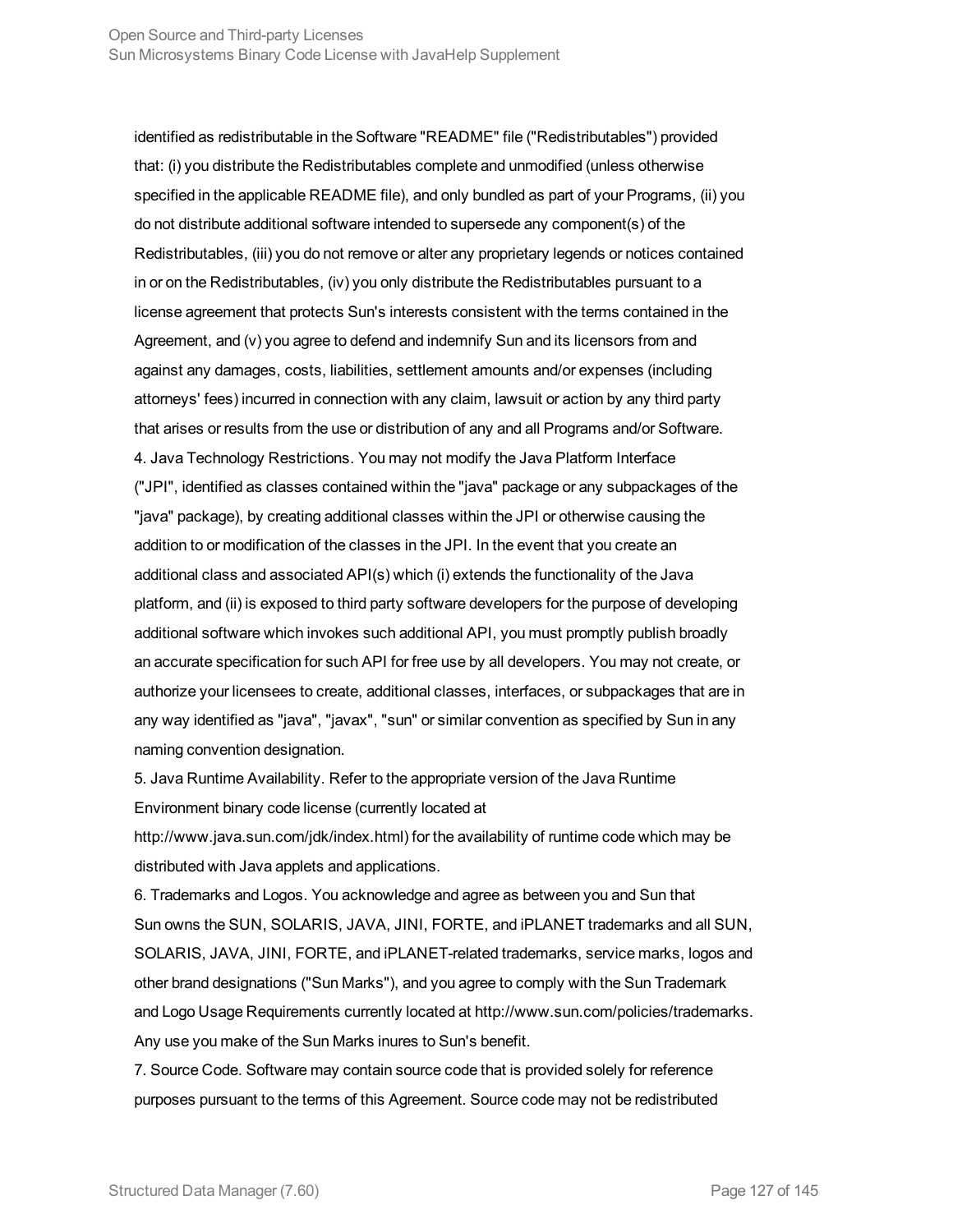unless expressly provided for in this Agreement. Some source code may contain alternative license terms that apply only to that source code file.

8. Termination for Infringement. Either party may terminate this Agreement

immediately should any Software become, or in either party's opinion be likely to become, the

subject of a claim of infringement of any intellectual property right.

For inquiries please contact: Sun Microsystems, Inc. 4150 Network Circle, Santa Clara,

California 95054. (LFI#144285/Form ID#011801)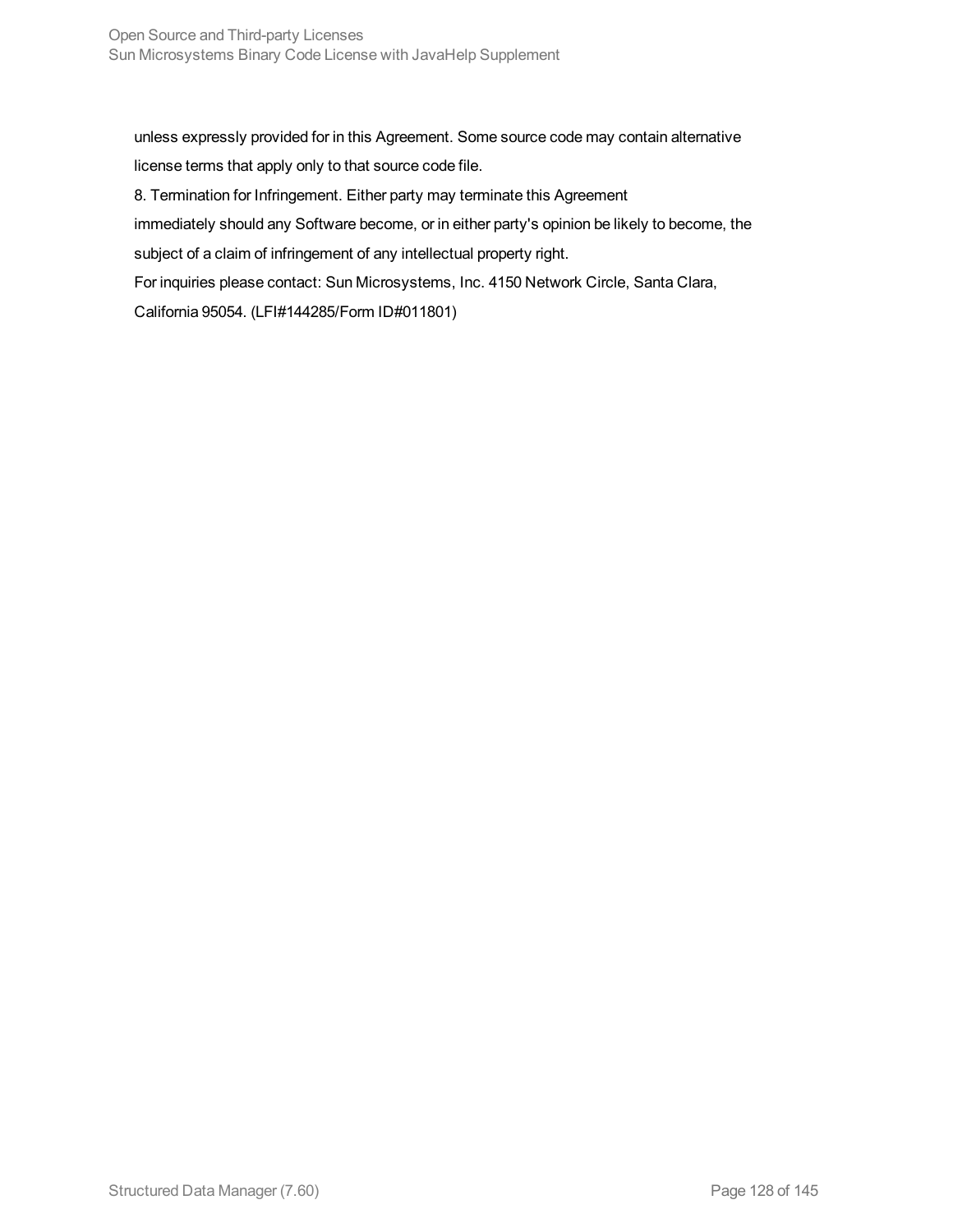# **W3C Software Notice and License (W3C)**

Micro Focus acknowledges the redistribution of the following open source components that are provided under the following license:

- 
- sac (1.3) **later in the Community Community Community Community Community Community Community Community Community Community Community Community Community Community Community Community Community Community Community Commun**

By obtaining, using and/or copying this work, you (the licensee) agree that you have read, understood, and will comply with the following terms and conditions.

Permission to copy, modify, and distribute this software and its documentation, with or without modification, for any purpose and without fee or royalty is hereby granted, provided that you include the following on ALL copies of the software and documentation or portions thereof, including modifications:

- The full text of this NOTICE in a location viewable to users of the redistributed or derivative work.
- Any pre-existing intellectual property disclaimers, notices, or terms and conditions. If none exist, the W3C Software Short Notice should be included (hypertext is preferred, text is permitted) within the body of any redistributed or derivative code.
- Notice of any changes or modifications to the files, including the date changes were made. (We recommend you provide URIs to the location from which the code is derived.)

THIS SOFTWARE AND DOCUMENTATION IS PROVIDED "AS IS," AND COPYRIGHT HOLDERS MAKE NO REPRESENTATIONS OR WARRANTIES, EXPRESS OR IMPLIED, INCLUDING BUT NOT LIMITED TO, WARRANTIES OF MERCHANTABILITY OR FITNESS FOR ANY PARTICULAR PURPOSE OR THAT THE USE OF THE SOFTWARE OR DOCUMENTATION WILL NOT INFRINGE ANY THIRD PARTY PATENTS, COPYRIGHTS, TRADEMARKS OR OTHER RIGHTS

COPYRIGHT HOLDERS WILL NOT BE LIABLE FOR ANY DIRECT, INDIRECT, SPECIAL OR CONSEQUENTIAL DAMAGES ARISING OUT OF ANY USE OF THE SOFTWARE OR DOCUMENTATION.

The name and trademarks of copyright holders may NOT be used in advertising or publicity pertaining to the software without specific, written prior permission. Title to copyright in this software and any associated documentation will at all times remain with copyright holders.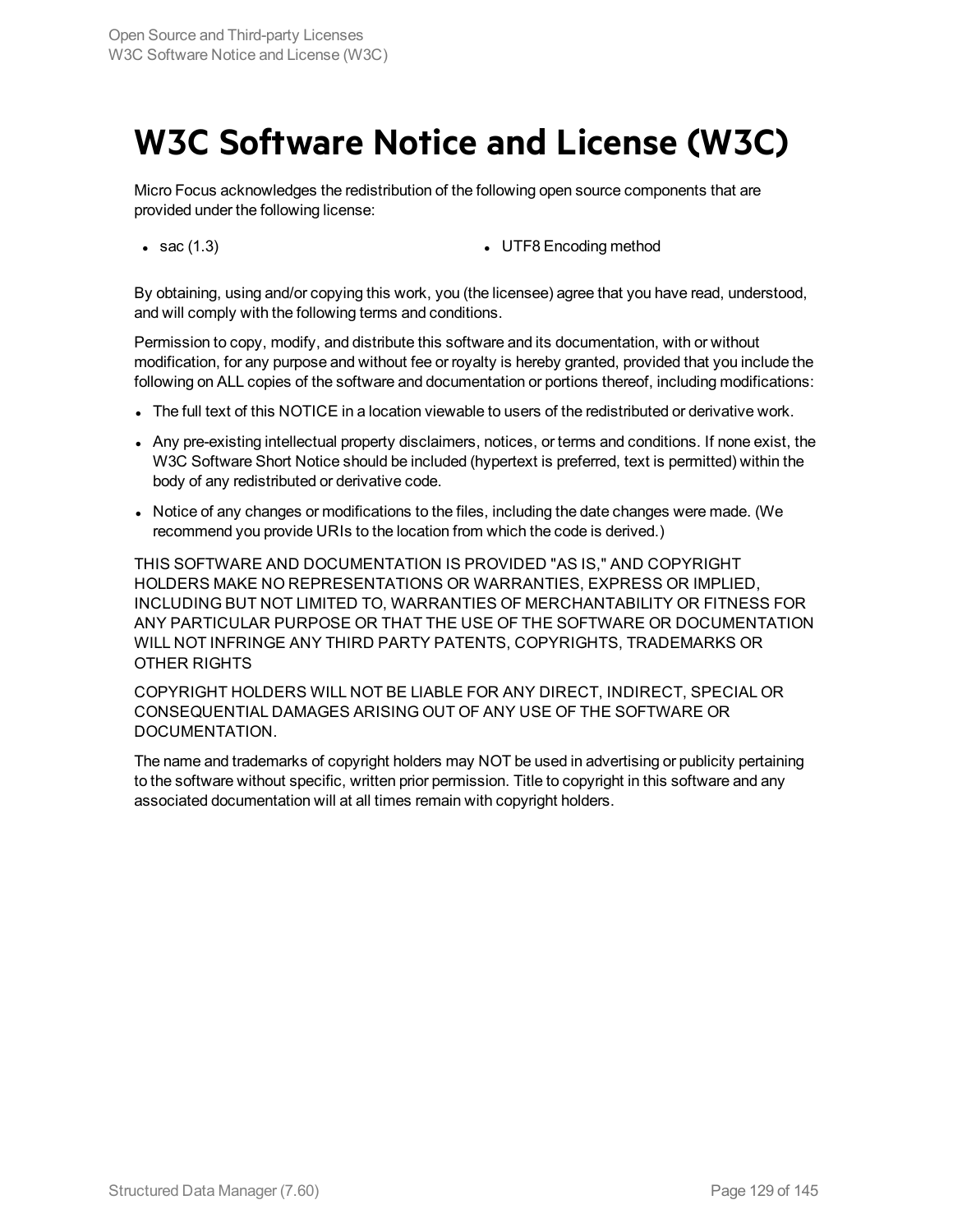# **Requesting Open Source code**

This product includes code licensed under the GNU General Public License, the GNU Lesser General Public License, and/or certain other open source licenses. A complete machine-readable copy of the source code corresponding to such code is available upon request. This offer is valid to anyone in receipt of this information and shall expire three years following the date of the final distribution of this product version by EntIT Software LLC. To obtain such source code, send a check or money order in the amount of US \$10.00 to:

EntIT Software LLC Attn: General Counsel 1140 Enterprise Way Sunnyvale, CA 94089 USA

Please specify the product and version for which you are requesting source code.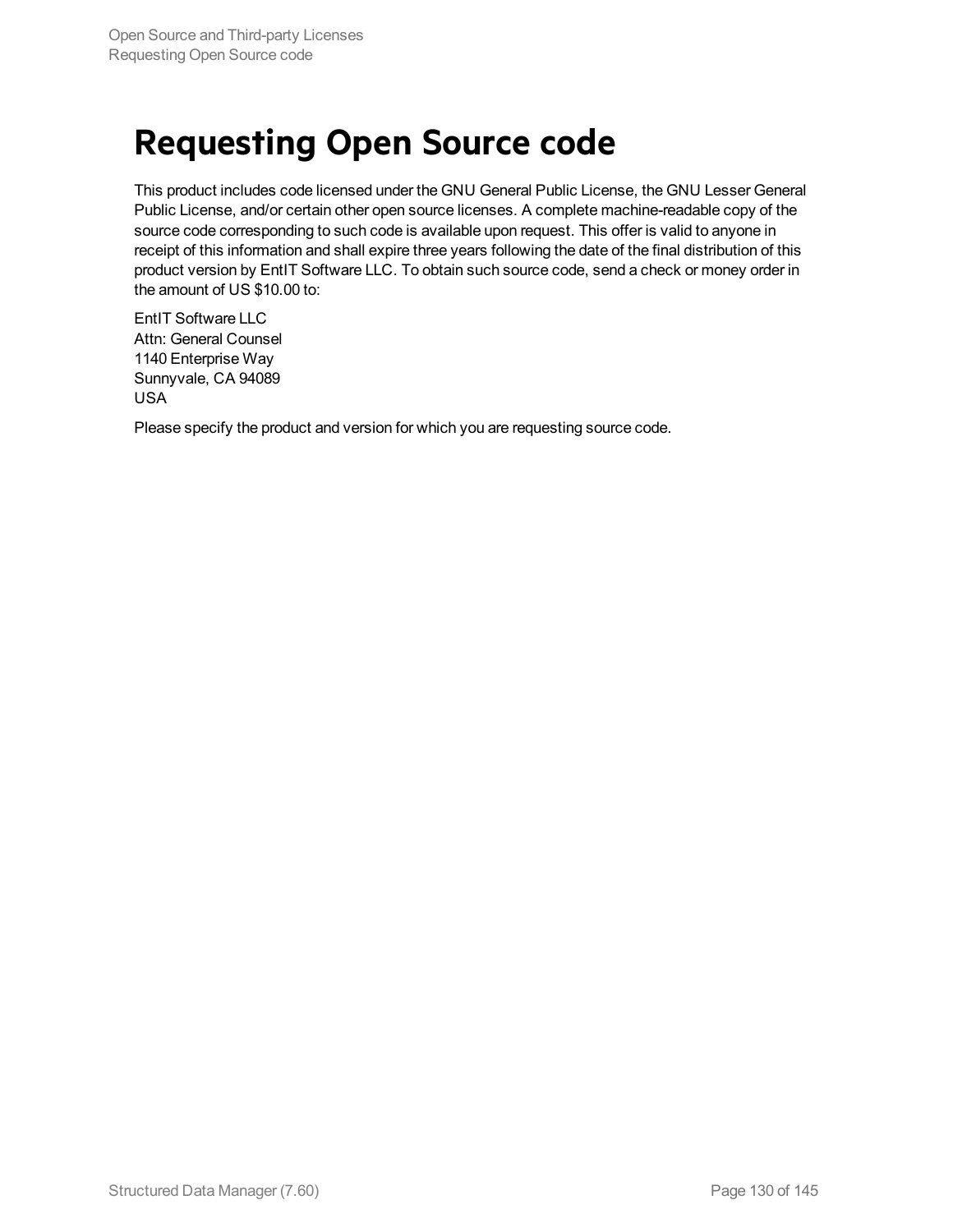# **Third-party licenses**

The following third-party licenses are applicable for the Structured Data Manager user interface and underlying components.

For this release, Micro Focus acknowledges the redistribution of the third-party components that use these licenses.

## **Alloy Look and Feel License**

Micro Focus acknowledges the redistribution of the following third-party component that is provided under the following license:

• Alloy Look and Feel

## **License Agreement for the Alloy Look&Feel**

This License Agreement governs your use of the Alloy Look&Feel software ("SOFTWARE") supplied to you by INCORS GmbH ("INCORS") and related documentation. By downloading, installing or otherwise using the SOFTWARE, you agree to be legally bound by the terms of this License Agreement.

## 1. **PERMITTED USE**

a. Specific conditions of use which apply to the type of license you have acquired from INCORS

## Evaluation License

- You may use the SOFTWARE within your organisation for a period of up to 30 days from its supply to you. At the end of this period, if you do not purchase another license from INCORS you must destroy all copies of the SOFTWARE supplied to you, including copies installed on any computer, and all related documentation.
- You may not distribute any portions of the Software to any third party

## Single Developer License

- You may install and use the SOFTWARE for development purposes on one computer within your organisation.
- You may incorporate the SOFTWARE into your own software products for distribution to other people or organisations provided the appropriate copyright of INCORS is acknowledged on all media containing, and documentation relating to, such software products.
- You may not distribute the SOFTWARE, or any portion of the SOFTWARE, to any third party unless it is incorporated into your own software products whose functionality exceeds the functionality of the SOFTWARE and which do not compete directly with the SOFTWARE.

## Company License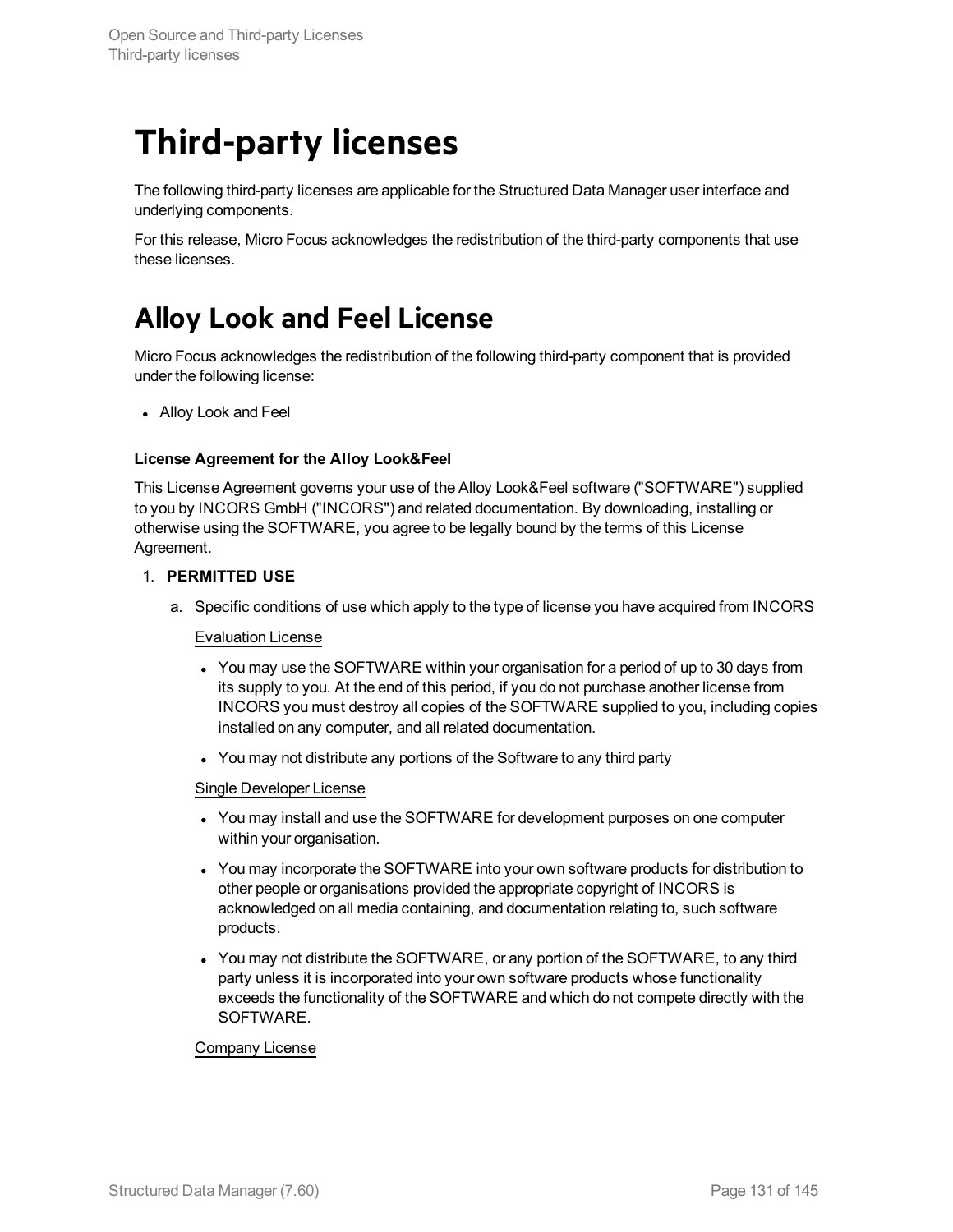- You may install and use the SOFTWARE on any number of computers or terminals within your organisation in one country.
- You may incorporate the SOFTWARE, or portions of the SOFTWARE, into your own software products for distribution to other people or organisations provided the appropriate copyright of INCORS is acknowledged on all media containing, and documentation relating to, such software products.
- You may not distribute the SOFTWARE, or any portion of the SOFTWARE, to any third party unless it is incorporated into your own software products whose functionality exceeds the functionality of the SOFTWARE and which do not compete directly with the SOFTWARE.
- b. General conditions of use applying to all types of license.
	- You may make a reasonable number of copies of the SOFTWARE for backup and recovery purposes.
	- You may not make copies of the SOFTWARE additional to those expressly permitted in this License Agreement.
	- You may not remove or obscure any copyright and trademark notices relating to the SOFTWARE.
	- You may not reverse engineer, decompile, or disassemble the SOFTWARE, except and only to the extent that such activity is expressly permitted by applicable law notwithstanding this limitation.
	- You may not sublicense, transfer or assign this License Agreement or any of your rights or obligations under this License Agreement, in whole or in part.

## 2. **INTELLECTUAL PROPERTY RIGHTS**

The copyright, patents, trade marks and all other intellectual property rights in the SOFTWARE and related documentation are owned by INCORS or its suppliers and are protected by national laws and international treaty provisions. You do not obtain any rights in the SOFTWARE other than those expressly granted in this License Agreement.

## 3. **TERMINATION**

This License Agreement is effective until terminated. Without prejudice to any other rights, INCORS may terminate this License Agreement if you fail to comply with the terms and conditions of the License Agreement. In such event, you must destroy all copies of the software. You may terminate this License Agreement at any time by destroying all copies of the SOFTWARE.

## 4. **LIMITED WARRANTY**

INCORS warrants that for a period of six (6) months from the date of acquisition, the SOFTWARE, if operated as directed, will substantially achieve the functionality described in the documentation accompanying same. INCORS does not warrant that the functions of the SOFTWARE will meet your requirements or that operation of the SOFTWARE will be uninterrupted or error free.

INCORS' sole liability for any breach of this warranty shall be, in INCORS' sole discretion: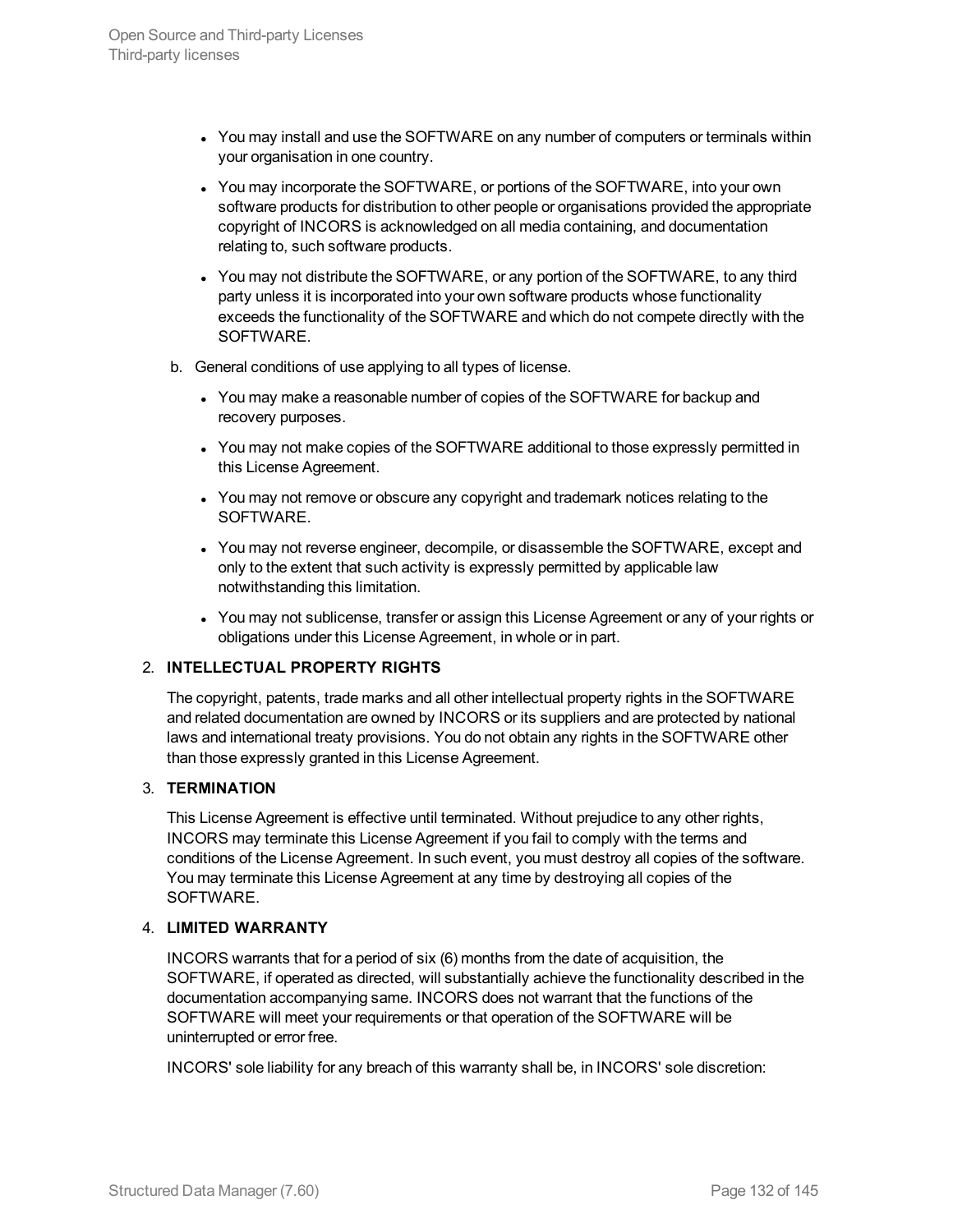- a. to replace the defective SOFTWARE; or
- b. to advise you how to achieve substantially the same functionality with the SOFTWARE as described in the documentation through a procedure different from that set forth in the documentation; or
- c. if the above remedies are impracticable, to refund any license fee you paid for the SOFTWARE.

THE ABOVE IS THE ONLY WARRANTY OF ANY KIND, EITHER EXPRESS OR IMPLIED, INCLUDING BUT NOT LIMITED TO THE IMPLIED WARRANTIES OF MERCHANTABILITY AND FITNESS FOR A PARTICULAR PURPOSE, THAT IS MADE BY INCORS ON THE SOFTWARE. BECAUSE SOME STATES/JURISDICTIONS DO NOT ALLOW THE EXCLUSION OR LIMITATION OF WARRANTY, THE ABOVE LIMITATION MAY NOT APPLY TO YOU.

## 5. **LIMITED LIABILITY**

NEITHER INCORS NOR ANYONE ELSE WHO HAS BEEN INVOLVED IN THE CREATION, PRODUCTION OR DELIVERY OF THE SOFTWARE SHALL BE LIABLE FOR ANY DIRECT, INDIRECT, CONSEQUENTIAL OR INCIDENTAL DAMAGES (INCLUDING DAMAGES FOR LOSS OF BUSINESS PROFITS, BUSINESS INTERRUPTION, LOSS OF BUSINESS INFORMATION, AND THE LIKE) ARISING OUT OF THE USE OR INABILITY TO USE THE SOFTWARE EVEN IF INCORS HAS BEEN ADVISED OF THE POSSIBILITY OF SUCH DAMAGES. BECAUSE SOME STATES/JURISDICTIONS DO NOT ALLOW THE EXCLUSION OR LIMITATION OF LIABILITY, THE ABOVE LIMITATION MAY NOT APPLY TO YOU.

## 6. **HIGH-RISK ACTIVITIES**

The SOFTWARE is not designed or intended for use in high-risk activities including, without restricting the generality of the foregoing, on-line control of aircraft, air traffic, aircraft navigation or aircraft communications; or in the design, construction, operation or maintenance of any nuclear facility. INCORS and its suppliers specifically disclaim any express or implied warranty of fitness for such purposes or any other purposes.

## 7. **MISCELLANEOUS**

This License Agreement shall be governed and construed in accordance with the laws of Germany. No choice of law rules of any jurisdiction will apply. If any provision of this License Agreement is held to be unenforceable, this License Agreement will remain in effect with the provision omitted.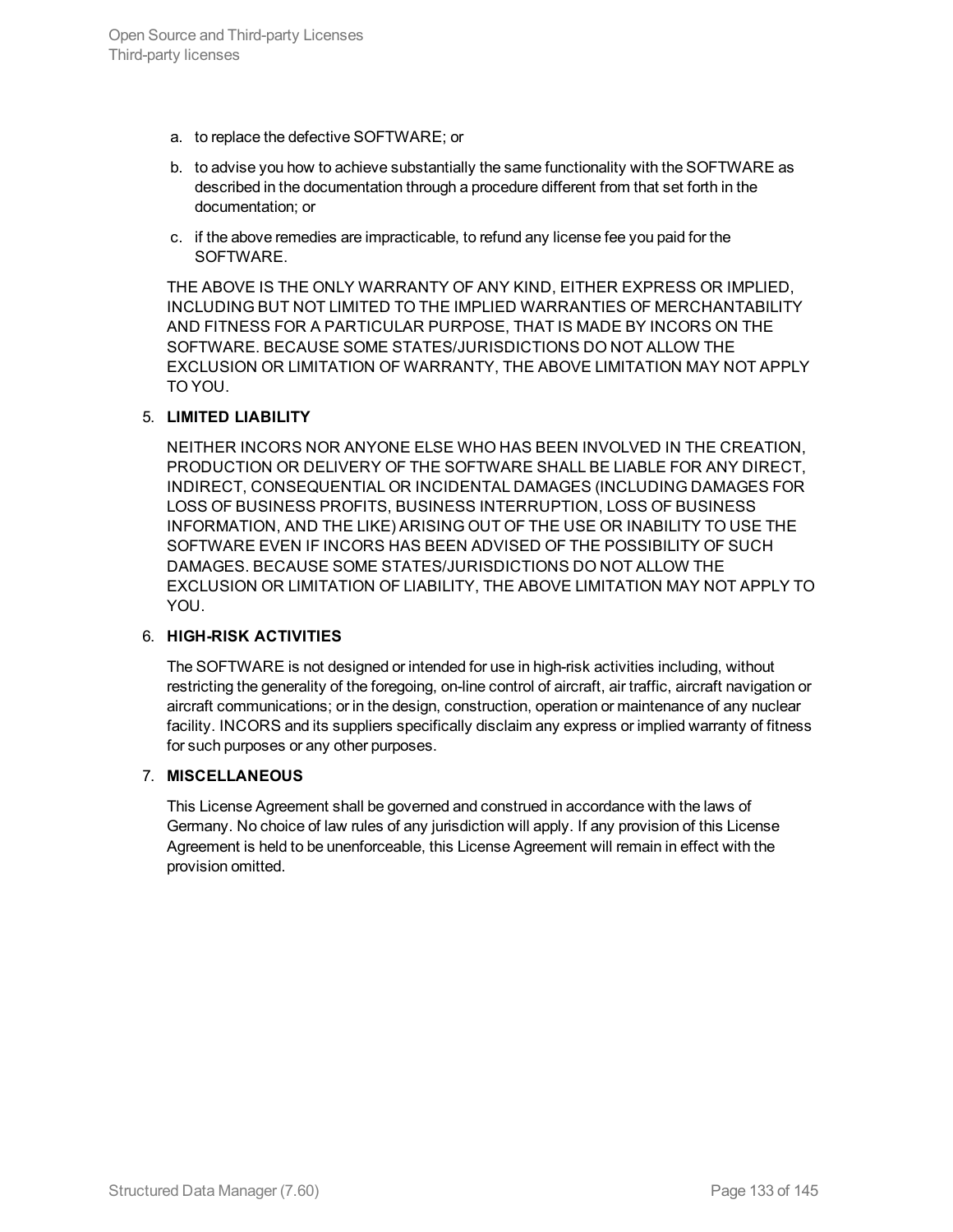# **Microsoft Software License**

Micro Focus acknowledges the redistribution of the following open source component that is provided under the following license:

• Microsoft JDBC Driver for SQL Server

## MICROSOFT JDBC DRIVER 4.0 FOR SQL SERVER

These license terms are an agreement between Microsoft Corporation (or based on where you live, one of its affiliates) and you. Please read them. They apply to the software named above, which includes the media on which you received it, if any. The terms also apply to any Microsoft

- updates,
- supplements,
- Internet-based services, and
- support services

for this software, unless other terms accompany those items. If so, those terms apply.

BY USING THE SOFTWARE, YOU ACCEPT THESE TERMS. IF YOU DO NOT ACCEPT THEM, DO NOT USE THE SOFTWARE.

If you comply with these license terms, you have the rights below.

- 1. INSTALLATION AND USE RIGHTS. You may install and use any number of copies of the software on your devices to design, develop and test your programs.
- 2. SCOPE OF LICENSE. The software is licensed, not sold. This agreement only gives you some rights to use the software. Microsoft reserves all other rights. Unless applicable law gives you more rights despite this limitation, you may use the software only as expressly permitted in this agreement. In doing so, you must comply with any technical limitations in the software that only allow you to use it in certain ways. You may not
	- disclose the results of any benchmark tests of the software to any third party without Microsoft's prior written approval;
	- work around any technical limitations in the software;
	- reverse engineer, decompile or disassemble the software, except and only to the extent that applicable law expressly permits, despite this limitation;
	- make more copies of the software than specified in this agreement or allowed by applicable law, despite this limitation;
	- publish the software for others to copy;
	- rent, lease or lend the software;
	- transfer the software or this agreement to any third party; or
	- . use the software for commercial software hosting services.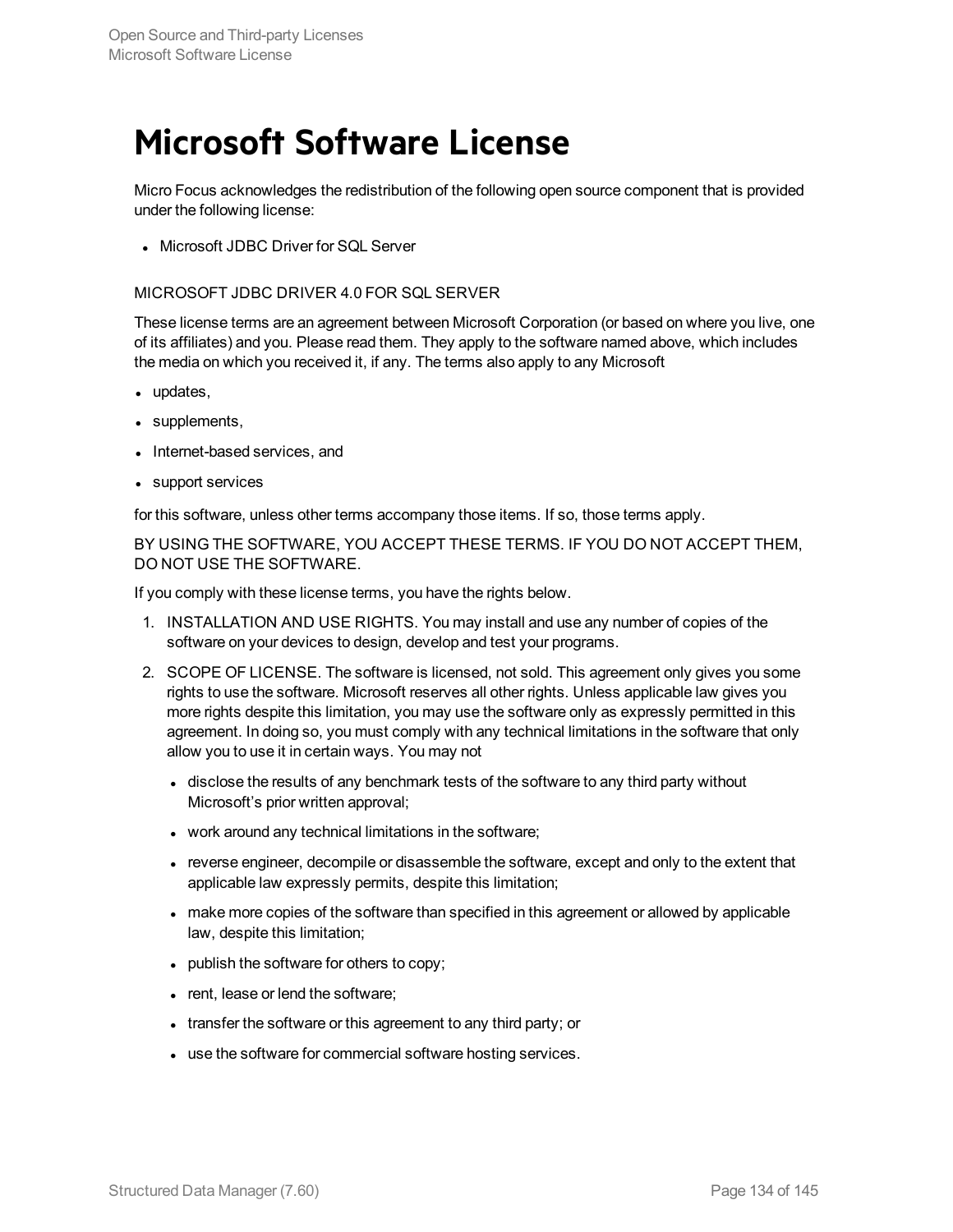- 3. BACKUP COPY. You may make one backup copy of the software. You may use it only to reinstall the software.
- 4. DOCUMENTATION. Any person that has valid access to your computer or internal network may copy and use the documentation for your internal, reference purposes.
- 5. EXPORT RESTRICTIONS. The software is subject to United States export laws and regulations. You must comply with all domestic and international export laws and regulations that apply to the software. These laws include restrictions on destinations, end users and end use. For additional information, see www.microsoft.com/exporting.
- 6. SUPPORT SERVICES. Because this software is "as is," we may not provide support services for it.
- 7. ENTIRE AGREEMENT. This agreement, and the terms for supplements, updates, Internet-based services and support services that you use, are the entire agreement for the software and support services.
- 8. APPLICABLE LAW.
	- a. United States. If you acquired the software in the United States, Washington state law governs the interpretation of this agreement and applies to claims for breach of it, regardless of conflict of laws principles. The laws of the state where you live govern all other claims, including claims under state consumer protection laws, unfair competition laws, and in tort.
	- b. Outside the United States. If you acquired the software in any other country, the laws of that country apply.
- 9. LEGAL EFFECT. This agreement describes certain legal rights. You may have other rights under the laws of your country. You may also have rights with respect to the party from whom you acquired the software. This agreement does not change your rights under the laws of your country if the laws of your country do not permit it to do so.
- 10. DISCLAIMER OF WARRANTY. THE SOFTWARE IS LICENSED "AS-IS." YOU BEAR THE RISK OF USING IT. MICROSOFT GIVES NO EXPRESS WARRANTIES, GUARANTEES OR CONDITIONS. YOU MAY HAVE ADDITIONAL CONSUMER RIGHTS UNDER YOUR LOCAL LAWS WHICH THIS AGREEMENT CANNOT CHANGE. TO THE EXTENT PERMITTED UNDER YOUR LOCAL LAWS, MICROSOFT EXCLUDES THE IMPLIED WARRANTIES OF MERCHANTABILITY, FITNESS FOR A PARTICULAR PURPOSE AND NON-INFRINGEMENT.
- 11. LIMITATION ON AND EXCLUSION OF REMEDIES AND DAMAGES. YOU CAN RECOVER FROM MICROSOFT AND ITS SUPPLIERS ONLY DIRECT DAMAGES UP TO U.S. \$5.00. YOU CANNOT RECOVER ANY OTHER DAMAGES, INCLUDING CONSEQUENTIAL, LOST PROFITS, SPECIAL, INDIRECT OR INCIDENTAL DAMAGES.

This limitation applies to

- anything related to the software, services, content (including code) on third party Internet sites, or third party programs; and
- claims for breach of contract, breach of warranty, guarantee or condition, strict liability, negligence, or other tort to the extent permitted by applicable law.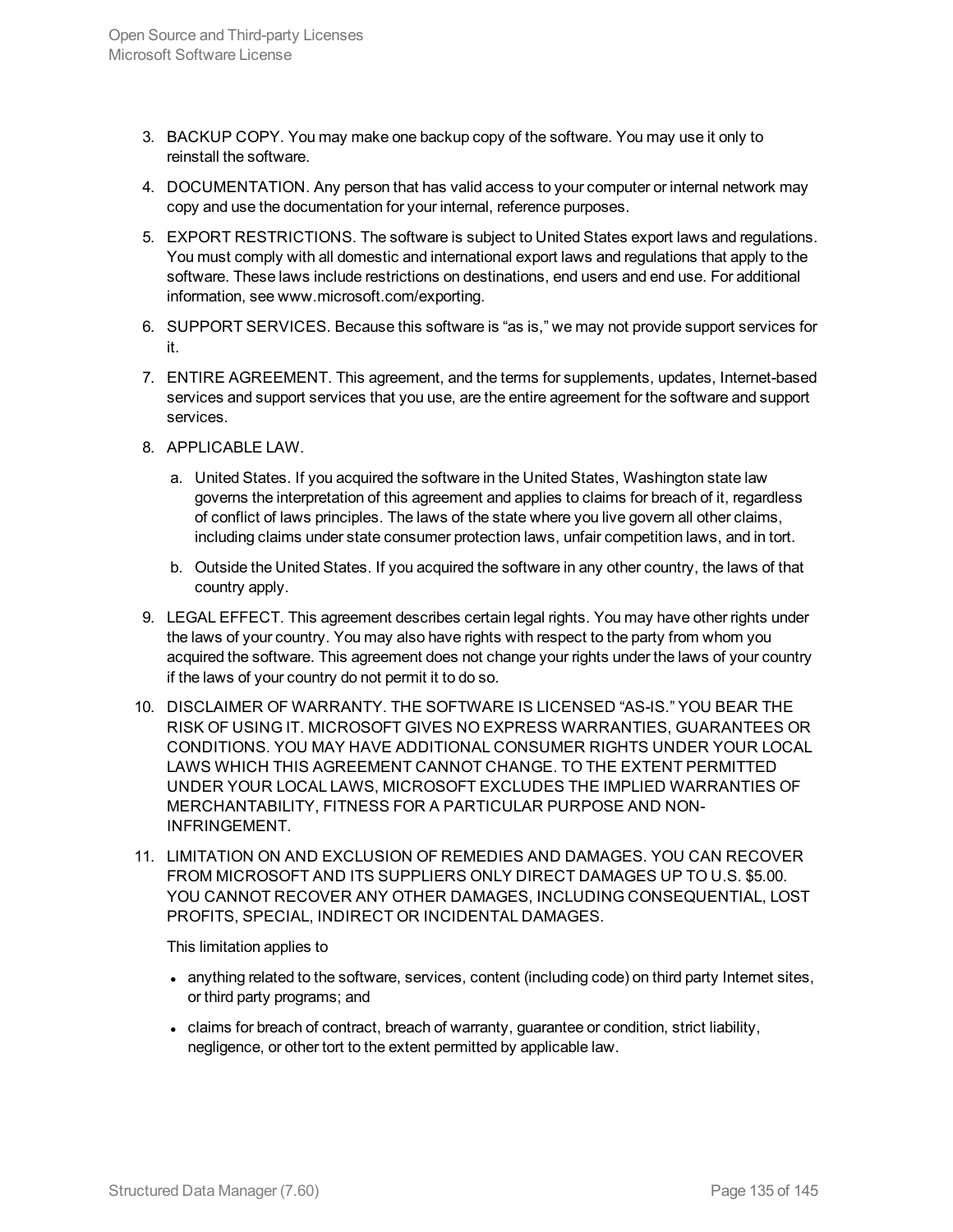It also applies even if Microsoft knew or should have known about the possibility of the damages. The above limitation or exclusion may not apply to you because your country may not allow the exclusion or limitation of incidental, consequential or other damages.

Please note: As this software is distributed in Quebec, Canada, some of the clauses in this agreement are provided below in French.

Remarque : Ce logiciel étant distribué au Québec, Canada, certaines des clauses dans ce contrat sont fournies ci-dessous en français.

EXONÉRATION DE GARANTIE. Le logiciel visé par une licence est offert « tel quel ». Toute utilisation de ce logiciel est à votre seule risque et péril. Microsoft n'accorde aucune autre garantie expresse. Vous pouvez bénéficier de droits additionnels en vertu du droit local sur la protection des consommateurs, que ce contrat ne peut modifier. La ou elles sont permises par le droit locale, les garanties implicites de qualité marchande, d'adéquation à un usage particulier et d'absence de contrefaçon sont exclues.

LIMITATION DES DOMMAGES-INTÉRÊTS ET EXCLUSION DE RESPONSABILITÉ POUR LES DOMMAGES. Vous pouvez obtenir de Microsoft et de ses fournisseurs une indemnisation en cas de dommages directs uniquement à hauteur de 5,00 \$ US. Vous ne pouvez prétendre à aucune indemnisation pour les autres dommages, y compris les dommages spéciaux, indirects ou accessoires et pertes de bénéfices.

Cette limitation concerne :

- tout ce qui est relié au logiciel, aux services ou au contenu (y compris le code) figurant sur des sites Internet tiers ou dans des programmes tiers ; et
- les réclamations au titre de violation de contrat ou de garantie, ou au titre de responsabilité stricte, de négligence ou d'une autre faute dans la limite autorisée par la loi en vigueur.

Elle s'applique également, même si Microsoft connaissait ou devrait connaître l'éventualité d'un tel dommage. Si votre pays n'autorise pas l'exclusion ou la limitation de responsabilité pour les dommages indirects, accessoires ou de quelque nature que ce soit, il se peut que la limitation ou l'exclusion cidessus ne s'appliquera pas à votre égard.

EFFET JURIDIQUE. Le présent contrat décrit certains droits juridiques. Vous pourriez avoir d'autres droits prévus par les lois de votre pays. Le présent contrat ne modifie pas les droits que vous confèrent les lois de votre pays si celles-ci ne le permettent pas.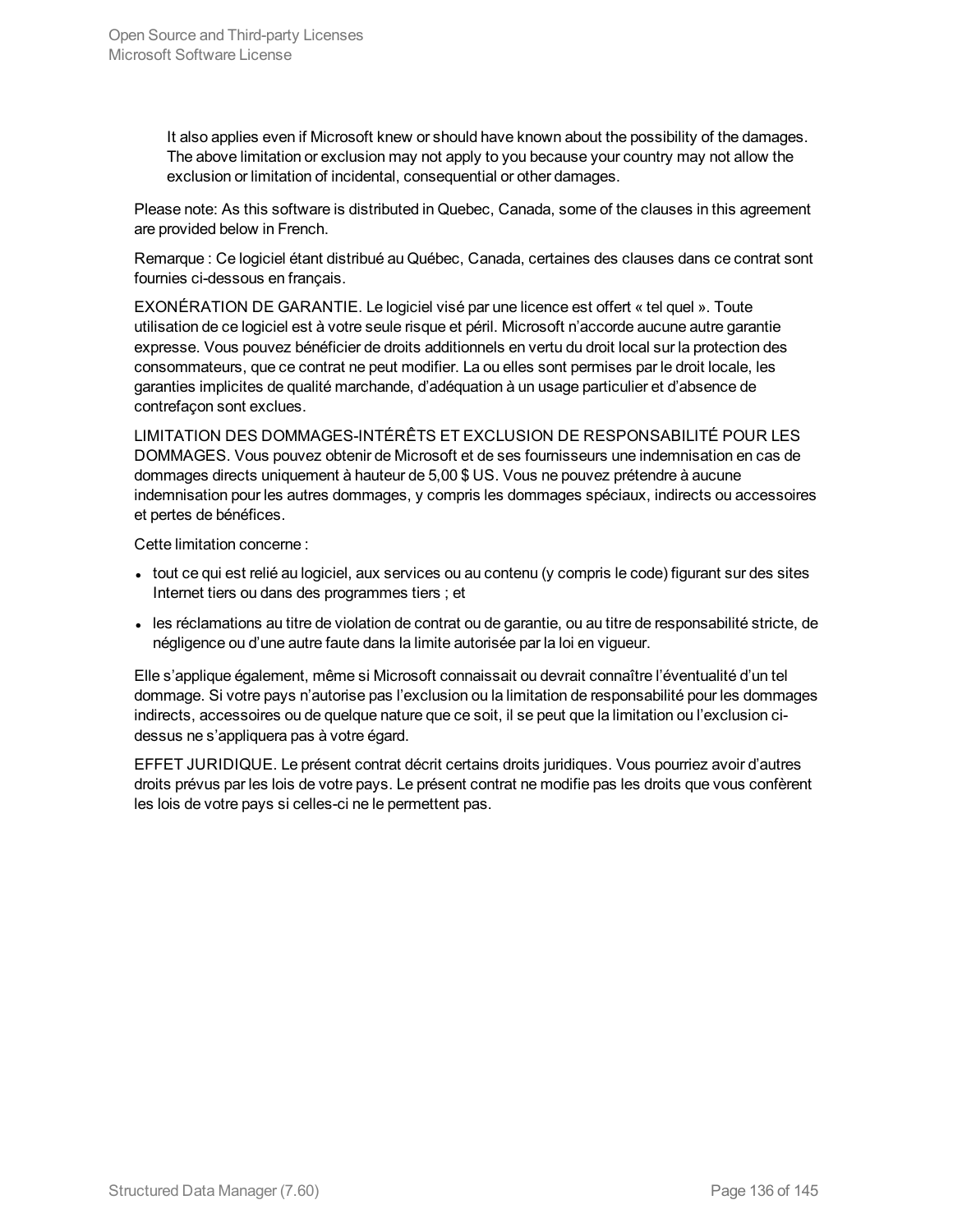# **Oracle License**

Micro Focus acknowledges the redistribution of the following third-party component that is provided under the following license:

• Oracle JDBC

## ORACLE TECHNOLOGY NETWORK

## DEVELOPMENT AND DISTRIBUTION LICENSE AGREEMENT

We, "us," and "our" refers to Oracle USA, Inc., for and on behalf of itself and its subsidiaries and affiliates under common control. "You" and "your" refers to the individual or entity that wishes to use the programs from Oracle. "Programs" refers to the software product you wish to download and use and program documentation. "License" refers to your right to use the programs under the terms of this agreement. This agreement is governed by the substantive and procedural laws of California. You and Oracle agree to submit to the exclusive jurisdiction of, and venue in, the courts of San Francisco, San Mateo, or Santa Clara counties in California in any dispute arising out of or relating to this agreement.

We are willing to license the programs to you only upon the condition that you accept all of the terms contained in this agreement. Read the terms carefully and select the "Accept" button at the bottom of the page to confirm your acceptance. If you are not willing to be bound by these terms, select the "Do Not Accept" button and the registration process will not continue.

## License Rights

We grant you a nonexclusive, nontransferable limited license to use the programs for purposes of developing your applications. You may also distribute the programs with your applications to your customers. If you want to use the programs for any purpose other than as expressly permitted under this agreement you must contact us, or an Oracle reseller, to obtain the appropriate license. We may audit your use of the programs. Program documentation is either shipped with the programs, or documentation may accessed online at http://otn.oracle.com/docs.

## Ownership and Restrictions

We retain all ownership and intellectual property rights in the programs. You may make a sufficient number of copies of the programs for the licensed use and one copy of the programs for backup purposes.

You may not:

- use the programs for any purpose other than as provided above;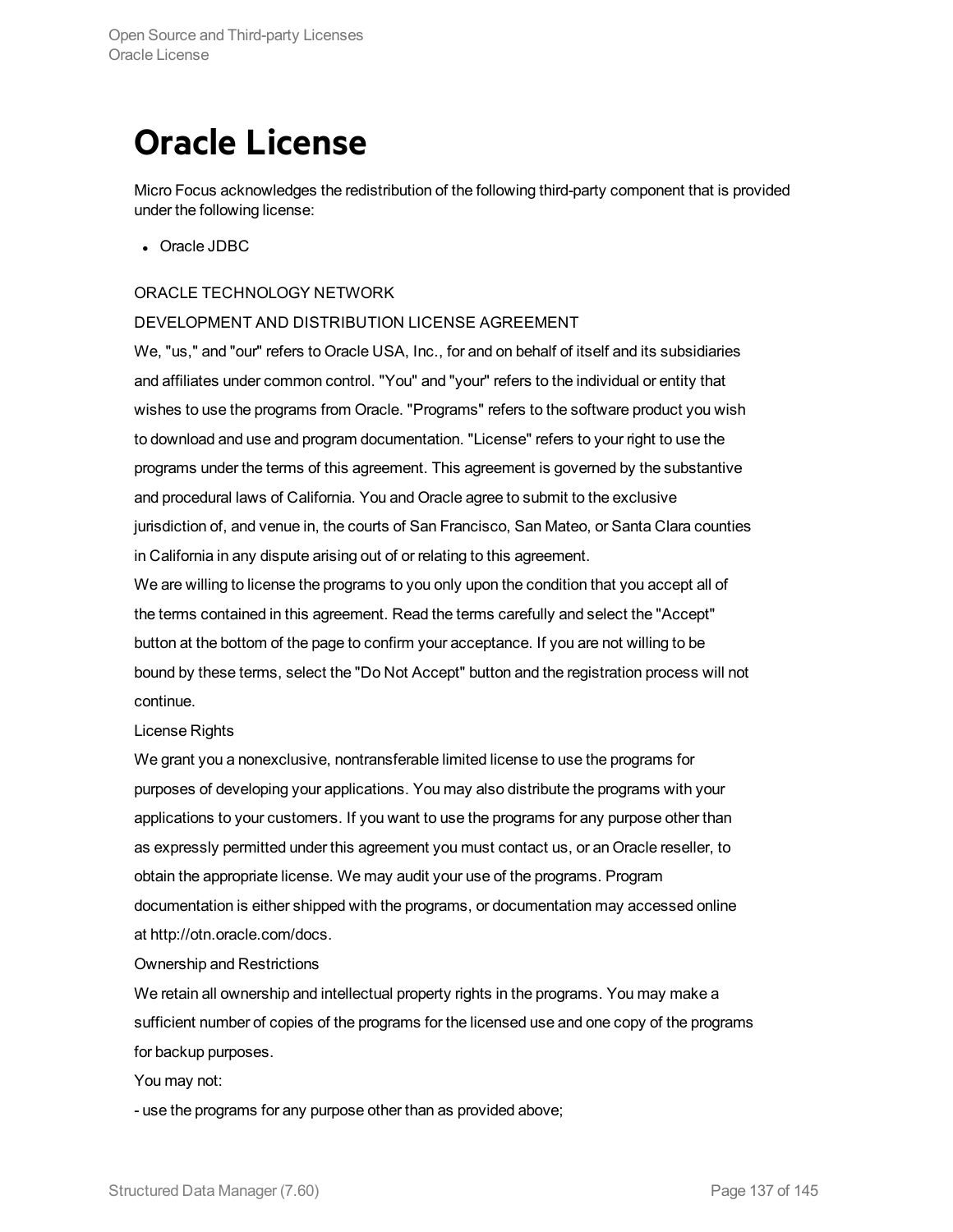- distribute the programs unless accompanied with your applications;

- charge your end users for use of the programs;

- remove or modify any program markings or any notice of our proprietary rights;

- use the programs to provide third party training on the content and/or functionality of the programs, except for training your licensed users;

- assign this agreement or give the programs, program access or an interest in the programs to any individual or entity except as provided under this agreement;

- cause or permit reverse engineering (unless required by law for interoperability), disassembly or decompilation of the programs;

- disclose results of any program benchmark tests without our prior consent; or,

## #NAME?

Program Distribution

We grant you a nonexclusive, nontransferable right to copy and distribute the programs to your end users provided that you do not charge your end users for use of the programs and provided your end users may only use the programs to run your applications for their business operations. Prior to distributing the programs you shall require your end users to execute an agreement binding them to terms consistent with those contained in this section and the sections of this agreement entitled "License Rights," "Ownership and Restrictions," "Export," "Disclaimer of Warranties and Exclusive Remedies," "No Technical Support," "End of Agreement," "Relationship Between the Parties," and "Open Source." You must also include a provision stating that your end users shall have no right to distribute the programs, and a provision specifying us as a third party beneficiary of the agreement. You are responsible for obtaining these agreements with your end users.

You agree to: (a) defend and indemnify us against all claims and damages caused by your distribution of the programs in breach of this agreements and/or failure to include the required contractual provisions in your end user agreement as stated above; (b) keep executed end user agreements and records of end user information including name, address, date of distribution and identity of programs distributed; (c) allow us to inspect your end user agreements and records upon request; and, (d) enforce the terms of your end user agreements so as to effect a timely cure of any end user breach, and to notify us of any breach of the terms.

## Export

You agree that U.S. export control laws and other applicable export and import laws govern your use of the programs, including technical data; additional information can be found on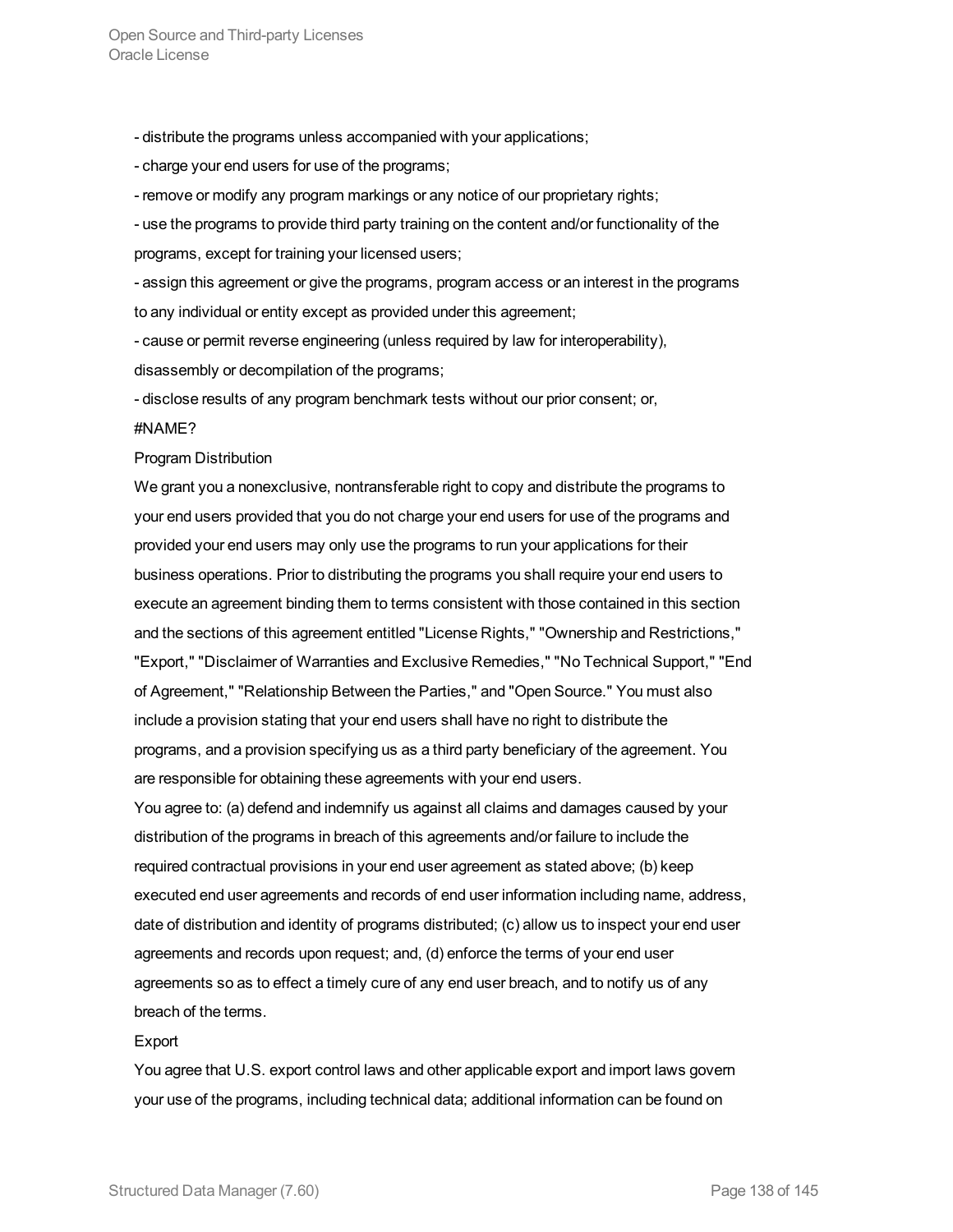Oracle's Global Trade Compliance web site located at

http://www.oracle.com/products/export/index.html?content.html. You agree that neither the programs nor any direct product thereof will be exported, directly, or indirectly, in violation of these laws, or will be used for any purpose prohibited by these laws including, without limitation, nuclear, chemical, or biological weapons proliferation. Disclaimer of Warranty and Exclusive Remedies THE PROGRAMS ARE PROVIDED "AS IS" WITHOUT WARRANTY OF ANY KIND. WE FURTHER DISCLAIM ALL WARRANTIES, EXPRESS AND IMPLIED, INCLUDING WITHOUT LIMITATION, ANY IMPLIED WARRANTIES OF MERCHANTABILITY, FITNESS FOR A PARTICULAR PURPOSE OR NONINFRINGEMENT. IN NO EVENT SHALL WE BE LIABLE FOR ANY INDIRECT, INCIDENTAL, SPECIAL, PUNITIVE OR CONSEQUENTIAL DAMAGES, OR DAMAGES FOR LOSS OF PROFITS, REVENUE, DATA OR DATA USE, INCURRED BY YOU OR ANY THIRD PARTY, WHETHER IN AN ACTION IN CONTRACT OR TORT, EVEN IF WE HAVE BEEN ADVISED OF THE POSSIBILITY OF SUCH DAMAGES. OUR ENTIRE LIABILITY FOR DAMAGES HEREUNDER SHALL IN NO EVENT EXCEED ONE THOUSAND DOLLARS (U.S. \$1,000).

No Technical Support

Our technical support organization will not provide technical support, phone support, or updates to you for the programs licensed under this agreement.

Restricted Rights

If you distribute a license to the United States government, the programs, including documentation, shall be considered commercial computer software and you will place a legend, in addition to applicable copyright notices, on the documentation, and on the media label, substantially similar to the following:

## NOTICE OF RESTRICTED RIGHTS

Programs delivered subject to the DOD FAR Supplement are 'commercial computer software' and use, duplication, and disclosure of the programs, including documentation, shall be subject to the licensing restrictions set forth in the applicable Oracle license agreement. Otherwise, programs delivered subject to the Federal Acquisition Regulations are 'restricted computer software' and use, duplication, and disclosure of the programs, including documentation, shall be subject to the restrictions in FAR 52.227-19, Commercial Computer Software-Restricted Rights (June 1987). Oracle USA, Inc., 500 Oracle Parkway, Redwood City, CA 94065.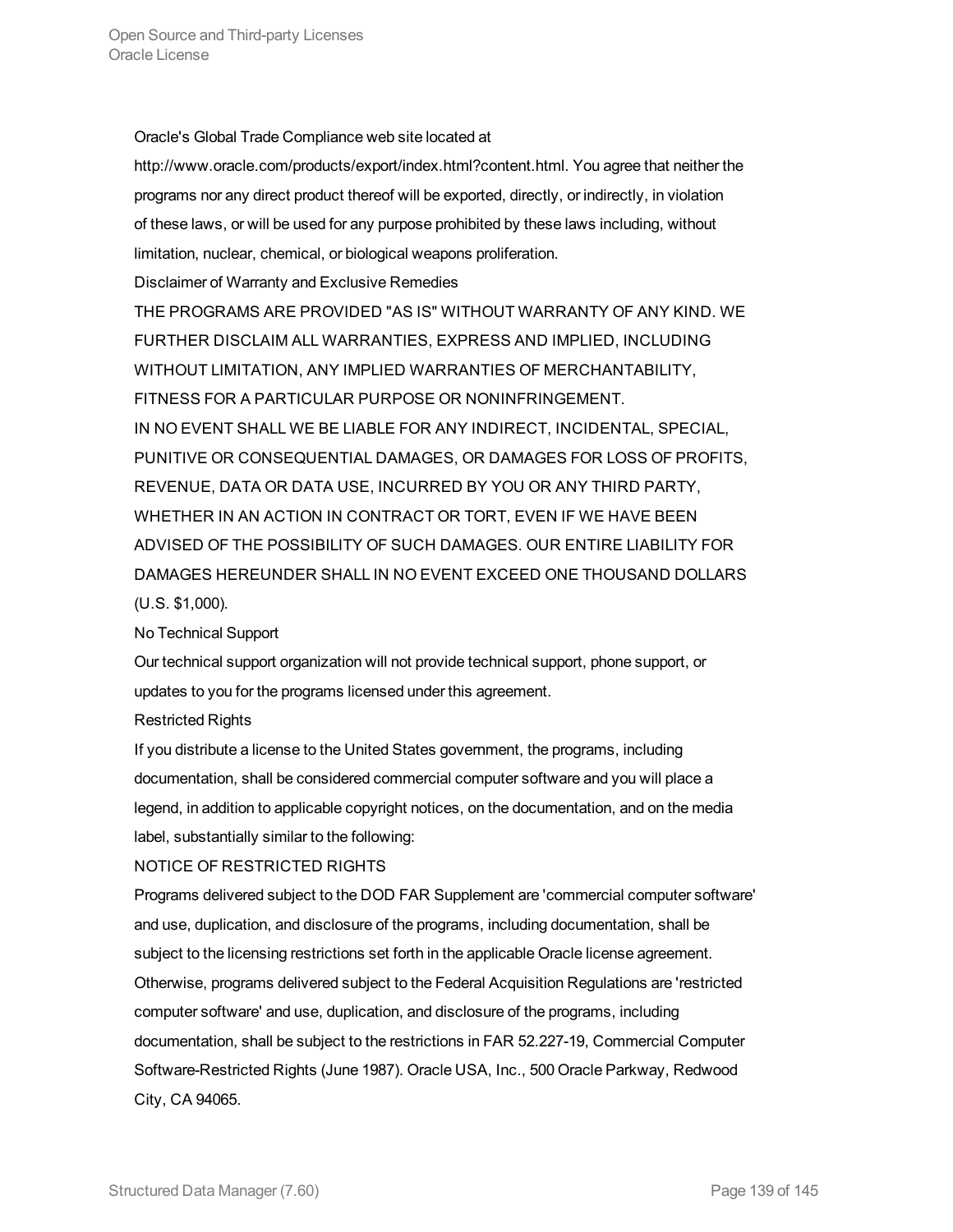#### End of Agreement

You may terminate this agreement by destroying all copies of the programs. We have the right to terminate your right to use the programs if you fail to comply with any of the terms of this agreement, in which case you shall destroy all copies of the programs.

Relationship Between the Parties

The relationship between you and us is that of licensee/licensor. Neither party will represent that it has any authority to assume or create any obligation, express or implied, on behalf of the other party, nor to represent the other party as agent, employee, franchisee, or in any other capacity. Nothing in this agreement shall be construed to limit either party's right to independently develop or distribute software that is functionally similar to the other party's products, so long as proprietary information of the other party is not included in such software.

#### Open Source

Open Source software - software available without charge for use, modification and distribution - is often licensed under terms that require the user to make the user's modifications to the Open Source software or any software that the user 'combines' with the Open Source software freely available in source code form. If you use Open Source software in conjunction with the programs, you must ensure that your use does not: (i) create, or purport to create, obligations of us with respect to the Oracle programs; or (ii) grant, or purport to grant, to any third party any rights to or immunities under our intellectual property or proprietary rights in the Oracle programs. For example, you may not develop a software program using an Oracle program and an Open Source program where such use results in a program file(s) that contains code from both the Oracle program and the Open Source program (including without limitation libraries) if the Open Source program is licensed under a license that requires any "modifications" be made freely available. You also may not combine the Oracle program with programs licensed under the GNU General Public License ("GPL") in any manner that could cause, or could be interpreted or asserted to cause, the Oracle program or any modifications thereto to become subject to the terms of the GPL. Entire Agreement

You agree that this agreement is the complete agreement for the programs and licenses, and this agreement supersedes all prior or contemporaneous agreements or representations. If any term of this agreement is found to be invalid or unenforceable, the remaining provisions will remain effective.

Last updated: 03/09/05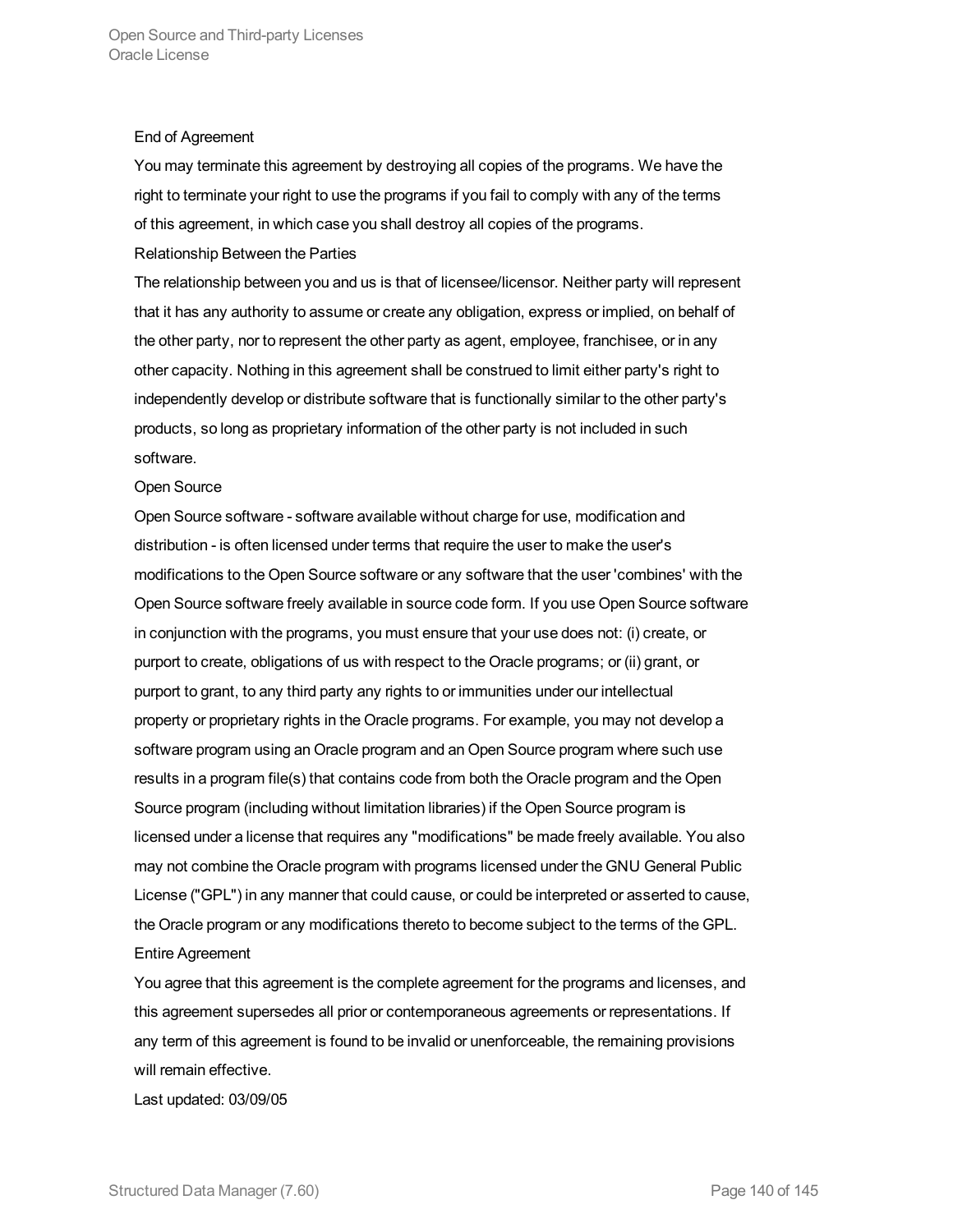# **Sybase Open Client/jConnect Addendum**

Micro Focus acknowledges the redistribution of the following third-party component that is provided under the following license:

• Sybase JDBC

## Open Client™/jConnect™ Addendum

To Independent Software Vendor Agreement

This Addendum ("Addendum") is made as of the day of to that certain Independent Software Vendor (ISV) Agreement ("Agreement") between Sybase, Inc. or Sybase Canada Limited ("Sybase") and ("Partner"). The purpose of this Addendum is to grant Partner the rights to distribute the Sybase proprietary software program (the "Program" as defined below) with Partner software that operates with Sybase's Adaptive Server product lines. Capitalized terms not otherwise defined in this Addendum shall have the same meaning as in the Agreement.

## 1. DEFINITIONS

"Program" shall mean the object code Open Client and/or jConnect software program(s) listed in Schedule I for the operating environment(s) listed in Schedule 1 together with any updates thereto provided by Sybase to Partner hereunder.

"Territory" means worldwide, subject to the exclusions and limitations set forth in this Agreement (including, without limitation, export restrictions).

## 2. LICENSE GRANT

2.1 Distribution Rights. Sybase hereby amends Section 2.2 of the Agreement to grant to Partner a non-exclusive and non-transferable license to market, distribute and sublicense copies of unmodified object code versions of the Program to End Users (both directly and indirectly through Partner's distributors) in the Territory. Distribution of the Program by Partner shall be royalty free provided such Program is either: (a) distributed by Partner in the same package as a Partner developed interface that enables Partner's software described in Schedule 1 to operate in conjunction with Sybase's Adaptive Server products ("Partner Interface") or (b) distributed by Partner embedded in such Partner Interface. As soon as practicable after signing of this Agreement, Sybase shall deliver a master copy of the Program to Partner's address specified above. Sybase may, but shall be under no obligation to, provide Partner from time to time with updated releases of the Program. Any such updates supplied by Sybase shall be subject to the terms of this Agreement. 2.2 Partner's Obligations. Partner agrees to distribute the most current, updated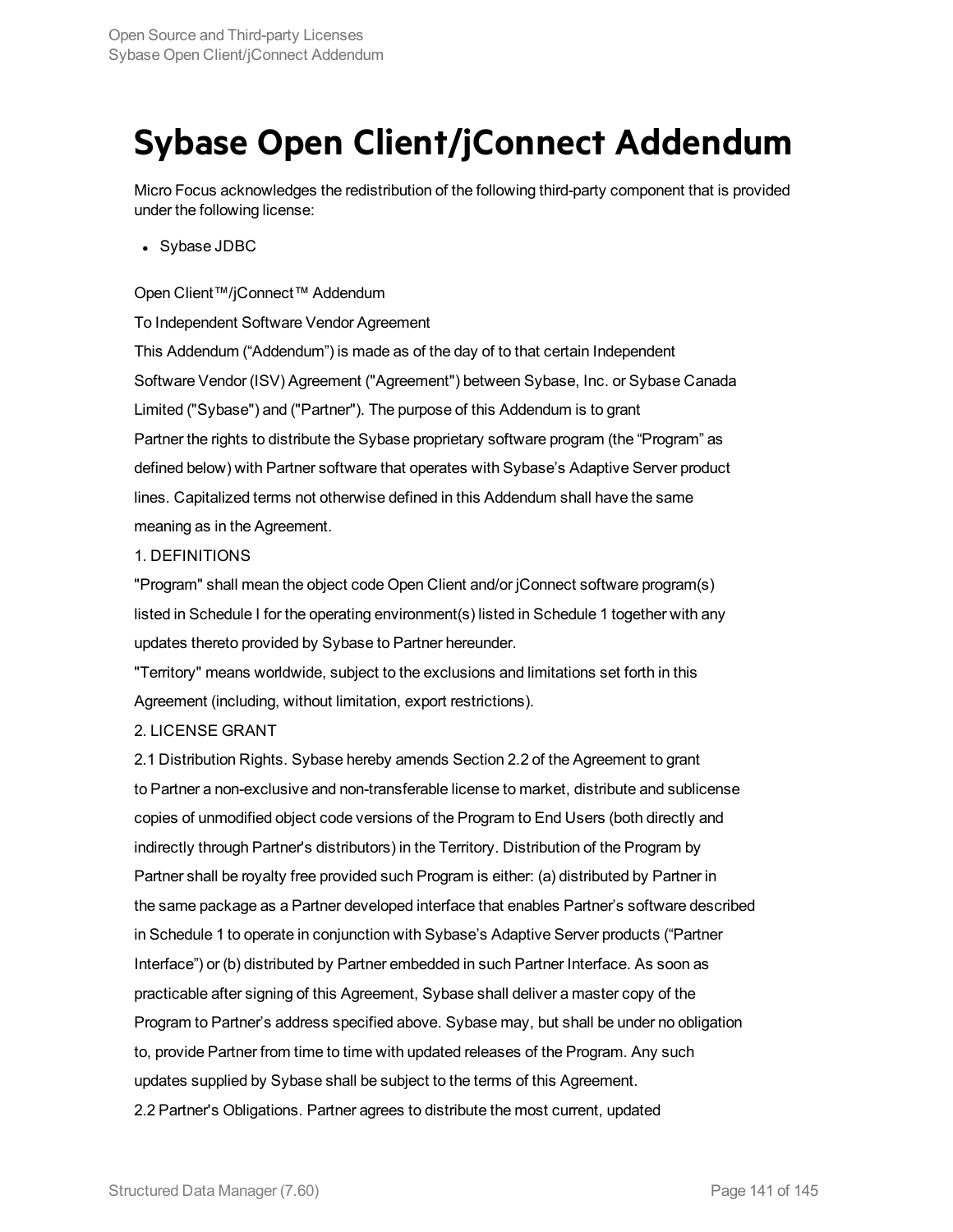version of the Program provided by Sybase hereunder with releases of the Partner Interface; provided that Sybase provides Partner with such Program Updates at least 60 days prior to the general availability of the Partner release. During the Term of this Agreement, Partner shall be responsible for ensuring that subsequent releases of the Partner Interface remain compatible with current releases of the Sybase Adaptive Server product line. 2.3 Sublicensing Requirements. The Program shall be sublicensed by Partner to End Users pursuant to a written license agreement between Partner or its distributor and the End User; including in substance all of the minimum terms and conditions set forth in Schedule II. Upon Sybase's request from time to time, Partner shall provide Sybase with a copy of the then current version of Partner's and its distributors' standard agreements used in licensing the Partner Interface. If any Program license is provided to U.S. government licensee use, duplication or disclosure of the software and documentation by the U.S. Government shall be provided subject to terms and conditions consistent with Schedule II and any applicable FAR provisions, for example, FAR 52.227-19. Partner shall be responsible for requiring all of its distributor's to use an agreement containing such minimum terms and conditions. Partner will not make any representations, warranties, guarantees or other commitments on behalf of Sybase.

2.4 Support and Training. The Programs are provided by Sybase to Partner "AS IS" as set forth in the Agreement. Sybase shall have no obligation to provide Partner or its Distributors or End Users with any technical support, training or other services with respect to copies of the Program distributed by Partner under this Agreement. Partner shall be solely responsible for providing all support and warranty services to Partner's distributors and End users.

2.5 Title. The Program shall remain at all times the property of Sybase and its licensors, and neither Partner, its distributors nor their End Users shall have any right, title or interest therein, except for the specific rights expressly set forth in the Agreement and this Addendum. All copyright and other proprietary notices incorporated in or fixed to a Program or documentation shall be duplicated by Partner on all copies or extracts thereof. Sybase grants no rights in any source code version of the Program to Partner hereunder. Partner shall not (nor shall it permit any of its distributors or End Users to: (a) translate, localize or modify any portion of the Program; (b) reverse engineer, reverse assemble or reverse compile the Program or any part thereof (except to the extent expressly permitted by mandatory applicable law); or (c) remove any copyright notices or other proprietary notices from the Program.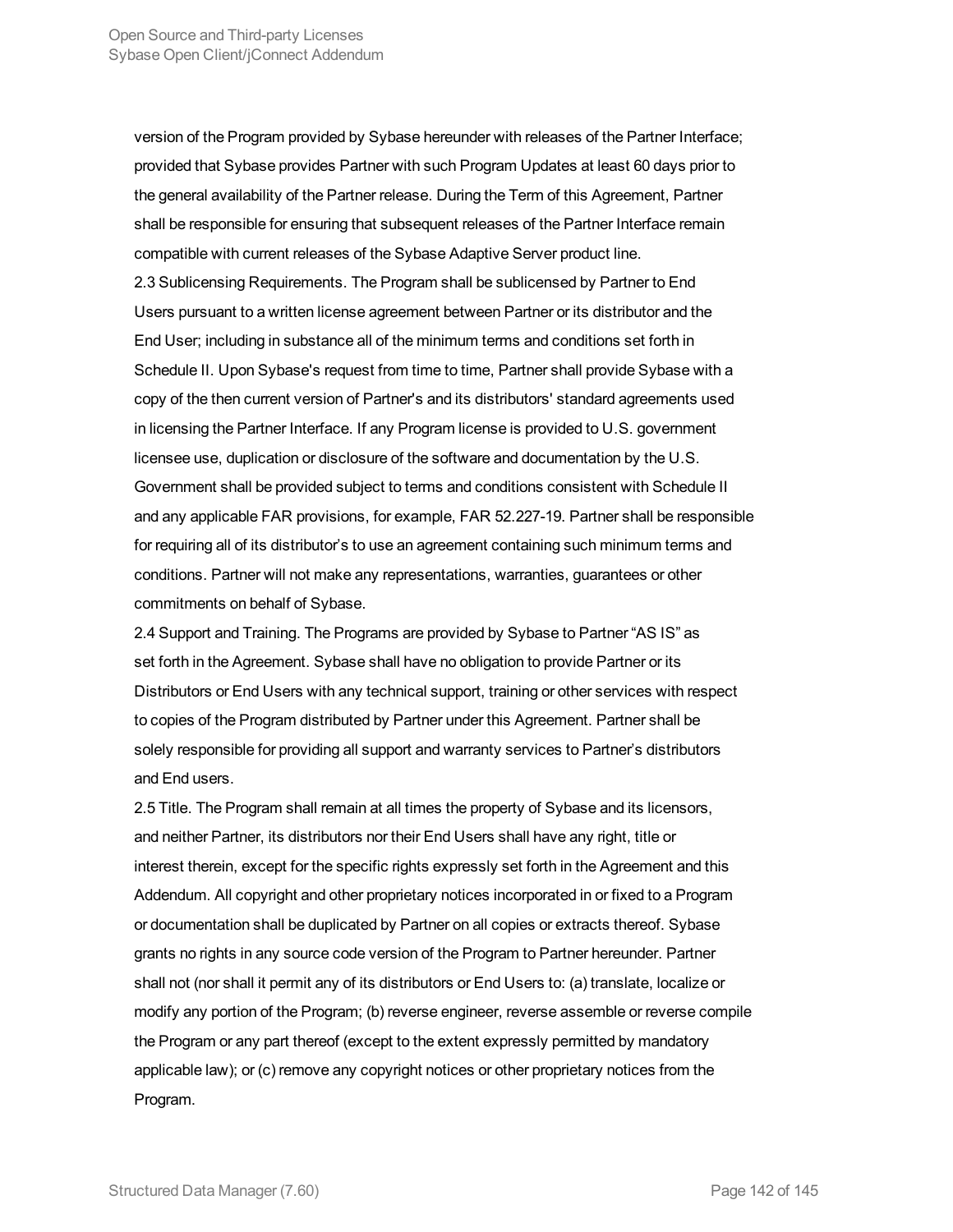2.6 Export. Partners agree to fully comply with all laws and regulations of the United States and other countries ("Export Laws") to assure that neither the Program or any direct product thereof is (1) exported, directly or indirectly, in violation of Export Laws, or (2) are used for any purpose prohibited by Export Laws, including, without limitation, nuclear, chemical or biological weapons production.

## 3. PUBLICITY

At Sybase's election, the parties shall agree upon the wording and timing of an announcement of their relationship to the public and their respective sales forces. Partner agrees that Sybase may refer to Partner in collateral that it creates from time to time that lists third party products that ship with the Program included.

## 4. TERM AND TERMINATION

The rights granted under this Addendum shall become effective on the date set forth at the top of the first page of this Addendum and shall remain in effect until terminated as provided below. This Agreement may be terminated as follows: (a) immediately upon the expiration or termination of the Agreement; or (b) at any time by Sybase upon at least 30 days written notice to Partner; or (c) immediately by Sybase in the event of any breach by Partner of the terms and conditions of this Addendum or the Agreement. All sublicenses of the Program properly granted by Partner to End-Users prior to termination in accordance with this Addendum shall continue in effect until the termination of the End User license agreement. Except in the event of termination as a result of default by Partner, Sybase agrees that Partner may continue to distribute the then current version of the Program for a period not to exceed 90 days following the termination. Upon request by Sybase following termination of this Agreement, Partner shall certify in writing to Sybase that all copies (in any form or media) of the Program, whether or not modified or incorporated into other materials, have been destroyed or returned to Sybase. Section 5 of this Addendum shall survive termination of the Agreement or this Addendum.

## 5. INDEMNIFICATION

In addition to the indemnification set forth in Section 9 of the Agreement, Partner agrees to indemnify Sybase and to hold Sybase harmless from all costs, loss, liability and expense (including court costs, disbursements, and reasonable fees of attorneys and expert witnesses) incurred as a result of Partner's or its distributors' failure to include any of the terms and conditions set forth in Schedule II in its license agreement with any End-User. Sybase, Inc. (or Sybase Canada Limited) Partner:

\_\_\_\_\_\_\_\_\_\_\_\_\_\_\_\_\_\_\_\_\_\_\_\_\_\_\_\_\_\_\_\_\_\_\_\_\_\_\_\_\_\_\_\_\_\_\_\_ \_\_\_\_\_\_\_\_\_\_\_\_\_\_\_\_\_\_\_\_\_\_\_\_\_\_\_\_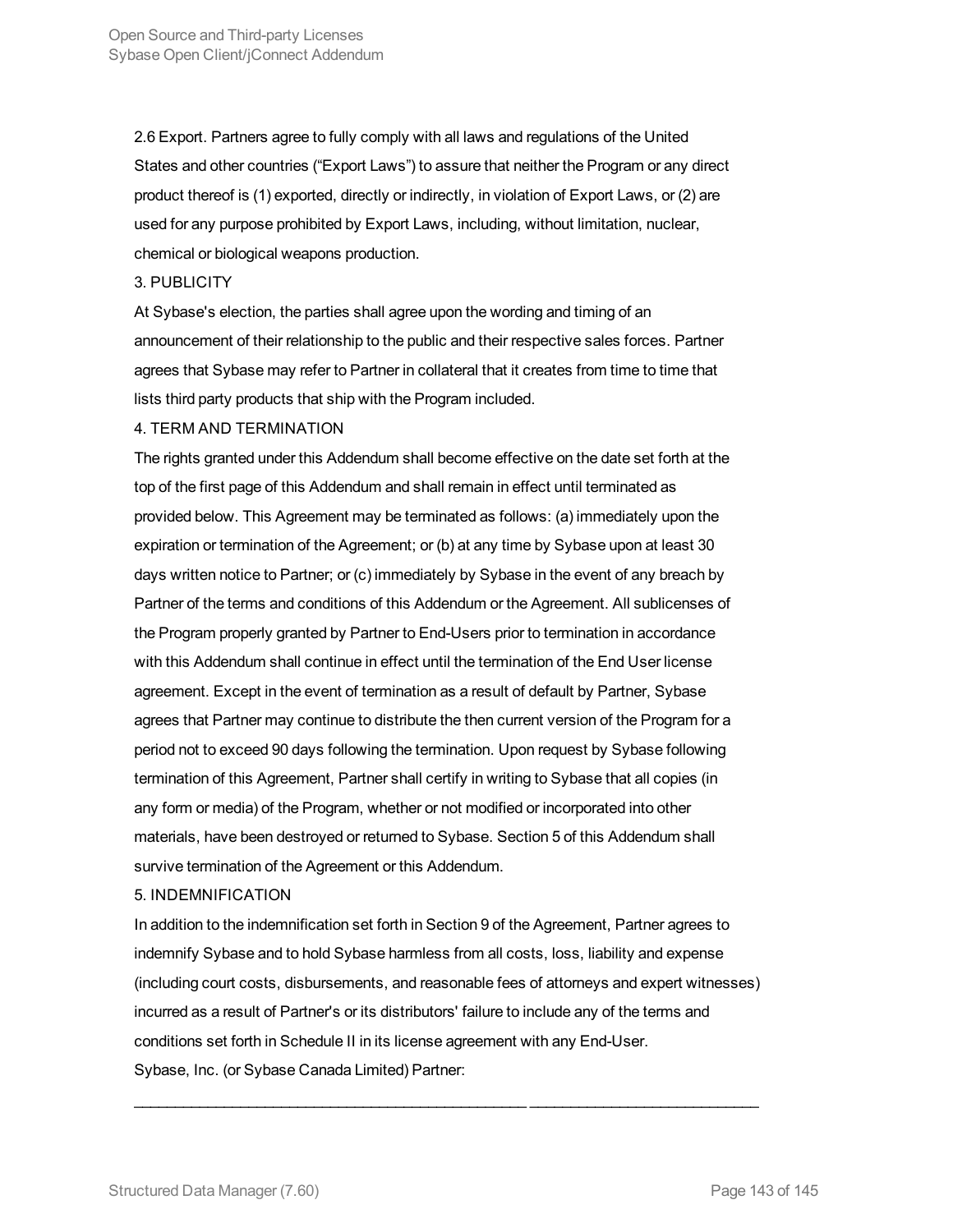## By By

(Authorized Signatory) (Authorized Signatory) Name Name

Title Title

Date Date

Schedule I

Programs

Programs shall include the following Sybase Open Client and/or jConnect programs:

\_\_\_\_\_\_\_\_\_\_\_\_\_\_\_\_\_\_\_\_\_\_\_\_\_\_\_\_\_\_\_\_\_\_\_\_\_\_\_\_\_\_\_\_\_\_\_\_ \_\_\_\_\_\_\_\_\_\_\_\_\_\_\_\_\_\_\_\_\_\_\_\_\_\_\_\_

\_\_\_\_\_\_\_\_\_\_\_\_\_\_\_\_\_\_\_\_\_\_\_\_\_\_\_\_\_\_\_\_\_\_\_\_\_\_\_\_\_\_\_\_\_\_\_\_ \_\_\_\_\_\_\_\_\_\_\_\_\_\_\_\_\_\_\_\_\_\_\_\_\_\_\_\_

\_\_\_\_\_\_\_\_\_\_\_\_\_\_\_\_\_\_\_\_\_\_\_\_\_\_\_\_\_\_\_\_\_\_\_\_\_\_\_\_\_\_\_\_\_\_\_\_ \_\_\_\_\_\_\_\_\_\_\_\_\_\_\_\_\_\_\_\_\_\_\_\_\_\_\_\_

\_\_\_\_\_\_\_\_\_\_\_\_\_\_\_\_\_\_\_\_\_\_\_\_\_\_\_\_\_\_\_\_\_\_\_\_\_\_\_\_\_\_\_\_\_\_\_\_ \_\_\_\_\_\_\_\_\_\_\_\_\_\_\_\_\_\_\_\_\_\_\_\_\_\_\_\_

\_\_\_\_\_\_\_\_\_\_\_\_\_\_\_\_\_\_\_\_\_\_\_\_\_\_\_\_\_\_\_\_\_\_\_\_\_\_\_\_\_\_\_\_\_\_\_\_ \_\_\_\_\_\_\_\_\_\_\_\_\_\_\_\_\_\_\_\_\_\_\_\_\_\_\_\_ \_\_\_\_\_\_\_\_\_\_\_\_\_\_\_\_\_\_\_\_\_\_\_\_\_\_\_\_\_\_\_\_\_\_\_\_\_\_\_\_\_\_\_\_\_\_\_\_ \_\_\_\_\_\_\_\_\_\_\_\_\_\_\_\_\_\_\_\_\_\_\_\_\_\_\_\_ \_\_\_\_\_\_\_\_\_\_\_\_\_\_\_\_\_\_\_\_\_\_\_\_\_\_\_\_\_\_\_\_\_\_\_\_\_\_\_\_\_\_\_\_\_\_\_\_ \_\_\_\_\_\_\_\_\_\_\_\_\_\_\_\_\_\_\_\_\_\_\_\_\_\_\_\_ \_\_\_\_\_\_\_\_\_\_\_\_\_\_\_\_\_\_\_\_\_\_\_\_\_\_\_\_\_\_\_\_\_\_\_\_\_\_\_\_\_\_\_\_\_\_\_\_ \_\_\_\_\_\_\_\_\_\_\_\_\_\_\_\_\_\_\_\_\_\_\_\_\_\_\_\_

\_\_\_\_\_\_\_\_\_\_\_\_\_\_\_\_\_\_\_\_\_\_\_\_\_\_\_\_\_\_\_\_\_\_\_\_\_\_\_\_\_\_\_\_\_\_\_\_ \_\_\_\_\_\_\_\_\_\_\_\_\_\_\_\_\_\_\_\_\_\_\_\_\_\_\_\_

Programs Operating Environments

Partner Application:

Schedule II

## MANDATORY TERMS OF END USER LICENSES

All End User agreements including the sublicensing of the Programs (Open Client and/or

jConnect) shall include substantially the following provisions (i.e. Partner and its

distributors will include these terms in all of their agreements with End Users):

(1) Only a non-exclusive, non-transferable right to use the Programs is granted to the licensee.

(2) Partner's licensor (Sybase) retains all title to the Programs, and all copies

thereof, and no title to the Programs or any associated intellectual property rights is transferred to the licensee.

(3) The licensee shall include on all copies of the Programs all copyright and

other proprietary notices or legends included on the version of the Programs supplied to such licensee.

(4) The licensee agrees not to translate, localize or modify any portion of the Programs or to reverse assemble, decompile or otherwise attempt to derive source code from